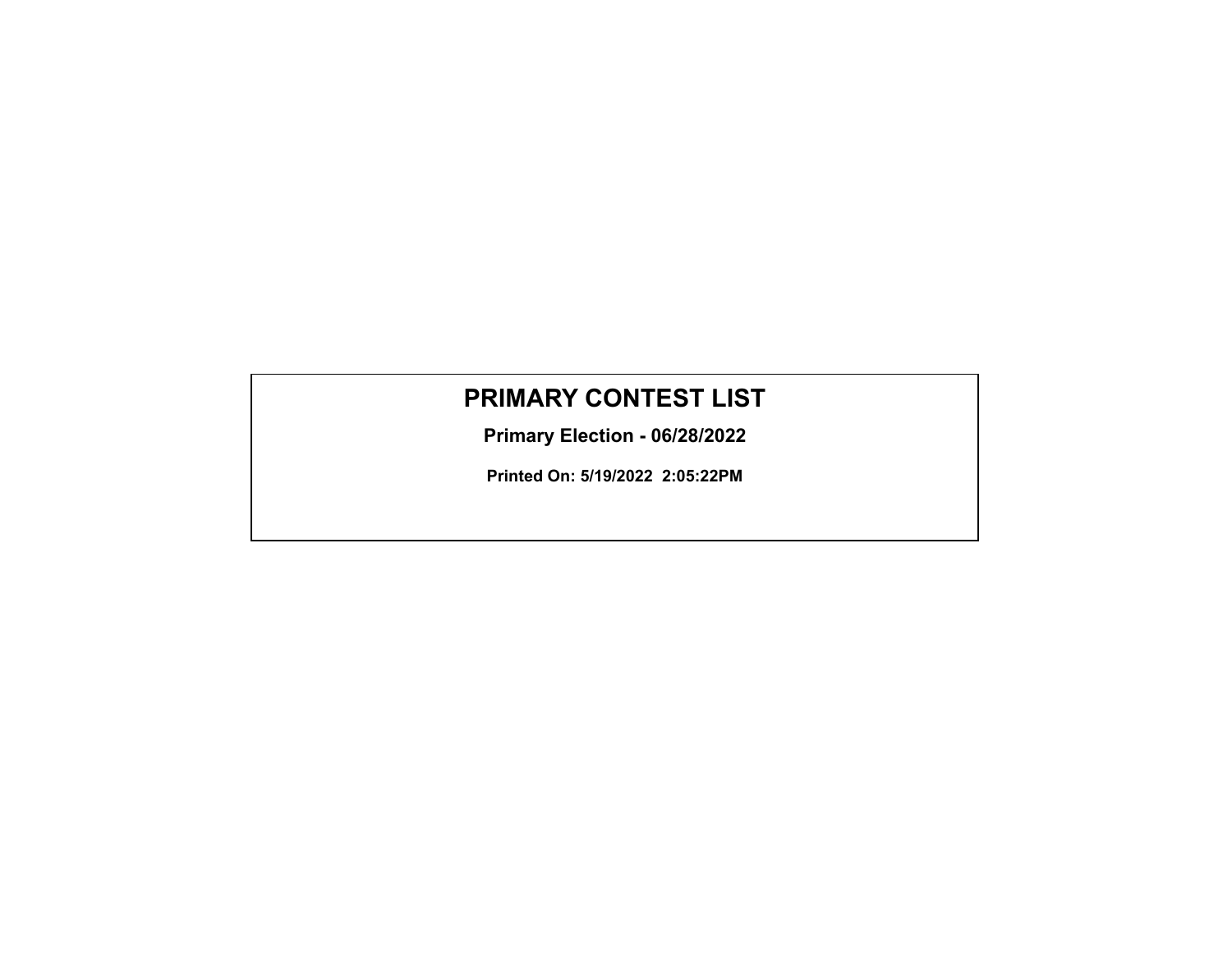



## **Democratic Party**

**Nominations for the following offices and positions:**

Governor Lieutenant Governor Member of the Assembly **Female State Committee** Male State Committee **Delegate to Judicial Convention** Alternate Delegate to the Judicial Convention **County County Committee** 

Surrogate **Surrogate** Judge of the Civil Court - District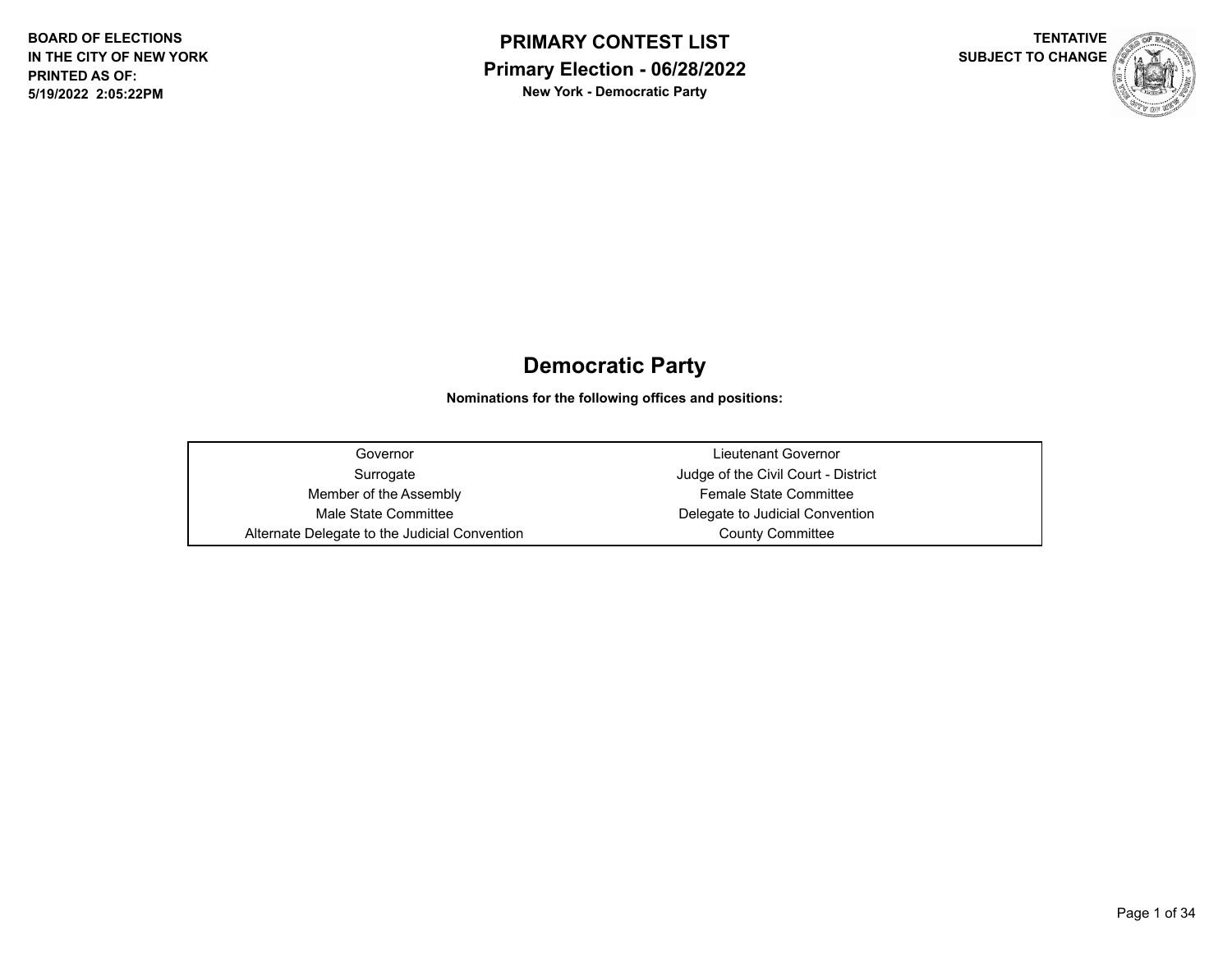## **PRIMARY CONTEST LIST Primary Election - 06/28/2022**

**New York - Democratic Party**



| Name                                                                  | Address                                                                                             | <b>COMMUNICATION</b> |
|-----------------------------------------------------------------------|-----------------------------------------------------------------------------------------------------|----------------------|
| Governor - Citywide, # to be nominated: 1                             |                                                                                                     |                      |
| Thomas R. Suozzi                                                      | 9 September Lane Glen Cove, NY 11542                                                                |                      |
| Kathy C. Hochul                                                       | 405 Gull Landing Buffalo, NY 14202                                                                  |                      |
| Jumaane D. Williams                                                   | 221 Washington Road A Brooklyn, NY 11209                                                            |                      |
| Lieutenant Governor - Citywide, # to be nominated: 1                  |                                                                                                     |                      |
| Ana Maria Archila                                                     | 347A State Street A Brooklyn, NY 11217                                                              |                      |
| Diana Reyna                                                           | 322 Central Avenue 2R Brooklyn, NY 11221                                                            |                      |
| Antonio Delgado                                                       | 27 Will Tremper Drive Rhinebeck, NY 12572                                                           |                      |
| Surrogate - New York, # to be nominated: 1                            |                                                                                                     |                      |
| Elba Rose Galvan                                                      | 790 Riverside Drive MG New York, NY 10032                                                           |                      |
| Verley A. Brown                                                       | 550 West 45 Street 2711 New York, NY 10036                                                          |                      |
| <b>Hilary Gingold</b>                                                 | 1160 Park Avenue 2C New York, NY 10128                                                              |                      |
|                                                                       | Judge of the Civil Court - District - 2nd Municipal Court District - New York, # to be nominated: 1 |                      |
| Carmen A. Pacheco                                                     | 169 Luquer Street Brooklyn, NY 11231                                                                |                      |
| David Alan Fraiden                                                    | 71 Columbia Street 13B New York, NY 10002                                                           |                      |
|                                                                       | Judge of the Civil Court - District - 4th Municipal Court District - New York, # to be nominated: 1 |                      |
| Terence W. McCormick                                                  | 301 East 69 Street 5N New York, NY 10021                                                            |                      |
| <b>Matthew Bondy</b>                                                  | 20 Sutton Place South New York, NY 10022                                                            |                      |
| Member of the Assembly - 61st Assembly District, # to be nominated: 1 |                                                                                                     |                      |
| Charles D. Fall                                                       | 173 Maple Parkway Staten Island, NY 10303                                                           |                      |
| Justine Cuccia                                                        | 200 Rector Place 6U New York, NY 10280                                                              |                      |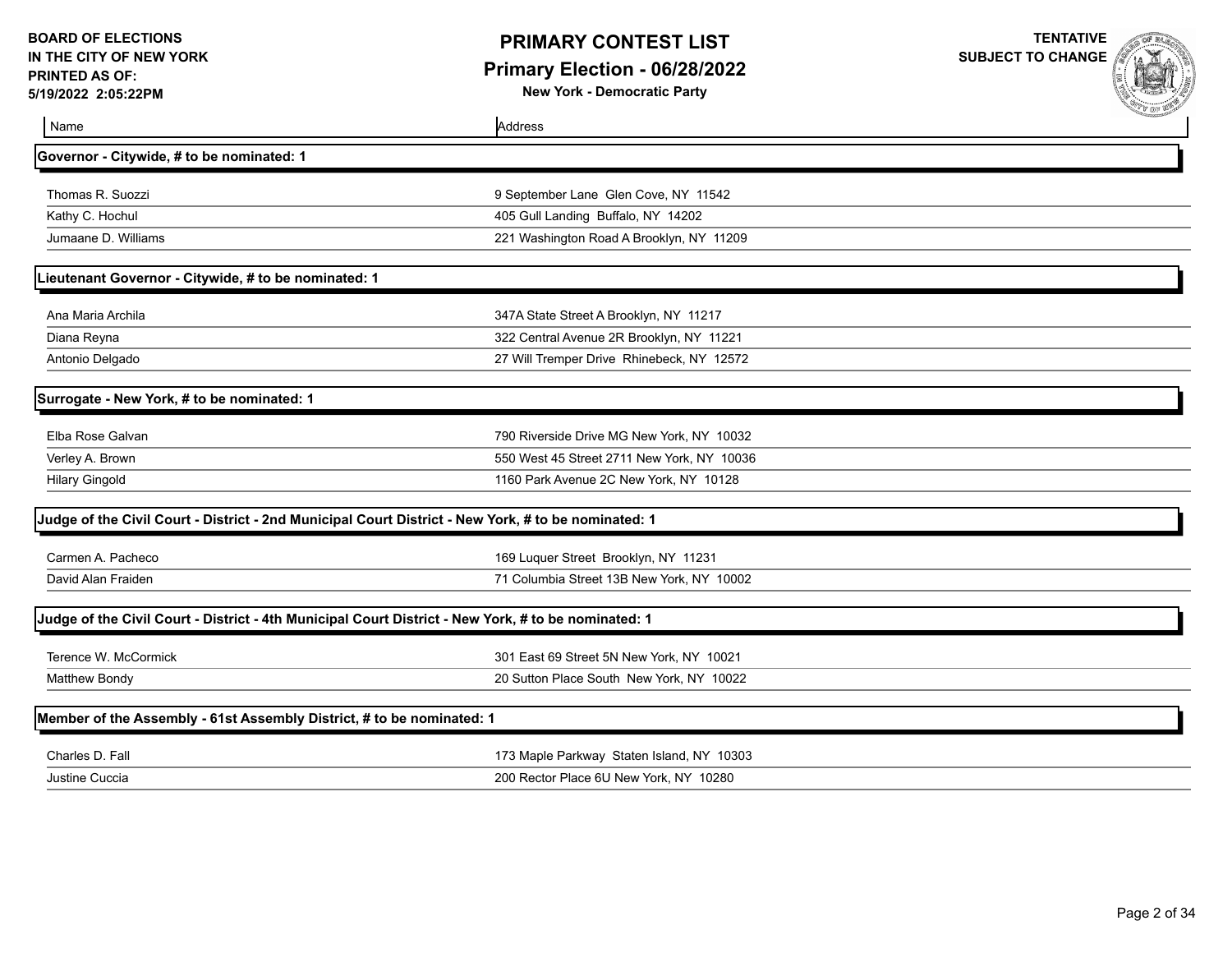## **PRIMARY CONTEST LIST Primary Election - 06/28/2022**

**New York - Democratic Party**



| Name                                                                  | Address                                           |  |
|-----------------------------------------------------------------------|---------------------------------------------------|--|
| Member of the Assembly - 65th Assembly District, # to be nominated: 1 |                                                   |  |
| Illapa Sairitupac                                                     | 272 Bowery New York, NY 10002                     |  |
| Grace Lee                                                             | 52 Warren Street New York, NY 10007               |  |
| Denny Salas                                                           | 236 Mulberry Street 7 New York, NY 10012          |  |
| Alana Sivin                                                           | 154 Attorney Street 304 New York, NY 10002        |  |
| Member of the Assembly - 66th Assembly District, # to be nominated: 1 |                                                   |  |
| Deborah J. Glick                                                      | 75 Bank Street New York, NY 10014                 |  |
| Ryder B. Kessler                                                      | 270 West 11 Street 3F New York, NY 10014          |  |
| Member of the Assembly - 68th Assembly District, # to be nominated: 1 |                                                   |  |
| John Ruiz Miranda                                                     | 420 East 111 Street 2905 New York, NY 10029       |  |
| <b>Edward Gibbs</b>                                                   | 2145 2 Avenue New York, NY 10029                  |  |
| Wilfredo Lopez                                                        | 1912 1 Avenue 1507 New York, NY 10029             |  |
| Tamika Mapp                                                           | 342 East 119 Street 5B New York, NY 10035         |  |
| Member of the Assembly - 70th Assembly District, # to be nominated: 1 |                                                   |  |
| Inez E. Dickens                                                       | 201 West 139 Street New York, NY 10030            |  |
| Delsenia Glover                                                       | 2186 5 Avenue New York, NY 10037                  |  |
| Shawanna E. Vaughn                                                    | 2110 Madison Avenue New York, NY 10037            |  |
| Member of the Assembly - 71st Assembly District, # to be nominated: 1 |                                                   |  |
| Alfred E. Taylor                                                      | 938 Saint Nicholas Avenue New York, NY 10032      |  |
| Luis M. Tejada                                                        | 157-10 Riverside Drive West 5N New York, NY 10032 |  |
| Member of the Assembly - 72nd Assembly District, # to be nominated: 1 |                                                   |  |
| Manny De Los Santos                                                   | 82 Wadsworth Avenue New York, NY 10033            |  |
| Nayma Silver-Matos                                                    | 4841 Broadway New York, NY 10034                  |  |
| Silvia Smith                                                          | 18 Jacobus Place 6E Bronx, NY 10463               |  |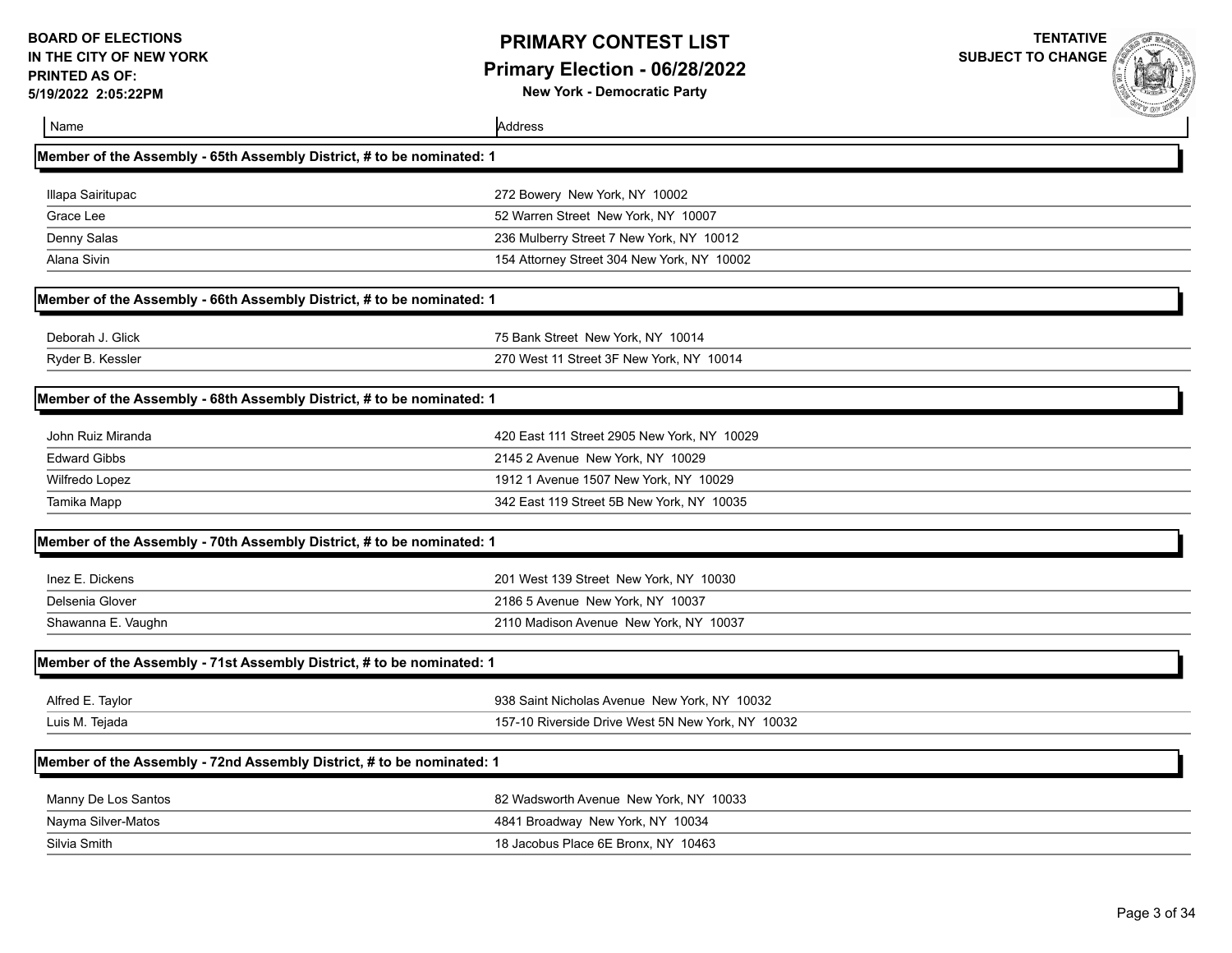## **PRIMARY CONTEST LIST Primary Election - 06/28/2022**

**New York - Democratic Party**

| Name                                                                  | Address                                    | <b>COMMERCIAL</b> |
|-----------------------------------------------------------------------|--------------------------------------------|-------------------|
| Member of the Assembly - 73rd Assembly District, # to be nominated: 1 |                                            |                   |
| May Malik                                                             | 107 East 63 Street 6A New York, NY 10065   |                   |
| Kellie Leeson                                                         | 105 East 24 Street 1B New York, NY 10010   |                   |
| Adam E. Roberts                                                       | 201 East 86 Street 12A New York, NY 10028  |                   |
| Russell M. Squire                                                     | 1160 3 Avenue 9E New York, NY 10065        |                   |
| Alex Bores                                                            | 370 East 76 Street New York, NY 10021      |                   |
| Member of the Assembly - 75th Assembly District, # to be nominated: 1 |                                            |                   |
| Harrison Douglas Marks                                                | 155 West 21 Street 16E New York, NY 10011  |                   |
| Layla Law-Gisiko                                                      | 9 West 20 Street 12 New York, NY 10011     |                   |
| Christopher Lebron                                                    | 321 West 47 Street 4A New York, NY 10036   |                   |
| Tony Simone                                                           | 505 West 37 Street 1910 New York, NY 10018 |                   |
| Lowell D. Kern                                                        | 555 West 23 Street S6L New York, NY 10011  |                   |
| Member of the Assembly - 76th Assembly District, # to be nominated: 1 |                                            |                   |
| Patrick A. Bobilin                                                    | 1586 York Avenue New York, NY 10028        |                   |
| Rebecca A. Seawright                                                  | 345 East 81 Street 9L New York, NY 10028   |                   |
| Female State Committee - 65th Assembly District, # to be elected: 1   |                                            |                   |
| Jenny L. Low                                                          | 354 Broome Street 5D New York, NY 10013    |                   |
| Kathryn Freed                                                         | 572 Grand Street G-1802 New York, NY 10002 |                   |
| Female State Committee - 66th Assembly District, # to be elected: 1   |                                            |                   |
| <b>Rachel Lavine</b>                                                  | 37 West 12 Street New York, NY 10011       |                   |
| Erin Hussein                                                          | 70 East 10 Street 8L New York, NY 10003    |                   |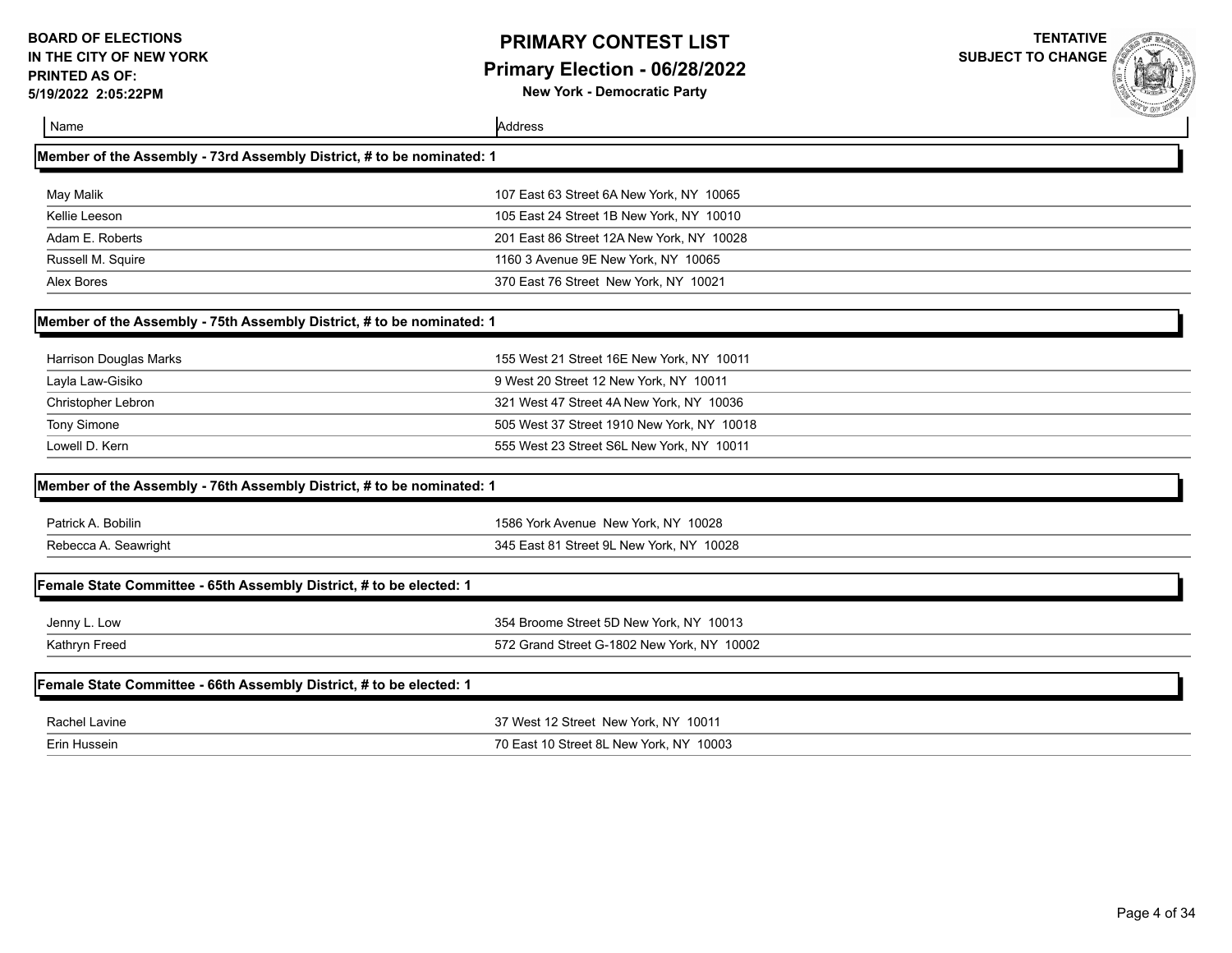## **PRIMARY CONTEST LIST Primary Election - 06/28/2022**

**New York - Democratic Party**

 $\mathbf{r}$ 

| Name                                                                | Address                                     |  |
|---------------------------------------------------------------------|---------------------------------------------|--|
| Female State Committee - 68th Assembly District, # to be elected: 1 |                                             |  |
| Tamika Mapp                                                         | 342 East 119 Street 5B New York, NY 10035   |  |
| Saundrea I. Coleman                                                 | 1806 1 Avenue 10H New York, NY 10128        |  |
| Stephanie Arroyo                                                    | 1810 Lexington Avenue New York, NY 10029    |  |
| Nina Saxon                                                          | 60 East 106 Street New York, NY 10029       |  |
| Female State Committee - 70th Assembly District, # to be elected: 1 |                                             |  |
| Maria Ordonez                                                       | 3333 Broadway D29H New York, NY 10031       |  |
| Alyah M. Horsford-Sidberry                                          | 199 Lenox Avenue New York, NY 10026         |  |
| Female State Committee - 71st Assembly District, # to be elected: 1 |                                             |  |
| Maria A. Luna                                                       | 839 Riverside Drive New York, NY 10032      |  |
| Ayisha Oglivie                                                      | 720 West 170 Street 1D New York, NY 10032   |  |
| Female State Committee - 72nd Assembly District, # to be elected: 1 |                                             |  |
| Mary Richman                                                        | 62 Park Terrace East New York, NY 10034     |  |
| Argentina Cruz                                                      | 701 West 184 Street New York, NY 10033      |  |
| Jasinta Delacruz                                                    | 219 Audubon Avenue New York, NY 10033       |  |
| Female State Committee - 76th Assembly District, # to be elected: 1 |                                             |  |
| Erica A. Vladimer                                                   | 1306 2 Avenue New York, NY 10065            |  |
| Joyce Short                                                         | 540 Main Street 1604 New York, NY 10044     |  |
| Male State Committee - 68th Assembly District, # to be elected: 1   |                                             |  |
| Kelmy Rodriquez                                                     | 65 East 99 Street 13-G New York, NY 10029   |  |
| Nicholas Reyes                                                      | 1572 Lexington Avenue 2B New York, NY 10029 |  |
| Eugene A. Rodriguez                                                 | 442 East 118 Street New York, NY 10035      |  |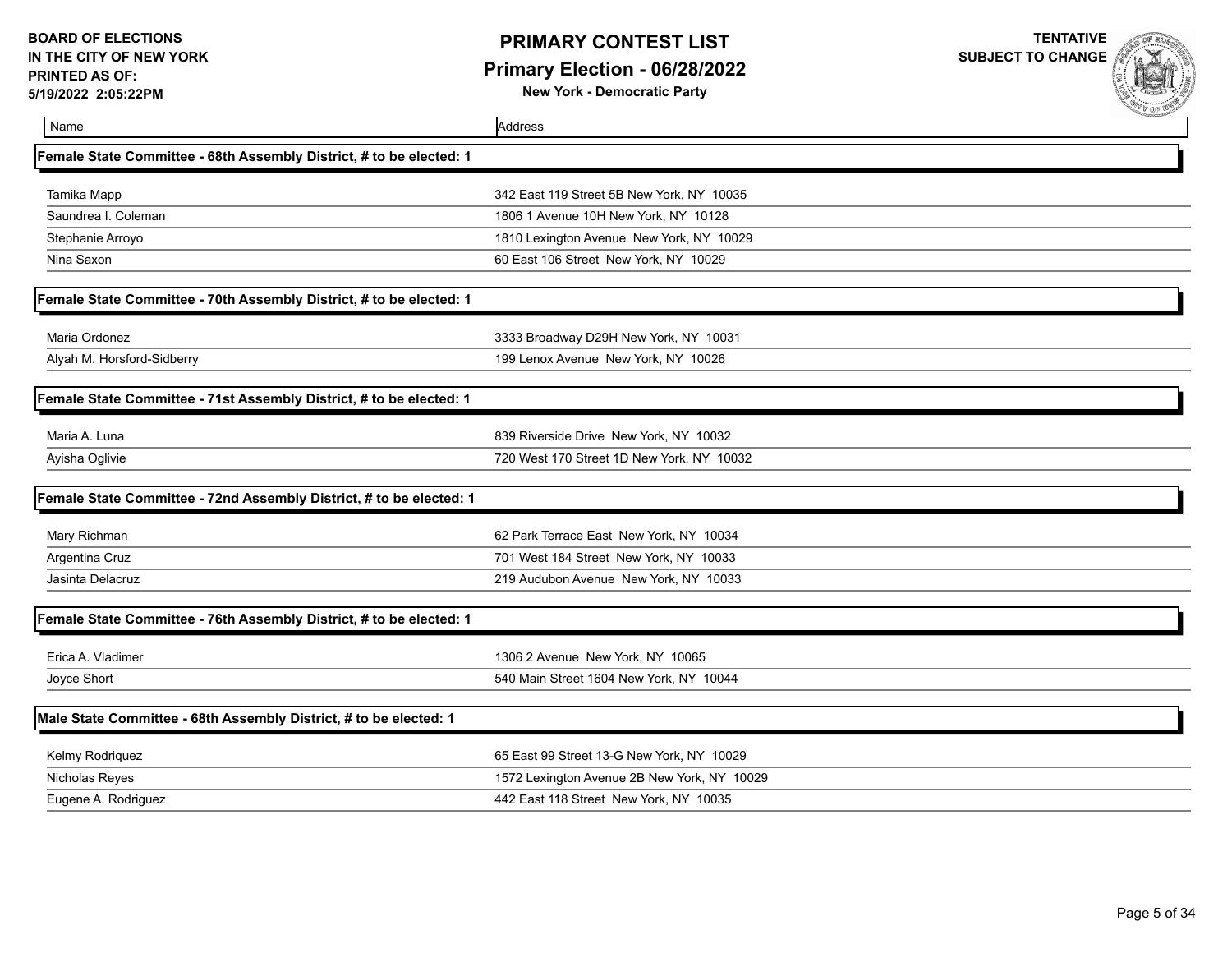## **PRIMARY CONTEST LIST Primary Election - 06/28/2022**

**New York - Democratic Party**

| Name                                                              | Address                                    | <b>SALES AND AND AND ADDRESS</b> |
|-------------------------------------------------------------------|--------------------------------------------|----------------------------------|
| Male State Committee - 70th Assembly District, # to be elected: 1 |                                            |                                  |
| Luis Ordonez                                                      | 3333 Broadway D29H New York, NY 10031      |                                  |
| Londel Davis Jr.                                                  | 40 West 135 Street New York, NY 10037      |                                  |
| Male State Committee - 71st Assembly District, # to be elected: 1 |                                            |                                  |
| Theo Bruce Chino Tavarez                                          | 640 Riverside Drive 10B New York, NY 10031 |                                  |
| Nobles Crawford                                                   | 340 Cabrini Boulevard New York, NY 10040   |                                  |
| Male State Committee - 72nd Assembly District, # to be elected: 1 |                                            |                                  |
| <b>Christopher Hazeltine</b>                                      | 631 Edgecombe Avenue New York, NY 10032    |                                  |
| Josue Perez                                                       | 485 West 187 Street New York, NY 10033     |                                  |
| Male State Committee - 76th Assembly District, # to be elected: 1 |                                            |                                  |
| Marc Jonas Block                                                  | 40 River Road 19H New York, NY 10044       |                                  |
| Jeremy Berman                                                     | 416 East 89 Street New York, NY 10128      |                                  |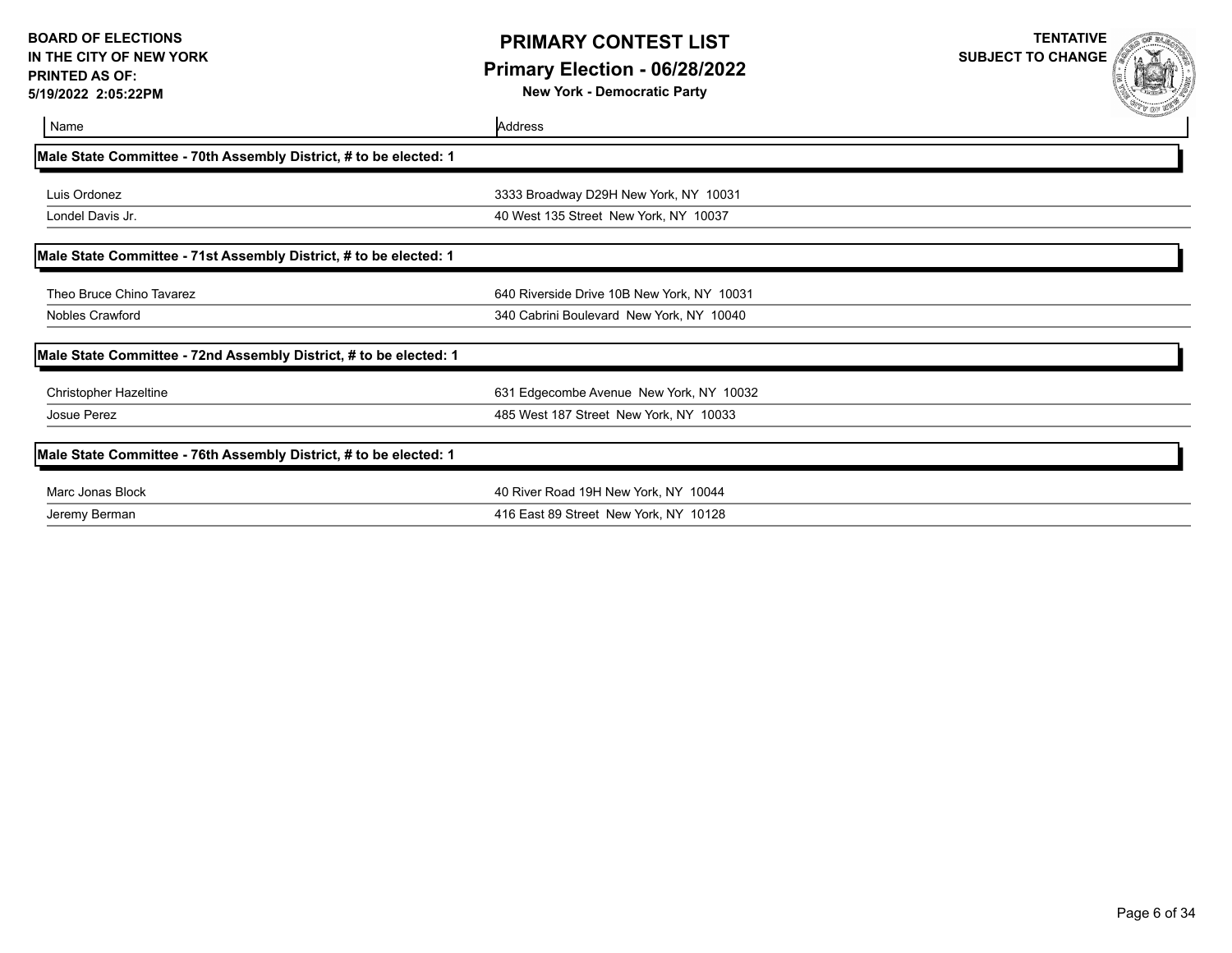## **PRIMARY CONTEST LIST Primary Election - 06/28/2022**

**New York - Democratic Party**

**TENTATIVE SUBJECT TO CHANGE**

Name Address

| Group                       |                                                                                |
|-----------------------------|--------------------------------------------------------------------------------|
| Allie Eason                 | 306 East 117 Street 13C New York, NY 10035                                     |
| Maria Pacheco               | 1940 Lexington Avenue New York, NY 10035                                       |
| <b>Arthur James</b>         | 1940 Lexington Avenue New York, NY 10035                                       |
| Luis Torres                 | 1760 Lexington Avenue New York, NY 10029                                       |
| Glenda Sanchez              | 1485 Park Avenue New York, NY 10029                                            |
| William Bellber Betancourt  | 2029 2 Avenue New York, NY 10029                                               |
| <b>William Smith</b>        | 4 East 107 Street New York, NY 10029                                           |
| المتحدث والمستراء والمتأكلة | $F_0 F_{\text{out}}$ 447 $G_{\text{in}}$ at Mapp $V_{\text{out}}$ , NIV, 4000F |

**Delegate to Judicial Convention - 68th Assembly District, # to be elected: 14**

| Arthur James               | 1940 Lexington Avenue New York, NY 10035 |
|----------------------------|------------------------------------------|
| Luis Torres                | 1760 Lexington Avenue New York, NY 10029 |
| Glenda Sanchez             | 1485 Park Avenue New York, NY 10029      |
| William Bellber Betancourt | 2029 2 Avenue New York, NY 10029         |
| William Smith              | 4 East 107 Street New York, NY 10029     |
| Kioka Jackson              | 58 East 117 Street New York, NY 10035    |
| <b>Bridget Scott</b>       | 1990 Lexington Avenue New York, NY 10035 |
| Jo Ann Lawson              | 1250 5 Avenue New York, NY 10029         |
| Rose Annette Jimenez       | 21 East 107 Street New York, NY 10029    |
| Joshua Joel Jimenez        | 21 East 107 Street New York, NY 10029    |

#### *Group*

| Diana Ayala            | 430 East 118 Street New York, NY 10029        |
|------------------------|-----------------------------------------------|
| Hilda Solomon          | 2070 1 Avenue 1062 New York, NY 10029         |
| Keith Lilly            | 1295 Fifth Avenue 29F New York, NY 10029      |
| Harry Rodriguez        | 1809 Third Avenue 4B New York, NY 10029       |
| Peggy A. Morales       | 149-155 East 118 Street 6A New York, NY 10035 |
| Dawn Sanders           | 2159 First Avenue 2B New York, NY 10029       |
| <b>Sharase DeBouse</b> | 1919 Madison Avenue 406 New York, NY 10035    |
| James Ratti            | 107 East 126 Street 4S New York, NY 10035     |
| Carlos Diaz            | 2253 Third Avenue 1109 New York, NY 10035     |
| Leilani Irvin          | 2070 1 Avenue 250 New York, NY 10029          |
| Raul Reyes             | 218 East 104 Street 3A New York, NY 10029     |
| Marlon J. Ruiz         | 420 East 111 Street 2905 New York, NY 10029   |
| Juhaib Choudhury       | 1990 Lexington Avenue 25J New York, NY 10035  |

*Group*

Kaliris Yimar Salas 1405 5 Avenue 2A New York, NY 10029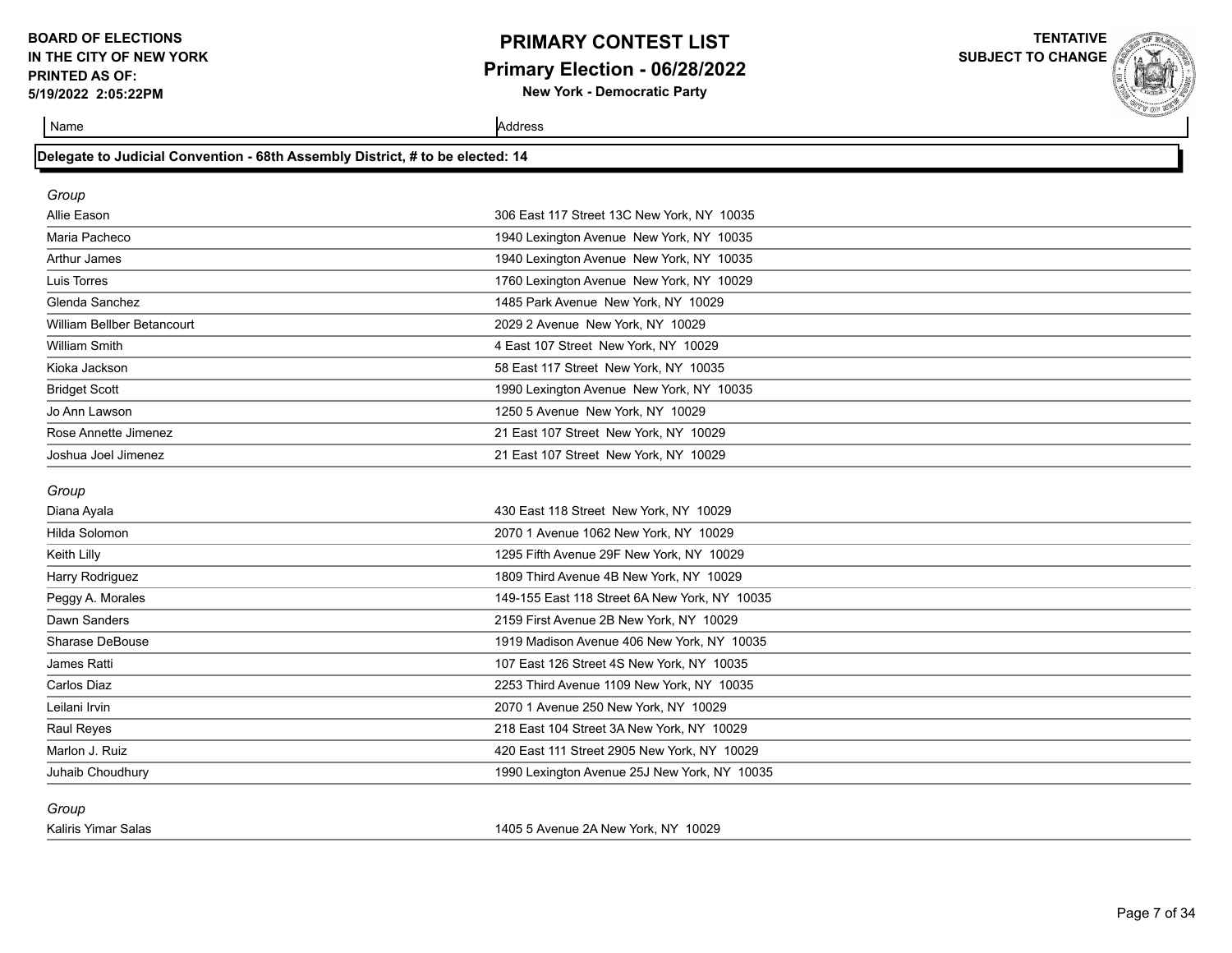### **PRIMARY CONTEST LIST Primary Election - 06/28/2022 New York - Democratic Party**

**TENTATIVE**

**SUBJECT TO CHANGE**

| Delegate to Judicial Convention - 71st Assembly District, # to be elected: 16 |  |
|-------------------------------------------------------------------------------|--|
|                                                                               |  |

| Group               |                                               |  |
|---------------------|-----------------------------------------------|--|
| Melba Espaillat     | 95 Cabrini Boulevard 1L New York, NY 10033    |  |
| Jenny D. Garcia     | 259 West 144 Street New York, NY 10030        |  |
| Silvia Abreu        | 961 Saint Nicholas Avenue New York, NY 10032  |  |
| Dale Nelson         | 900 Riverside Drive New York, NY 10032        |  |
| Antonio L. Hasbun   | 3681 Broadway New York, NY 10031              |  |
| Evangelina Fermin   | 505 West 142 Street New York, NY 10031        |  |
| Amy Slattery        | 452 Fort Washington Avenue New York, NY 10033 |  |
| Yocelyn Tarazona    | 116 Seaman Avenue New York, NY 10034          |  |
| Katherine Acosta    | 2588 7 Avenue New York, NY 10033              |  |
| Laurie Tobias-Cohen | 50 Overlook Terrace New York, NY 10033        |  |
| Jay Mazur           | 536 Fort Washington Avenue New York, NY 10033 |  |
| Juan Erazo          | 484 Convent Avenue New York, NY 10031         |  |
| Maria Aponte        | 645 West 160 Street New York, NY 10032        |  |
| Julia Guzman        | 940 Saint Nicholas Avenue New York, NY 10032  |  |
| Adriano Casimiro    | 370 Fort Washington Avenue New York, NY 10033 |  |
| Group               |                                               |  |

| Earnestine Bell Temple | 706 Riverside Drive New York, NY 10031           |
|------------------------|--------------------------------------------------|
| Juana H. Luna          | 839 Riverside Drive New York, NY 10032           |
| Johanna Garcia         | 452 Fort Washington Avenue New York, NY 10033    |
| Dolores Leito          | 2569 7 Avenue New York, NY 10039                 |
| Maria A. Luna          | 839 Riverside Drive New York, NY 10032           |
| <b>Bruce Robertson</b> | 800 Riverside Drive New York, NY 10032           |
| Patricia Scarborough   | 518 West 152 Street New York, NY 10031           |
| Romula Jimenez         | 530 West 153 Street New York, NY 10031           |
| Jackie Rowe Adams      | 870 Riverside Drive New York, NY 10032           |
| Anna Gibson            | 45 Saint Nicholas Place New York, NY 10031       |
| Mark S. Hamburgh       | 200 Cabrini Boulevard New York, NY 10033         |
| <b>Curtis Young</b>    | 605 West 156 Street New York, NY 10032           |
| <b>Robert Reed</b>     | 159-26 Harlem River Drive New York, NY 10039     |
| <b>Matthew Levy</b>    | 15 Colonel Robert Magaw Place New York, NY 10033 |
| <b>Rita Miller</b>     | 208 West 151 Street New York, NY 10039           |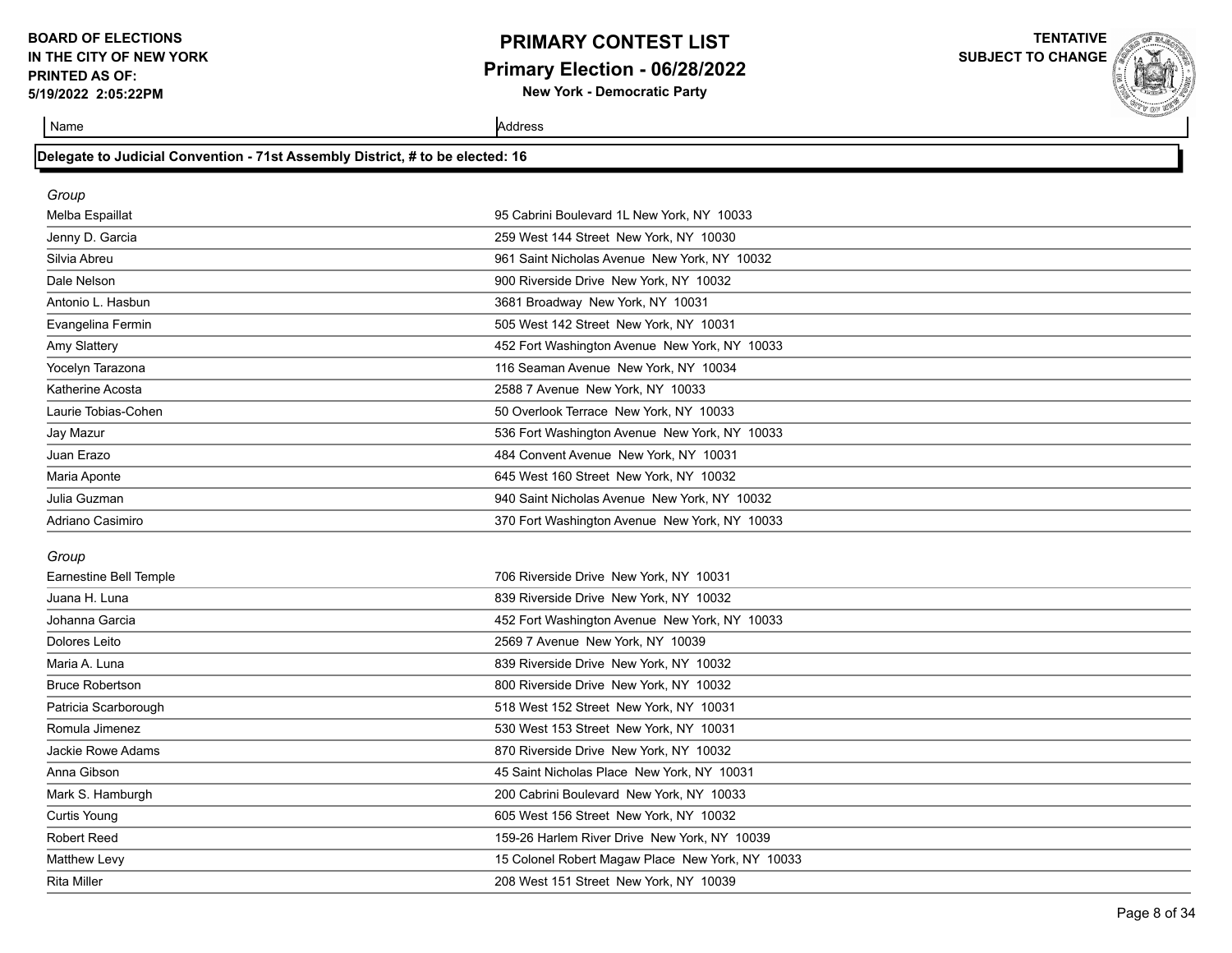## **PRIMARY CONTEST LIST Primary Election - 06/28/2022 New York - Democratic Party**

**SUBJECT TO CHANGE**

**TENTATIVE**

Name Address and Address and Address and Address and Address and Address and Address and Address and Address and Address and Address and Address and Address and Address and Address and Address and Address and Address and A

#### **Delegate to Judicial Convention - 71st Assembly District, # to be elected: 16**

Richard Williams 2991 8 Avenue New York, NY 10039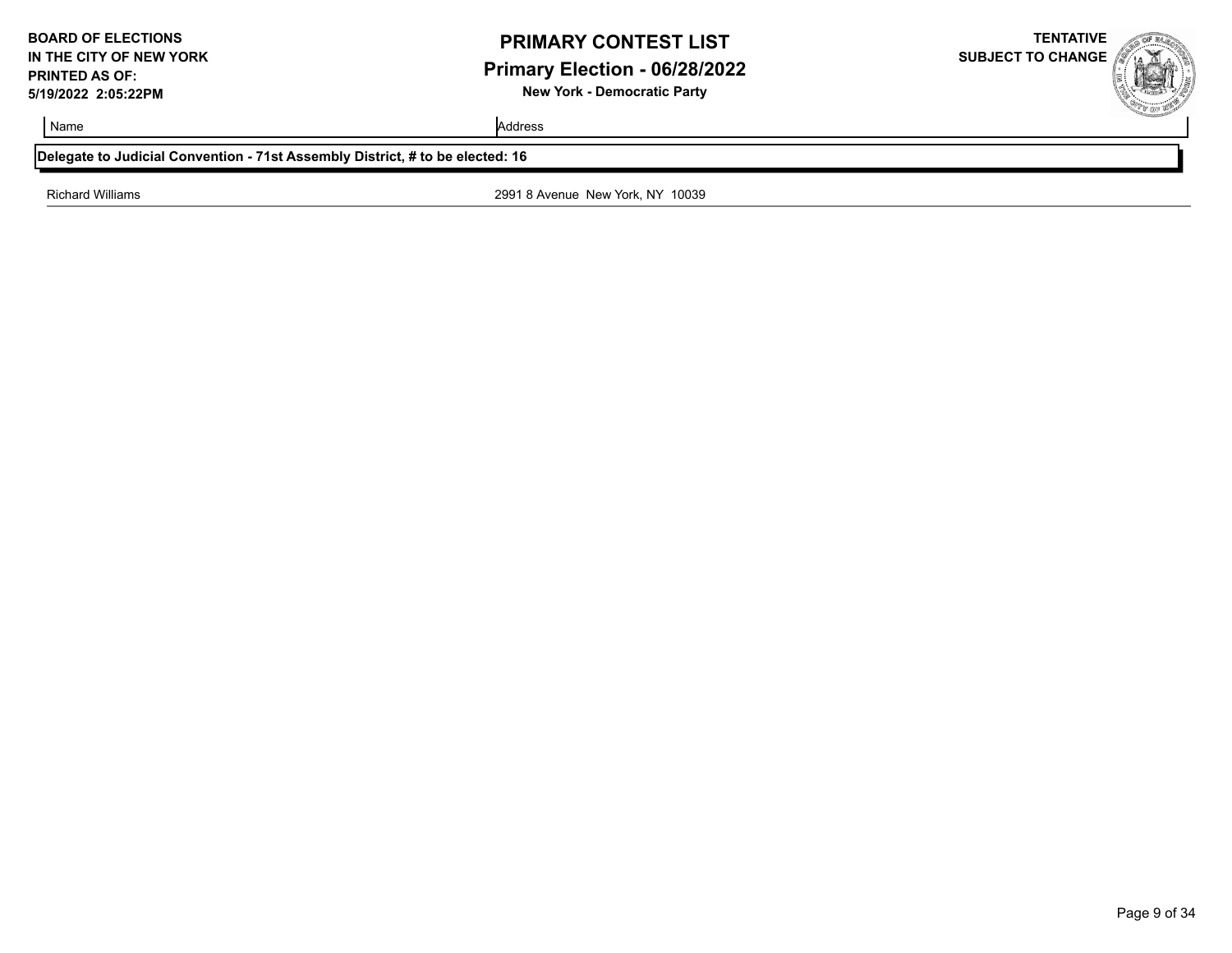### **PRIMARY CONTEST LIST Primary Election - 06/28/2022 New York - Democratic Party**

**TENTATIVE**

**SUBJECT TO CHANGE**

Name Address and Address and Address and Address and Address and Address and Address and Address and Address and Address and Address and Address and Address and Address and Address and Address and Address and Address and A

| Group                        |                                         |
|------------------------------|-----------------------------------------|
| Elizabeth Pepin              | 215 Audubon Avenue New York, NY 10033   |
| Jasinta Delacruz             | 219 Audubon Avenue New York, NY 10033   |
| Yodalis Moran                | 4 Bogardus Place New York, NY 10040     |
| Paloma Lara                  | 703 West 184 Street New York, NY 10033  |
| Carole Mulligan              | 60 Park Terrace West New York, NY 10034 |
| Andrea Kornbluth             | 90 Park Terrace East New York, NY 10034 |
| Patricia Anderton            | 75 Thayer Street New York, NY 10040     |
| Ruby Palma                   | 150 West 225 Street New York, NY 10463  |
| <b>Christopher Hazeltine</b> | 631 Edgecombe Avenue New York, NY 10032 |
| Carolyn Murtaugh             | 25 Indian Road New York, NY 10034       |
| <b>Edwin Rosario</b>         | 497 West 182 Street New York, NY 10033  |
| Lyana Fernandez              | 65 Park Terrace West New York, NY 10034 |
| Dorca Reynoso                | 78 Thayer Street New York, NY 10040     |

#### *Group*

| Carmen Y. De La Rosa     | 65 Post Avenue New York, NY 10034          |
|--------------------------|--------------------------------------------|
| Maria Morillo            | 99 Hillside Avenue New York, NY 10040      |
| Cecilia Anglero          | 142 Laurel Hill Terrace New York, NY 10040 |
| Elizabeth Balaguer       | 24 Laurel Hill Terrace New York, NY 10040  |
| Jose Louis Espiritusanto | 581 Academy Street New York, NY 10034      |
| Mariam N. James          | 3784 Tenth Avenue New York, NY 10034       |
| Ava Keefe                | 70 Park Terrace West New York, NY 10034    |
| Barbara M. Frazier       | 99 Hillside Avenue New York, NY 10040      |
| Mariel De La Cruz        | 247 Audubon Avenue New York, NY 10033      |
| <b>Hector Vasquez</b>    | 210 Sherman Avenue New York, NY 10034      |
| Brunilda L. Rodriguez    | 652 West 189 Street New York, NY 10040     |
| Micaela Lugo             | 240 Wadsworth Avenue New York, NY 10033    |
| Marta A. Rivera          | 1365 St Nicholas Avenue New York, NY 10033 |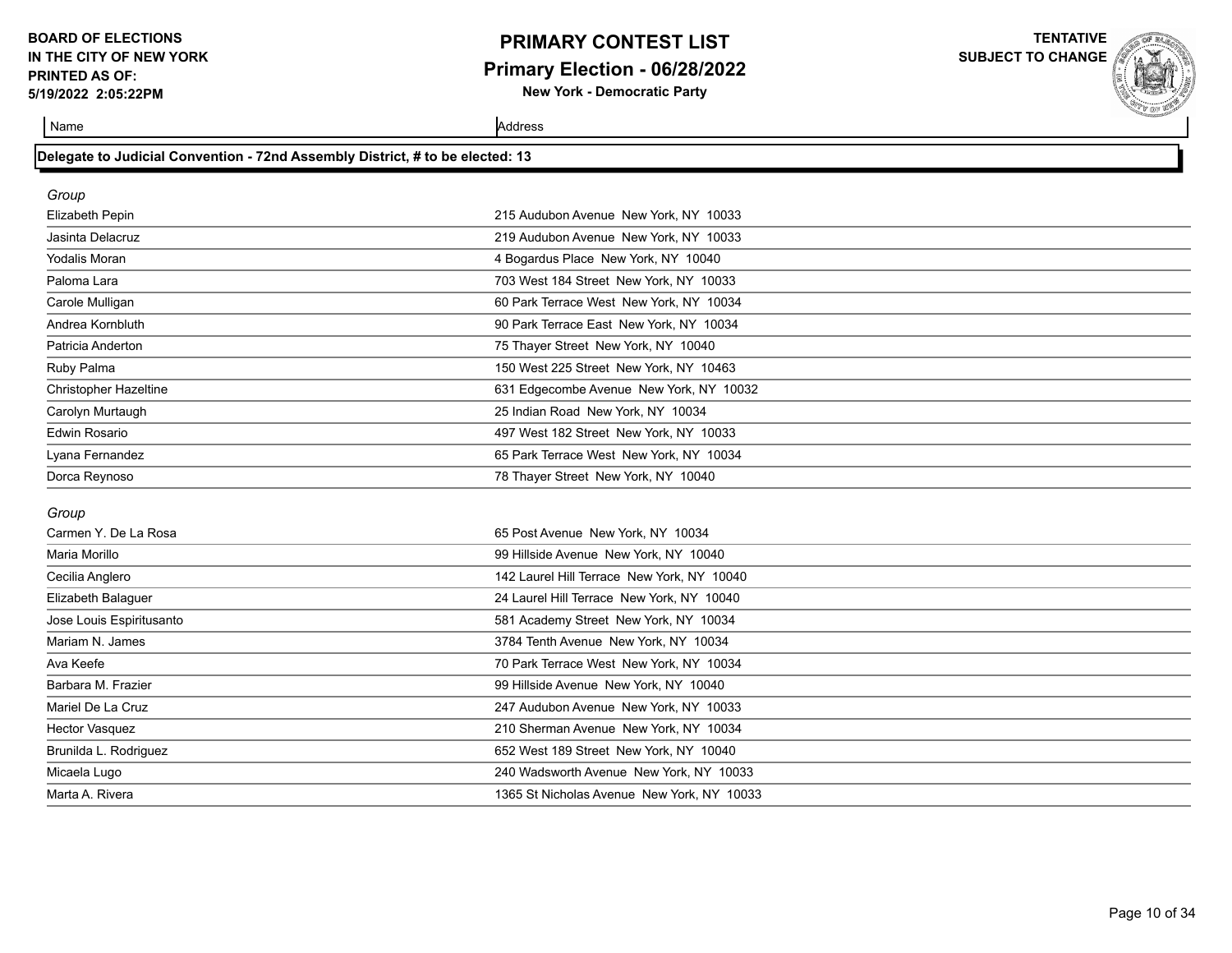### **PRIMARY CONTEST LIST Primary Election - 06/28/2022 New York - Democratic Party**

**TENTATIVE**

**SUBJECT TO CHANGE**

| Delegate to Judicial Convention - 75th Assembly District, # to be elected: 15 |  |  |  |
|-------------------------------------------------------------------------------|--|--|--|

| Group                   |                                           |
|-------------------------|-------------------------------------------|
| Elizabeth Crotty        | 55 West 14 Street New York, NY 10011      |
| Aleta A. LaFargue       | 484 West 43 Street New York, NY 10036     |
| Robert Sikorski         | 280 Ninth Avenue New York, NY 10001       |
| Leslie Boghosian Murphy | 310 West 55 Street New York, NY 10019     |
| Roberta Gelb            | 151 West 16 Street New York, NY 10011     |
| Christine C. Gorman     | 345 West 55 Street New York, NY 10019     |
| Stuart J. Beckerman     | 242 East 19 Street New York, NY 10003     |
| Deborah J. Gaffaney     | 463 West 47 Street New York, NY 10036     |
| Luana M. Green          | 345 8 Avenue New York, NY 10001           |
| Laura B. McGill         | 319 West 47 Street New York, NY 10036     |
| Jasper R. McGruder      | 484 West 43 Street New York, NY 10036     |
| Kim Oliver              | 305 West 28 Street New York, NY 10001     |
| Mark S. Gottlieb        | 1160 Park Avenue New York, NY 10128       |
| Robert W. Firth         | 400 West 43 Street New York, NY 10036     |
| Joseph Remsen           | 460 West 20 Street New York, NY 10011     |
| Group                   |                                           |
| Corey Johnson           | 213 West 13 Street New York, NY 10011     |
| Marisa Redanty          | 484 West 43 Street New York, NY 10036     |
| Mark Green              | 43 East 19 Street FI 3 New York, NY 10003 |
| Ronnie M. Eldridge      | 322 West 57 Street 38F New York, NY 10019 |
| Louis Cholden-Brown     | 408 West 25 Street 3RE New York, NY 10001 |
| Kathy Nizzari           | 410 West 25 Street PHA New York, NY 10001 |
| James T. McNickle       | 484 West 43 Street New York, NY 10036     |
| Deborah Alperin         | 327 West 30 Street LF New York, NY 10001  |
| Denisse Frand           | 43 East 19 Street 3 New York, NY 10003    |
| <b>Bjorn Thorstad</b>   | 450 West 17 Street New York, NY 10011     |
| Theodore Arenas         | 345 West 58 Street 2Y New York, NY 10019  |
| David D. George         | 111 West 16 Street 4K New York, NY 10011  |
| <b>Terri Kravetz</b>    | 345 8 Avenue 7C New York, NY 10001        |
| Noah Pfefferblit        | 401 West 25 Street 20C New York, NY 10001 |
| Jill Risa Paznik        | 275 West 22 Street 2A New York, NY 10011  |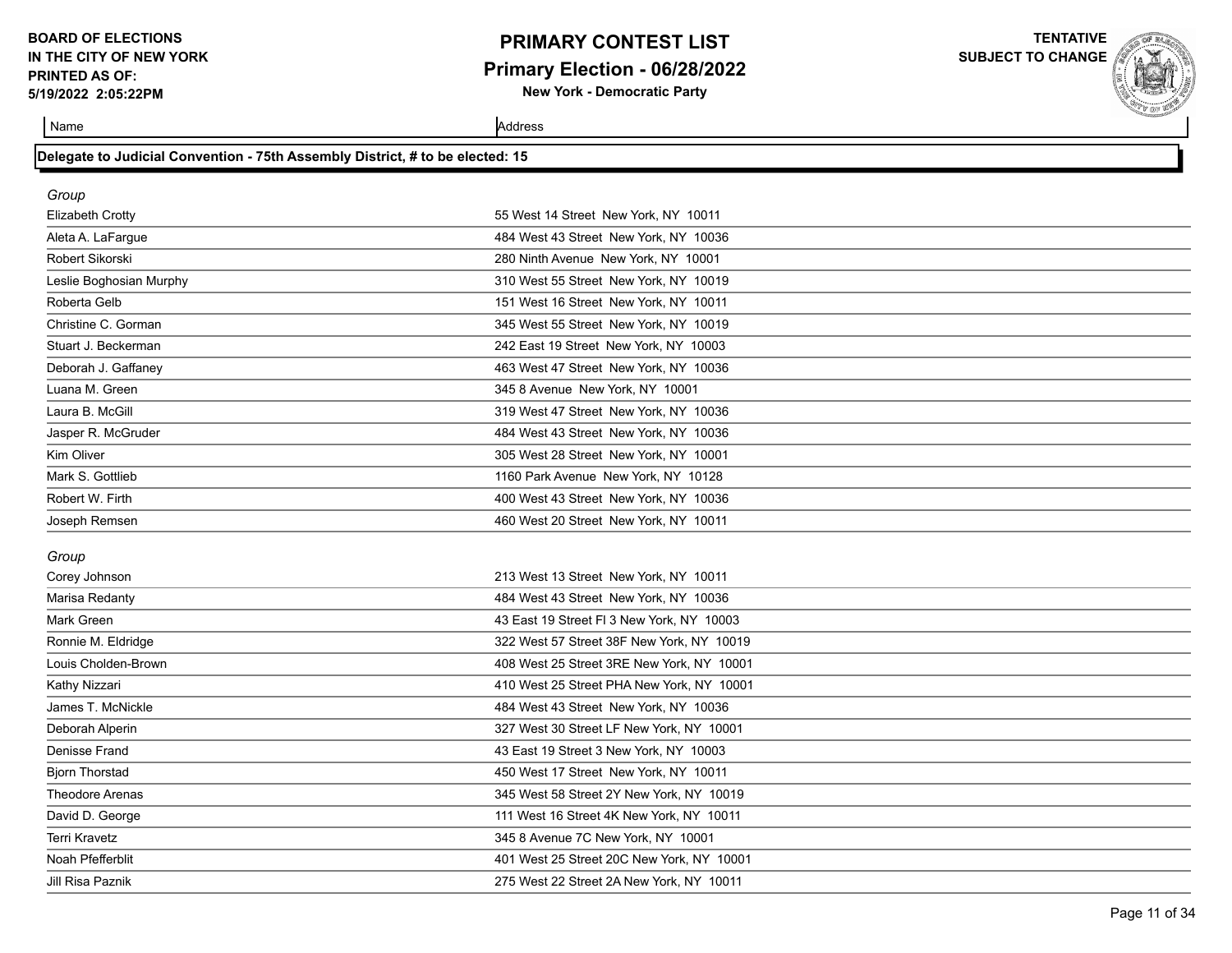### **PRIMARY CONTEST LIST Primary Election - 06/28/2022 New York - Democratic Party**

**TENTATIVE SUBJECT TO CHANGE**

Name Address and Address and Address and Address and Address and Address and Address and Address and Address and Address and Address and Address and Address and Address and Address and Address and Address and Address and A

**Delegate to Judicial Convention - 75th Assembly District, # to be elected: 15**

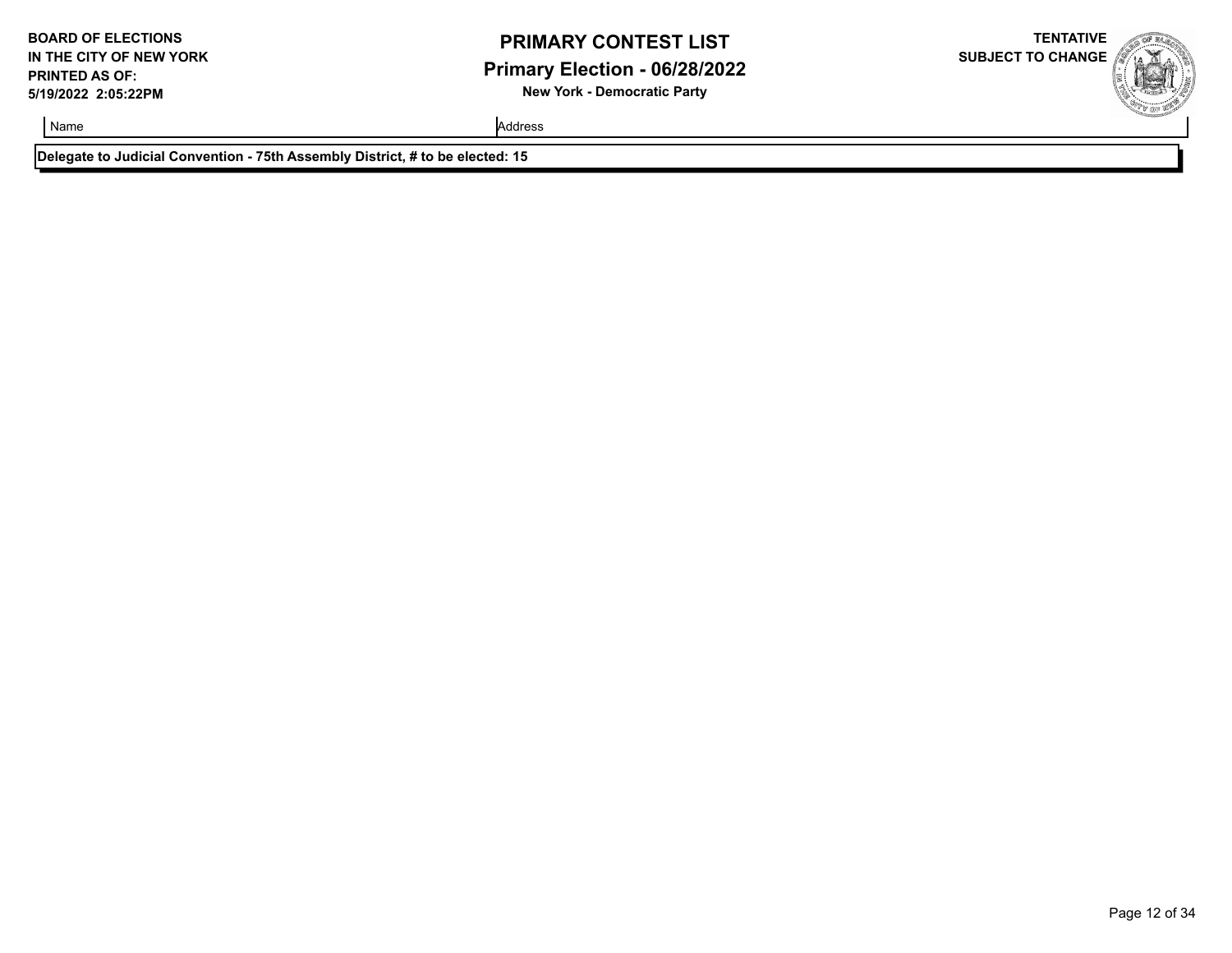### **PRIMARY CONTEST LIST Primary Election - 06/28/2022 New York - Democratic Party**

**TENTATIVE**

**SUBJECT TO CHANGE**

Name Address and Address and Address and Address and Address and Address and Address and Address and Address and Address and Address and Address and Address and Address and Address and Address and Address and Address and A

### **Alternate Delegate to the Judicial Convention - 68th Assembly District, # to be elected: 14**

| Group                |                                          |  |
|----------------------|------------------------------------------|--|
| Lecora Prince-Okeagu | 2070 1 Avenue New York, NY 10029         |  |
| Gwendolyn Tate       | 2070 1 Avenue New York, NY 10029         |  |
| Marsha Phifer        | 2070 1 Avenue New York, NY 10029         |  |
| <b>Shirley Dixon</b> | 2080 1 Avenue New York, NY 10029         |  |
| Patricia Metzger     | 2120 1 Avenue New York, NY 10029         |  |
| Alma Bridgett        | 2120 1 Avenue New York, NY 10029         |  |
| Shona Bridgett       | 2120 1 Avenue New York, NY 10029         |  |
| Delores Warren       | 2110 1 Avenue New York, NY 10029         |  |
| Jo-Ann Henry         | 2070 1 Avenue New York, NY 10029         |  |
| <b>Nathan Prince</b> | 2070 1 Avenue New York, NY 10035         |  |
| Alvin Johnson        | 1900 Lexington Avenue New York, NY 10035 |  |
| Marva Ferdinand      | 1900 Lexington Avenue New York, NY 10035 |  |
| Georgette Mallette   | 1900 Lexington Avenue NY, NY 10035       |  |

#### *Group*

| H. Candy Vives-Vasquez     | 1611 Park Avenue 6D New York, NY 10029      |  |
|----------------------------|---------------------------------------------|--|
| Miriam Falcon-Lopez        | 107 East 126 Street 11P New York, NY 10035  |  |
| Rafael Rodriguez           | 1809 Third Avenue 4B New York, NY 10029     |  |
| Mary I. Jimperson          | 2110 1 Avenue New York, NY 10029            |  |
| Ida Y. Vazquez             | 50 East 106 Street 8G New York, NY 10029    |  |
| Jessica Reid               | 505 East 120 Street New York, NY 10035      |  |
| Nicolas Reyes              | 1572 Lexington Avenue 2B New York, NY 10029 |  |
| <b>Kaliris Yimar Salas</b> | 1405 5 Avenue 2A New York, NY 10029         |  |
| Melanie Ruiz               | 420 East 111 Street 2905 New York, NY 10029 |  |
| Exodus Murphy              | 1345 Fifth Avenue 12E New York, NY 10029    |  |
| Claudia Perez              | 225 East 99 Street 7G New York, NY 10029    |  |
| Malik McCullough           | 2110 1 Avenue 417 New York, NY 10029        |  |
| Group                      |                                             |  |

| Nicholas Reyes          | 1572 Lexington Avenue 2B New York, NY 10029  |
|-------------------------|----------------------------------------------|
| Mahmuda Aktar Choudhury | 1990 Lexington Avenue 25J New York, NY 10035 |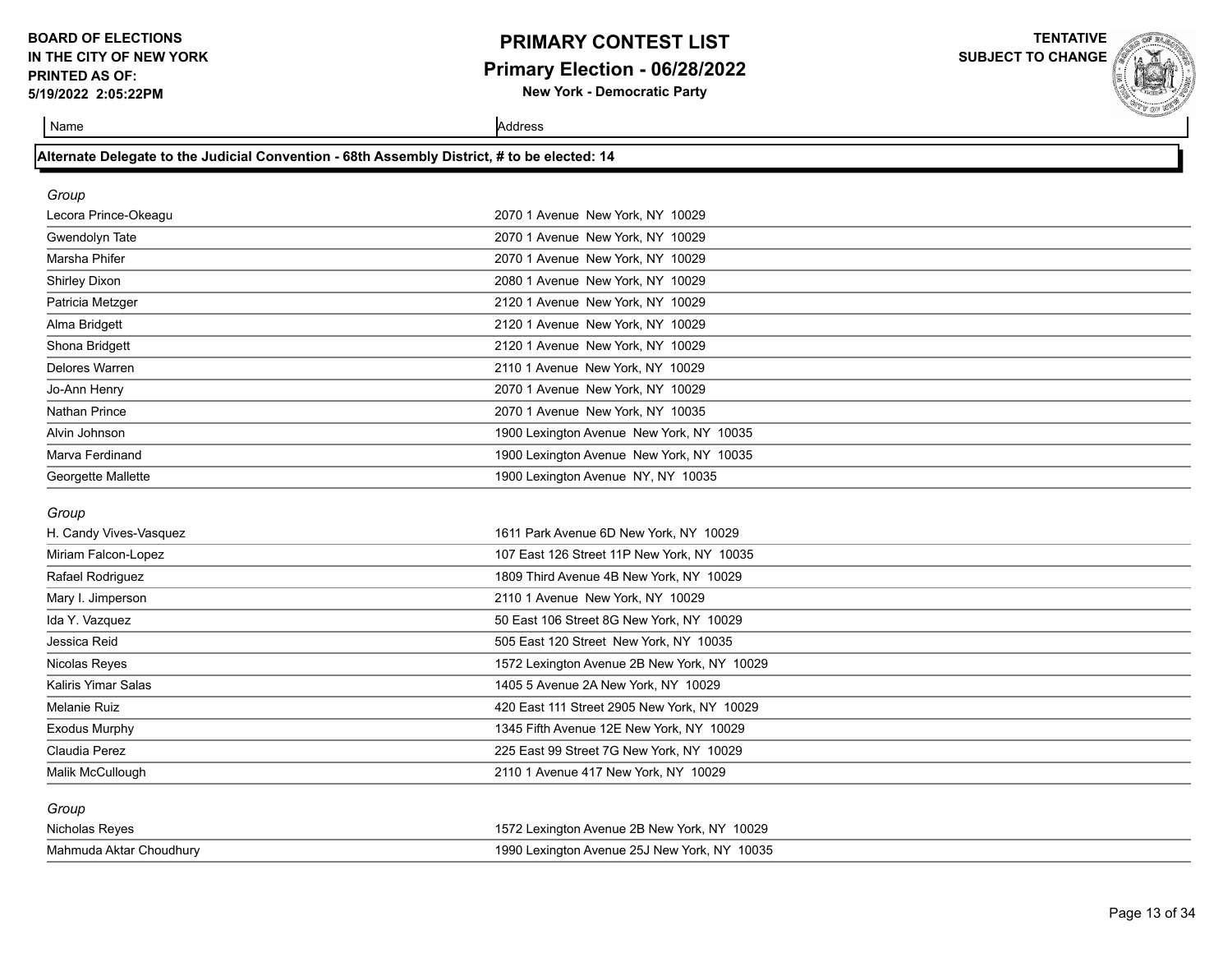### **PRIMARY CONTEST LIST Primary Election - 06/28/2022 New York - Democratic Party**

**TENTATIVE**

**SUBJECT TO CHANGE**

Name Address and Address and Address and Address and Address and Address and Address and Address and Address and Address and Address and Address and Address and Address and Address and Address and Address and Address and A

### **Alternate Delegate to the Judicial Convention - 71st Assembly District, # to be elected: 16**

| Group                        |                                               |
|------------------------------|-----------------------------------------------|
| Margarita Casimiro           | 370 Fort Washington Avenue New York, NY 10033 |
| Roberto Delarosa             | 674 West 161 Street 5c New York, NY 10032     |
| Charlie Hilario              | 900 Riverside Drive New York, NY 10032        |
| Elizabeth Rodriguez          | 550 West 157th Street New York, NY 10032      |
| Altagracia Valiente          | 765 Riverside Drive New York, NY 10032        |
| Antonio Abreu                | 1704 Amsterdam Avenue New York, NY 10031      |
| Carmen Perez                 | 860 Riverside Drive New York, NY 10032        |
| <b>Elizabeth Veras</b>       | 605 West 141 Street New York, NY 10031        |
| Julio Negron                 | 657 West 161 Street New York, NY 10032        |
| Rafaelina Garcia             | 1090 Saint Nicholas Avenue New York, NY 10032 |
| Bienvenido Lara              | 128 Fort Washington New York, NY 10031        |
| Migdalia Berroa              | 550 West 157 Street New York, NY 10032        |
| Miguel Regalado              | 522 West 158 Street New York, NY 10032        |
| Luz Batista                  | 643 West 172 Street New York, NY 10032        |
|                              |                                               |
|                              |                                               |
| Group<br><b>Brodie Enoch</b> | 247 West 145 Street New York, NY 10039        |
| Lois J. Naftulin             | 180 Cabrini Boulevard New York, NY 10033      |
| Jazmin Del Valle             | 630 West 173 Street New York, NY 10032        |
| Charles Callaway             | 335 Edgecombe Avenue New York, NY 10031       |
| <b>Maria Montiel</b>         | 435 Fort Washington Avenue New York, NY 10033 |
| Caridad Figueroa             | 819 West 180 Street New York, NY 10033        |
| Carolyn McBain               | 2569 7 Avenue New York, NY 10039              |
| Danneris M. Hernandez        | 664 West 161 Street New York, NY 10032        |
| Graham Ciraulo               | 240 Cabrini Boulevard New York, NY 10033      |
| Nancy Brown                  | 129-133 West 147 Street New York, NY 10039    |
| Maria I. Taveras             | 736 West 173 Street New York, NY 10032        |
| Jose Cruz                    | 2 S Pinehurst Avenue New York, NY 10033       |
| Linda Royster                | 720 Lenox Avenue New York, NY 10039           |
| Onya Brinson                 | 455 Fort Washington Avenue New York, NY 10033 |
| Hardy Baskerville            | 938 Saint Nicholas Avenue New York, NY 10032  |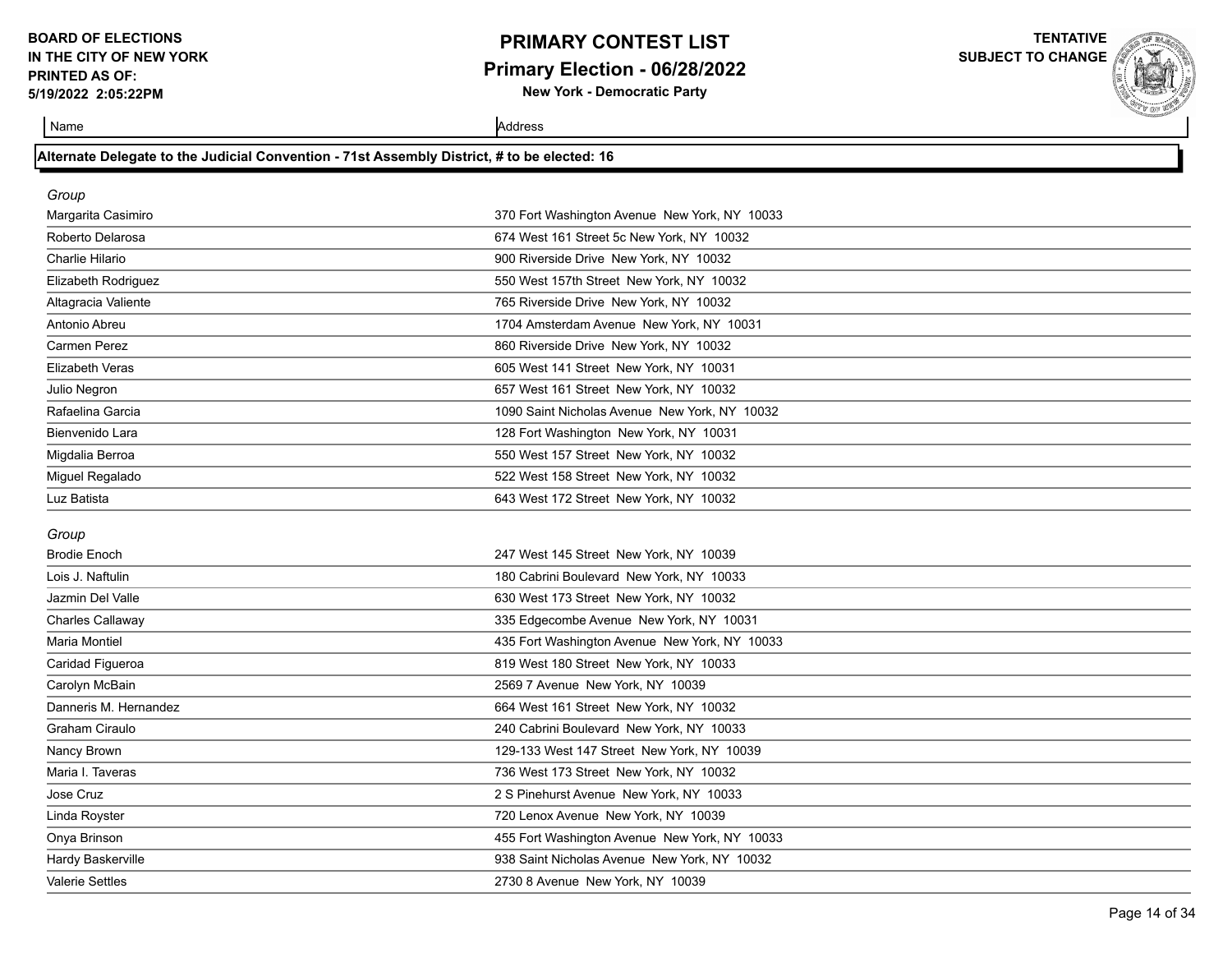### **PRIMARY CONTEST LIST Primary Election - 06/28/2022 New York - Democratic Party**

**TENTATIVE SUBJECT TO CHANGE**

Name Address and Address and Address and Address and Address and Address and Address and Address and Address and Address and Address and Address and Address and Address and Address and Address and Address and Address and A

**Alternate Delegate to the Judicial Convention - 71st Assembly District, # to be elected: 16**

#### **Alternate Delegate to the Judicial Convention - 72nd Assembly District, # to be elected: 13**

| Group                  |                                         |
|------------------------|-----------------------------------------|
| Maria Mazara           | 500 West 213 Street New York, NY 10034  |
| Frederic B. Klein      | 551 West 170 Street New York, NY 10032  |
| Joanna Katz            | 600 West 218 Street New York, NY 10034  |
| <b>Edgar Tavarez</b>   | 574 West 192 Street New York, NY 10040  |
| Dana Hockenbury        | 565 West 169 Street New York, NY 10032  |
| Sara Fisher            | 165 Seaman Avenue New York, NY 10034    |
| Gabrielle Shatan       | 60 Park Terrace West New York, NY 10034 |
| Marshall Vanderpool    | 195 Nagle Avenue New York, NY 10034     |
| Paul Stewart-Stand     | 77 Park Terrace East New York, NY 10034 |
| Nicole Castronova      | 77 Park Terrace East New York. NY 10034 |
| Philip Simpson         | 101 Cooper Street 5N New York, NY 10034 |
| Gail Sullivan          | 105 Arden Street New York, NY 10040     |
| Bruce G. McKeown       | 10 Park Terrace East New York, NY 10034 |
| Group                  |                                         |
| Ramon De La Rosa       | 65 Post Avenue New York, NY 10034       |
| Fernando Mendez        | 213 Nagle Avenue New York, NY 10034     |
| Damaris Rodriguez      | 600 West 188 Street New York, NY 10040  |
| Iris Baltazar          | 71 Post Avenue New York, NY 10034       |
| Rosario Capellan       | 615 West 184 Street New York, NY 10033  |
| <b>Maurice Edwards</b> | 125 West 228 Street Bronx, NY 10463     |
| Licette C. Vasquez     | 210 Sherman Avenue New York, NY 10034   |
| Isabel Cuello          | 356 Wadsworth Avenue New York, NY 10040 |
| Noris R. Casilla       | 382 Wadsworth Avenue New York, NY 10040 |
| Raisa P. Feliz         | 86 Wadsworth Avenue New York, NY 10033  |
| Angela Rodriguez       | 127 Vermilyea Avenue New York, NY 10034 |
| Justin Castro          | 99 Marble Hill Avenue Bronx, NY 10463   |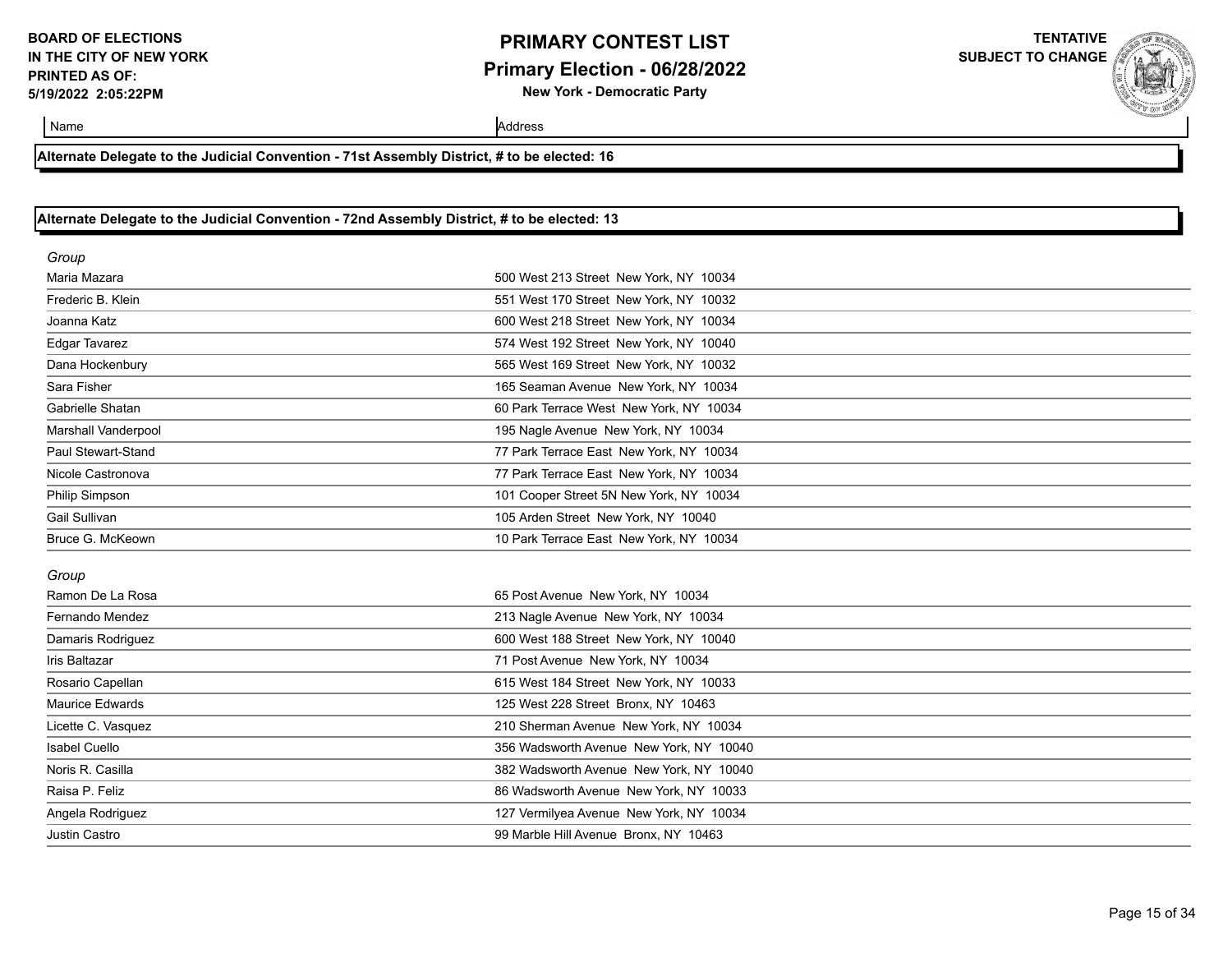## **PRIMARY CONTEST LIST Primary Election - 06/28/2022**

**New York - Democratic Party**

**TENTATIVE SUBJECT TO CHANGE**



Name Address and Address and Address and Address and Address and Address and Address and Address and Address and Address and Address and Address and Address and Address and Address and Address and Address and Address and A

### **Alternate Delegate to the Judicial Convention - 75th Assembly District, # to be elected: 15**

| Group                 |                                             |  |
|-----------------------|---------------------------------------------|--|
| Adrienne C. Ford      | 484 West 43 Street New York, NY 10036       |  |
| <b>Ruth Conner</b>    | 305 West 28 Street New York, NY 10001       |  |
| Edward A. Tolliver    | 426 West 46 Street New York, NY 10036       |  |
| Mindy Rosier-Reyburn  | 130 West 15 Street New York, NY 10011       |  |
| Elizabeth M. Young    | 400 West 43 Street New York, NY 10036       |  |
| Nathan Kaplan         | 340 West 28 Street New York, NY 10001       |  |
| Barbara E. Knecht     | 357 West 55 Street New York, NY 10019       |  |
| Heather T. LaValle    | 442 West 50 Street New York, NY 10019       |  |
| Lorene Gatson         | 355 8 Avenue New York, NY 10001             |  |
| Catherine D. Lafferty | 409 West 48 Street New York, NY 10036       |  |
| Rosa Iraida Reyes     | 321 West 24 Street New York, NY 10011       |  |
| Beverly C. Bullock    | 400 West 43 Street New York, NY 10036       |  |
| Tonianne M. Rossi     | 305 West 28 Street New York, NY 10001       |  |
| Richard D. Marans     | 405 West 48 Street New York, NY 10036       |  |
| Group                 |                                             |  |
| Sherry R. Reisch      | 49 West 72 Street 9A New York, NY 10023     |  |
| Deametrice Eyster     | 366 West 11 Street 11E New York, NY 10014   |  |
| <b>Lorial Crowder</b> | 4915 Broadway 5N New York, NY 10034         |  |
| Janet Liff            | 11 5 Avenue 9H New York, NY 10003           |  |
| Melissa lachan        | 264 West 115 Street 2B New York, NY 10026   |  |
| Amber Zia Khan        | 485 Central Park West 1G New York, NY 10025 |  |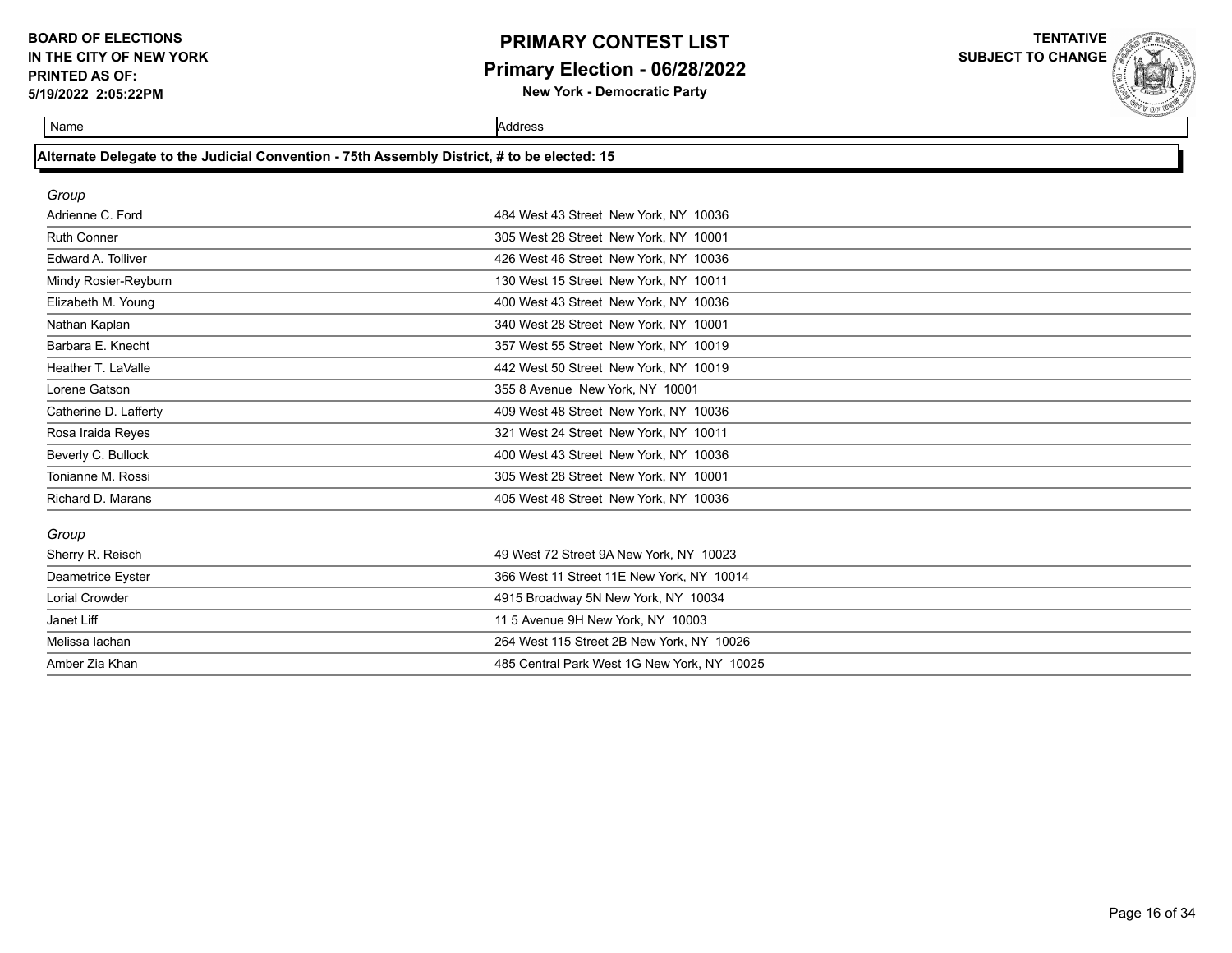### **PRIMARY CONTEST LIST Primary Election - 06/28/2022 New York - Democratic Party**

**TENTATIVE**

**SUBJECT TO CHANGE**

Name Address

| County Committee - 029/65, # to be elected: 4 |                                         |  |
|-----------------------------------------------|-----------------------------------------|--|
| Group                                         |                                         |  |
| Allison Gordon                                | 530D Grand Street New York, NY 10002    |  |
| William Rockwell                              | 504E Grand Street New York, NY 10002    |  |
| Kim Sillen                                    | 530 Grand Street New York, NY 10002     |  |
| Mathew Quezada                                | 530D Grand Street New York, NY 10002    |  |
| Group                                         |                                         |  |
| Erik Bengtsen                                 | 530 Grand Street E9A New York, NY 10002 |  |
| Tina Rose Shayevitz                           | 530 Grand Street E9A New York, NY 10002 |  |

#### **County Committee - 012/66, # to be elected: 4**

| Group              |                                        |  |
|--------------------|----------------------------------------|--|
| Patricia A. Laraia | 111 Barrow Street New York, NY 10014   |  |
| Devin Laraia       | 111 Barrow Street New York, NY 10014   |  |
| Kathryn Bordonaro  | 119 Morton Street New York, NY 10014   |  |
| Elizabeth Mickel   | 129 Barrow Street New York, NY 10014   |  |
| Group              |                                        |  |
| Sheila Kavanaugh   | 20 River Terrace 36 New York, NY 10128 |  |
| Peter Gale         | 20 River Terrace 36 New York, NY 10128 |  |
|                    |                                        |  |

#### **County Committee - 049/66, # to be elected: 4**

| Group                   |                                                |  |
|-------------------------|------------------------------------------------|--|
| Eliza Orlins            | 225 West 14 Street New York, NY 10011          |  |
| Alan Schulkin           | 40 Harrison Street New York, NY 10013          |  |
| Barbara Kaufman         | 261 Broadway New York, NY 10007                |  |
| <b>Kimberley Marcus</b> | 2 Washington Square Village New York, NY 10012 |  |
| Group                   |                                                |  |
| Susanne Schropp         | 8 Saint Marks Place 12 New York, NY 10003      |  |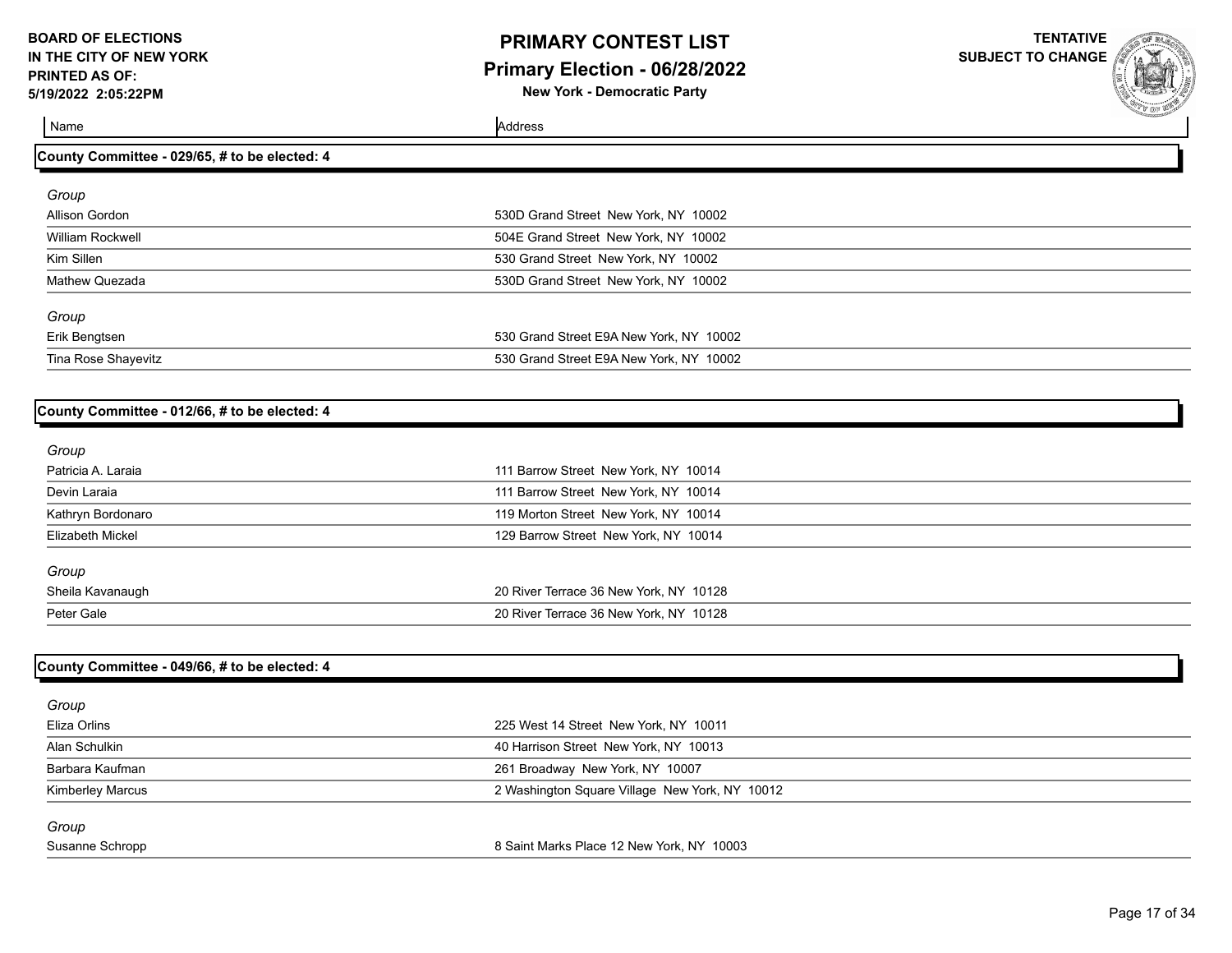### **PRIMARY CONTEST LIST Primary Election - 06/28/2022 New York - Democratic Party**

**TENTATIVE**

**SUBJECT TO CHANGE**

| Name                                          | Address                                   | <b>COLLEGION AND REAL PROPERTY</b> |
|-----------------------------------------------|-------------------------------------------|------------------------------------|
| County Committee - 009/68, # to be elected: 4 |                                           |                                    |
| Group                                         |                                           |                                    |
| Tamika Mapp                                   | 342 East 119 Street 5B New York, NY 10035 |                                    |
| Group                                         |                                           |                                    |
| Naeemah Green-Adams                           | 14 East 118 Street New York, NY 10035     |                                    |
| Diana Barros                                  | 1790 Madison Avenue New York, NY 10035    |                                    |
| <b>Yvette Green</b>                           | 1784 Madison Avenue New York, NY 10035    |                                    |
| Carmen I. Bracero                             | 1788 Madison Avenue New York, NY 10035    |                                    |
| Group                                         |                                           |                                    |
| <b>Beverly MacFarlane</b>                     | 1734 Madison Avenue New York, NY 10029    |                                    |
|                                               |                                           |                                    |
| County Committee - 016/68, # to be elected: 4 |                                           |                                    |
| Group                                         |                                           |                                    |
| Maria Diaz                                    | 2383 2 Avenue New York, NY 10035          |                                    |
| Ismael Rodriguez                              | 51 East 129 Street New York, NY 10035     |                                    |
| Group                                         |                                           |                                    |
| <b>Andrew Morrison</b>                        | 409 East 120 Street New York, NY 10035    |                                    |
| <b>Almarie King</b>                           | 409 East 120 Street New York, NY 10035    |                                    |
| Kadry King                                    | 409 East 120 Street New York, NY 10035    |                                    |
| Frankie Velazquez                             | 430 East 118 Street New York, NY 10029    |                                    |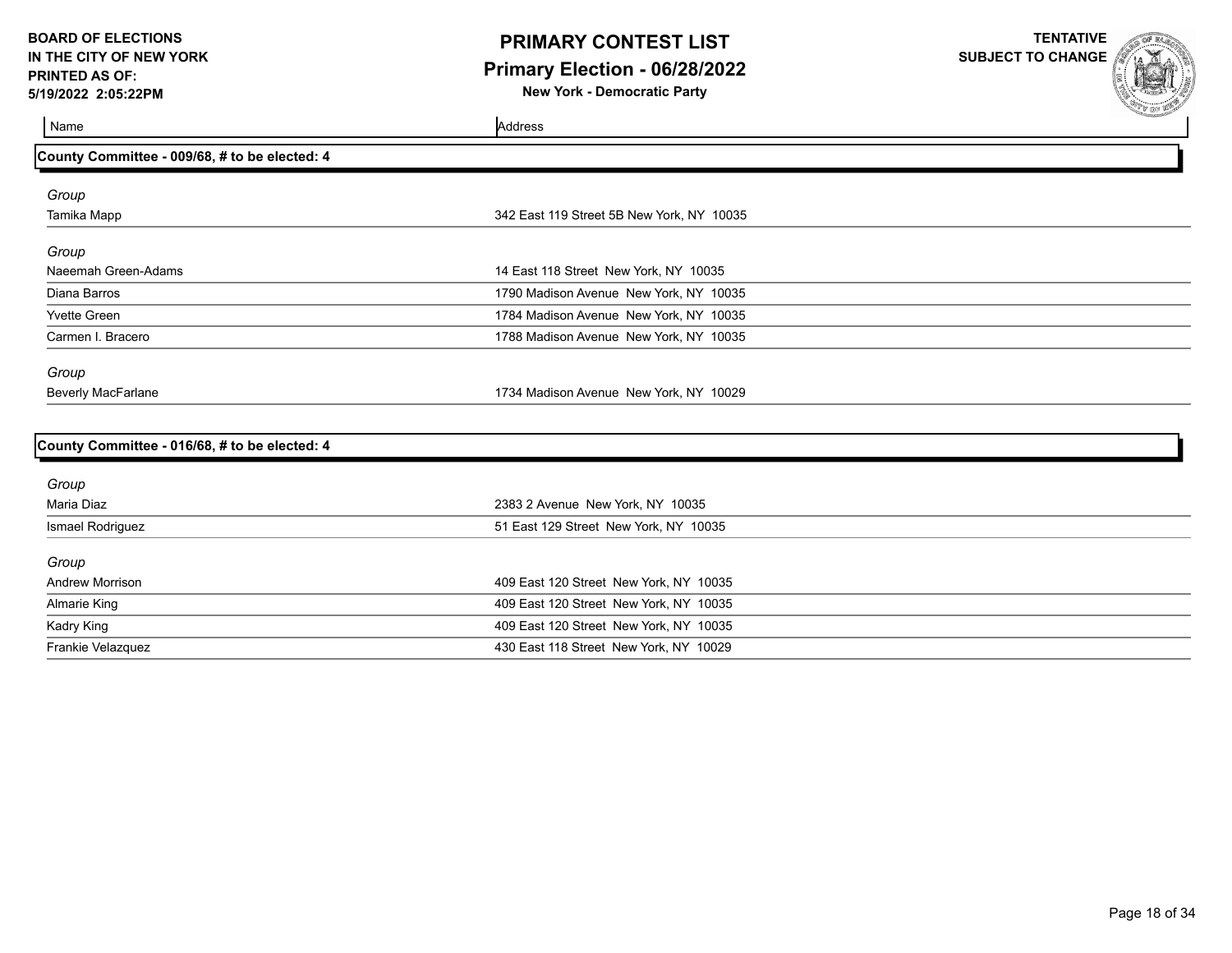### **PRIMARY CONTEST LIST Primary Election - 06/28/2022 New York - Democratic Party**

**TENTATIVE**

**SUBJECT TO CHANGE**

Name Address and Address and Address and Address and Address and Address and Address and Address and Address and Address and Address and Address and Address and Address and Address and Address and Address and Address and A

| County Committee - 020/68, # to be elected: 4 |                                        |  |
|-----------------------------------------------|----------------------------------------|--|
| Group                                         |                                        |  |
| Monisha Mapp                                  | 342 East 119 Street New York, NY 10035 |  |
| <b>Nathaniel Carrington</b>                   | 149 East 118 Street New York, NY 10035 |  |
| <b>Esther Devore Wms</b>                      | 221 East 122 Street New York, NY 10035 |  |
| Group                                         |                                        |  |
| <b>Enrique Perez</b>                          | 2014 3 Avenue New York, NY 10029       |  |
| Robert Anazagasti Jr.                         | 518 East 118 Street New York, NY 10035 |  |
| Jehan Paul Rodriguez                          | 1809 3 Avenue New York, NY 10029       |  |
| Maxine Rodriguez                              | 1809 3 Avenue New York, NY 10029       |  |

#### **County Committee - 023/68, # to be elected: 4**

| Group             |                                          |
|-------------------|------------------------------------------|
| Gemel DeShazo     | 18 East 116 Street New York, NY 10029    |
| Troy Jackson      | 149 East 118 Street New York, NY 10035   |
| Toni Pacheco      | 1900 Lexington Avenue New York, NY 10035 |
| Group             |                                          |
| Vera Fields       | 1695 Madison Avenue New York, NY 10029   |
| Exodus Murphy     | 1345 5 Avenue New York, NY 10029         |
| Tamika Livingston | 1505 Park Avenue New York, NY 10029      |
| Diana Ayala       | 430 East 118 Street New York, NY 10029   |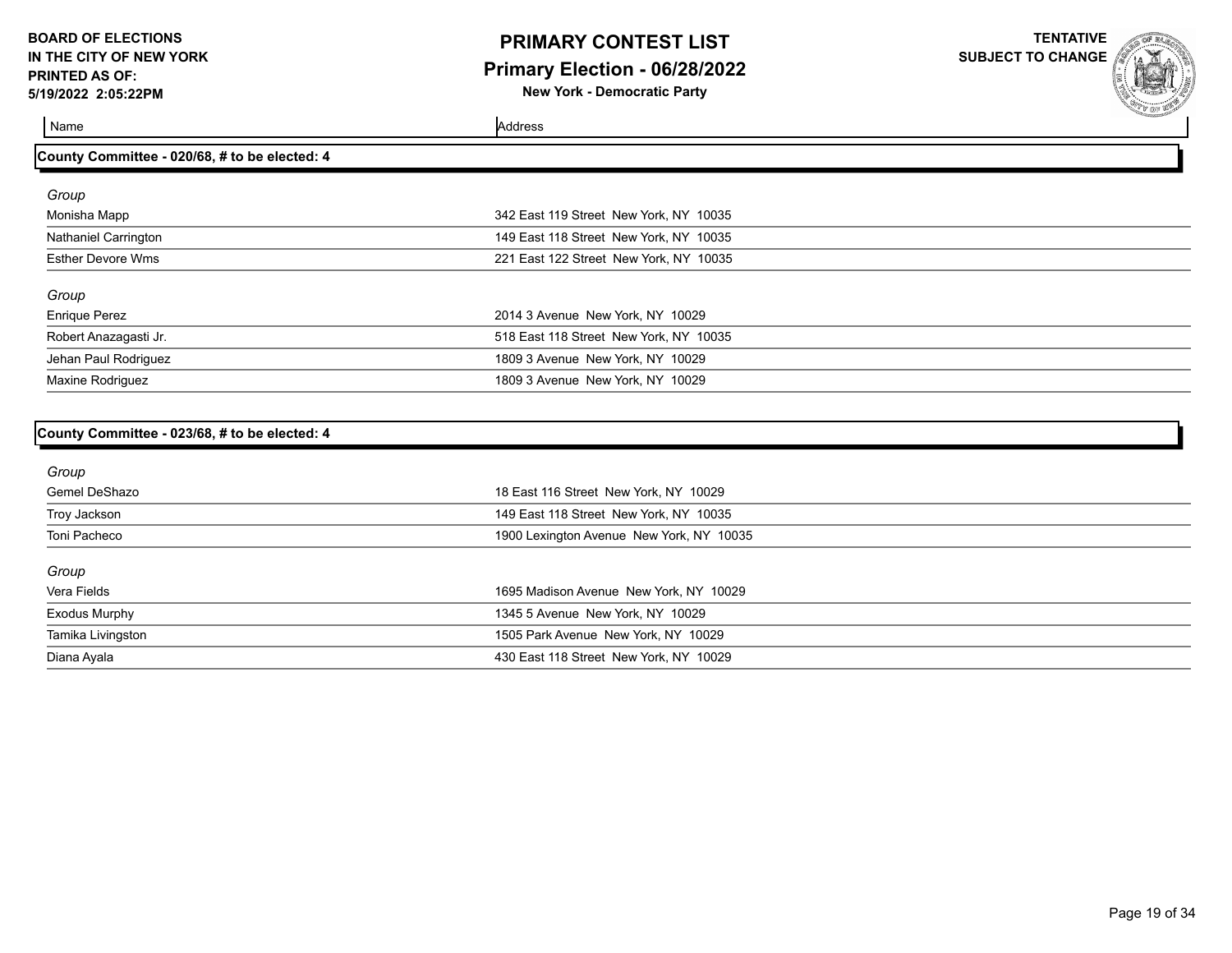## **PRIMARY CONTEST LIST Primary Election - 06/28/2022**

**New York - Democratic Party**

| Name                                          | Address                                     | <b>COMMANDATION</b> |
|-----------------------------------------------|---------------------------------------------|---------------------|
| County Committee - 037/68, # to be elected: 4 |                                             |                     |
| Group                                         |                                             |                     |
| <b>Maribel Masso</b>                          | 340 East 112 Street New York, NY 10029      |                     |
|                                               |                                             |                     |
| Group                                         |                                             |                     |
| <b>Marlon Ruiz</b>                            | 420 East 111 Street New York, NY 10029      |                     |
| <b>Melanie Ruiz</b>                           | 420 East 111 Street New York, NY 10029      |                     |
| Primo Martin                                  | 2130 1 Avenue New York, NY 10029            |                     |
| Vanessa Thompson Parsons                      | 420 East 111 Street New York, NY 10029      |                     |
|                                               |                                             |                     |
| County Committee - 039/68, # to be elected: 4 |                                             |                     |
|                                               |                                             |                     |
| Group                                         |                                             |                     |
| Iris Perez                                    | 1590 Madison Avenue New York, NY 10029      |                     |
| Group                                         |                                             |                     |
| Alicia Goudie                                 | 1250 5 Avenue New York, NY 10029            |                     |
| Patricia Burns                                | 1595 Madison Avenue New York, NY 10029      |                     |
| Auroa Flores                                  | 4 East 107 Street New York, NY 10029        |                     |
| Monsur Choudhury                              | 222 East 104 Street New York, NY 10029      |                     |
|                                               |                                             |                     |
| County Committee - 045/68, # to be elected: 4 |                                             |                     |
|                                               |                                             |                     |
| Group<br>Devin Austin                         | 149 East 118 Street New York, NY 10035      |                     |
|                                               |                                             |                     |
| Group                                         |                                             |                     |
| Felix Reyes                                   | 1572 Lexington Avenue New York, NY 10029    |                     |
| Nicholas Reyes                                | 1572 Lexington Avenue 2B New York, NY 10029 |                     |
| Arianna Garcia                                | 1536 Lexington Avenue New York, NY 10029    |                     |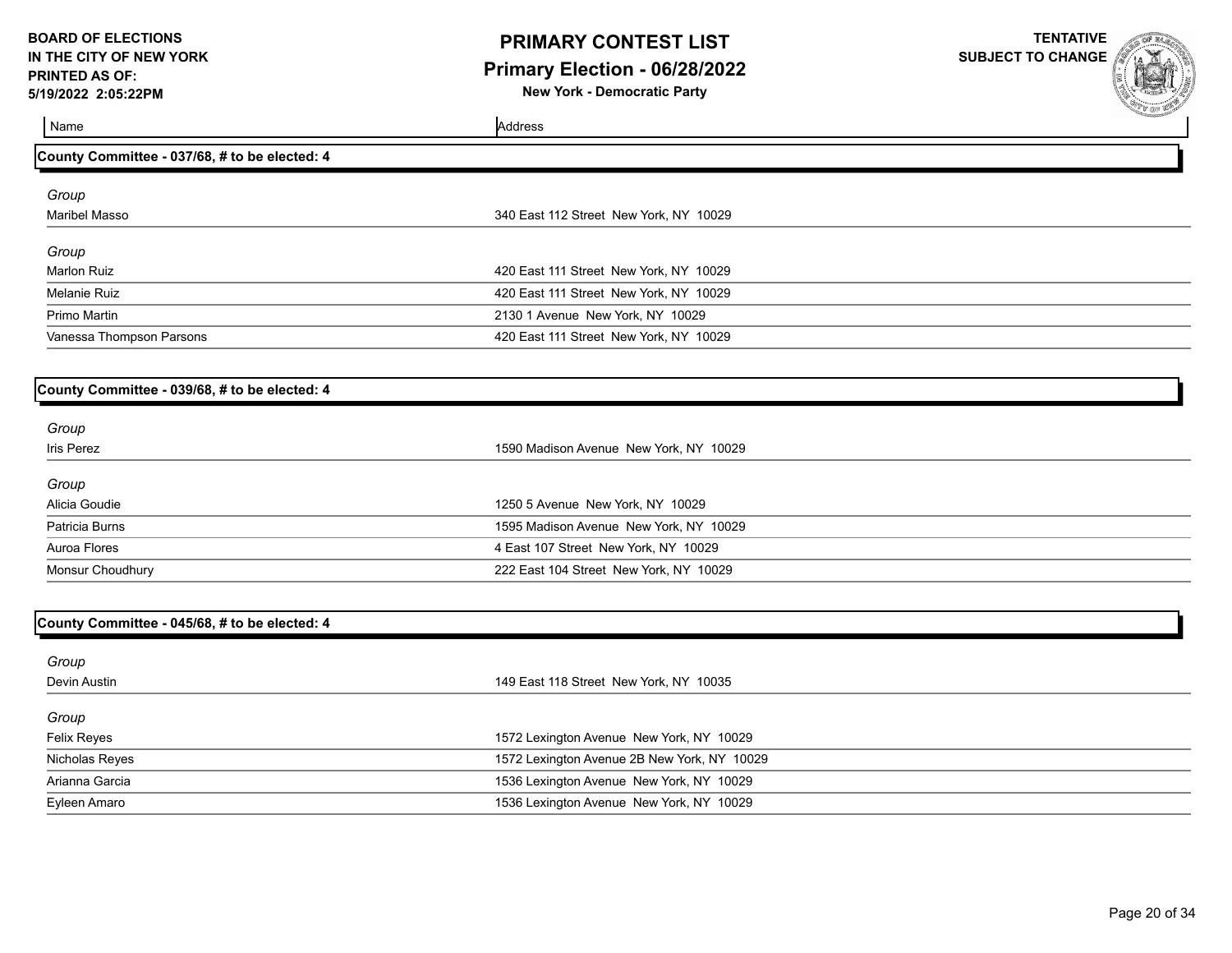## **PRIMARY CONTEST LIST Primary Election - 06/28/2022**

**New York - Democratic Party**

**TENTATIVE SUBJECT TO CHANGE**



Name Address **County Committee - 032/69, # to be elected: 4** *Group* Gregory Carpenter 830 Amsterdam Avenue New York, NY 10025 Russell Taylor 830 Amsterdam Avenue New York, NY 10025 *Group* Timothy Eckersley 303 West 105 Street New York, NY 10025 Derrick Mullins 230 West 103 Street New York, NY 10025 David Gonzalez 210 West 103 Street New York, NY 10025

#### **County Committee - 008/70, # to be elected: 4**

| 3333 E Broadway New York, NY 10031    |
|---------------------------------------|
| 3333 E Broadway New York, NY 10031    |
| 3333 E Broadway New York, NY 10031    |
| 3333 E Broadway New York, NY 10031    |
|                                       |
| 3333 Broadway D29H New York, NY 10031 |
| 3333 Broadway D29H New York, NY 10031 |
|                                       |

#### **County Committee - 022/70, # to be elected: 4**

| Group                   |                                                 |
|-------------------------|-------------------------------------------------|
| Mozella Maxwell         | 45 West 139 Street New York, NY 10037           |
| Abigail McGloster       | 2181 Madison Avenue New York, NY 10037          |
| Frank Anderson          | 2541 7 Avenue New York, NY 10039                |
| Group                   |                                                 |
| Ramonita Cordero        | 35 Mount Morris Park West 5A New York, NY 10027 |
| Laura Coxson            | 35 Mount Morris Park West 3B New York, NY 10027 |
| Evelyn Burg             | 35 Mount Morris Park West 4A New York, NY 10027 |
| <b>Christiane Berry</b> | 1425 Amsterdam Avenue New York, NY 10027        |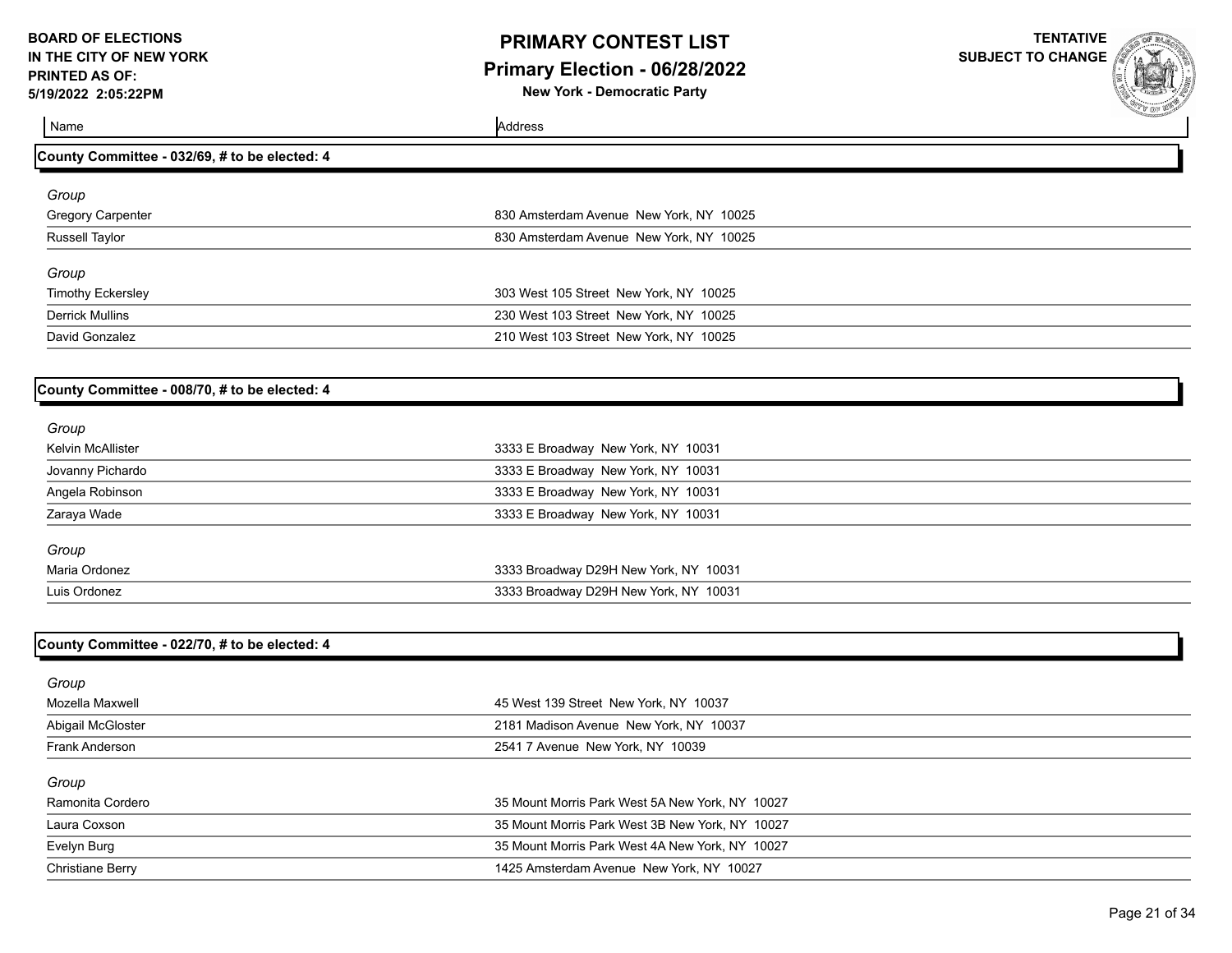### **PRIMARY CONTEST LIST Primary Election - 06/28/2022 New York - Democratic Party**

**TENTATIVE SUBJECT TO CHANGE**

| County Committee - 044/70, # to be elected: 4 |                                           |  |
|-----------------------------------------------|-------------------------------------------|--|
| Group                                         |                                           |  |
| <b>Charlette Mimiasie</b>                     | 2160 Madison Avenue New York, NY 10037    |  |
| Rhonda Evans                                  | 2170 Madison Avenue New York, NY 10037    |  |
| Randretta Ward                                | 2170 Madison Avenue New York, NY 10037    |  |
| Susan Wright                                  | 2225 5 Avenue New York, NY 10037          |  |
| Group                                         |                                           |  |
| Jonathan M. Brown                             | 2200 Madison Avenue 1B New York, NY 10037 |  |
|                                               |                                           |  |
| County Committee - 011/71, # to be elected: 4 |                                           |  |
| Group                                         |                                           |  |
| Awilda L Cordero                              | 535 West 151 Street New York NY 10031     |  |

| Awilda I. Cordero       | 535 West 151 Street New York, NY 10031        |
|-------------------------|-----------------------------------------------|
| Ana L. Gomez            | 535 West 151 Street New York, NY 10031        |
| Juana C. Reyes          | 600 West 141 Street New York, NY 10031        |
| <b>Rhadames Ramirez</b> | 75 Cabrini Boulevard New York, NY 10033       |
| Group                   |                                               |
| Onya Brinson            | 455 Fort Washington Avenue New York, NY 10033 |
| Maria Montiel           | 435 Fort Washington Avenue New York, NY 10033 |
| Ana M. Gil              | 736 West 181 Street New York, NY 10033        |
| Carmen Pena             | 839 Riverside Drive New York, NY 10032        |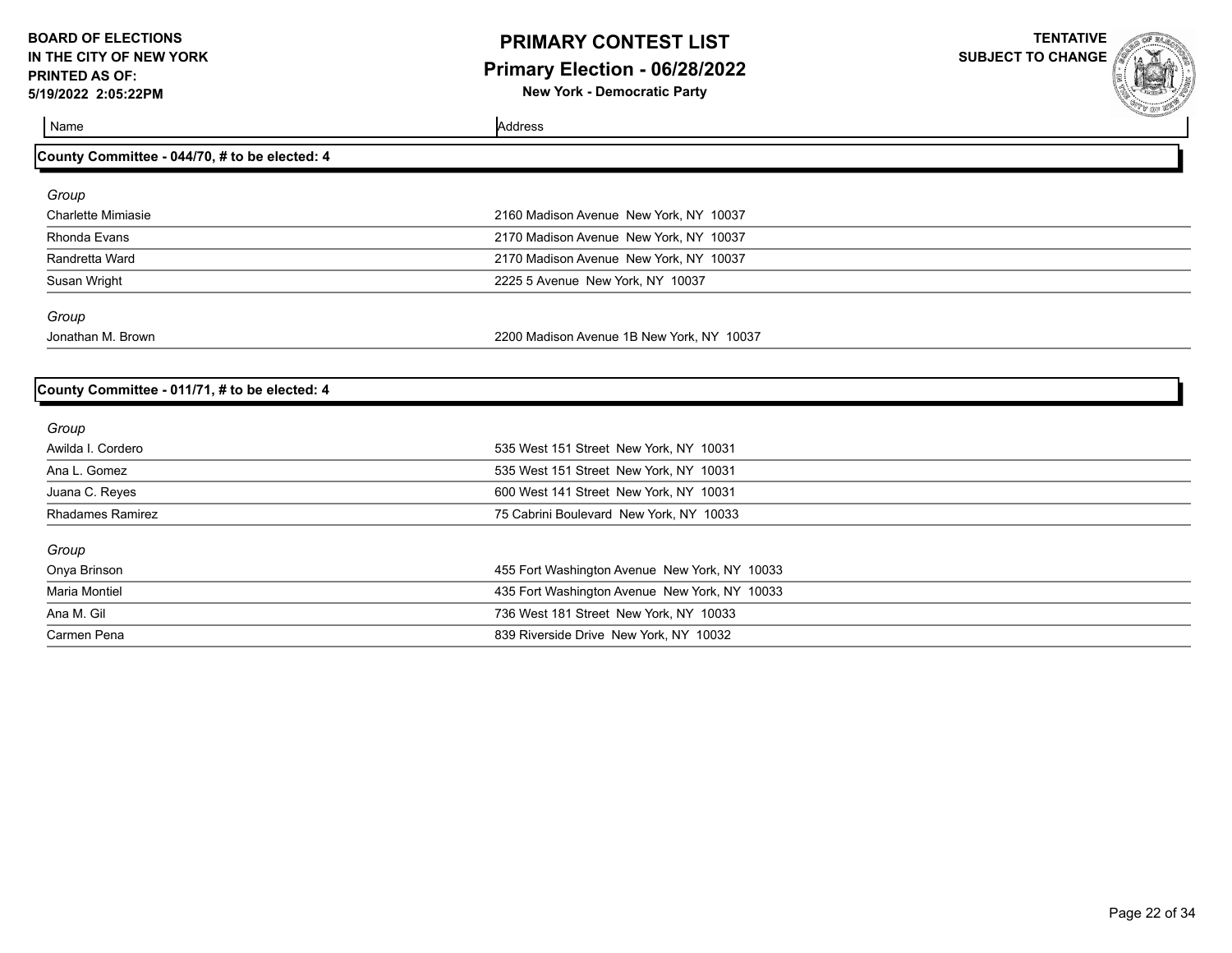### **PRIMARY CONTEST LIST Primary Election - 06/28/2022 New York - Democratic Party**

**TENTATIVE**

**SUBJECT TO CHANGE**

| County Committee - 012/71, # to be elected: 4 |                                               |
|-----------------------------------------------|-----------------------------------------------|
| Group                                         |                                               |
| <b>Albert Baret</b>                           | 701 West 179 Street New York, NY 10033        |
| Elsa A. Jimenez                               | 701 West 179 Street New York, NY 10033        |
| Leandra V. Estevez                            | 701 West 180 Street New York, NY 10033        |
| Caridad M. Holguin                            | 715 West 180 Street New York, NY 10033        |
| Group                                         |                                               |
| Johanna Garcia                                | 452 Fort Washington Avenue New York, NY 10033 |
| Clara Gallagher                               | 452 Fort Washington Avenue New York, NY 10033 |
| John Gallagher                                | 452 Fort Washington Avenue New York, NY 10033 |
| Carmen I. Grullon De Rojas                    | 736 West 181 Street New York, NY 10033        |
|                                               |                                               |
| County Committee - 014/71, # to be elected: 4 |                                               |
| Group                                         |                                               |
| Margarita Casimiro                            | 370 Fort Washington Avenue New York, NY 10033 |
| Adriano M. Casimiro                           | 370 Fort Washington Avenue New York, NY 10033 |
| Argentina N. Urena                            | 370 Fort Washington Avenue New York, NY 10033 |

| Group                 |                                        |
|-----------------------|----------------------------------------|
| Juan P. Greer Santana | 700 West 178 Street New York, NY 10033 |
| Stephanie Garcia      | 736 West 181 Street New York, NY 10033 |
| Amaya Cantero         | 819 West 180 Street New York, NY 10033 |
|                       |                                        |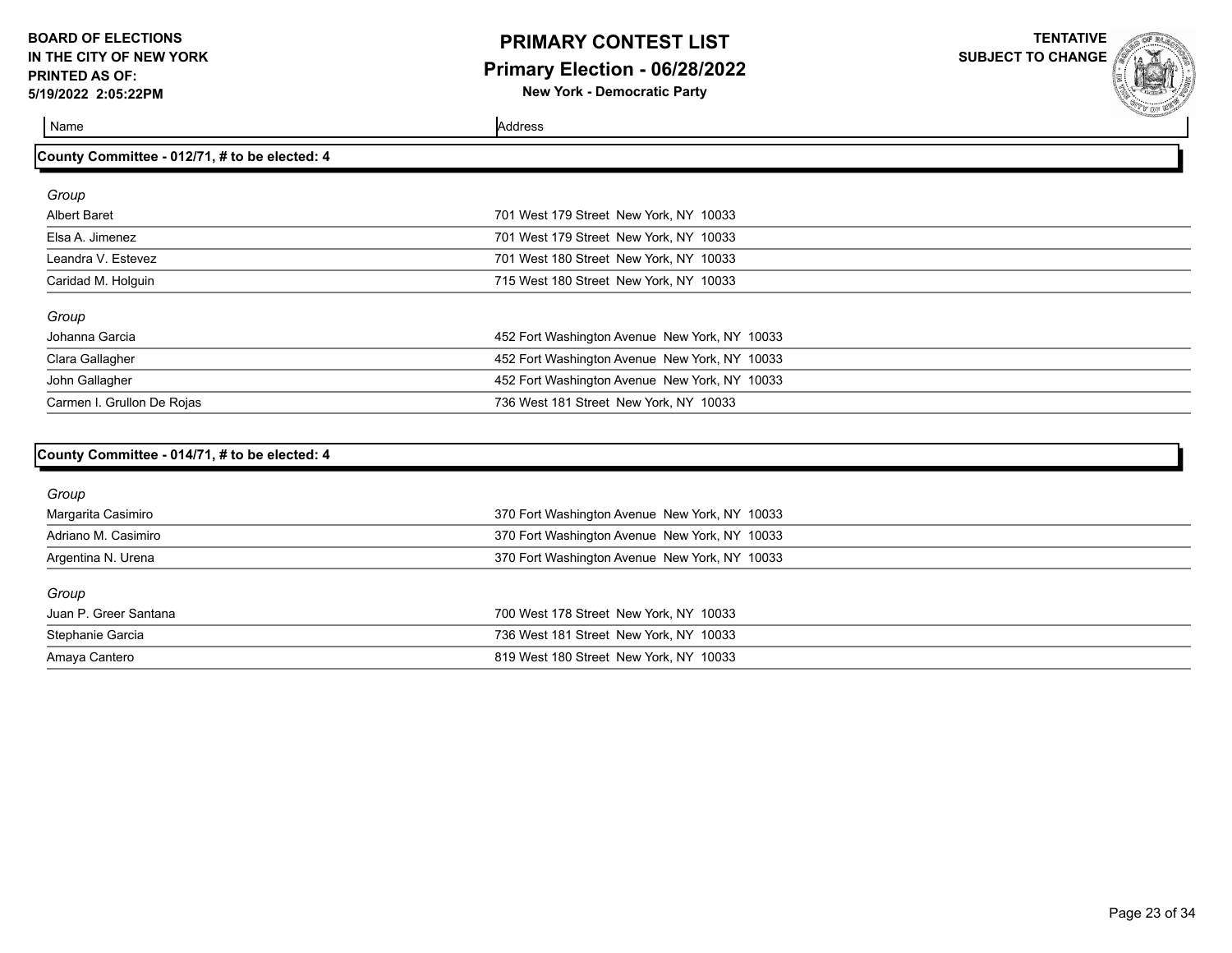### **PRIMARY CONTEST LIST Primary Election - 06/28/2022 New York - Democratic Party**

**TENTATIVE**

**SUBJECT TO CHANGE**

Name Address and Address and Address and Address and Address and Address and Address and Address and Address and Address and Address and Address and Address and Address and Address and Address and Address and Address and A

| County Committee - 016/71, # to be elected: 4 |                                              |  |
|-----------------------------------------------|----------------------------------------------|--|
| Group                                         |                                              |  |
| Luz M. Batista                                | 643 West 172 Street New York, NY 10032       |  |
| Pedro R. Beltre                               | 5 Cabrini Boulevard New York, NY 10033       |  |
| Niurka Abreu                                  | 500 West 144 Street New York, NY 10031       |  |
| Group                                         |                                              |  |
| Jazmin Del Valle                              | 630 West 173 Street New York, NY 10032       |  |
| Wendy L. Olivo                                | 869 Saint Nicholas Avenue New York, NY 10032 |  |
| Flor M. Then                                  | 643 West 172 Street New York, NY 10032       |  |

#### **County Committee - 017/71, # to be elected: 4**

| Group                       |                                           |  |
|-----------------------------|-------------------------------------------|--|
| Michael Hano                | 715 West 170 Street 22 New York, NY 10032 |  |
| Arthur Dibble               | 715 West 170 Street New York, NY 10032    |  |
| Peter Vinograde             | 715 West 170 Street New York, NY 10032    |  |
| Denise Vinograde            | 715 West 170 Street New York, NY 10032    |  |
| Group                       |                                           |  |
| Serena Robinett             | 340 Haven Avenue New York, NY 10033       |  |
| Frances Escano Nunez        | 3657 Broadway New York, NY 10031          |  |
| <b>Beatrice Corley Todd</b> | 523 West 152 Street New York, NY 10031    |  |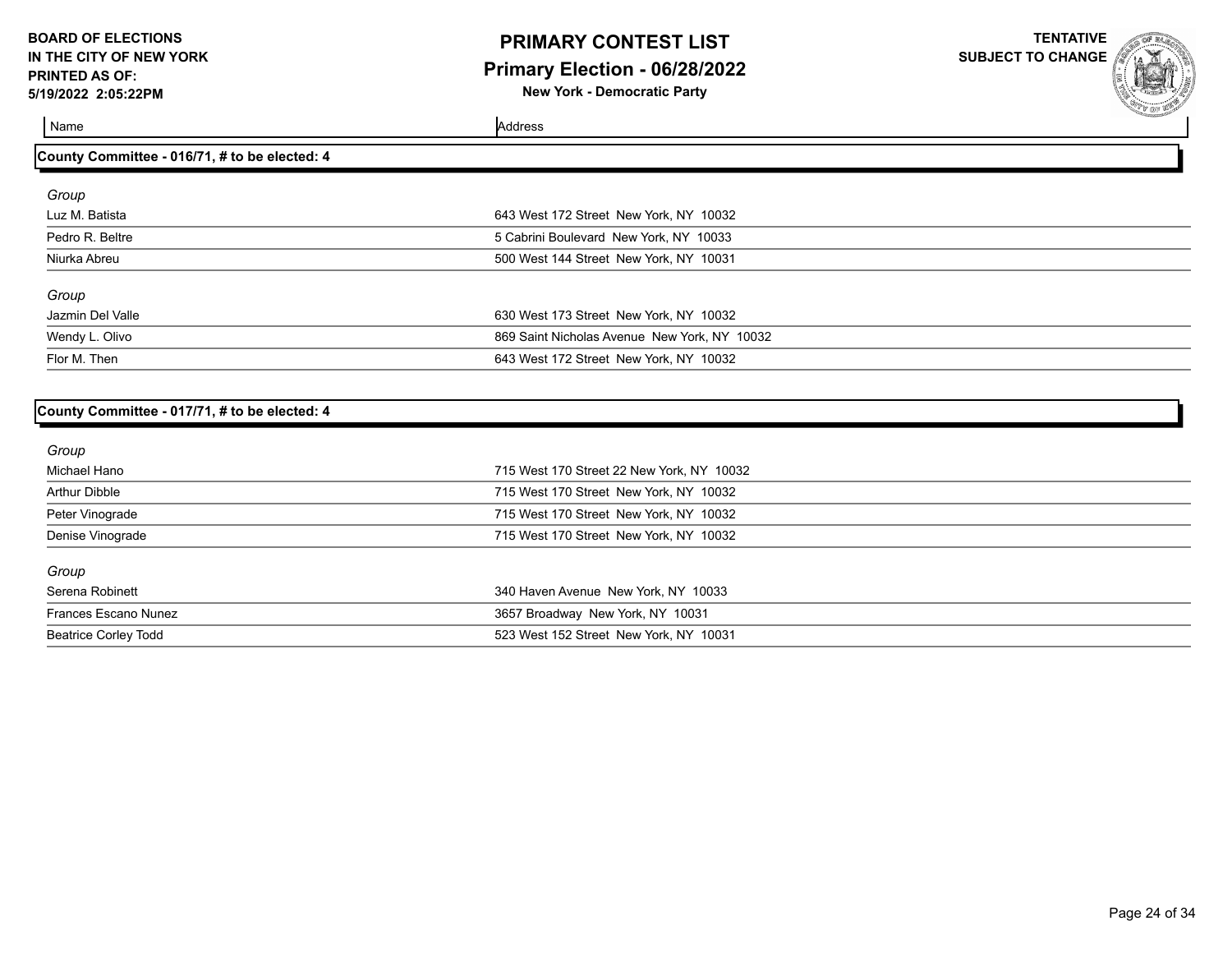## **PRIMARY CONTEST LIST Primary Election - 06/28/2022 New York - Democratic Party**

**TENTATIVE**

**SUBJECT TO CHANGE**

Name Address and Address and Address and Address and Address and Address and Address and Address and Address and Address and Address and Address and Address and Address and Address and Address and Address and Address and A

Julio C. Negron 657 West 161 Street New York, NY 10032

| Group                      |                                                |  |
|----------------------------|------------------------------------------------|--|
| Eusebia M. Crusey          | 65 Fort Washington Avenue New York, NY 10032   |  |
| Arthur M. McLean           | 159-34 Riverside Drive West New York, NY 10032 |  |
| Bienvendia De Jesus Fermin | 601 West 162 Street New York, NY 10032         |  |
| Sergio Peguero-Pimentel    | 601 West 162 Street New York, NY 10032         |  |
| Group                      |                                                |  |
| Dale Nelson                | 900 Riverside Drive New York, NY 10032         |  |
| Angela Abreu               | 657 West 161 Street New York, NY 10032         |  |

| County Committee - 023/71, # to be elected: 4 |  |  |  |
|-----------------------------------------------|--|--|--|
|                                               |  |  |  |

**County Committee - 022/71, # to be elected: 4**

| Group                 |                                              |
|-----------------------|----------------------------------------------|
| Ashley Argoti         | 46 Fort Washington Avenue New York, NY 10032 |
| David C. Crenshaw     | 600 West 161 Street New York, NY 10032       |
| Danneris M. Hernandez | 664 West 161 Street New York, NY 10032       |
| Nadia Tejada          | 664 West 161 Street New York, NY 10032       |
| Group                 |                                              |
| Roberto A. Delarosa   | 674 West 161 Street 5c New York, NY 10032    |
| Mircia Mercado        | 674 West 161 Street New York, NY 10032       |
| Roxanne O. Mercado    | 674 West 161 Street New York, NY 10032       |
| Segunda Nunez         | 674 West 161 Street New York, NY 10032       |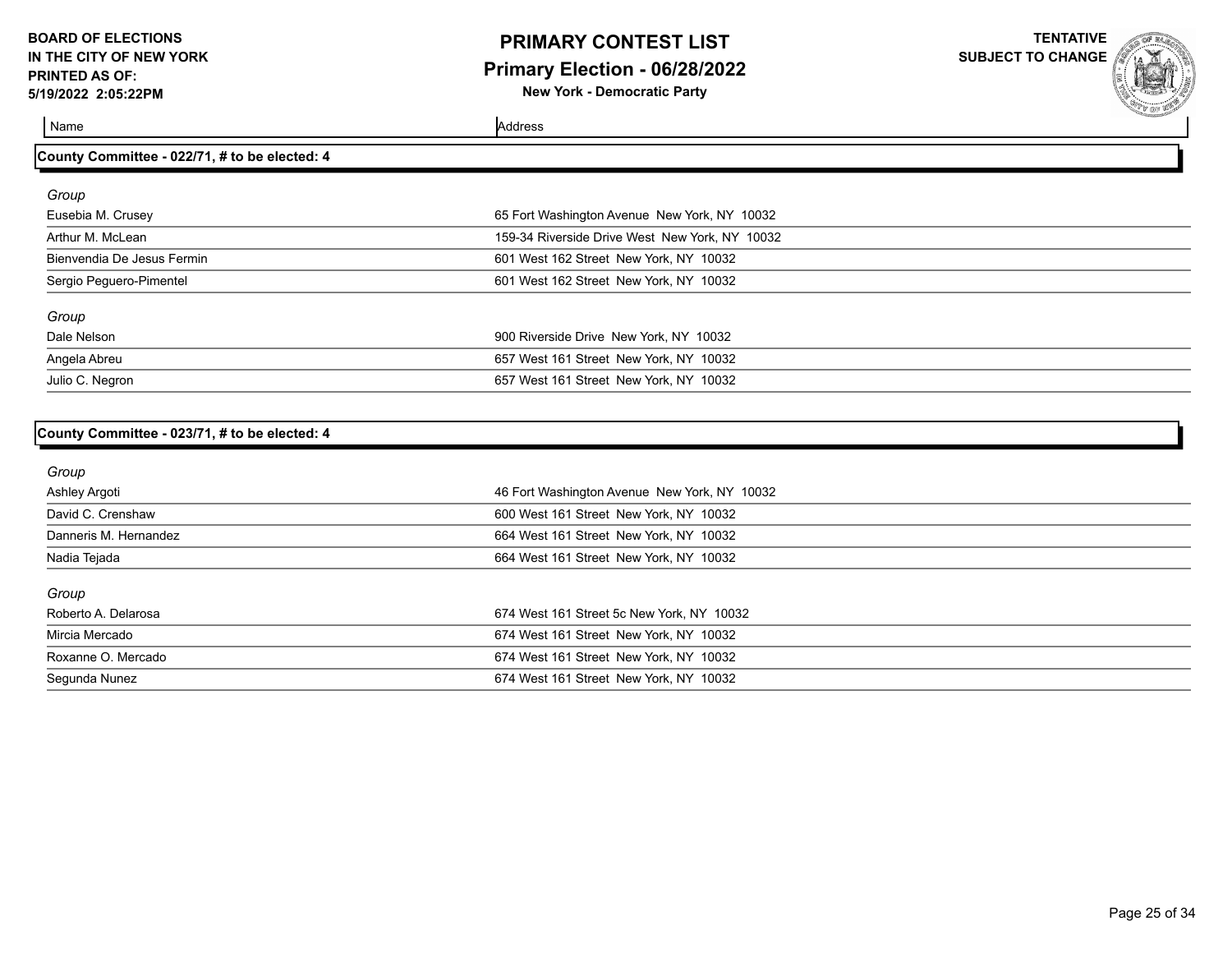## **PRIMARY CONTEST LIST Primary Election - 06/28/2022**

**New York - Democratic Party**

**TENTATIVE SUBJECT TO CHANGE**



Name Address and Address and Address and Address and Address and Address and Address and Address and Address and Address and Address and Address and Address and Address and Address and Address and Address and Address and A

| County Committee - 024/71, # to be elected: 4     |  |
|---------------------------------------------------|--|
|                                                   |  |
| 157-10 Riverside Drive West 5N New York, NY 10032 |  |
|                                                   |  |
| 839 Riverside Drive New York, NY 10032            |  |
| 839 Riverside Drive New York, NY 10032            |  |
| 835 Riverside Drive New York, NY 10032            |  |
| 835 Riverside Drive New York, NY 10032            |  |
|                                                   |  |

#### **County Committee - 028/71, # to be elected: 4**

| Group              |                                              |
|--------------------|----------------------------------------------|
| Kenya Zafra        | 536 West 158 Street New York, NY 10032       |
| Myna Majors        | 825 Riverside Drive New York, NY 10032       |
| Group              |                                              |
| Jose Pichardo      | 520 West 158 Street New York, NY 10032       |
| Kelvin Crucey      | 65 Fort Washington Avenue New York, NY 10032 |
| Miguel A. Regalado | 522 West 158 Street New York, NY 10032       |
| Maria Cruz         | 518 West 151 Street New York, NY 10031       |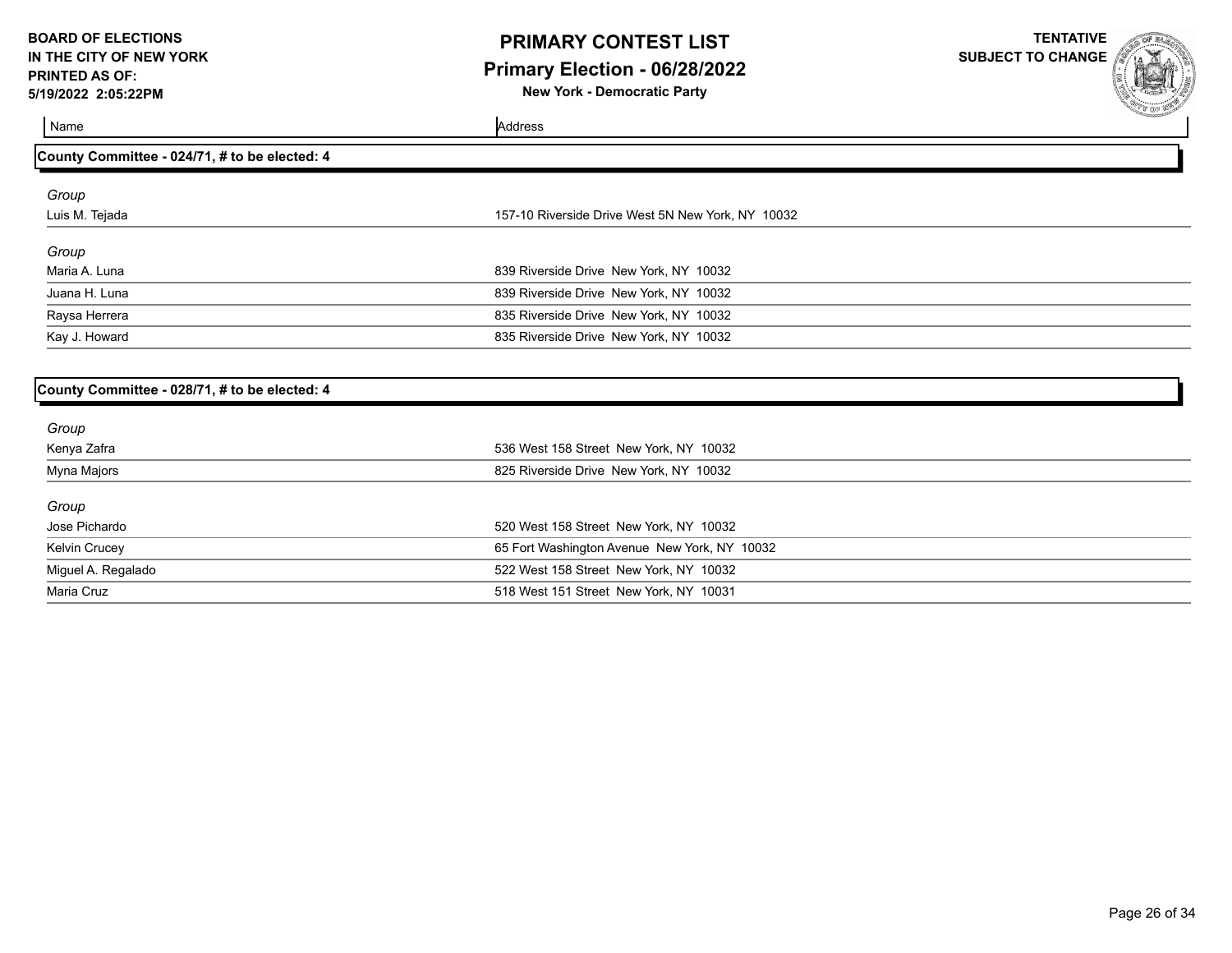### **PRIMARY CONTEST LIST Primary Election - 06/28/2022 New York - Democratic Party**

**TENTATIVE SUBJECT TO CHANGE**

| County Committee - 029/71, # to be elected: 4 |                                          |  |
|-----------------------------------------------|------------------------------------------|--|
| Group                                         |                                          |  |
| Angela M. Lopez                               | 551 West 157 Street New York, NY 10032   |  |
| Ada Tejada                                    | 551 West 157 Street New York, NY 10032   |  |
| Barbara M. Kolitz                             | 551 West 157 Street New York, NY 10032   |  |
| Lynn Van Auken                                | 800 Riverside Drive New York, NY 10032   |  |
| Group                                         |                                          |  |
| Eleno E. Lopez                                | 1946 Amsterdam Avenue New York, NY 10032 |  |
| Migdalia E. Berroa                            | 550 West 157 Street New York, NY 10032   |  |
| Adolfo A. Breton                              | 530 West 157 Street New York, NY 10032   |  |
| Ismelda A. Fernandez                          | 544 West 157 Street New York, NY 10032   |  |

| Group                 |                                          |
|-----------------------|------------------------------------------|
| Lidia R. Batista      | 1920 Amsterdam Avenue New York, NY 10032 |
| Josefina A. Torres    | 510 West 144 Street New York, NY 10031   |
| Gisela A. Concha      | 674 West 161 Street New York, NY 10032   |
| Luis E. Ducasse       | 516 West 143 Street New York, NY 10031   |
| Group                 |                                          |
| Romeo Gibbs Jr.       | 535 West 156 Street New York, NY 10032   |
| <b>Manuel Romero</b>  | 839 Riverside Drive New York, NY 10032   |
| Patricia Anne Collyer | 175 Pinehurst Avenue New York, NY 10033  |
| Stella L. Gordon      | 779 Riverside Drive New York, NY 10032   |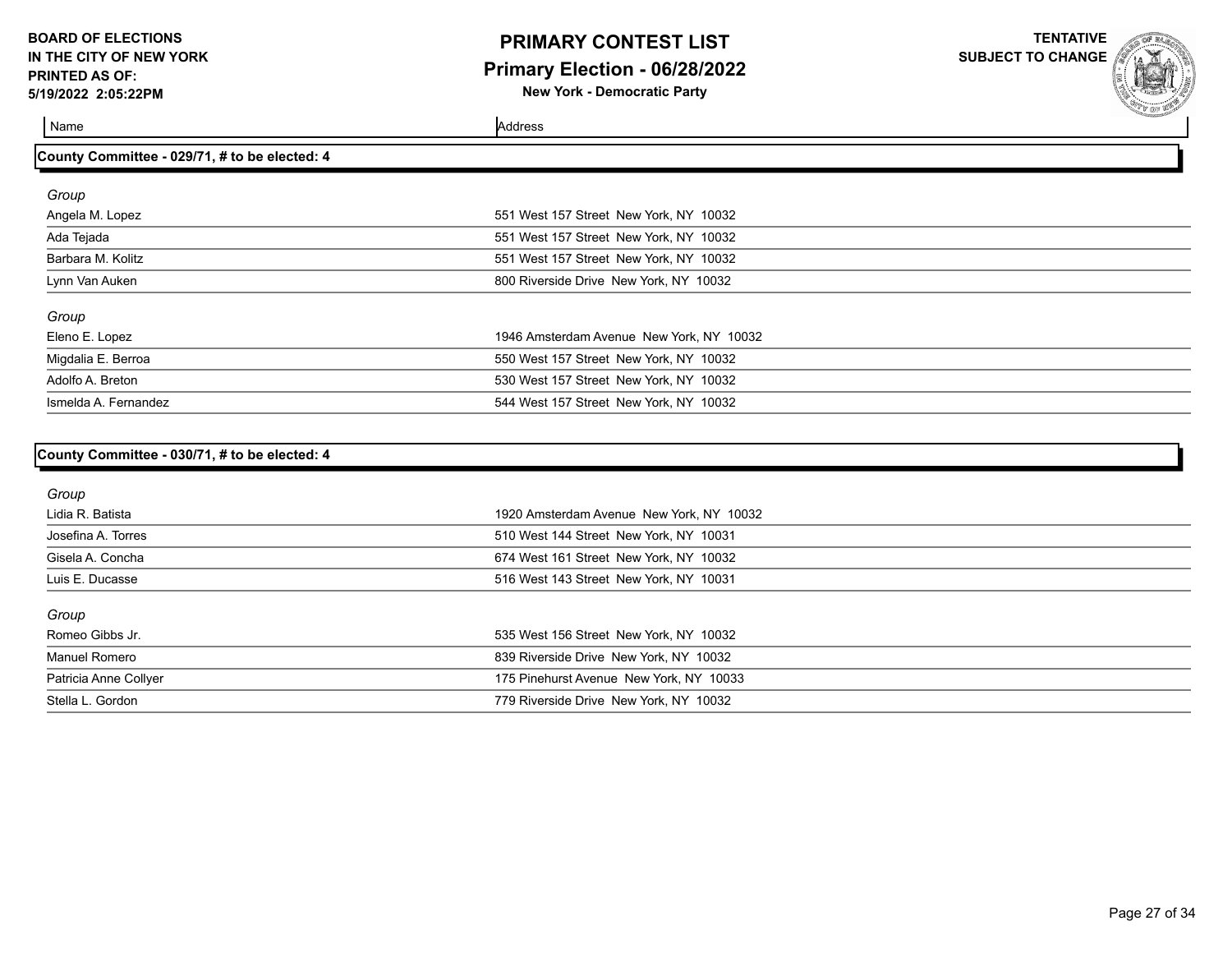### **PRIMARY CONTEST LIST Primary Election - 06/28/2022 New York - Democratic Party**

**TENTATIVE**

**SUBJECT TO CHANGE**

Name Address

| County Committee - 035/71, # to be elected: 4 |                                              |  |
|-----------------------------------------------|----------------------------------------------|--|
| Group                                         |                                              |  |
| Hardy Baskerville                             | 938 Saint Nicholas Avenue New York, NY 10032 |  |
| Jaren D. Fincher                              | 938 Saint Nicholas Avenue New York, NY 10032 |  |
| Group                                         |                                              |  |
| Julia Guzman                                  | 940 Saint Nicholas Avenue New York, NY 10032 |  |
| Alexis Perez                                  | 940 Saint Nicholas Avenue New York, NY 10032 |  |
| Leonidas Almanzar                             | 1945 Amsterdam Avenue New York, NY 10032     |  |

#### **County Committee - 037/71, # to be elected: 4**

| Group              |                                        |  |
|--------------------|----------------------------------------|--|
| Antonio L. Hasbun  | 3681 Broadway New York, NY 10031       |  |
| Mayra A. Palacio   | 740 Riverside Drive New York, NY 10031 |  |
| Dangela Y. Marrero | 740 Riverside Drive New York, NY 10031 |  |
| Carmen N. Abreu    | 3671 Broadway New York, NY 10031       |  |
| Group              |                                        |  |
| Kevin Wei          | 620 West 152 Street New York, NY 10031 |  |
| Sofia Batista      | 3681 Broadway New York, NY 10031       |  |
| Milagros Saldana   | 820 Riverside Drive New York, NY 10032 |  |
| Ana E. Bautista    | 750 Riverside Drive New York, NY 10031 |  |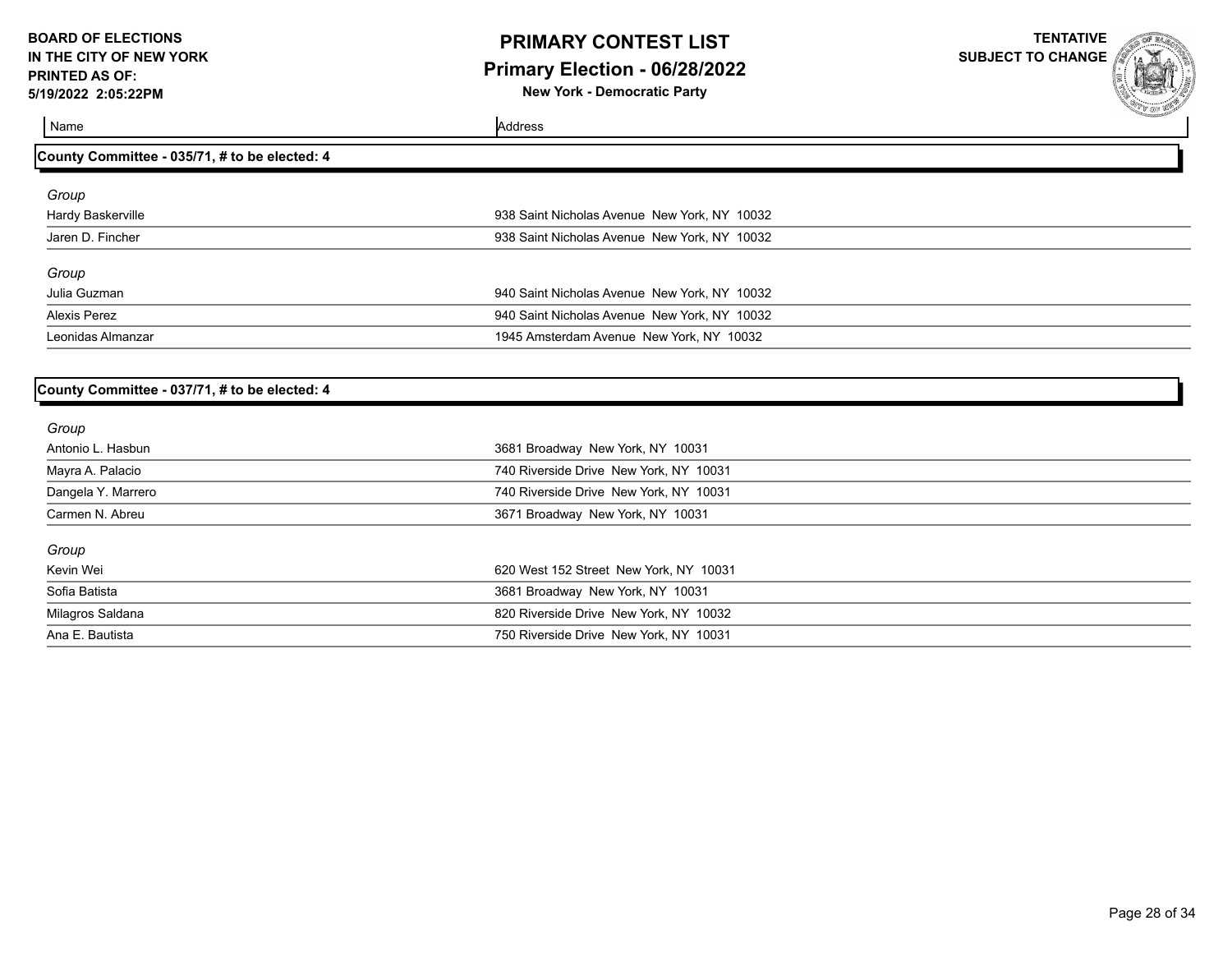### **PRIMARY CONTEST LIST Primary Election - 06/28/2022 New York - Democratic Party**

**TENTATIVE**

**SUBJECT TO CHANGE**

| County Committee - 040/71, # to be elected: 4 |                                          |  |
|-----------------------------------------------|------------------------------------------|--|
| Group                                         |                                          |  |
| Angela Roman                                  | 1909 Amsterdam Avenue New York, NY 10032 |  |
| Bryan Roman                                   | 1909 Amsterdam Avenue New York, NY 10032 |  |
| Adelaida M. Melo                              | 1909 Amsterdam Avenue New York, NY 10032 |  |
| Amilcar F. Deleon                             | 1970 Amsterdam Avenue New York, NY 10032 |  |
| Group                                         |                                          |  |
| Cecelia M. Hall                               | 1909 Amsterdam Avenue New York, NY 10032 |  |
| <b>Ruthie Davis</b>                           | 492 Convent Avenue New York, NY 10031    |  |
| Helen F. Whaley                               | 601 West 156 Street New York, NY 10032   |  |
|                                               |                                          |  |

| County Committee - 046/71, # to be elected: 4 |  |
|-----------------------------------------------|--|
|                                               |  |

| Group                      |                                            |  |
|----------------------------|--------------------------------------------|--|
| Olga Salcedo               | 644 Riverside Drive New York, NY 10031     |  |
| Martha D. Smith            | 2541 7 Avenue New York, NY 10039           |  |
| <b>Sharon Thomas</b>       | 2541 7 Avenue New York, NY 10039           |  |
| Rhoda Williamson           | 2541 7 Avenue New York, NY 10039           |  |
| Group                      |                                            |  |
| Melba Garcia               | 3495 Broadway New York, NY 10031           |  |
| Elizabeth Veras            | 605 West 141 Street New York, NY 10031     |  |
| Julio C. Veras             | 605 West 141 Street New York, NY 10031     |  |
| Digna E. Rodriguez         | 505 West 142 Street New York, NY 10031     |  |
| Group                      |                                            |  |
| Joseph Davis               | 640 Riverside Drive New York, NY 10031     |  |
| Theo Bruce Chino Tavarez   | 640 Riverside Drive 10B New York, NY 10031 |  |
| Maria Josefa Malaga Aragon | 640 Riverside Drive New York, NY 10031     |  |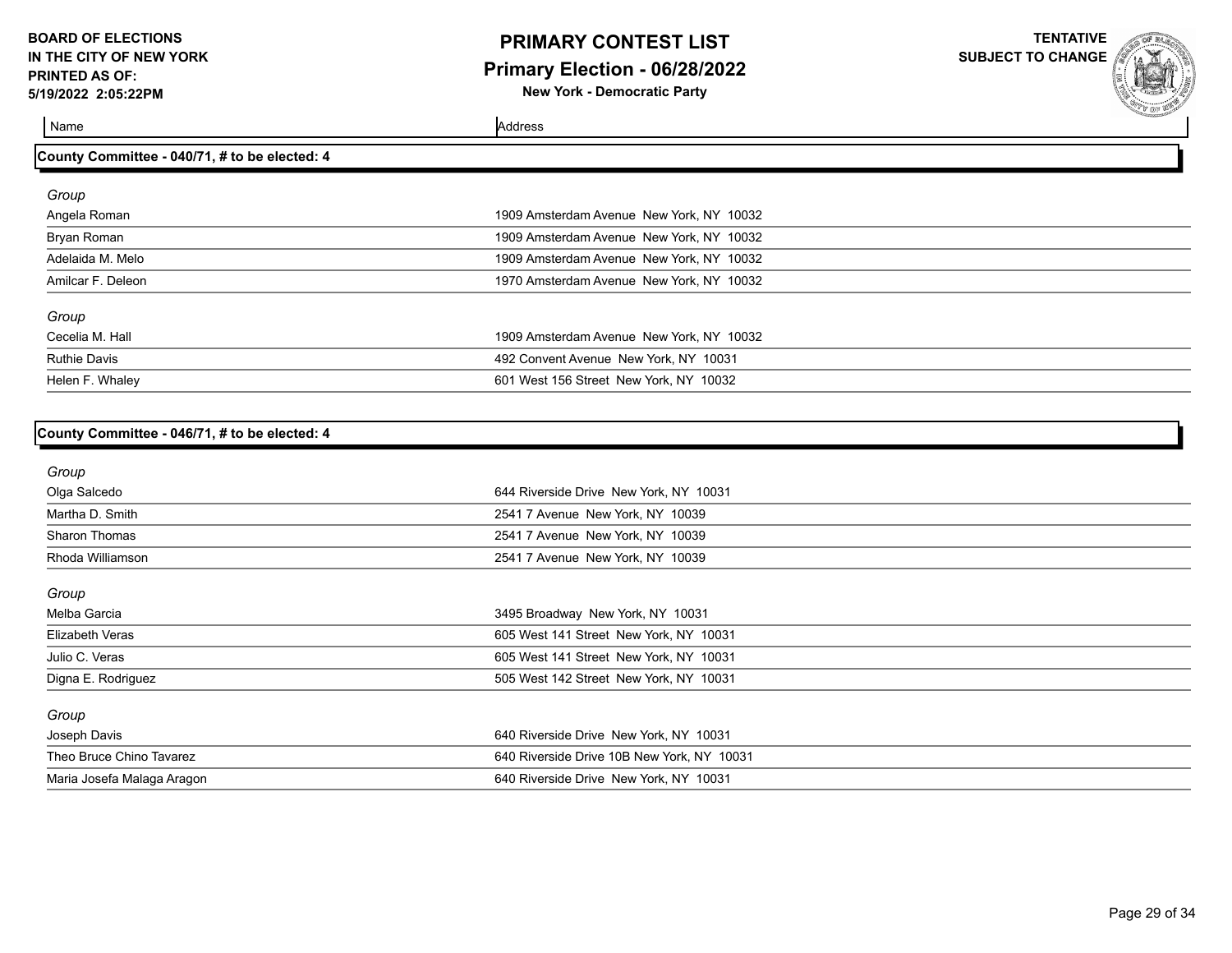**County Committee - 049/71, # to be elected: 4**

### **PRIMARY CONTEST LIST Primary Election - 06/28/2022 New York - Democratic Party**

**TENTATIVE**

**SUBJECT TO CHANGE**

| Group                  |                                               |  |
|------------------------|-----------------------------------------------|--|
| Gisela A. Lora         | 1833 Amsterdam Avenue New York, NY 10031      |  |
| David M. Baily         | 700 Fort Washington Avenue New York, NY 10040 |  |
| Mercedes J. Ramirez    | 478 West 145 Street New York, NY 10031        |  |
| Elsa Santana           | 1970 Amsterdam Avenue New York, NY 10032      |  |
| Group                  |                                               |  |
| <b>Mildred Greene</b>  | 400 Convent Avenue New York, NY 10031         |  |
| Andrea Jones           | 1749 Amsterdam Avenue New York, NY 10031      |  |
| Alberta Johnson-Morris | 409 Edgecombe Avenue New York, NY 10032       |  |
|                        |                                               |  |

| County Committee - 060/71, # to be elected: 4 |
|-----------------------------------------------|
|                                               |

| Group                  |                                            |
|------------------------|--------------------------------------------|
| <b>Brodie Enoch</b>    | 247 West 145 Street New York, NY 10039     |
| Barbara Faulk          | 250 West 146 Street New York, NY 10039     |
| <b>Valerie Settles</b> | 2730 8 Avenue New York, NY 10039           |
| Jennifer Lowe          | 210 West 146 Street New York, NY 10039     |
| Group                  |                                            |
| Jenny D. Garcia        | 259 West 144 Street New York, NY 10030     |
| Karmen Reasco          | 34 Saint Nicholas Place New York, NY 10031 |
| Martha Disla           | 602 West 157 Street New York, NY 10032     |
| Eustaguia Hernandez    | 601 West 151 Street New York, NY 10031     |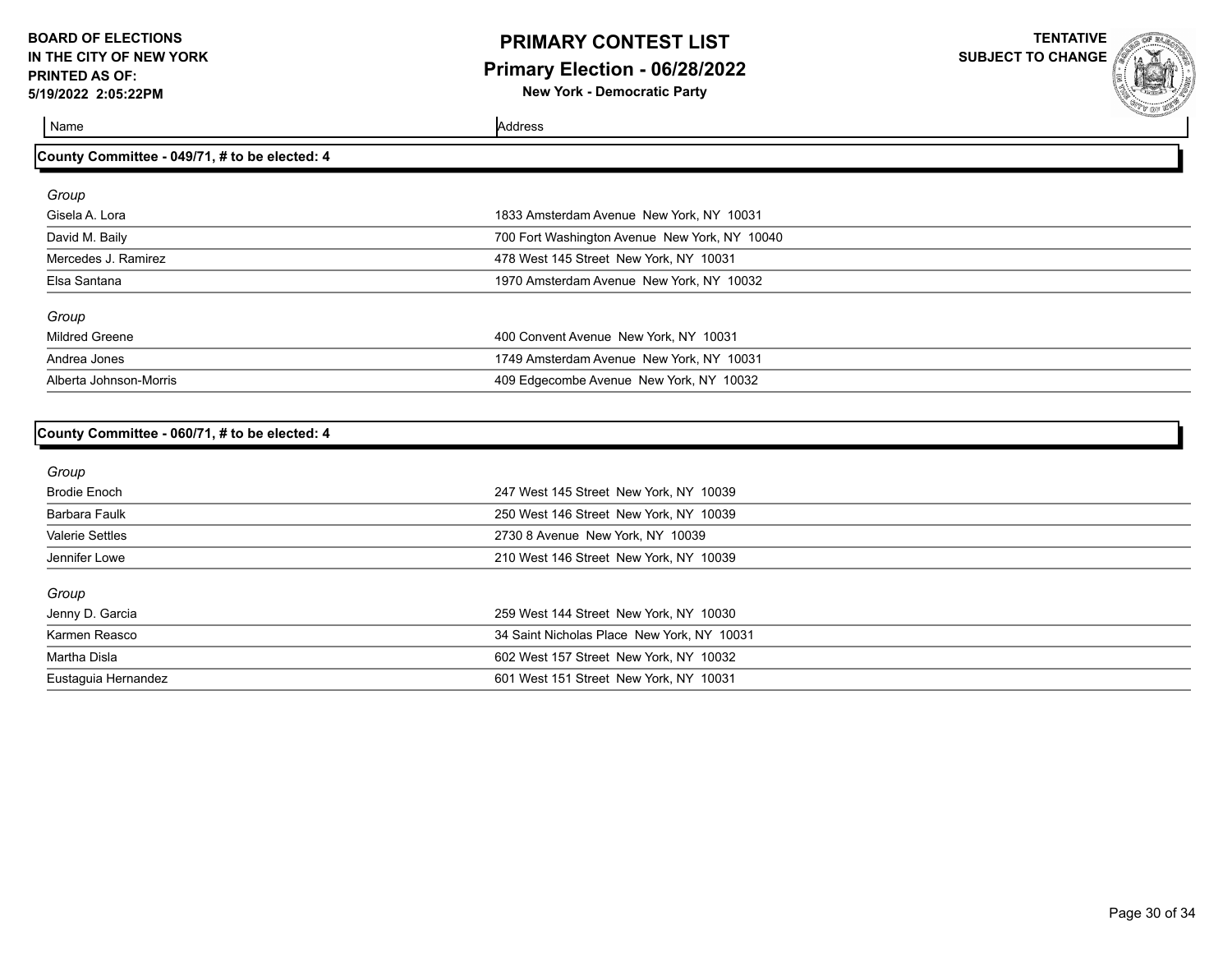### **PRIMARY CONTEST LIST Primary Election - 06/28/2022 New York - Democratic Party**

**TENTATIVE**

**SUBJECT TO CHANGE**

| County Committee - 004/72, # to be elected: 4 |                                          |  |
|-----------------------------------------------|------------------------------------------|--|
|                                               |                                          |  |
| Group                                         |                                          |  |
| Adriano Espaillat                             | 62 Park Terrace West New York, NY 10034  |  |
| <b>Gail Katherine Addiss</b>                  | 100 Park Terrace West New York, NY 10040 |  |
| Julissa E. Lorenzo Vasques                    | 1365 Saint Nicholas New York, NY 10033   |  |
| Maritza del Toro                              | 490 West 187 Street New York, NY 10040   |  |
| Group                                         |                                          |  |
| Carole Mulligan                               | 60 Park Terrace West New York, NY 10034  |  |
| Gabrielle Shatan                              | 60 Park Terrace West New York, NY 10034  |  |
| Andrea Kornbluth                              | 90 Park Terrace East New York, NY 10034  |  |
| Nicole Castronova                             | 77 Park Terrace East New York, NY 10034  |  |
|                                               |                                          |  |
| County Committee - 005/72, # to be elected: 4 |                                          |  |
|                                               |                                          |  |
| Group                                         |                                          |  |

| Maria Soto       | 431 Audubon Avenue New York, NY 10040   |
|------------------|-----------------------------------------|
| Ana Pena         | 228 Audubon Avenue New York, NY 10040   |
| Group            |                                         |
| Lyana Fernandez  | 65 Park Terrace West New York, NY 10034 |
| Carolyn Murtaugh | 25 Indian Road New York, NY 10034       |
| Joanna Katz      | 600 West 218 Street New York, NY 10034  |
| James Katz       | 580 West 215 Street New York, NY 10034  |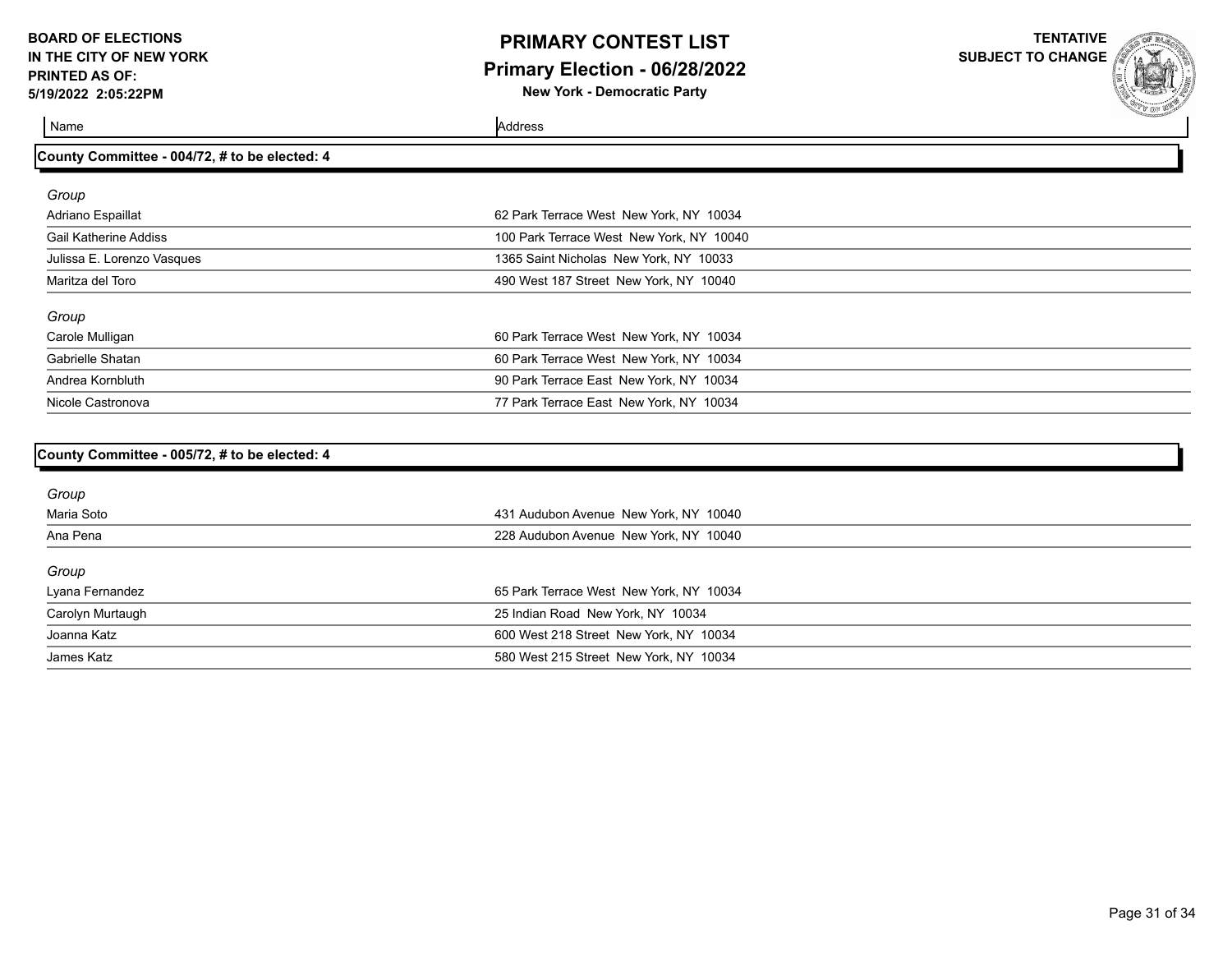### **PRIMARY CONTEST LIST Primary Election - 06/28/2022 New York - Democratic Party**

**TENTATIVE**

**SUBJECT TO CHANGE**

| County Committee - 006/72, # to be elected: 4 |                                         |  |
|-----------------------------------------------|-----------------------------------------|--|
| Group                                         |                                         |  |
| <b>Manuel Burgos</b>                          | 567 West 191 Street New York, NY 10040  |  |
| Candida Rodriguez                             | 503 West 176 Street New York, NY 10033  |  |
| Victor M. Feliz                               | 220 Wadsworth Avenue New York, NY 10040 |  |
| Group                                         |                                         |  |
| Clifford Elkind                               | 10 Park Terrace East New York, NY 10034 |  |
| <b>Bernedette Elkind</b>                      | 10 Park Terrace East New York, NY 10034 |  |
| <b>Bruce McKeown</b>                          | 10 Park Terrace East New York, NY 10034 |  |
| Maria Mazara                                  | 500 West 213 Street New York, NY 10034  |  |
|                                               |                                         |  |

| County Committee - 008/72, # to be elected: 4 |  |  |
|-----------------------------------------------|--|--|
|                                               |  |  |

| Group            |                                       |
|------------------|---------------------------------------|
| Karla Fisk       | 101 Cooper Street New York, NY 10034  |
| Phillip Simpson  | 101 Cooper Street New York, NY 10034  |
| John Higgins     | 585 Isham Street New York, NY 10034   |
| Sara Fisher      | 165 Seaman Avenue New York, NY 10034  |
| Group            |                                       |
| Josefina Marte   | 603 Isham Street New York, NY 10034   |
| Floricelda Pena  | 200 Dyckman Street New York, NY 10040 |
| Hilario Almanzar | 25 Dongan Place New York, NY 10040    |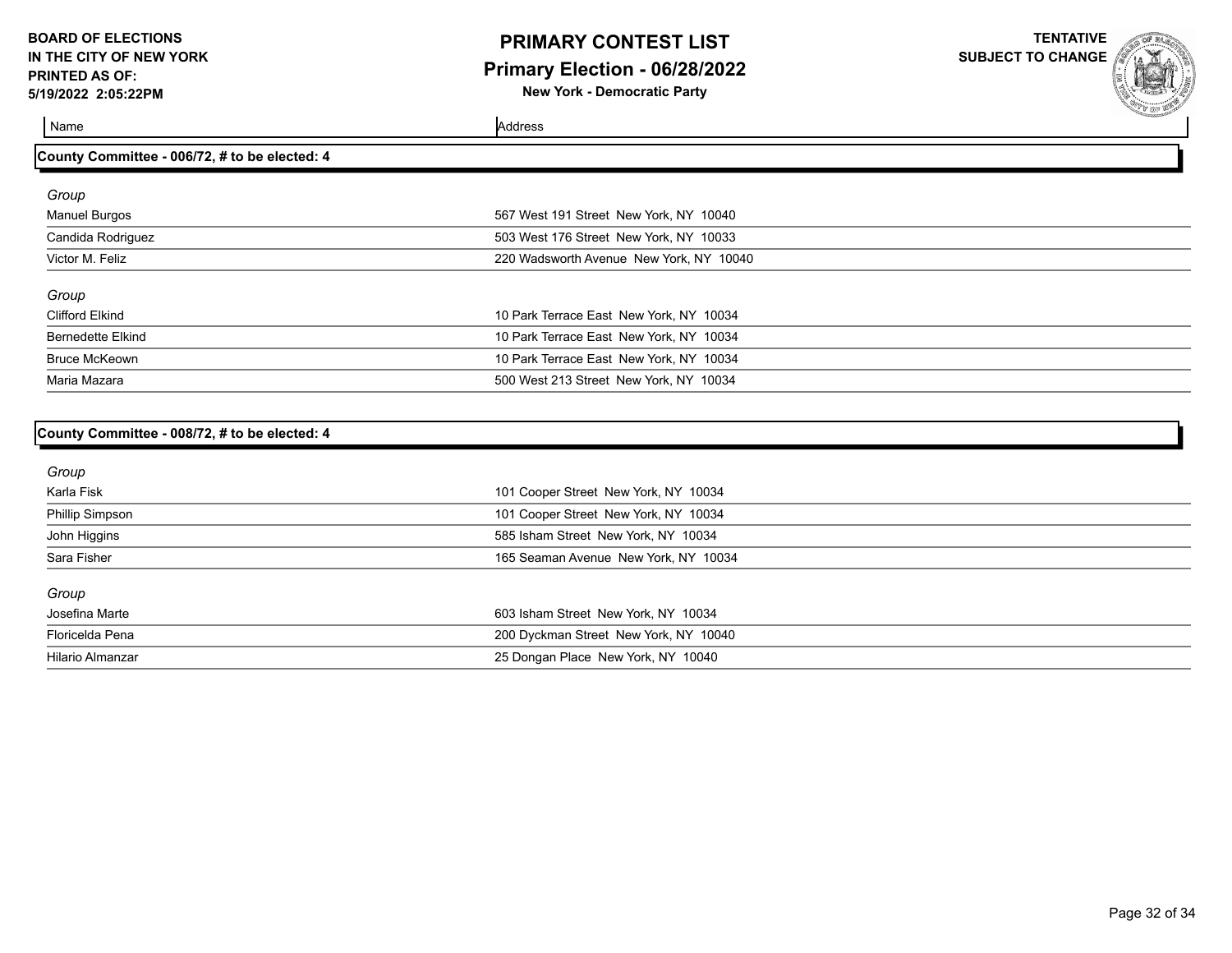### **PRIMARY CONTEST LIST Primary Election - 06/28/2022 New York - Democratic Party**

**TENTATIVE SUBJECT TO CHANGE**

| County Committee - 009/72, # to be elected: 4 |                                         |  |
|-----------------------------------------------|-----------------------------------------|--|
| Group                                         |                                         |  |
| Juana Martinez                                | 30 Cooper Street New York, NY 10034     |  |
| Ludwig Vasquez                                | 210 Sherman Avenue New York, NY 10034   |  |
| Elizabeth Lantiqua                            | 204 Sherman Avenue New York, NY 10034   |  |
| Group                                         |                                         |  |
| Dylan Hayre                                   | 579 West 215 Street New York, NY 10034  |  |
| Paul Steward-Stand                            | 77 Park Terrace East New York, NY 10034 |  |
| <b>Cheramie Mondesire</b>                     | 75 Park Terrace East New York, NY 10034 |  |
| Carol Hilson                                  | 95 Park Terrace East New York, NY 10034 |  |

| County Committee - 010/72, # to be elected: 4 |
|-----------------------------------------------|
|                                               |

| Group                 |                                         |
|-----------------------|-----------------------------------------|
| <b>Taylor Shubert</b> | 29 Cooper Street New York, NY 10034     |
| Sky Pape              | 680 West 204 Street New York, NY 10034  |
| <b>Florie Charles</b> | 4879 Broadway New York, NY 10034        |
| Amy Traub             | 675 Academy Street New York, NY 10034   |
| Group                 |                                         |
| Lidia Tineo           | 127 Vermilyea Avenue New York, NY 10034 |
| Juan Fernandez        | 4395 Broadway New York, NY 10040        |
| Antonia Dominguez     | 4841 Broadway New York, NY 10040        |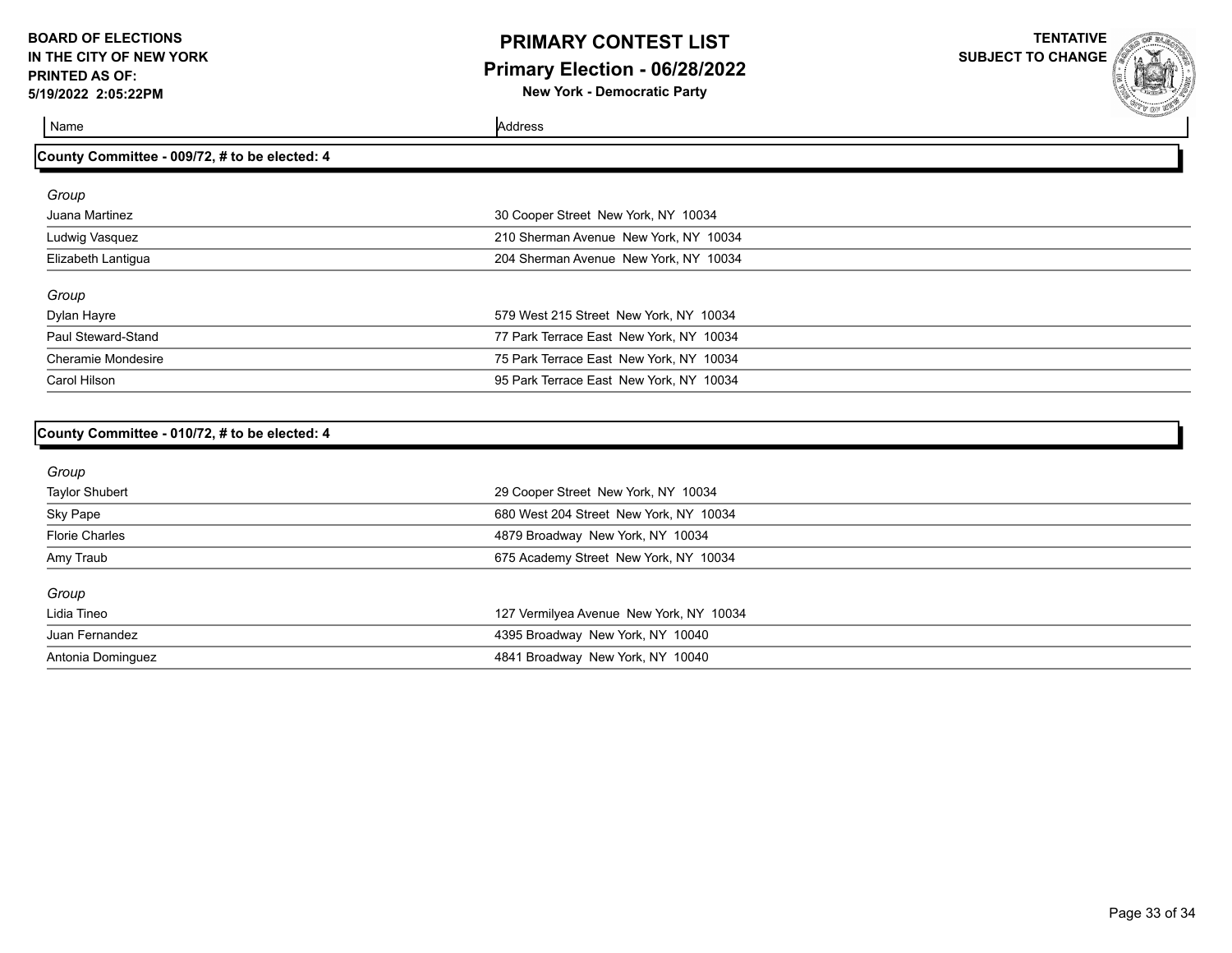### **PRIMARY CONTEST LIST Primary Election - 06/28/2022 New York - Democratic Party**

**TENTATIVE**

**SUBJECT TO CHANGE**

| County Committee - 018/72, # to be elected: 4 |                                        |  |
|-----------------------------------------------|----------------------------------------|--|
| Group                                         |                                        |  |
| Patricia Anderton                             | 75 Thayer Street New York, NY 10040    |  |
| Gail Sullivan                                 | 105 Arden Street New York, NY 10040    |  |
| Dorca Reynoso                                 | 78 Thayer Street New York, NY 10040    |  |
| Paloma Lara                                   | 703 West 184 Street New York, NY 10033 |  |
| Group                                         |                                        |  |
| Maria Acevedo                                 | 95 Thayer Street New York, NY 10040    |  |
| <b>Belkys Rosa</b>                            | 60 Thayer Street New York, NY 10040    |  |
| <b>Floribel Pena</b>                          | 200 Dyckman Street New York, NY 10040  |  |
| Ashley Pena                                   | 200 Dyckman Street New York, NY 10040  |  |

| County Committee - 025/72, # to be elected: 4 |                                        |  |
|-----------------------------------------------|----------------------------------------|--|
| Group                                         |                                        |  |
| Vivian Anapol                                 | 45 Fairview Avenue New York, NY 10040  |  |
| Sean Murtaugh                                 | 25 Indian Road New York, NY 10034      |  |
| Patrick Bradley, Jr.                          | 1 Sickles Street New York, NY 10040    |  |
| Maryellen Novak                               | 30 Sickles Street New York, NY 10040   |  |
| Group                                         |                                        |  |
| Carmen Mojica                                 | 45 Fairview Avenue New York, NY 10040  |  |
| Margarita Molina                              | 11 Fort George Hill New York, NY 10040 |  |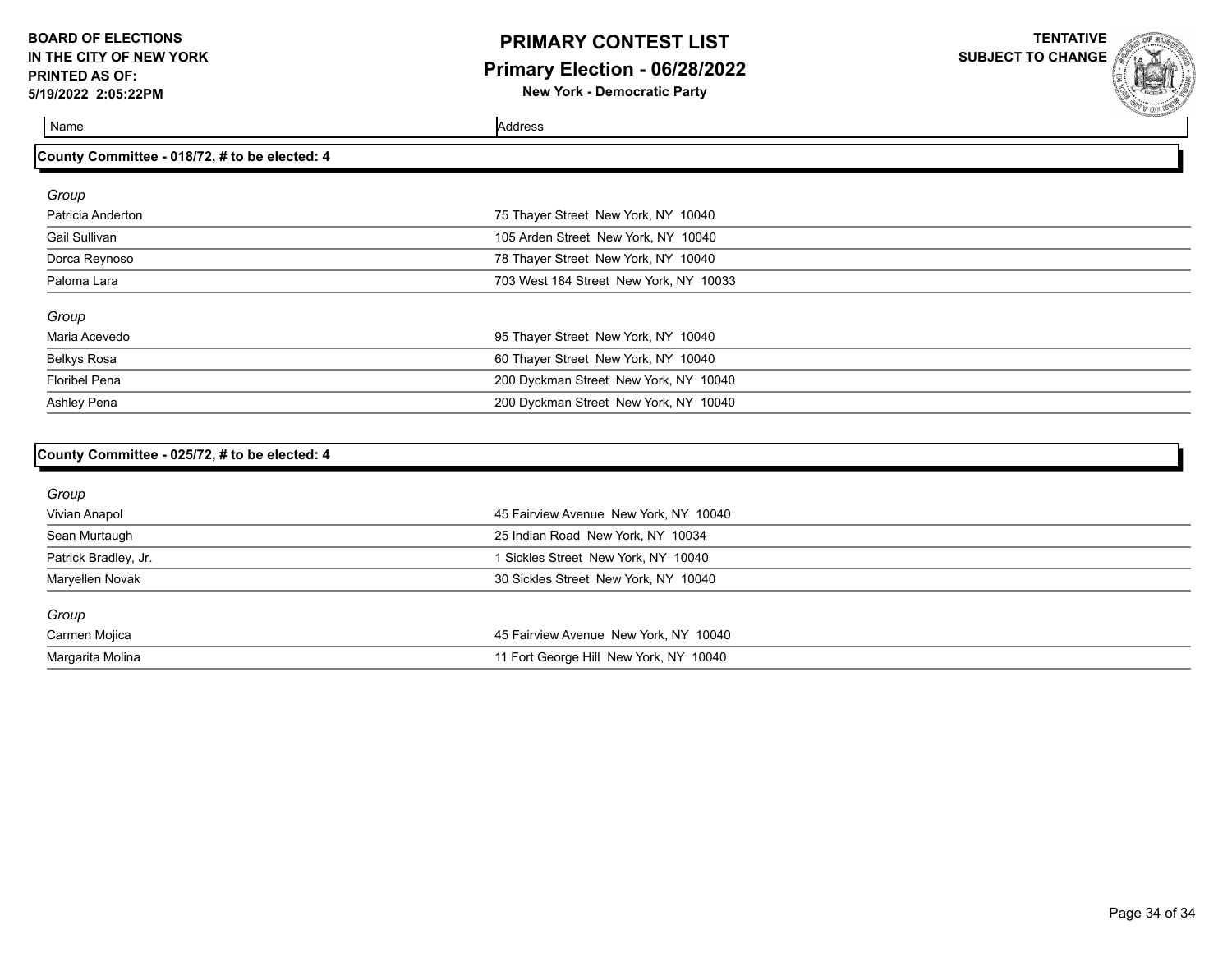



## **Republican Party**

**Nominations for the following offices and positions:**

Governor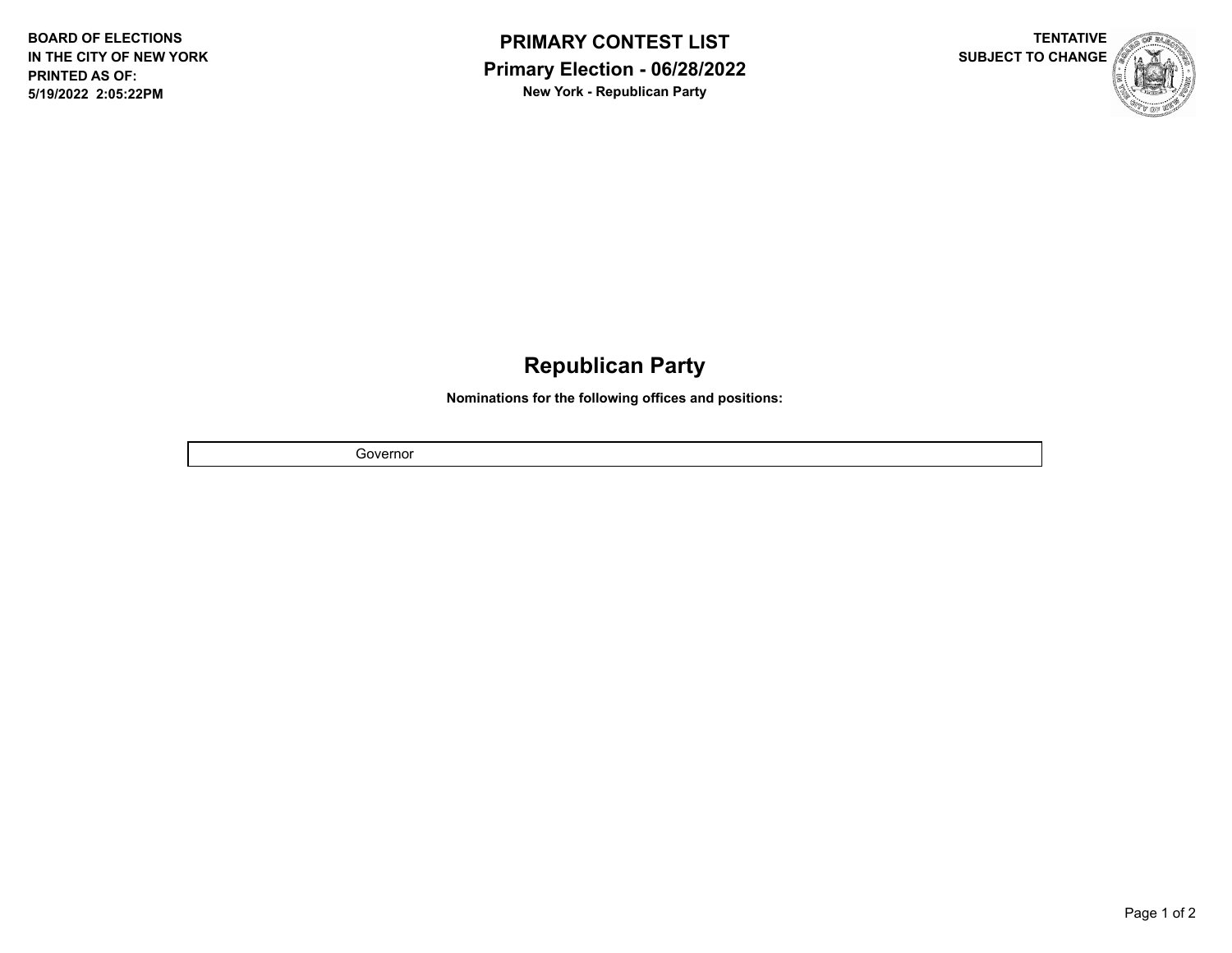## **PRIMARY CONTEST LIST Primary Election - 06/28/2022**

**New York - Republican Party**

**TENTATIVE SUBJECT TO CHANGE**

| Governor - Citywide, # to be nominated: 1 |                                           |  |
|-------------------------------------------|-------------------------------------------|--|
| Rob Astorino                              | 281 Pythian Avenue Hawthorne, NY 10532    |  |
| Andrew Giuliani                           | 400 Chambers Street 5K New York, NY 10288 |  |
| Harry Wilson                              | 36 Garden Road Scarsdale, NY 10483        |  |
| Lee Zeldin                                | 58 St. George Drive W. Shirley, NY 11967  |  |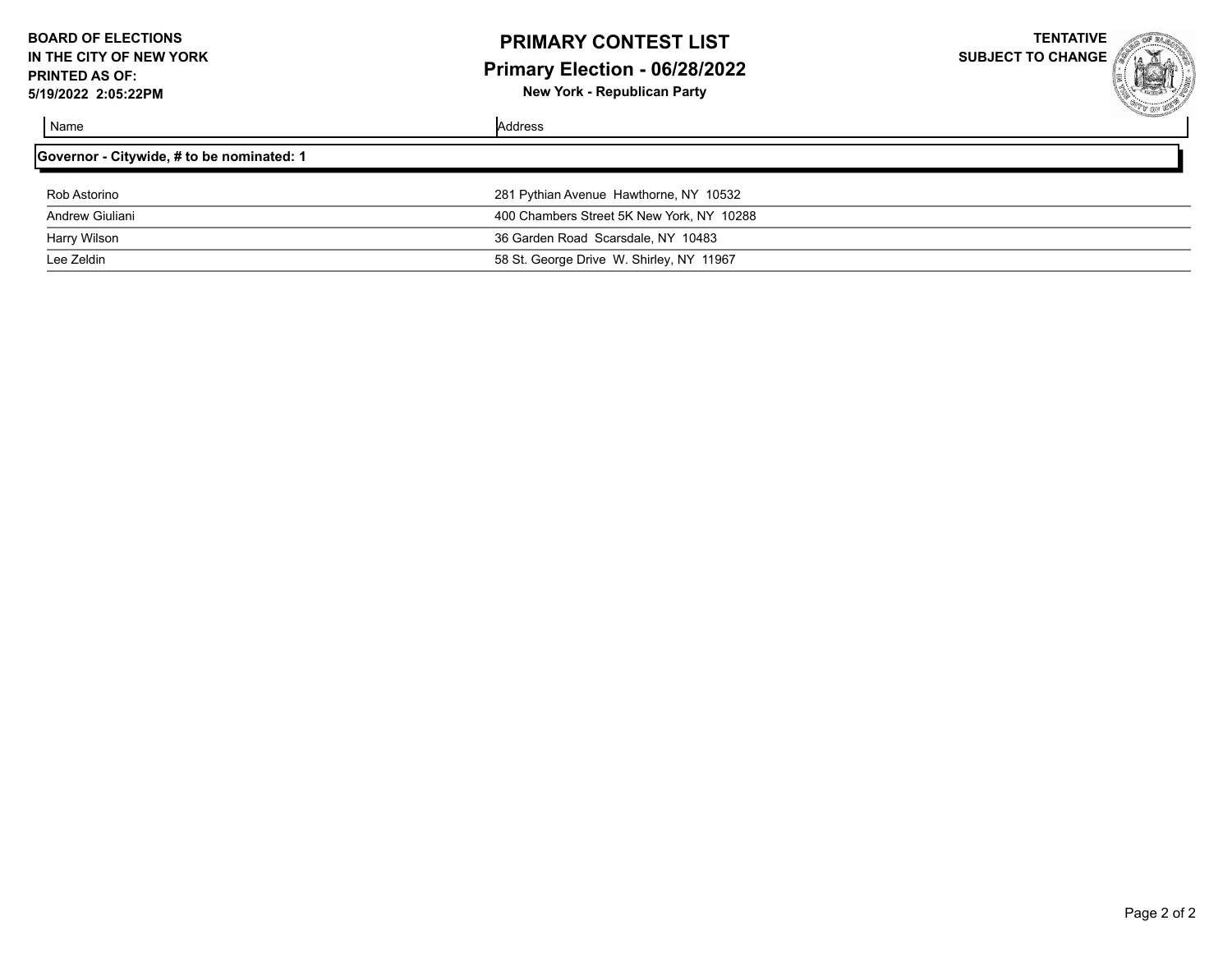



## **Democratic Party**

**Nominations for the following offices and positions:**

County Committee

Governor Lieutenant Governor Member of the Assembly **Female State Committee** Male State Committee **Female District Leader** Male District Leader **Delegate to Judicial Convention**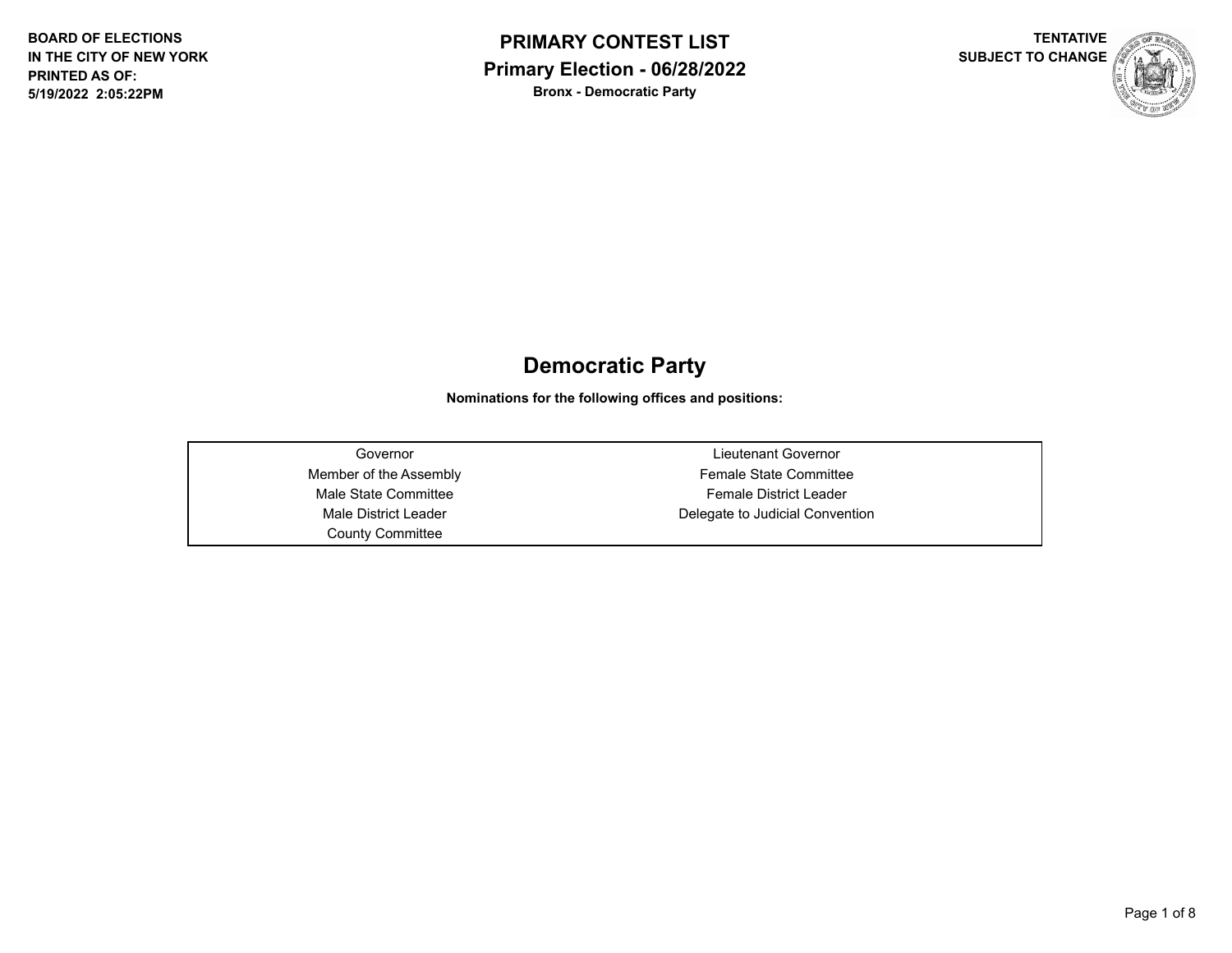**Bronx - Democratic Party**

| Name                                                                  | Address                                   | <b>CONTRACTOR</b> |
|-----------------------------------------------------------------------|-------------------------------------------|-------------------|
| Governor - Citywide, # to be nominated: 1                             |                                           |                   |
| Thomas R. Suozzi                                                      | 9 September Lane Glen Cove, NY 11542      |                   |
| Kathy C. Hochul                                                       | 405 Gull Landing Buffalo, NY 14202        |                   |
| Jumaane D. Williams                                                   | 221 Washington Road A Brooklyn, NY 11209  |                   |
| Lieutenant Governor - Citywide, # to be nominated: 1                  |                                           |                   |
| Ana Maria Archila                                                     | 347A State Street A Brooklyn, NY 11217    |                   |
| Diana Reyna                                                           | 322 Central Avenue 2R Brooklyn, NY 11221  |                   |
| Antonio Delgado                                                       | 27 Will Tremper Drive Rhinebeck, NY 12572 |                   |
| Member of the Assembly - 78th Assembly District, # to be nominated: 1 |                                           |                   |
| George A. Alvarez                                                     | 371 East 198 Street Bronx, NY 10458       |                   |
| Jose Rivera                                                           | 5 Fordham Hill Oval Bronx, NY 10468       |                   |
| Emmanuel A. Martinez                                                  | 165 West 197 Street Bronx, NY 10468       |                   |
| Member of the Assembly - 81st Assembly District, # to be nominated: 1 |                                           |                   |
| Jessica Altagracia Woolford                                           | 3935 Blackstone Avenue 7G Bronx, NY 10471 |                   |
| Jeffrey Dinowitz                                                      | 3701 Henry Hudson Parkway Bronx, NY 10463 |                   |
| Member of the Assembly - 82nd Assembly District, # to be nominated: 1 |                                           |                   |
| Algernon Quattlebaum                                                  | 900 Co Op City Boulevard Bronx, NY 10475  |                   |
| Jonathan W. Soto                                                      | 834 Hollywood Avenue Bronx, NY 10465      |                   |
| Michael R. Benedetto                                                  | 3321 Bruckner Boulevard Bronx, NY 10461   |                   |
| Member of the Assembly - 84th Assembly District, # to be nominated: 1 |                                           |                   |
| Amanda N. Septimo                                                     | 1299 Grand Concourse Bronx, NY 10452      |                   |
| Hector Feliciano                                                      | 70 East 162 Street Bronx, NY 10452        |                   |
| <b>Alberto Torres</b>                                                 | 597 Tinton Avenue Bronx, NY 10455         |                   |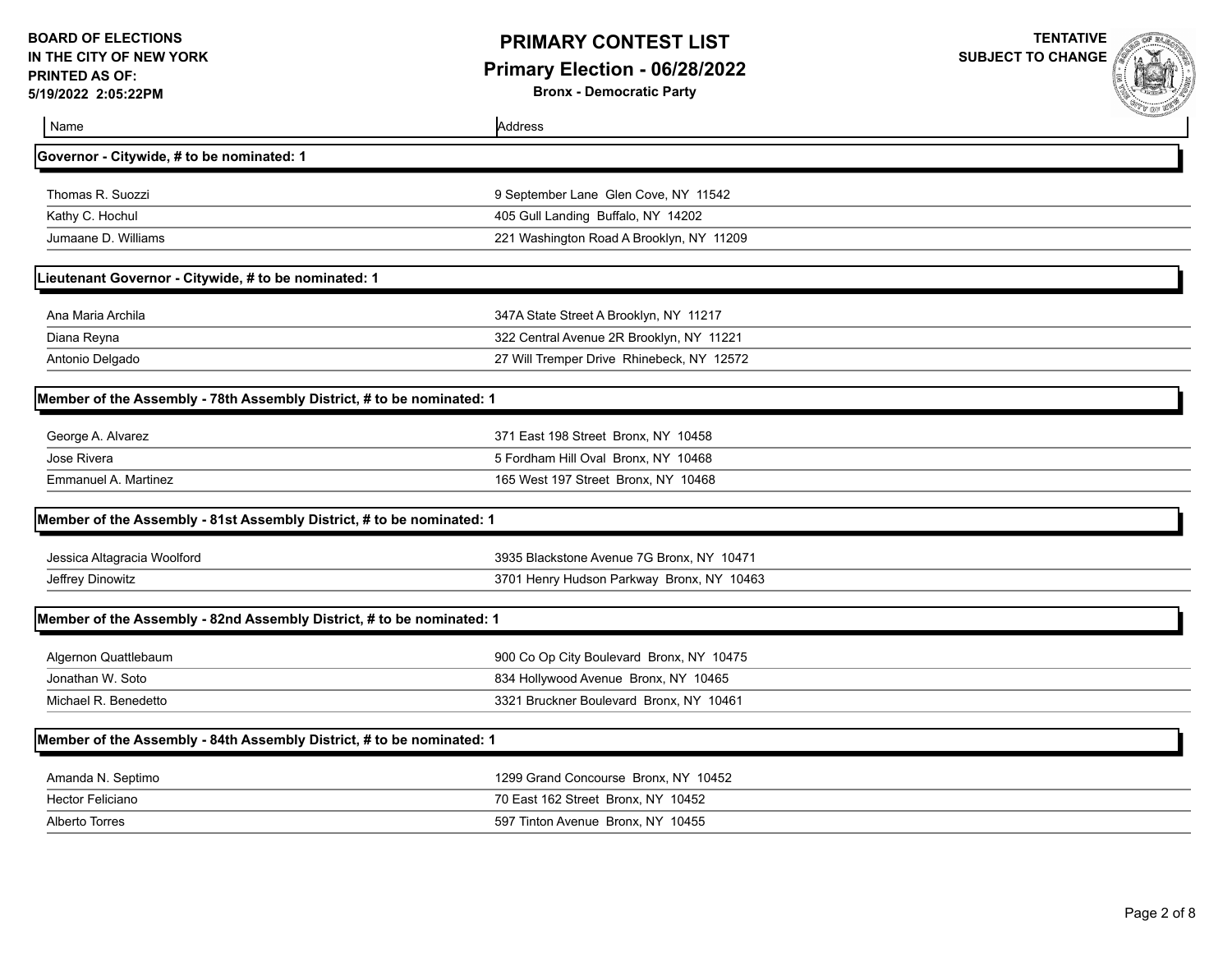**Bronx - Democratic Party**



| Name                                                                  | Address                                        | A DIR BUS PALLADO |
|-----------------------------------------------------------------------|------------------------------------------------|-------------------|
| Member of the Assembly - 86th Assembly District, # to be nominated: 1 |                                                |                   |
| Yudelka Tapia                                                         | 245 East 180 Street Bronx, NY 10457            |                   |
| Pooi Stewart                                                          | 153 Morton Place Bronx, NY 10453               |                   |
| Female State Committee - 78th Assembly District, # to be elected: 1   |                                                |                   |
| Rachel T. Miller-Bradshaw                                             | 6 Fordham Hill Oval Bronx, NY 10468            |                   |
| Linda Askew                                                           | 2735 Sedgwick Avenue Bronx, NY 10468           |                   |
| Female State Committee - 81st Assembly District, # to be elected: 1   |                                                |                   |
| Johanna Brujan Edmondson                                              | 210 Lakeview Place Bronx, NY 10471             |                   |
| Morgan Evers                                                          | 3850 Hudson Manor Terrace LCE Bronx, NY 10463  |                   |
| Zulma I. Gonzalez                                                     | 3281 Hull Avenue Bronx, NY 10467               |                   |
| Female State Committee - 84th Assembly District, # to be elected: 1   |                                                |                   |
| Anya Martinez                                                         | 1041 Pugsley Avenue Bronx, NY 10472            |                   |
| Linda L. Duke                                                         | 205 Alexander Avenue Bronx, NY 10454           |                   |
| Clarisa M. Alayeto                                                    | 135 Alexander Avenue Bronx, NY 10454           |                   |
| <b>Francis Sosa</b>                                                   | 1055 Walton Avenue Bronx, NY 10452             |                   |
| Male State Committee - 78th Assembly District, # to be elected: 1     |                                                |                   |
| Rafael A. Matos                                                       | 354 East Mosholu Parkway South Bronx, NY 10458 |                   |
| Daariat V. Brooks                                                     | 2 Fordham Hill Oval Bronx, NY 10468            |                   |
| Male State Committee - 81st Assembly District, # to be elected: 1     |                                                |                   |
| Aaron Stayman                                                         | 3660 Oxford Avenue 4C Bronx, NY 10463          |                   |
| <b>Michael Heller</b>                                                 | 3135 Johnson Avenue Bronx, NY 10463            |                   |
| Male State Committee - 84th Assembly District, # to be elected: 1     |                                                |                   |
| <b>Miguel Torres</b>                                                  | 597 Tinton Avenue Bronx, NY 10455              |                   |
| Angel Vega                                                            | 235 Cypress Avenue Bronx, NY 10454             |                   |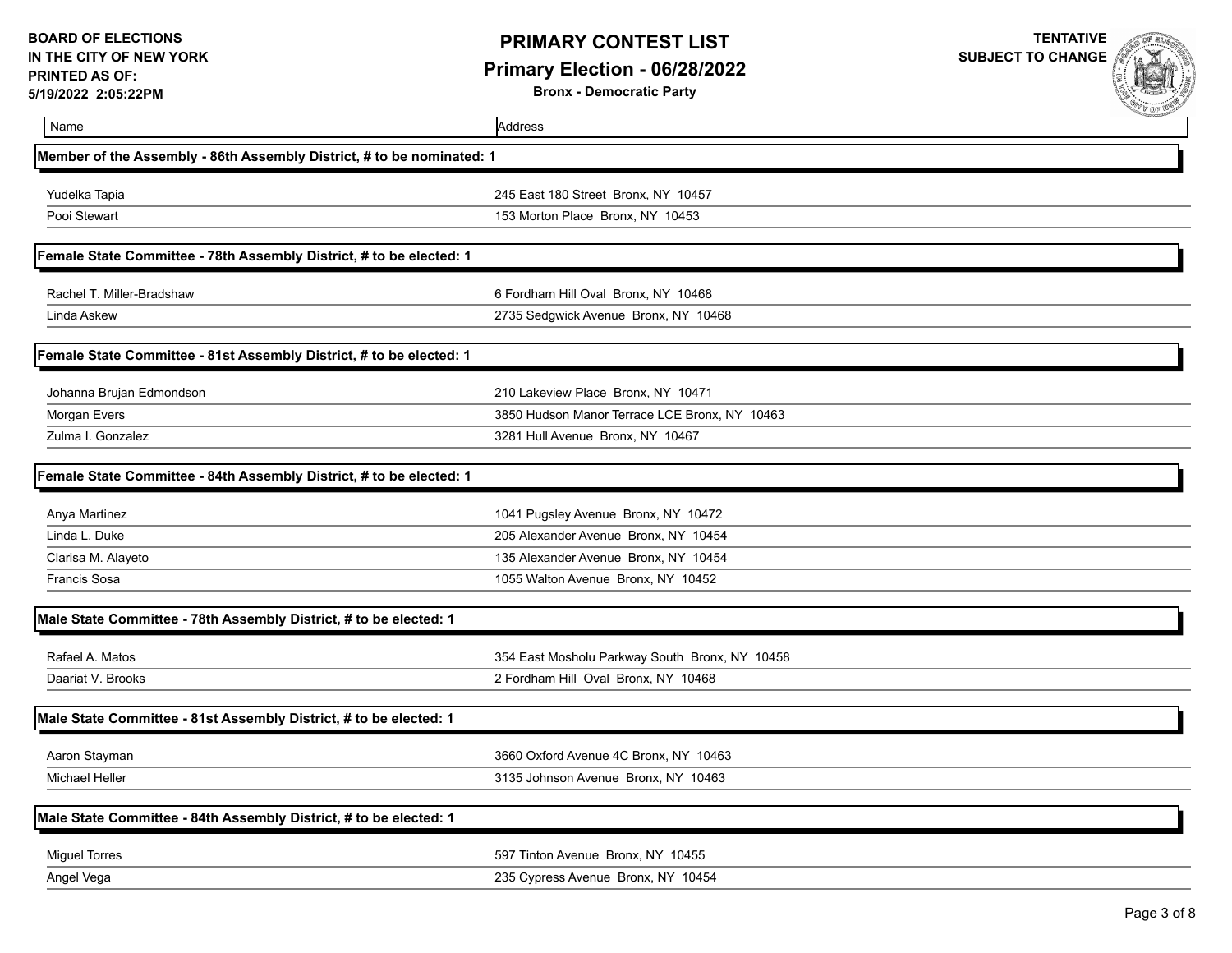**Bronx - Democratic Party**



| Name                                                                                | Address                                     |  |
|-------------------------------------------------------------------------------------|---------------------------------------------|--|
| Female District Leader - Democratic Leadership District 78, # to be elected: 1      |                                             |  |
| Maria Gonzalez                                                                      | 2922 Grand Concourse Bronx, NY 10458        |  |
| Jasmin A. Clavasquin-Cruz                                                           | 2265 Olinville Avenue Bronx, NY 10467       |  |
| Altagracia Soldevilla                                                               | 2707 Kingsbridge Terrace Bronx, NY 10463    |  |
| Female District Leader - Democratic Leadership District 81, # to be elected: 1      |                                             |  |
| Abigail Martin                                                                      | 3875 Waldo Avenue 4F Bronx, NY 10463        |  |
| Sara Liss                                                                           | 3020 Arlington Avenue Bronx, NY 10463       |  |
| Carolyn Smith                                                                       | 3451 Giles Place Bronx, NY 10463            |  |
| Female District Leader - Democratic Leadership District 84, # to be elected: 1      |                                             |  |
| Sonia Taylor                                                                        | 626 East 141 Street Bronx, NY 10454         |  |
| Yolanda Garcia                                                                      | 975 Walton Avenue Bronx, NY 10452           |  |
| Carmen Arroyo                                                                       | 755 Kelly Street Bronx, NY 10455            |  |
| Male District Leader - Democratic Leadership District 78, # to be elected: 1        |                                             |  |
| Angel L. Santana Jr.                                                                | 2311 Beaumont Avenue Bronx, NY 10458        |  |
| Francisco Spies De Leon                                                             | 181 East 205 Street Bronx, NY 10458         |  |
| Male District Leader - Democratic Leadership District 81, # to be elected: 1        |                                             |  |
| Ramdat Singh                                                                        | 3034 Kingsbridge Avenue ICN Bronx, NY 10463 |  |
| William F. Weitz                                                                    | 3515 Henry Hudson Parkway Bronx, NY 10463   |  |
| Male District Leader - Democratic Leadership District 82 Part A, # to be elected: 1 |                                             |  |
| James Payne                                                                         | 120 Alcott Place Bronx, NY 10475            |  |
| Algernon Quattlebaum                                                                | 900 Co Op City Boulevard Bronx, NY 10475    |  |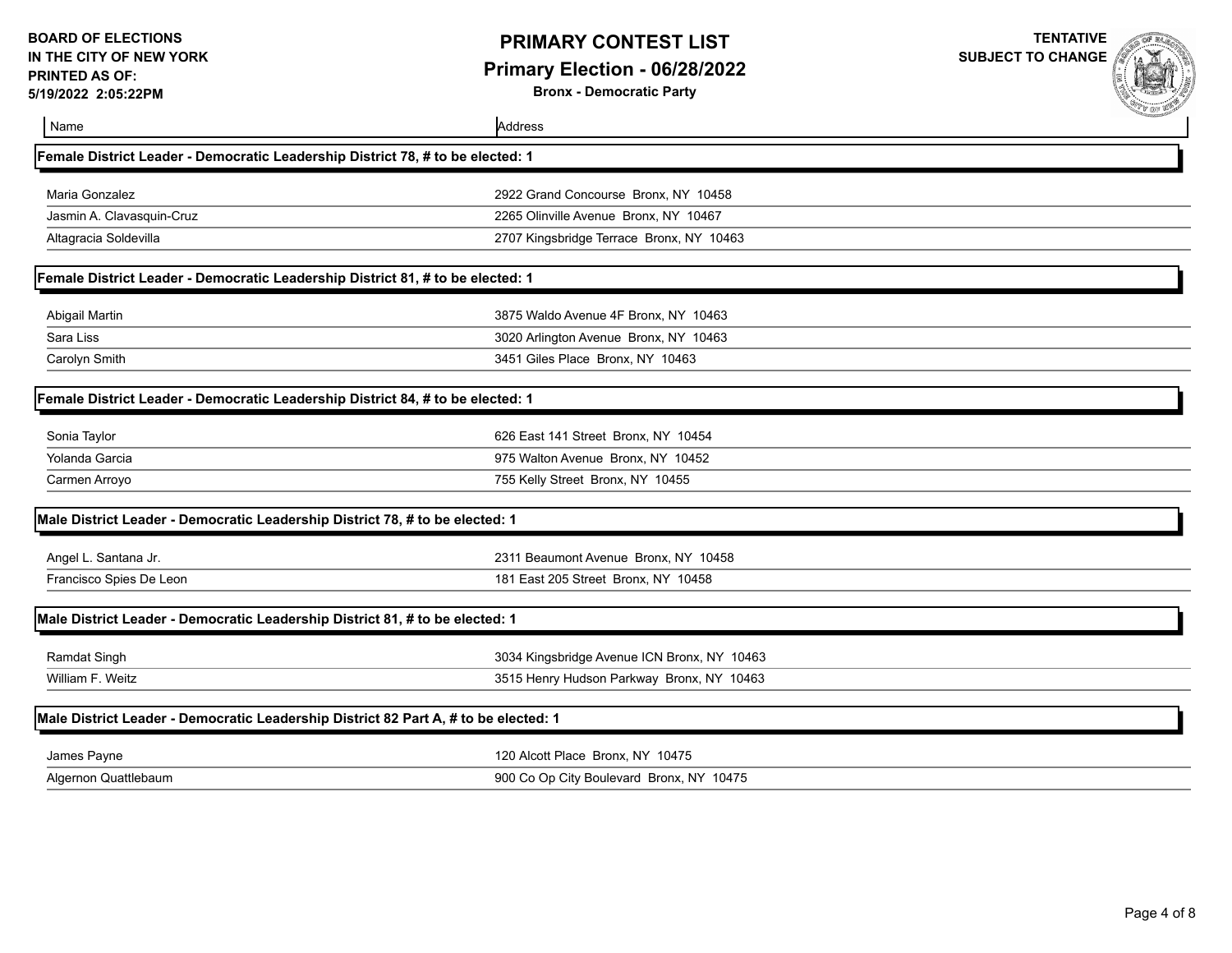## **PRIMARY CONTEST LIST Primary Election - 06/28/2022**

**Bronx - Democratic Party**



| Name                                                                         | Address                                   |  |
|------------------------------------------------------------------------------|-------------------------------------------|--|
| Male District Leader - Democratic Leadership District 84, # to be elected: 1 |                                           |  |
| <b>Oswald Denis</b>                                                          | 408 East 152 Street Bronx, NY 10455       |  |
| <b>James Duckett</b>                                                         | 1940 Clinton Avenue Bronx, NY 10454       |  |
| Carlos M. Sierra-Gonzalez                                                    | 35 East Clarke Place Bronx, NY 10452      |  |
| <b>Hector Feliciano</b>                                                      | 70 East 162 Street Bronx, NY 10452        |  |
| Male District Leader - Democratic Leadership District 87, # to be elected: 1 |                                           |  |
| <b>William Rivera</b>                                                        | 1936 Haviland Avenue Bronx, NY 10472      |  |
| Justin Westbrook-Lowery                                                      | 1425 Thierot Avenue Bronx, NY 10460       |  |
| Delegate to Judicial Convention - 78th Assembly District, # to be elected: 9 |                                           |  |
| Group                                                                        |                                           |  |
| Jasmin A. Clavasquin-Cruz                                                    | 2265 Olinville Avenue Bronx, NY 10467     |  |
| Angel L. Santana Jr.                                                         | 2311 Beaumont Avenue Bronx, NY 10458      |  |
| Carolyn J. Santana                                                           | 2311 Beaumont Avenue Bronx, NY 10458      |  |
| Kenny G. Agosto                                                              | 600 Thwaites Place Bronx, NY 10467        |  |
| Humphrey Ortiz                                                               | 2800 Parkview Terrace Bronx, NY 10468     |  |
| Nereida Medina                                                               | 489 East 183 Street Bronx, NY 10458       |  |
| Robert Velazquez                                                             | 2401 Davidson Avenue Bronx, NY 10468      |  |
| Jose Rivera                                                                  | 5 Fordham Hill Oval Bronx, NY 10468       |  |
| Group                                                                        |                                           |  |
| <b>Oswald Feliz</b>                                                          | 229 East Kingsbridge Road Bronx, NY 10458 |  |
| Group                                                                        |                                           |  |
| Nancy Medina                                                                 | 229 East Kingsbridge Road Bronx, NY 10458 |  |
| Santa Maldonado                                                              | 760 East 183 Street Bronx, NY 10460       |  |
| Ramy De La Cruz                                                              | 2021 Briggs Avenue Bronx, NY 10458        |  |
| <b>Belkys Almonte</b>                                                        | 150 West 197 Street Bronx, NY 10468       |  |
| Lissedia Batista                                                             | 2824 Morris Avenue Bronx, NY 10468        |  |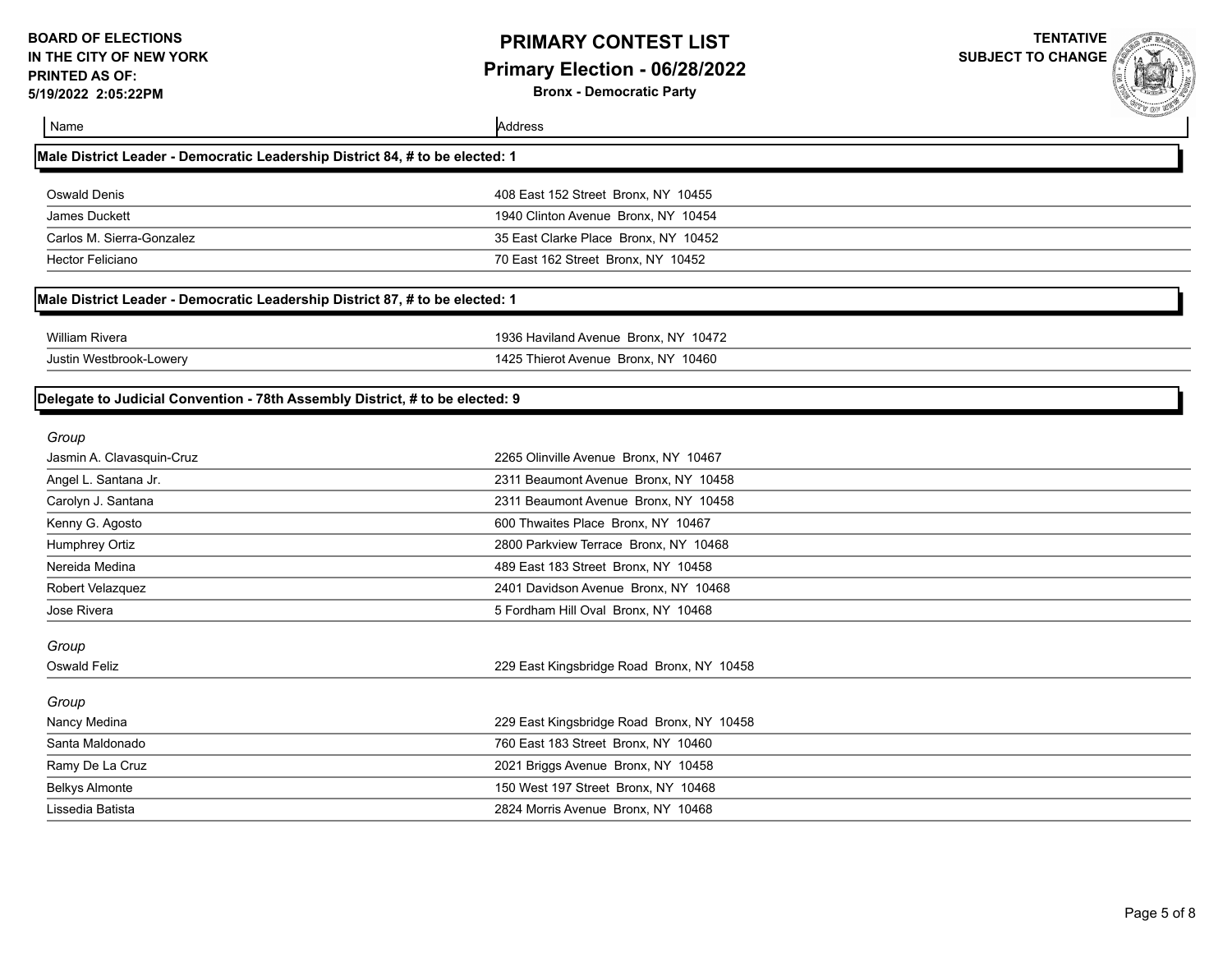## **PRIMARY CONTEST LIST Primary Election - 06/28/2022**

**Bronx - Democratic Party**

**TENTATIVE SUBJECT TO CHANGE**

**Name** Address **Address** 

| Group                        |                                       |  |
|------------------------------|---------------------------------------|--|
| Elba Cuello                  | 372 East 152 Street Bronx, NY 10455   |  |
| Joanna Pons Torres           | 597 Tinton Avenue Bronx, NY 10455     |  |
| Ngannde S. Ambroise          | 528 Timpson Place Bronx, NY 10455     |  |
| Evelyn Cosme                 | 799 East 150 Street Bronx, NY 10455   |  |
| <b>Robert Barnes</b>         | 587 Tinton Avenue Bronx, NY 10455     |  |
| Carlos M. Sierra-Gonzalez    | 35 East Clarke Place Bronx, NY 10452  |  |
| Group                        |                                       |  |
| <b>Elliot Quinones</b>       | 820 Colgate Avenue Bronx, NY 10473    |  |
| <b>William Russell Moore</b> | 1925 McGraw Avenue Bronx, NY 10462    |  |
| Garfield Holland             | 2010 Powell Avenue Bronx, NY 10472    |  |
| Vickeuris R. Garcia          | 2010 Powell Avenue Bronx, NY 10472    |  |
| <b>Edwin Barretto</b>        | 520 East 156 Street Bronx, NY 10455   |  |
| Migdalia Tollinchi           | 211 Longstreet Avenue Bronx, NY 10465 |  |
| Group                        |                                       |  |
| Clarisa Alayeto              | 135 Alexander Avenue Bronx, NY 10454  |  |
| Angel Vega                   | 235 Cypress Avenue Bronx, NY 10454    |  |
| James Duckett                | 1940 Clinton Avenue Bronx, NY 10454   |  |
| Lillian Rodriguez            | 623 Manida Street Bronx, NY 10474     |  |
| Shirley Valeriano            | 697 Prospect Avenue Bronx, NY 10455   |  |

| 4503 Fieldston Road Bronx, NY 10471   |
|---------------------------------------|
|                                       |
| 4495 Fieldston Road Bronx, NY 10471   |
| 4530 Delafield Avenue Bronx, NY 10471 |
| 311 West 245 Street Bronx, NY 10471   |
|                                       |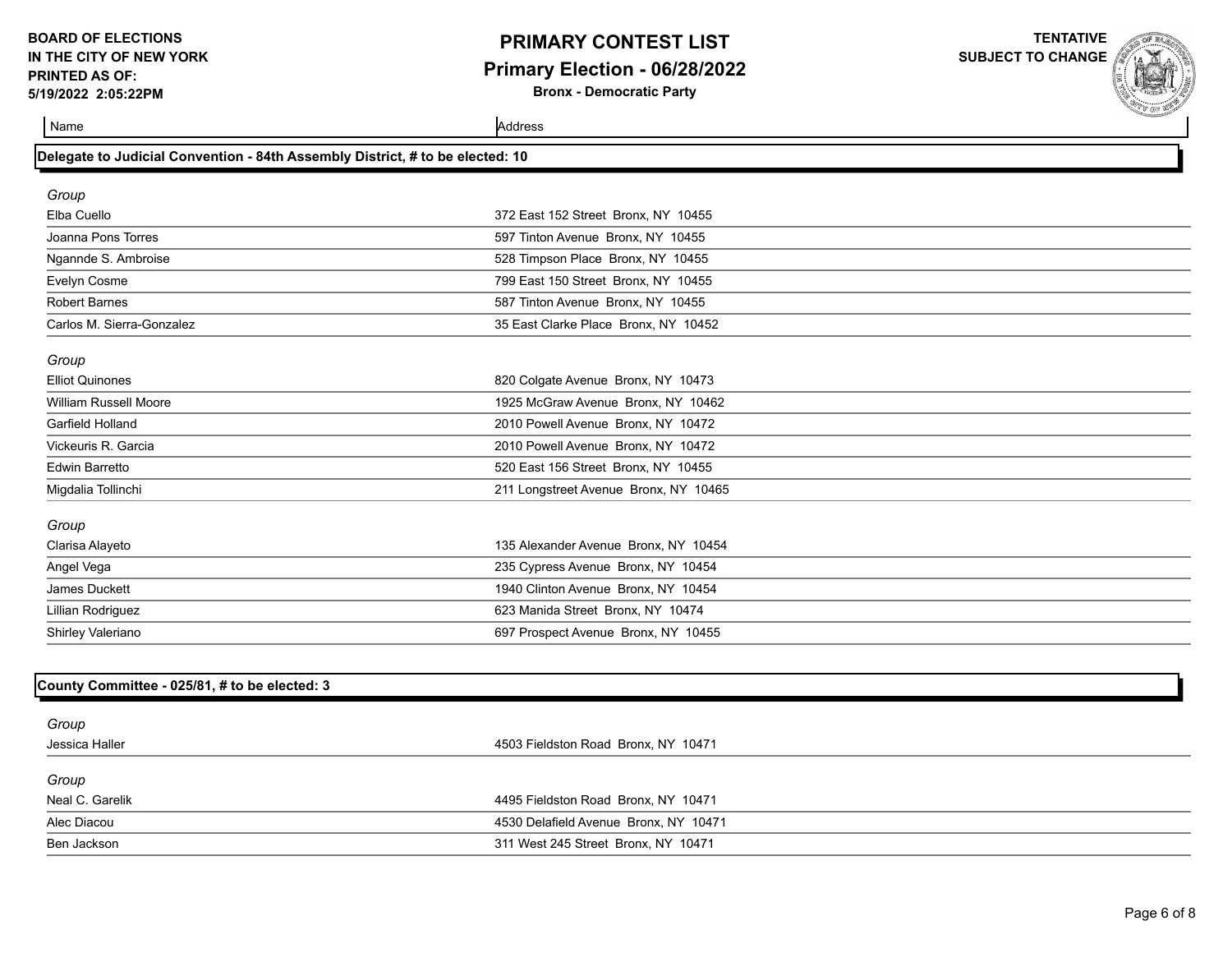## **PRIMARY CONTEST LIST Primary Election - 06/28/2022**

**Bronx - Democratic Party**

| Name                                          | Address                                   | <b>COLE ME PARTIES</b> |
|-----------------------------------------------|-------------------------------------------|------------------------|
| County Committee - 035/81, # to be elected: 4 |                                           |                        |
| Group                                         |                                           |                        |
| Jeremy Jutkowitz                              | 5800 Arlington Avenue Bronx, NY 10471     |                        |
| <b>Beverly Fettman</b>                        | 5700 Arlington Avenue Bronx, NY 10471     |                        |
| Robert A. Fanuzzi                             | 5700 Arlington Avenue Bronx, NY 10471     |                        |
| Theodore Fettman                              | 5700 Arlington Avenue Bronx, NY 10471     |                        |
| Group                                         |                                           |                        |
| Francois De Paul Silatchom Foyou              | 5639 Netherland Avenue 6G Bronx, NY 10471 |                        |
| County Committee - 042/81, # to be elected: 4 |                                           |                        |
|                                               |                                           |                        |
| Group<br>Gayle Ann Snible                     | 274 East 236 Street Bronx, NY 10470       |                        |
|                                               |                                           |                        |
| Group                                         |                                           |                        |
| Elizabeth Dwyer                               | 3235 Cambridge Avenue Bronx, NY 10463     |                        |
| <b>Christopher McShane</b>                    | 600 West 239 Street Bronx, NY 10463       |                        |
| Ryan Maguire                                  | 3800 Waldo Avenue Bronx, NY 10463         |                        |
| Nicholas S. Diacou                            | 4530 Delafield Avenue Bronx, NY 10471     |                        |
| County Committee - 043/81, # to be elected: 4 |                                           |                        |
|                                               |                                           |                        |
| Group                                         |                                           |                        |
| James C. Reilly                               | 322 East 241 Street Bronx, NY 10470       |                        |
| Ivan L. Nedds                                 | 530 West 236 Street Bronx, NY 10463       |                        |
| Diane Lefkof                                  | 3601 Johnson Avenue Bronx, NY 10463       |                        |
| Fiona Crisp                                   | 205 East 238 Street 1A Bronx, NY 10470    |                        |
| Group                                         |                                           |                        |
| Michael Villanova                             | 205 East 238 Street 1A Bronx, NY 10470    |                        |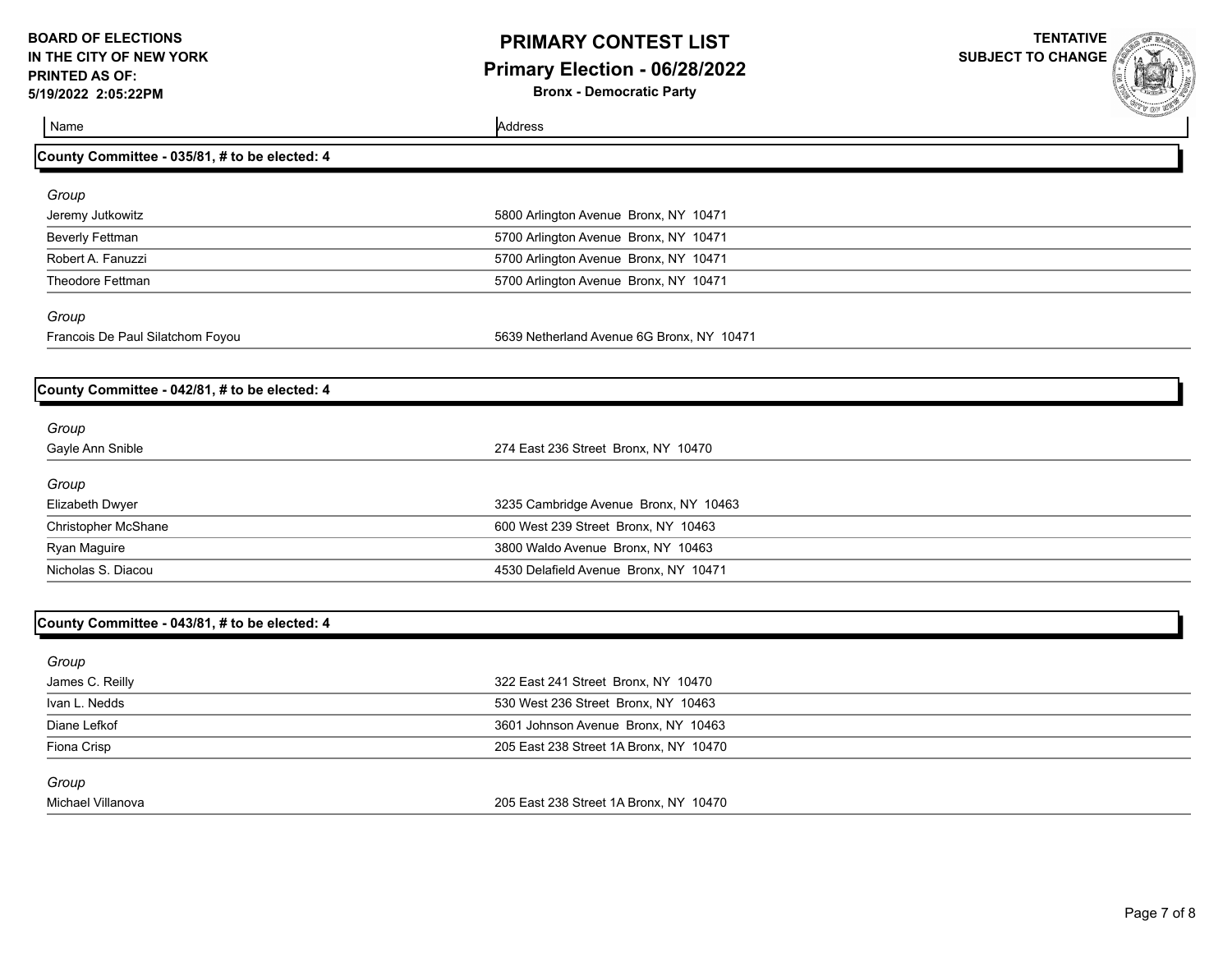## **PRIMARY CONTEST LIST Primary Election - 06/28/2022**

**Bronx - Democratic Party**

**TENTATIVE SUBJECT TO CHANGE**

Name Address and Address and Address and Address and Address and Address and Address and Address and Address and Address and Address and Address and Address and Address and Address and Address and Address and Address and A

#### **County Committee - 043/87, # to be elected: 4**

| Group              |                                         |
|--------------------|-----------------------------------------|
| Julia Rodriguez    | 2015 Bruckner Boulevard Bronx, NY 10472 |
| Maxine Lothian     | 2015 Bruckner Boulevard Bronx, NY 10472 |
| Jorge Camacho      | 2242 Hermany Avenue Bronx, NY 10472     |
| Victor T. Martinez | 1041 Pugsley Avenue Bronx, NY 10472     |
| Group              |                                         |

Pamela Stewart Martinez **1041** Pugsley Avenue Bronx, NY 10472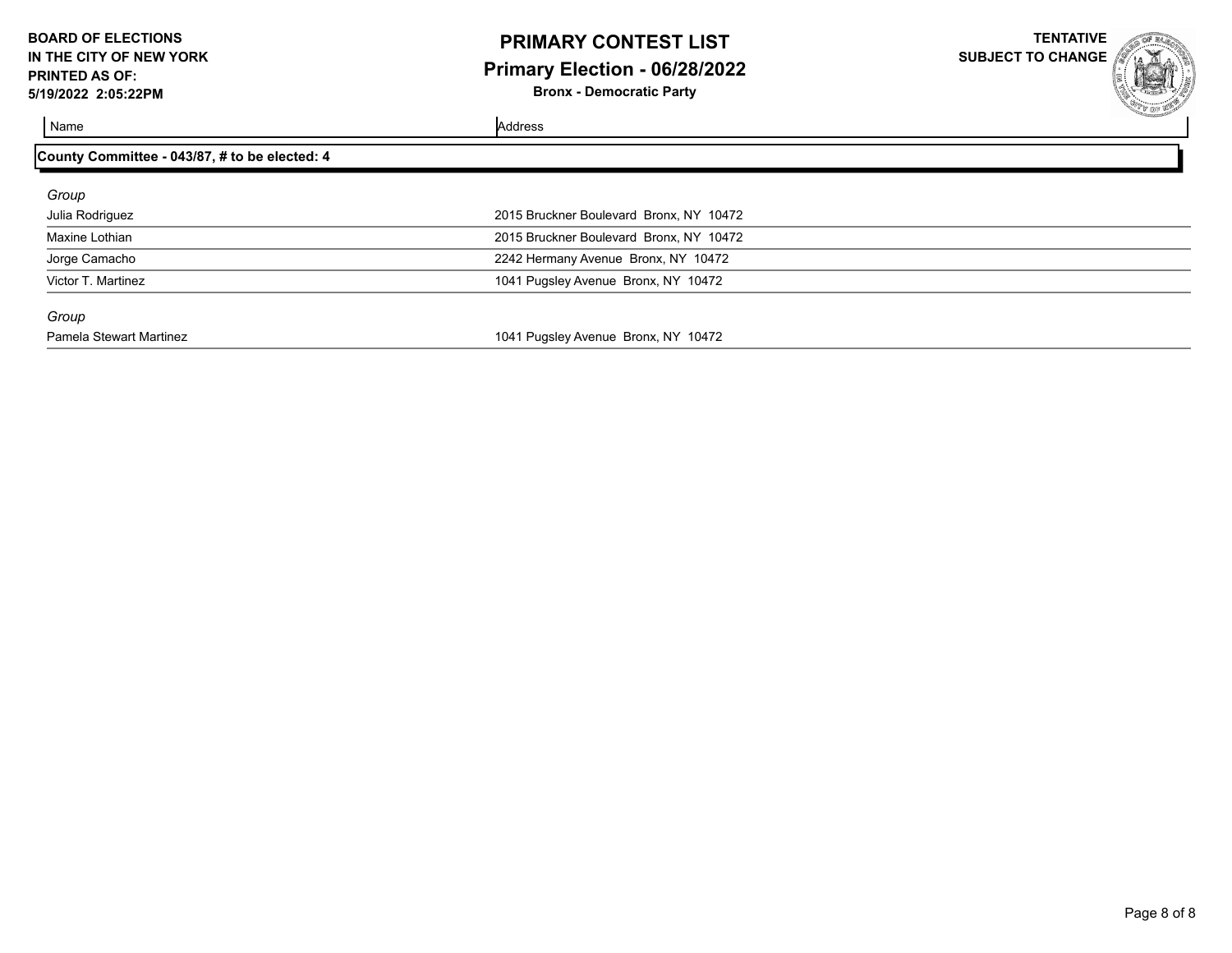



# **Republican Party**

**Nominations for the following offices and positions:**

Governor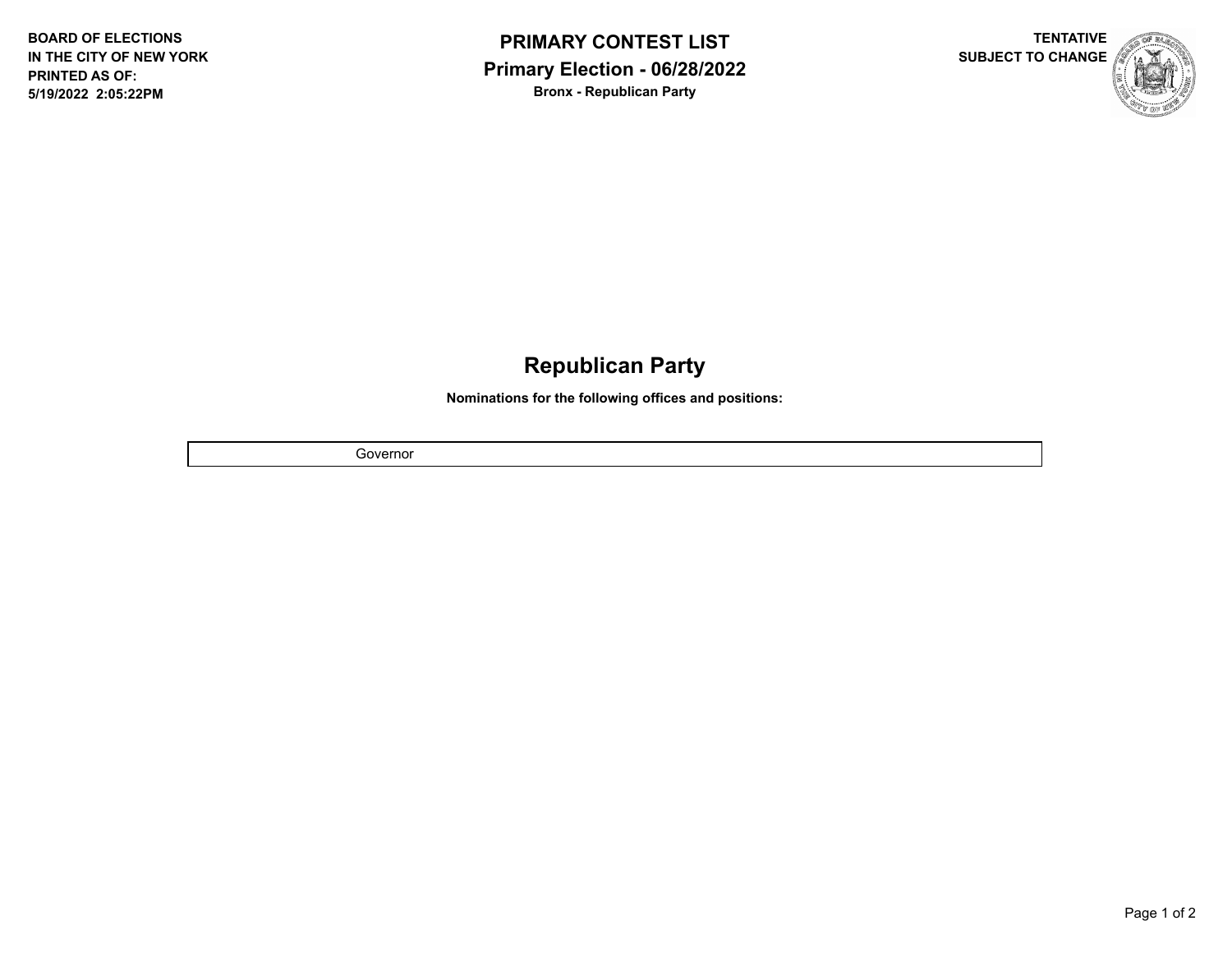## **PRIMARY CONTEST LIST Primary Election - 06/28/2022**

**Bronx - Republican Party**

**TENTATIVE SUBJECT TO CHANGE**

| Governor - Citywide, # to be nominated: 1 |                                           |
|-------------------------------------------|-------------------------------------------|
| Rob Astorino                              | 281 Pythian Avenue Hawthorne, NY 10532    |
| Andrew Giuliani                           | 400 Chambers Street 5K New York, NY 10288 |
| Harry Wilson                              | 36 Garden Road Scarsdale, NY 10483        |
| Lee Zeldin                                | 58 St. George Drive W. Shirley, NY 11967  |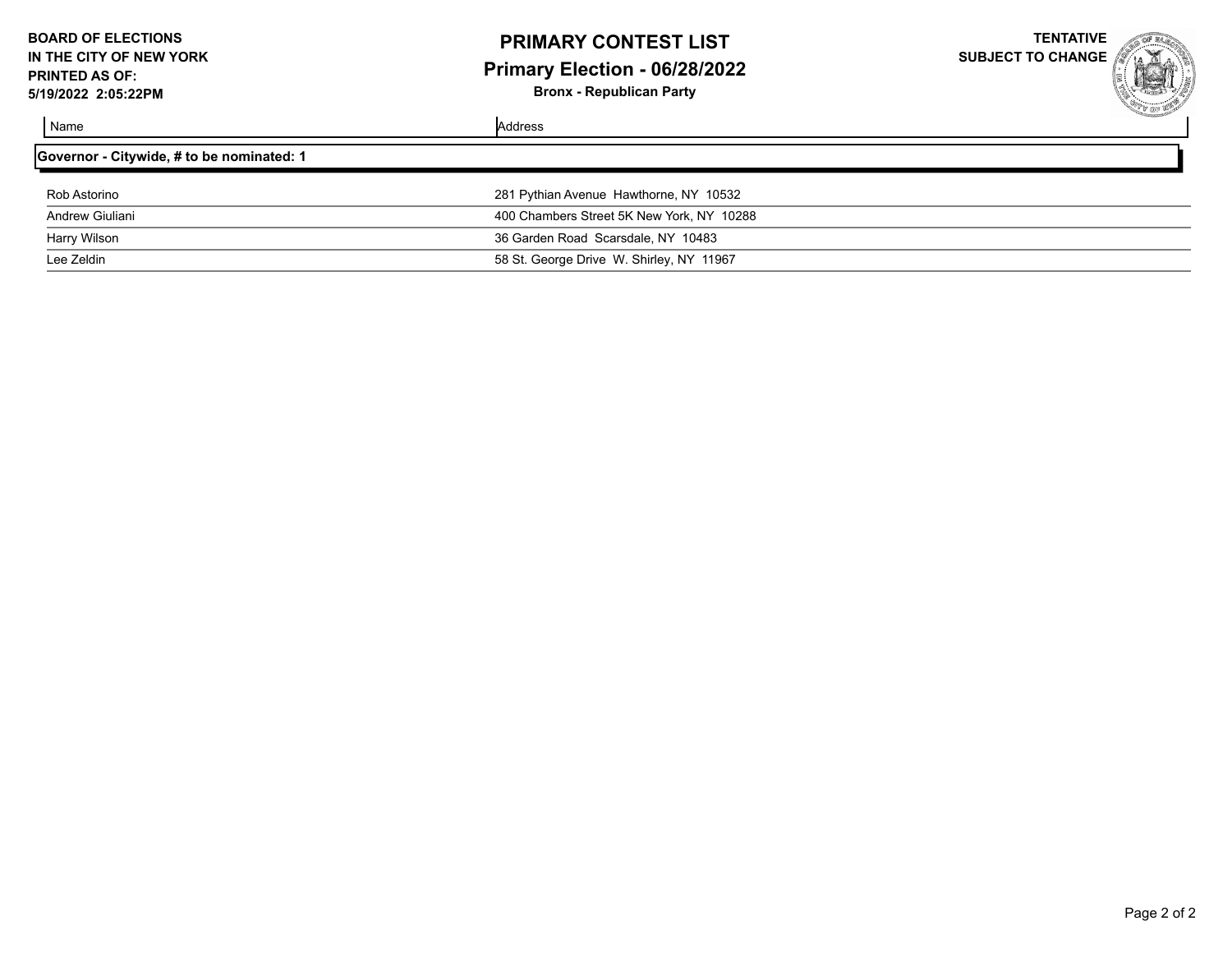



## **Democratic Party**

**Nominations for the following offices and positions:**

County Committee

Governor Lieutenant Governor Judge of the Civil Court - County **Member of the Assembly** Female State Committee Male State Committee Delegate to Judicial Convention **Alternate Delegate to the Judicial Convention**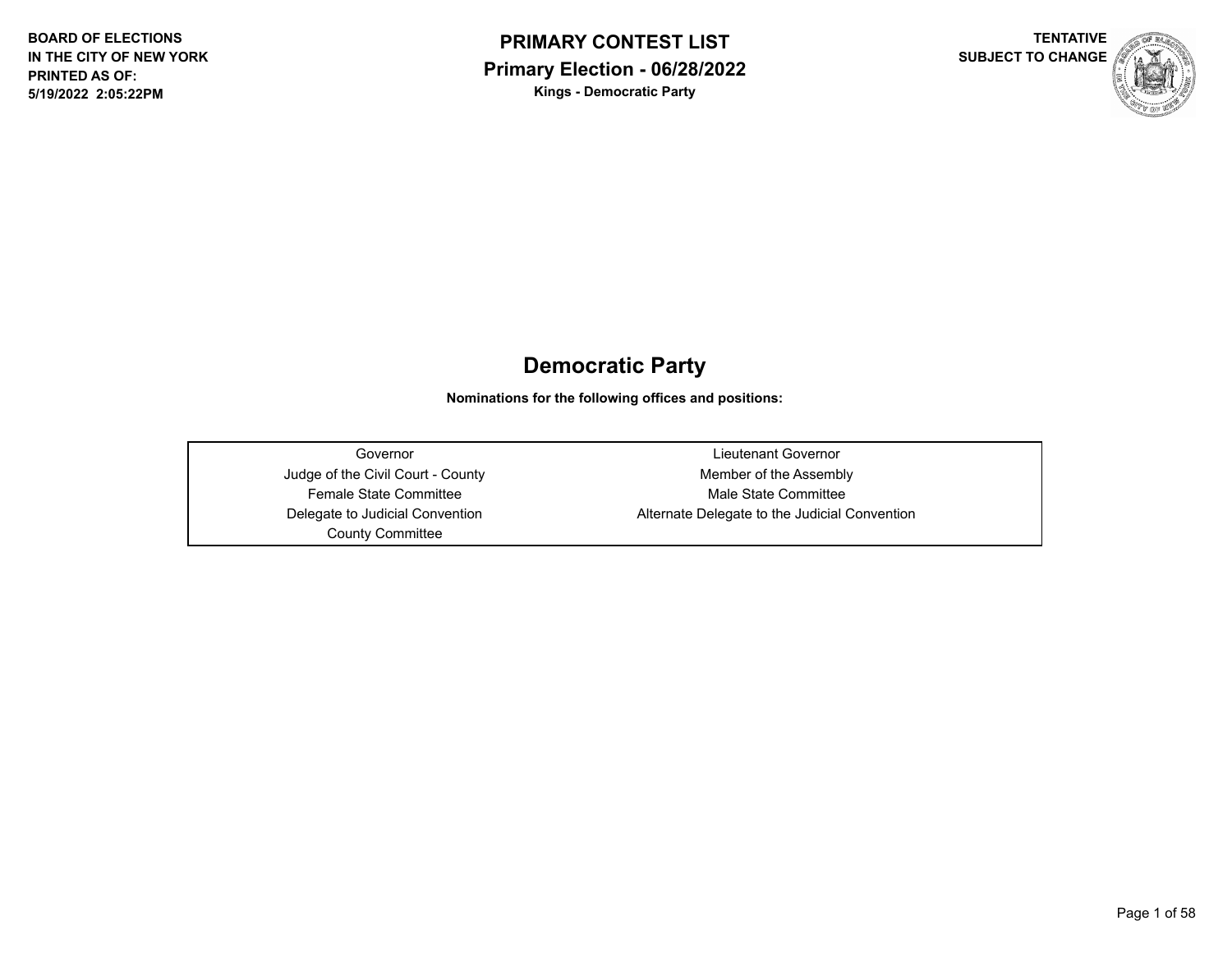**Kings - Democratic Party**

| Name                                                                  | Address                                     |
|-----------------------------------------------------------------------|---------------------------------------------|
| Governor - Citywide, # to be nominated: 1                             |                                             |
| Thomas R. Suozzi                                                      | 9 September Lane Glen Cove, NY 11542        |
| Kathy C. Hochul                                                       | 405 Gull Landing Buffalo, NY 14202          |
| Jumaane D. Williams                                                   | 221 Washington Road A Brooklyn, NY 11209    |
| Lieutenant Governor - Citywide, # to be nominated: 1                  |                                             |
| Ana Maria Archila                                                     | 347A State Street A Brooklyn, NY 11217      |
| Diana Reyna                                                           | 322 Central Avenue 2R Brooklyn, NY 11221    |
| Antonio Delgado                                                       | 27 Will Tremper Drive Rhinebeck, NY 12572   |
| Judge of the Civil Court - County - Kings, # to be nominated: 1       |                                             |
| Pat Hayes Torres                                                      | 169 Luquer Street Brooklyn, NY 11231        |
| Philip F. Grant                                                       | 176 Sterling Place 1R Brooklyn, NY 11217    |
| Member of the Assembly - 43rd Assembly District, # to be nominated: 1 |                                             |
| Pierre Albert                                                         | 270 Clarkson Avenue, 532 Brooklyn, NY 11226 |
| Jelanie C. Deshong                                                    | 1611 Carroll Street Brooklyn, NY 11213      |
| Brian A. Cunningham                                                   | 222 Lenox Road 3P Brooklyn, NY 11226        |
| Tim Hunter                                                            | 632 East 96 Street 2 Brooklyn, NY 11236     |
| Member of the Assembly - 46th Assembly District, # to be nominated: 1 |                                             |
| Mathylde Frontus                                                      | 2816 West 30 Street Brooklyn, NY 11224      |
| Dionne L. Brown-Jordan                                                | 2675 West 36 Street 10J Brooklyn, NY 11224  |
| Member of the Assembly - 50th Assembly District, # to be nominated: 1 |                                             |
| Emily E. Gallagher                                                    | 182 Freeman Street 3R Brooklyn, NY 11222    |
| Paddy O'Sullivan                                                      | 123 Hope Street 3B Brooklyn, NY 11211       |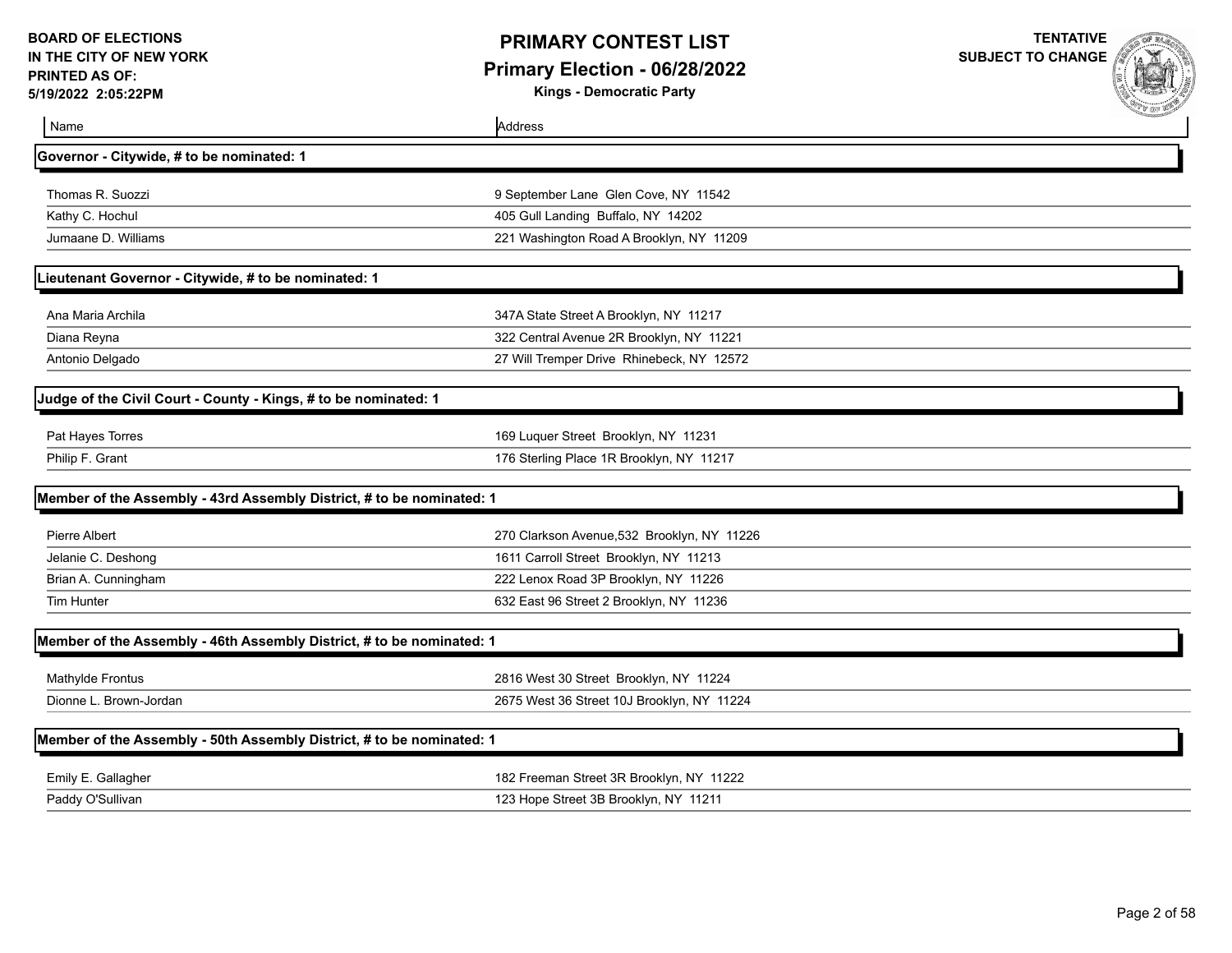**Kings - Democratic Party**

| Name                                                                  | Address                                       | <b>CONTRACTOR</b> |
|-----------------------------------------------------------------------|-----------------------------------------------|-------------------|
| Member of the Assembly - 51st Assembly District, # to be nominated: 1 |                                               |                   |
| Marcela Mitaynes                                                      | 577 39 Street 3rd FL Brooklyn, NY 11232       |                   |
| Erik S. Frankel                                                       | 3924 3 Avenue Brooklyn, NY 11232              |                   |
| Member of the Assembly - 54th Assembly District, # to be nominated: 1 |                                               |                   |
| <b>Erik Martin Dilan</b>                                              | 70 Richmond Street Brooklyn, NY 11208         |                   |
| Samy Nemir Olivares                                                   | 412 Evergreen Avenue Brooklyn, NY 11221       |                   |
| Member of the Assembly - 55th Assembly District, # to be nominated: 1 |                                               |                   |
| Latrice Monique Walker                                                | 2137 Pacific Street Brooklyn, NY 11233        |                   |
| Tracey A. Cashaw                                                      | 108 Christopher Avenue 20E Brooklyn, NY 11212 |                   |
| Member of the Assembly - 57th Assembly District, # to be nominated: 1 |                                               |                   |
| <b>Phara Souffrant Forrest</b>                                        | 1700 Bedford Avenue 21O Brooklyn, NY 11225    |                   |
| Olanike Alabi                                                         | 116 Cambridge Place 5B Brooklyn, NY 11238     |                   |
| Member of the Assembly - 58th Assembly District, # to be nominated: 1 |                                               |                   |
| Monique Chandler-Waterman                                             | 461 East 46 Street Brooklyn, NY 11203         |                   |
| Hercules E. Reid                                                      | 787 East 46 Street 2G Brooklyn, NY 11203      |                   |
| Member of the Assembly - 60th Assembly District, # to be nominated: 1 |                                               |                   |
| Nikki Lucas                                                           | 1465 Geneva Loop 10D Brooklyn, NY 11239       |                   |
| Keron W. Alleyne                                                      | 460 Atkins Avenue 2F Brooklyn, NY 11208       |                   |
| Member of the Assembly - 61st Assembly District, # to be nominated: 1 |                                               |                   |
| Charles D. Fall                                                       | 173 Maple Parkway Staten Island, NY 10303     |                   |
| Justine Cuccia                                                        | 200 Rector Place 6U New York, NY 10280        |                   |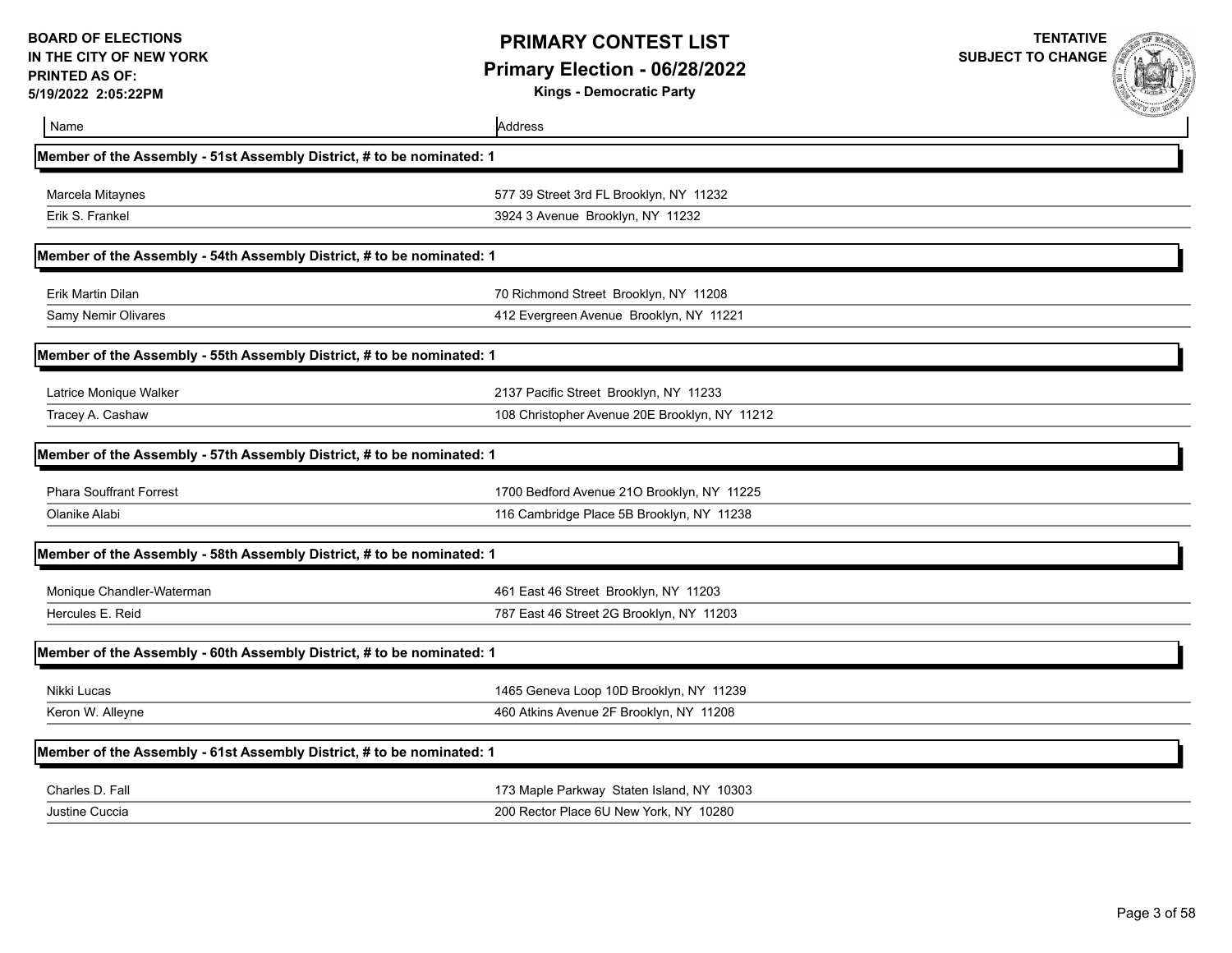**Kings - Democratic Party**

| Name                                                                | Address                                         | <b>ALL OF ME</b> |
|---------------------------------------------------------------------|-------------------------------------------------|------------------|
| Female State Committee - 43rd Assembly District, # to be elected: 1 |                                                 |                  |
| Sarana Purcell                                                      | 465 East New York Avenue 2B Brooklyn, NY 11225  |                  |
| Kellan N. Calder                                                    | 130 Lenox Road F8 Brooklyn, NY 11226            |                  |
| Female State Committee - 46th Assembly District, # to be elected: 1 |                                                 |                  |
| Angela Kravtchenko                                                  | 601B Surf Avenue 21R Brooklyn, NY 11224         |                  |
| Dionne L. Brown-Jordan                                              | 2675 West 36 Street 10J Brooklyn, NY 11224      |                  |
| Female State Committee - 51st Assembly District, # to be elected: 1 |                                                 |                  |
| Arelis Martinez                                                     | 316 37 Street Brooklyn, NY 11232                |                  |
| Jacqui Painter                                                      | 217 Van Brunt Street 2R Brooklyn, NY 11231      |                  |
| Female State Committee - 52nd Assembly District, # to be elected: 1 |                                                 |                  |
| Sabrina Gates                                                       | 42 Hicks Street 1S Brooklyn, NY 11201           |                  |
| Lydia Bella Green                                                   | 642 President Street 4R Brooklyn, NY 11215      |                  |
| Cheryl R. Cook                                                      | 214 Lincoln Place Brooklyn, NY 11217            |                  |
| Female State Committee - 54th Assembly District, # to be elected: 1 |                                                 |                  |
| Arleny Alvarado-McCalla                                             | 230 Arlington Avenue Brooklyn, NY 11207         |                  |
| Acire J. Polight                                                    | 1231 Decatur Street 2FL Brooklyn, NY 11207      |                  |
| Female State Committee - 56th Assembly District, # to be elected: 1 |                                                 |                  |
| Kenesha D. Traynham Cooper                                          | 744 Park Avenue 12B Brooklyn, NY 11206          |                  |
| Monae A. Priolenau                                                  | 192 Decatur Street FL1 Brooklyn, NY 11233       |                  |
| Female State Committee - 57th Assembly District, # to be elected: 1 |                                                 |                  |
| Shaquana D. Boykin                                                  | 101 North Portland Avenue 1C Brooklyn, NY 11205 |                  |
| Renee Collymore                                                     | 301 Vanderbilt Avenue Brooklyn, NY 11205        |                  |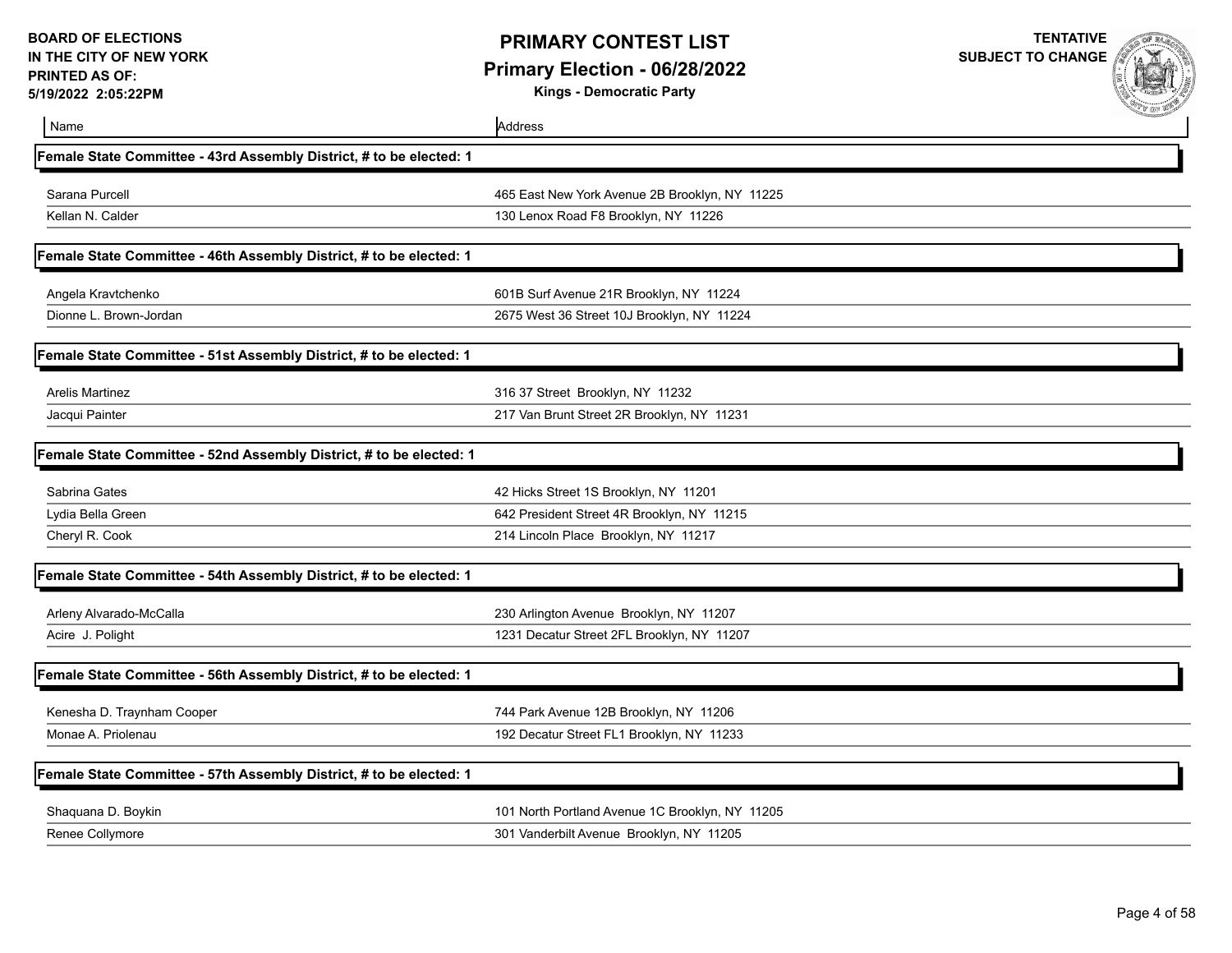**Kings - Democratic Party**



| Name                                                                | Address                                         | <b>CAPP OF ME</b> |
|---------------------------------------------------------------------|-------------------------------------------------|-------------------|
| Female State Committee - 58th Assembly District, # to be elected: 1 |                                                 |                   |
| <b>Mercedes Narcisse</b>                                            | 105-18 Avenue L Brooklyn, NY 11236              |                   |
| <b>Esther Debbie Louis</b>                                          | 943 East 96 Street Brooklyn, NY 11236           |                   |
| Female State Committee - 59th Assembly District, # to be elected: 1 |                                                 |                   |
| Roxanne J. Persaud                                                  | 1406 East 103 Street Brooklyn, NY 11236         |                   |
| Naomi N. Hopkins                                                    | 2022 Schenectady Avenue 2 FI Brooklyn, NY 11234 |                   |
| Female State Committee - 60th Assembly District, # to be elected: 1 |                                                 |                   |
| Inez Barron                                                         | 744 Bradford Street Brooklyn, NY 11207          |                   |
| Nikki Lucas                                                         | 1465 Geneva Loop 10D Brooklyn, NY 11239         |                   |
| Male State Committee - 43rd Assembly District, # to be elected: 1   |                                                 |                   |
| Edu Hermelyn                                                        | 621 Lefferts Avenue B17 Brooklyn, NY 11203      |                   |
| Akel K. Williams                                                    | 921 Montgomery Street E9 Brooklyn, NY 11213     |                   |
| Male State Committee - 46th Assembly District, # to be elected: 1   |                                                 |                   |
| Michael J. Silverman                                                | 2785 West 5 Street 15C Brooklyn, NY 11224       |                   |
| Christopher M. McCreight                                            | 514 77 Street Brooklyn, NY 11209                |                   |
| Noah Weston                                                         | 514 Ocean Parkway 6F Brooklyn, NY 11218         |                   |
| Male State Committee - 48th Assembly District, # to be elected: 1   |                                                 |                   |
| David Schwartz                                                      | 2162 57 Street Brooklyn, NY 11204               |                   |
| Pinchas Ringel                                                      | 101 Webster Avenue Brooklyn, NY 11230           |                   |
| <b>Heshy Tischler</b>                                               | 4316 17 Avenue Brooklyn, NY 11204               |                   |
| Male State Committee - 52nd Assembly District, # to be elected: 1   |                                                 |                   |
| Seamus Campbell                                                     | 75 Henry Street 3E Brooklyn, NY 11201           |                   |
| Aaron Ouyang                                                        | 390 Warren Street 3L Brooklyn, NY 11201         |                   |
| <b>Rubain Dorancy</b>                                               | 260 Gold Street 701 Brooklyn, NY 11201          |                   |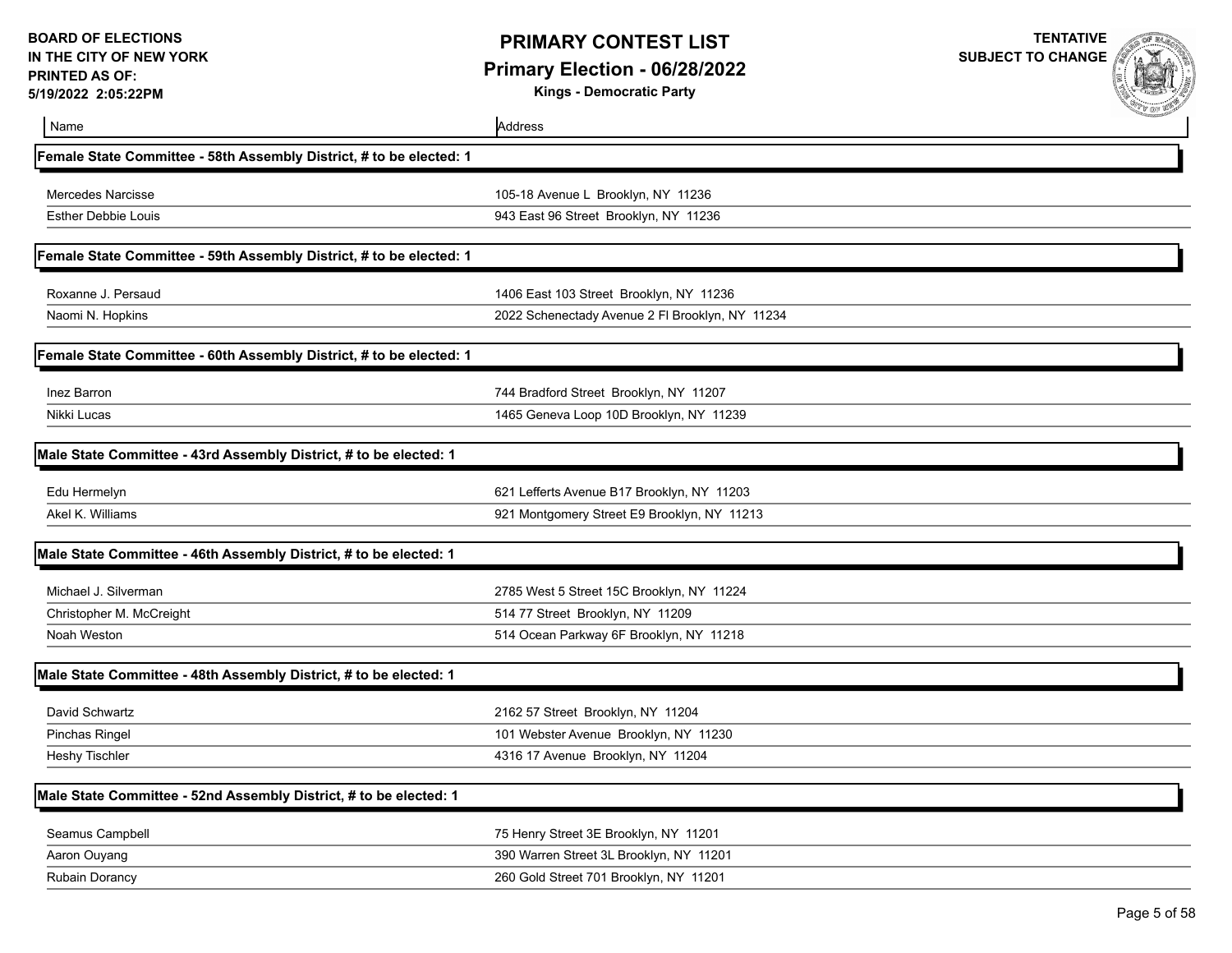## **PRIMARY CONTEST LIST Primary Election - 06/28/2022**

**Kings - Democratic Party**

| Name                                                              | Address                                    | <b>SERVICE AND AND ARRANGEMENT</b> |
|-------------------------------------------------------------------|--------------------------------------------|------------------------------------|
| Male State Committee - 53rd Assembly District, # to be elected: 1 |                                            |                                    |
| <b>Tommy Torres</b>                                               | 42 Maujer Street 1F Brooklyn, NY 11206     |                                    |
| <b>Felix Ceballos</b>                                             | 406 Suydam Street 2L Brooklyn, NY 11237    |                                    |
| Male State Committee - 54th Assembly District, # to be elected: 1 |                                            |                                    |
| Heriberto Mateo                                                   | 2819 Fulton Street Brooklyn, NY 11207      |                                    |
| Robert R. Camacho                                                 | 15 Stanhope Street 1 Brooklyn, NY 11221    |                                    |
| Male State Committee - 57th Assembly District, # to be elected: 1 |                                            |                                    |
| Michael Boomer                                                    | 67 Hanson Place 9H Brooklyn, NY 11217      |                                    |
| Michael Cox                                                       | 55 Eastern Parkway 6E Brooklyn, NY 11238   |                                    |
| Male State Committee - 58th Assembly District, # to be elected: 1 |                                            |                                    |
| <b>Kevin Parker</b>                                               | 3613 Avenue H Brooklyn, NY 11210           |                                    |
| Nickolas A. Perry                                                 | 3722 Farragut Road Brooklyn, NY 11210      |                                    |
| Male State Committee - 60th Assembly District, # to be elected: 1 |                                            |                                    |
| Christopher W. Banks                                              | 669 Van Siclen Avenue 1 Brooklyn, NY 11207 |                                    |
| <b>Charles Barron</b>                                             | 744 Bradford Street Brooklyn, NY 11207     |                                    |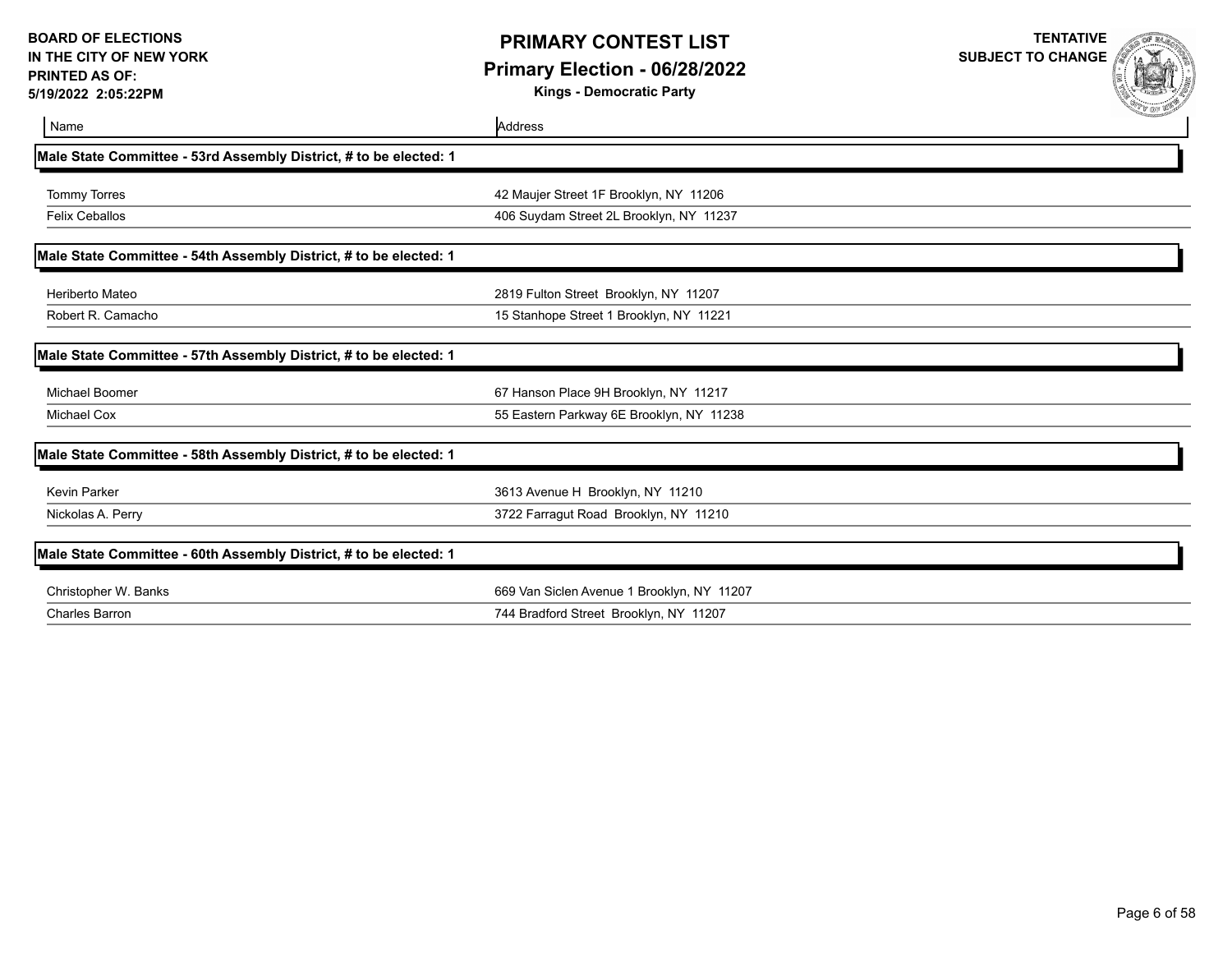# **PRIMARY CONTEST LIST Primary Election - 06/28/2022**

**Kings - Democratic Party**

**TENTATIVE SUBJECT TO CHANGE**



| Delegate to Judicial Convention - 42nd Assembly District, # to be elected: 13 |                                            |  |
|-------------------------------------------------------------------------------|--------------------------------------------|--|
| Group                                                                         |                                            |  |
| Joel A. Wertheimer                                                            | 25 Parade Place 2G Brooklyn, NY 11226      |  |
| Diana Duncan                                                                  | 924 New York Avenue 1 Brooklyn, NY 11203   |  |
| Kenneth D. Lee                                                                | 61 Martense Street 3A Brooklyn, NY 11226   |  |
| Roy A. Beckford                                                               | 2054 Nostrand Avenue 4F Brooklyn, NY 11210 |  |
| Group                                                                         |                                            |  |
| Josue Pierre                                                                  | 83 East 28 Street 3 Brooklyn, NY 11226     |  |
| Rodneyse Bichotte                                                             | 645 East 26 Street 1L Brooklyn, NY 11210   |  |
| Rona Taylor                                                                   | 1713 Beverley Road Brooklyn, NY 11226      |  |
| <b>Emmanuel Vanbram</b>                                                       | 25 Tennis Court 4H Brooklyn, NY 11226      |  |
| <b>Clarence Robertson</b>                                                     | 651 East 22 Street Brooklyn, NY 11210      |  |
| <b>Mable Roberston</b>                                                        | 651 East 22 Street Brooklyn, NY 11210      |  |
| Marrietta Small                                                               | 1416 Brooklyn Avenue 4A Brooklyn, NY 11210 |  |
| <b>Bart Leseur</b>                                                            | 322 East 17 Street Brooklyn, NY 11226      |  |
| Chidi Ewe                                                                     | 1308 Caton Avenue Brooklyn, NY 11226       |  |
| Jacquelyn Yorke                                                               | 165 East 19 Street 4C Brooklyn, NY 11226   |  |
| <b>Robert Newman</b>                                                          | 650 East 22 Street Brooklyn, NY 11210      |  |
| Rebeca Lafond                                                                 | 630 Marlborough Road 2D Brooklyn, NY 11226 |  |
| Herman Mazard                                                                 | 415 East 17 Street 1A Brooklyn, NY 11226   |  |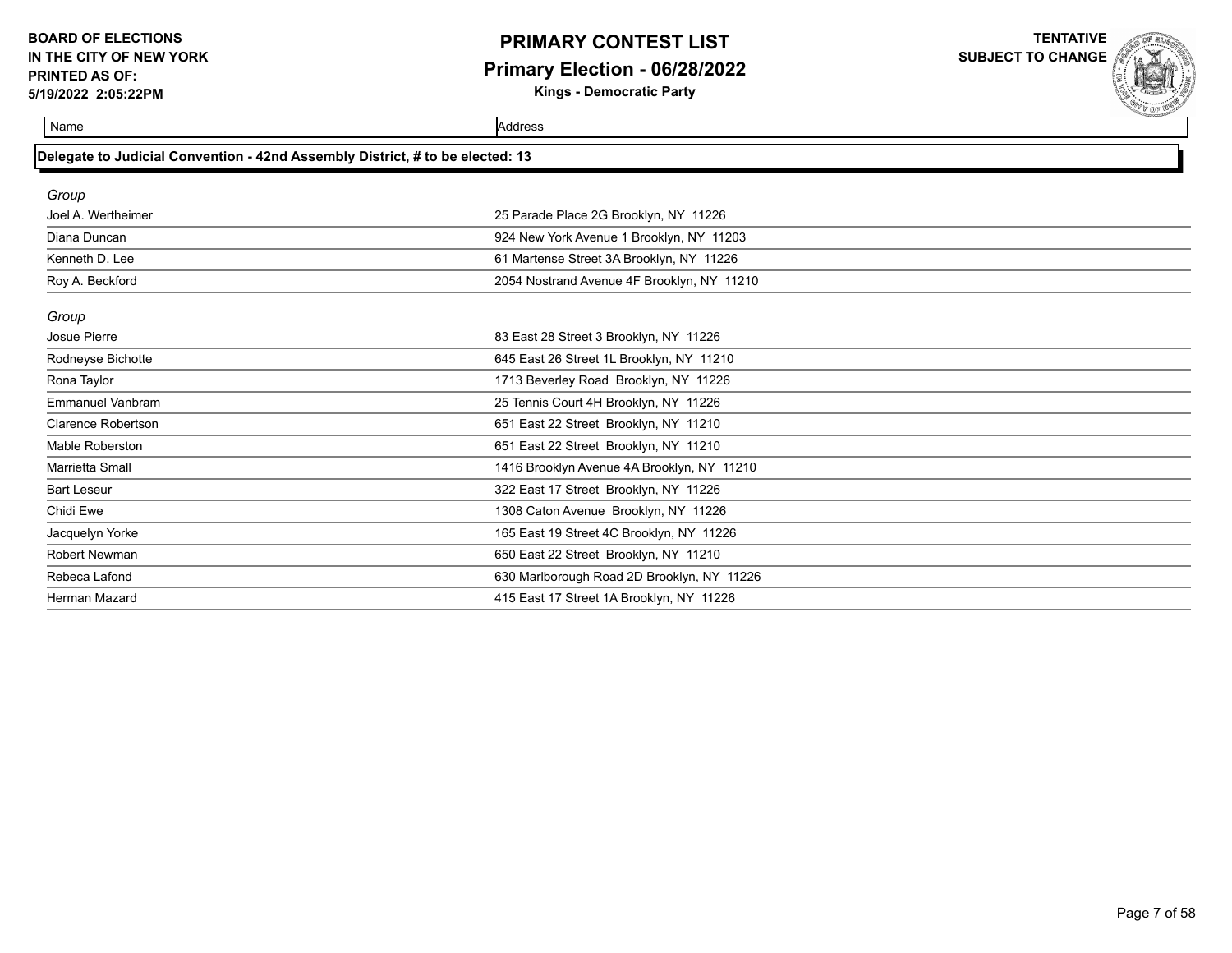# **PRIMARY CONTEST LIST Primary Election - 06/28/2022**

**Kings - Democratic Party**

**TENTATIVE SUBJECT TO CHANGE**

Name Address and Address and Address and Address and Address and Address and Address and Address and Address and Address and Address and Address and Address and Address and Address and Address and Address and Address and A

Kevin Sauray 888 Montgomery Street C14 Brooklyn, NY 11213

Vanessa Raptopoulos 5 Parkside Court 1 Brooklyn, NY 11225 Miles E. Mcafee 1219 Union Street 3B Brooklyn, NY 11225 Averil Fevriere 921 Montgomery Street E1 Brooklyn, NY 11213 Akel Williams 921 Montgomery Street E9 Brooklyn, NY 11213 Raphael I. Ruttenberg **61 Martense Street 4J Brooklyn, NY** 11226 Kellan N. Calder 11226 Control 130 Lenox Road F8 Brooklyn, NY 11226 Natasha Best-Pearce 1407 Sterling Place Brooklyn, NY 11213

|  | Delegate to Judicial Convention - 43rd Assembly District, # to be elected: 15 |  |  |  |
|--|-------------------------------------------------------------------------------|--|--|--|
|  |                                                                               |  |  |  |

| Group                   |                                             |  |
|-------------------------|---------------------------------------------|--|
| Drew Gabriel            | 845 Lincoln Place 2 Brooklyn, NY 11216      |  |
| Denise Mann             | 816 Maple Street Brooklyn, NY 11203         |  |
| <b>Romel Marcus</b>     | 570 Lefferts Avenue H4E Brooklyn, NY 11203  |  |
| Shirley Patterson       | 1185 Carroll Street 8A Brooklyn, NY 11225   |  |
| <b>Patricia Charles</b> | 25 Lefferts Avenue 6J Brooklyn, NY 11225    |  |
| Edu Hermelyn            | 621 Lefferts Avenue B17 Brooklyn, NY 11203  |  |
| Evelyn R. Williams      | 265 Hawthorne Street 6L Brooklyn, NY 11225  |  |
| <b>Pauline Edwards</b>  | 345 Montgomery Street 6L Brooklyn, NY 11225 |  |
| <b>Lillian Burley</b>   | 639 Albany Avenue IJ Brooklyn, NY 11203     |  |
| Michelle Tege           | 966 Sterling Place Brooklyn, NY 11213       |  |
| Sharon Wedderburn       | 1599 Union Street Brooklyn, NY 11213        |  |
| Alfred Johnson          | 600 Albany Avenue 221 Brooklyn, NY 11203    |  |
| Vernon Lynch            | 1169 Carroll Street C Brooklyn, NY 11225    |  |
| <b>Carmen Martinez</b>  | 71 Sterling Street Brooklyn, NY 11225       |  |
| Group                   |                                             |  |
| Jerry O. Fullard        | 80 Winthrop Street PH Brooklyn, NY 11225    |  |
| Jason Stevan Hill       | 86 Sterling Street 2 Brooklyn, NY 11225     |  |
| Morenike Lambert        | 115 Ocean Avenue C4 Brooklyn, NY 11225      |  |
| Nnaedozie Agbasonu      | 947 Montgomery Street 6C Brooklyn, NY 11213 |  |
| Anil Sadoo              | 899 Montgomery Street 3P Brooklyn, NY 11213 |  |

Page 8 of 58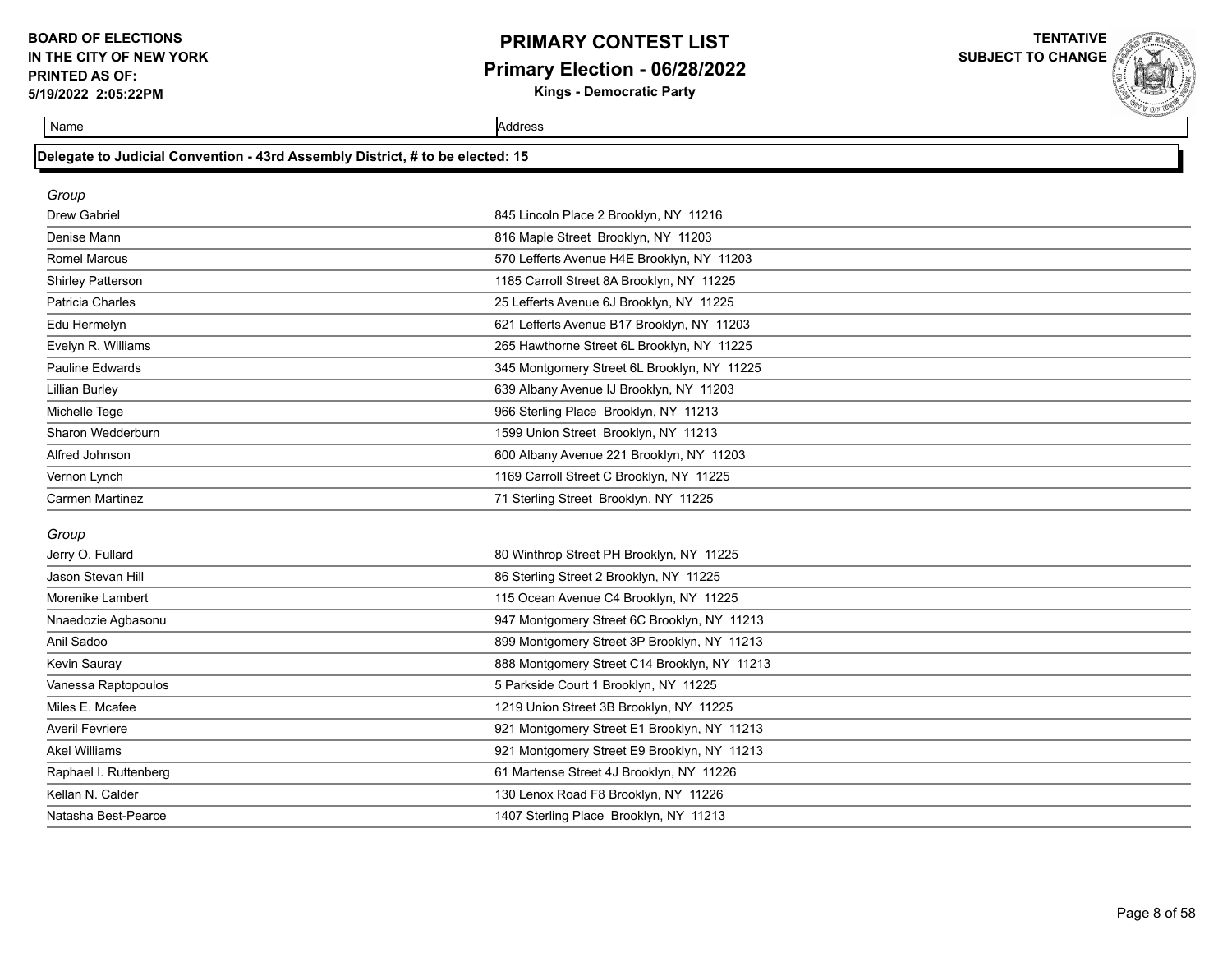## **PRIMARY CONTEST LIST Primary Election - 06/28/2022 Kings - Democratic Party**

**TENTATIVE SUBJECT TO CHANGE**

Name Address

Christina Das 829 Greenwood Avenue 6F Brooklyn, NY 11218

James Bilsborrow 916 8 Avenue 1 Brooklyn, NY 11215

| Delegate to Judicial Convention - 44th Assembly District, # to be elected: 14 |  |
|-------------------------------------------------------------------------------|--|
|                                                                               |  |

| Group                 |                                                |
|-----------------------|------------------------------------------------|
| Jabaran Akram         | 2934 Brighton 8 Street Brooklyn, NY 11235      |
| Jiang Hua Li          | 1161 39 Street 2FL Brooklyn, NY 11218          |
| <b>Wagil Ahmed</b>    | 1045 Corbin Court 1FL Brooklyn, NY 11230       |
| Kanwar Nabeel Ahmed   | 1045 Corbin Court 2FL Brooklyn, NY 11230       |
| <b>Adnan Nazir</b>    | 1025 East 14 Street 5B Brooklyn, NY 11230      |
| Alim Barry            | 45 Parade Place 1B Brooklyn, NY 11226          |
| Mansoor U. Hassan     | 1102 Glenwood Road 4B Brooklyn, NY 11230       |
| Noorin Pervaiz        | 1102 Glenwood Road B4 Brooklyn, NY 11230       |
| Fouzia Adnan          | 1025 East 14 Street 5B Brooklyn, NY 11230      |
| Mehreen Nazir         | 925 East 15 Street 1FL Brooklyn, NY 11230      |
| Rizwan Majeed Raza    | 925 East 15 Street 1FL Brooklyn, NY 11230      |
| Aissatou Barry        | 45 Parade Place 1B Brooklyn, NY 11226          |
| Hassan Zia            | 870 Coney Island Avenue 3G Brooklyn, NY 11218  |
| Ziaullah Awan         | 870 Coney Island Avenue 3G Brooklyn, NY 11218  |
| Group                 |                                                |
| Renee V. Cafiero      | 519 11 Street TOP FL Brooklyn, NY 11215        |
| Cheryl L. Krauss      | 449 12 Street 1F Brooklyn, NY 11215            |
| Yisrael A. Wolfson    | 418 East 3 Street Brooklyn, NY 11218           |
| Mohammad A. Razvi     | 1071 Coney Island Avenue 2B Brooklyn, NY 11230 |
| Sharon L. Harkey      | 491 9 Street 3R Brooklyn, NY 11215             |
| Diana S. Gonzalez     | 288 Prospect Park West 1 Brooklyn, NY 11215    |
| Erica H. Cohen        | 511 8 Street 1 Brooklyn, NY 11215              |
| Robert C. Carroll     | 444 12 Street 2B Brooklyn, NY 11215            |
| Lori Citron Knipel    | 765 East 18 Street Brooklyn, NY 11230          |
| Douglas M. Schneider  | 19 Windsor Place Brooklyn, NY 11215            |
| <b>Raul Rothblatt</b> | 119 Prospect Place 2 Brooklyn, NY 11217        |
| Brandon T. West       | 528 6 Avenue 2R Brooklyn, NY 11215             |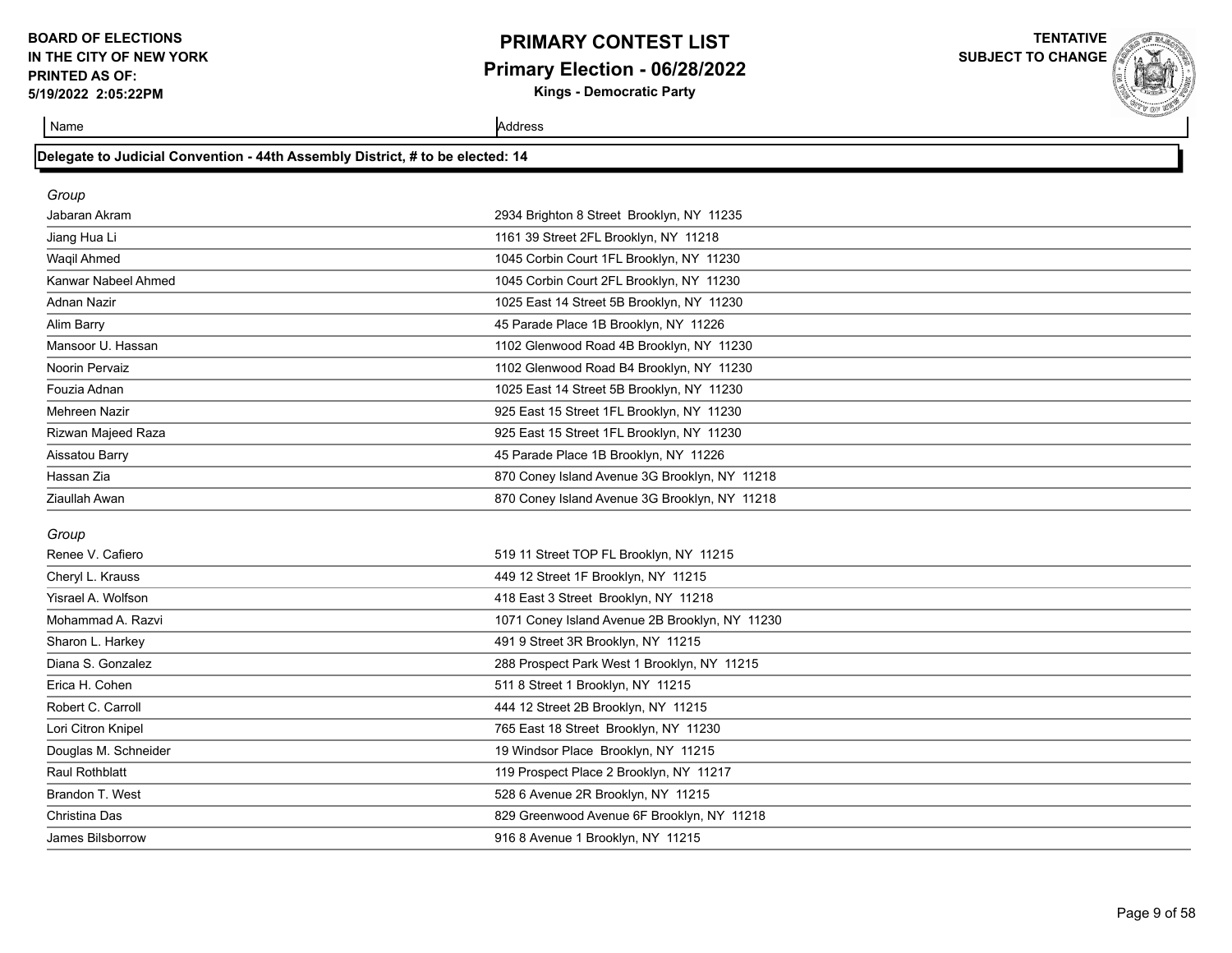# **PRIMARY CONTEST LIST Primary Election - 06/28/2022**

**Kings - Democratic Party**

**TENTATIVE SUBJECT TO CHANGE**

and the control of

**Name** Address **Address** 

| Delegate to Judicial Convention - 46th Assembly District, # to be elected: 9 |                                            |  |
|------------------------------------------------------------------------------|--------------------------------------------|--|
| Group                                                                        |                                            |  |
| Lori Silverman                                                               | 2785 West 5 Street 15C Brooklyn, NY 11224  |  |
| Mark Treyger                                                                 | 3916 Lyme Avenue Brooklyn, NY 11224        |  |
| Dionne L. Brown-Jordan                                                       | 2675 West 36 Street 10J Brooklyn, NY 11224 |  |
| <b>Eddie Mark</b>                                                            | 2818 West 19 Street Brooklyn, NY 11224     |  |
| Wanda Feliciano                                                              | 2007 Surf Avenue 6E Brooklyn, NY 11224     |  |
| Nadine R. Dabney                                                             | 2730 West 33 Street 16B Brooklyn, NY 11224 |  |
| Michael Silverman                                                            | 2785 West 5 Street 15C Brooklyn, NY 11224  |  |
| Maudie S. Grant                                                              | 3512A Bayview Avenue H Brooklyn, NY 11224  |  |
| William Zeoli                                                                | 8124 Ridge Boulevard 2B Brooklyn, NY 11209 |  |
| Group                                                                        |                                            |  |
| Reem A. Jaafar                                                               | 159 87 Street Brooklyn, NY 11209           |  |
| Maia Elfont                                                                  | 352 Liberty Way 3B Brooklyn, NY 11209      |  |
| Justin L. Brannan                                                            | 141 96 Street Brooklyn, NY 11209           |  |
| Katie A. Cucco                                                               | 675 86 Street A4 Brooklyn, NY 11228        |  |
| Dilia R. Schack                                                              | 8903 Ridge Boulevard Brooklyn, NY 11209    |  |
| Michael Thomas Sheldon                                                       | 9101 Shore Road Brooklyn, NY 11209         |  |
| David Marangio                                                               | 128 Marine Avenue 5E Brooklyn, NY 11209    |  |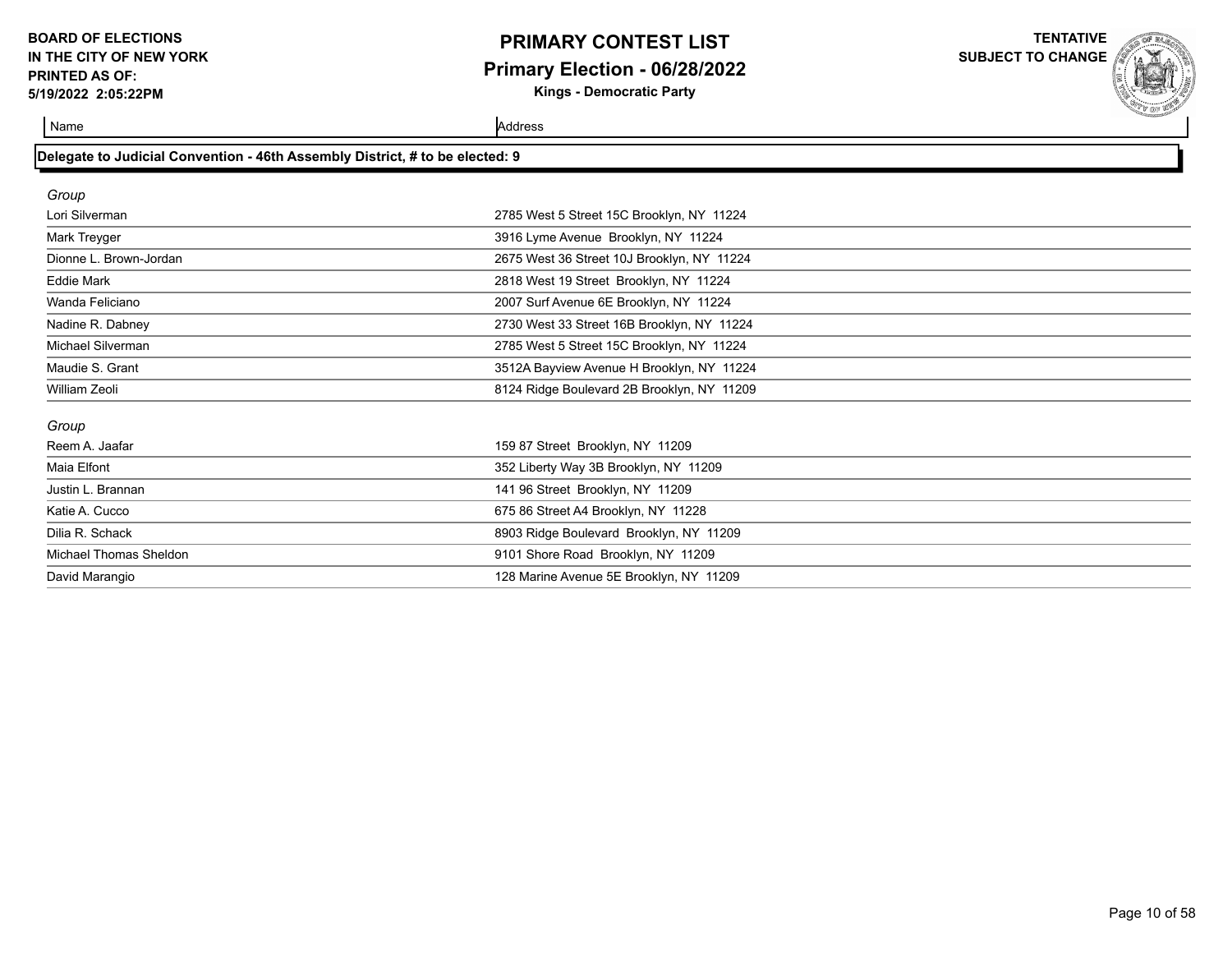# **PRIMARY CONTEST LIST Primary Election - 06/28/2022**

**Kings - Democratic Party**

**TENTATIVE SUBJECT TO CHANGE**



| Delegate to Judicial Convention - 48th Assembly District, # to be elected: 4 |                                           |  |
|------------------------------------------------------------------------------|-------------------------------------------|--|
| Group                                                                        |                                           |  |
| Yakov Wagschal                                                               | 4219 15 Avenue 2D Brooklyn, NY 11219      |  |
| <b>Barry Spitzer</b>                                                         | 5214 15 Avenue 6R Brooklyn, NY 11219      |  |
| Naftuli Yosef Schlussel                                                      | 1550 39 Street Brooklyn, NY 11218         |  |
| Shmuel M. Klein                                                              | 1253 55 Street 2 Brooklyn, NY 11219       |  |
| Group                                                                        |                                           |  |
| Cheskel Klein                                                                | 2106 58 Street Brooklyn, NY 11204         |  |
| Boris Kogan                                                                  | 1650 Ocean Parkway Brooklyn, NY 11223     |  |
| Michele Choina                                                               | 920 East 17 Street 620 Brooklyn, NY 11230 |  |
| Raphael Rocoff                                                               | 1215 Avenue M Brooklyn, NY 11230          |  |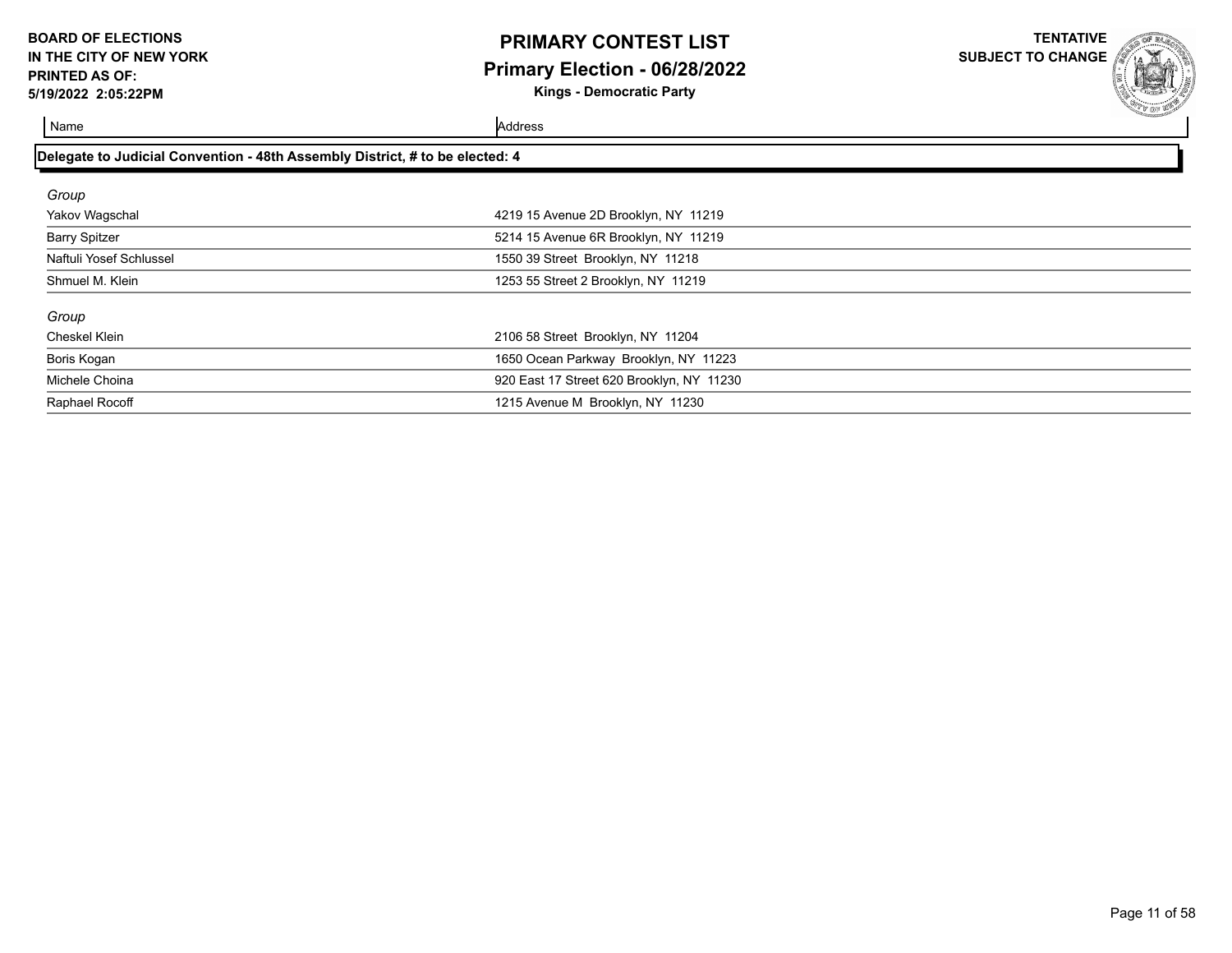## **PRIMARY CONTEST LIST Primary Election - 06/28/2022 Kings - Democratic Party**

**TENTATIVE**

**SUBJECT TO CHANGE**

Name Address and Address and Address and Address and Address and Address and Address and Address and Address and Address and Address and Address and Address and Address and Address and Address and Address and Address and A

Julio Pena III 4002 7 Avenue 34 Brooklyn, NY 11232

### **Delegate to Judicial Convention - 51st Assembly District, # to be elected: 9**

| Group                |                                            |
|----------------------|--------------------------------------------|
| Cynthia J. Felix     | 441 50 Street Brooklyn, NY 11220           |
| Yu Lin               | 827 51 Street 1FL Brooklyn, NY 11220       |
| Maria B. Encarnacion | 4920 6 Avenue 2F Brooklyn, NY 11220        |
| Aroldo Garcia        | 416 57 Street 1 Brooklyn, NY 11220         |
| Jose Cabrera         | 273 57 Street 1 Brooklyn, NY 11220         |
| Alicia Batista       | 407 61 Street Brooklyn, NY 11220           |
| Frances A. Brown     | 795 Hicks Street 4B Brooklyn, NY 11231     |
| Persida Roman        | 241 61 Street 2F Brooklyn, NY 11220        |
| Group                |                                            |
| Carlos J. Calzadilla | 217 Van Brunt Street 2R Brooklyn, NY 11231 |
| Matthew P. Cueter    | 124 15 Street 3 Brooklyn, NY 11215         |
| Victoria A. Messina  | 566 44 Street 1B Brooklyn, NY 11220        |
| Julia P. Duvall      | 116 Mill Street 6B Brooklyn, NY 11231      |
| Mariana R. Alexander | 566 44 Street 2C Brooklyn, NY 11220        |
| Dina Ponce           | 886 5 Avenue Brooklyn, NY 11232            |
| Jacob L. Goldfinger  | 320 Senator Street Brooklyn, NY 11220      |
| Katherine P. Walsh   | 452 54 Street Brooklyn, NY 11220           |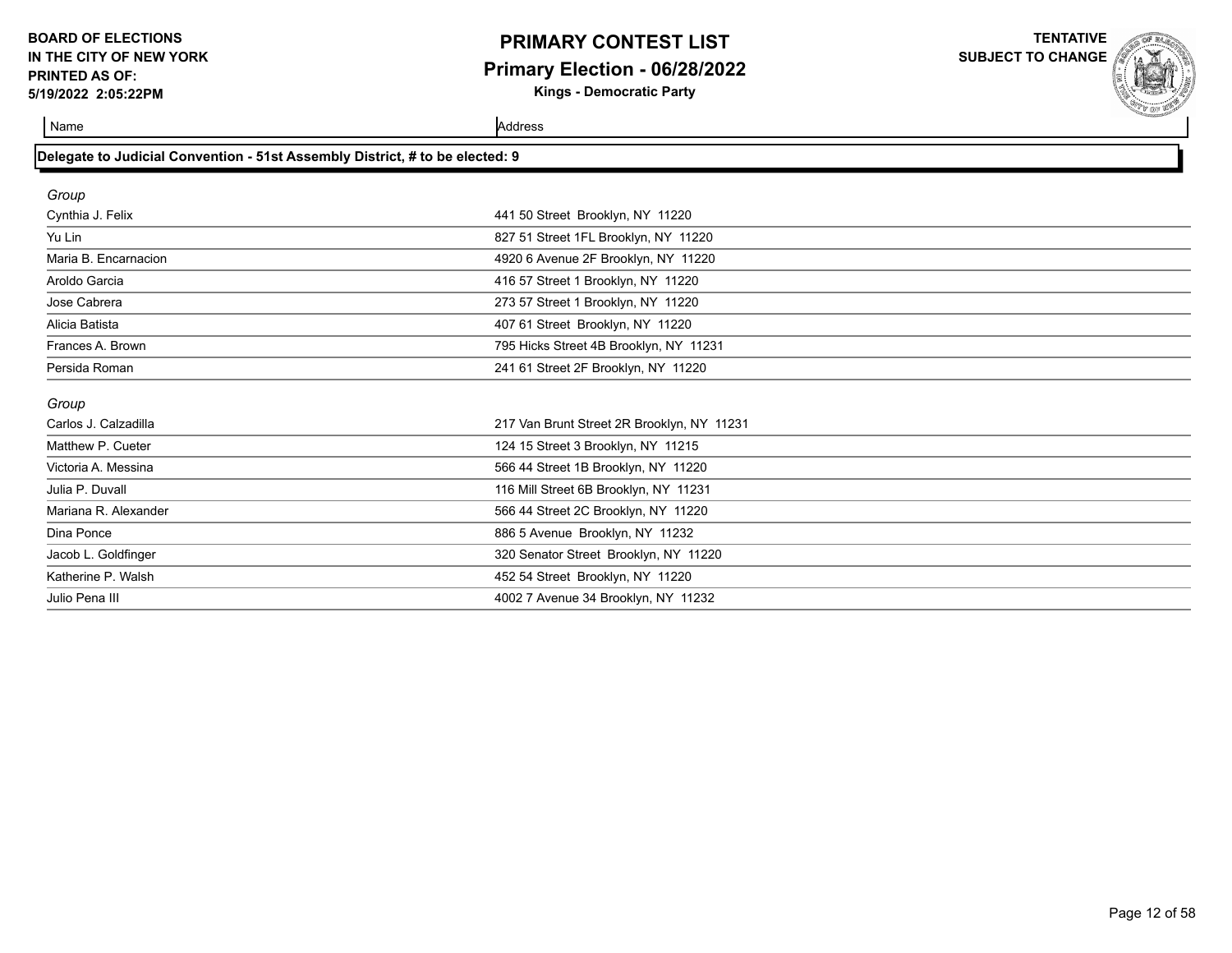## **PRIMARY CONTEST LIST Primary Election - 06/28/2022**

**Kings - Democratic Party**

**TENTATIVE SUBJECT TO CHANGE**

| Name                                                                          | Address                                   |
|-------------------------------------------------------------------------------|-------------------------------------------|
| Delegate to Judicial Convention - 52nd Assembly District, # to be elected: 19 |                                           |
| Group                                                                         |                                           |
| Sabrina Lucia Rezzy                                                           | 43 Willow Place Brooklyn, NY 11201        |
| Valerie Bell                                                                  | 272 Wyckoff Street 8D Brooklyn, NY 11217  |
| Helene Davis                                                                  | 185 Nevins Street Brooklyn, NY 11217      |
| Susanne Pappas Quint                                                          | 1 Main Street 6H Brooklyn, NY 11201       |
| <b>Toba Potosky</b>                                                           | 101 Clark Street 20C Brooklyn, NY 11201   |
| Doreen Gallo                                                                  | 177 Water Street 3 Brooklyn, NY 11201     |
| Jennifer Rusk                                                                 | 66 Rockwell Place 6H Brooklyn, NY 11217   |
| David Fuchs                                                                   | 415 Pearl Street 3F Brooklyn, NY 11201    |
| Nina Rosenblatt                                                               | 44 Hicks Street Brooklyn, NY 11201        |
| Diogo Rosenblatt-Silva                                                        | 44 Hicks Street Brooklyn, NY 11201        |
| Imani Dawson                                                                  | 467 Ralph Avenue Brooklyn, NY 11233       |
| Sysounthone Somboun                                                           | 55 Poplar Street 6K Brooklyn, NY 11201    |
| Nicorie Clarke                                                                | 936 East 79 Street Brooklyn, NY 11236     |
| Notoya Steadman                                                               | 751 Troy Avenue 1E Brooklyn, NY 11203     |
|                                                                               |                                           |
| Group                                                                         |                                           |
| Ilyssa R. Meyer                                                               | 230 Park Place 4E Brooklyn, NY 11238      |
| Tyler L. Rockey                                                               | 238 10 Street 1 Brooklyn, NY 11215        |
| Danielle Zuckerman                                                            | 147 Green Street 3F Brooklyn, NY 11222    |
| Jason E. Shelly                                                               | 80 Cranberry Street 3G Brooklyn, NY 11201 |
| Lyn Hill                                                                      | 395 Bergen Street Brooklyn, NY 11217      |
| Hal M. Friedman                                                               | 238 6 Avenue 1 Brooklyn, NY 11215         |
| Joseph Colletti                                                               | 230 Jay Street 16J Brooklyn, NY 11201     |
| Nancy Schuh                                                                   | 551 Pacific Street Brooklyn, NY 11217     |
| Art Levy                                                                      | 40 Clinton Street 7A Brooklyn, NY 11201   |
| Julia Elmaleh-Sachs                                                           | 260 Pacific Street 3 Brooklyn, NY 11201   |
| Jesse Capell                                                                  | 500 4 Avenue 1A Brooklyn, NY 11215        |
| <b>Helen Pearlstein</b>                                                       | 230 Jay Street 16C Brooklyn, NY 11201     |
| Gregory A. Monte                                                              | 2066 Coleman Street Brooklyn, NY 11234    |
| Malynda V. Rascoe                                                             | 30 3 Avenue 1071 Brooklyn, NY 11217       |
| Stephen Wagner                                                                | 353 Warren Street 1 Brooklyn, NY 11201    |
| Dara L. Adams                                                                 | 18 Saint Marks Avenue Brooklyn, NY 11217  |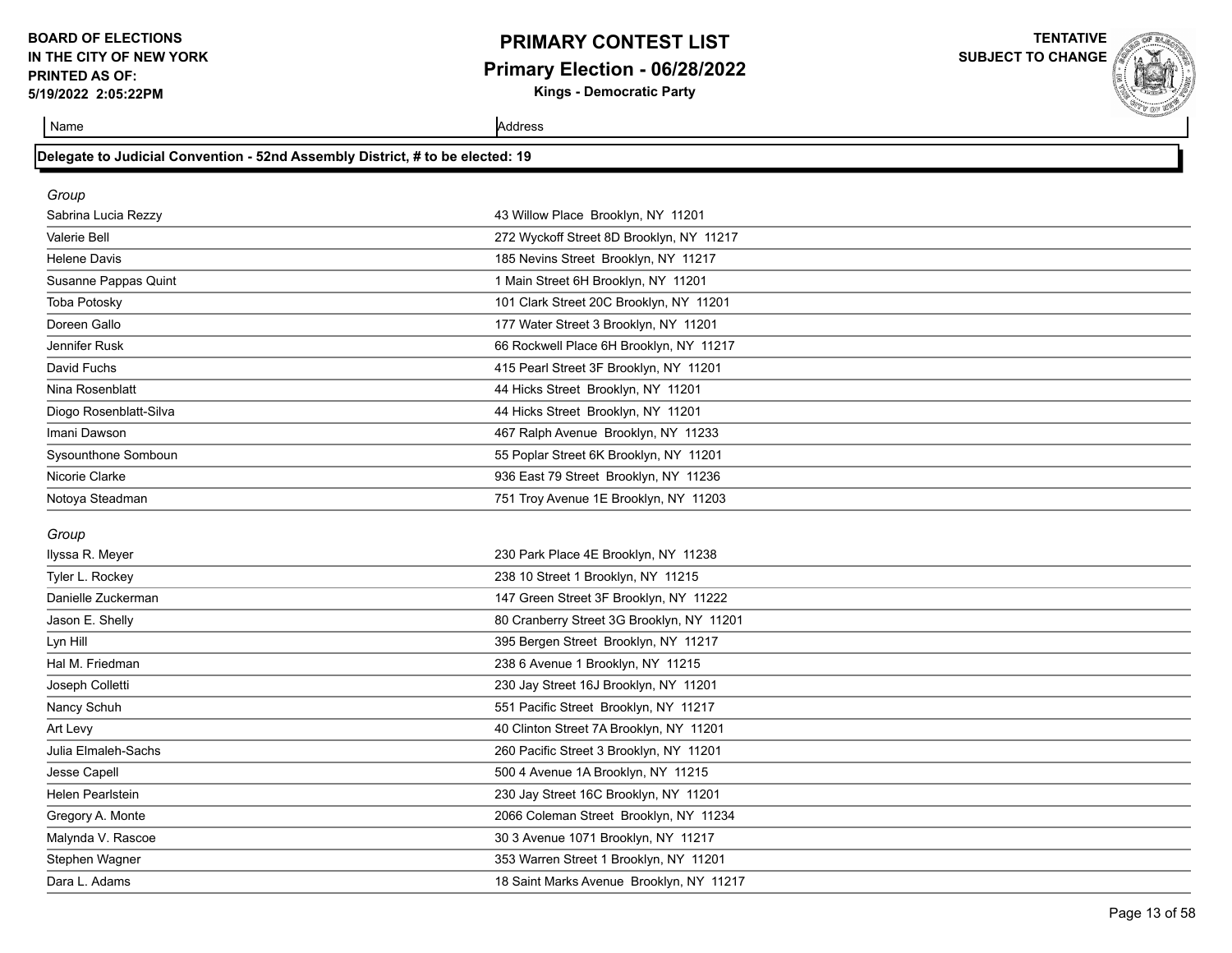## **PRIMARY CONTEST LIST Primary Election - 06/28/2022**

**Kings - Democratic Party**



|                                                                               |                                           | <b>CON BUSH</b> |
|-------------------------------------------------------------------------------|-------------------------------------------|-----------------|
| Name                                                                          | Address                                   |                 |
| Delegate to Judicial Convention - 52nd Assembly District, # to be elected: 19 |                                           |                 |
| Howard J. Graubard                                                            | 462 DeGraw Street Brooklyn, NY 11217      |                 |
| Carol L. Marker                                                               | 184 Bergen Street Brooklyn, NY 11217      |                 |
|                                                                               |                                           |                 |
| Delegate to Judicial Convention - 53rd Assembly District, # to be elected: 12 |                                           |                 |
| Group                                                                         |                                           |                 |
| Jessica Florenciany                                                           | 924 Hart Street 1L Brooklyn, NY 11237     |                 |
| Lahoma Shipman                                                                | 811 Flushing Avenue 9D Brooklyn, NY 11206 |                 |
| Eloisa L. Rowe-Barnett                                                        | 50 Manhattan Avenue 7J Brooklyn, NY 11206 |                 |
| Raymond Perez                                                                 | 274 Evergreen Avenue 1 Brooklyn, NY 11221 |                 |
| Sharon L. Irby                                                                | 31 Leonard Street 19Q Brooklyn, NY 11206  |                 |
| Larry Fernandez                                                               | 5 Seigel Court Brooklyn, NY 11206         |                 |
| Joseph A. Yanis                                                               | 86 Beaver Street 5K Brooklyn, NY 11206    |                 |
| Maritza Rodriguez                                                             | 356 Hooper Street 1 Brooklyn, NY 11211    |                 |
| <b>Elliot Guilbe</b>                                                          | 390 Bushwick Avenue 8D Brooklyn, NY 11206 |                 |
| Greta M. Hunter                                                               | 25 Boerum Street Brooklyn, NY 11206       |                 |
| LaVerne Bowman                                                                | 29 Moore Street 4N Brooklyn, NY 11206     |                 |
| Carolyn M. Wendler                                                            | 105 Leonard Street 3H Brooklyn, NY 11206  |                 |
|                                                                               |                                           |                 |
| Group<br>Juana Torres                                                         | 401 Morgan Avenue 1E Brooklyn, NY 11211   |                 |
| Samuel Rodriguez                                                              | 401 Morgan Avenue 5E Brooklyn, NY 11211   |                 |
| Rebecca Gonzalez                                                              | 67 Manhattan Ave 2D Brooklyn, NY 11206    |                 |
| Lydia Ortiz                                                                   | 330 Wilson Street 7D Brooklyn, NY 11221   |                 |
| Sharon Nyamekye                                                               | 164 Ten Eyck Street Brooklyn, NY 11206    |                 |
| Christina Rivera                                                              | 101 Humboldt Street 7E Brooklyn, NY 11206 |                 |
| Sonia Torres                                                                  | 401 Morgan Avenue 4F Brooklyn, NY 11211   |                 |
| Rayshawn Marion                                                               | 197 Scholes Street 3D Brooklyn, NY 11206  |                 |
| Pedro Rodriguez                                                               | 401 Morgan Avenue 5E Brooklyn, NY 11211   |                 |
| Julia Foster                                                                  | 20 Debevoise Avenue 1B Brooklyn, NY 11211 |                 |
| Olga Rosario                                                                  | 52 Wilson Avenue 301 Brooklyn, NY 11206   |                 |
|                                                                               |                                           |                 |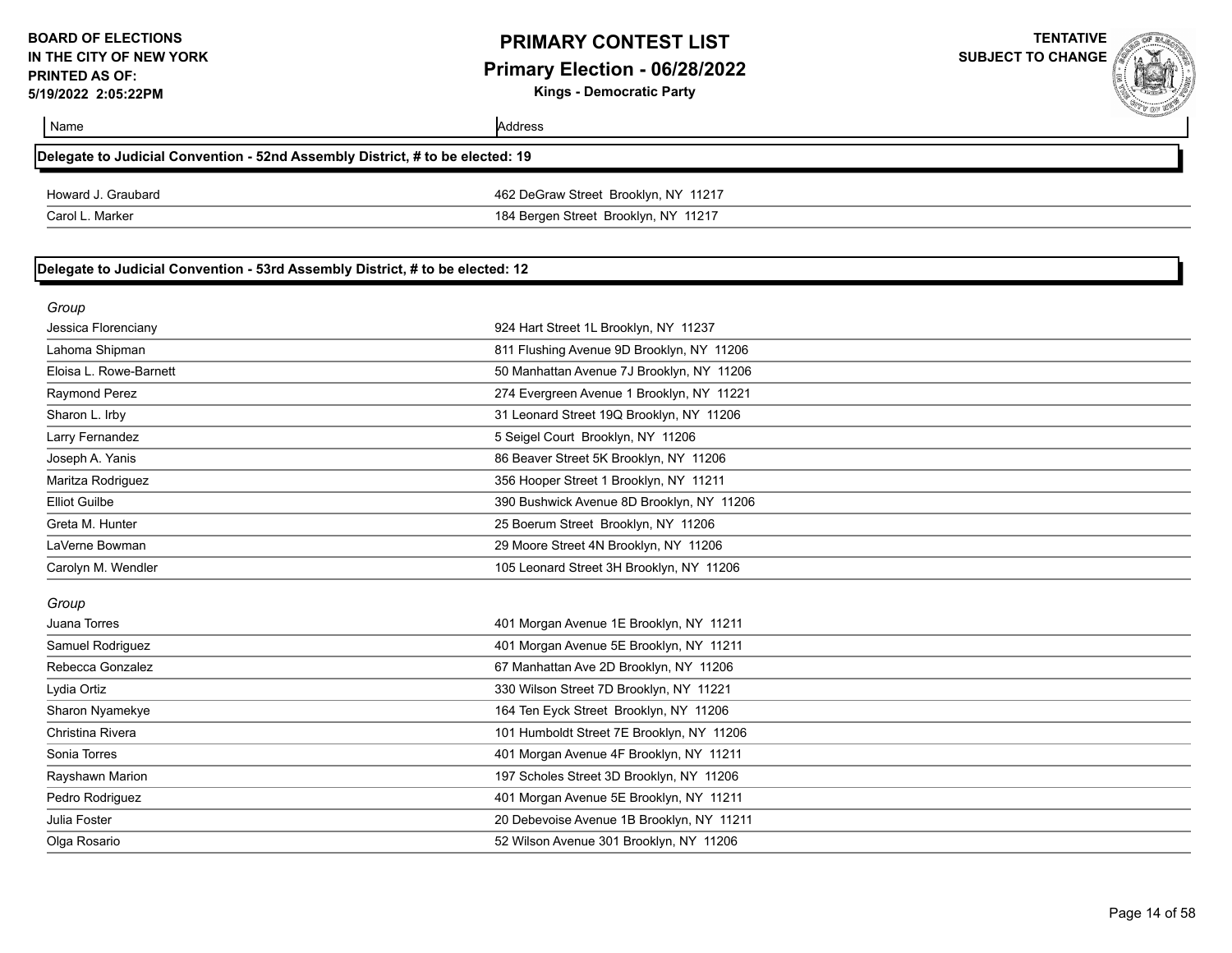## **PRIMARY CONTEST LIST Primary Election - 06/28/2022**

**Kings - Democratic Party**

**TENTATIVE SUBJECT TO CHANGE**

Name Address

| Delegate to Judicial Convention - 54th Assembly District, # to be elected: 10 |                                           |
|-------------------------------------------------------------------------------|-------------------------------------------|
|                                                                               |                                           |
| Group                                                                         |                                           |
| Ophelia Rivas                                                                 | 63 Ridgewood Avenue Brooklyn, NY 11207    |
| Allison Feldman                                                               | 1276 Putnam Avenue Brooklyn, NY 11221     |
|                                                                               |                                           |
| Group                                                                         |                                           |
| Martin Malave Dilan                                                           | 26 Essex Street Brooklyn, NY 11208        |
| Rafael L. Espinal Jr.                                                         | 52 Hale Avenue Brooklyn, NY 11208         |
| Helene S. Leonardi                                                            | 575 Central Avenue 507 Brooklyn, NY 11207 |
| Diane Mitchell                                                                | 1278 Halsey Street 3L Brooklyn, NY 11237  |
| <b>Keith Norris</b>                                                           | 202 Moffat Street 1FL Brooklyn, NY 11207  |
| William J. Leonardi                                                           | 575 Central Avenue 507 Brooklyn, NY 11207 |
| Alisson N. Diaz                                                               | 102 Sunnyside Avenue Brooklyn, NY 11207   |
| Nicole Dilan                                                                  | 26 Essex Street Brooklyn, NY 11208        |
| Gregory Hunter                                                                | 230 Arlington Avenue Brooklyn, NY 11207   |
| Melissa Dilan                                                                 | 26 Essex Street Brooklyn, NY 11208        |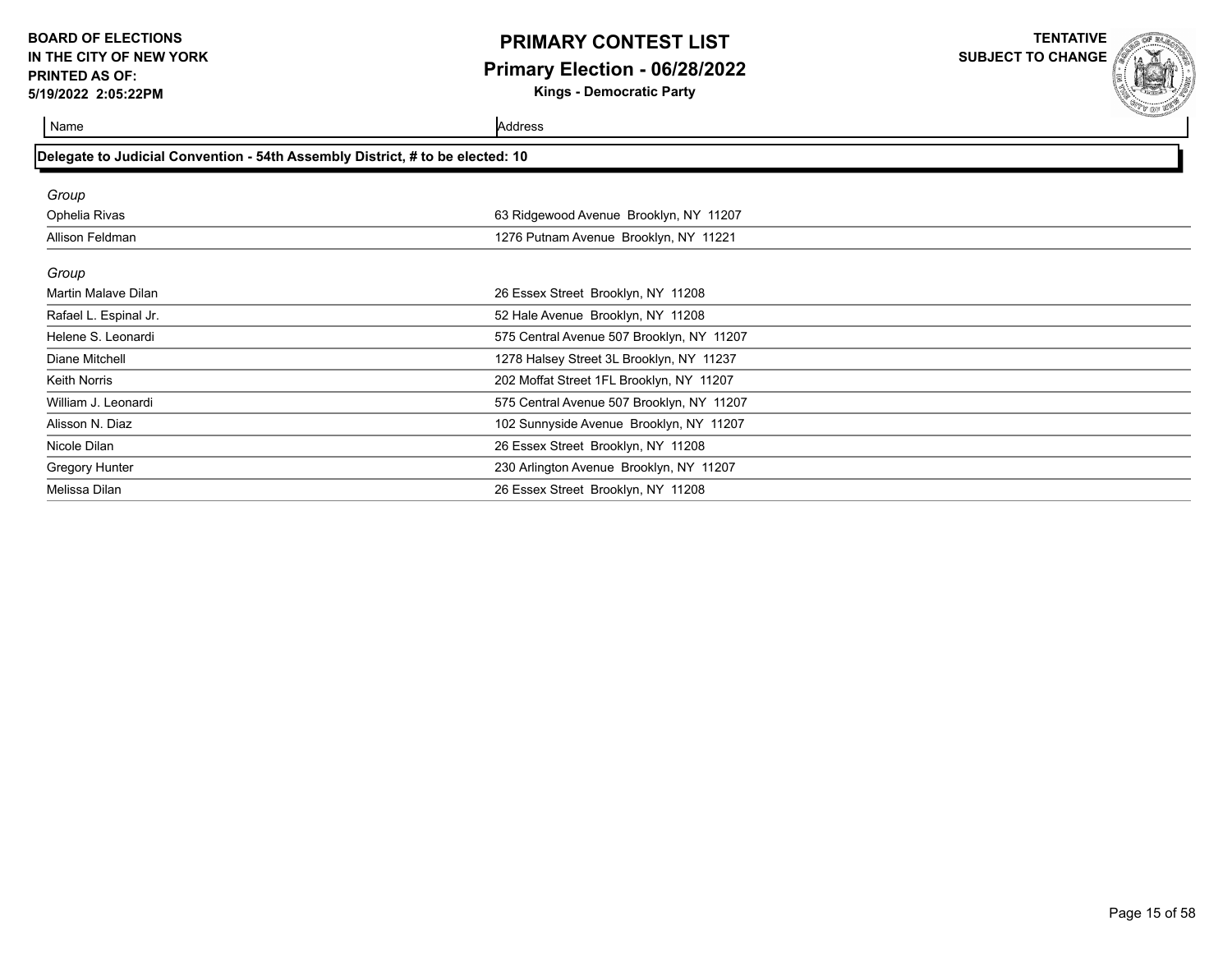## **PRIMARY CONTEST LIST Primary Election - 06/28/2022 Kings - Democratic Party**

**TENTATIVE**

**SUBJECT TO CHANGE**

| Delegate to Judicial Convention - 55th Assembly District, # to be elected: 12 |  |
|-------------------------------------------------------------------------------|--|
|-------------------------------------------------------------------------------|--|

| Group                    |                                                 |
|--------------------------|-------------------------------------------------|
| Evelyn D. Faulk          | 1623 Saint Marks Avenue 3 Brooklyn, NY 11233    |
| Elizabeth McIlwain       | 509 Saratoga Avenue 4A Brooklyn, NY 11212       |
| Ira C. Xavier-Andrews    | 1299 Eastern Parkway 6B Brooklyn, NY 11233      |
| Carolyn D. McQueen       | 136 Saratoga Avenue 3 Brooklyn, NY 11233        |
| Mary L. Roller-Blackett  | 1750 Union Street Brooklyn, NY 11213            |
| Darlene Mealy            | 136 Saratoga Avenue 3 Brooklyn, NY 11233        |
| Vernell Cooper           | 2345 Dean Street Bsmt Brooklyn, NY 11233        |
| Frank M. Jenkins         | 1355 East New York Avenue 6N Brooklyn, NY 11212 |
| Miracle A. Bowen         | 122 Rockaway Parkway 1F Brooklyn, NY 11212      |
| <b>Yvette Barker</b>     | 1776 Union Street 3H Brooklyn, NY 11213         |
| <b>Wanda Mathis</b>      | 1193 Eastern Parkway B3 Brooklyn, NY 11213      |
| Yolanda Y. McQueen       | 136 Saratoga Avenue 3 Brooklyn, NY 11233        |
| Group                    |                                                 |
|                          |                                                 |
|                          |                                                 |
| Anthony T. Jones         | 816 Saratoga Avenue 1B Brooklyn, NY 11212       |
| Jona M. Jeffreys         | 1329 St. Johns Place 101A Brooklyn, NY 11213    |
| <b>Denise Thomas</b>     | 321 Sumpter Avenue 2A Brooklyn, NY 11233        |
| <b>Ophadell Williams</b> | 1281 Herkimer Street Brooklyn, NY 11233         |
| Maria Alcantara          | 1545 St. Johns Place 5D Brooklyn, NY 11213      |
| Mary Taylor              | 362 Sutter Avenue Brooklyn, NY 11212            |
| Dorothy McClain          | 930 Halsey Street 10FF Brooklyn, NY 11233       |
| <b>Mittie Mitchell</b>   | 315 Sutter Avenue, 6D Brooklyn, NY 11212        |
| Marjorie Martin          | 290 MacDougal Street 1 Brooklyn, NY 11233       |
| Marilyn Enid Beck        | 2038 Strauss Street 3 FL Brooklyn, NY 11212     |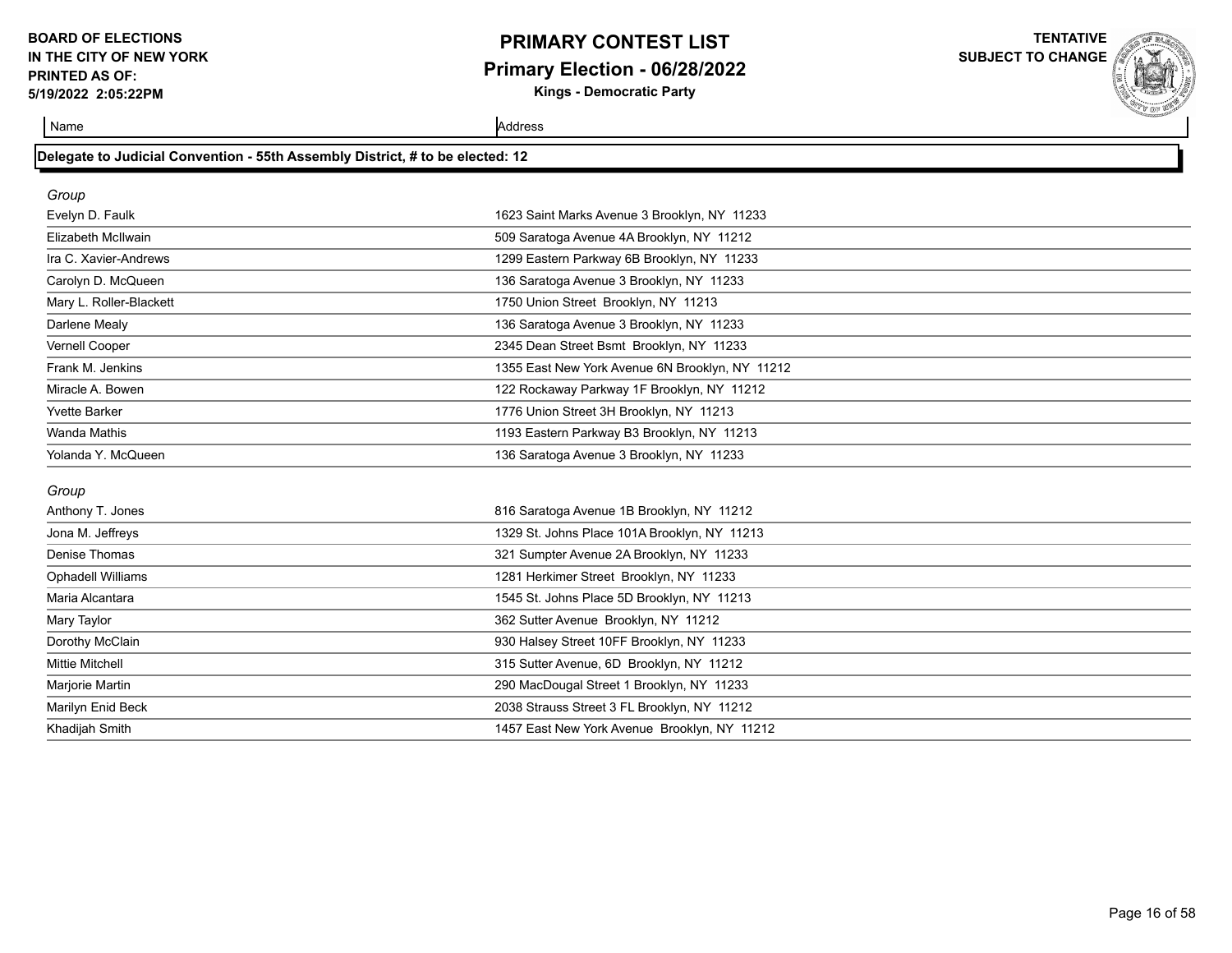## **PRIMARY CONTEST LIST Primary Election - 06/28/2022 Kings - Democratic Party**

**TENTATIVE**

**SUBJECT TO CHANGE**

Name Address and Address and Address and Address and Address and Address and Address and Address and Address and Address and Address and Address and Address and Address and Address and Address and Address and Address and A

### **Delegate to Judicial Convention - 57th Assembly District, # to be elected: 16**

| Group                     |                                              |
|---------------------------|----------------------------------------------|
| <b>Beatrice Collymore</b> | 301 Vanderbilt Avenue Brooklyn, NY 11205     |
| Michael Bumpars           | 301 Vanderbilt Avenue Brooklyn, NY 11205     |
| <b>Curtis Harris</b>      | 521 Saint Marks Avenue 7C Brooklyn, NY 11238 |
| <b>Isabel Stenson</b>     | 487 Carlton Avenue 3C Brooklyn, NY 11238     |
| Thomas Johnson            | 360 Nostrand Avenue Brooklyn, NY 11216       |
| Yolaine T. Thomason       | 249 Gates Avenue Brooklyn, NY 11238          |
| Eleanor E. Cyrus          | 185 Hall Street Brooklyn, NY 11205           |
| Patricia A. Faust Cox     | 55 Eastern Parkway 6E Brooklyn, NY 11238     |
| Layla Ramirez             | 409 Eastern Parkway 501 Brooklyn, NY 11216   |
| Lenny Jones               | 25 Eastern Parkway Bronx, NY 10456           |
| Michael R. Cox            | 560 Winthrop Street 311 Brooklyn, NY 11238   |
| Jeanessa Walker           | 21 Saint James Place 7A Brooklyn, NY 11205   |
| Deborah J. Sandy          | 555 Saint Johns Place 407 Brooklyn, NY 11238 |

#### *Group*

| Adam J. Davis                 | 342 Saint Marks Avenue 5 Brooklyn, NY 11238     |
|-------------------------------|-------------------------------------------------|
| Michael Boomer                | 67 Hanson Place 9H Brooklyn, NY 11217           |
| E. Coburn-Spriggs             | 210 Clinton Avenue 10D Brooklyn, NY 11205       |
| Ketriana Yvonne               | 170 South Portland Avenue 2A Brooklyn, NY 11217 |
| Jennie C. Spector             | 125 Ashland Place 9C Brooklyn, NY 11201         |
| Janice E. Henderson           | 66 Greene Avenue Brooklyn, NY 11238             |
| Kenneth Perry                 | 191 Sands Street 13B Brooklyn, NY 11201         |
| Tytianna Ray Sykes            | 22 Halsey Street 3C Brooklyn, NY 11216          |
| Tanja R. Richardson           | 224 York Street 14G Brooklyn, NY 11201          |
| Clydie M. Basnight            | 84 Carlton Avenue 5D Brooklyn, NY 11205         |
| Mary Andrews                  | 192 Sands Street 14B Brooklyn, NY 11201         |
| Joyce Bryant                  | 112 Saint Edwards Street 9B Brooklyn, NY 11205  |
| Anita L. Ravenell             | 224 York Street 5A Brooklyn, NY 11201           |
| Deshawn Christopher Childress | 67 Hanson Place 9H Brooklyn, NY 11217           |
| Jahira N. Chambers            | 195 Willoughby Avenue 1001 Brooklyn, NY 11205   |
| Kristine L. Franklin          | 114 Willoughby Avenue Brooklyn, NY 11205        |
|                               |                                                 |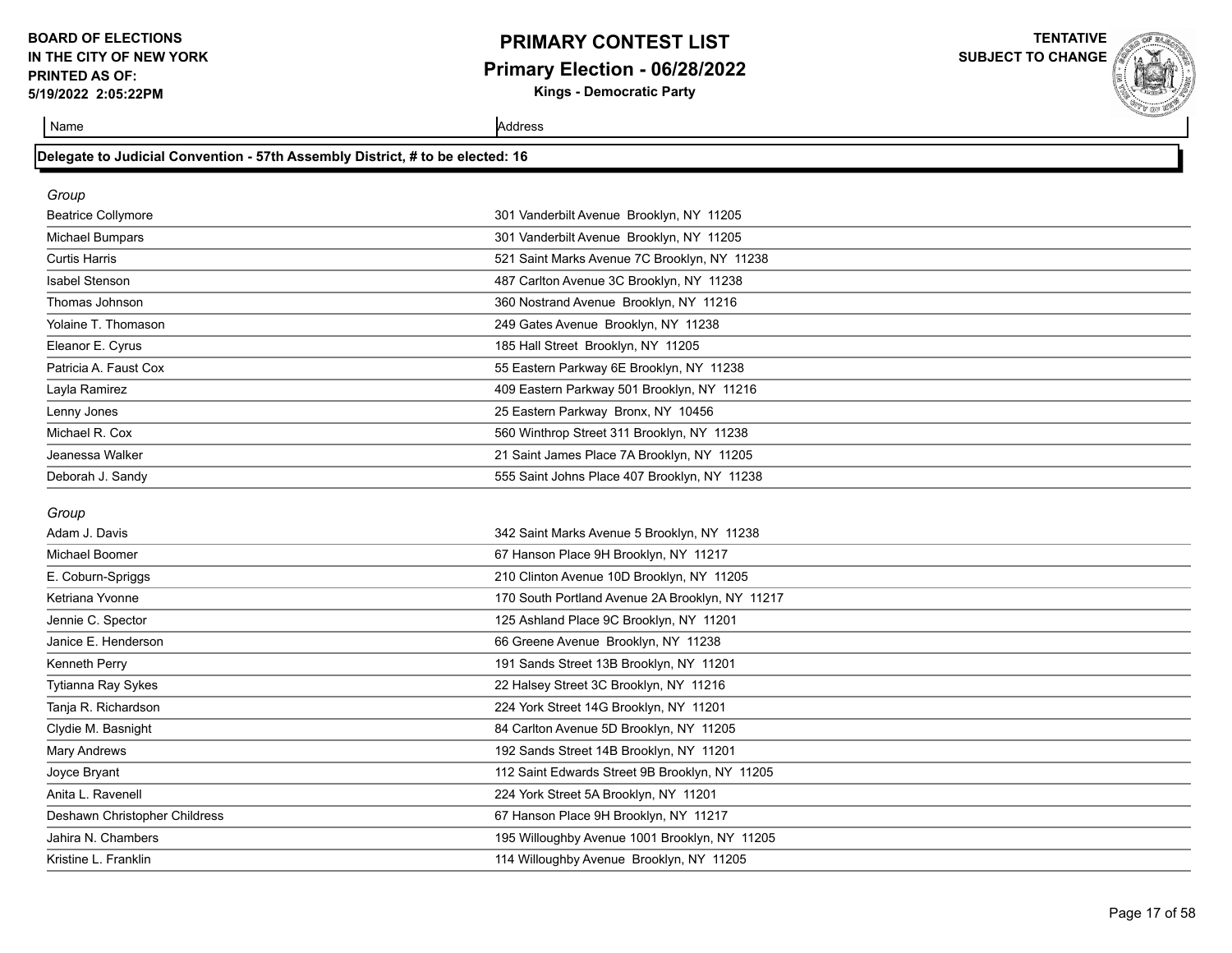### **PRIMARY CONTEST LIST Primary Election - 06/28/2022 Kings - Democratic Party**

**TENTATIVE**

**SUBJECT TO CHANGE**

Name Address and Address and Address and Address and Address and Address and Address and Address and Address and Address and Address and Address and Address and Address and Address and Address and Address and Address and A

|  | Delegate to Judicial Convention - 58th Assembly District, # to be elected: 15 |  |  |
|--|-------------------------------------------------------------------------------|--|--|
|  |                                                                               |  |  |
|  |                                                                               |  |  |

Anthony Herbert **844 East 49 Street Brooklyn, NY** 11203 Anne Tallegrand 4614 Avenue I Brooklyn, NY 11234 Pierre Gedeon 2205 Foster Avenue 9 Brooklyn, NY 11210 Sabrina Dieujuste 1414 Brooklyn Avenue 3G Brooklyn, NY 11210 Shanique McFarlane 75 East 40 Street Brooklyn, NY 11203 Vaughn Mayers 1611 Lincoln Place 5 Brooklyn, NY 11233 Chinua Duke 449 East 34 Street Brooklyn, NY 11203 Fitzgerald Boyce 707 Monroe Street Brooklyn, NY 11221

| Group                     |                                               |  |  |
|---------------------------|-----------------------------------------------|--|--|
| Omar Boucher              | 1026 East 100 Street Brooklyn, NY 11203       |  |  |
| Annie Wise                | 1411 Linden Boulevard 13G Brooklyn, NY 11212  |  |  |
| <b>Barrington Barrett</b> | 879 Lenox Road A1 Brooklyn, NY 11203          |  |  |
| Bernadette Hokai          | 1622 Albany Avenue Brooklyn, NY 11210         |  |  |
| Georgia Richards          | 730 East 58 Street Brooklyn, NY 11234         |  |  |
| Gerald Dumay              | 624 East 37 Street Brooklyn, NY 11203         |  |  |
| June Persaud              | 3402 Farragut Road Brooklyn, NY 11210         |  |  |
| <b>Yvette Barrow</b>      | 3801 Farragut Road Brooklyn, NY 11210         |  |  |
| Marie Pascal Descorbeth   | 40 Paerdegat 6 Street Brooklyn, NY 11236      |  |  |
| Paulette Forbes           | 1476 East 103 Street Brooklyn, NY 11236       |  |  |
| Sharon Haynes             | 151 East 87 Street Brooklyn, NY 11236         |  |  |
| Jeanine Williams          | 4213 Foster Avenue Brooklyn, NY 11203         |  |  |
| Charles O. Galbreath      | 930 East 38 Street Brooklyn, NY 11210         |  |  |
| Vivienne Bent             | 930 East 100 Street Brooklyn, NY 11236        |  |  |
| Group                     |                                               |  |  |
| Farah Louis               | 1655 Flatbush Avenue A1609 Brooklyn, NY 11210 |  |  |
| MonaLisa Ferrari          | 5455 Kings Highway 4C Brooklyn, NY 11203      |  |  |
| Felix Cesar               | 943 East 96 Street Brooklyn, NY 11236         |  |  |
| Kwame Afreh               | 1028 New York Avenue D3 Brooklyn, NY 11203    |  |  |
| Teresa Coaxum             | 1340 Bergen Street 6 Brooklyn, NY 11213       |  |  |
| Rhea Ann Smith            | 636 Brooklyn Avenue 14F Brooklyn, NY 11203    |  |  |
| <b>Sharon Elcock</b>      | 5544 Avenue D C7 Brooklyn, NY 11203           |  |  |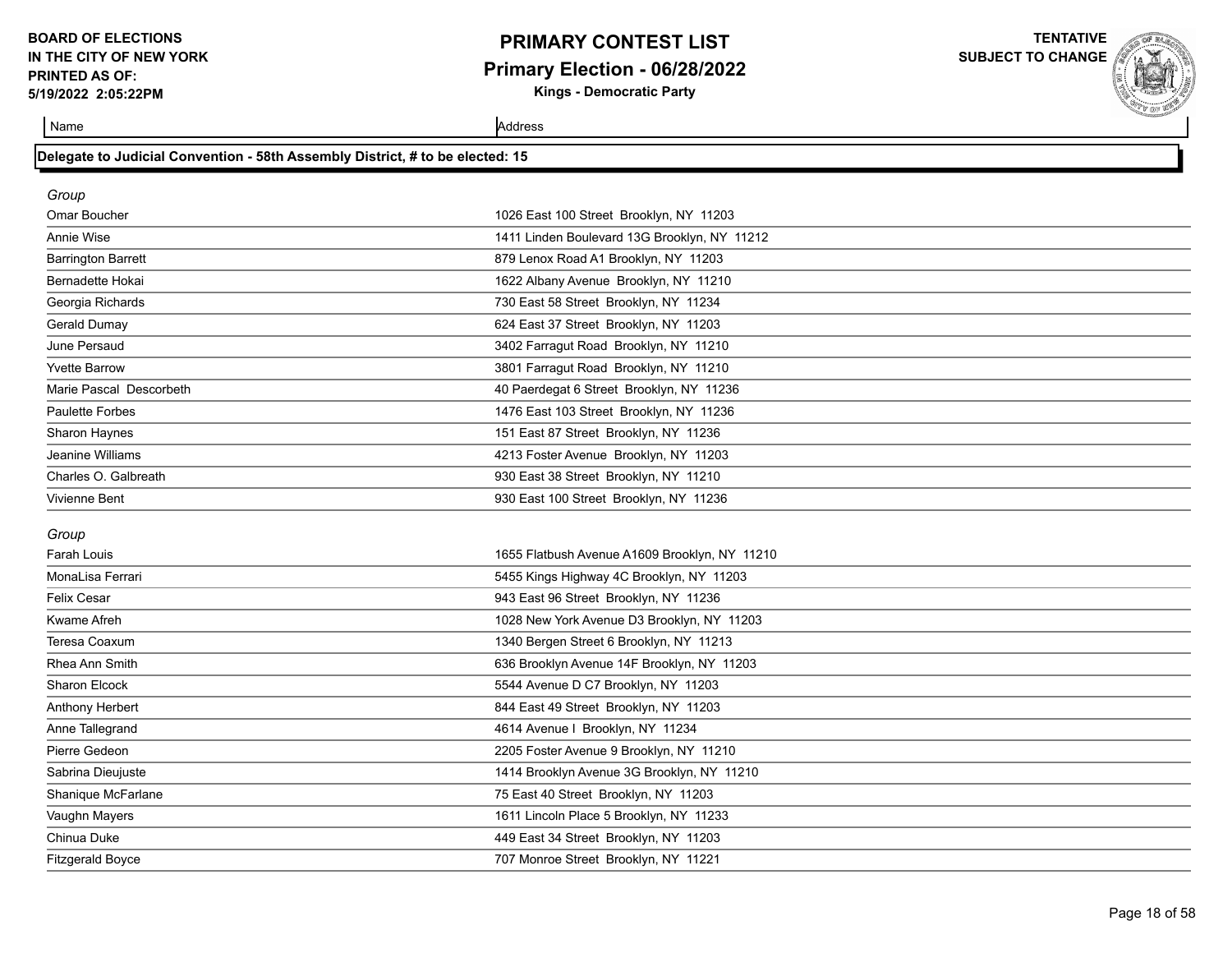# **PRIMARY CONTEST LIST Primary Election - 06/28/2022**

**Kings - Democratic Party**

**TENTATIVE SUBJECT TO CHANGE**

Name Address and Address and Address and Address and Address and Address and Address and Address and Address and Address and Address and Address and Address and Address and Address and Address and Address and Address and A

| Group                  |                                              |  |
|------------------------|----------------------------------------------|--|
| Kathleen Lucas         | 11275 Seaview Avenue 9B Brooklyn, NY 11239   |  |
| Mary Riddick           | 1260 Loring Avenue 8H Brooklyn, NY 11208     |  |
| Pamela Lockley         | 735 Lincoln Avenue 4N Brooklyn, NY 11208     |  |
| Glenn Huff             | 663 Hendrix Street 2 Brooklyn, NY 11207      |  |
| Pearl Anderson         | 910C Hegeman Avenue Brooklyn, NY 11208       |  |
| Gladys Samuel          | 2305 Linden Boulevard 2L Brooklyn, NY 11208  |  |
| Theresa Edwards-Joseph | 145 Elmira Loop 5F Brooklyn, NY 11239        |  |
| Madeline Epperson      | 120 Schroeders Avenue 12F Brooklyn, NY 11239 |  |
| Linda Miller           | 546 Chestnut Street Brooklyn, NY 11208       |  |
| Patricia A. Worthy     | 448 Hegeman Avenue, PH Brooklyn, NY 11207    |  |
| Sean Romaine           | 180 Bethel Loop 3C Brooklyn, NY 11239        |  |
| Gwendolyn Dunham       | 47 Malta Street Brooklyn, NY 11207           |  |
| John C. Whitehead      | 903 Drew Street 410 Brooklyn, NY 11208       |  |
|                        |                                              |  |

#### *Group*

| Ana Fischer             | 605 Vermont Street 1F Brooklyn, NY 11207    |  |  |
|-------------------------|---------------------------------------------|--|--|
| Alice Lowman            | 903 Drew Street 103 Brooklyn, NY 11208      |  |  |
| Joyce Scott-Brayboy     | 1426 Loring Avenue 48C Brooklyn, NY 11208   |  |  |
| Lisa H. Williams        | 747 Williams Avenue Brooklyn, NY 11207      |  |  |
| Muba Yarofulani         | 660 Miller Avenue Brooklyn, NY 11207        |  |  |
| Ameria Lennard          | 460 Atkins Avenue 2F Brooklyn, NY 11208     |  |  |
| Ahmad Wilder            | 2555 Linden Boulevard 4F Brooklyn, NY 11208 |  |  |
| Helen S. Jarrett        | 700 Bradford Street 1A Brooklyn, NY 11207   |  |  |
| <b>Sharston Alleyne</b> | 428 Montauk Avenue Brooklyn, NY 11208       |  |  |
| Orchaid Jones           | 2191 Linden Boulevard Brooklyn, NY 11207    |  |  |
| Romano Jones            | 468 Pennsylvania Avenue Brooklyn, NY 11207  |  |  |
| Adeline Bunche          | 691 Euclid Avenue Brooklyn, NY 11208        |  |  |
|                         |                                             |  |  |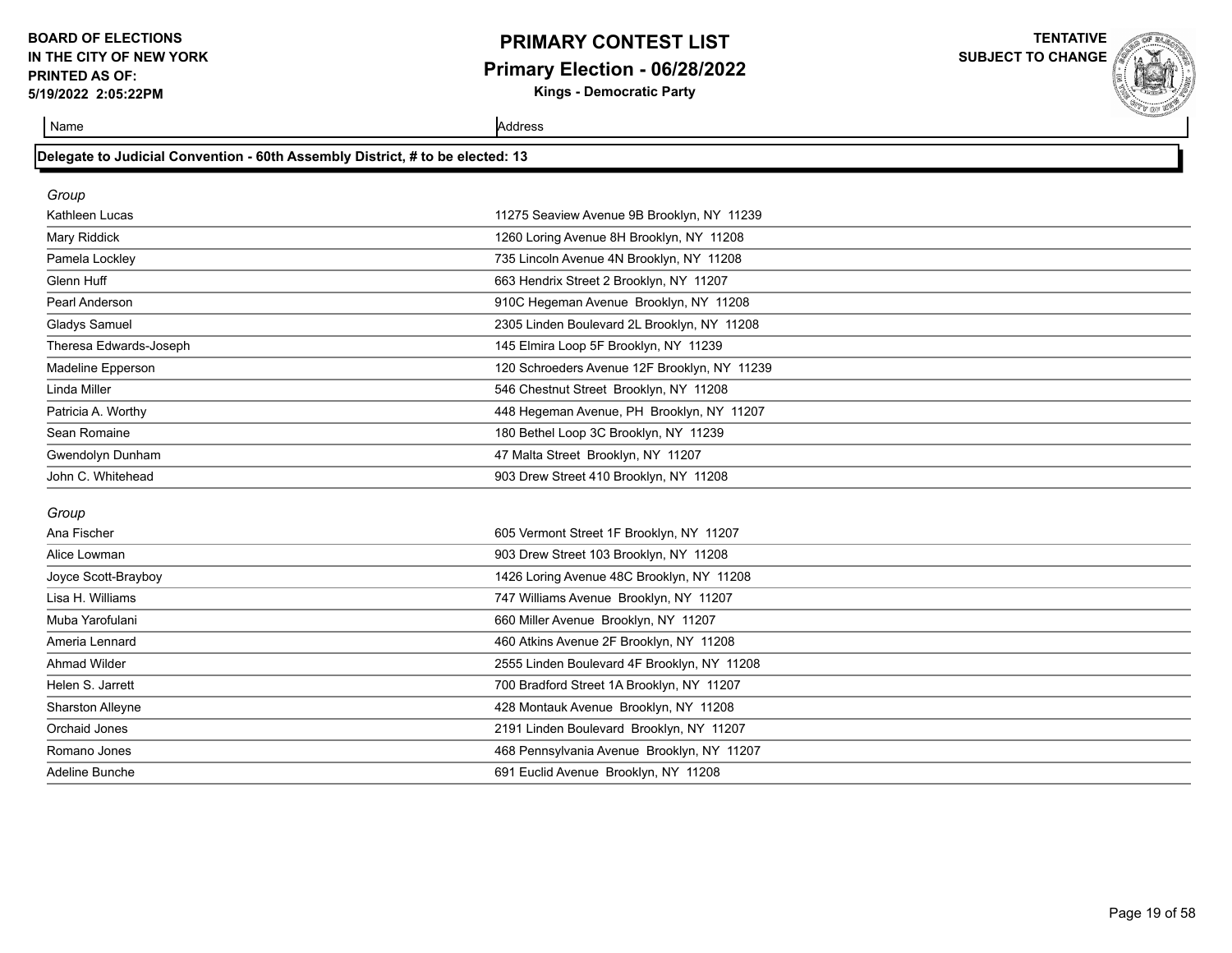# **PRIMARY CONTEST LIST Primary Election - 06/28/2022**

**TENTATIVE SUBJECT TO CHANGE**

**Kings - Democratic Party**

| г |  |
|---|--|

| Delegate to Judicial Convention - 64th Assembly District, # to be elected: 3 |  |  |
|------------------------------------------------------------------------------|--|--|
|                                                                              |  |  |
| 20 Bay Ridge Avenue 2C Brooklyn, NY 11220                                    |  |  |
| 7101 Colonial Road R6D Brooklyn, NY 11209                                    |  |  |
| 153 78 Street Brooklyn, NY 11209                                             |  |  |
|                                                                              |  |  |
| 1271 East 32 Street Brooklyn, NY 11210                                       |  |  |
| 887 East 21 Street Brooklyn, NY 11210                                        |  |  |
|                                                                              |  |  |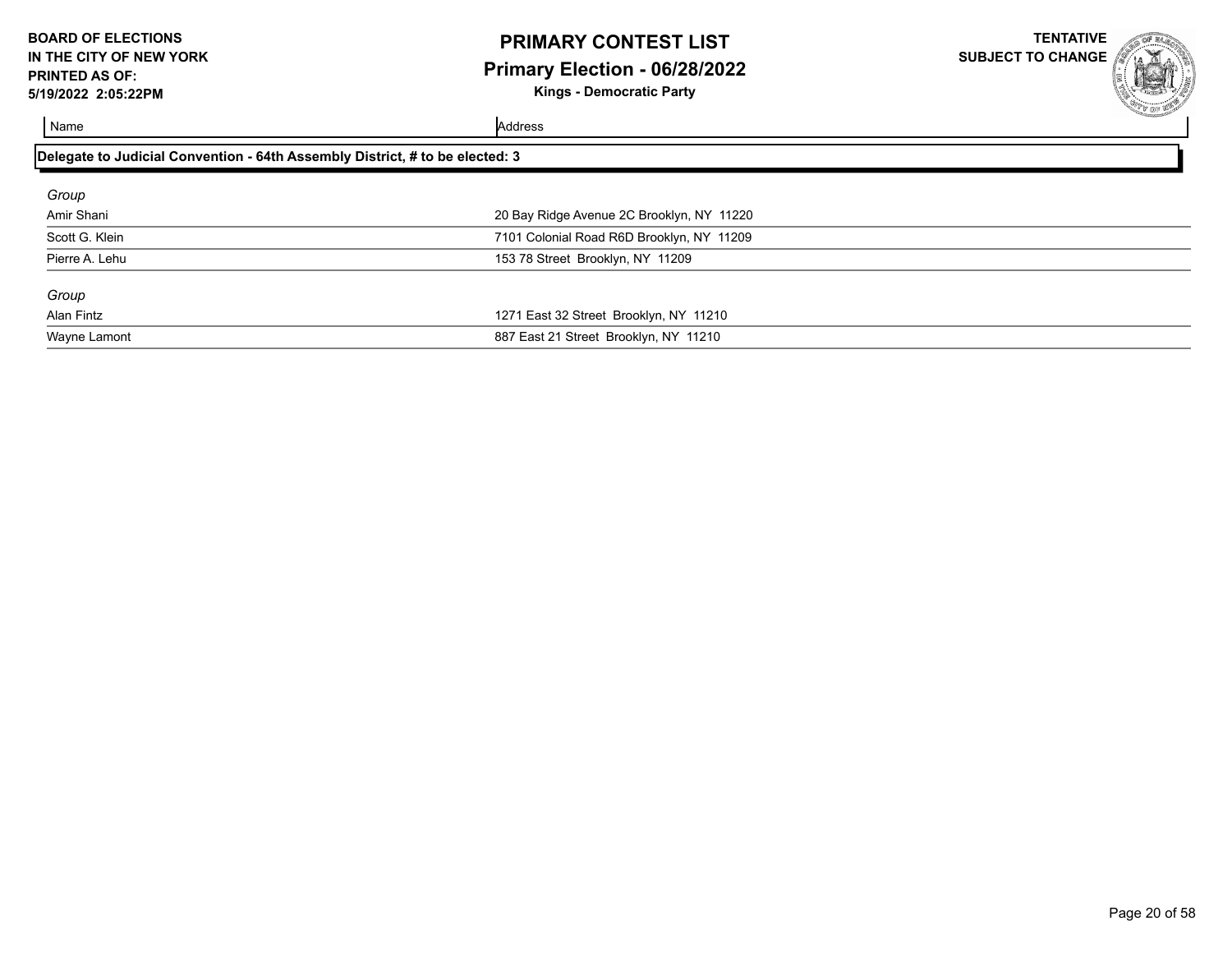## **PRIMARY CONTEST LIST Primary Election - 06/28/2022 Kings - Democratic Party**

**TENTATIVE SUBJECT TO CHANGE**

| Alternate Delegate to the Judicial Convention - 44th Assembly District, # to be elected: 14 |  |
|---------------------------------------------------------------------------------------------|--|
|                                                                                             |  |

| Group                |                                             |
|----------------------|---------------------------------------------|
| Ahmed Ali Uzir       | 209 Avenue P E12 Brooklyn, NY 11204         |
| Md G. Raahman        | 608 Rugby Road C5 Brooklyn, NY 11230        |
| Abid Raza            | 372 Avenue P 2FL Brooklyn, NY 11204         |
| Nazima Bibi          | 209 Avenue P E12 Brooklyn, NY 11204         |
| <b>Wattson Fatal</b> | 621 Crown Street B2 Brooklyn, NY 11213      |
| Shumaila Danish      | 8603 17 Avenue 1A Brooklyn, NY 11214        |
| Mohammad Afzal       | 3901 Nostrand Avenue L4M Brooklyn, NY 11235 |
| Mouhmmad Suffi       | 2934 Brighton 8 Street Brooklyn, NY 11235   |
| Noor Asif            | 1862 East 51 Street Brooklyn, NY 11234      |
| Mohammad Arif        | 1862 East 51 Street Brooklyn, NY 11234      |
| Isis Gill-Reid       | 134 Brooklyn Avenue Brooklyn, NY 11213      |
| Group                |                                             |
| Joseph M. Criscione  | 301 5 Avenue 4R Brooklyn, NY 11215          |
| Alice B. Ott         | 276A 14 Street Brooklyn, NY 11215           |
| Daniel L. Campanelli | 130 Ocean Parkway 7A Brooklyn, NY 11218     |
| Josh P. Skaller      | 276 14 Street 2 Brooklyn, NY 11215          |
| Alice F. Rubin       | 141 Argyle Road Brooklyn, NY 11218          |
| John A. Wasserman    | 829 Greenwood Avenue 6F Brooklyn, NY 11218  |
| Glenn M. Wolin       | 290 Stratford Road Brooklyn, NY 11218       |
| Nicole C. Cata       | 370 Ocean Parkway 8G Brooklyn, NY 11218     |
| Shahana K. Hanif     | 3 Avenue C Brooklyn, NY 11218               |
| Jennifer S. Gellmann | 119 Prospect Place 2 Brooklyn, NY 11217     |
| Kashif Hussain       | 400 Argyle Road LH7 Brooklyn, NY 11218      |
| Ronald G. Russo      |                                             |
|                      | 1410 Glenwood Road Brooklyn, NY 11230       |
| Marvin Ciporen       | 621 8 Avenue Brooklyn, NY 11215             |
| Carey J. Tan         | 1 Grand Army Plaza 2C Brooklyn, NY 11238    |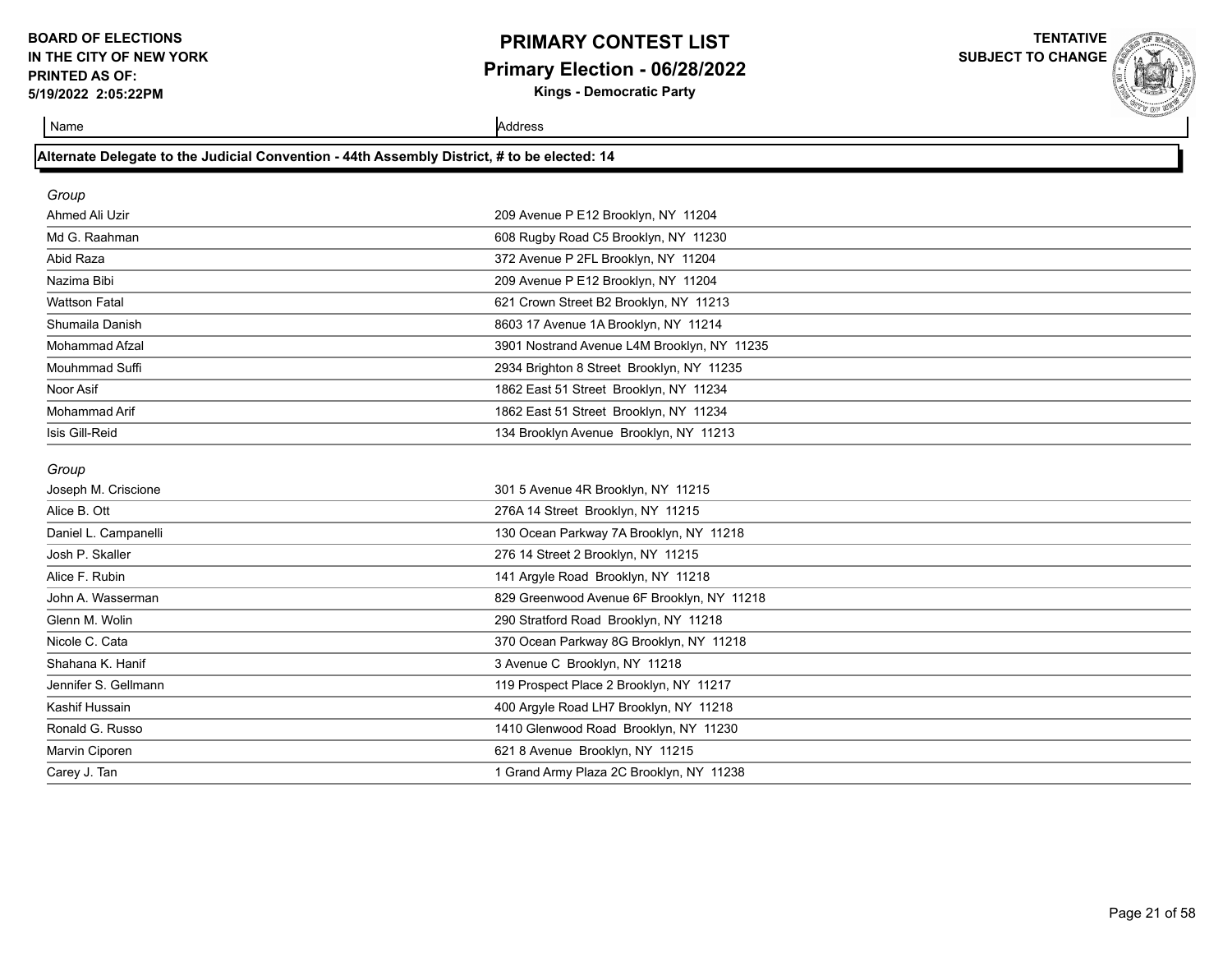# **PRIMARY CONTEST LIST Primary Election - 06/28/2022**

**Kings - Democratic Party**

**TENTATIVE SUBJECT TO CHANGE**

| Alternate Delegate to the Judicial Convention - 48th Assembly District, # to be elected: 4 |                                        |  |
|--------------------------------------------------------------------------------------------|----------------------------------------|--|
| Group                                                                                      |                                        |  |
| Jaakov Y. Winkler                                                                          | 1940 52 Street Brooklyn, NY 11204      |  |
| Baruch Guttman                                                                             | 202 Foster Avenue 4 Brooklyn, NY 11230 |  |
| Shimon Blumenberg                                                                          | 196 Webster Avenue Brooklyn, NY 11230  |  |
| Group                                                                                      |                                        |  |
| Jeffrey Reznik                                                                             | 1201 East 17 Street Brooklyn, NY 11230 |  |
| Liliya Talesnik                                                                            | 1522 55 Street 3E Brooklyn, NY 11219   |  |
| David Rosenfeld                                                                            | 1746 Ocean Avenue Brooklyn, NY 11230   |  |
| <b>Esther Simon</b>                                                                        | 1389 Ocean Parkway Brooklyn, NY 11230  |  |
|                                                                                            |                                        |  |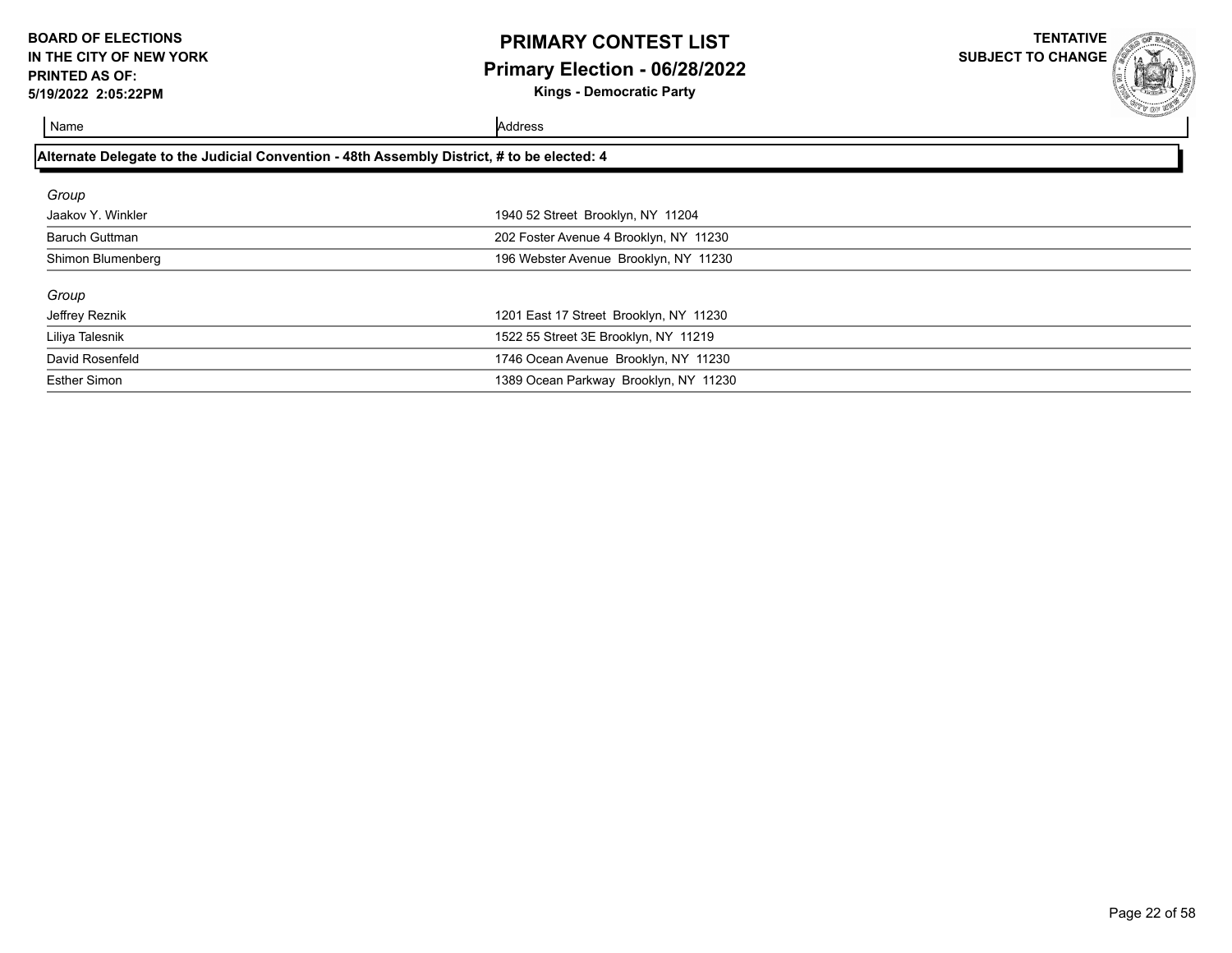## **PRIMARY CONTEST LIST Primary Election - 06/28/2022**

**Kings - Democratic Party**

**TENTATIVE SUBJECT TO CHANGE**



Name Address and Address and Address and Address and Address and Address and Address and Address and Address and Address and Address and Address and Address and Address and Address and Address and Address and Address and A

| Alternate Delegate to the Judicial Convention - 51st Assembly District, # to be elected: 9 |
|--------------------------------------------------------------------------------------------|
|--------------------------------------------------------------------------------------------|

Valerie Hill 15 Bush Street 5D Brooklyn, NY 11231

| Group                     |                                            |  |
|---------------------------|--------------------------------------------|--|
| Gregoria Cabrera          | 273 57 Street 1 Brooklyn, NY 11220         |  |
| Mayra M. Martinez         | 5314 6 Avenue 3D Brooklyn, NY 11220        |  |
| Julixa M. Campusano       | 451 53 Street 1 Brooklyn, NY 11220         |  |
| Iluminada Polanco         | 5218 8 Avenue 1 Brooklyn, NY 11220         |  |
| Pedro Tavarez             | 320 50 Street 2 Brooklyn, NY 11220         |  |
| Yesenia Suriel            | 370 55 Street Brooklyn, NY 11220           |  |
| Junior J. Esteban Sanchez | 550 40 Street 4C Brooklyn, NY 11220        |  |
| Karen Broughton           | 643 President Street 3R Brooklyn, NY 11215 |  |
| Group                     |                                            |  |
| Nicholas Azadian          | 323 53 Street Brooklyn, NY 11220           |  |
| Lisa Y. Velez-Estrella    | 432 56 Street Brooklyn, NY 11220           |  |
| Cesar Zuniga              | 434 55 Street Brooklyn, NY 11232           |  |
| Jacqui Painter            | 217 Van Brunt Street 2R Brooklyn, NY 11231 |  |
| Samuel Sierra Sr.         | 559 56 Street Brooklyn, NY 11220           |  |
| Rodrigo G. Camarena       | 551 45 Street 2 Brooklyn, NY 11220         |  |
| Genesis E. Aquino         | 336 54 Street 2RT Brooklyn, NY 11220       |  |
| Vanessa V. McKnight       | 82 Dwight Street 2C Brooklyn, NY 11231     |  |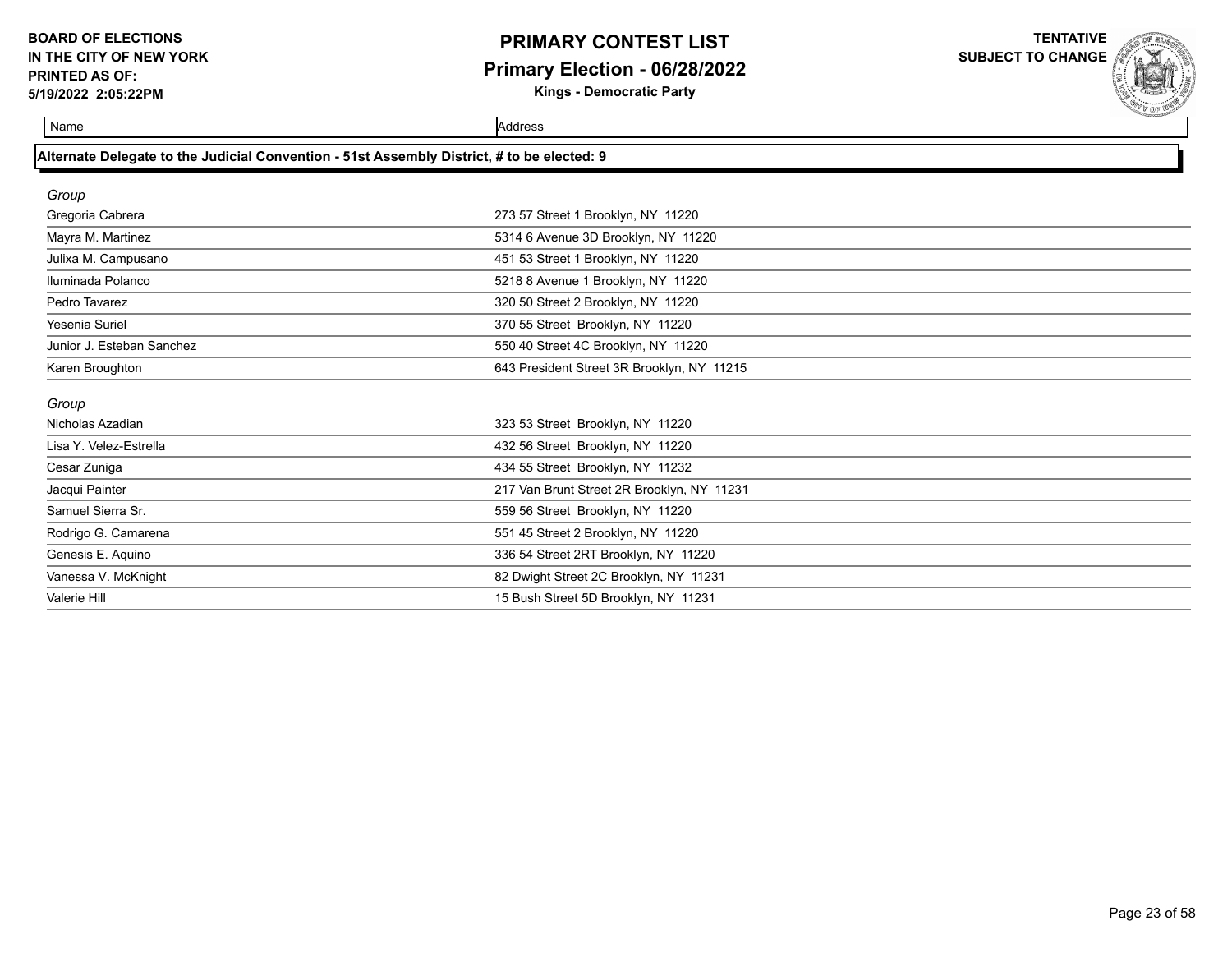# **PRIMARY CONTEST LIST Primary Election - 06/28/2022**

**Kings - Democratic Party**

**TENTATIVE SUBJECT TO CHANGE**



Name Address and Address and Address and Address and Address and Address and Address and Address and Address and Address and Address and Address and Address and Address and Address and Address and Address and Address and A

### **Alternate Delegate to the Judicial Convention - 52nd Assembly District, # to be elected: 19**

| Group                 |                                            |
|-----------------------|--------------------------------------------|
| Llava Israel          | 37 Melrose Street Brooklyn, NY 11206       |
| Brenda Cannon         | 254 Marion Street Brooklyn, NY 11233       |
| RS Kanig-Potosky      | 101 Clarke Street 20C Brooklyn, NY 11201   |
| Tesa Wilson           | 54 Boreum Street 20R Brooklyn, NY 11206    |
| Judd Silverman        | 834 President Street 3S Brooklyn, NY 11215 |
| Melissa Cisco         | 493 Madison Street 1 Brooklyn, NY 11221    |
| Elise Omaits          | 1496 Bedford Avenue 3D Brooklyn, NY 11216  |
| Carmen Rijo           | 78 Hemlock Street Brooklyn, NY 11208       |
| <b>Terrell Finner</b> | 11A Goodwin Place 1 Brooklyn, NY 11221     |
| Michele McPhun        | 2 Stoddard Place 2G Brooklyn, NY 11225     |
| Sam Pierre            | 8706 Farragut Road Brooklyn, NY 11236      |
| Ilia Nieves-Hoque     | 66 Marlborough Road Brooklyn, NY 11226     |
| Rhonda Joseph         | 910 Lenox Road Brooklyn, NY 11203          |
| Samantha Attaguile    | 309 Gold Street 26C Brooklyn, NY 11201     |
| Group                 |                                            |

| Elizabeth R. Daly  | 40 Wyckoff Street 12 Brooklyn, NY 11201  |  |
|--------------------|------------------------------------------|--|
| Thomas L. McMahon  | 360 Furman Street 519 Brooklyn, NY 11201 |  |
| Christina L. Pesce | 283 President Street Brooklyn, NY 11231  |  |
| Jonathan Kopp      | 1 Clinton Street 18D Brooklyn, NY 11201  |  |
| Maria C. Heyer     | 95 Summit Street Brooklyn, NY 11231      |  |
| Lawrence Gulotta   | 253 Garfield Place 1R Brooklyn, NY 11215 |  |
| Sarah Jean Avery   | 292 Butler Street Brooklyn, NY 11217     |  |
| Adam E. Macks      | 249 President Street Brooklyn, NY 11231  |  |
| Suzanne F. Turet   | 643 Carroll Street Brooklyn, NY 11215    |  |
| John L. Krevitt    | 101 Clark Street 28G Brooklyn, NY 11201  |  |
| Marisa Biaggi      | 123 Carroll Street 2C Brooklyn, NY 11231 |  |
| Leonard T. Jordan  | 230 Jay Street 14C Brooklyn, NY 11201    |  |
| Rosa Del Cuadro    | 135 Lincoln Place Brooklyn, NY 11217     |  |
| Thomas Rozboril    | 306 Gold Street 36F Brooklyn, NY 11201   |  |
| Janet R. Cohen     | 195 Adams Street 10H Brooklyn, NY 11201  |  |
| Mark Shames        | 214 6 Avenue 1C Brooklyn, NY 11215       |  |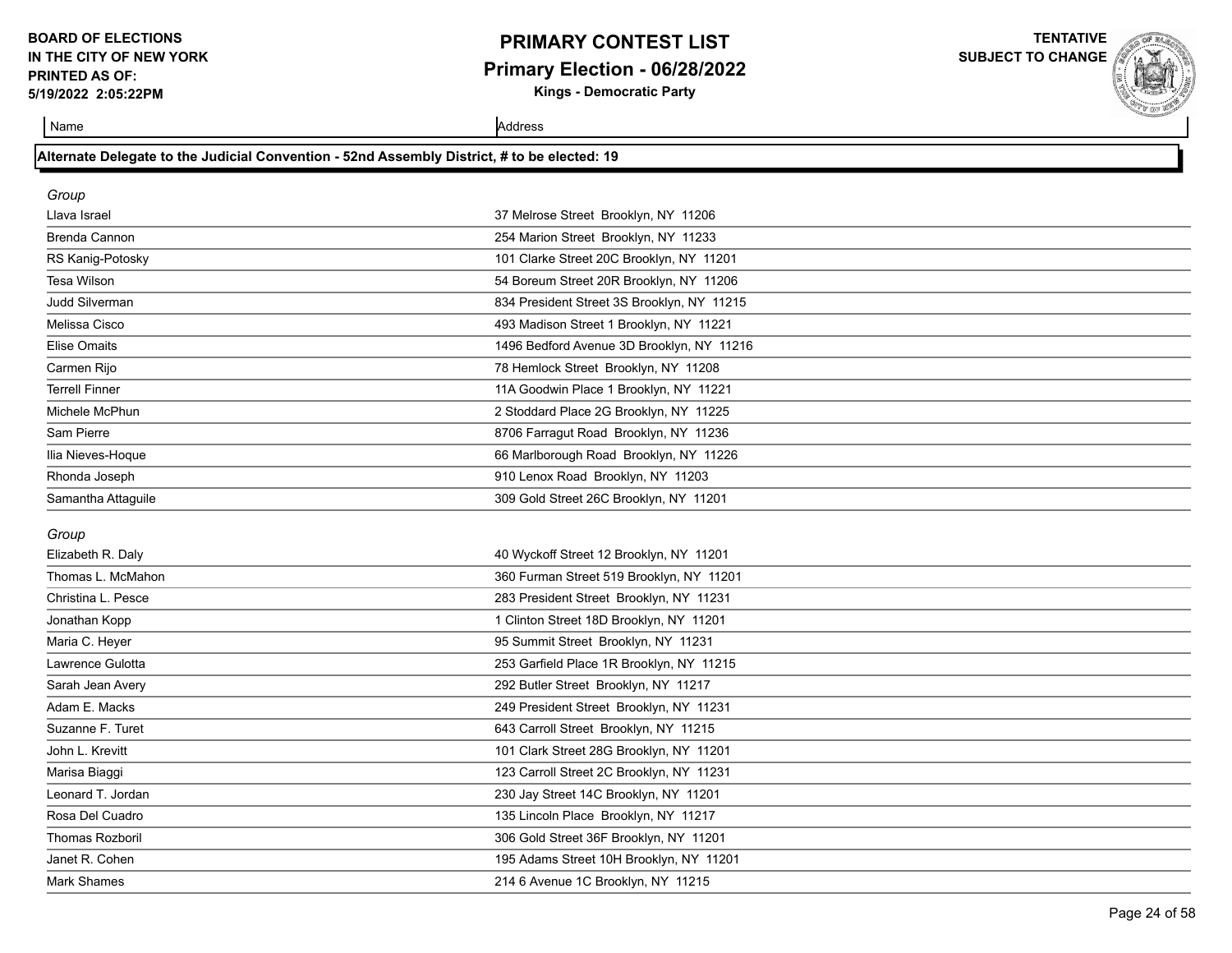**Kings - Democratic Party**

| Name                                                                                        | Address                                          | <b>COMMANDAM</b> |
|---------------------------------------------------------------------------------------------|--------------------------------------------------|------------------|
| Alternate Delegate to the Judicial Convention - 52nd Assembly District, # to be elected: 19 |                                                  |                  |
| Mary Powell Thomas                                                                          | 230 Wyckoff Street Brooklyn, NY 11217            |                  |
| Louis O. Cox                                                                                | 193 Amity Street Brooklyn, NY 11201              |                  |
| Carey K. Johnson                                                                            | 397 Pacific Street Brooklyn, NY 11217            |                  |
| Alternate Delegate to the Judicial Convention - 55th Assembly District, # to be elected: 12 |                                                  |                  |
| Group                                                                                       |                                                  |                  |
| Janet O. Fadeyi                                                                             | 216 Rockaway Avenue 6J Brooklyn, NY 11233        |                  |
| Ronald R. Bakker                                                                            | 75 Grafton Street 3A Brooklyn, NY 11212          |                  |
| Kevin C. Fisher                                                                             | 184 Tapscott Street 3B Brooklyn, NY 11212        |                  |
| Priscilla Swift                                                                             | 33 Saratoga Avenue 10G Brooklyn, NY 11233        |                  |
| Celia John                                                                                  | 827 Hancock Street Brooklyn, NY 11233            |                  |
| Sonia Sweeney                                                                               | 252 Amboy Street Brooklyn, NY 11212              |                  |
| Haywood Gerst                                                                               | 383 Livonia Avenue 9H Brooklyn, NY 11212         |                  |
| Khameela R.A. Roberts                                                                       | 1738 Union Street 1E Brooklyn, NY 11213          |                  |
| Debbie L. Lewis                                                                             | 33 Saratoga Avenue 10H Brooklyn, NY 11233        |                  |
| Cassandra Baker                                                                             | 823 Halsey Street 3R Brooklyn, NY 11233          |                  |
| Group                                                                                       |                                                  |                  |
| Lawrence P. Allen                                                                           | 1573 Union Street, 2 Brooklyn, NY 11213          |                  |
| Sybil Walker                                                                                | 1425 Park Place Brooklyn, NY 11213               |                  |
| Ruth N. Cropper                                                                             | 216 Rockaway Avenue 7E Brooklyn, NY 11233        |                  |
| Mary Lacewell                                                                               | 249 Thomas Boyland Street 11J Brooklyn, NY 11233 |                  |
| Robert Clayton                                                                              | 1238 St. Marks Avenue Brooklyn, NY 11213         |                  |
| Douglas Covington                                                                           | 365 Sackman Street 3B Brooklyn, NY 11212         |                  |
| Jennifer Y. Rose                                                                            | 214 Mother Gaston Boulevard 1 Brooklyn, NY 11233 |                  |
| Deboraw A. Dow                                                                              | 109 Christopher Avenue 16D Brooklyn, NY 11212    |                  |
| Gail Doran                                                                                  | 1646 Park Place 4A Brooklyn, NY 11233            |                  |
| Tanya Johnson                                                                               | 249 Thomas S Boyland Street 8 Brooklyn, NY 11233 |                  |
| <b>Tina Black</b>                                                                           | 325 Sumpter Street 1L Brooklyn, NY 11233         |                  |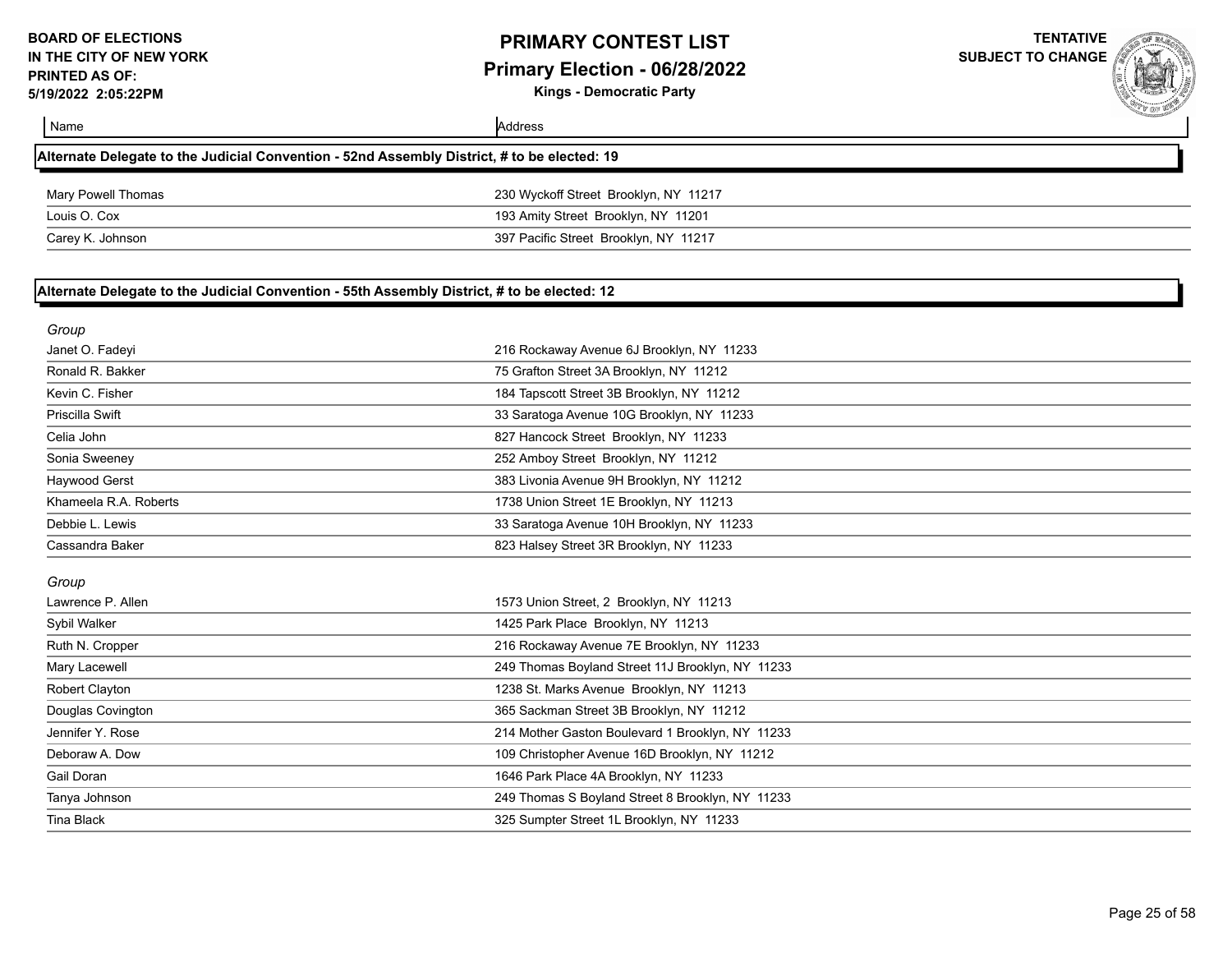# **PRIMARY CONTEST LIST Primary Election - 06/28/2022**

**Kings - Democratic Party**

**TENTATIVE SUBJECT TO CHANGE**



Name Address and Address and Address and Address and Address and Address and Address and Address and Address and Address and Address and Address and Address and Address and Address and Address and Address and Address and A

### **Alternate Delegate to the Judicial Convention - 58th Assembly District, # to be elected: 15**

| Group                   |                                              |  |
|-------------------------|----------------------------------------------|--|
| Francis X. Shea         | 1321 East 49 Street Brooklyn, NY 11234       |  |
| Agnes Parris            | 748 East 40 Street Brooklyn, NY 11210        |  |
| David Price             | 1341 East 103 Street Brooklyn, NY 11236      |  |
| Carol Mahabeer          | 655 East 94 Street Brooklyn, NY 11236        |  |
| Judith Destin           | 558 East 34 Street Brooklyn, NY 11203        |  |
| Hermine A. Perry        | 1268 East 103 Street Brooklyn, NY 11236      |  |
| Nicole Etienne-Robinson | 1068 East 82 Street Brooklyn, NY 11236       |  |
| Maxine E. Lewis         | 1188 Remsen Avenue Brooklyn, NY 11236        |  |
| Felina Backer           | 108-31 Seaview Avenue 35E Brooklyn, NY 11236 |  |
| Aldin J. Gallimore      | 787 East 37 Street Brooklyn, NY 11210        |  |
| Randolph Eric Waterman  | 461 East 46 Street Brooklyn, NY 11203        |  |
| Chidi S. Duke           | 449 East 34 Street Brooklyn, NY 11203        |  |
| Julia L. James          | 8553 Coventry Road Brooklyn, NY 11236        |  |
| Group                   |                                              |  |
| <b>Thamar Ferdinad</b>  | 1121 East 80 Street Brooklyn, NY 11236       |  |

| <b>Kimberly Williams</b> | 509 Madison Street Brooklyn, NY 11221        |
|--------------------------|----------------------------------------------|
| Jacqueline Williams      | 509 Madison Street Brooklyn, NY 11221        |
| Shameka Valentine        | 1185 Carroll Street 13M Brooklyn, NY 11225   |
| <b>Ritha Pierre</b>      | 3165 Nostrand Avenue 4M Brooklyn, NY 11229   |
| <b>Tara Williams</b>     | 1185 Carroll Street 15G Brooklyn, NY 11215   |
| Vesta Louis              | 1306 East 53 Street Brooklyn, NY 11234       |
| Keith Carr               | 471 Clinton Avenue Brooklyn, NY 11238        |
| Deborah Bourne           | 570 East 56 Street Brooklyn, NY 11203        |
| Melissa Bonaldes         | 786 Washington Avenue 1FR Brooklyn, NY 11238 |
| John Bonina              | 115 State Street Brooklyn, NY 11201          |
|                          |                                              |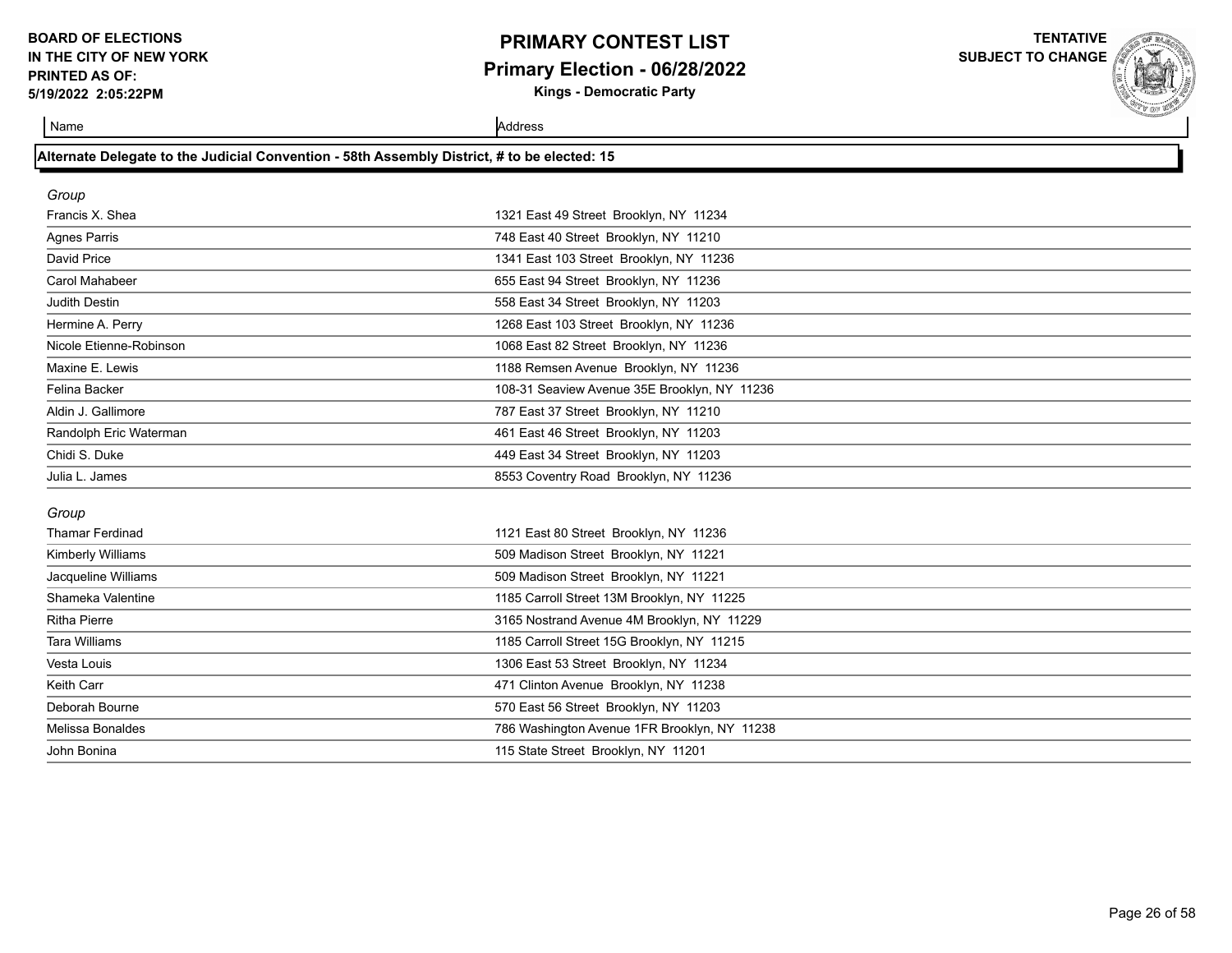# **PRIMARY CONTEST LIST Primary Election - 06/28/2022**

**Kings - Democratic Party**

**TENTATIVE SUBJECT TO CHANGE**

Name Address and Address and Address and Address and Address and Address and Address and Address and Address and Address and Address and Address and Address and Address and Address and Address and Address and Address and A

### **County Committee - 005/42, # to be elected: 4**

| Group                  |                                            |
|------------------------|--------------------------------------------|
| Rebecca L. Anderson    | 33 Crooke Avenue 5K Brooklyn, NY 11226     |
| Elizabeth P. Champ     | 92 Woodruff Avenue 4A Brooklyn, NY 11226   |
| Margarita E. Rodriguez | 66 Saint Pauls Place 6G Brooklyn, NY 11226 |
| Group                  |                                            |
| Kim Best               | 66 Saint Pauls Place 4F Brooklyn, NY 11226 |
| Jacob Edelstein        | 1129 East 27 Street Brooklyn, NY 11210     |
| <b>Claudette Hines</b> | 66 Saint Pauls Place 4A Brooklyn, NY 11226 |
| Jose Sanchez           | 66 Saint Pauls Place 2L Brooklyn, NY 11226 |

#### **County Committee - 022/42, # to be elected: 4**

| Group                |                                           |  |
|----------------------|-------------------------------------------|--|
| Senat Beniste        | 383 East 17 Street 1B Brooklyn, NY 11226  |  |
| Hermann Mazard Jr.   | 415 East 17 Street 1A Brooklyn, NY 11226  |  |
| <b>Emily Ruppel</b>  | 165 East 19 Street 2M Brooklyn, NY 11226  |  |
| Group                |                                           |  |
| Patrick Corkery Hart | 1600 Beverley Road 6C Brooklyn, NY 11226  |  |
| Christopher M. Faga  | 415 East 17 Street 1B Brooklyn, NY 11226  |  |
| Linda A. Holmes      | 400 East 17 Street Brooklyn, NY 11226     |  |
| Rachel M. Weiss      | 400 East 17 Street 310 Brooklyn, NY 11226 |  |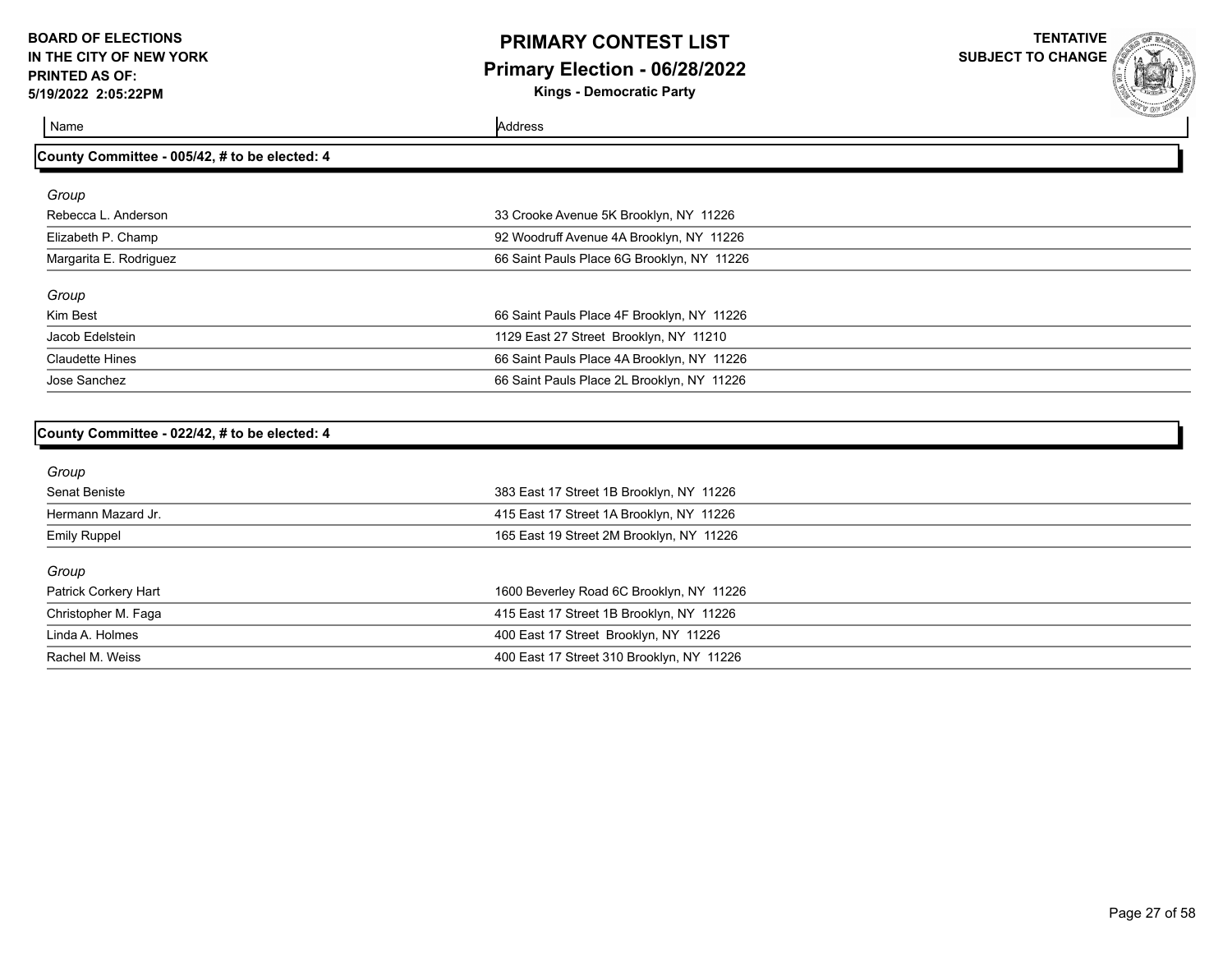# **PRIMARY CONTEST LIST Primary Election - 06/28/2022**

**Kings - Democratic Party**

**TENTATIVE SUBJECT TO CHANGE**

Name Address and Address and Address and Address and Address and Address and Address and Address and Address and Address and Address and Address and Address and Address and Address and Address and Address and Address and A

### **County Committee - 027/42, # to be elected: 4**

| Group                |                                         |  |
|----------------------|-----------------------------------------|--|
| Sylveta Curry        | 1818 Newkirk Avenue Brooklyn, NY 11226  |  |
| Rebeca Lafond        | 630 Marlborough Road Brooklyn, NY 11226 |  |
| Mark Kaufman         | 1124 East 28 Street Brooklyn, NY 11210  |  |
| Peter Dinhofer       | 1620 Ditmas Avenue Brooklyn, NY 11226   |  |
| Group                |                                         |  |
| Gina S. Anderson     | 1700 Ditmas Avenue Brooklyn, NY 11226   |  |
| Robin L. Finkelstein | 546 East 17 Street Brooklyn, NY 11226   |  |

### **County Committee - 008/43, # to be elected: 3**

| Group                        |                                           |  |
|------------------------------|-------------------------------------------|--|
| Darryl M. Harrison           | 10 Virginia Place Brooklyn, NY 11213      |  |
| <b>Matthew Scott Willner</b> | 221 Brooklyn Avenue 3 Brooklyn, NY 11213  |  |
| Group                        |                                           |  |
| <b>Brianna Suggs</b>         | 929 Lincoln Place Brooklyn, NY 11213      |  |
| Kathy Layne                  | 1367 Sterling Place 5G Brooklyn, NY 11213 |  |
| <b>Wattson Fatal</b>         | 621 Crown Street B2 Brooklyn, NY 11213    |  |
|                              |                                           |  |

### **County Committee - 011/43, # to be elected: 3**

| Group                  |                                             |
|------------------------|---------------------------------------------|
| Jesse Hamilton         | 910 Lincoln Place Street Brooklyn, NY 11213 |
| Elisa Helligar         | 978 Saint Johns Place Brooklyn, NY 11213    |
| <b>Dennis Marshall</b> | 865 Saint Johns Place 1D Brooklyn, NY 11216 |
| Group                  |                                             |
| Jason C. Atkins        | 849 Lincoln Place Brooklyn, NY 11216        |
| Joann M. Ross          | 892 Sterling Place Brooklyn, NY 11216       |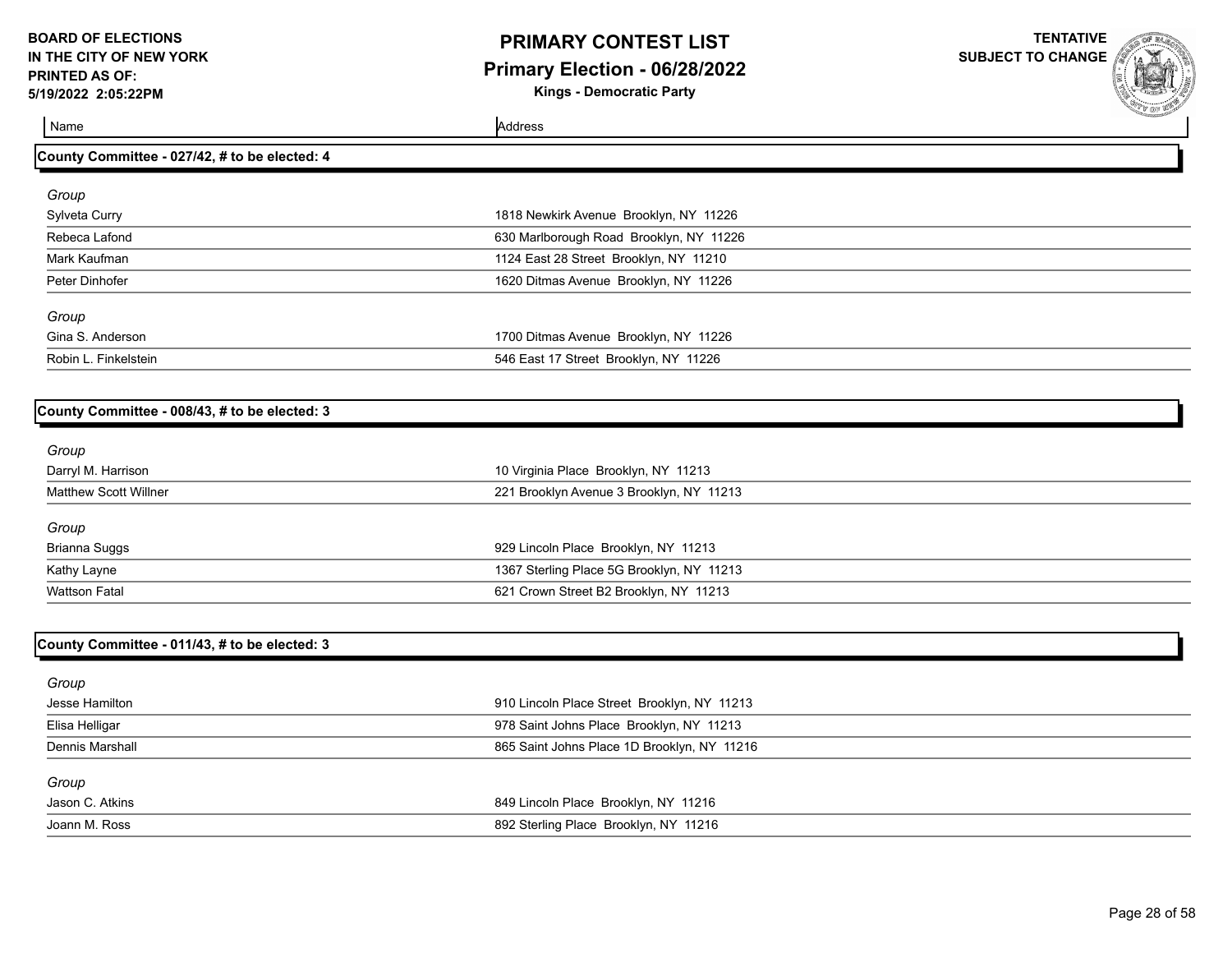### **PRIMARY CONTEST LIST Primary Election - 06/28/2022**

**Kings - Democratic Party**

| 1 <i>011</i> 021 100.101                      |                                           | <b>SAP YOF WE</b> |
|-----------------------------------------------|-------------------------------------------|-------------------|
| Name                                          | Address                                   |                   |
| County Committee - 012/43, # to be elected: 3 |                                           |                   |
| Group                                         |                                           |                   |
| Octavia Brown                                 | 901 Lincoln Place Brooklyn, NY 11213      |                   |
|                                               |                                           |                   |
| Group                                         |                                           |                   |
| Christopher Burwell                           | 927 Lincoln Place Brooklyn, NY 11213      |                   |
| <b>Michael Lewis</b>                          | 978 Saint Johns Place Brooklyn, NY 11213  |                   |
| Michelle Tege                                 | 966 Sterling Place Brooklyn, NY 11213     |                   |
| County Committee - 031/43, # to be elected: 4 |                                           |                   |
| Group                                         |                                           |                   |
| Patricia Charles                              | 25 Lefferts Avenue 6J Brooklyn, NY 11225  |                   |
| <b>Christine Granderson</b>                   | 43 Sterling Street Brooklyn, NY 11225     |                   |
| <b>Carmen Lourdes Martinez</b>                | 71 Sterling Street Brooklyn, NY 11225     |                   |
| Pamela Yard                                   | 39 Sterling Street Brooklyn, NY 11225     |                   |
| Group                                         |                                           |                   |
| Esther D. Llamas                              | 99 Ocean Avenue 5C Brooklyn, NY 11225     |                   |
| Jason S. Hill                                 | 86 Sterling Street 2 Brooklyn, NY 11225   |                   |
|                                               |                                           |                   |
| County Committee - 033/43, # to be elected: 4 |                                           |                   |
| Group                                         |                                           |                   |
| Francisca Leopold                             | 211 Lefferts Avenue Brooklyn, NY 11225    |                   |
| Debbie Timothy                                | 248 Sterling Street Brooklyn, NY 11225    |                   |
| Group                                         |                                           |                   |
| Vanessa D. Nutter                             | 301 Sterling Street 4J Brooklyn, NY 11225 |                   |
| Jessica Anabel Callender                      | 1240 Union Street 2D Brooklyn, NY 11225   |                   |
| Matthew T. Buletti                            | 301 Sterling Street 4J Brooklyn, NY 11225 |                   |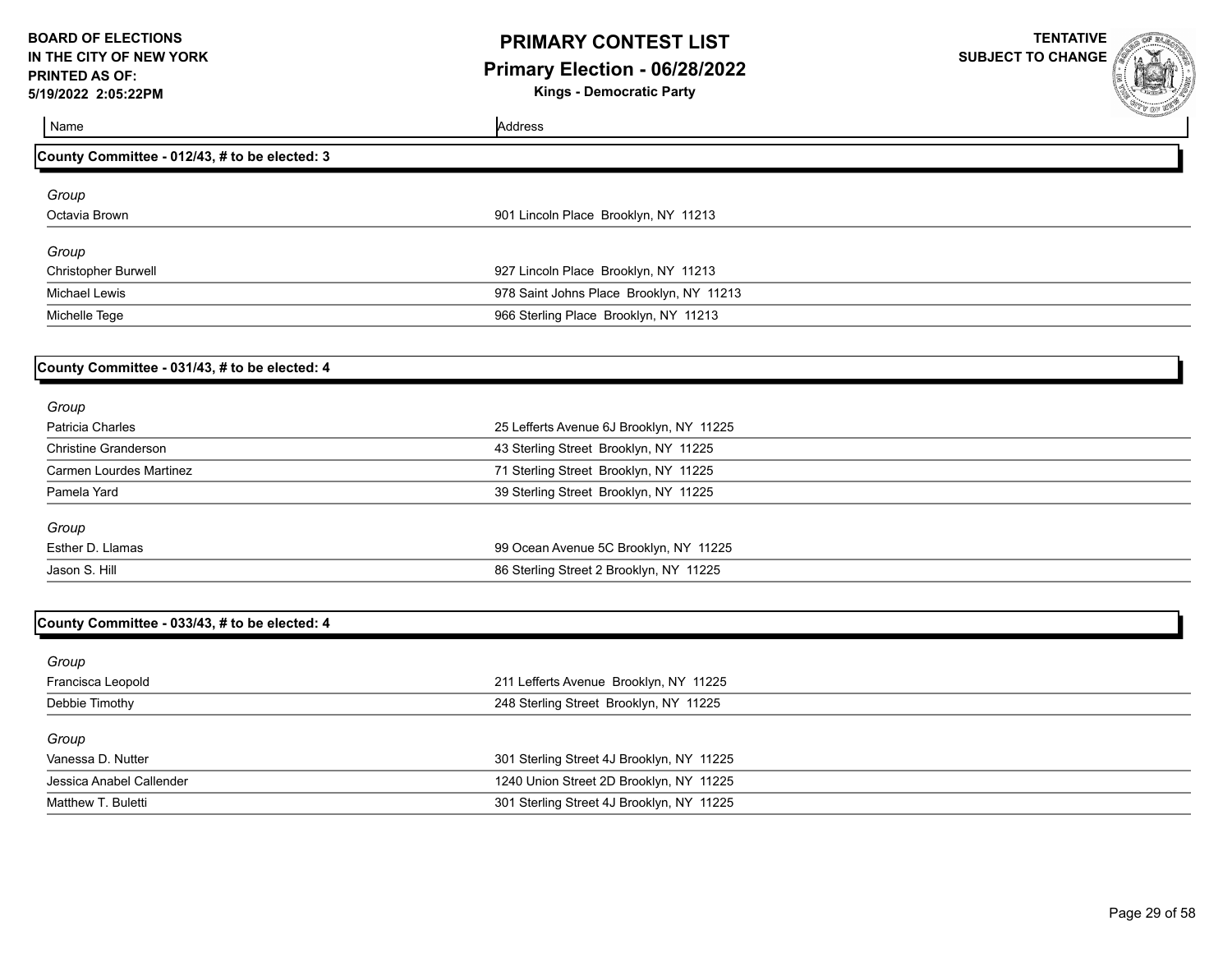## **PRIMARY CONTEST LIST Primary Election - 06/28/2022**

**Kings - Democratic Party**

**TENTATIVE SUBJECT TO CHANGE**

Name Address and Address and Address and Address and Address and Address and Address and Address and Address and Address and Address and Address and Address and Address and Address and Address and Address and Address and A

### **County Committee - 036/43, # to be elected: 4**

| Group                     |                                                |
|---------------------------|------------------------------------------------|
| <b>Hopeton Elliott</b>    | 500 East New York Avenue Brooklyn, NY 11225    |
| Sharon Purcell            | 465 East New York Avenue 2B Brooklyn, NY 11225 |
| Meinrod Purcell           | 465 East New York Avenue 2B Brooklyn, NY 11225 |
| Group                     |                                                |
| Morenike D. Lambert       | 115 Ocean Avenue C4 Brooklyn, NY 11225         |
| Cheikh M. Gueye           | 16 Chester Court Brooklyn, NY 11225            |
| Max Henry Roland Davidson | 239 Ocean Avenue 1G Brooklyn, NY 11225         |
| <b>Brenda Edwards</b>     | 16 Chester Court Brooklyn, NY 11225            |

#### **County Committee - 040/43, # to be elected: 4**

| Group                 |                                            |
|-----------------------|--------------------------------------------|
| Dexter D. Roberts     | 475 Linden Boulevard C1 Brooklyn, NY 11203 |
| Lindsay Porter Karich | 280 Midwood Street Brooklyn, NY 11225      |
| John F. Craver        | 280 Midwood Street Brooklyn, NY 11225      |
| Jillian V. Gbidi      | 252 Midwood Street Brooklyn, NY 11225      |
| Group                 |                                            |
| Gillian Duke          | 1133 Nostrand Avenue Brooklyn, NY 11225    |
| Lindiwe Kamau         | 309 Rutland Road Brooklyn, NY 11225        |
| Louis Marsh           | 388 Midwood Street 6K Brooklyn, NY 11225   |
| Rena Paul             | 365 Rutland Road Brooklyn, NY 11225        |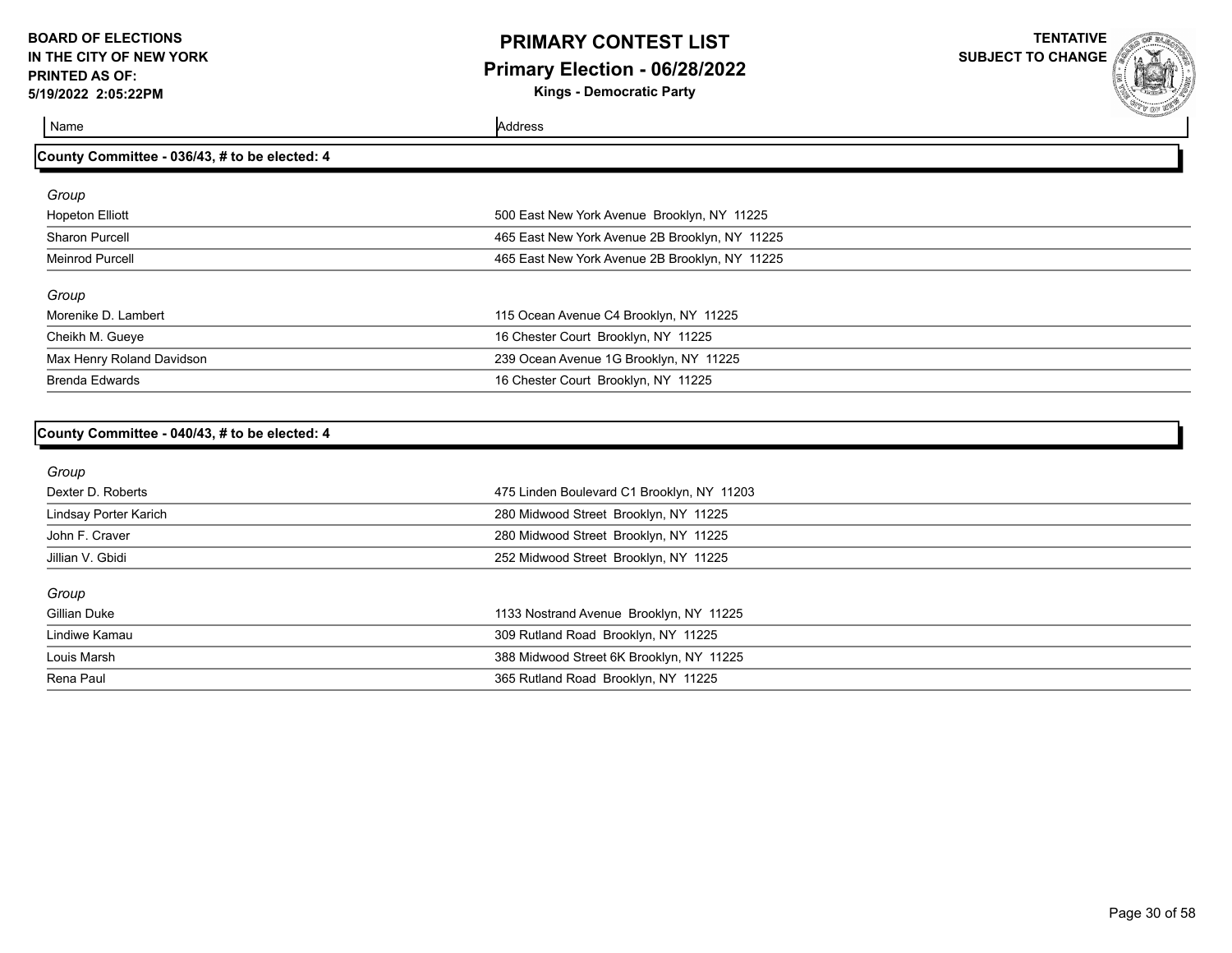# **PRIMARY CONTEST LIST Primary Election - 06/28/2022**

**Kings - Democratic Party**

**TENTATIVE SUBJECT TO CHANGE**

Name Address and Address and Address and Address and Address and Address and Address and Address and Address and Address and Address and Address and Address and Address and Address and Address and Address and Address and A

| County Committee - 056/43, # to be elected: 4 |                                            |  |
|-----------------------------------------------|--------------------------------------------|--|
| Group                                         |                                            |  |
| Christian Loubeau                             | 41 Clarkson Avenue Brooklyn, NY 11226      |  |
| <b>Christopher Duncan</b>                     | 140 Clarkson Avenue 1C Brooklyn, NY 11226  |  |
| Nyutu Kamau                                   | 309 Rutland Road Brooklyn, NY 11225        |  |
| <b>Suzette Roberts</b>                        | 209 Hawthorne Street 3D Brooklyn, NY 11225 |  |
| Group                                         |                                            |  |
| Nikiesha Kiara Hamilton                       | 60 Clarkson Avenue 2L Brooklyn, NY 11226   |  |
| Jerrell Keyshawn Gray                         | 95 Lenox Road 4B Brooklyn, NY 11226        |  |
| <b>Corazon Leonard Valiente</b>               | 80 Clarkson Avenue 5H Brooklyn, NY 11226   |  |
| County Committee - 057/43, # to be elected: 4 |                                            |  |
| Group                                         |                                            |  |
| Nicolas Almonor                               | 139 Winthrop Street Brooklyn, NY 11225     |  |
| <b>Gerard Cadet</b>                           | 85 Clarkson Avenue 2M Brooklyn, NY 11226   |  |
| Anisa Green                                   | 535 Parkside Avenue 3C Brooklyn, NY 11226  |  |
| <b>Barbara Ratcliff</b>                       | 365 Rutland Road 2R Brooklyn, NY 11225     |  |
| Group                                         |                                            |  |
| Louisa B. Higgins                             | 126 Winthrop Street 2 Brooklyn, NY 11225   |  |

### **County Committee - 003/44, # to be elected: 2**

| Group                       |                                             |
|-----------------------------|---------------------------------------------|
| Michael G. Cox              | 55 Eastern Parkway 6E Brooklyn, NY 11238    |
| Patricia F. Faust-Cox       | 55 Eastern Parkway 6E Brooklyn, NY 11238    |
| Group                       |                                             |
| Jenady L. Garshofsky        | 653 Washington Avenue 2R Brooklyn, NY 11238 |
| Hannah C. Henderson-Charnow | 275 Windsor Place Brooklyn, NY 11218        |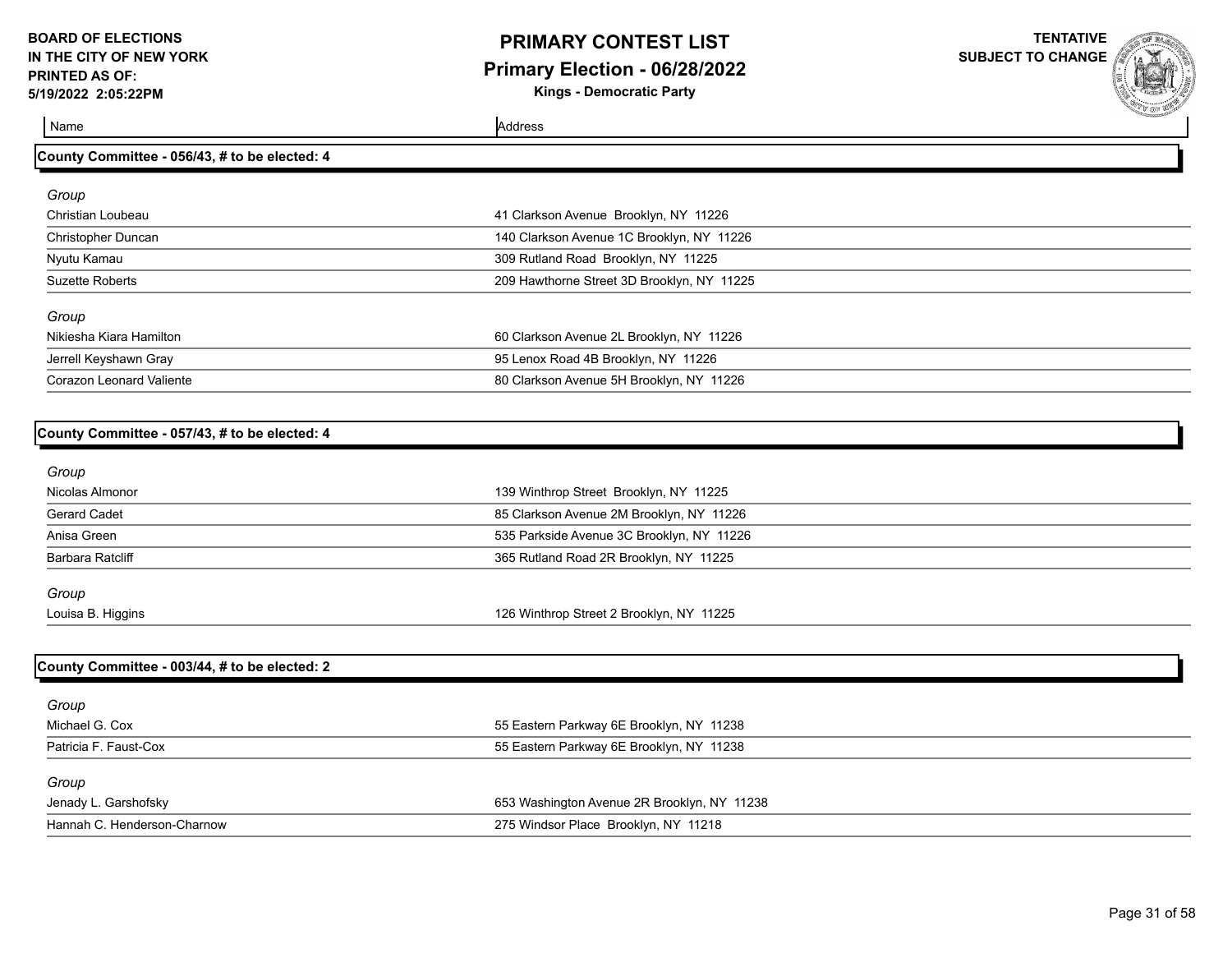### **PRIMARY CONTEST LIST Primary Election - 06/28/2022 Kings - Democratic Party**

**TENTATIVE**

**SUBJECT TO CHANGE**

Name Address and Address and Address and Address and Address and Address and Address and Address and Address and Address and Address and Address and Address and Address and Address and Address and Address and Address and A

| County Committee - 066/44, # to be elected: 4  |  |  |
|------------------------------------------------|--|--|
|                                                |  |  |
| 776 Argyle Road Brooklyn, NY 11230             |  |  |
| 299 Sherman Street Brooklyn, NY 11218          |  |  |
| 299 Sherman Street Brooklyn, NY 11218          |  |  |
| 518 Westminster Road Brooklyn, NY 11218        |  |  |
|                                                |  |  |
| 870 Coney Island Avenue 3G Brooklyn, NY 11218  |  |  |
| 870 Coney Island Avenue 3G Brooklyn, NY 11218  |  |  |
| 1071 Coney Island Avenue 2B Brooklyn, NY 11230 |  |  |
| 1071 Coney Island Avenue 2B Brooklyn, NY 11230 |  |  |
|                                                |  |  |

| County Committee - 067/44, # to be elected: 3 |                                          |  |
|-----------------------------------------------|------------------------------------------|--|
| Group                                         |                                          |  |
| Waqil Ahmed                                   | 1045 Corbin Court 1FL Brooklyn, NY 11230 |  |
| Kanwar Nabeel Ahmed                           | 1045 Corbin Court 2FL Brooklyn, NY 11230 |  |
| Mansoor U. Hassan                             | 1102 Glenwood Road 4B Brooklyn, NY 11230 |  |
| Group                                         |                                          |  |
| Jeffrey R. Ewing                              | 776 Westminster Road Brooklyn, NY 11230  |  |
| Lori Citron-Knipel                            | 765 East 18 Street Brooklyn, NY 11230    |  |
| Richard A. Knipel                             | 765 East 18 Street Brooklyn, NY 11230    |  |
|                                               |                                          |  |

### **County Committee - 068/44, # to be elected: 2**

| Group             |                                                |
|-------------------|------------------------------------------------|
| Maria C. Bertani  | 750 Rugby Road Brooklyn, NY 11230              |
| Melissa A. Scott  | 784 Rugby Road Brooklyn, NY 11230              |
| Group             |                                                |
| Mohammad A. Razvi | 1071 Coney Island Avenue 2B Brooklyn, NY 11230 |
| Noorin Pervaiz    | 1102 Glenwood Road B4 Brooklyn, NY 11230       |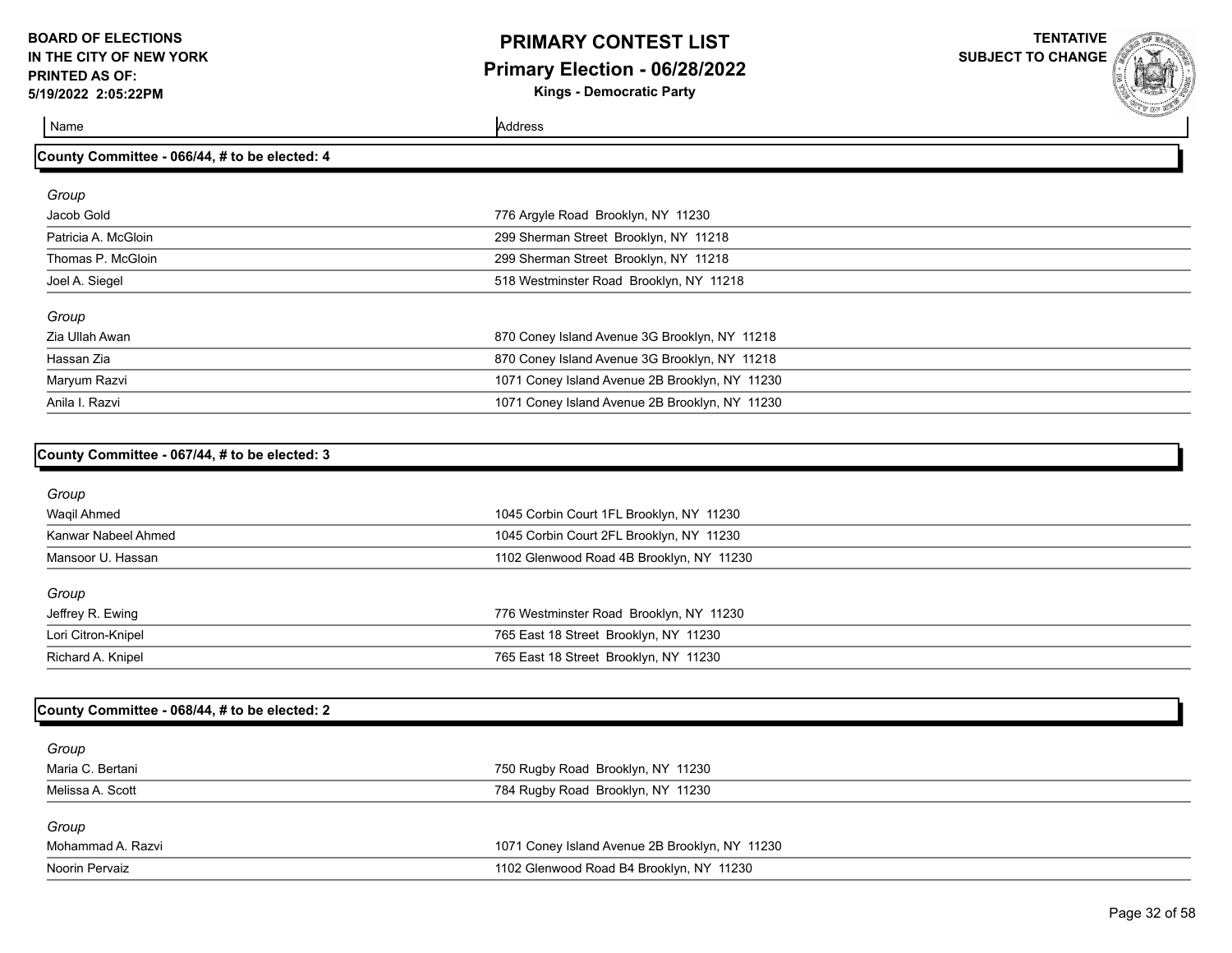# **PRIMARY CONTEST LIST Primary Election - 06/28/2022**

**Kings - Democratic Party**

**TENTATIVE SUBJECT TO CHANGE**

| Name                                          | Address                                     |  |
|-----------------------------------------------|---------------------------------------------|--|
| County Committee - 069/44, # to be elected: 3 |                                             |  |
| Group                                         |                                             |  |
| Aasna B. Razvi                                | 1071 Coney Island Avenue Brooklyn, NY 11230 |  |
| Zenab Jan                                     | 927 Foster Avenue 2FL Brooklyn, NY 11230    |  |
| Salma Jan                                     | 927 Foster Avenue 2FL Brooklyn, NY 11230    |  |
| Group                                         |                                             |  |
| Alexander J. Tucciarone                       | 781 East 9 Street 6 Brooklyn, NY 11230      |  |
| <b>Marion Yuen</b>                            | 901 Avenue H 1N Brooklyn, NY 11230          |  |
| Donald A. Loggins                             | 723 East 10 Street Brooklyn, NY 11230       |  |
|                                               |                                             |  |
| County Committee - 005/45, # to be elected: 2 |                                             |  |
| Group                                         |                                             |  |
| Adela Winter                                  | 1837 East 17 Street D7 Brooklyn, NY 11229   |  |
| Group                                         |                                             |  |
| <b>Hunter Rabinowitz</b>                      | 1733 East 16 Street Brooklyn, NY 11229      |  |
| Rosalia P. Bordallo                           | 1410 Avenue S 4G Brooklyn, NY 11229         |  |
|                                               |                                             |  |
| County Committee - 004/46, # to be elected: 3 |                                             |  |

| $\frac{1}{2}$            |                                         |  |
|--------------------------|-----------------------------------------|--|
| Group                    |                                         |  |
| Christopher M. McCreight | 514 77 Street Brooklyn, NY 11209        |  |
| Jennifer Bell            | 514 77 Street Brooklyn, NY 11209        |  |
| Stephen A. Harrison      | 317 79 Street Brooklyn, NY 11209        |  |
| Group                    |                                         |  |
| Silvia Olivares          | 625 Bayridge Parkway Brooklyn, NY 11209 |  |
| Gerard Dolan             | 8911 Shore Court Brooklyn, NY 11209     |  |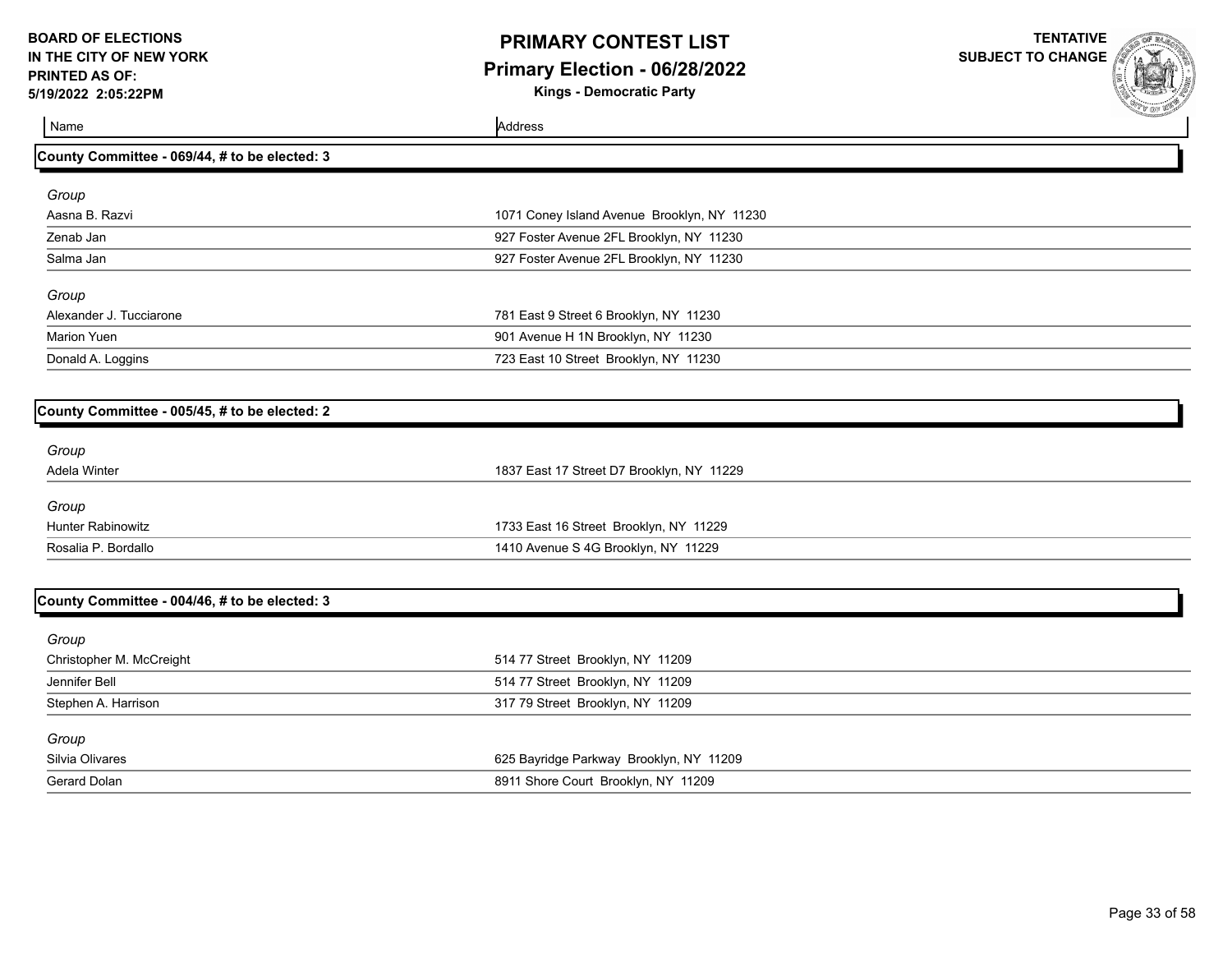# **PRIMARY CONTEST LIST Primary Election - 06/28/2022**

**Kings - Democratic Party**

**TENTATIVE SUBJECT TO CHANGE**



Name Address and Address and Address and Address and Address and Address and Address and Address and Address and Address and Address and Address and Address and Address and Address and Address and Address and Address and A

| Group                |                                        |  |
|----------------------|----------------------------------------|--|
| Mary Brannan         | 9747 Shore Road Brooklyn, NY 11209     |  |
| Leigh Holliday       | 141 96 Street Brooklyn, NY 11209       |  |
| Justin Brannan       | 141 96 Street Brooklyn, NY 11209       |  |
| Group                |                                        |  |
| Tatyana Borovik      | 40 Brighton Road 1A Brooklyn, NY 11235 |  |
| Linda M. Canal-Ahmed | 61 Oliver Street 3L Brooklyn, NY 11209 |  |
|                      |                                        |  |

#### **County Committee - 006/46, # to be elected: 2**

**County Committee - 005/46, # to be elected: 3**

| Group               |                                         |  |
|---------------------|-----------------------------------------|--|
| Dilia Schack        | 8903 Ridge Boulevard Brooklyn, NY 11209 |  |
| Reem Jaafar         | 159 87 Street Brooklyn, NY 11209        |  |
| Group               |                                         |  |
| <b>Brett Forman</b> | 8716 3 Avenue Brooklyn, NY 11209        |  |
| Linda Boajaja       | 910 81 Street D2 Brooklyn, NY 11228     |  |

### **County Committee - 007/46, # to be elected: 2**

| Group           |                                           |
|-----------------|-------------------------------------------|
| Danielle Mowery | 401 76 Street Brooklyn, NY 11209          |
| Barbara Felder  | 324 82 Street Brooklyn, NY 11209          |
| Group           |                                           |
| Takisha Steele  | 2744 West 16 Street 3A Brooklyn, NY 11224 |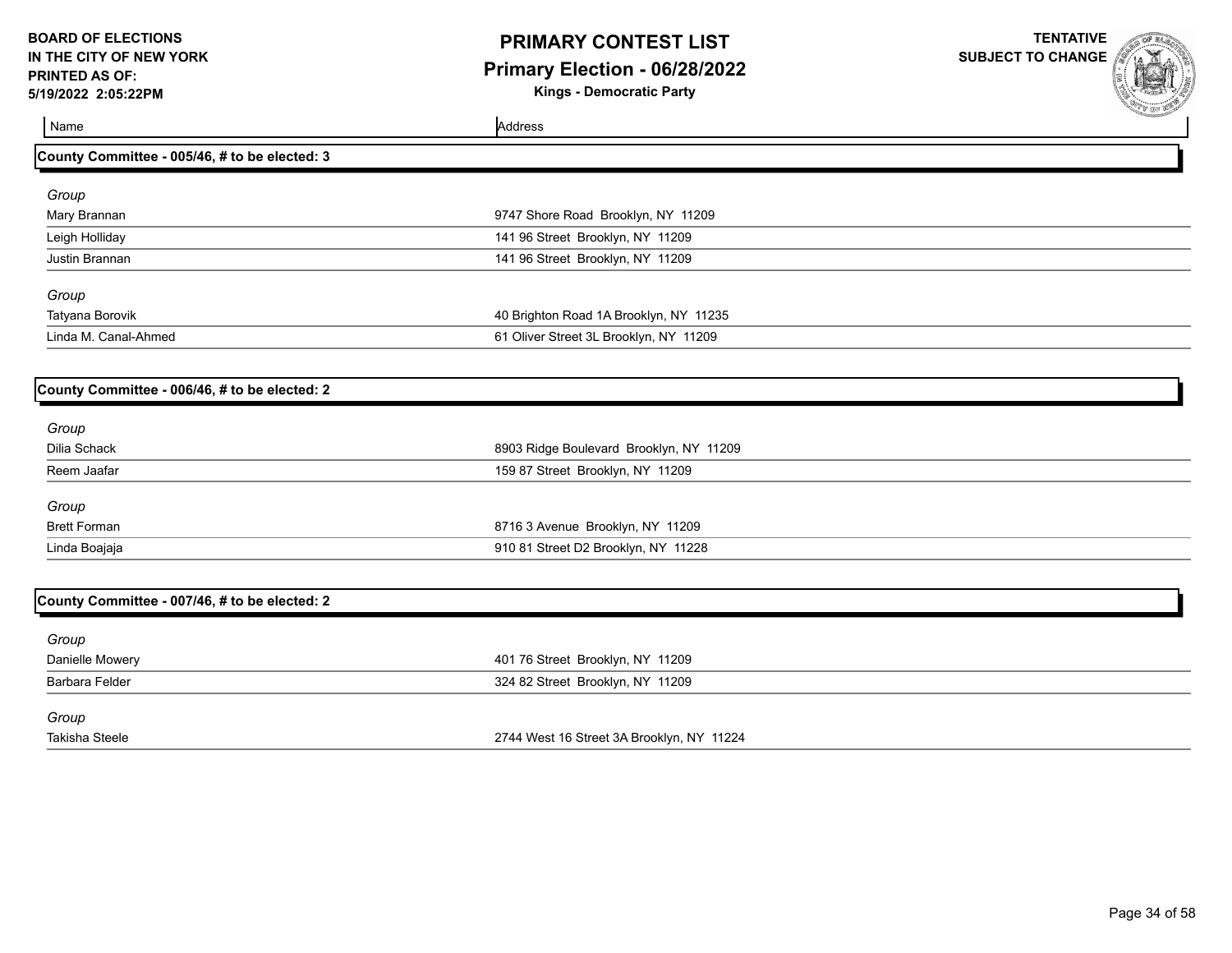### **PRIMARY CONTEST LIST Primary Election - 06/28/2022**

**Kings - Democratic Party**



| <b><i>COMMENTARY</i></b><br>Address      |
|------------------------------------------|
|                                          |
|                                          |
| 124 Bay 10 Street Brooklyn, NY 11228     |
|                                          |
| 8324 4 Avenue Brooklyn, NY 11209         |
| 7708 6 Avenue Brooklyn, NY 11209         |
|                                          |
|                                          |
| 465 84 Street 1D Brooklyn, NY 11209      |
| 9601 Shore Road 1A Brooklyn, NY 11209    |
|                                          |
| 7901 4 Avenue C19 Brooklyn, NY 11209     |
| 472 79 Street Brooklyn, NY 11209         |
| 9708 Barwell Terrace Brooklyn, NY 11209  |
|                                          |
| 8215 4 Avenue Brooklyn, NY 11209         |
|                                          |
|                                          |
| 9101 Shore Road Brooklyn, NY 11209       |
| 9101 Shore Road Brooklyn, NY 11209       |
|                                          |
| 2850 Shore Parkway 3E Brooklyn, NY 11230 |
| 364 93 Street B5 Brooklyn, NY 11209      |
|                                          |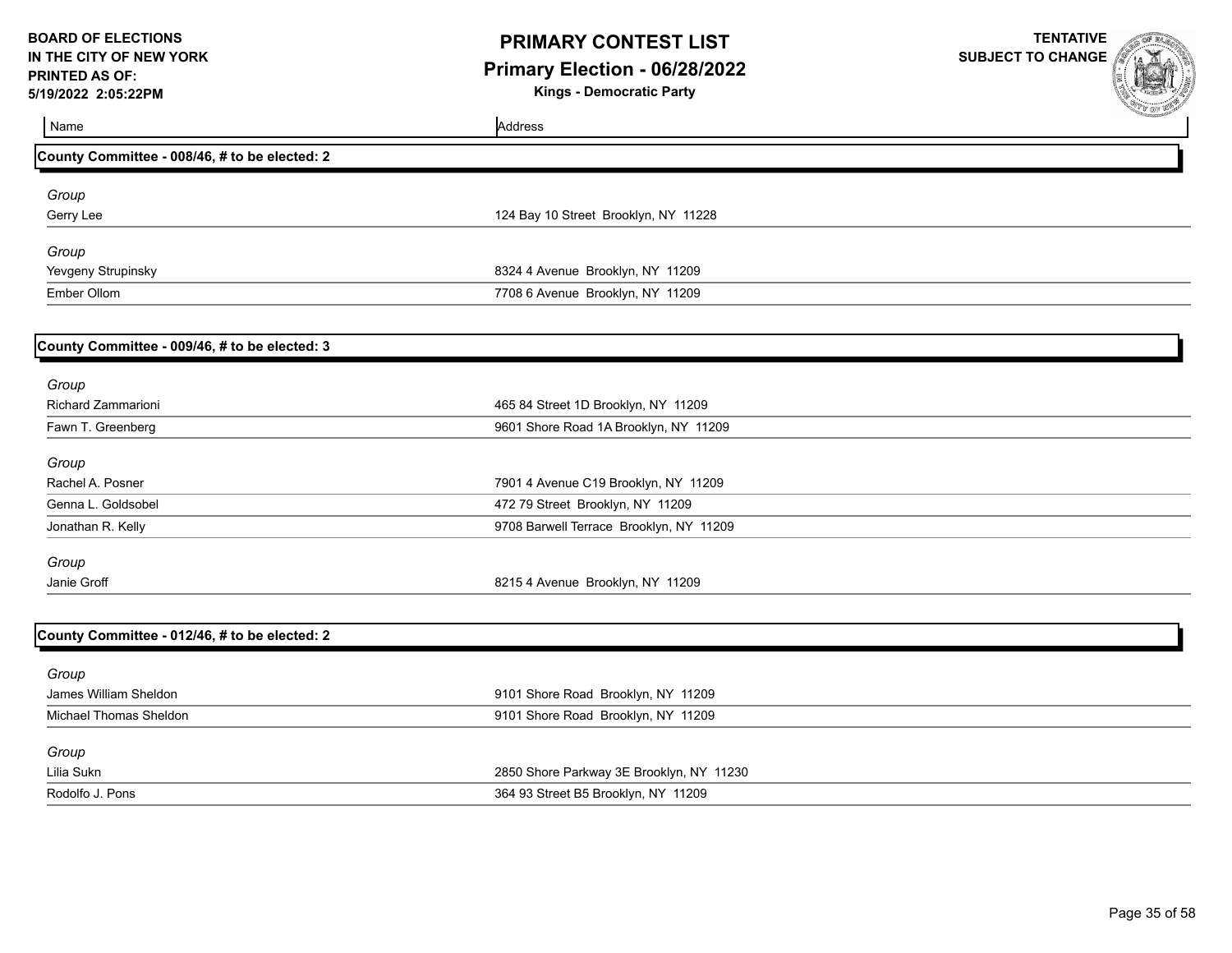# **PRIMARY CONTEST LIST Primary Election - 06/28/2022**

**Kings - Democratic Party**

| Name                                          | <b>COLE BOOK OF THE OWNER</b><br>Address   |
|-----------------------------------------------|--------------------------------------------|
| County Committee - 014/46, # to be elected: 3 |                                            |
| Group                                         |                                            |
| David Marangio                                | 128 Marine Avenue 5E Brooklyn, NY 11209    |
| Group                                         |                                            |
| Ji Wen Lin                                    | 9000 Shore Road E4L Brooklyn, NY 11209     |
| Angelina Pellicani                            | 8623 Shore Road Brooklyn, NY 11209         |
| William Zeoli                                 | 8124 Ridge Boulevard 2B Brooklyn, NY 11209 |
|                                               |                                            |
| County Committee - 023/46, # to be elected: 2 |                                            |
| Group                                         |                                            |
| Sean Kiely                                    | 675 86 Street Brooklyn, NY 11228           |
| Kate Cucco                                    | 675 86 Street Brooklyn, NY 11228           |
| Group                                         |                                            |
| Marvin J. Reiskin                             | 1028 80 Street Brooklyn, NY 11228          |
| Laura A. Reiskin                              | 1028 80 Street Brooklyn, NY 11228          |
|                                               |                                            |
| County Committee - 027/46, # to be elected: 2 |                                            |
| Group                                         |                                            |
| Yuhua Chen                                    | 231 Bay 7 Street Brooklyn, NY 11214        |
| Tomas Ruiz-Diaz                               | 9000 Shore Road W4J Brooklyn, NY 11214     |
| Group                                         |                                            |
| Kayla Santosuosso                             | 9221 5 Avenue Brooklyn, NY 11209           |
| Linda Lupia                                   | 9412 Wogan Terrace Brooklyn, NY 11209      |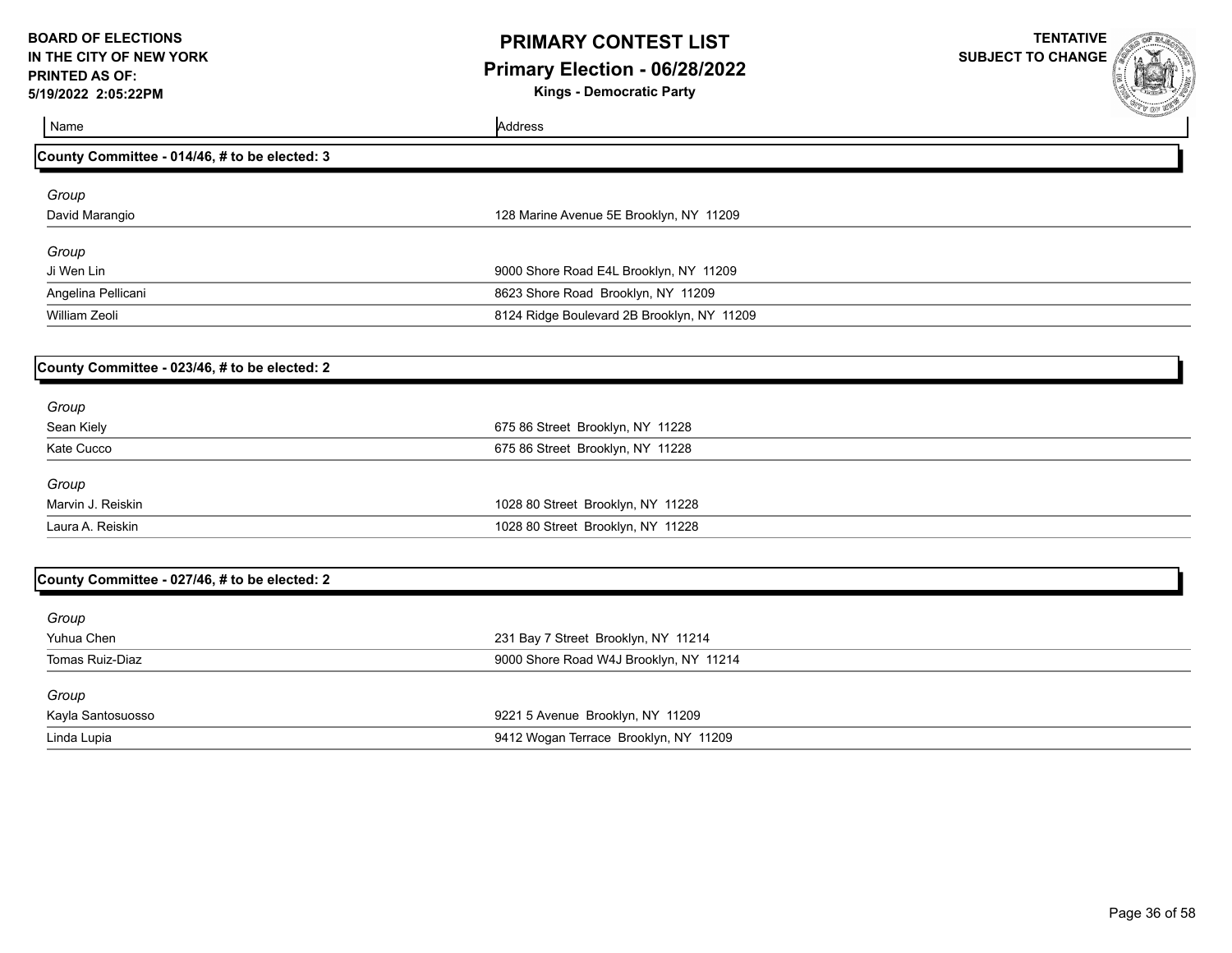## **PRIMARY CONTEST LIST Primary Election - 06/28/2022**

**Kings - Democratic Party**

| Name                                          | Address                                   | <b>A MA OF MARIN</b> |
|-----------------------------------------------|-------------------------------------------|----------------------|
| County Committee - 028/46, # to be elected: 2 |                                           |                      |
| Group                                         |                                           |                      |
| Rachel Brody                                  | 150 95 Street Brooklyn, NY 11209          |                      |
| Michelle Caggiano                             | 1348 82 Street Brooklyn, NY 11228         |                      |
| Group                                         |                                           |                      |
| <b>Brian Yoruk</b>                            | 145 95 Street A1 Brooklyn, NY 11209       |                      |
|                                               |                                           |                      |
| County Committee - 063/46, # to be elected: 2 |                                           |                      |
| Group                                         |                                           |                      |
| Joshua Teitelbaum                             | 2970 West 5 Street 5G Brooklyn, NY 11224  |                      |
| Barabara Tetelbaum                            | 2790 West 5 Street 5G Brooklyn, NY 11224  |                      |
| Group                                         |                                           |                      |
| David R. Gelman                               | 2775 West 5 Street 19B Brooklyn, NY 11224 |                      |
|                                               |                                           |                      |
| County Committee - 030/47, # to be elected: 2 |                                           |                      |
| Group                                         |                                           |                      |
| Jason D. Brown                                | 2246 61 Street Brooklyn, NY 11204         |                      |
| Jaclyn M. Brown                               | 2246 61 Street Brooklyn, NY 11204         |                      |
| Group                                         |                                           |                      |
| <b>Isaac Esses</b>                            | 7402 Bay Parkway E1 Brooklyn, NY 11204    |                      |
| Daniel J. Havis                               | 2116 76 Street 5 Brooklyn, NY 11214       |                      |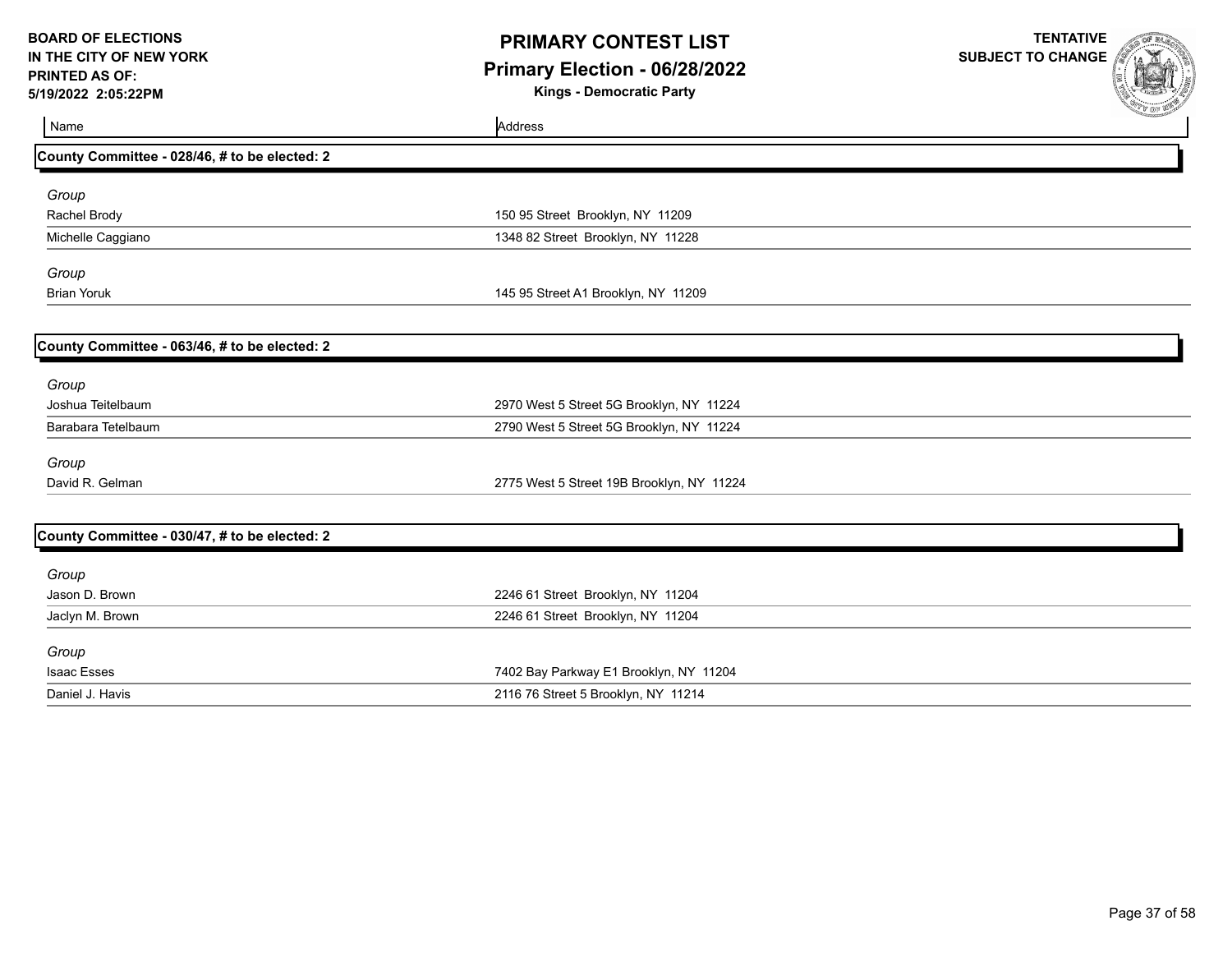# **PRIMARY CONTEST LIST Primary Election - 06/28/2022**

**Kings - Democratic Party**

**TENTATIVE SUBJECT TO CHANGE**



Name Address Address Address Address Address Address Address Address Address Address Address Address Address A **County Committee - 048/47, # to be elected: 3** *Group* Charles J. Ragusa 10 Avenue P 5L Brooklyn, NY 11204 Nicholas J. Compagnone 1866 West 3 Street Brooklyn, NY 11223 Betty L. Bonanno 1808 West 4 Street PVT Brooklyn, NY 11223 *Group* Ceming Huang 1769 West 6 Street Brooklyn, NY 11223 **County Committee - 013/48, # to be elected: 3** *Group* Dovid Ringel 1750 44 Street Brooklyn, NY 11204 Leah Ringel 1750 44 Street Brooklyn, NY 11204 Arye Ringel 1750 44 Street Brooklyn, NY 11204 *Group* Yisreol Braun 151 Webster Avenue Brooklyn, NY 11230 Zissy Braun 1901 51 Street Brooklyn, NY 11204 Esther Winkler 1940 52 Street Brooklyn, NY 11204 **County Committee - 033/48, # to be elected: 2** *Group* Lisa B. Bennett 1450 East 5 Street Brooklyn, NY 11230 Arthur Bennett **1450** East 5 Street Brooklyn, NY 11230 *Group* Arron Tirnower 886 Dahill Road G 01 Brooklyn, NY 11204 Ari Landau 5812 14 Avenue Brooklyn, NY 11219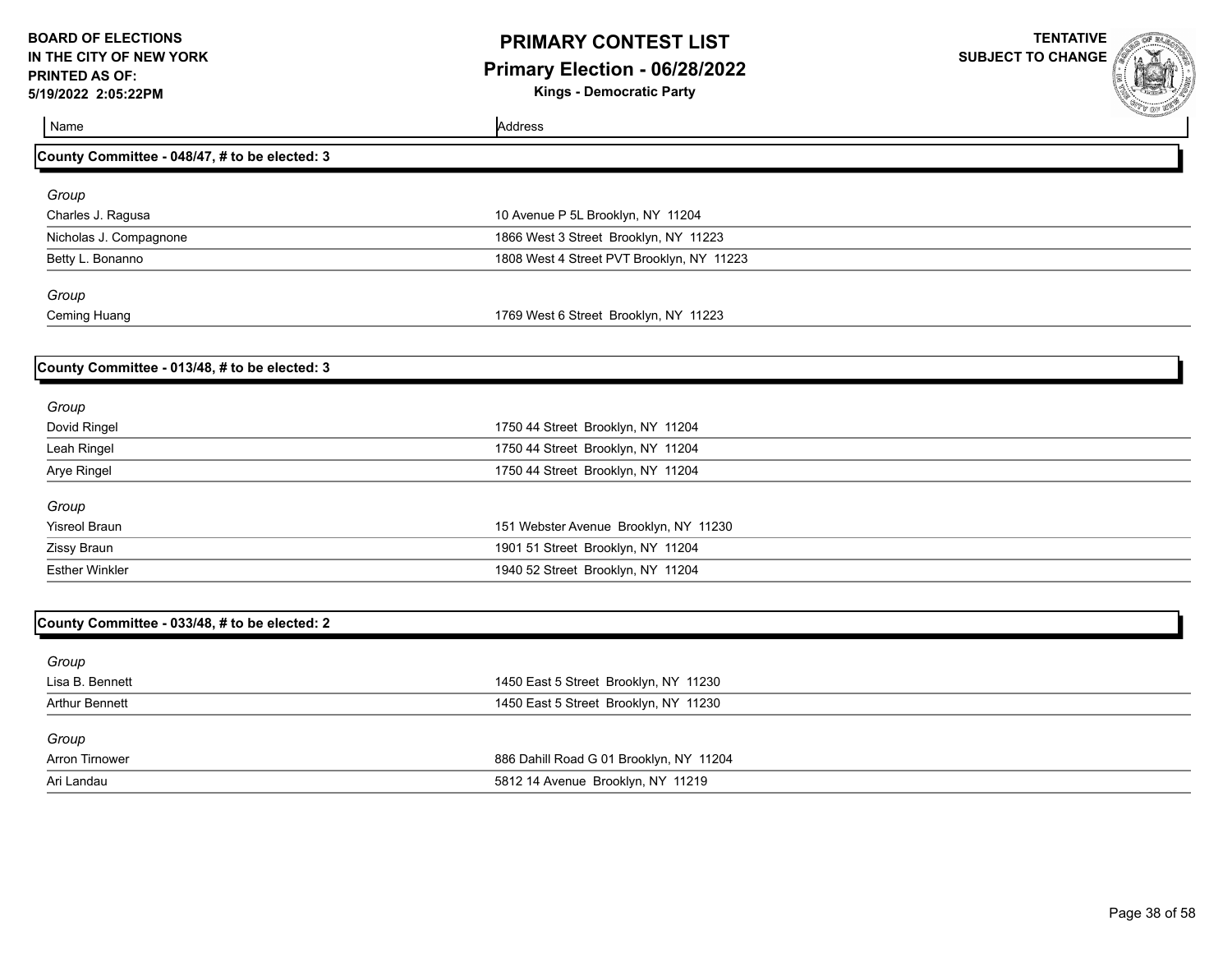### **PRIMARY CONTEST LIST Primary Election - 06/28/2022**

**Kings - Democratic Party**

| Name                                          | Address                                     | <b>COLE MARTIN</b> |
|-----------------------------------------------|---------------------------------------------|--------------------|
| County Committee - 037/48, # to be elected: 2 |                                             |                    |
| Group                                         |                                             |                    |
| David Schwartz                                | 2162 57 Street Brooklyn, NY 11204           |                    |
| Group                                         |                                             |                    |
| Ida Klein                                     | 2106 58 Street Brooklyn, NY 11204           |                    |
| Cheskel Klein                                 | 2106 58 Street Brooklyn, NY 11204           |                    |
|                                               |                                             |                    |
| County Committee - 012/50, # to be elected: 2 |                                             |                    |
| Group                                         |                                             |                    |
| Heidi Vanderlee                               | 241 Nassau Avenue 3 Brooklyn, NY 11222      |                    |
| Group                                         |                                             |                    |
| Mordechai Hoffman                             | 101 Rutledge Street BSMT Brooklyn, NY 11249 |                    |
| <b>Abraham Lebovits</b>                       | 790 Kent Avenue Brooklyn, NY 11205          |                    |
|                                               |                                             |                    |
| County Committee - 009/51, # to be elected: 2 |                                             |                    |
| Group                                         |                                             |                    |
| John K. Ohara                                 | 579 61 Street 3H Brooklyn, NY 11220         |                    |
| Sander E. Hicks                               | 579 61 Street 1A Brooklyn, NY 11220         |                    |
| Group                                         |                                             |                    |
| Yu Lin                                        | 827 51 Street 1FL Brooklyn, NY 11220        |                    |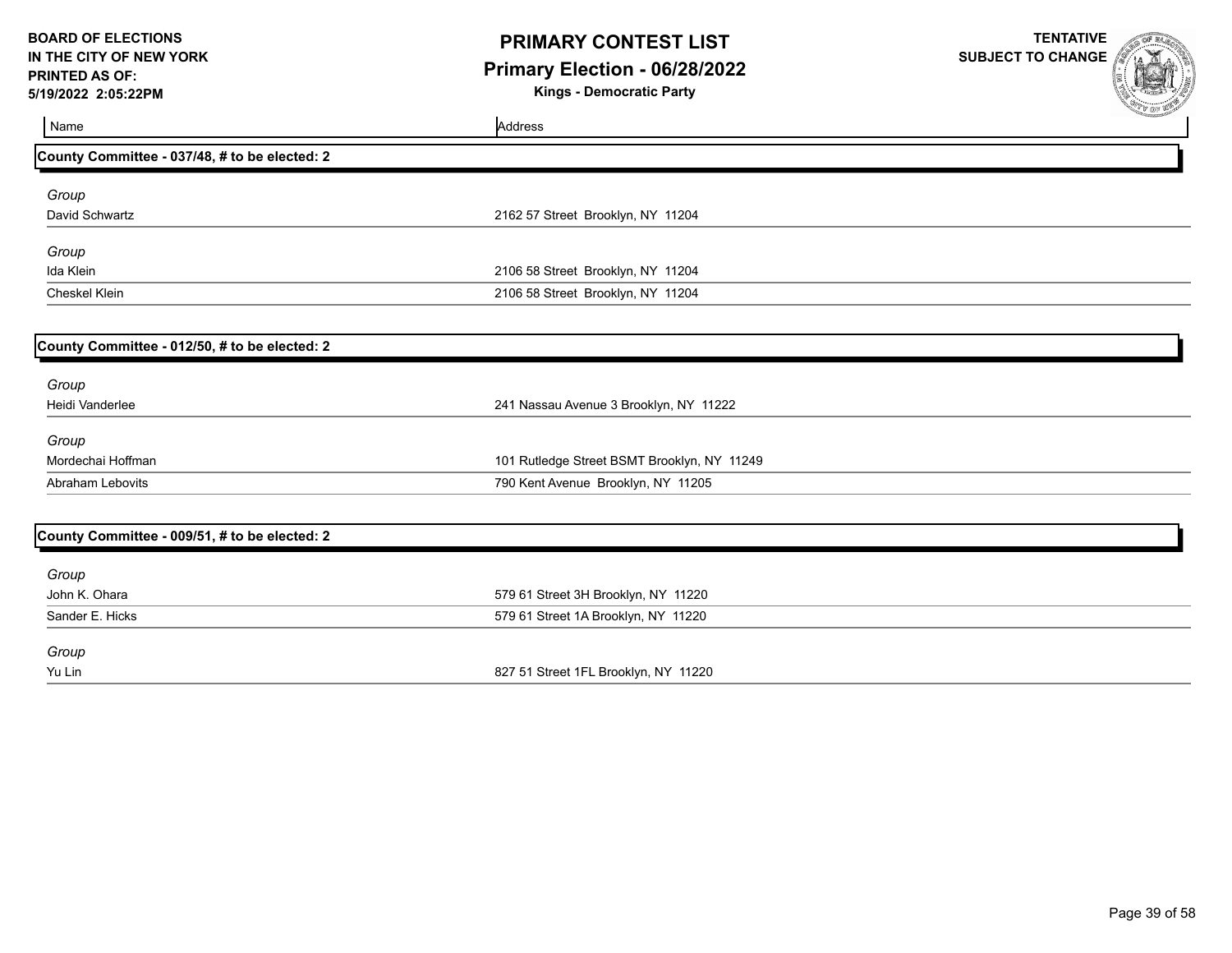# **PRIMARY CONTEST LIST Primary Election - 06/28/2022**

**Kings - Democratic Party**

**TENTATIVE SUBJECT TO CHANGE**



Name Address and Address and Address and Address and Address and Address and Address and Address and Address and Address and Address and Address and Address and Address and Address and Address and Address and Address and A

| County Committee - 029/51, # to be elected: 3 |                                          |  |
|-----------------------------------------------|------------------------------------------|--|
| Group                                         |                                          |  |
| Geraldine Seymore                             | 135 Richards Street Brooklyn, NY 11231   |  |
| Iluminada Polanco                             | 5218 8 Avenue 1 Brooklyn, NY 11220       |  |
| Group                                         |                                          |  |
| Anthony P. Best                               | 121 President Street Brooklyn, NY 11231  |  |
| Martha Brice Gaillard                         | 130 Union Street 3 Brooklyn, NY 11231    |  |
| Francesca Alexandra Ruggiero                  | 323 Columbia Street 1 Brooklyn, NY 11231 |  |

#### **County Committee - 034/51, # to be elected: 4**

| 31 Centre Mall 3D Brooklyn, NY 11231    |
|-----------------------------------------|
| 100 Dwight Street 1A Brooklyn, NY 11231 |
| 100 Dwight Street 1A Brooklyn, NY 11231 |
| 94A Coffey Street Brooklyn, NY 11231    |
|                                         |
| 4920 6 Avenue Brooklyn, NY 11220        |
| 4920 6 Avenue 2F Brooklyn, NY 11220     |
|                                         |

| County Committee - 039/51, # to be elected: 2 |                                      |  |
|-----------------------------------------------|--------------------------------------|--|
| Group                                         |                                      |  |
| Maritza S. Lopez                              | 93 Centre Mall 6C Brooklyn, NY 11231 |  |
| Kiyana L. Slade                               | 92 Centre Mall 4B Brooklyn, NY 11231 |  |
| Group                                         |                                      |  |
| Felix W. Ortiz                                | 189B 33 Street Brooklyn, NY 11232    |  |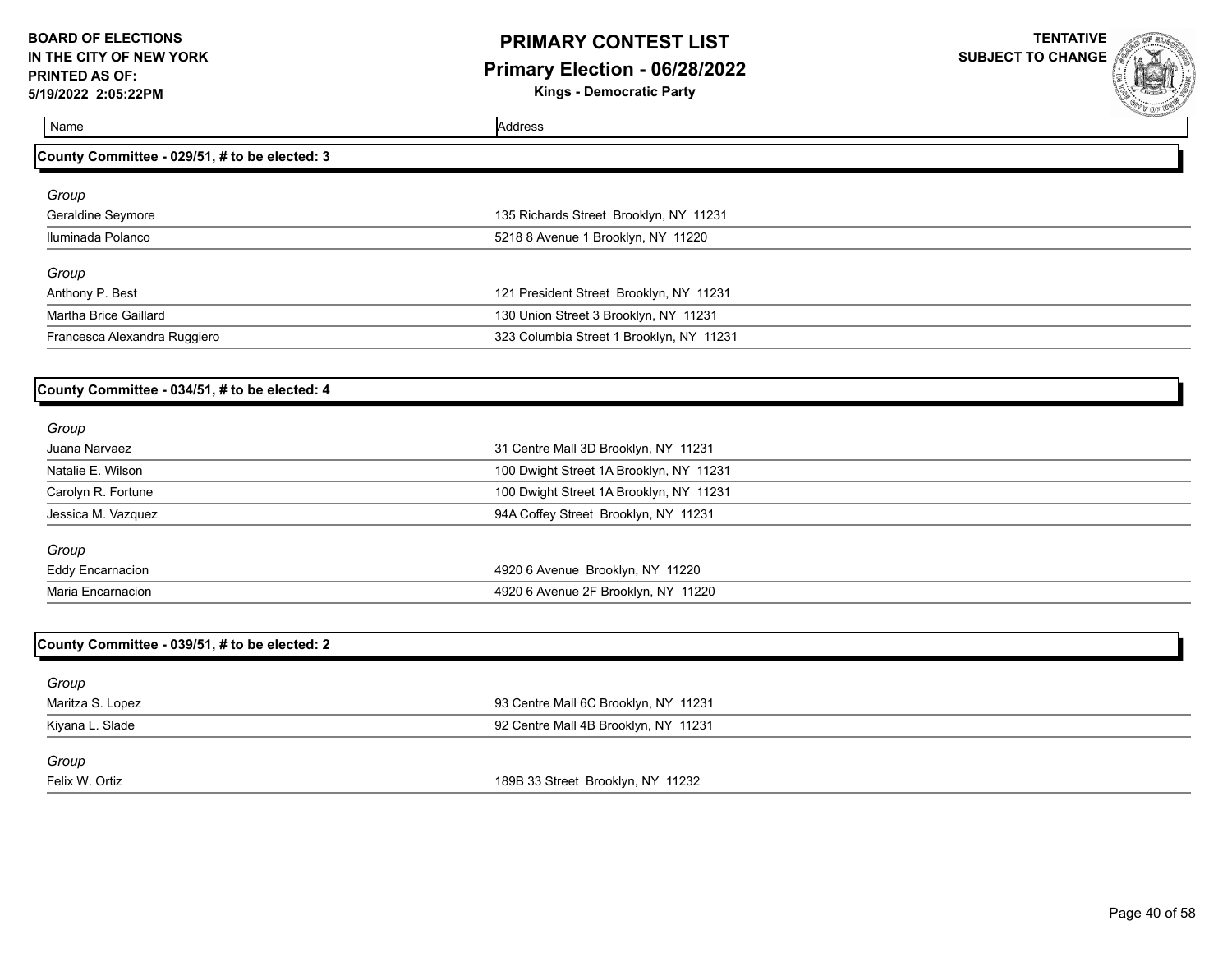## **PRIMARY CONTEST LIST Primary Election - 06/28/2022**

**Kings - Democratic Party**

**TENTATIVE SUBJECT TO CHANGE**

Name Address and Address and Address and Address and Address and Address and Address and Address and Address and Address and Address and Address and Address and Address and Address and Address and Address and Address and A

| County Committee - 009/52, # to be elected: 4 |                                              |  |
|-----------------------------------------------|----------------------------------------------|--|
| Group                                         |                                              |  |
| Elizabeth M. Stevenson                        | 235 Adams Street 5F Brooklyn, NY 11201       |  |
| Alease N. Annan                               | 140 Cadman Plaza West 10B Brooklyn, NY 11201 |  |
| Peter R. Fox                                  | 129 Hicks Street 3 Brooklyn, NY 11201        |  |
| Group                                         |                                              |  |
| Sysounthone Sonboum                           | 55 Poplar Street 6K Brooklyn, NY 11201       |  |
| Diogo Rosenblatt                              | 44 Hicks Street Brooklyn, NY 11201           |  |
| Sabrina Gates                                 | 42 Hicks Street 1S Brooklyn, NY 11201        |  |
| Nina Rosenblatt                               | 44 Hicks Street Brooklyn, NY 11201           |  |
|                                               |                                              |  |

| County Committee - 015/52, # to be elected: 4 |  |  |  |
|-----------------------------------------------|--|--|--|
|                                               |  |  |  |

| 54 Orange Street F Brooklyn, NY 11201   |
|-----------------------------------------|
| 101 Clark Street 20C Brooklyn, NY 11201 |
| 101 Clark Street 20C Brooklyn, NY 11201 |
|                                         |
| 61 Duffield Street Brooklyn, NY 11201   |
| 61 Duffield Street Brooklyn, NY 11201   |
| 101 Clark Street 28G Brooklyn, NY 11201 |
| 101 Clark Street 20B Brooklyn, NY 11201 |
|                                         |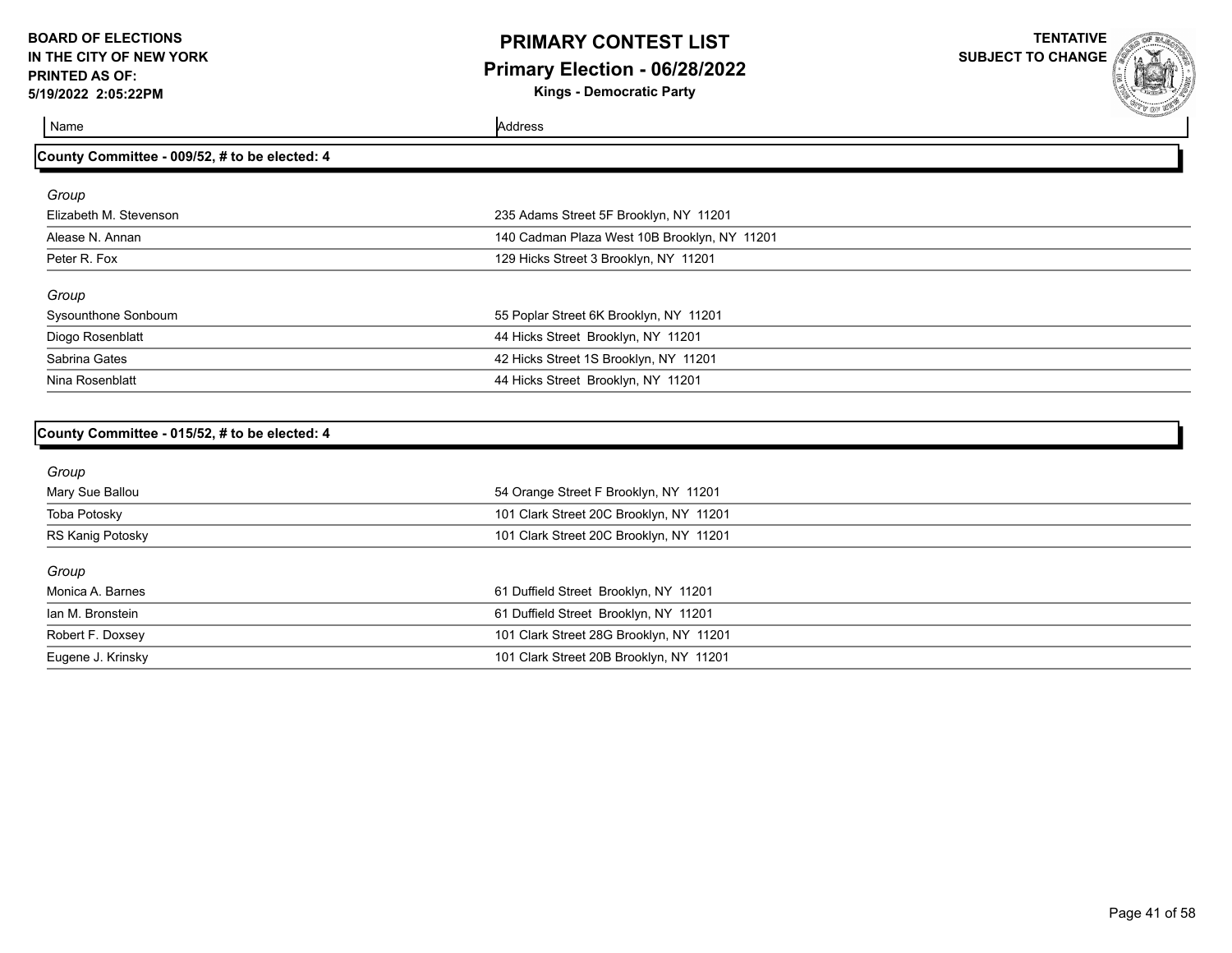# **PRIMARY CONTEST LIST Primary Election - 06/28/2022**

**Kings - Democratic Party**

**TENTATIVE SUBJECT TO CHANGE**



Name Address and Address and Address and Address and Address and Address and Address and Address and Address and Address and Address and Address and Address and Address and Address and Address and Address and Address and A

**County Committee - 024/52, # to be elected: 3**

| Group                |                                            |  |
|----------------------|--------------------------------------------|--|
| Katharine A. Ogg     | 19 Monroe Place Brooklyn, NY 11201         |  |
| Todd A. Francis      | 15 Bridge Park Drive 4C Brooklyn, NY 11201 |  |
| Quanda Shawn Francis | 15 Bridge Park Drive 4C Brooklyn, NY 11201 |  |
| Group                |                                            |  |
| David Fuchs          | 415 Pearl Street 3F Brooklyn, NY 11201     |  |
| Sabrina Rezzy        | 43 Willow Place Brooklyn, NY 11201         |  |

#### **County Committee - 006/53, # to be elected: 4**

| Group                   |                                             |
|-------------------------|---------------------------------------------|
| Maria Fines             | 401 Morgan Avenue Brooklyn, NY 11201        |
| Lydia Ortiz             | 330 Wilson Street 7D Brooklyn, NY 11221     |
| Domingo Dilan           | 1006 Willoughby Avenue 3 Brooklyn, NY 11221 |
| Luis Angelino Rodriguez | 203 Himrod Street 5 Brooklyn, NY 11237      |
| Group                   |                                             |
| Madeline Castro         | 307 Troutman Street Brooklyn, NY 11237      |
| George B. McFarlane     | 120 Menahan Street Brooklyn, NY 11221       |
| Gloria M. Estrada       | 210 Palmetto Street Brooklyn, NY 11221      |
| Flor M. Feliciano       | 339 Wilson Avenue Brooklyn, NY 11221        |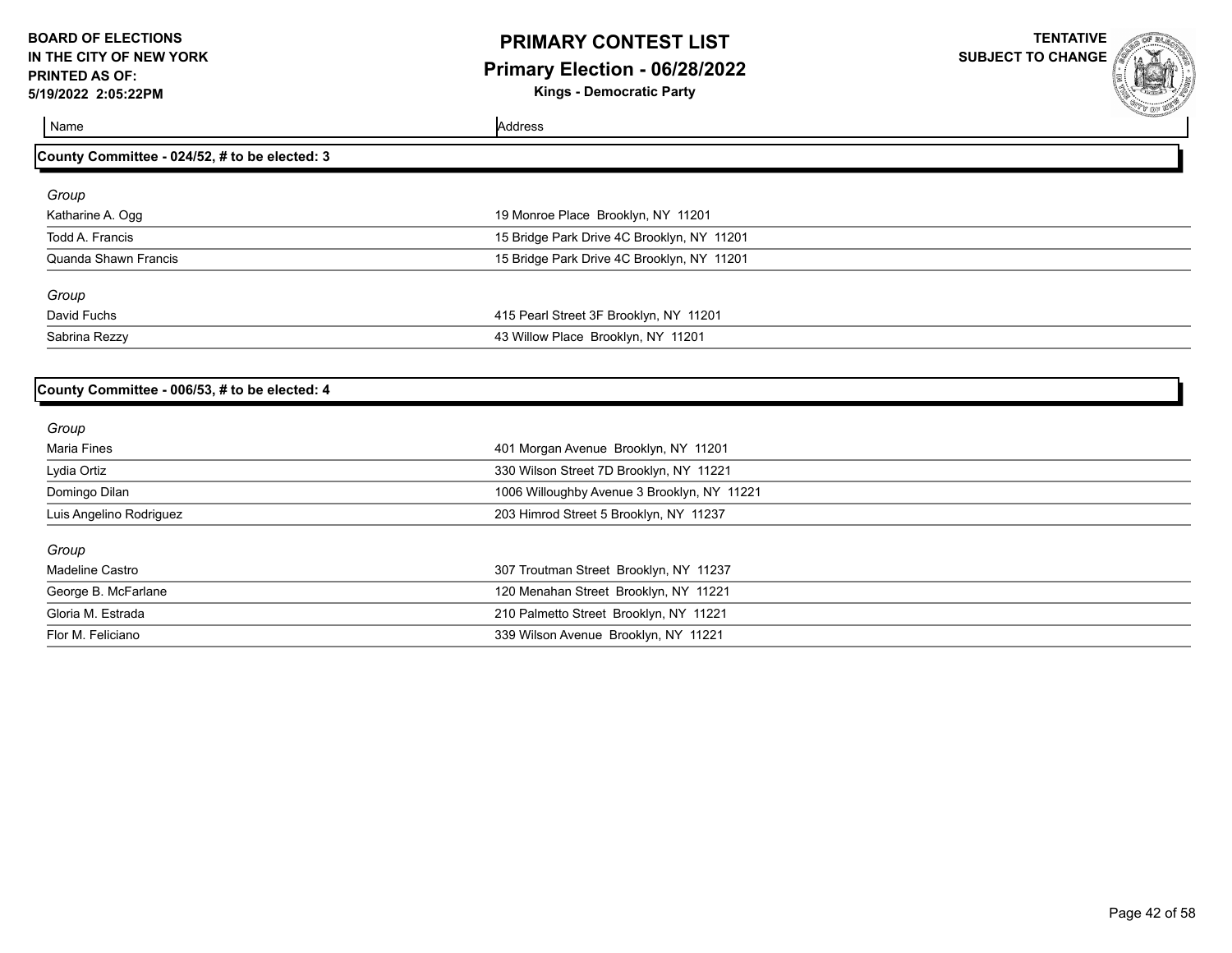## **PRIMARY CONTEST LIST Primary Election - 06/28/2022**

**Kings - Democratic Party**

**TENTATIVE SUBJECT TO CHANGE**



**County Committee - 033/53, # to be elected: 4**

Name Address and Address and Address and Address and Address and Address and Address and Address and Address and Address and Address and Address and Address and Address and Address and Address and Address and Address and A

| Group                |                                             |  |
|----------------------|---------------------------------------------|--|
| <b>Victor Torres</b> | 401 Morgan Avenue 4F Brooklyn, NY 11211     |  |
| <b>Tommy Torres</b>  | 42 Maujer Street 1F Brooklyn, NY 11206      |  |
| Jacqueline Dilan     | 1006 Willoughby Avenue 3 Brooklyn, NY 11221 |  |
| Group                |                                             |  |
| Virginia Torres      | 54 Boerum Street Brooklyn, NY 11206         |  |
| <b>Curtis Myrick</b> | 261 Stockholm Street Brooklyn, NY 11237     |  |
| <b>Elliot Guilbe</b> | 390 Bushwick Avenue 8D Brooklyn, NY 11206   |  |
| John A. Senquiz      | 130 Moore Street 7C Brooklyn, NY 11206      |  |
|                      |                                             |  |

#### **County Committee - 034/53, # to be elected: 3**

| Group                  |                                            |  |
|------------------------|--------------------------------------------|--|
| Lahoma Shipman-Goodwin | 811 Flushing Avenue Brooklyn, NY 11206     |  |
| Myles Bennett          | 49 Wyckoff Avenue 3A Brooklyn, NY 11237    |  |
| Nilda I. Morales       | 211 Irving Avenue 2R Brooklyn, NY 11237    |  |
| Group                  |                                            |  |
| Miosoti Morel          | 24 Humboldt Street 16D Brooklyn, NY 11206  |  |
| Cynthia B. Perez       | 849 Flushing Avenue 20A Brooklyn, NY 11206 |  |

### **County Committee - 042/53, # to be elected: 4**

| Group                  |                                             |
|------------------------|---------------------------------------------|
| Eloisa L. Rowe Barnett | 50 Manhattan Avenue Brooklyn, NY 11206      |
| Edwin A. Garcia        | 50 Manhattan Avenue 3B Brooklyn, NY 11206   |
| Sabrina Rivera         | 101 Humboldt Street 7E Brooklyn, NY 11206   |
| Group                  |                                             |
| Jose M. Dilan          | 1006 Willoughby Avenue 3 Brooklyn, NY 11221 |
| Christina Rivera       | 101 Humboldt Street 7E Brooklyn, NY 11206   |
| Javier Reyes           | 50 Manhattan Avenue 3D Brooklyn, NY 11206   |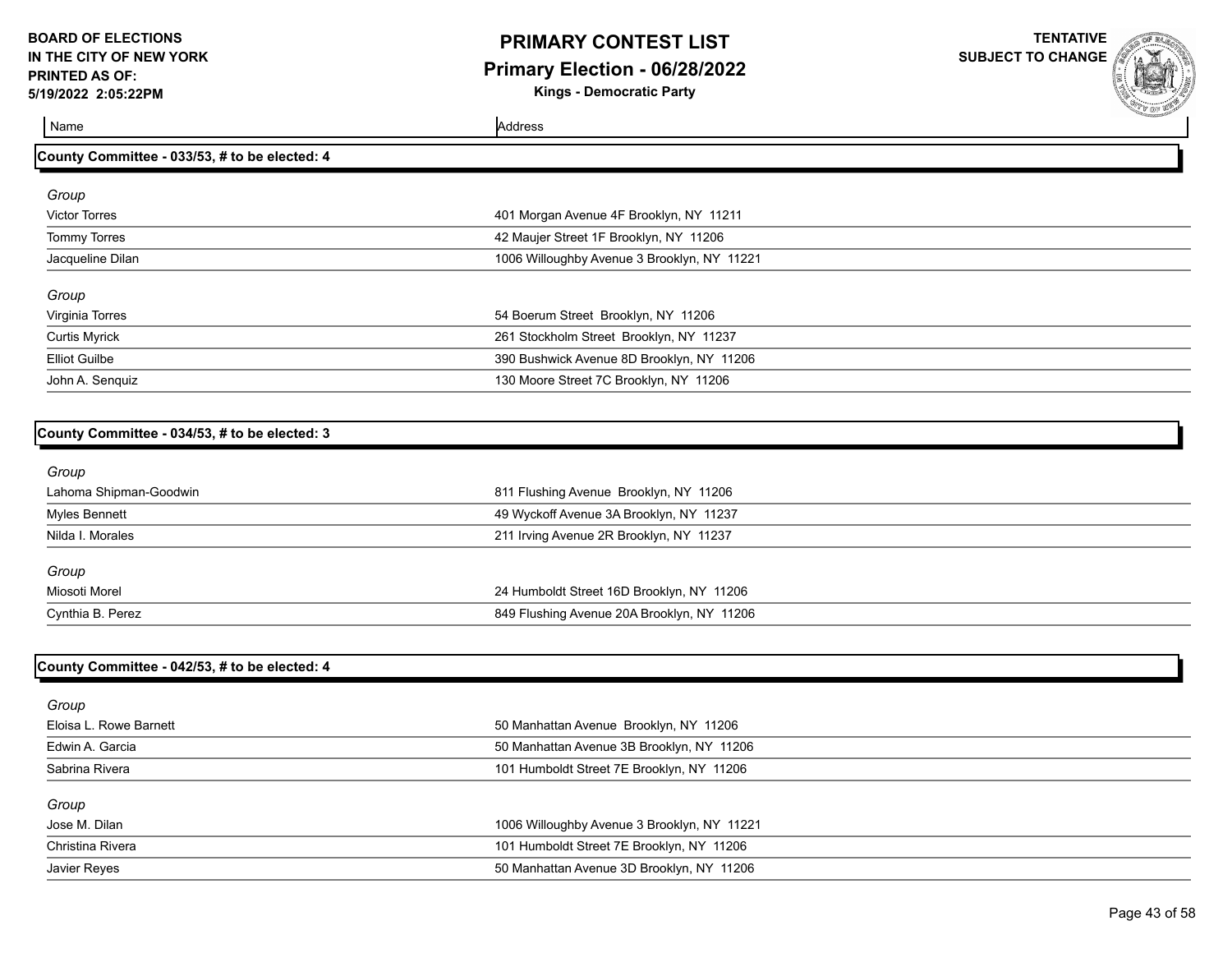# **PRIMARY CONTEST LIST Primary Election - 06/28/2022**

**Kings - Democratic Party**

**TENTATIVE SUBJECT TO CHANGE**



Name Address and Address and Address and Address and Address and Address and Address and Address and Address and Address and Address and Address and Address and Address and Address and Address and Address and Address and A

| County Committee - 045/54, # to be elected: 4 |                                                |  |
|-----------------------------------------------|------------------------------------------------|--|
| Group                                         |                                                |  |
| <b>Heather Black</b>                          | 1148 Halsey Street Brooklyn, NY 11207          |  |
| William J. Leonardi                           | 575 Central Avenue 507 Brooklyn, NY 11207      |  |
| Denise Peace                                  | 580 Central Avenue Brooklyn, NY 11207          |  |
| Helene S. Leonardi                            | 575 Central Avenue 507 Brooklyn, NY 11207      |  |
| Group                                         |                                                |  |
| Jessica Ruth Highet                           | 1151 Decatur Street Brooklyn, NY 11207         |  |
|                                               |                                                |  |
| County Committee - 049/54, # to be elected: 3 |                                                |  |
| Group                                         |                                                |  |
| Jessica Melendez                              | 1278 Halsey Street 3 Brooklyn, NY 11237        |  |
| Victoria Fernandez                            | 824 Knickerbocker Avenue 2L Brooklyn, NY 11207 |  |
| <b>Diane Mitchell</b>                         | 1278 Halsey Street 3L Brooklyn, NY 11237       |  |
| Group                                         |                                                |  |
| Krisstofer Marchena                           | 144 Weirfield Street Brooklyn, NY 11221        |  |
|                                               |                                                |  |
| County Committee - 002/55, # to be elected: 3 |                                                |  |
| Group                                         |                                                |  |
| Jacqueline Brotherson                         | 974 Jefferson Avenue Brooklyn, NY 11221        |  |
| Robert L. Watson Jr.                          | 958 Jefferson Avenue A Brooklyn, NY 11221      |  |
| Debra Brotherson                              | 974 Jefferson Avenue Brooklyn, NY 11221        |  |
| Group                                         |                                                |  |
| Margaret Costin                               | 184 Tapscott Street Brooklyn, NY 11212         |  |
| Queen Green                                   | 199 Tapscott Street Brooklyn, NY 11212         |  |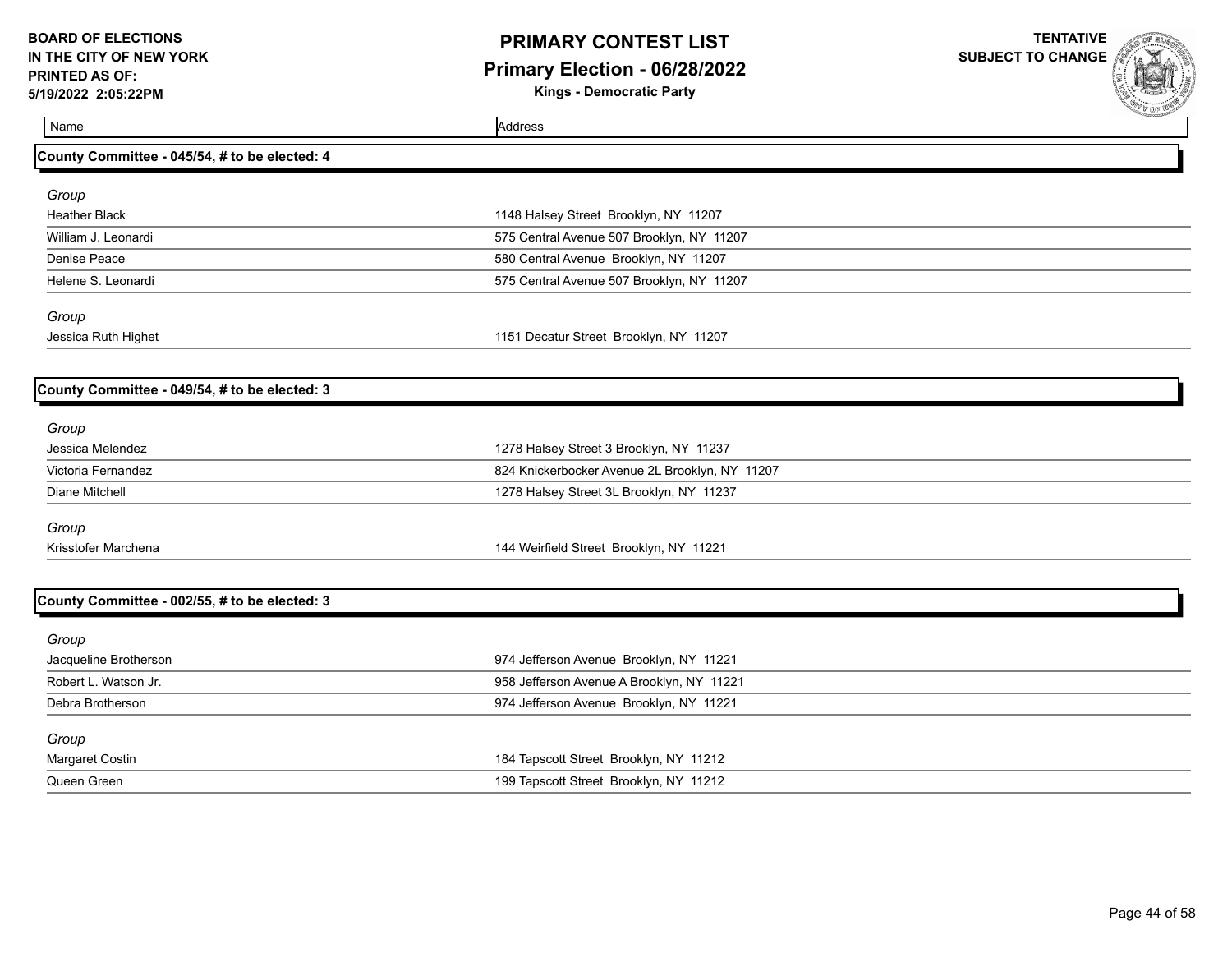# **PRIMARY CONTEST LIST Primary Election - 06/28/2022**

**Kings - Democratic Party**

**TENTATIVE SUBJECT TO CHANGE**

Name Address and Address and Address and Address and Address and Address and Address and Address and Address and Address and Address and Address and Address and Address and Address and Address and Address and Address and A

#### **County Committee - 003/55, # to be elected: 3**

| Group             |                                            |  |
|-------------------|--------------------------------------------|--|
| Samuel D. Wesley  | 711 Macdonough Street 2 Brooklyn, NY 11233 |  |
| Priscilla Swift   | 33 Saratoga Avenue 10G Brooklyn, NY 11233  |  |
| Amanda L. Torbett | 864 Macon Street 4A Brooklyn, NY 11233     |  |
|                   |                                            |  |
| Group             |                                            |  |
| Karen Lloyd       | 47 Dumont Avenue Brooklyn, NY 11212        |  |
| Kamilah Depass    | 734 Saratoga Avenue Brooklyn, NY 11212     |  |
| Ava Callender     | 800 Howard Avenue Brooklyn, NY 11212       |  |
|                   |                                            |  |

### **County Committee - 004/55, # to be elected: 2**

| Group                 |                                            |
|-----------------------|--------------------------------------------|
| Sonia Hinds           | 760 Saratoga Avenue Brooklyn, NY 11212     |
| Joyce M. Burey        | 805 Howard Avenue Brooklyn, NY 11212       |
| Group                 |                                            |
| Jacqueline M. Mcleary | 598 Bainbridge Street 1 Brooklyn, NY 11233 |
| Monica J. Mcleary     | 598 Bainbridge Street 1 Brooklyn, NY 11233 |

### **County Committee - 005/55, # to be elected: 3**

| Group                |                                          |  |
|----------------------|------------------------------------------|--|
| Michael Lewis        | 246 Legion Street Brooklyn, NY 11212     |  |
| Deborah A. Hunte     | 221 Grafton Street Brooklyn, NY 11212    |  |
| Giavanni C. Smith    | 815 Howard Avenue Brooklyn, NY 11212     |  |
| Group                |                                          |  |
| <b>Shirley Marsh</b> | 619 Decatur Street Brooklyn, NY 11233    |  |
| Thomas Barnes        | 413 Bainbridge Street Brooklyn, NY 11233 |  |
| Robert V. King       | 428 Bainbridge Street Brooklyn, NY 11233 |  |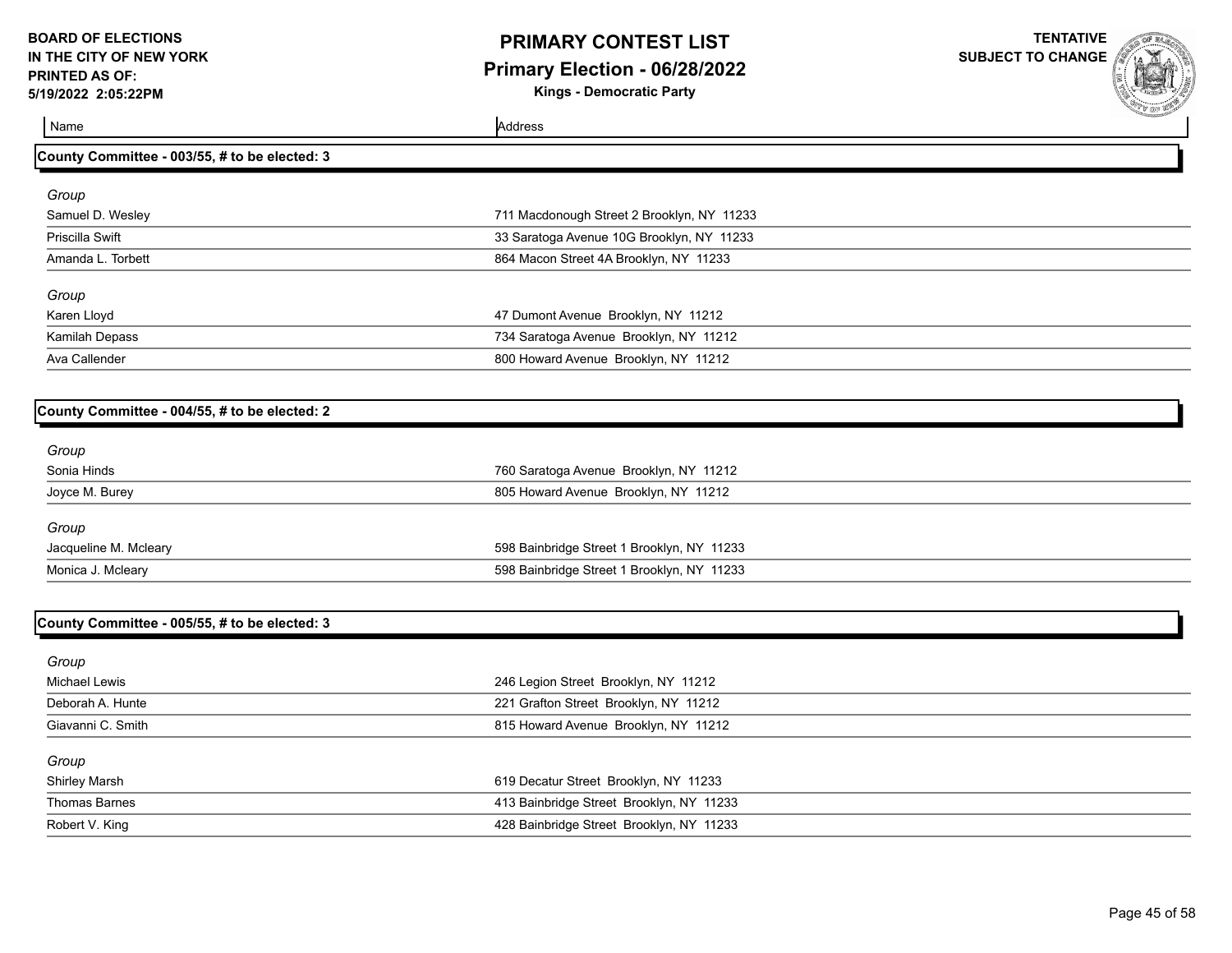# **PRIMARY CONTEST LIST Primary Election - 06/28/2022**

**Kings - Democratic Party**

**TENTATIVE SUBJECT TO CHANGE**

Name Address and Address and Address and Address and Address and Address and Address and Address and Address and Address and Address and Address and Address and Address and Address and Address and Address and Address and A

| County Committee - 010/55, # to be elected: 4 |                                            |  |
|-----------------------------------------------|--------------------------------------------|--|
| Group                                         |                                            |  |
| Rebecca E. Stafford                           | 213 Legion Street Brooklyn, NY 11212       |  |
| Nicola N. Coleman                             | 223 Grafton Street Brooklyn, NY 11212      |  |
| <b>Charles Esprit</b>                         | 271 Legion Street Brooklyn, NY 11212       |  |
| Group                                         |                                            |  |
| Tahlib S. Banks                               | 725 Howard Avenue 3A Brooklyn, NY 11212    |  |
| Tasheem D. Banks                              | 725 Howard Avenue 3A Brooklyn, NY 11212    |  |
| Janeisha M. Williams                          | 214 Macdougal Street C1 Brooklyn, NY 11233 |  |
| Edward M. Eaton                               | 458 Chauncey Street Brooklyn, NY 11233     |  |

#### **County Committee - 016/55, # to be elected: 2**

| Group                   |                                              |
|-------------------------|----------------------------------------------|
| Hellen Thomas-Purdie    | 55 Saratoga Avenue 1A Brooklyn, NY 11233     |
| <b>Adam Sowell</b>      | 55 Saratoga Avenue 9B Brooklyn, NY 11233     |
| Group                   |                                              |
| Gail E. Thomas-Barcliff | 76 Powell Street Brooklyn, NY 11212          |
| Miriam B. Robertson     | 108 Christopher Avenue Brooklyn, NY 11212    |
| Group                   |                                              |
| Vernah A. Goodluck      | 1230 East New York Avenue Brooklyn, NY 11212 |
| Joy B. Batts            | 181 Rockaway Parkway Brooklyn, NY 11212      |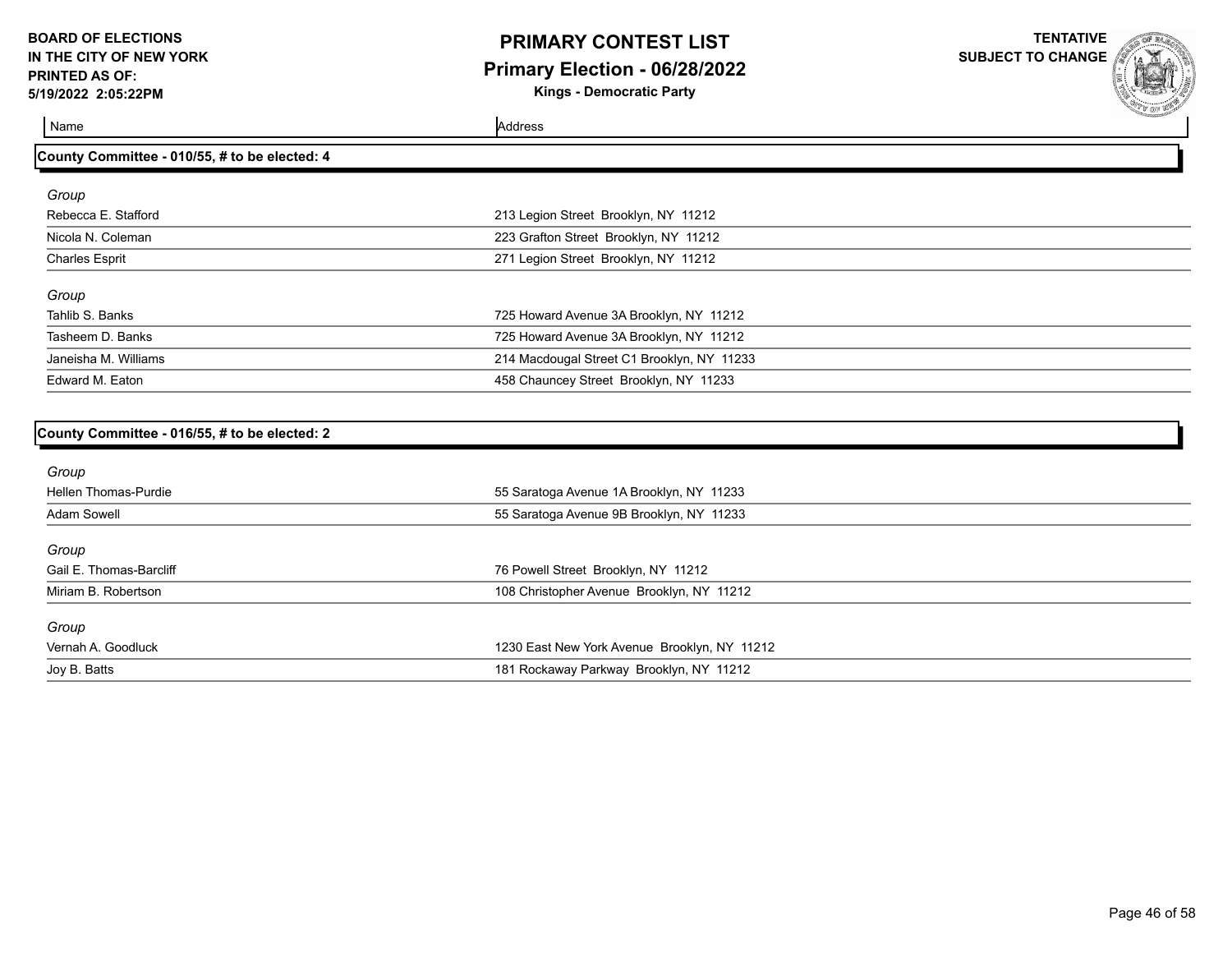# **PRIMARY CONTEST LIST Primary Election - 06/28/2022**

**Kings - Democratic Party**

| Name                                          | Address                                      | <b>SALE OF WELL</b> |
|-----------------------------------------------|----------------------------------------------|---------------------|
| County Committee - 017/55, # to be elected: 2 |                                              |                     |
| Group                                         |                                              |                     |
| William A. Foster                             | 43 Sheffield Avenue B1 Brooklyn, NY 11207    |                     |
| Jeannette James                               | 315 Sutter Avenue 15G Brooklyn, NY 11212     |                     |
| Group                                         |                                              |                     |
| Tamara Barreau                                | 2045 Union Street Brooklyn, NY 11212         |                     |
| Veronica E. Mcintosh                          | 1226 East New York Avenue Brooklyn, NY 11212 |                     |
| County Committee - 018/55, # to be elected: 2 |                                              |                     |
| Group                                         |                                              |                     |
| Mario C. Flunory                              | 145 Sheffield Avenue 1 Brooklyn, NY 11207    |                     |
| Faye R. Flunory                               | 145 Sheffield Avenue 1 Brooklyn, NY 11207    |                     |
| Group                                         |                                              |                     |
| Denise M. Jordan                              | 51 Sutter Avenue Brooklyn, NY 11212          |                     |
| <b>Delores Mcinnis</b>                        | 37 East 98 Street Brooklyn, NY 11212         |                     |
| County Committee - 019/55, # to be elected: 2 |                                              |                     |
|                                               |                                              |                     |
| Group                                         |                                              |                     |
| Anthony T. Jones                              | 816 Saratoga Avenue 1B Brooklyn, NY 11212    |                     |
| Cornis Jeffrey                                | 131 Rockaway Parkway Brooklyn, NY 11212      |                     |
| Group                                         |                                              |                     |
| John J. Joyner Jr.                            | 1845 Eastern Parkway 1F Brooklyn, NY 11216   |                     |
| Group                                         |                                              |                     |
| Gary Cooper                                   | 2345 Dean Street Brooklyn, NY 11233          |                     |
| Vernell Cooper                                | 2345 Dean Street Bsmt Brooklyn, NY 11233     |                     |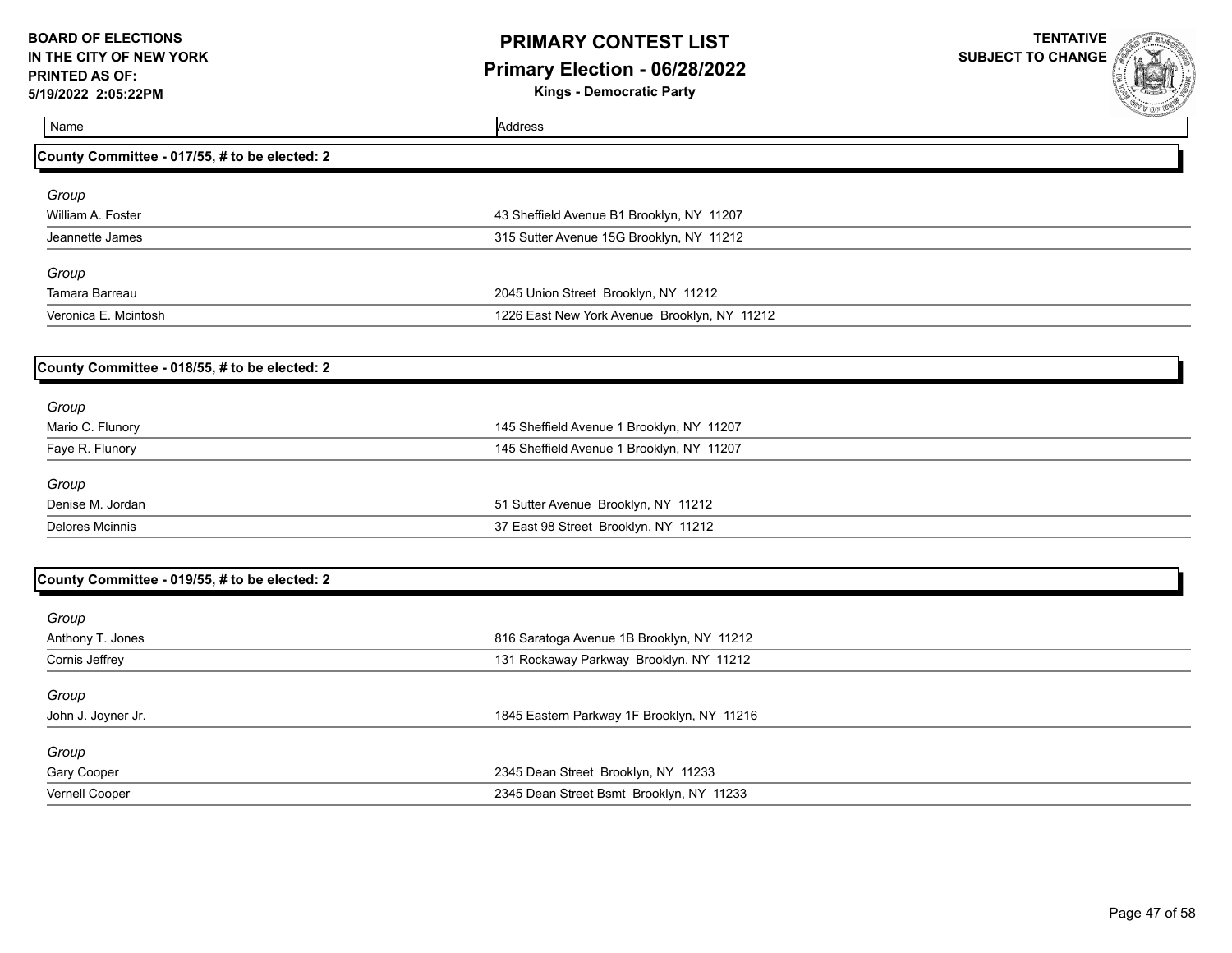# **PRIMARY CONTEST LIST Primary Election - 06/28/2022**

**Kings - Democratic Party**

**TENTATIVE SUBJECT TO CHANGE**

Name Address and Address and Address and Address and Address and Address and Address and Address and Address and Address and Address and Address and Address and Address and Address and Address and Address and Address and A

#### **County Committee - 024/55, # to be elected: 4**

| Group             |                                              |  |
|-------------------|----------------------------------------------|--|
| Dorotha Thomas    | 124 Bristol Street Brooklyn, NY 11212        |  |
| Keith E. Morman   | 99 Rockaway Parkway Brooklyn, NY 11212       |  |
| Joeann Barnes     | 512 Thomas Boyland Street Brooklyn, NY 11212 |  |
| Claudina Garcia   | 2045 Union Street Brooklyn, NY 11212         |  |
| Group             |                                              |  |
| Clifton A. Hinton | 157 Belmont Avenue 8D Brooklyn, NY 11212     |  |

#### **County Committee - 027/55, # to be elected: 3**

| Group                |                                             |
|----------------------|---------------------------------------------|
| Nicole Jeffers       | 422 Blake Avenue 1D Brooklyn, NY 11212      |
| Donald Anderson      | 1777 Union Street 1 Brooklyn, NY 11213      |
| Patricia M. Burrowes | 1745 President Street 1H Brooklyn, NY 11213 |
| Group                |                                             |
| Patrina T. Louis     | 1566 Eastern Parkway Brooklyn, NY 11233     |
| Mary A. Mensah       | 1566 Eastern Parkway Brooklyn, NY 11233     |
| Roberts D. Robinson  | 455 Saratoga Avenue Brooklyn, NY 11233      |

| County Committee - 031/55, # to be elected: 2 |                                        |
|-----------------------------------------------|----------------------------------------|
| Group                                         |                                        |
| Lisa Castro                                   | 1651 Carroll Street Brooklyn, NY 11213 |
| Erica D. Spears                               | 1750 Union Street Brooklyn, NY 11213   |
| Group                                         |                                        |
| Jasmine Hepburn                               | 142 Herzl Street Brooklyn, NY 11212    |
| Mervyn Hepburn                                | 142 Herzl Street Brooklyn, NY 11212    |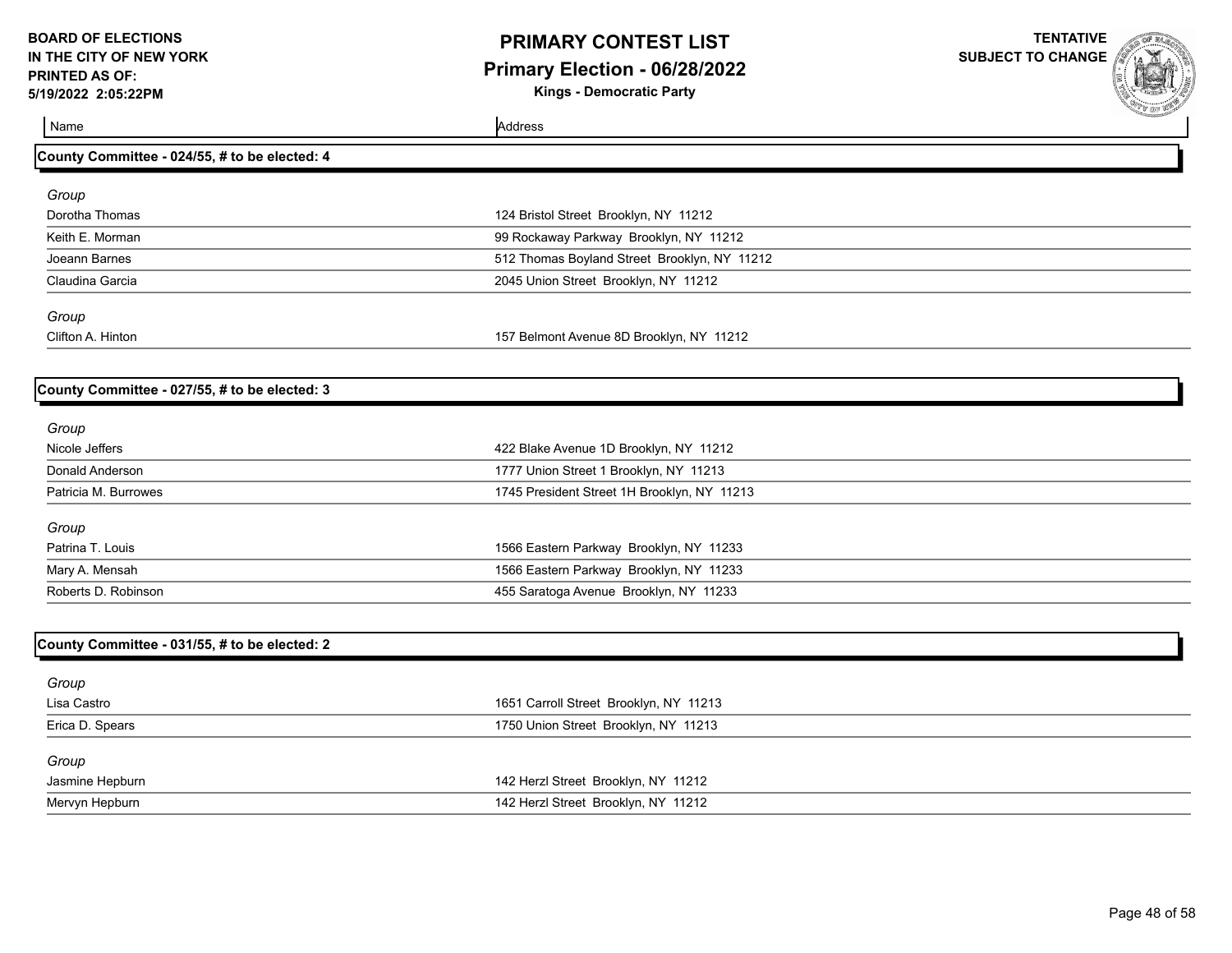# **PRIMARY CONTEST LIST Primary Election - 06/28/2022**

**Kings - Democratic Party**

**TENTATIVE SUBJECT TO CHANGE**



**County Committee - 033/55, # to be elected: 3** *Group* Rosemine Cheriney **1651 Carroll Street Brooklyn, NY 11213** Cynthia V. Brown 1791 Union Street Brooklyn, NY 11213 Steven Piere 1717 Carroll Street Brooklyn, NY 11213 *Group* Latoya Evans 410 Sutter Avenue 3D Brooklyn, NY 11212 Dolly V. Anderson 892 Saratoga Avenue 2F Brooklyn, NY 11212

### **County Committee - 037/55, # to be elected: 2**

Name Address and Address and Address and Address and Address and Address and Address and Address and Address and Address and Address and Address and Address and Address and Address and Address and Address and Address and A

| Group                   |                                         |  |
|-------------------------|-----------------------------------------|--|
| Abigail K. Secovnie     | 12 Ford Street Brooklyn, NY 11213       |  |
| Sana Khan               | 1150 Eastern Parkway Brooklyn, NY 11213 |  |
| Group                   |                                         |  |
| Jemel Hackney           | 761 Saratoga Avenue Brooklyn, NY 11212  |  |
| Michael J. Herndon      | 358 Bristol Street A Brooklyn, NY 11212 |  |
| Group                   |                                         |  |
| Dion C. Quamina, I      | 145 Rockaway Parkway Brooklyn, NY 11212 |  |
| Kaseem O. Clark-Edwards | 563 Howard Avenue 4 Brooklyn, NY 11233  |  |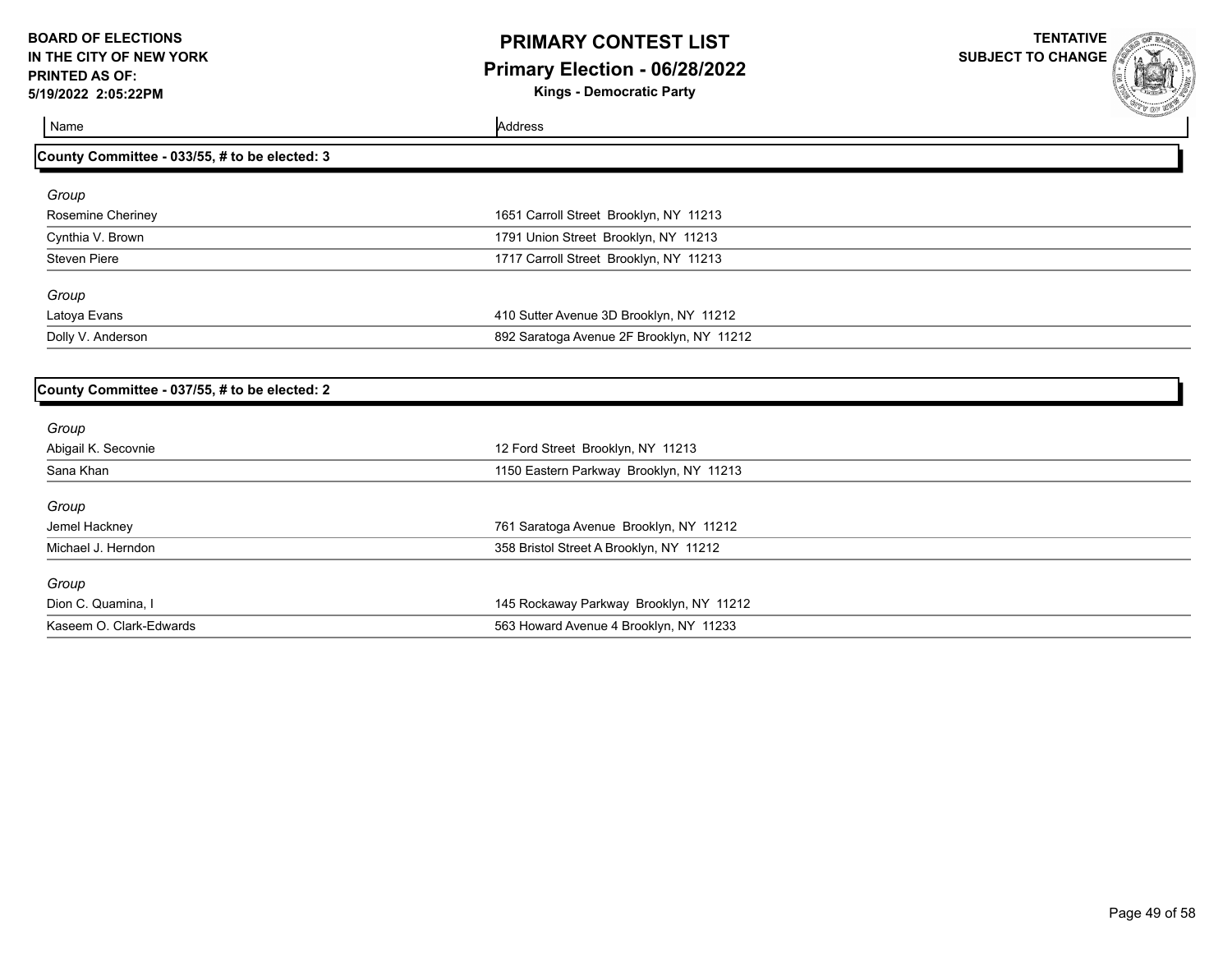# **PRIMARY CONTEST LIST Primary Election - 06/28/2022**

**Kings - Democratic Party**

**TENTATIVE SUBJECT TO CHANGE**

**County Committee - 040/55, # to be elected: 3**

Name Address and Address and Address and Address and Address and Address and Address and Address and Address and Address and Address and Address and Address and Address and Address and Address and Address and Address and A

| Group               |                                                   |  |
|---------------------|---------------------------------------------------|--|
| Marc Emile Cadet    | 1502 St. Marks Avenue 1FI Brooklyn, NY 11233      |  |
| Shaquana M. Peoples | 275 Livonia Avenue 11E Brooklyn, NY 11212         |  |
| Audrey L. King      | 445 Thomas S Boyland Street 1B Brooklyn, NY 11212 |  |
| Group               |                                                   |  |
| Maxine M. Williams  | 553 Howard Avenue Brooklyn, NY 11233              |  |
| Delali Abena Ayivor | 1730 Carroll Street Brooklyn, NY 11213            |  |
| Tenisha Sade Chong  | 1965 Union Street Brooklyn, NY 11233              |  |

### **County Committee - 053/56, # to be elected: 4**

| Group               |                                           |  |
|---------------------|-------------------------------------------|--|
| Stephen H. Faillace | 1289 Dean Street 3R Brooklyn, NY 11216    |  |
| Zena Hinds          | 31 Brooklyn Avenue 5F Brooklyn, NY 11216  |  |
| Group               |                                           |  |
| Marissa Davis       | 1328 Fulton Street 706 Brooklyn, NY 11216 |  |
| Group               |                                           |  |
| Monetta Miller      | 260 Herkimer Street 5C Brooklyn, NY 11216 |  |
| Cheryl D. Shanck    | 132 Herkimer Street 1C Brooklyn, NY 11216 |  |

| County Committee - 059/56, # to be elected: 3 |                                          |  |
|-----------------------------------------------|------------------------------------------|--|
| Group                                         |                                          |  |
| Regina H. Green                               | 83 Kingston Avenue 1A Brooklyn, NY 11213 |  |
| Group                                         |                                          |  |
| Adrienne A. Umeh                              | 255 Halsey Street 1 Brooklyn, NY 11216   |  |
| James Charles McNamee                         | 295 Macon Street Brooklyn, NY 11216      |  |
| Kristin S. Rockermann                         | 295 Macon Street Brooklyn, NY 11216      |  |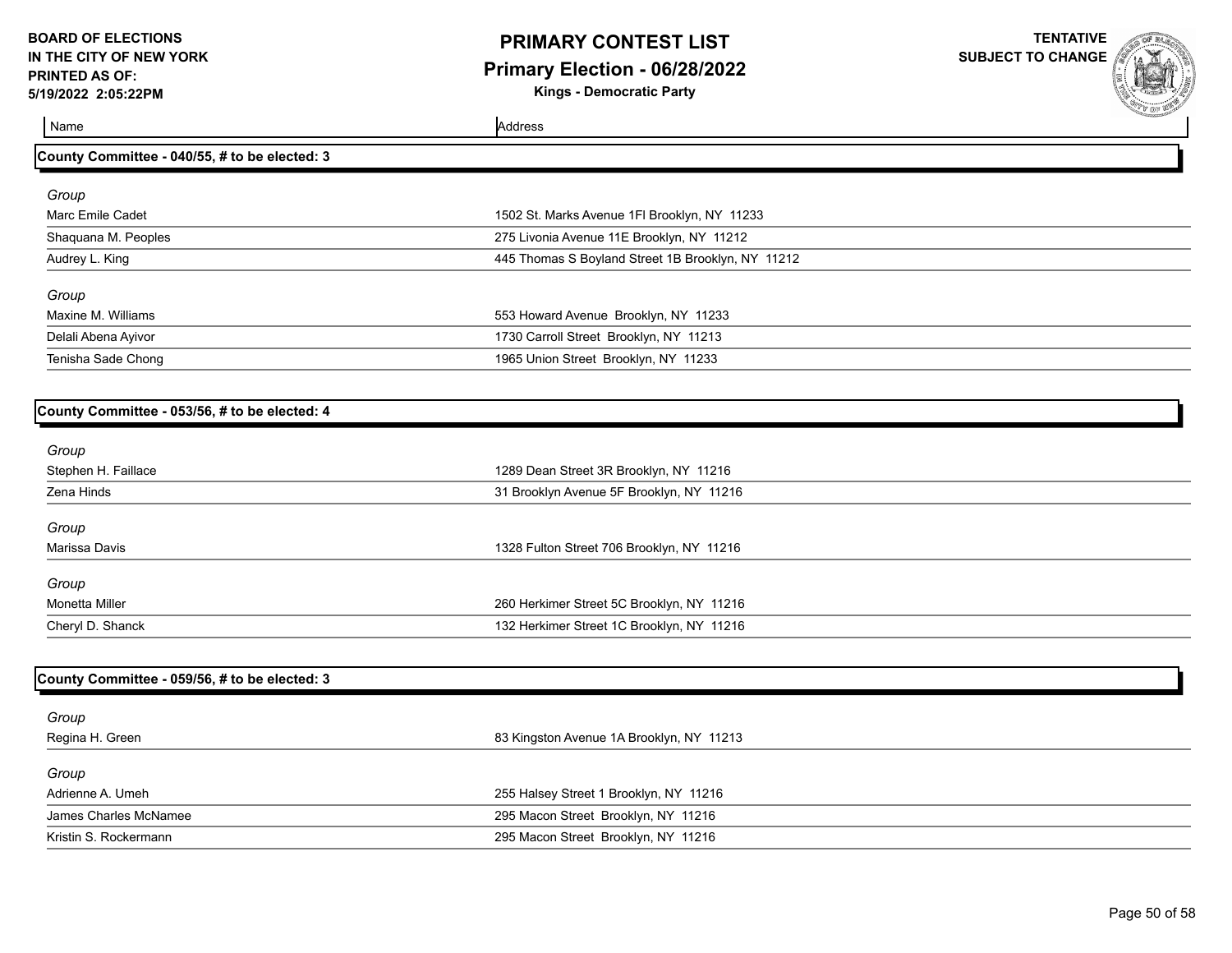### **PRIMARY CONTEST LIST Primary Election - 06/28/2022**

**Kings - Democratic Party**

**TENTATIVE SUBJECT TO CHANGE**



**County Committee - 063/56, # to be elected: 4** *Group* Kenneth L. Pyle 1304 Dean Street Pvt Brooklyn, NY 11216 *Group* John C. McCall 1250 Dean Street 1 Brooklyn, NY 11216 Gail Muhammad 1236 Dean Street Brooklyn, NY 11216 Kay M. Pryor **Matter Controllers and Street Brooklyn, NY 11216** Case Number 2008 2014 2016 2021 2022 2023 2024 20 Pierre J. Smith 1250 Dean Street 1 Brooklyn, NY 11216

### **County Committee - 003/57, # to be elected: 4**

Name Address and Address and Address and Address and Address and Address and Address and Address and Address and Address and Address and Address and Address and Address and Address and Address and Address and Address and A

| Group                |                                             |
|----------------------|---------------------------------------------|
| Darold Burgess       | 5 Fleet Walk 9G Brooklyn, NY 11201          |
| <b>Gary Fannning</b> | 409 Eastern Parkway Brooklyn, NY 11216      |
| John Finley          | 409 Eastern Parkway A218 Brooklyn, NY 11216 |
| Jasmen Flagg         | 409 Eastern Parkway A218 Brooklyn, NY 11216 |
| Group                |                                             |
| Samantha N. Johnson  | 16 Fleet Walk 1C Brooklyn, NY 11201         |
| Carole Mehlman       | 426 Eastern Parkway 5C Brooklyn, NY 11225   |
| Maisha Morales       | 475 Clermont Avenue Brooklyn, NY 11238      |
| Anthony Duran        | 475 Clermont Avenue Brooklyn, NY 11238      |

| County Committee - 006/57, # to be elected: 2 |                                                 |
|-----------------------------------------------|-------------------------------------------------|
| Group                                         |                                                 |
| Shaquana D. Boykin                            | 101 North Portland Avenue 1C Brooklyn, NY 11205 |
| Group                                         |                                                 |
| Theresa Arrington                             | 102 Cumberland Walk Brooklyn, NY 11205          |
| Craig Arrington                               | 102 Cumberland Walk Brooklyn, NY 11205          |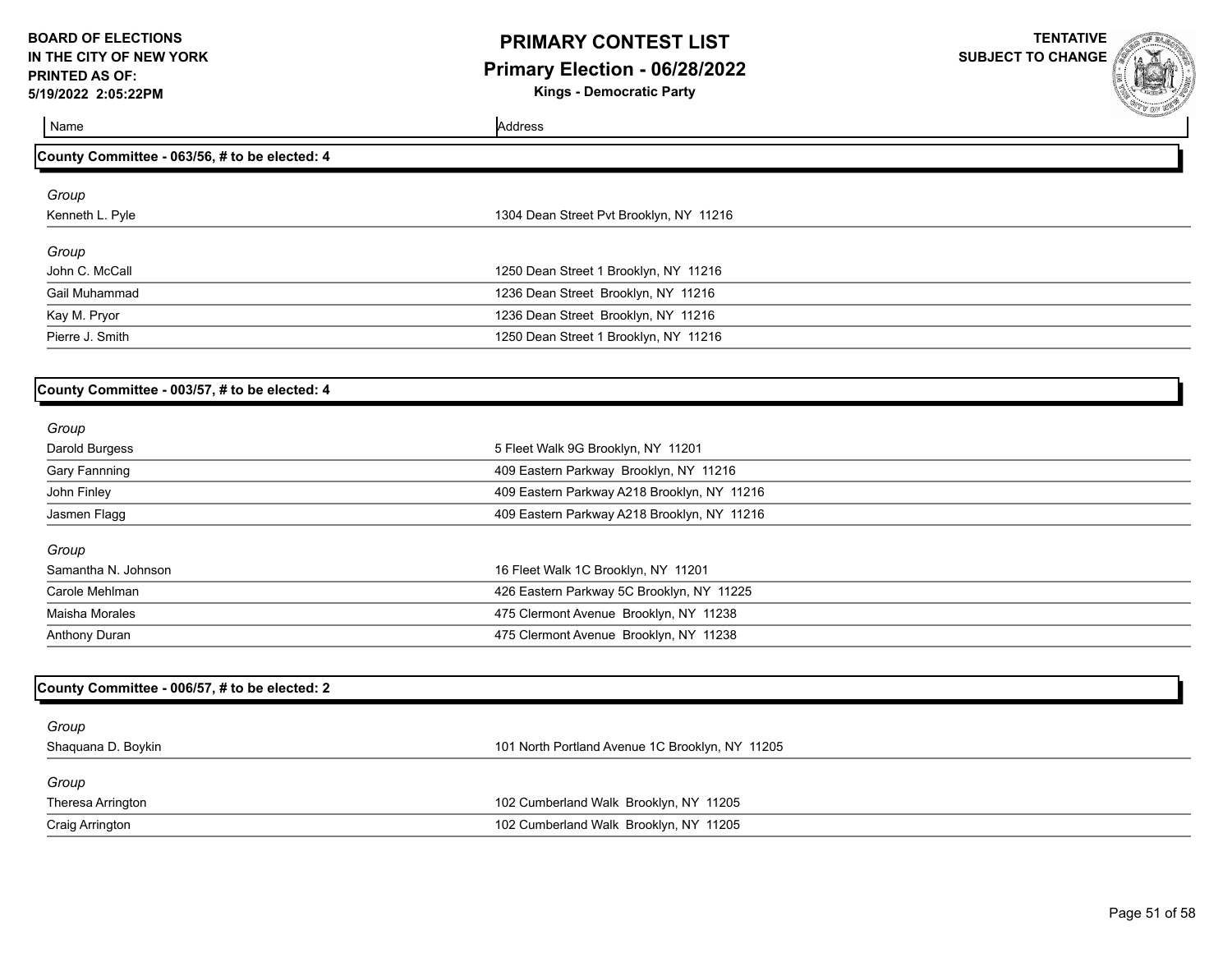### **PRIMARY CONTEST LIST Primary Election - 06/28/2022**

**Kings - Democratic Party**

**TENTATIVE SUBJECT TO CHANGE**



Name Address and Address and Address and Address and Address and Address and Address and Address and Address and Address and Address and Address and Address and Address and Address and Address and Address and Address and A

### **County Committee - 019/57, # to be elected: 4**

| Group                         |                                             |
|-------------------------------|---------------------------------------------|
|                               |                                             |
| <b>Anthony Price</b>          | 21 Saint James Place Brooklyn, NY 11205     |
| Corey Grad                    | 409 Eastern Parkway 1109 Brooklyn, NY 11216 |
| Group                         |                                             |
| Alexander D. Robins           | 80 South Elliott Place 1 Brooklyn, NY 11217 |
| Lillian Lin Lampe             | 80 South Elliott Place 1 Brooklyn, NY 11217 |
| Deshawn Christopher Childress | 67 Hanson Place 9H Brooklyn, NY 11217       |
| Michael Boomer                | 67 Hanson Place 9H Brooklyn, NY 11217       |

### **County Committee - 020/57, # to be elected: 4**

| Group                |                                             |  |
|----------------------|---------------------------------------------|--|
| Kerri Watts          | 299 Adelphi Street Brooklyn, NY 11205       |  |
| Robin Lacey          | 260 Cumberland Street Brooklyn, NY 11205    |  |
| Brenda Simon-Lango   | 299 Adelphi Street Brooklyn, NY 11205       |  |
| <b>Marion Pineda</b> | 299 Adelphi Street Brooklyn, NY 11205       |  |
| Group                |                                             |  |
| Daisy C. Chang       | 256 Cumberland Street 3 Brooklyn, NY 11205  |  |
| Hilda Ann Cohen      | 215 Cumberland Street 1 Brooklyn, NY 11205  |  |
| Emily Jean Sessions  | 25 South Oxford Street 5 Brooklyn, NY 11217 |  |
| Jonathan D. Rogers   | 256 Cumberland Street 3 Brooklyn, NY 11205  |  |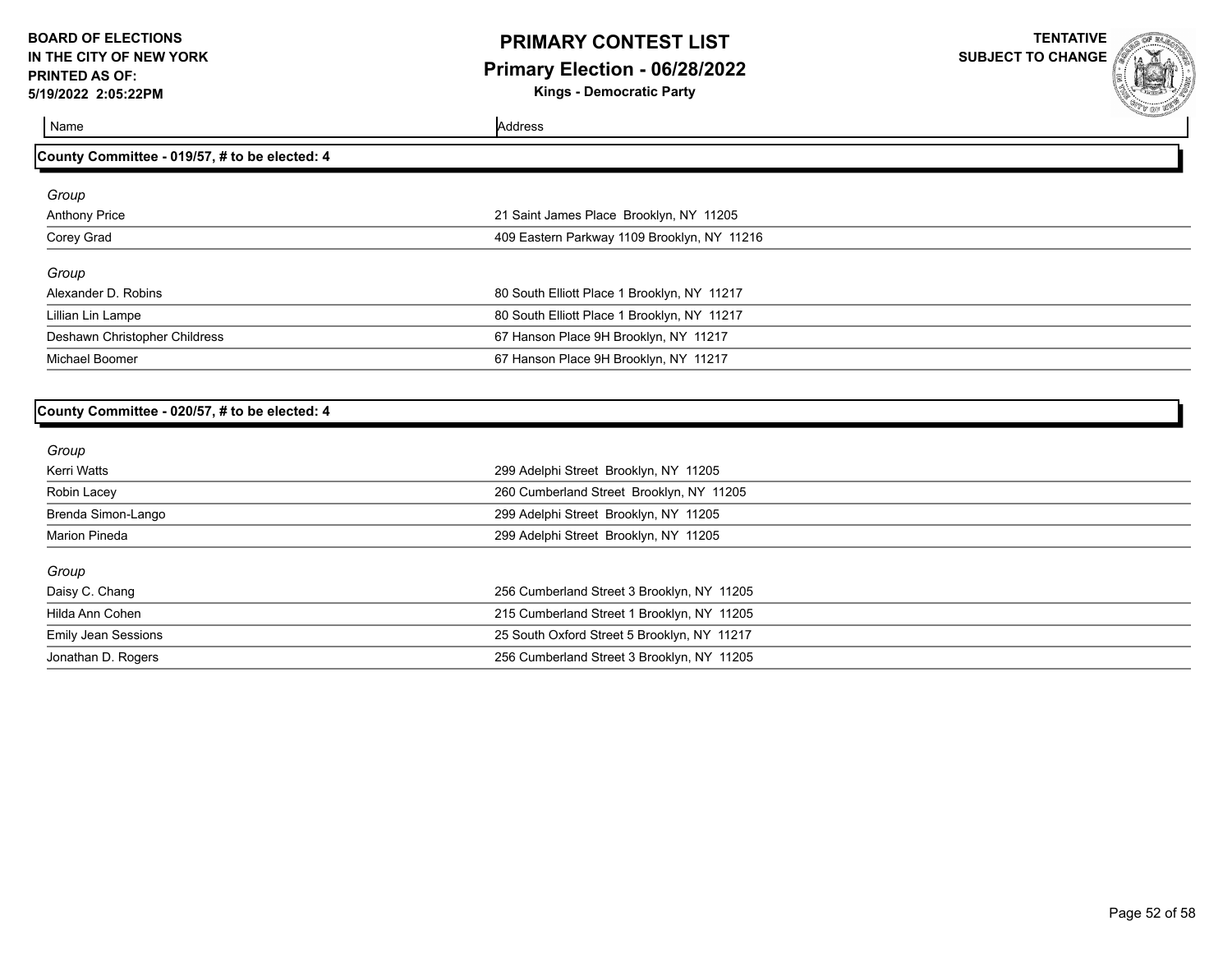# **PRIMARY CONTEST LIST Primary Election - 06/28/2022**

**Kings - Democratic Party**

**TENTATIVE SUBJECT TO CHANGE**

Name Address and Address and Address and Address and Address and Address and Address and Address and Address and Address and Address and Address and Address and Address and Address and Address and Address and Address and A

#### **County Committee - 023/57, # to be elected: 4**

| Group                   |                                          |
|-------------------------|------------------------------------------|
| Kristine L. Franklin    | 114 Willoughby Avenue Brooklyn, NY 11205 |
| Sarah E. Chinn          | 114 Willoughby Avenue Brooklyn, NY 11205 |
| Alyssa A. Gundred       | 241 Taaffe Place 213 Brooklyn, NY 11205  |
| Group                   |                                          |
| Marie Bernard           | 266 Washington Avenue Brooklyn, NY 11205 |
| <b>Elizabeth Stiles</b> | 277 Washington Avenue Brooklyn, NY 11238 |
| <b>Ruth Saunders</b>    | 266 Washington Avenue Brooklyn, NY 11205 |

### **County Committee - 026/57, # to be elected: 4**

| Group                   |                                                 |  |
|-------------------------|-------------------------------------------------|--|
| Bridgett Melvin         | 65 Hanson Place Brooklyn, NY 11217              |  |
| Rob Kohl                | 1 Hanson Place Brooklyn, NY 11234               |  |
| Joyce Washington        | 212 South Oxford Street Brooklyn, NY 11205      |  |
| Group                   |                                                 |  |
| Roslyn L. Tate          | 67 Hanson Place 7F Brooklyn, NY 11217           |  |
| Agata Maczka            | 171 South Portland Avenue 1C Brooklyn, NY 11217 |  |
| Arkadiusz Maciej Maczka | 171 South Portland Avenue 1C Brooklyn, NY 11217 |  |
| Andrea M. Bowen         | 147 South Oxford Street 1D Brooklyn, NY 11217   |  |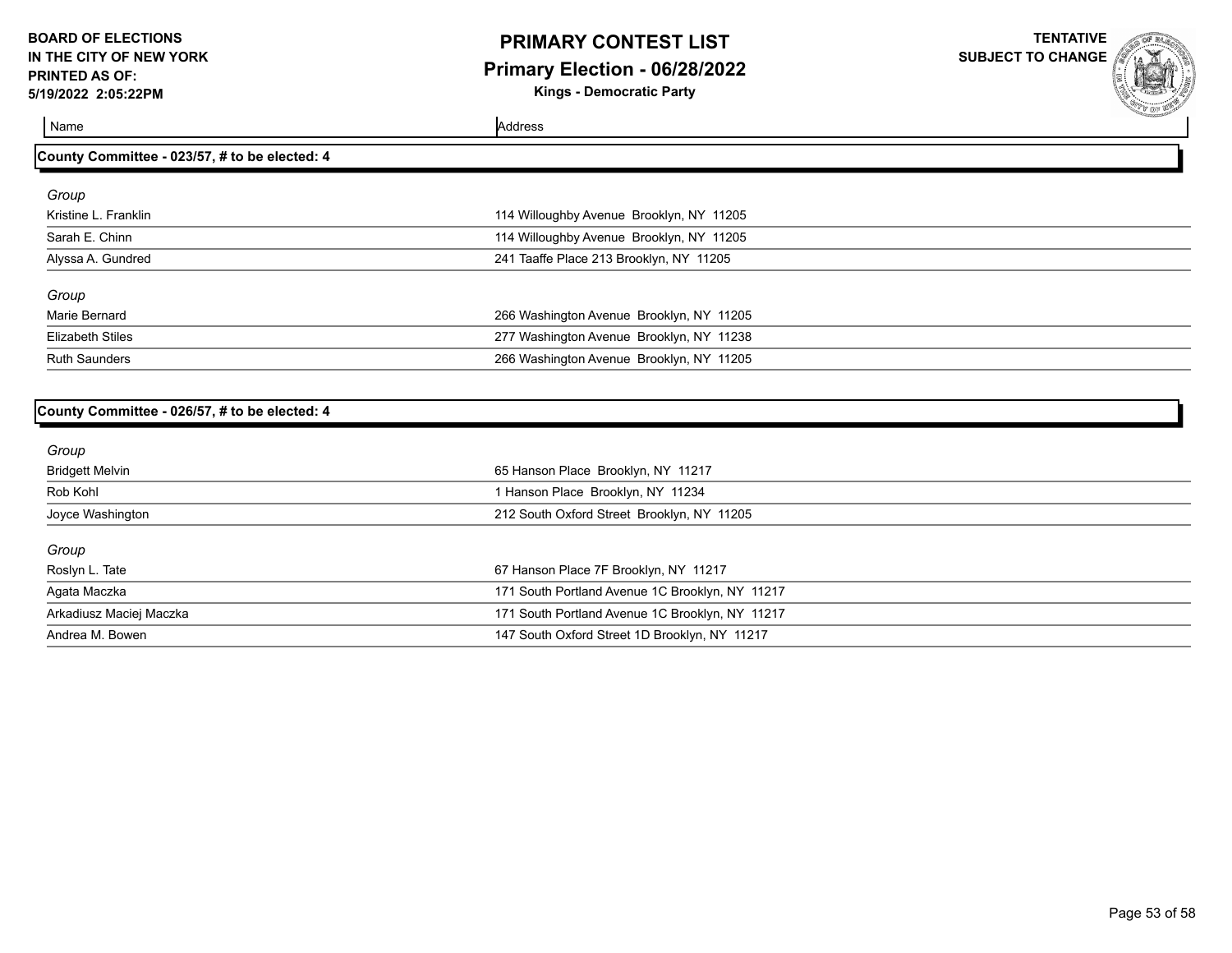# **PRIMARY CONTEST LIST Primary Election - 06/28/2022**

**Kings - Democratic Party**

**TENTATIVE SUBJECT TO CHANGE**

Name Address and Address and Address and Address and Address and Address and Address and Address and Address and Address and Address and Address and Address and Address and Address and Address and Address and Address and A

**County Committee - 027/57, # to be elected: 4**

| Group                 |                                            |
|-----------------------|--------------------------------------------|
| <b>Beulah Grate</b>   | 398 Adelphi Street Brooklyn, NY 11238      |
| Ernest Augustus Jr.   | 398 Adelphi Street Brooklyn, NY 11238      |
| Robert H. Byer        | 396 Vanderbilt Avenue 3 Brooklyn, NY 11238 |
| Carole Burris         | 401 Adelphi Street Brooklyn, NY 11238      |
| Group                 |                                            |
| Lauren M. Restivo     | 112 Lafayette Avenue 4 Brooklyn, NY 11217  |
| Seth J. Williamson    | 136 Lafayette Avenue 1 Brooklyn, NY 11238  |
| Janice E. Henderson   | 66 Greene Avenue Brooklyn, NY 11238        |
| Richard C. Garrabrant | 419 Carlton Avenue B Brooklyn, NY 11238    |

| County Committee - 029/57, # to be elected: 3 |                                             |  |
|-----------------------------------------------|---------------------------------------------|--|
| Group                                         |                                             |  |
| Tai Y. Ho                                     | 5 South Oxford Street C2 Brooklyn, NY 11217 |  |
| Jennifer P. Cohen                             | 312 Washington Avenue 2B Brooklyn, NY 11205 |  |
| Stephanie T. Schwarz                          | 312 Washington Avenue A2 Brooklyn, NY 11205 |  |
| Group                                         |                                             |  |
| <b>Beatrice Collymore</b>                     | 301 Vanderbilt Avenue Brooklyn, NY 11205    |  |
| <b>Michael Bumpars</b>                        | 301 Vanderbilt Avenue Brooklyn, NY 11205    |  |
| Lakeysh Hallena Collymore                     | 301 Vanderbilt Avenue Brooklyn, NY 11205    |  |
|                                               |                                             |  |

### **County Committee - 042/57, # to be elected: 2**

| Group                 |                                             |
|-----------------------|---------------------------------------------|
| Geniene Moore         | 746 Saint Johns Place Brooklyn, NY 11216    |
| Patricia Moore        | 746 Saint Johns Place Brooklyn, NY 11216    |
| Group                 |                                             |
| <b>Phoenix Brooks</b> | 738 Saint Johns Place 2A Brooklyn, NY 11216 |
| Nathan Mayer Miller   | 409 Eastern Parkway 1101 Brooklyn, NY 11216 |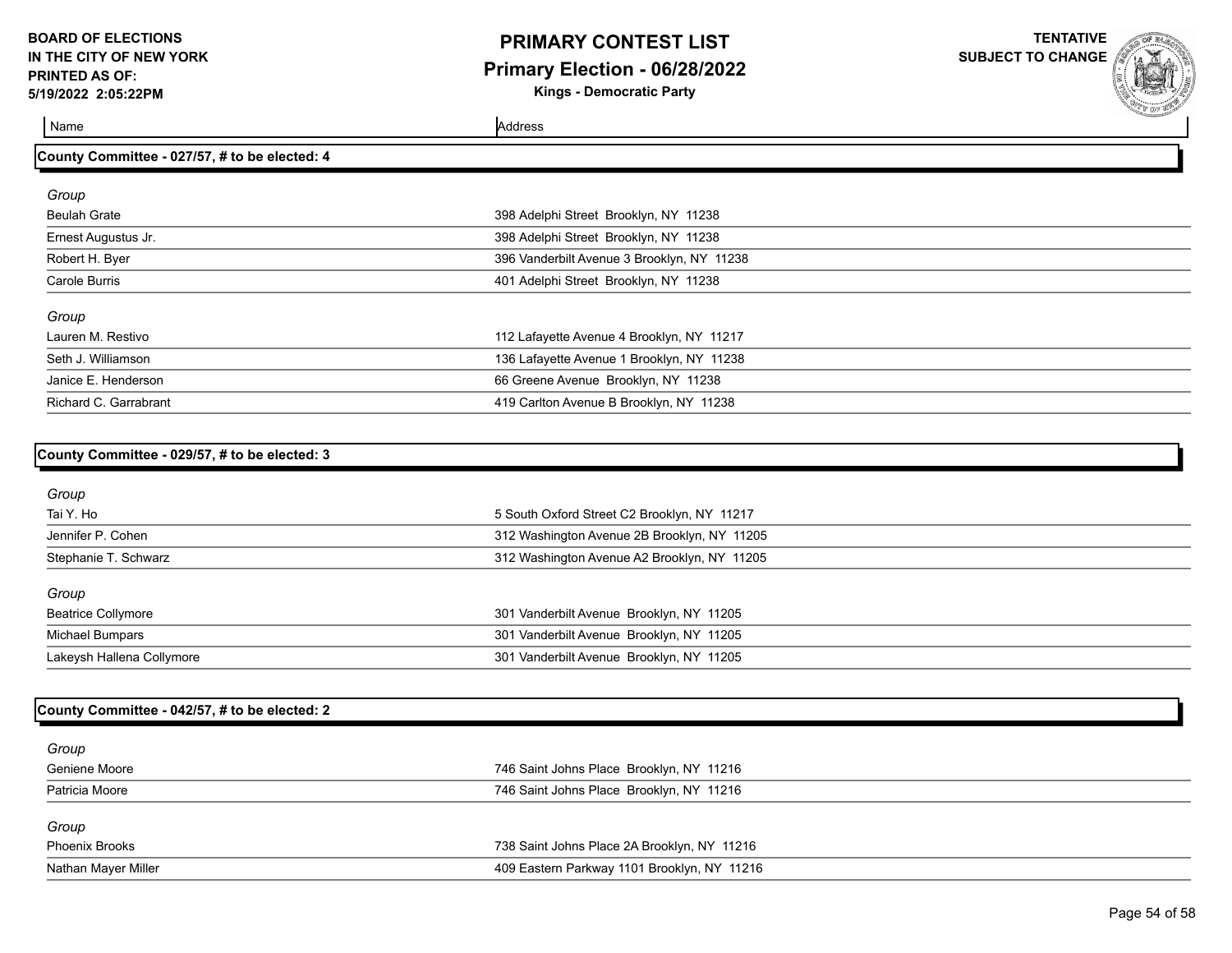### **PRIMARY CONTEST LIST Primary Election - 06/28/2022 Kings - Democratic Party**

**TENTATIVE**

**SUBJECT TO CHANGE**

Name Address and Address and Address and Address and Address and Address and Address and Address and Address and Address and Address and Address and Address and Address and Address and Address and Address and Address and A

| County Committee - 043/57, # to be elected: 4 |  |
|-----------------------------------------------|--|
|-----------------------------------------------|--|

| Group                     |                                           |
|---------------------------|-------------------------------------------|
| Joshua R. Kendall         | 345 Clinton Avenue 15C Brooklyn, NY 11238 |
| Stephanie N. Hanson       | 345 Clinton Avenue 15C Brooklyn, NY 11238 |
| Bianca M. Orlando-McGinty | 429 Clinton Avenue 32 Brooklyn, NY 11238  |
| Asmeret Berhe Lumax       | 416 Waverly Avenue 2 Brooklyn, NY 11238   |
| Group                     |                                           |
| Sandra Williams           | 395 Clinton Avenue Brooklyn, NY 11238     |
| Shirley McNeil            | 400 Clinton Avenue Brooklyn, NY 11205     |
| Carl Williams             | 395 Clinton Avenue Brooklyn, NY 11205     |

| County Committee - 052/57, # to be elected: 3 |                                               |  |
|-----------------------------------------------|-----------------------------------------------|--|
| Group                                         |                                               |  |
| Evan J. Berger                                | 935 Pacific Street 302 Brooklyn, NY 11238     |  |
| Michelle Feldman                              | 935 Pacific Street 302 Brooklyn, NY 11238     |  |
| Alison Rose Bloch Jawetz, MS                  | 933 Pacific Street 1 Brooklyn, NY 11238       |  |
| Group                                         |                                               |  |
| Sharma Grant-Thompson                         | 1085 Dean Street Brooklyn, NY 11216           |  |
| County Committee - 054/57, # to be elected: 3 |                                               |  |
| Group                                         |                                               |  |
| <b>Curtis Harris</b>                          | 521 Saint Marks Avenue 7C Brooklyn, NY 11238  |  |
| Group                                         |                                               |  |
| Jaclyn R. Green-Stock                         | 524 Saint Marks Avenue 603 Brooklyn, NY 11238 |  |
| Rebecca R. Besdin                             | 545 Prospect Place 6M Brooklyn, NY 11238      |  |
| Brian Devan Chelcun                           | 713 Classon Avenue 310 Brooklyn, NY 11238     |  |
|                                               |                                               |  |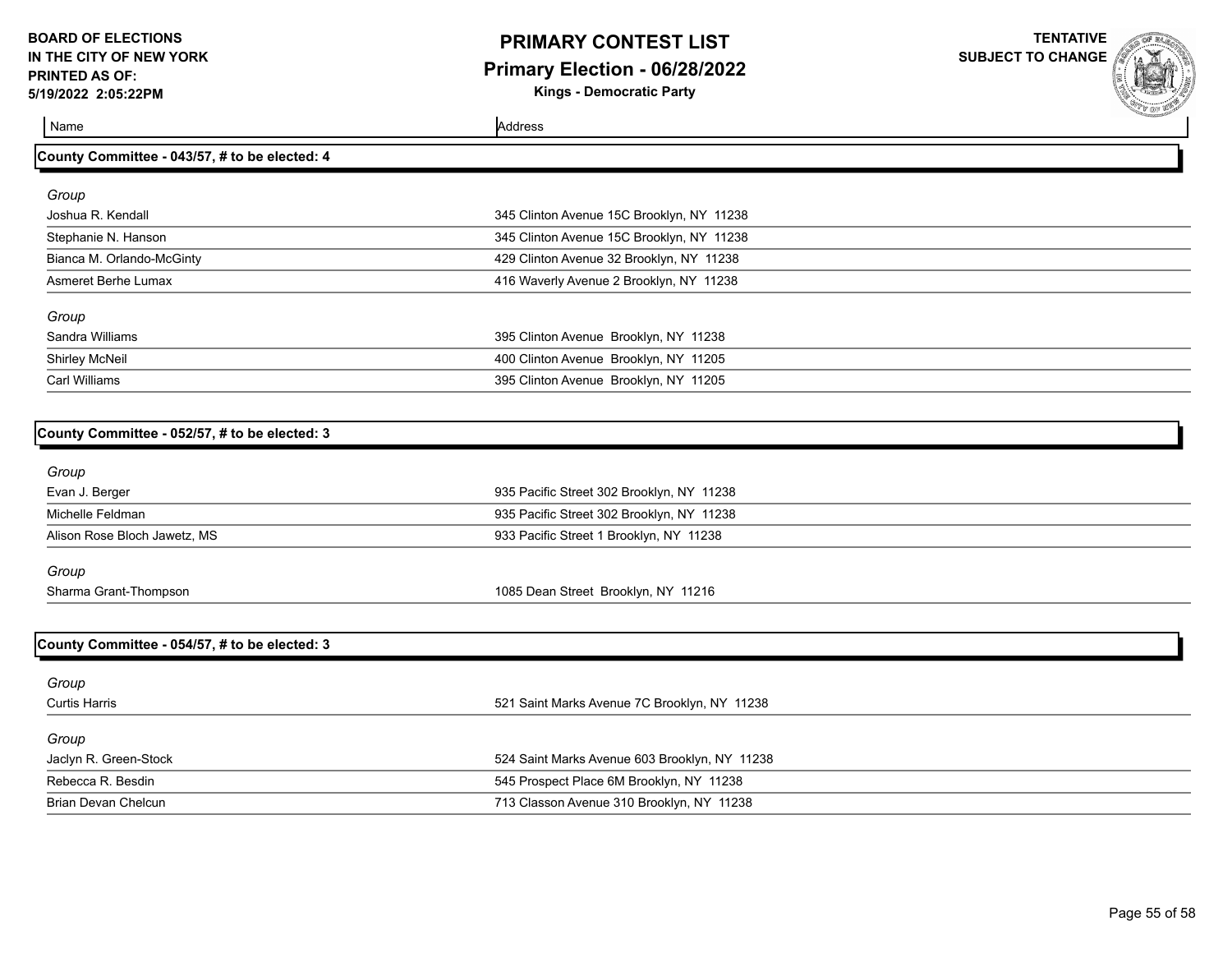# **PRIMARY CONTEST LIST Primary Election - 06/28/2022**

**Kings - Democratic Party**

| Name                                          | Address                                    | <b>CALL OF ME</b> |
|-----------------------------------------------|--------------------------------------------|-------------------|
| County Committee - 005/58, # to be elected: 2 |                                            |                   |
| Group                                         |                                            |                   |
| Randolph E. Waterman                          | 461 East 46 Street Brooklyn, NY 11203      |                   |
| Erique R. Waterman                            | 461 East 56 Street Brooklyn, NY 11203      |                   |
| Group                                         |                                            |                   |
| <b>Barrington Barrett</b>                     | 879 Lenox Road A1 Brooklyn, NY 11203       |                   |
| Rhonda Joseph                                 | 910 Lenox Road Brooklyn, NY 11203          |                   |
| County Committee - 037/58, # to be elected: 4 |                                            |                   |
| Group                                         |                                            |                   |
| <b>Balfour Part</b>                           | 539 East 35 Street Brooklyn, NY 11210      |                   |
| Group                                         |                                            |                   |
| Brendan Ellis Spiegel                         | 585 East 35 Street Brooklyn, NY 11203      |                   |
| Kiyziah Imani Vaughn                          | 3403 Foster Avenue 6G Brooklyn, NY 11210   |                   |
| Holly E. Spiegel                              | 585 East 35 Street Brooklyn, NY 11203      |                   |
| Robin N. Reid                                 | 577 East 35 Street Brooklyn, NY 11203      |                   |
| County Committee - 044/58, # to be elected: 3 |                                            |                   |
| Group                                         |                                            |                   |
| <b>Gail Reed-Barnett</b>                      | 798 East 38 Street Brooklyn, NY 11210      |                   |
| Kimberly Oliver                               | 1414 Brooklyn Avenue 1C Brooklyn, NY 11210 |                   |
| Group                                         |                                            |                   |
| <b>Yvette Barrow</b>                          | 3801 Farragut Road Brooklyn, NY 11210      |                   |
| Shayna Smith                                  | 3801 Farragut Road Brooklyn, NY 11210      |                   |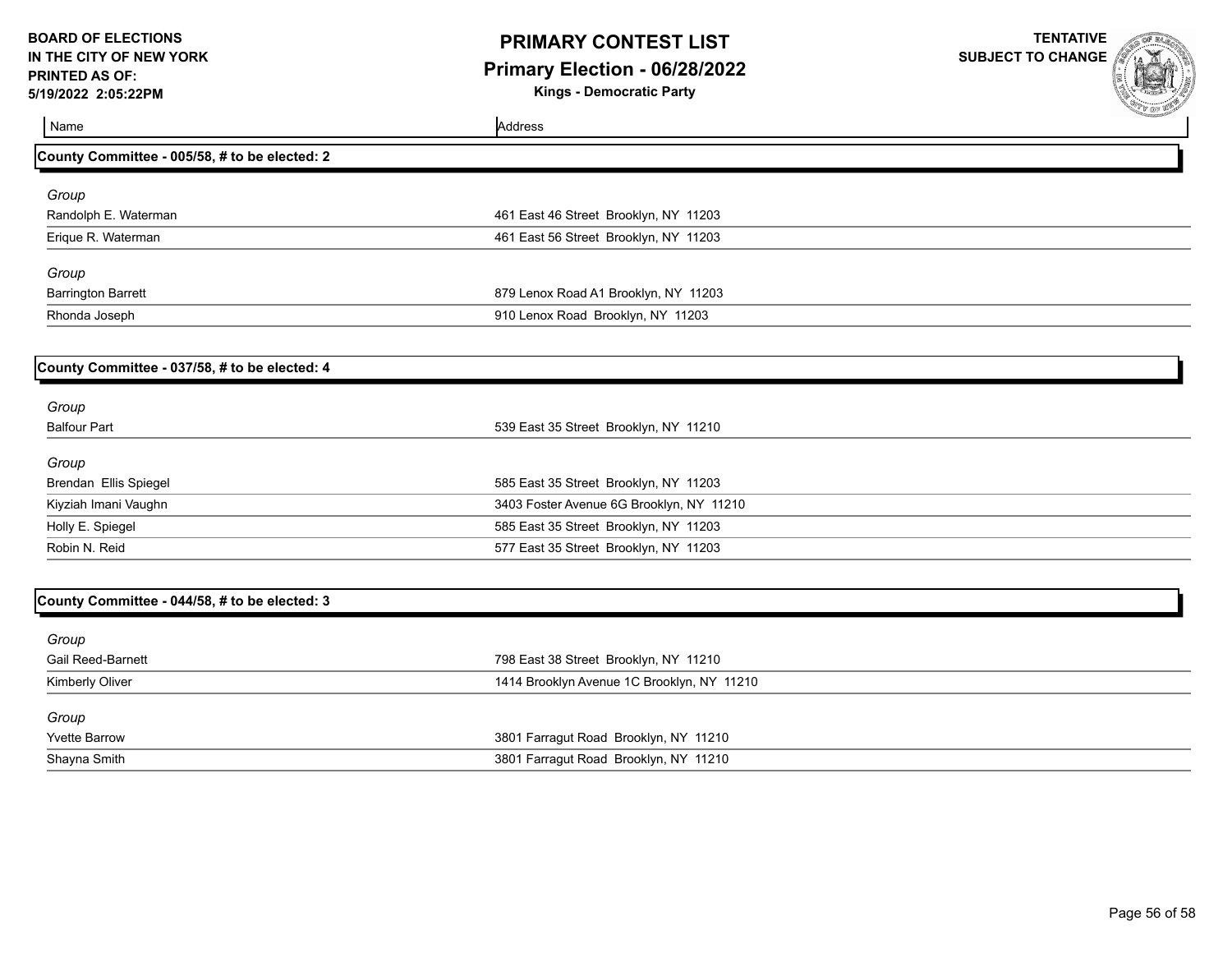# **PRIMARY CONTEST LIST Primary Election - 06/28/2022**

**Kings - Democratic Party**

**TENTATIVE SUBJECT TO CHANGE**

Name Address and Address and Address and Address and Address and Address and Address and Address and Address and Address and Address and Address and Address and Address and Address and Address and Address and Address and A

| County Committee - 007/59, # to be elected: 4 |                                               |  |
|-----------------------------------------------|-----------------------------------------------|--|
|                                               |                                               |  |
| Group                                         |                                               |  |
| Frank R. Seddio                               | 2333 East 69 Street Brooklyn, NY 11234        |  |
| Matthew Chad Grosbard                         | 2643 National Drive Brooklyn, NY 11234        |  |
| Roberta Sherman                               | 2669 Mill Avenue Brooklyn, NY 11234           |  |
| Michelle F. Sealey                            | 1555 East 91 Street Brooklyn, NY 11236        |  |
| Group                                         |                                               |  |
| Racquel A. Williams                           | 8710 Avenue M Brooklyn, NY 11236              |  |
| Andrenia C. Burgis                            | 9402 Avenue M Brooklyn, NY 11236              |  |
|                                               |                                               |  |
| County Committee - 028/59, # to be elected: 4 |                                               |  |
| Group                                         |                                               |  |
| Willa M. Willis Johnson                       | 727 East 89 Street 1 Floor Brooklyn, NY 11236 |  |
| Gail P. Fazio                                 | 1704 Ralph Avenue 2E Brooklyn, NY 11236       |  |
| Eric Greenspan                                | 24 Kansas Place Brooklyn, NY 11234            |  |
| Leslie Lichtman                               | 2667 East 64 Street Brooklyn, NY 11234        |  |
| Group                                         |                                               |  |
| Nadine Y. Sylvester                           | 1109 East 57 Street Brooklyn, NY 11234        |  |
|                                               |                                               |  |
| County Committee - 014/60, # to be elected: 4 |                                               |  |
| Group                                         |                                               |  |
| Felina Backer                                 | 108-31 Seaview Avenue 35E Brooklyn, NY 11236  |  |
| Group                                         |                                               |  |
| Nina Gadilova                                 | 1475 Geneva Loop 6F Brooklyn, NY 11239        |  |
| Sylvester Johnson                             | 130 Schroeders Avenue 8F Brooklyn, NY 11239   |  |

Catherine McLeod 1445 Geneva Loop 13H Brooklyn, NY 11239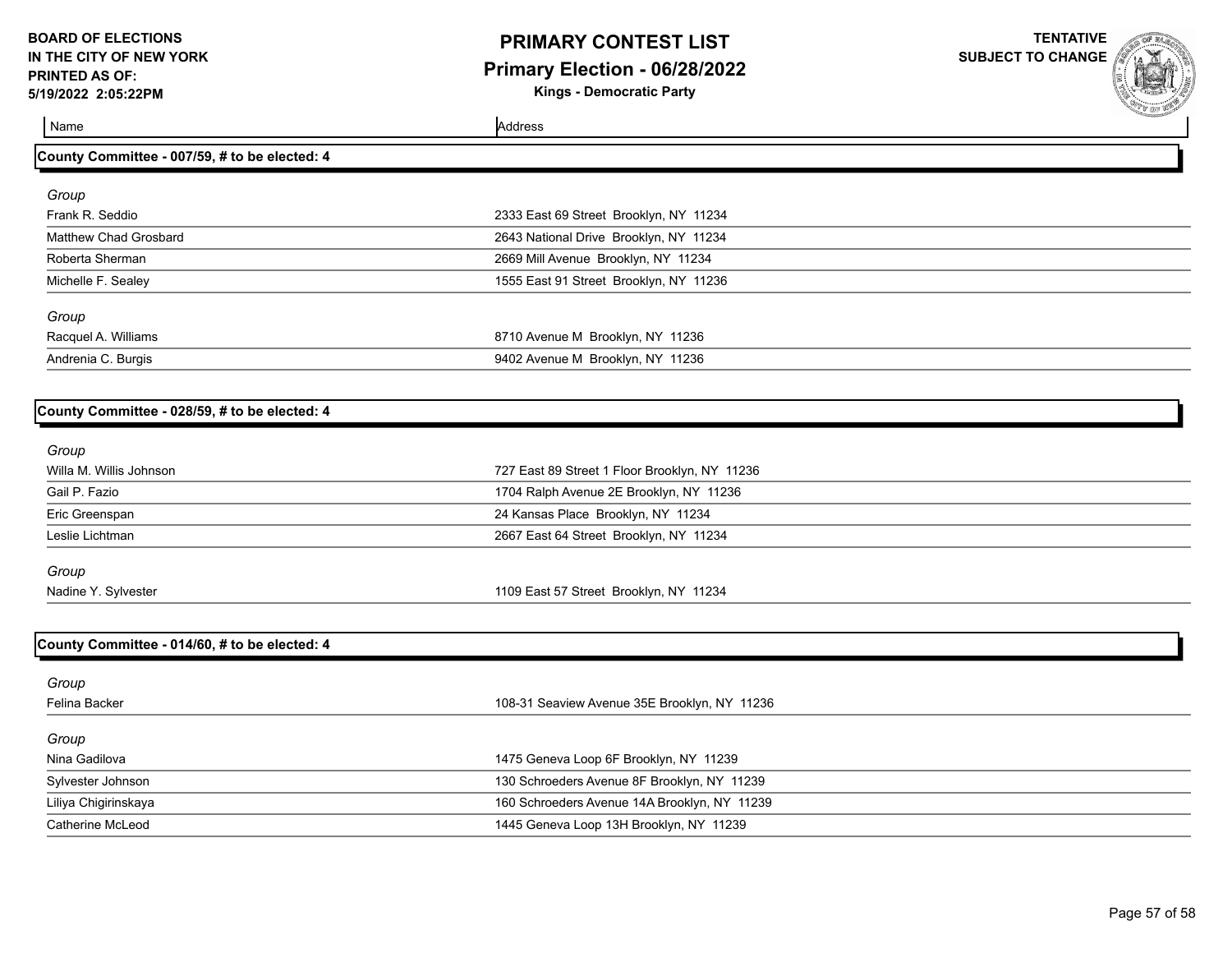### **PRIMARY CONTEST LIST Primary Election - 06/28/2022 Kings - Democratic Party**

|    |   | <b>BOOF ELECT</b>         |                                     |
|----|---|---------------------------|-------------------------------------|
| ô, |   |                           |                                     |
|    |   |                           |                                     |
|    |   |                           | <b>Contact of Contact of Second</b> |
|    | C |                           |                                     |
|    |   | <b><i>Fry OF WEST</i></b> |                                     |
|    |   |                           |                                     |

| Name                                          | Address                                   |  |
|-----------------------------------------------|-------------------------------------------|--|
| County Committee - 083/64, # to be elected: 3 |                                           |  |
| Group                                         |                                           |  |
| Ralph Perfetto                                | 7119 Shore Road 2G Brooklyn, NY 11209     |  |
| Marie Ortel                                   | 7119 Shore Road 2G Brooklyn, NY 11209     |  |
| Group                                         |                                           |  |
| Amir Shani                                    | 20 Bay Ridge Avenue 2C Brooklyn, NY 11220 |  |
| Dorit Shani                                   | 20 Bay Ridge Avenue 2C Brooklyn, NY 11220 |  |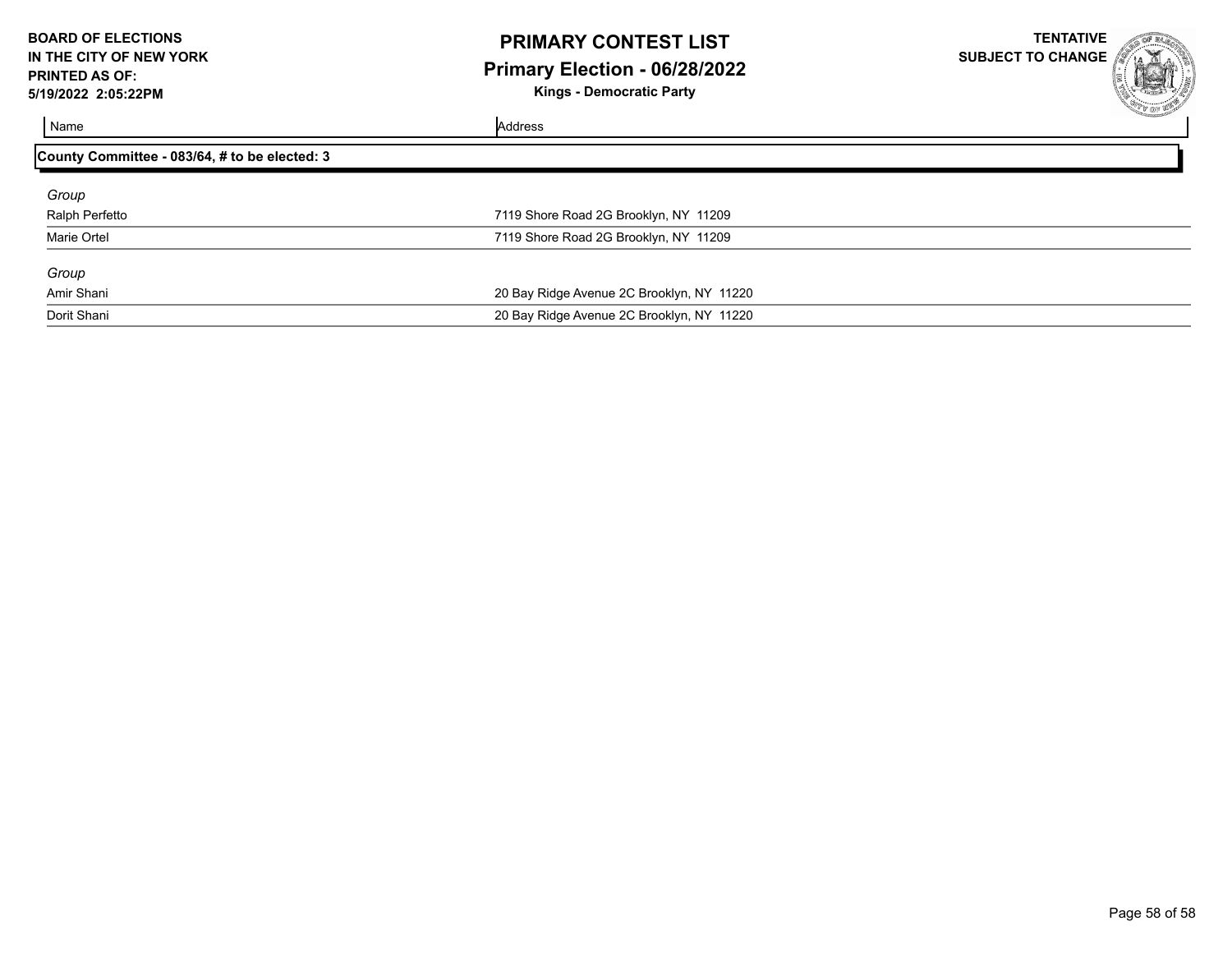



# **Republican Party**

**Nominations for the following offices and positions:**

Governor **County County Countillation** 

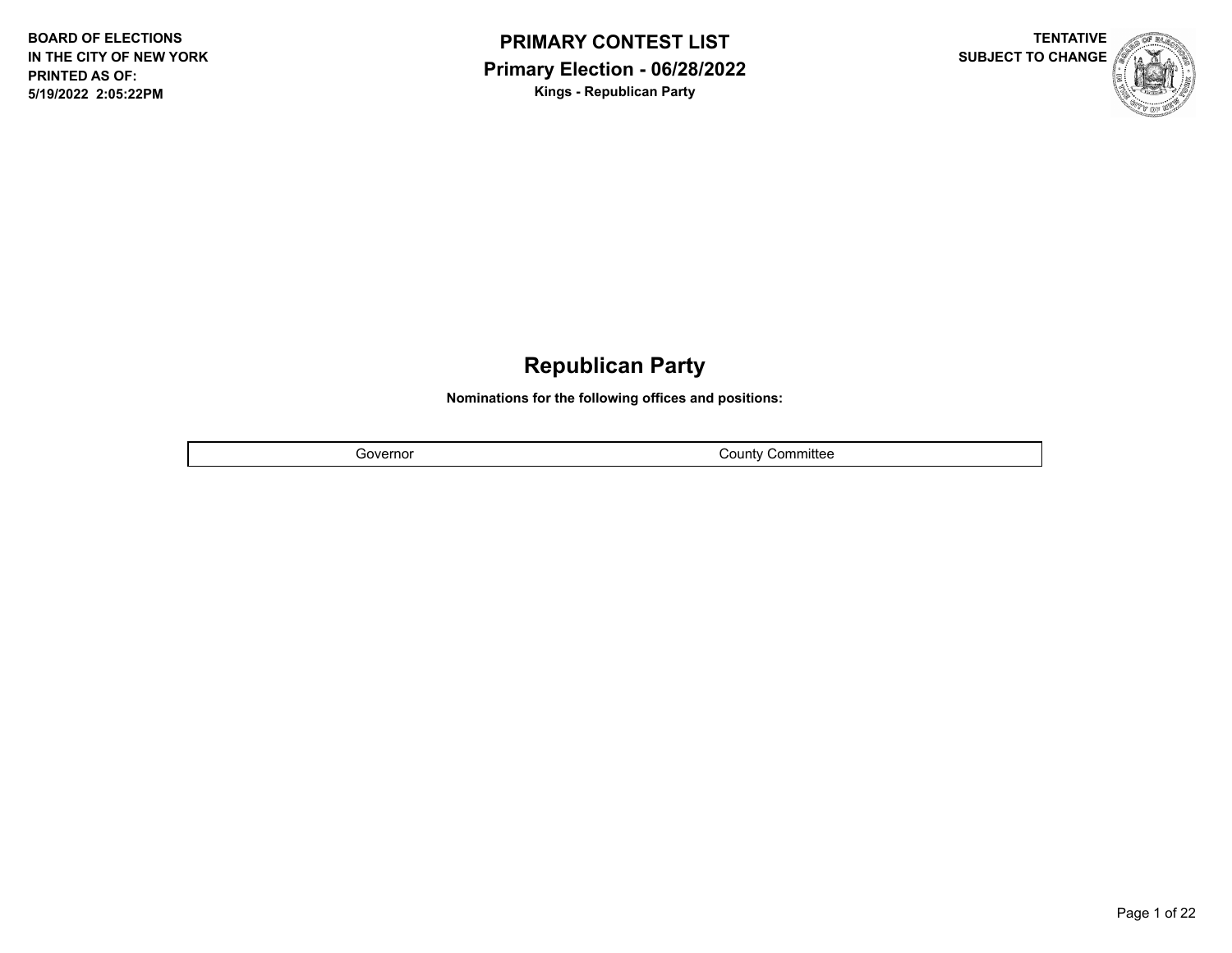# **PRIMARY CONTEST LIST Primary Election - 06/28/2022**

**Kings - Republican Party**

| Name                                          | Address                                   | <b>Containmental Contains Contains Contains Contains Contains Contains Contains Contains Contains Contains Contains Contains Contains Contains Contains Contains Contains Contains Contains Contains Contains Contains Contains </b> |
|-----------------------------------------------|-------------------------------------------|--------------------------------------------------------------------------------------------------------------------------------------------------------------------------------------------------------------------------------------|
| Governor - Citywide, # to be nominated: 1     |                                           |                                                                                                                                                                                                                                      |
| Rob Astorino                                  | 281 Pythian Avenue Hawthorne, NY 10532    |                                                                                                                                                                                                                                      |
| Andrew Giuliani                               | 400 Chambers Street 5K New York, NY 10288 |                                                                                                                                                                                                                                      |
| Harry Wilson                                  | 36 Garden Road Scarsdale, NY 10483        |                                                                                                                                                                                                                                      |
| Lee Zeldin                                    | 58 St. George Drive W. Shirley, NY 11967  |                                                                                                                                                                                                                                      |
| County Committee - 001/46, # to be elected: 2 |                                           |                                                                                                                                                                                                                                      |
| Group                                         |                                           |                                                                                                                                                                                                                                      |
| Vito J. LaBella                               | 7711 Ridge Boulevard Brooklyn, NY 11209   |                                                                                                                                                                                                                                      |
| Group                                         |                                           |                                                                                                                                                                                                                                      |
| Agatha Paduano                                | 7721 Ridge Boulevard 6 Brooklyn, NY 11209 |                                                                                                                                                                                                                                      |
| Anthony Paduano                               | 7721 Ridge Boulevard 6 Brooklyn, NY 11209 |                                                                                                                                                                                                                                      |
| County Committee - 004/46, # to be elected: 3 |                                           |                                                                                                                                                                                                                                      |
| Group                                         |                                           |                                                                                                                                                                                                                                      |
| Declan T. McQuade                             | 601 79 Street E8 Brooklyn, NY 11209       |                                                                                                                                                                                                                                      |
| Mary M. Sullivan-Whalen                       | 625 81 Street Brooklyn, NY 11209          |                                                                                                                                                                                                                                      |
| Group                                         |                                           |                                                                                                                                                                                                                                      |
| <b>Brian Doherty</b>                          | 631 74 Street Brooklyn, NY 11209          |                                                                                                                                                                                                                                      |
| Nicholas Caputo                               | 255 77 Street Brooklyn, NY 11209          |                                                                                                                                                                                                                                      |
| Benson Ng                                     | 517 78 Street Brooklyn, NY 11209          |                                                                                                                                                                                                                                      |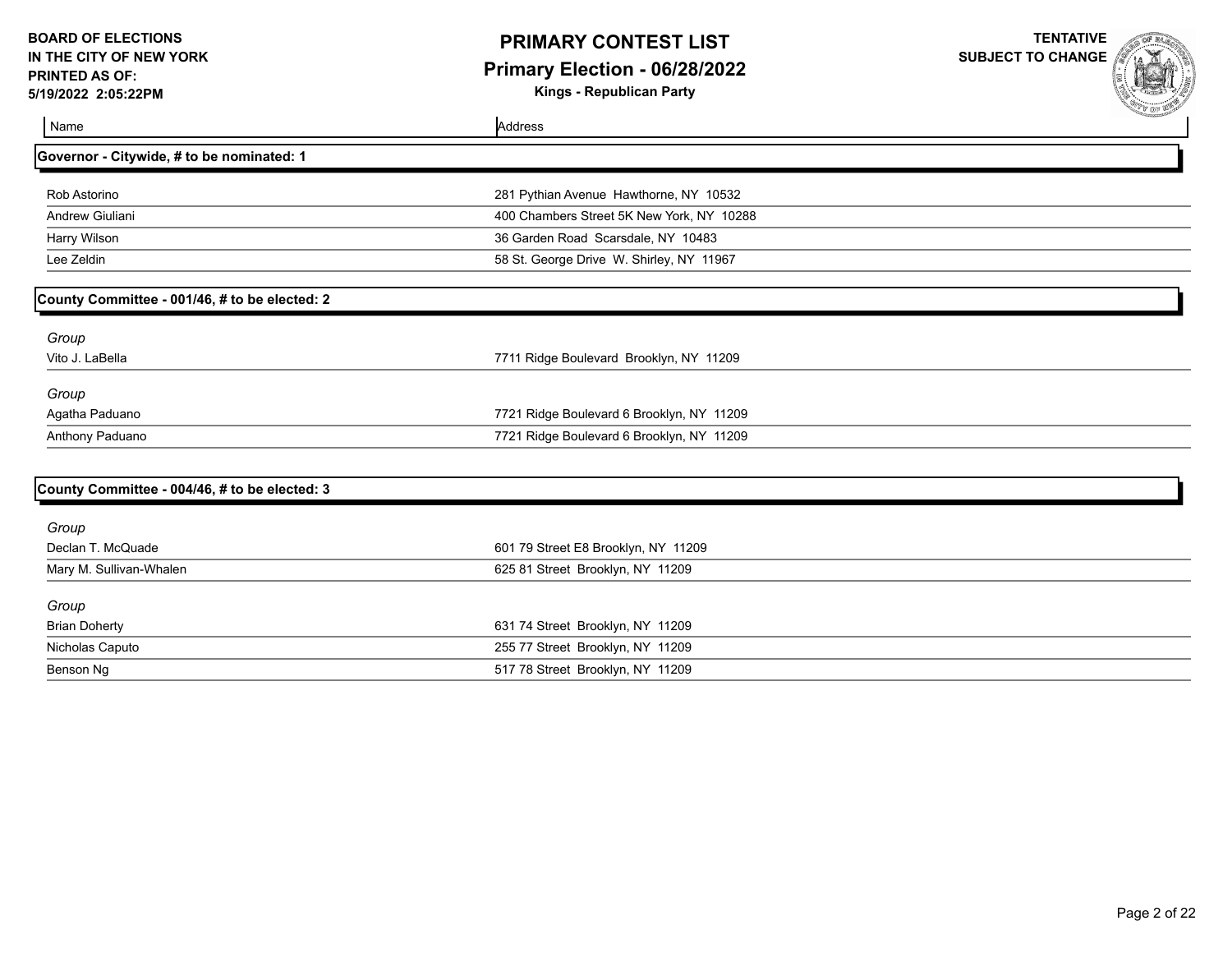## **PRIMARY CONTEST LIST Primary Election - 06/28/2022**

**Kings - Republican Party**

| Name                                          | Address                              | <b>COLE BURNING</b> |
|-----------------------------------------------|--------------------------------------|---------------------|
| County Committee - 005/46, # to be elected: 3 |                                      |                     |
| Group                                         |                                      |                     |
| Yiannoula Tsambiras                           | 650 78 Street Brooklyn, NY 11209     |                     |
| Robert E. Howe                                | 601 79 Street 20D Brooklyn, NY 11209 |                     |
| Group                                         |                                      |                     |
| Joan Kneider                                  | 8115 6 Avenue Brooklyn, NY 11209     |                     |
| Anita O'Brien                                 | 610 78 Street 2 Brooklyn, NY 11209   |                     |
| Ralph Succar                                  | 626 80 Street Brooklyn, NY 11209     |                     |
|                                               |                                      |                     |
| County Committee - 006/46, # to be elected: 3 |                                      |                     |
| Group                                         |                                      |                     |
| James G. Kotsis                               | 120 88 Street PVT Brooklyn, NY 11209 |                     |
| Doris A. Kotsis                               | 120 88 Street PVT Brooklyn, NY 11209 |                     |
| Group                                         |                                      |                     |
| Josephine Ghorra                              | 162 82 Street Brooklyn, NY 11209     |                     |
| Theodore Ghorra                               | 162 82 Street Brooklyn, NY 11209     |                     |
| Nicholas Quaglione                            | 138 82 Street PVT Brooklyn, NY 11209 |                     |
|                                               |                                      |                     |
| County Committee - 007/46, # to be elected: 3 |                                      |                     |

| 280 85 Street 100 Brooklyn, NY 11209 |
|--------------------------------------|
| 280 85 Street 100 Brooklyn, NY 11209 |
|                                      |
| 255 79 Street F11 Brooklyn, NY 11209 |
| 229 86 Street Brooklyn, NY 11209     |
| 266 79 Street Brooklyn, NY 11209     |
|                                      |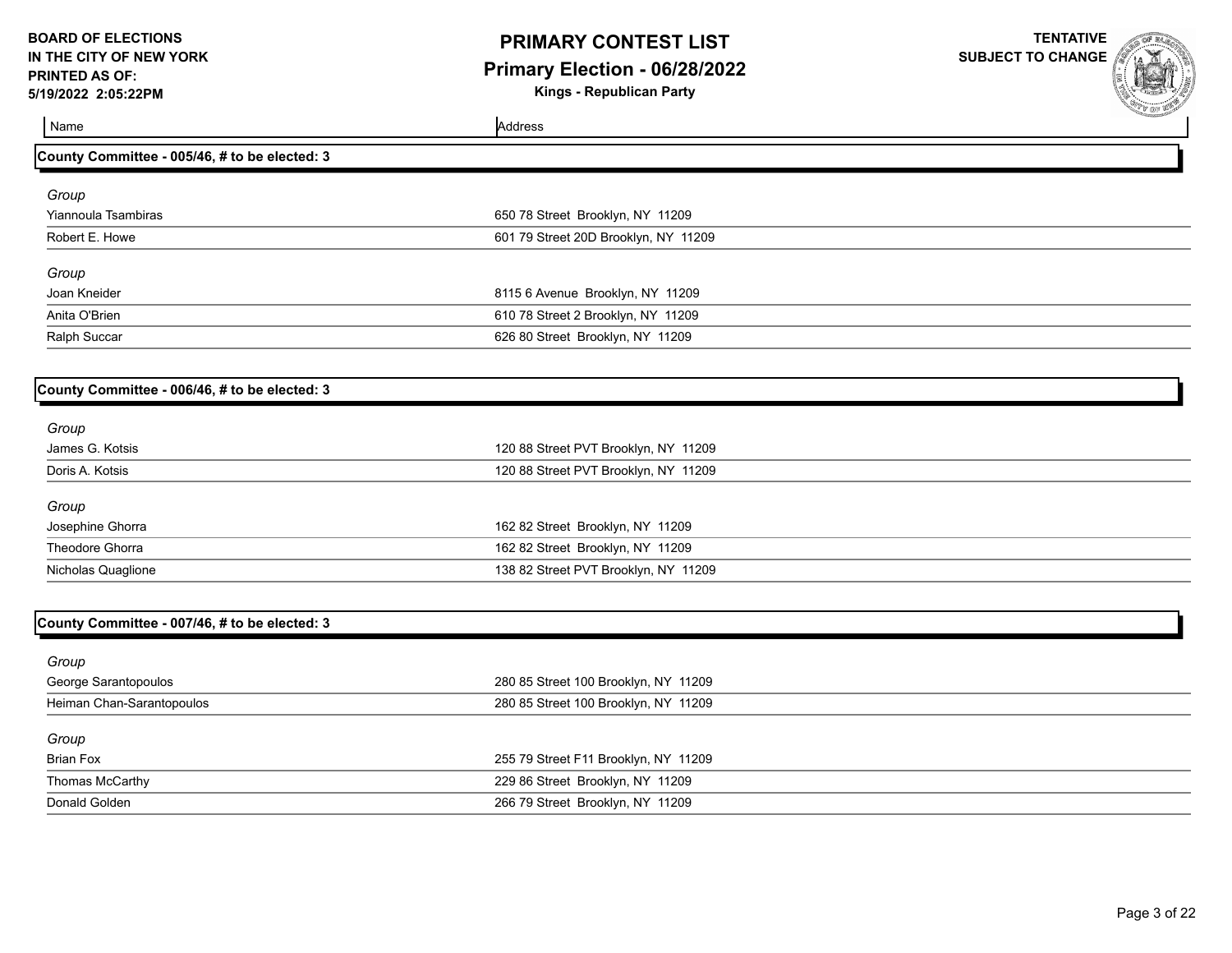## **PRIMARY CONTEST LIST Primary Election - 06/28/2022**

**Kings - Republican Party**

| Name                                          | Address                                 | <b>SALE OF BUREAU</b> |
|-----------------------------------------------|-----------------------------------------|-----------------------|
| County Committee - 008/46, # to be elected: 3 |                                         |                       |
| Group                                         |                                         |                       |
| James A. Landi                                | 118 84 Street Brooklyn, NY 11209        |                       |
| Group                                         |                                         |                       |
| Patsy Bove                                    | 8402 4 Avenue 7D Brooklyn, NY 11209     |                       |
| <b>Edward Baghdady</b>                        | 351 82 Street Brooklyn, NY 11209        |                       |
| Herbert Kalloff                               | 323 81 Street Brooklyn, NY 11209        |                       |
|                                               |                                         |                       |
| County Committee - 010/46, # to be elected: 3 |                                         |                       |
| Group                                         |                                         |                       |
| Hassan Dagher                                 | 265 88 Street Brooklyn, NY 11209        |                       |
| Aida Nicolaou                                 | 8803 Ridge Boulevard Brooklyn, NY 11209 |                       |
| Albert Jo Solecki                             | 229 81 Street Brooklyn, NY 11209        |                       |
| Group                                         |                                         |                       |
| Diane M. Atkins                               | 275 87 Street 3L Brooklyn, NY 11209     |                       |
|                                               |                                         |                       |
| County Committee - 011/46, # to be elected: 2 |                                         |                       |
| Group                                         |                                         |                       |
| Potoula Stavropoulos                          | 255 90 Street Brooklyn, NY 11209        |                       |
| Vanessa Sierra                                | 261 89 Street 2FL Brooklyn, NY 11209    |                       |
| Group                                         |                                         |                       |
| Anita Quaglione                               | 138 82 Street PVT Brooklyn, NY 11209    |                       |
| Nadia Solecki                                 | 229 81 Street Brooklyn, NY 11209        |                       |
|                                               |                                         |                       |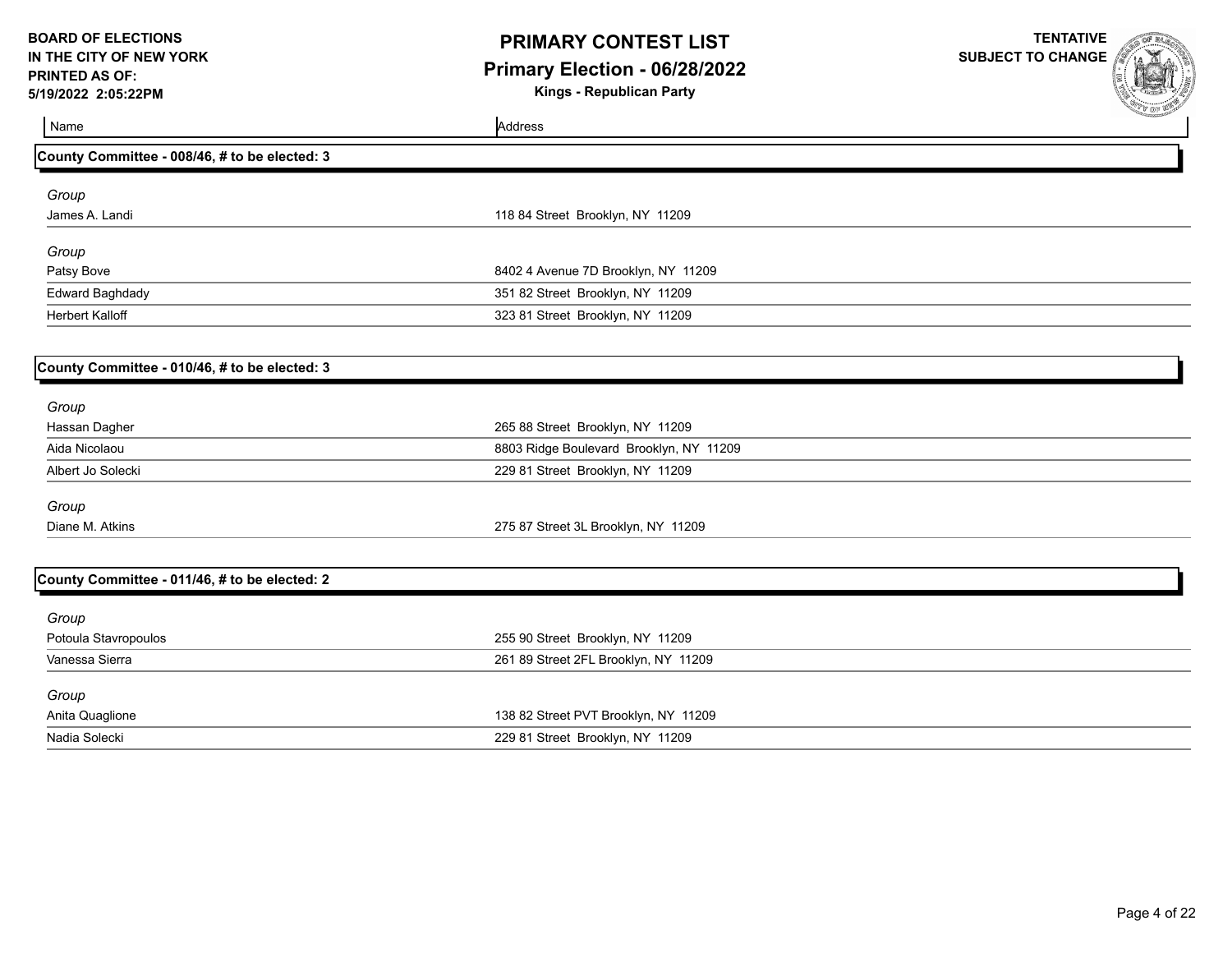## **PRIMARY CONTEST LIST Primary Election - 06/28/2022**

**Kings - Republican Party**

| Name                                          | Address                                 | <b>COLE MARTIN</b> |
|-----------------------------------------------|-----------------------------------------|--------------------|
| County Committee - 012/46, # to be elected: 3 |                                         |                    |
| Group                                         |                                         |                    |
| Salvatore A. Galluccio                        | 345 91 Street 2B Brooklyn, NY 11209     |                    |
| Group                                         |                                         |                    |
| Vito Bruno                                    | 15 Oliver Street Brooklyn, NY 11209     |                    |
| June Vaccacio                                 | 35 Oliver Street 4G Brooklyn, NY 11209  |                    |
| Thomas McCarthy                               | 229 86 Street Brooklyn, NY 11209        |                    |
|                                               |                                         |                    |
| County Committee - 013/46, # to be elected: 3 |                                         |                    |
| Group                                         |                                         |                    |
| Abigail Paul-Cyril                            | 111 94 Street Brooklyn, NY 11209        |                    |
| Emil Cafiero                                  | 67 93 Street 6D Brooklyn, NY 11209      |                    |
| Romeo Petric                                  | 340 99 Street Brooklyn, NY 11209        |                    |
| Group                                         |                                         |                    |
| Nicholas S. Chamberas                         | 9323 Shore Road L6 Brooklyn, NY 11209   |                    |
|                                               |                                         |                    |
| County Committee - 014/46, # to be elected: 3 |                                         |                    |
| Group                                         |                                         |                    |
| Monda Ghorra                                  | 9447 Ridge Boulevard Brooklyn, NY 11209 |                    |
| Anthony Behette                               | 155 82 Street Brooklyn, NY 11209        |                    |
| Maryann Logue                                 | 155 82 Street Brooklyn, NY 11209        |                    |
| Group                                         |                                         |                    |
| Frank J. Filocomo                             | 128 Marine Avenue 4D Brooklyn, NY 11209 |                    |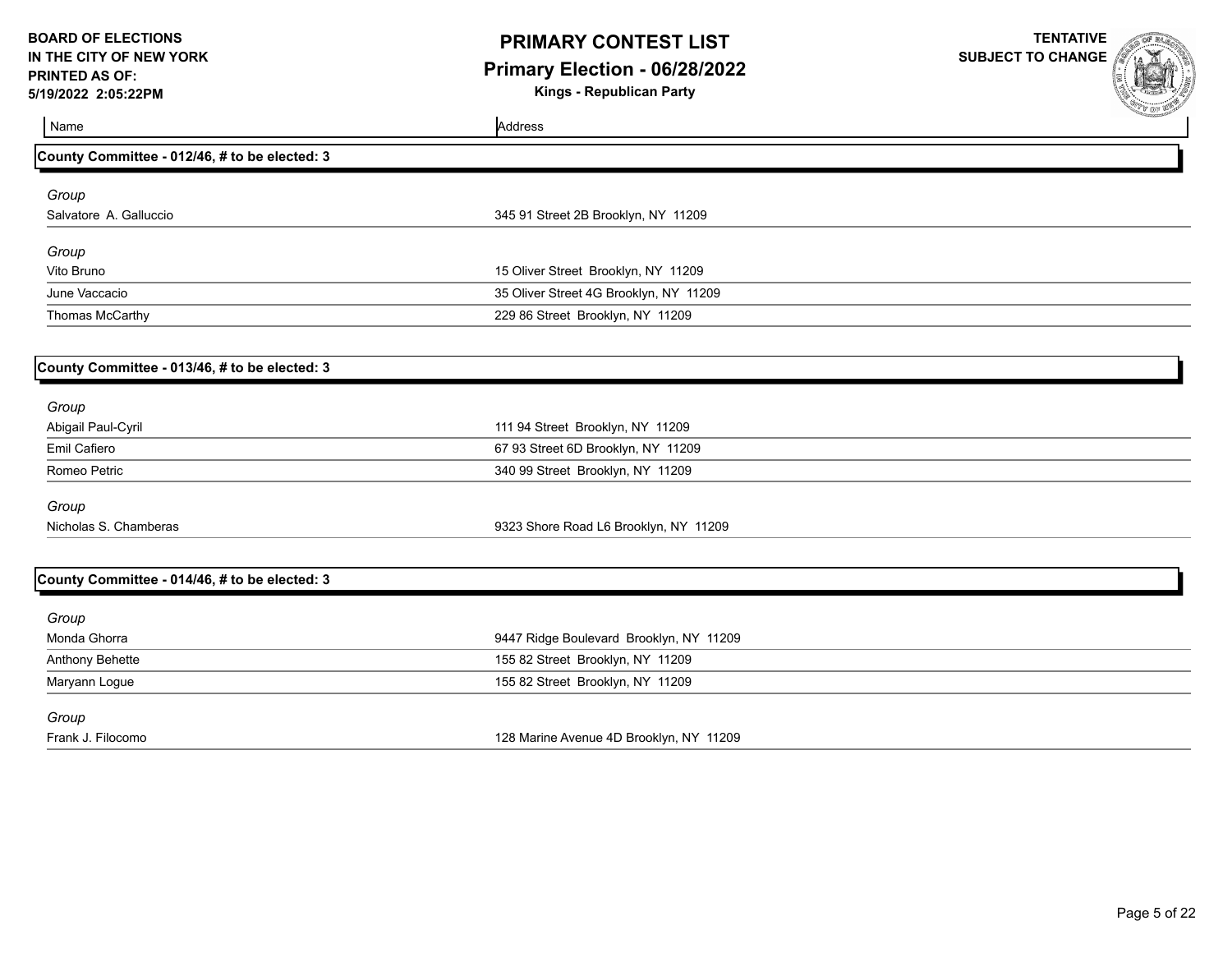# **PRIMARY CONTEST LIST Primary Election - 06/28/2022**

**Kings - Republican Party**

| Name                                          | Address                                         | <b>COLE ME</b> |
|-----------------------------------------------|-------------------------------------------------|----------------|
| County Committee - 022/46, # to be elected: 3 |                                                 |                |
| Group                                         |                                                 |                |
| Paul Apostolakis                              | 97 Battery Avenue 3B Brooklyn, NY 11209         |                |
| George Prezioso                               | 8829 Ft Hamilton Parkway 35D Brooklyn, NY 11209 |                |
| Claire Prezioso                               | 138 98 Street Brooklyn, NY 11209                |                |
| Group                                         |                                                 |                |
| John J. Walsh                                 | 290 Dahlgren Place Brooklyn, NY 11228           |                |
| County Committee - 023/46, # to be elected: 4 |                                                 |                |
|                                               |                                                 |                |
| Group<br>Elias N. Karounos                    | 1160 84 Street Brooklyn, NY 11228               |                |
| Group                                         |                                                 |                |
| Rae Ann Annarumma                             | 7901 4 Avenue C18 Brooklyn, NY 11209            |                |
| <b>Brian Polito</b>                           | 120 98 Street Brooklyn, NY 11209                |                |
| Patricia Polito                               | 120 98 Street Brooklyn, NY 11209                |                |
| Eugene Gibilaro                               | 143 82 Street Brooklyn, NY 11209                |                |
| County Committee - 024/46, # to be elected: 4 |                                                 |                |
| Group                                         |                                                 |                |
| Jean M. Ferraro                               | 8420 12 Avenue Brooklyn, NY 11228               |                |
| Arnaldo A. Ferraro                            | 8420 12 Avenue Brooklyn, NY 11228               |                |
| Group                                         |                                                 |                |
| Karim Elsammak                                | 1356 84 Street Brooklyn, NY 11228               |                |
| Sally Gibilaro                                | 143 82 Street Brooklyn, NY 11209                |                |
| Robert Sabbagh                                | 149 82 Street Brooklyn, NY 11209                |                |
| Dorotea Sabbagh                               | 149 82 Street Brooklyn, NY 11209                |                |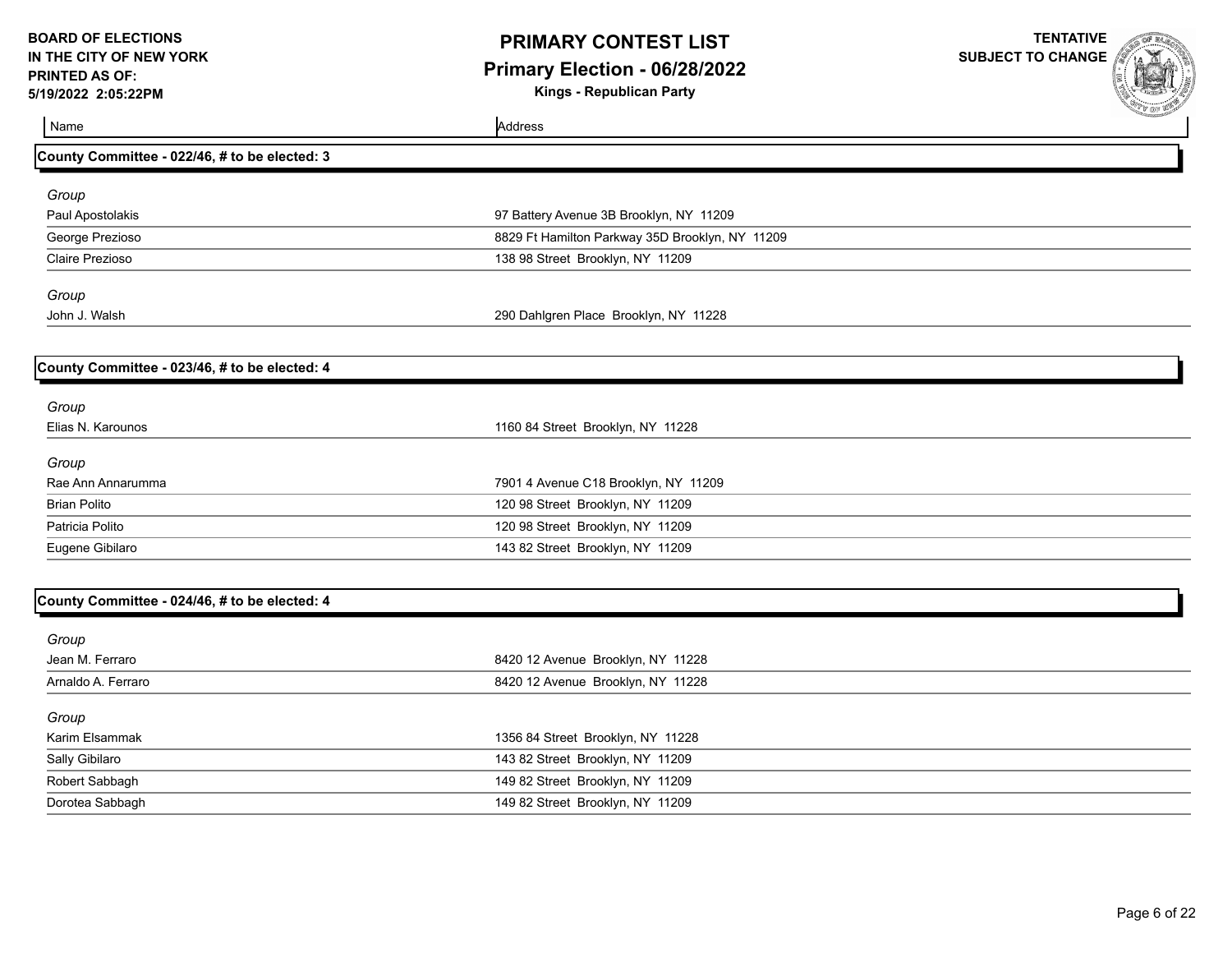# **PRIMARY CONTEST LIST Primary Election - 06/28/2022**

**Kings - Republican Party**

**TENTATIVE SUBJECT TO CHANGE**



Name Address **County Committee - 025/46, # to be elected: 3** *Group* Hugh Gallagher 1133 77 Street Brooklyn, NY 11228 John M. Pizzuto 134 85 Street Brooklyn, NY 11209 *Group* Clorinda Annarummo 1039 81 Street Brooklyn, NY 11228 Frank Esposito 1044 79 Street Brooklyn, NY 11228 Susan Esposito 1044 79 Street Brooklyn, NY 11228 **County Committee - 026/46, # to be elected: 3** *Group* Diane J. Picucci 960 77 Street Brooklyn, NY 11228 Joseph A. Digiacomo 922 77 Street Brooklyn, NY 11228 *Group* Kenneth Annarummo 1039 81 Street Brooklyn, NY 11228 David Annarummo 1039 81 Street Brooklyn, NY 11228

| County Committee - 033/46, # to be elected: 2 |                                            |
|-----------------------------------------------|--------------------------------------------|
| Group                                         |                                            |
| Josephine Piazza                              | 2652 Cropsey Avenue 12E Brooklyn, NY 11214 |
| Joann Gangi                                   | 2740 Cropsey Avenue 2K Brooklyn, NY 11214  |
| Group                                         |                                            |
| Philomena Bove                                | 4824 Beach 48 Street Brooklyn, NY 11224    |
| <b>Thomas Mitchell</b>                        | 8930 15 Avenue Brooklyn, NY 11228          |

Joann DiMeglio 1040 79 Street PVT Brooklyn, NY 11228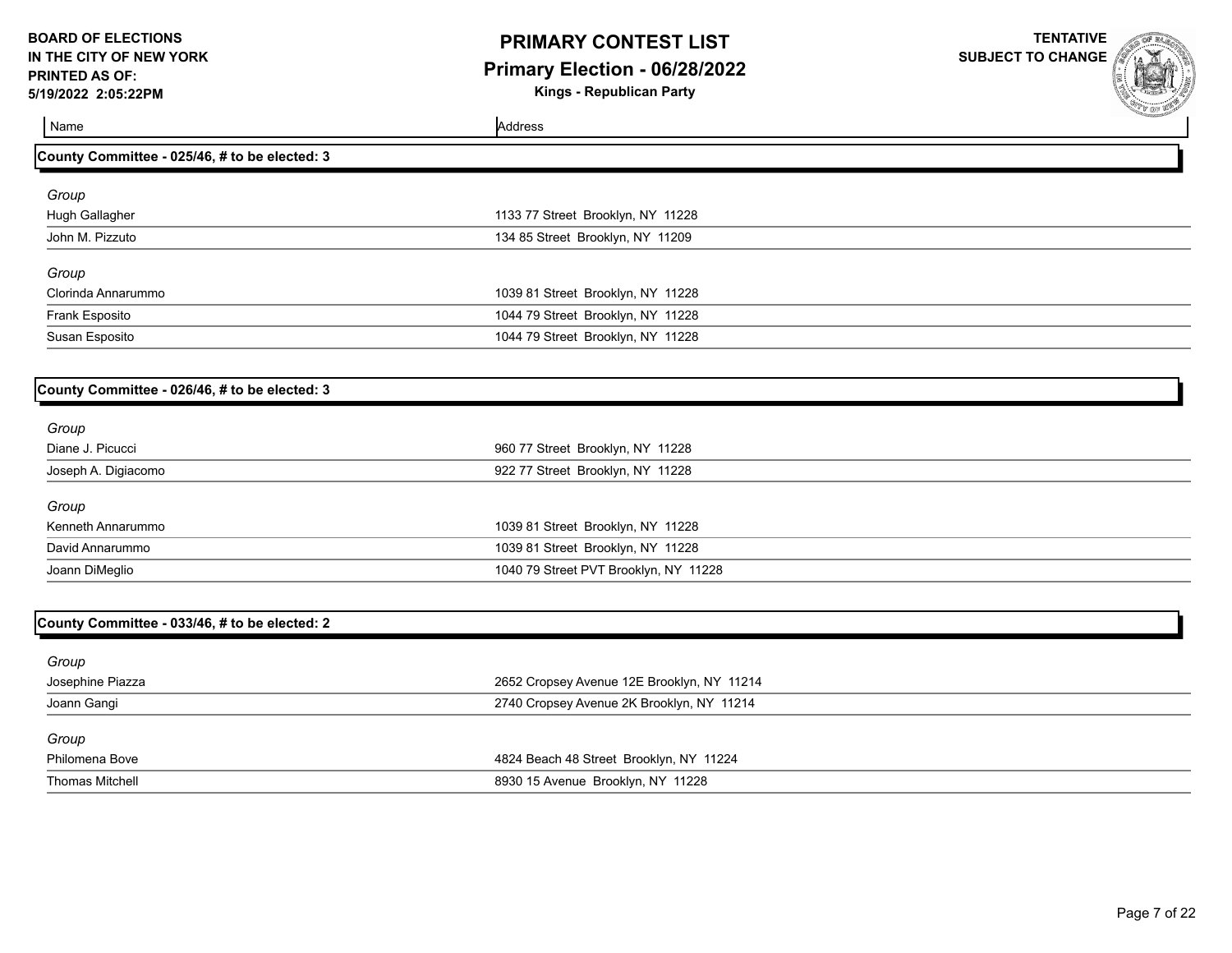# **PRIMARY CONTEST LIST Primary Election - 06/28/2022**

**Kings - Republican Party**

| Name                                          | Address                                    | <b>AND OF WARD</b> |
|-----------------------------------------------|--------------------------------------------|--------------------|
| County Committee - 034/46, # to be elected: 2 |                                            |                    |
| Group                                         |                                            |                    |
| Patricia Capuano                              | 1085 Shore Parkway 1B Brooklyn, NY 11228   |                    |
| Carol Ann Anderson                            | 8860 16 Avenue Brooklyn, NY 11214          |                    |
| Group                                         |                                            |                    |
| <b>Carolann Duffek</b>                        | 2652 Cropsey Avenue 3E Brooklyn, NY 11214  |                    |
| Margaret A. Florio                            | 2750 Harway Avenue Brooklyn, NY 11214      |                    |
| County Committee - 035/46, # to be elected: 3 |                                            |                    |
| Group                                         |                                            |                    |
| Phyllis J. Carbo                              | 2652 Cropsey Avenue 10A Brooklyn, NY 11214 |                    |
| Group                                         |                                            |                    |
| Christopher Ganim                             | 165 84 Street Brooklyn, NY 11209           |                    |
| Chris Tomasulo                                | 2652 Cropsey Avenue 8G Brooklyn, NY 11214  |                    |
| Marco Carucci                                 | 2652 Cropsey Avenue LK Brooklyn, NY 11214  |                    |
| County Committee - 036/46, # to be elected: 2 |                                            |                    |
| Group                                         |                                            |                    |
| Phyllis Tomasulo                              | 2652 Cropsey Avenue 8G Brooklyn, NY 11214  |                    |
| Isabella Tomasulo                             | 2652 Cropsey Avenue 8A Brooklyn, NY 11214  |                    |
| Group                                         |                                            |                    |
| Sara Gentile                                  | 2652 Cropsey Avenue 2D Brooklyn, NY 11214  |                    |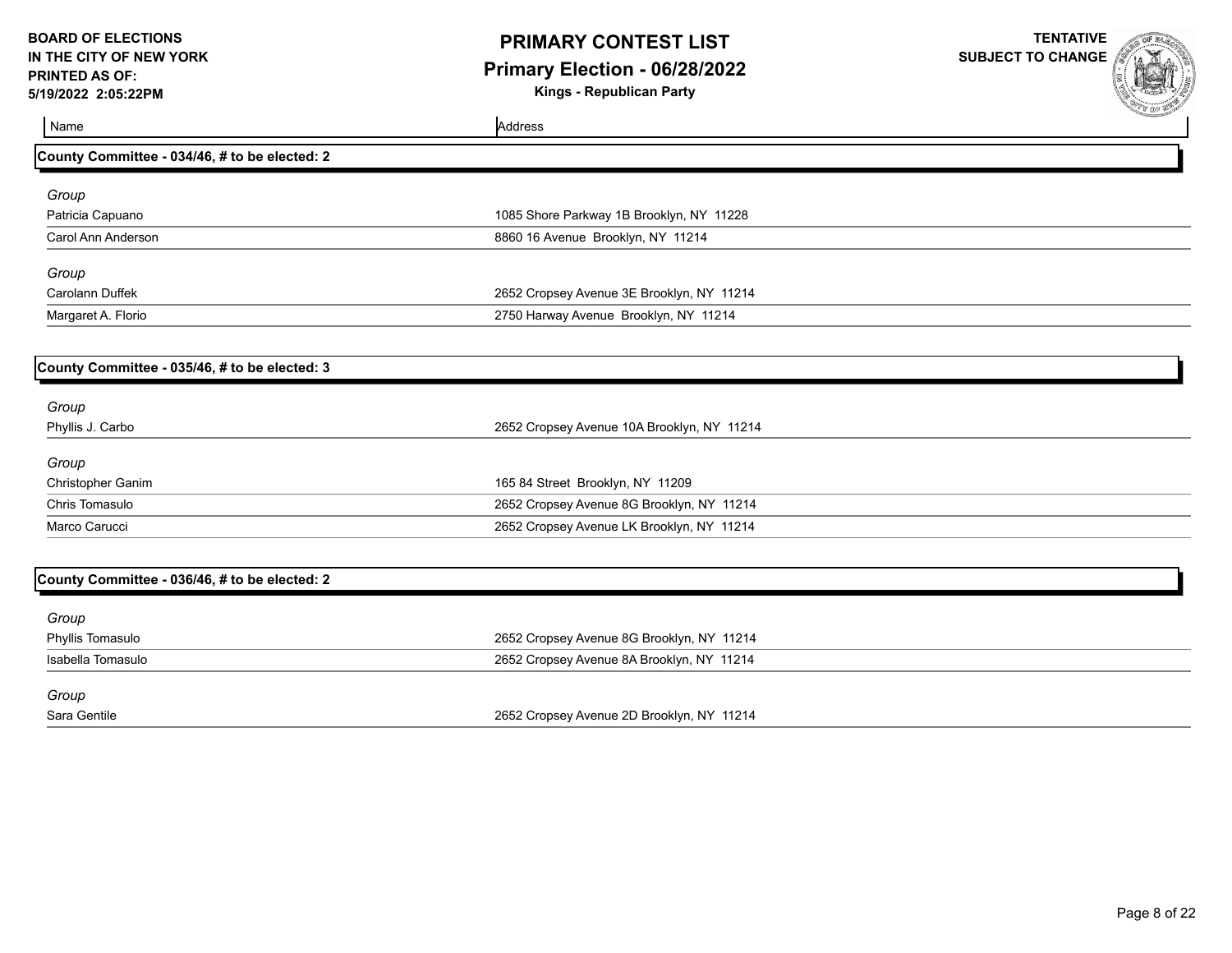## **PRIMARY CONTEST LIST Primary Election - 06/28/2022**

**Kings - Republican Party**

| Name                                          | Address                                    |  |
|-----------------------------------------------|--------------------------------------------|--|
| County Committee - 037/46, # to be elected: 3 |                                            |  |
| Group                                         |                                            |  |
| Vladimir Greyf                                | 2740 Cropsey Avenue 11D Brooklyn, NY 11214 |  |
| Lawrence P. Torreggiani                       | 2652 Cropsey Avenue 4B Brooklyn, NY 11214  |  |
| Group                                         |                                            |  |
| Patricia Paul-Cyril                           | 111 94 Street Brooklyn, NY 11209           |  |
| Eileen Golden                                 | 266 79 Street Brooklyn, NY 11209           |  |
| Brenda Sabbagh                                | 8107 Colonial Road Brooklyn, NY 11209      |  |
| County Committee - 006/47, # to be elected: 2 |                                            |  |
|                                               |                                            |  |
| Group<br>Joseph W. Pizzo                      | 1670 83 Street Brooklyn, NY 11214          |  |
| Edward J. Lecig                               | 1701 85 Street 4A Brooklyn, NY 11214       |  |
|                                               |                                            |  |
| Group                                         |                                            |  |
| James Delisi                                  | 78 Bay 10 Street Brooklyn, NY 11228        |  |
| Benjamin Delisi                               | 78 Bay 10 Street Brooklyn, NY 11228        |  |
|                                               |                                            |  |
| County Committee - 007/47, # to be elected: 3 |                                            |  |
| Group                                         |                                            |  |
| Edward J. Disanza                             | 2046 West 6 Street Brooklyn, NY 11223      |  |
| Angelo T. Arena                               | 8895 Bay 16 Street 3C Brooklyn, NY 11214   |  |
| Group                                         |                                            |  |
| <b>Matthew Pfeifer</b>                        | 2143 71 Street Brooklyn, NY 11204          |  |
| Victoriaann Cirillo                           | 2143 71 Street Brooklyn, NY 11204          |  |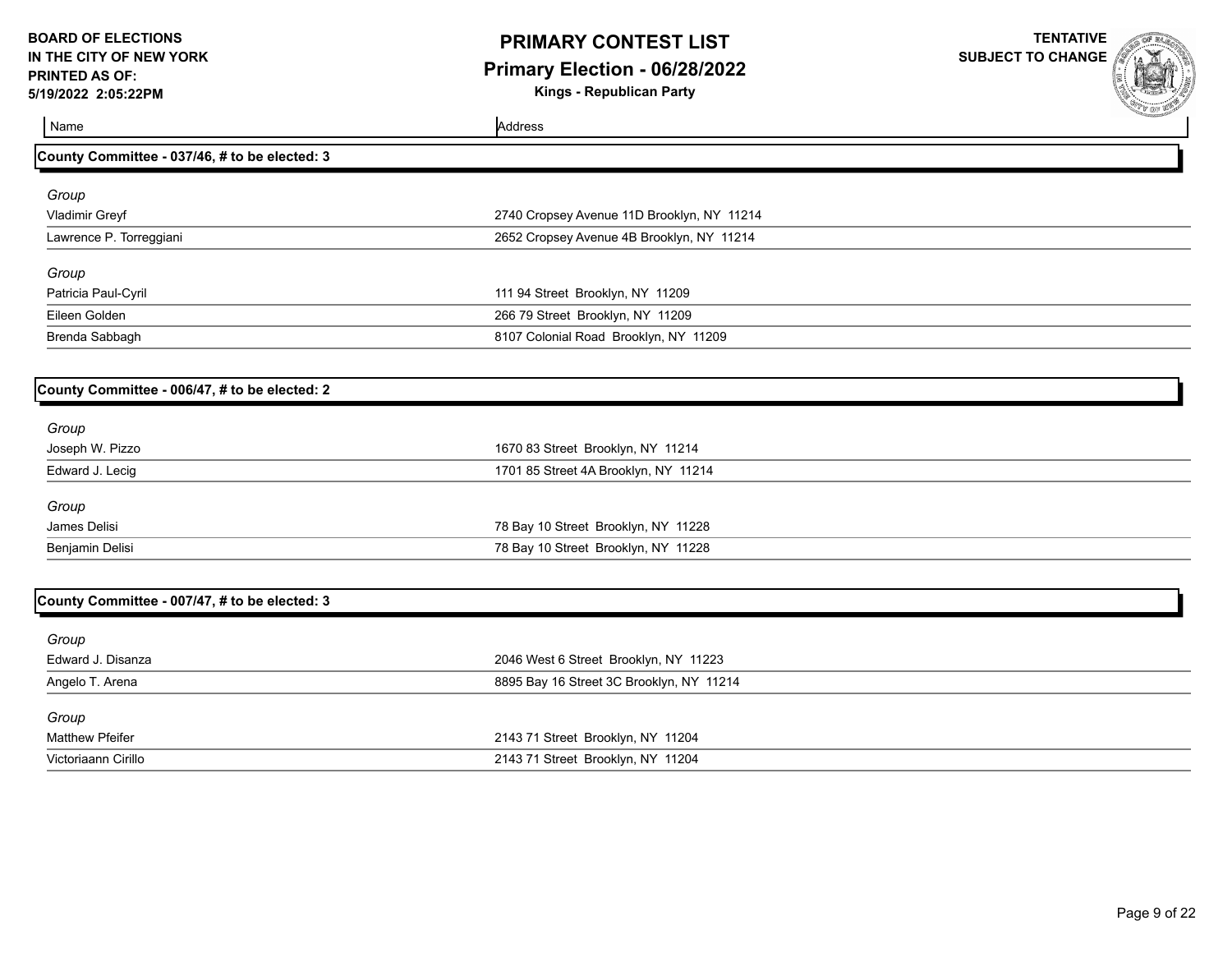## **PRIMARY CONTEST LIST Primary Election - 06/28/2022**

**Kings - Republican Party**

| Name                                          | Address                                 | <b>SUP DE NEW</b> |
|-----------------------------------------------|-----------------------------------------|-------------------|
| County Committee - 016/47, # to be elected: 2 |                                         |                   |
| Group                                         |                                         |                   |
| John Emhoff                                   | 158 Bay 8 Street Brooklyn, NY 11228     |                   |
| Alyssa Emhoff                                 | 158 Bay 8 Street Brooklyn, NY 11228     |                   |
| Group                                         |                                         |                   |
| Carmine C. Pecoraro                           | 2123 81 Street Brooklyn, NY 11214       |                   |
| County Committee - 032/47, # to be elected: 3 |                                         |                   |
| Group                                         |                                         |                   |
| Gennadiy A. Sosonko                           | 204 Bay 29 Street 3E Brooklyn, NY 11214 |                   |
| Rosa M. Martucci                              | 8795 21 Avenue Brooklyn, NY 11214       |                   |
| Group                                         |                                         |                   |
| Joan Lovejoy                                  | 155 Bay 7 Street Brooklyn, NY 11228     |                   |
| Joy Chan                                      | 8799 14 Avenue Brooklyn, NY 11228       |                   |
| James Lovejoy                                 | 155 Bay 7 Street Brooklyn, NY 11228     |                   |
| County Committee - 033/47, # to be elected: 3 |                                         |                   |
| Group                                         |                                         |                   |
| Mary Arndt                                    | 190 Bay 10 Street Brooklyn, NY 11228    |                   |
| George Arndt                                  | 190 Bay 10 Street Brooklyn, NY 11228    |                   |
| <b>Rachel Arndt</b>                           | 190 Bay 10 Street Brooklyn, NY 11228    |                   |
| Group                                         |                                         |                   |
| <b>Rafael Matta</b>                           | 2126 83 Street 3PH Brooklyn, NY 11214   |                   |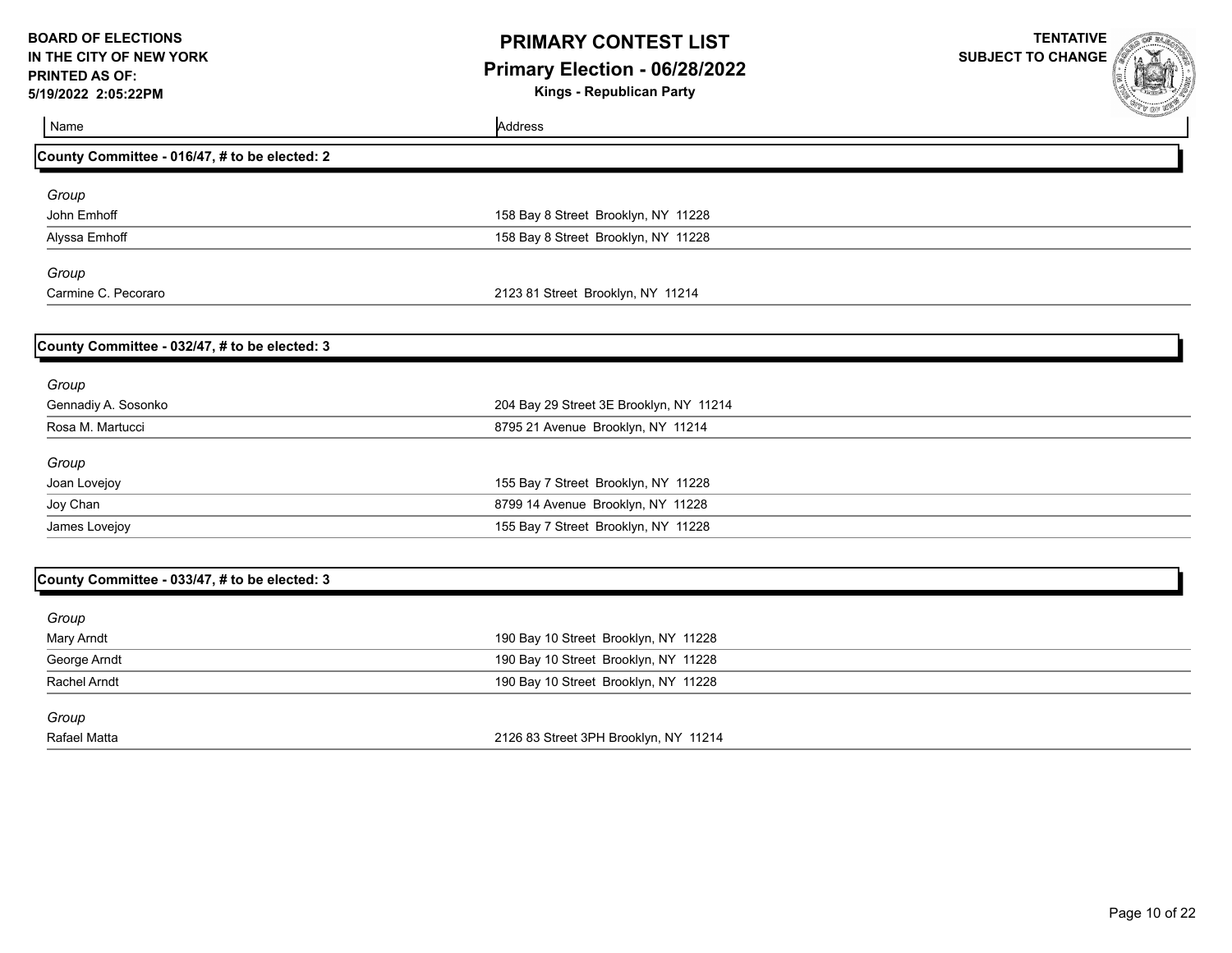## **PRIMARY CONTEST LIST Primary Election - 06/28/2022**

**Kings - Republican Party**

| Name                                          | Address                                | <b>SEAR OF BURNING</b> |
|-----------------------------------------------|----------------------------------------|------------------------|
| County Committee - 035/47, # to be elected: 2 |                                        |                        |
| Group                                         |                                        |                        |
| Justine Colasuonno                            | 8706 15 Avenue 1FL Brooklyn, NY 11228  |                        |
| Cecilia Mignuolo                              | 211 Bay 10 Street Brooklyn, NY 11228   |                        |
| Group                                         |                                        |                        |
| Sharlene Valenti                              | 2048 West 4 Street Brooklyn, NY 11223  |                        |
| County Committee - 036/47, # to be elected: 2 |                                        |                        |
| Group                                         |                                        |                        |
| Rita Dubrovsky                                | 8686 Bay Parkway 6B Brooklyn, NY 11214 |                        |
| Group                                         |                                        |                        |
| <b>Katherine Vero</b>                         | 238 Bay 11 Street Brooklyn, NY 11228   |                        |
| Suzanna lacona                                | 111 Bay 11 Street Brooklyn, NY 11228   |                        |
| County Committee - 037/47, # to be elected: 2 |                                        |                        |
| Group                                         |                                        |                        |
| Jeanny Belladonna                             | 8703 15 Avenue Brooklyn, NY 11228      |                        |
| Joseph Belladonna                             | 8703 15 Avenue 2 Brooklyn, NY 11228    |                        |
| Group                                         |                                        |                        |
| Sandra A. Stumbo                              | 158 Bay 40 Street Brooklyn, NY 11214   |                        |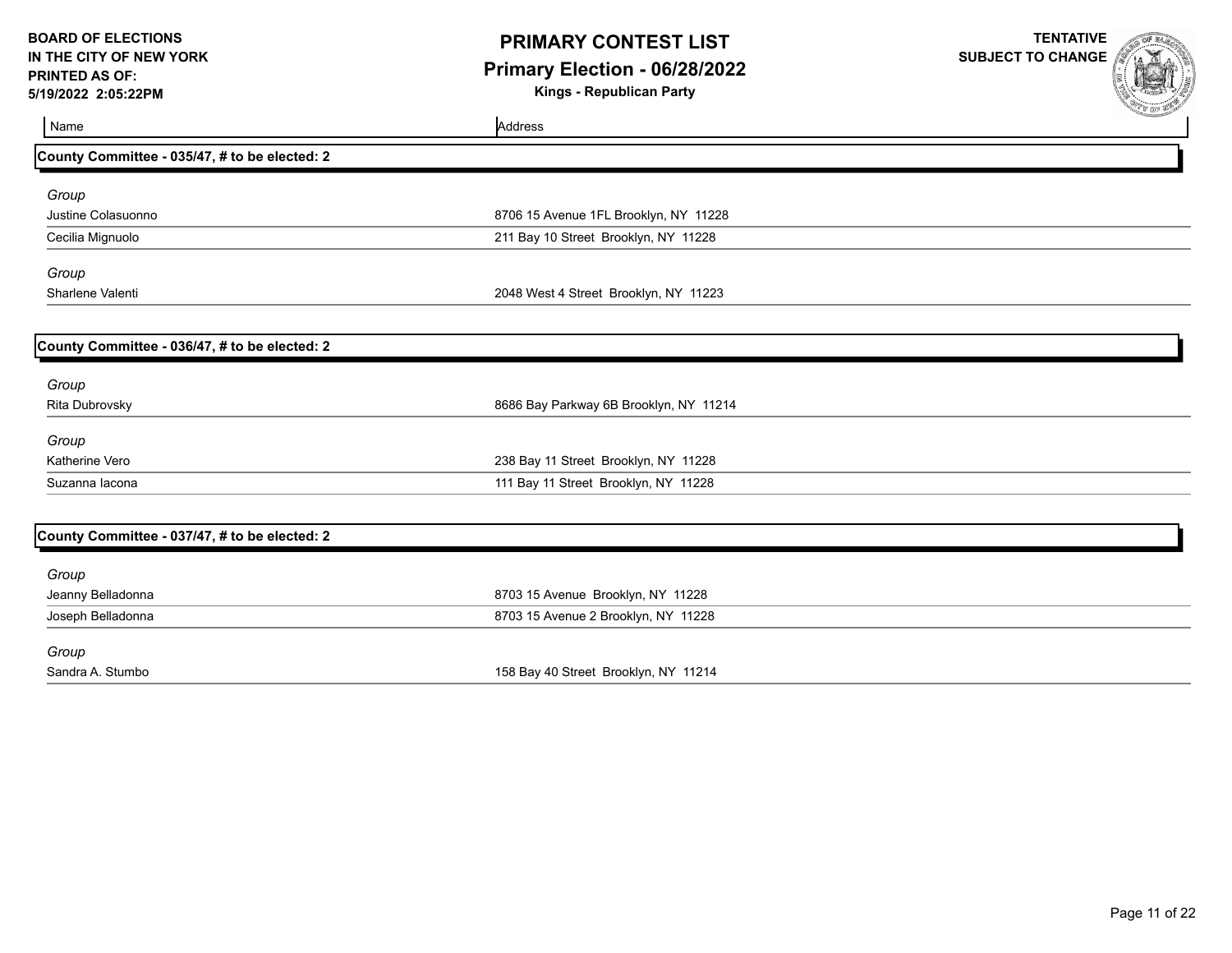## **PRIMARY CONTEST LIST Primary Election - 06/28/2022**

**Kings - Republican Party**

| Name                                          | Address                               | <b>CAP OF ME</b> |
|-----------------------------------------------|---------------------------------------|------------------|
| County Committee - 040/47, # to be elected: 2 |                                       |                  |
|                                               |                                       |                  |
| Group                                         |                                       |                  |
| Salvatore Polizzi                             | 2143 71 Street 2 Brooklyn, NY 11204   |                  |
| Maria Cirillo-Polizzi                         | 2143 71 Street 2FI Brooklyn, NY 11204 |                  |
| Group                                         |                                       |                  |
| Andrew J. Lombardozzi                         | 136 Bay 40 Street Brooklyn, NY 11214  |                  |
| Salvatore W. Thompson                         | 161 Bay 41 Street Brooklyn, NY 11214  |                  |
|                                               |                                       |                  |
| County Committee - 005/49, # to be elected: 2 |                                       |                  |
| Group                                         |                                       |                  |
| Victoria Carvallo                             | 739 48 Street 1FL Brooklyn, NY 11220  |                  |
| <b>Elizabeth Carvallo</b>                     | 739 48 Street 1FL Brooklyn, NY 11220  |                  |
| Group                                         |                                       |                  |
| Piedad V. Miranda                             | 7819 14 Avenue Brooklyn, NY 11228     |                  |
| County Committee - 019/49, # to be elected: 2 |                                       |                  |
|                                               |                                       |                  |
| Group                                         |                                       |                  |
| Jean Weber                                    | 6411 10 Avenue 2F Brooklyn, NY 11219  |                  |
| Patrick Giordano                              | 1730 62 Street Brooklyn, NY 11204     |                  |
| Group                                         |                                       |                  |
| Dominic Palastro                              | 1625 64 Street Brooklyn, NY 11204     |                  |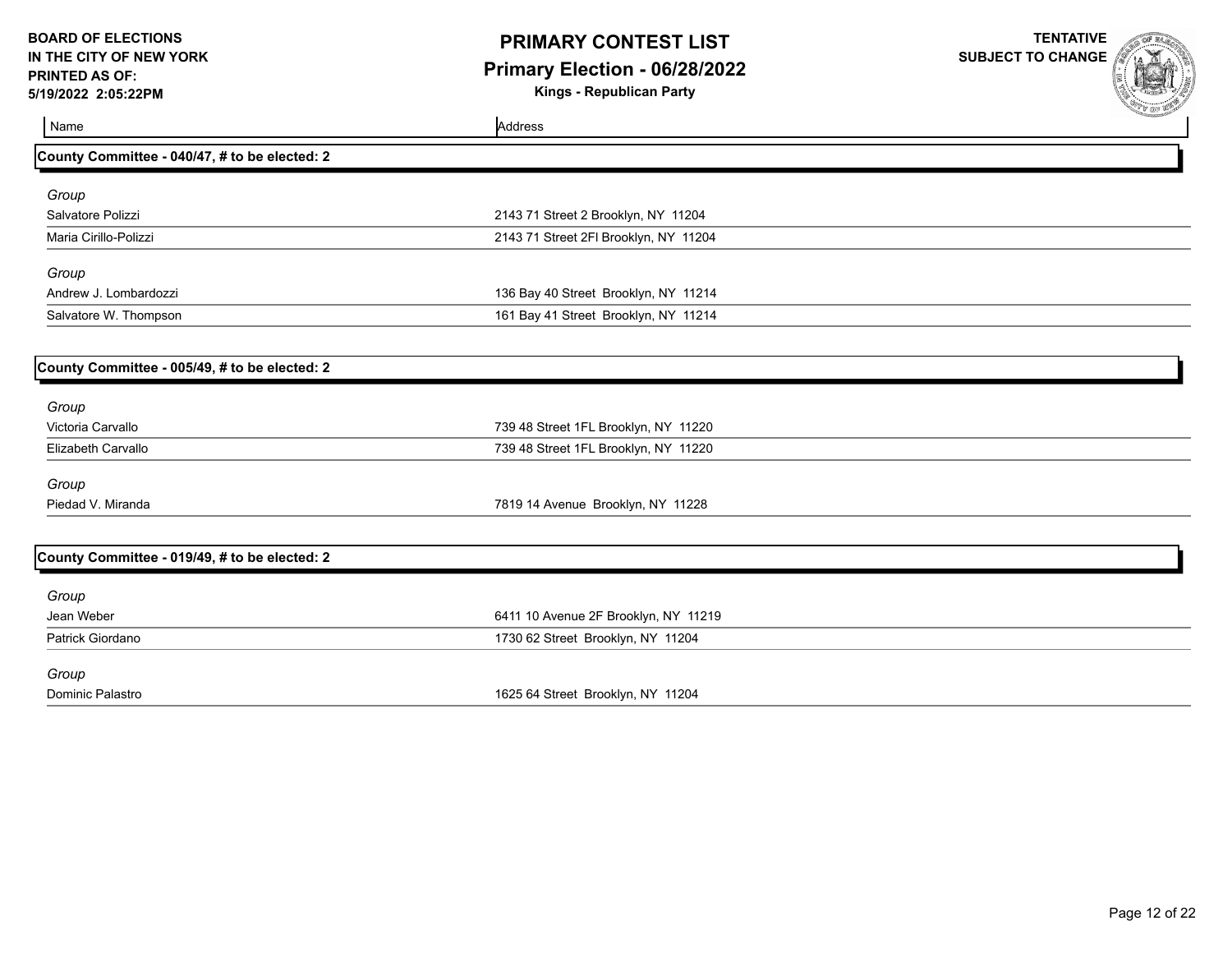## **PRIMARY CONTEST LIST Primary Election - 06/28/2022**

**Kings - Republican Party**

| Name                                          | Address                                    | <b>CONTRACTORY</b> |
|-----------------------------------------------|--------------------------------------------|--------------------|
| County Committee - 026/49, # to be elected: 3 |                                            |                    |
| Group                                         |                                            |                    |
| Vito Settineri                                | 1915 71 Street 1 Brooklyn, NY 11204        |                    |
| Patricia O'Dell                               | 1817 71 Street 1FI Brooklyn, NY 11204      |                    |
| Group                                         |                                            |                    |
| <b>Vincent Nerone</b>                         | 1930 72 Street Brooklyn, NY 11204          |                    |
| Helen Lombardo                                | 7213 12 Avenue 2FL Brooklyn, NY 11228      |                    |
| <b>Vincent Nerone</b>                         | 1930 72 Street Brooklyn, NY 11204          |                    |
|                                               |                                            |                    |
| County Committee - 029/49, # to be elected: 2 |                                            |                    |
| Group                                         |                                            |                    |
| Thomas J. Cafarella                           | 1160 71 Street 2 Brooklyn, NY 11228        |                    |
| Richard A. Petrocelli                         | 7823 14 Avenue A11 Brooklyn, NY 11228      |                    |
| Group                                         |                                            |                    |
| Sandra Untuna                                 | 7808 New Utrecht Avenue Brooklyn, NY 11214 |                    |
| Juleta Avetisyan                              | 1850 81 Street 1J Brooklyn, NY 11214       |                    |
|                                               |                                            |                    |
| County Committee - 032/49, # to be elected: 3 |                                            |                    |
| Group                                         |                                            |                    |
| Jeff R. Coletta                               | 1734 Bay Ridge Avenue Brooklyn, NY 11204   |                    |
| <b>Marion Fusco</b>                           | 1615 73 Street Brooklyn, NY 11204          |                    |
| Group                                         |                                            |                    |
| Laurence Goldstein                            | 1748 70 Street 2RR Brooklyn, NY 11224      |                    |
| Sharon Goldstein                              | 1748 70 Street PVT Brooklyn, NY 11204      |                    |
| Georgia Giassakis                             | 1166 74 Street Brooklyn, NY 11228          |                    |
|                                               |                                            |                    |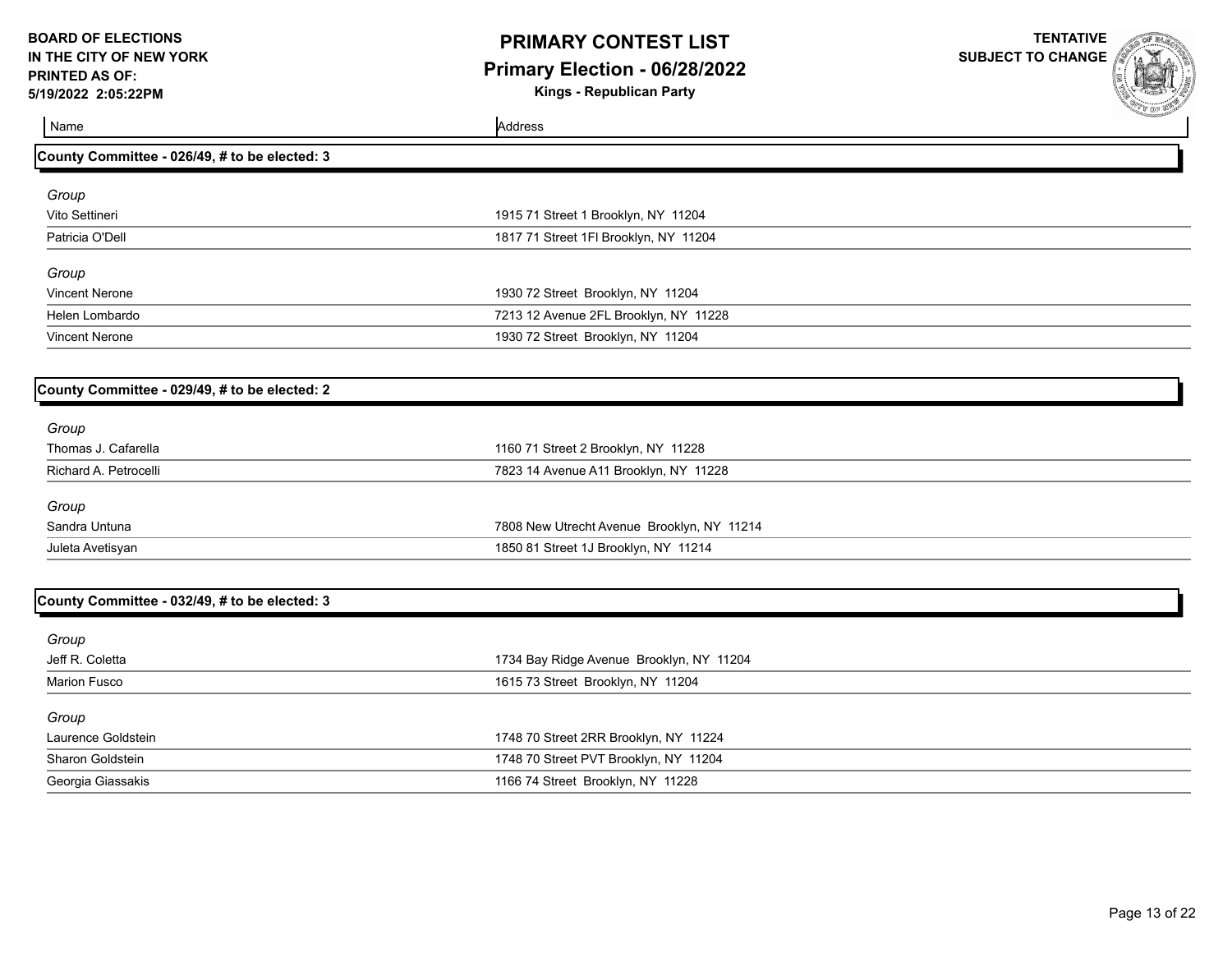# **PRIMARY CONTEST LIST Primary Election - 06/28/2022**

**Kings - Republican Party**



| Name                                          | Address                                  | <b>SUL OF WE</b> |
|-----------------------------------------------|------------------------------------------|------------------|
| County Committee - 035/49, # to be elected: 2 |                                          |                  |
| Group                                         |                                          |                  |
| Michael Signorile                             | 1371 80 Street PVT Brooklyn, NY 11228    |                  |
| Arlene Carofalo                               | 1617 72 Street PVT Brooklyn, NY 11204    |                  |
| Group                                         |                                          |                  |
| Susan R. Cassara                              | 973 Bay Ridge Parkway Brooklyn, NY 11228 |                  |
| Jeffrey R. Cassara                            | 973 Bay Ridge Parkway Brooklyn, NY 11228 |                  |
| County Committee - 036/49, # to be elected: 4 |                                          |                  |
| Group                                         |                                          |                  |
| Frances Dispirito                             | 1453 78 Street Brooklyn, NY 11228        |                  |
| Susan Beshara                                 | 1455 78 Street Brooklyn, NY 11228        |                  |
| Paul Dispirito                                | 1442 78 Street Brooklyn, NY 11228        |                  |
| Thomas Flagiello                              | 1410 78 Street Brooklyn, NY 11228        |                  |
| Group                                         |                                          |                  |
| Richard R. Petrocelli                         | 7823 14 Avenue A11 Brooklyn, NY 11228    |                  |
| Stephen Maresca                               | 7819 14 Avenue PVT Brooklyn, NY 11228    |                  |
| County Committee - 038/49, # to be elected: 3 |                                          |                  |
| Group                                         |                                          |                  |
| Lucille Lopinto                               | 1240 70 Street Brooklyn, NY 11228        |                  |
| Charles Lopinto                               | 1240 70 Street Brooklyn, NY 11228        |                  |
| Frank Lamboy                                  | 6705 12 Avenue Brooklyn, NY 11219        |                  |
| Group                                         |                                          |                  |
| Vivian S. Piccolo                             | 1244 71 Street Brooklyn, NY 11228        |                  |
| Caroline B. Marmo                             | 1255 71 Street Brooklyn, NY 11228        |                  |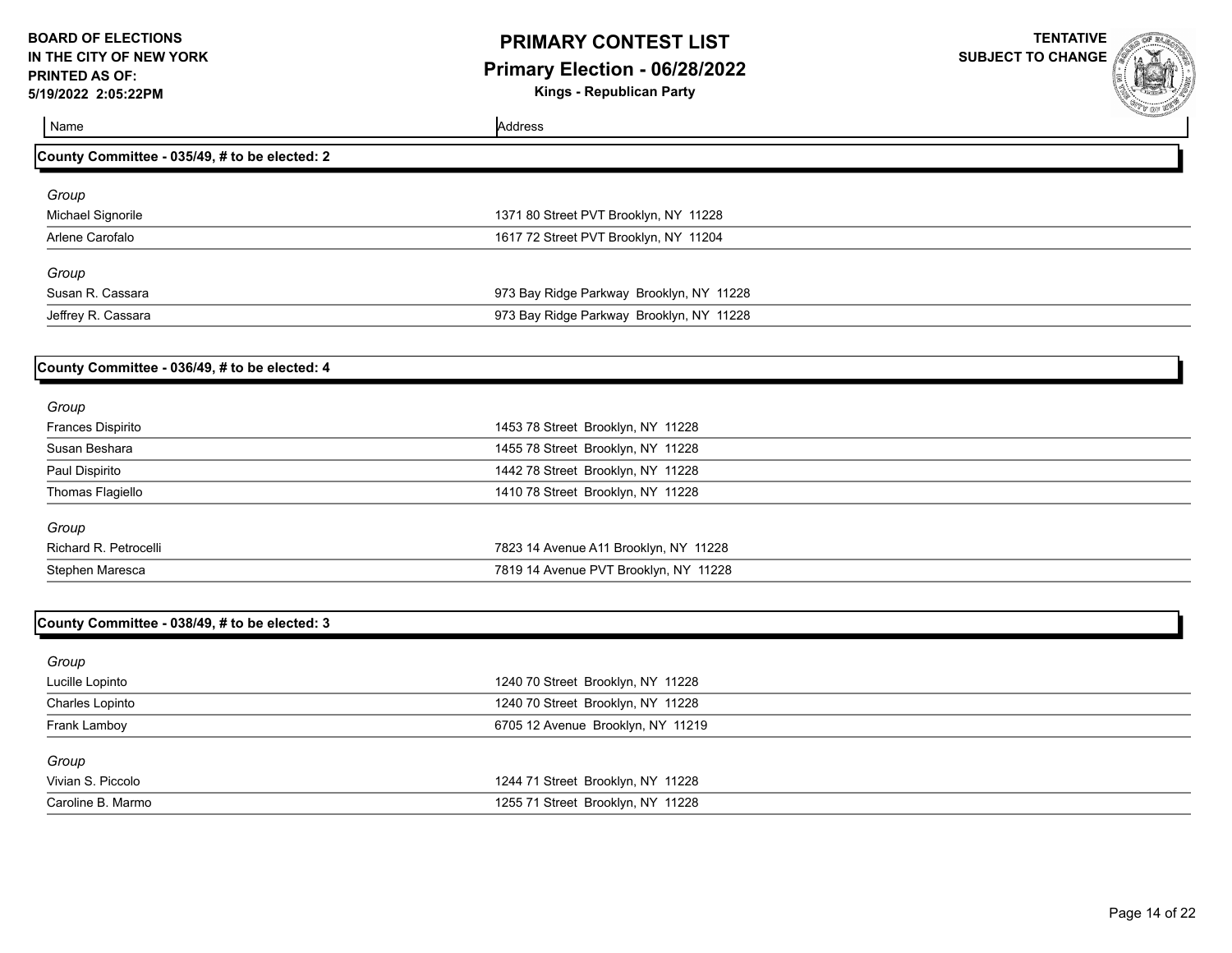# **PRIMARY CONTEST LIST Primary Election - 06/28/2022**

**Kings - Republican Party**

**TENTATIVE SUBJECT TO CHANGE**

| Name                                          | Address                                   | <b><i>COMMENTARY</i></b> |
|-----------------------------------------------|-------------------------------------------|--------------------------|
| County Committee - 040/49, # to be elected: 3 |                                           |                          |
| Group                                         |                                           |                          |
| Janice Foti                                   | 1259 77 Street Brooklyn, NY 11228         |                          |
| Anthony J. Foti                               | 1259 77 Street Brooklyn, NY 11228         |                          |
| Group                                         |                                           |                          |
| Lisa Dispirito                                | 1442 78 Street Brooklyn, NY 11228         |                          |
| Nicole Cascio                                 | 1467 78 Street Brooklyn, NY 11228         |                          |
| Yi Wang                                       | 1707 70 Street 3B Brooklyn, NY 11204      |                          |
|                                               |                                           |                          |
| County Committee - 041/49, # to be elected: 2 |                                           |                          |
| Group                                         |                                           |                          |
| Christine A. Capodicasa                       | 922 Bay Ridge Parkway Brooklyn, NY 11228  |                          |
| Frank J. Capodicasa                           | 922 Bay Ridge Parkway Brooklyn, NY 11228  |                          |
| Group                                         |                                           |                          |
| <b>Thomas Lambert</b>                         | 1220 73 Street 1FL Brooklyn, NY 11228     |                          |
| Frank Capodicasa                              | 922 Bay Ridge Parkway Brooklyn, NY 11228  |                          |
|                                               |                                           |                          |
| County Committee - 043/49, # to be elected: 3 |                                           |                          |
| Group                                         |                                           |                          |
| Robert V. Cassara                             | 973 Bay Ridge Parkway Brooklyn, NY 11228  |                          |
| Matthew W. Cassara                            | 1026 Bay Ridge Parkway Brooklyn, NY 11228 |                          |
|                                               |                                           |                          |
| Group<br>Nicole Russo                         | 1767 67 Street 1F Brooklyn, NY 11204      |                          |
| Thomas Degrezia                               | 1064 73 Street Brooklyn, NY 11228         |                          |
|                                               |                                           |                          |

Adam Papas 7715 15 Avenue Brooklyn, NY 11228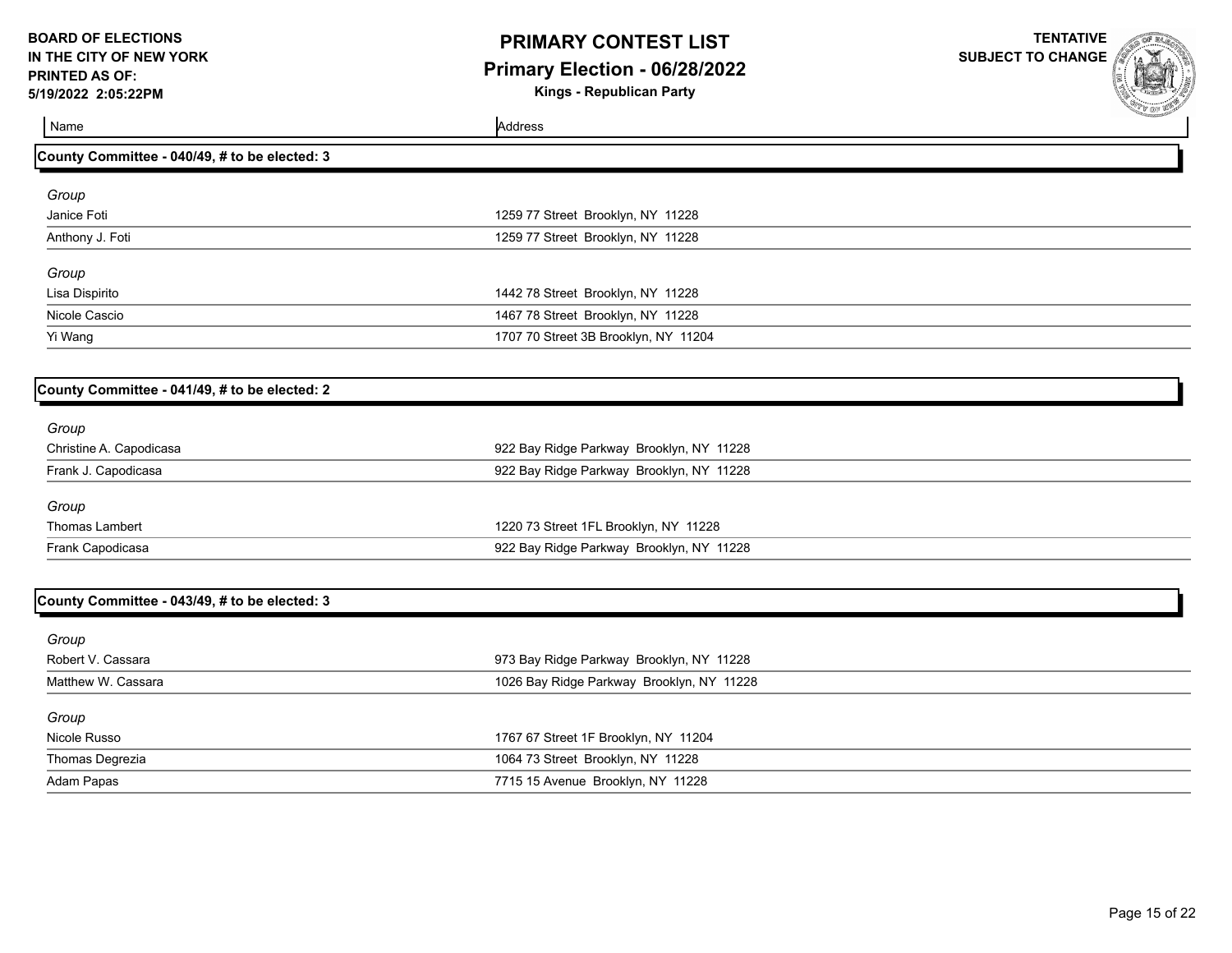## **PRIMARY CONTEST LIST Primary Election - 06/28/2022**

**Kings - Republican Party**

| Name                                          | Address                                    | <b>AND YOUR MILES</b> |
|-----------------------------------------------|--------------------------------------------|-----------------------|
|                                               |                                            |                       |
| County Committee - 003/51, # to be elected: 2 |                                            |                       |
| Group                                         |                                            |                       |
| Laura A. Painchaud                            | 260 65 Street 23H Brooklyn, NY 11220       |                       |
| Group                                         |                                            |                       |
| Fred Sosa                                     | 260 65 Street 16C Brooklyn, NY 11220       |                       |
| Annette Sosa                                  | 260 65 Street 16C Brooklyn, NY 11220       |                       |
|                                               |                                            |                       |
| County Committee - 005/51, # to be elected: 2 |                                            |                       |
| Group                                         |                                            |                       |
| John C. Owen                                  | 144 Senator Street Brooklyn, NY 11220      |                       |
| Joan L. Lugo                                  | 151 Senator Street Brooklyn, NY 11220      |                       |
| Group                                         |                                            |                       |
| Ana Blanco-Vera                               | 345 61 Street 2F Brooklyn, NY 11220        |                       |
| Tetyana Lashmanova                            | 6702 Ridge Boulevard 6A Brooklyn, NY 11220 |                       |
|                                               |                                            |                       |
| County Committee - 006/51, # to be elected: 2 |                                            |                       |
| Group                                         |                                            |                       |
| Milagros Barreto                              | 261 57 Street Brooklyn, NY 11220           |                       |
| <b>Gil Barreto</b>                            | 261 57 Street Brooklyn, NY 11220           |                       |
| Group                                         |                                            |                       |
| Lisa B. Walker                                | 6701 4 Avenue Brooklyn, NY 11220           |                       |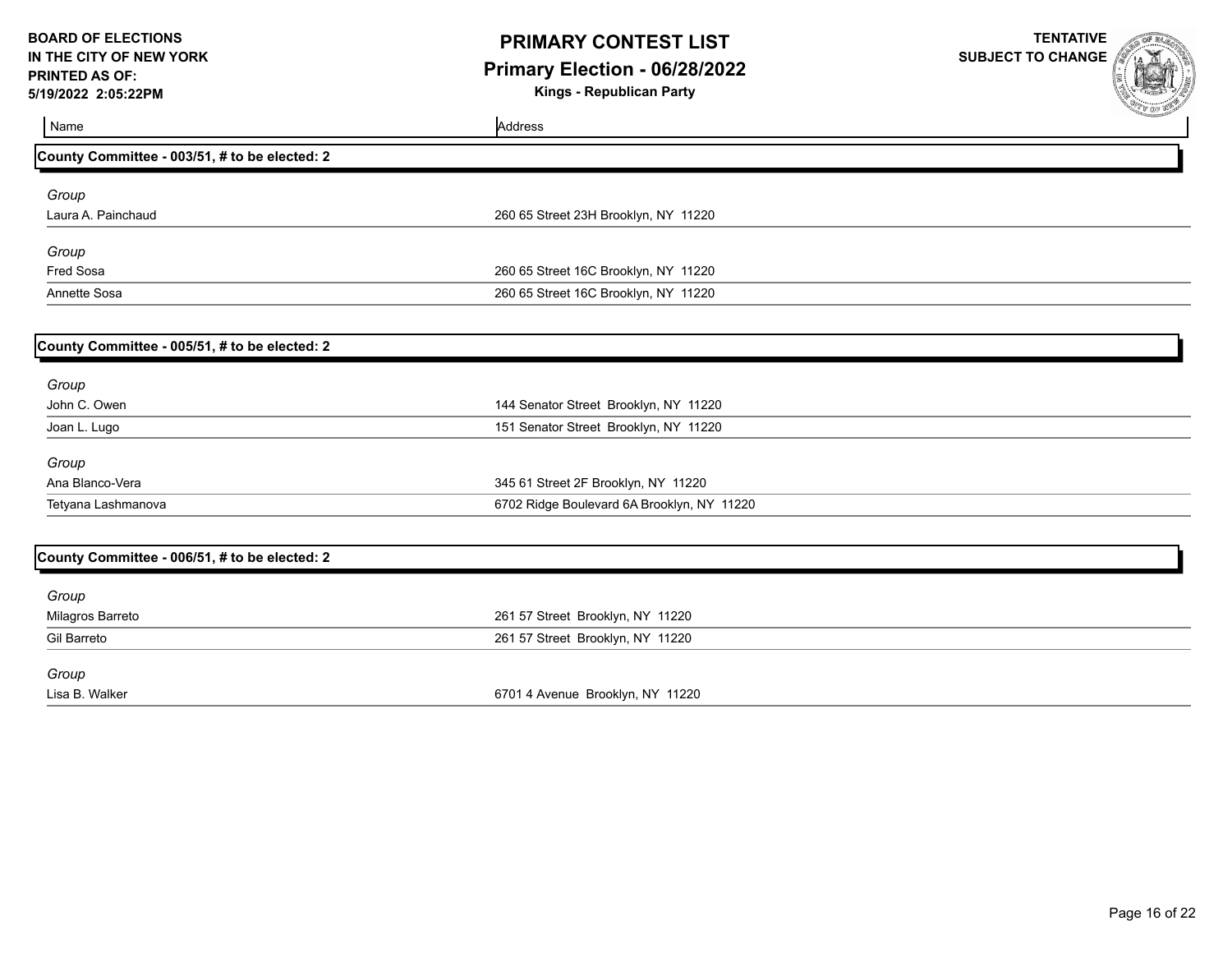## **PRIMARY CONTEST LIST Primary Election - 06/28/2022**

**Kings - Republican Party**

| Name                                          | Address                                      | <b>PARTIES AND REAL</b> |
|-----------------------------------------------|----------------------------------------------|-------------------------|
| County Committee - 014/51, # to be elected: 2 |                                              |                         |
| Group                                         |                                              |                         |
| Steven R. Sibol                               | 327 45 Street 2 Brooklyn, NY 11220           |                         |
| Isaac J. Dorta                                | 232 45 Street 1 Brooklyn, NY 11220           |                         |
| Group                                         |                                              |                         |
| Jeremiah Moore                                | 6665 Colonial Road 3B Brooklyn, NY 11220     |                         |
| Melinda Bini                                  | 350 65 Street 14N Brooklyn, NY 11220         |                         |
| County Committee - 015/51, # to be elected: 2 |                                              |                         |
| Group                                         |                                              |                         |
| Linda H. Antonucci                            | 314 45 Street Brooklyn, NY 11220             |                         |
| Marisol Delgado                               | 247 45 Street 2FL Brooklyn, NY 11220         |                         |
| Group                                         |                                              |                         |
| Arnaldo Perez                                 | 630 49 Street 1 Brooklyn, NY 11220           |                         |
| <b>Frank Mavica</b>                           | 6602 Ridge Boulevard 2 Brooklyn, NY 11220    |                         |
| County Committee - 018/51, # to be elected: 2 |                                              |                         |
|                                               |                                              |                         |
| Group<br>Avery N. Pereira                     | 949 4 Avenue 1 Brooklyn, NY 11232            |                         |
| Group                                         |                                              |                         |
| Arnold Bergman                                | 6665 Colonial Road 4G Brooklyn, NY 11220     |                         |
| Irena Krutul                                  | 6701 Ridge Boulevard 2 FL Brooklyn, NY 11220 |                         |
|                                               |                                              |                         |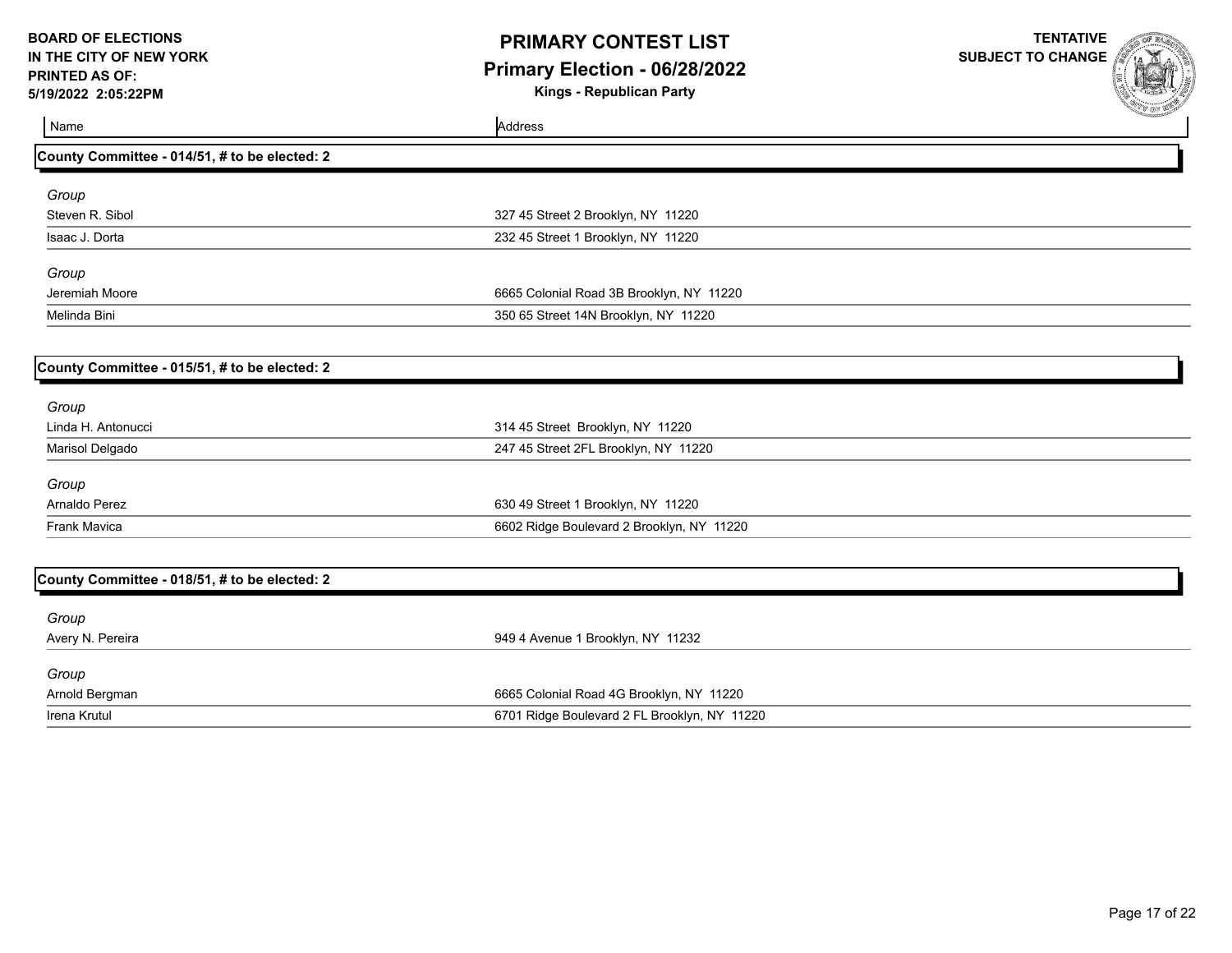## **PRIMARY CONTEST LIST Primary Election - 06/28/2022**

**Kings - Republican Party**

| Name<br>Address                                                     | <b>COUR WALES</b> |
|---------------------------------------------------------------------|-------------------|
| County Committee - 019/51, # to be elected: 2                       |                   |
| Group                                                               |                   |
| <b>Abdul Halim</b><br>902 44 Street A2 Brooklyn, NY 11219           |                   |
| 902 44 Street A2 Brooklyn, NY 11219<br>Samsun Naher                 |                   |
| Group                                                               |                   |
| 423 43 Street Brooklyn, NY 11232<br>Maureen Bogel                   |                   |
| Janelly Jimenez<br>4412 4 Avenue 2 Brooklyn, NY 11220               |                   |
| County Committee - 020/51, # to be elected: 2                       |                   |
|                                                                     |                   |
| Group                                                               |                   |
| Humberto F. Sanchez<br>447 37 Street Brooklyn, NY 11232             |                   |
| 447 37 Street Brooklyn, NY 11232<br>Norma B. Sanchez                |                   |
| Group                                                               |                   |
| Sasha Revels<br>3924 3 Avenue 1 Brooklyn, NY 11232                  |                   |
| <b>Beverly Malmbeck</b><br>6665 Colonial Road 6B Brooklyn, NY 11220 |                   |
|                                                                     |                   |
| County Committee - 021/51, # to be elected: 2                       |                   |
| Group                                                               |                   |
| 156 31 Street 1FL Brooklyn, NY 11232<br>Jennifer Hanecak            |                   |
| Sveta Moshiashvili<br>6665 Colonial Road 6C Brooklyn, NY 11220      |                   |
| Group                                                               |                   |
| Porfirio Rovira<br>422 37 Street Brooklyn, NY 11232                 |                   |
| Carlos M. Ramirez<br>181 31 Street Brooklyn, NY 11232               |                   |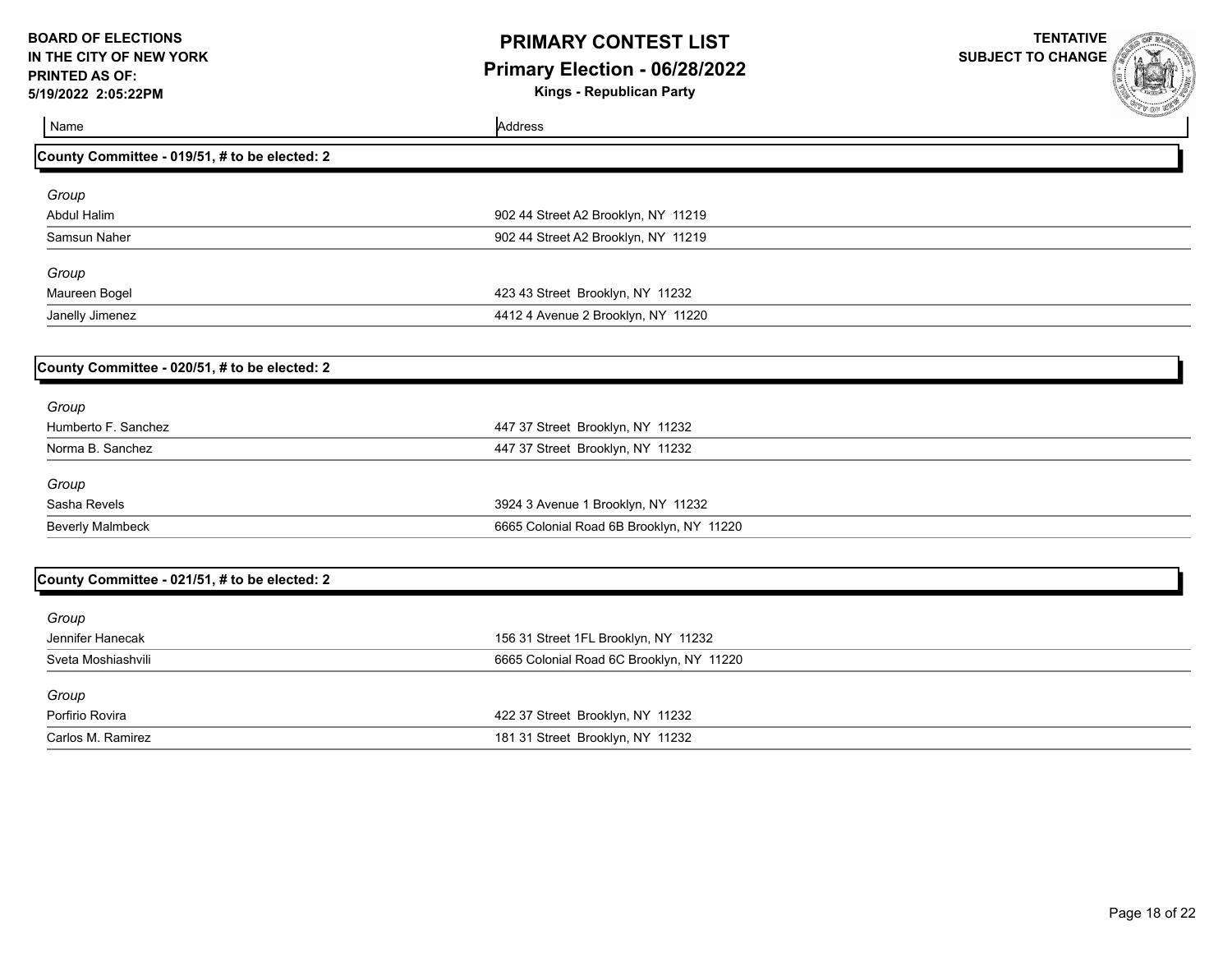## **PRIMARY CONTEST LIST Primary Election - 06/28/2022**

**Kings - Republican Party**



| Name                                          | Address                                  | <b>CONTRACTORY OF CONTRACTORY AND INCOME.</b> |
|-----------------------------------------------|------------------------------------------|-----------------------------------------------|
| County Committee - 023/51, # to be elected: 2 |                                          |                                               |
| Group                                         |                                          |                                               |
| <b>Umit Kantar</b>                            | 6665 Colonial Road 2E Brooklyn, NY 11220 |                                               |
| Margaret Manos                                | 6701 Colonial Road 3G Brooklyn, NY 11220 |                                               |
| Group                                         |                                          |                                               |
| Nelson Mendez                                 | 707 4 Avenue 3 Brooklyn, NY 11232        |                                               |
| Charlotte Noruzi                              | 230 17 Street 2 Brooklyn, NY 11215       |                                               |
|                                               |                                          |                                               |
| County Committee - 026/51, # to be elected: 2 |                                          |                                               |
| Group                                         |                                          |                                               |
| Paul D. Savas                                 | 192A 13 Street 1 Brooklyn, NY 11215      |                                               |
| Thomas Fagan                                  | 99 14 Street PVT Brooklyn, NY 11215      |                                               |
| Group                                         |                                          |                                               |
| <b>Richard Haught</b>                         | 759 43 Street Brooklyn, NY 11232         |                                               |
| <b>Boris Dran</b>                             | 350 65 Street 9L Brooklyn, NY 11220      |                                               |
|                                               |                                          |                                               |
| County Committee - 076/64, # to be elected: 2 |                                          |                                               |
| Group                                         |                                          |                                               |
| Joseph Rafferty                               | 473 73 Street Brooklyn, NY 11209         |                                               |
| Marilyn McEvoy                                | 463 73 Street PVT Brooklyn, NY 11209     |                                               |
| Group                                         |                                          |                                               |
| Teresa A. Miccio                              | 2 Bay Ridge Place Brooklyn, NY 11209     |                                               |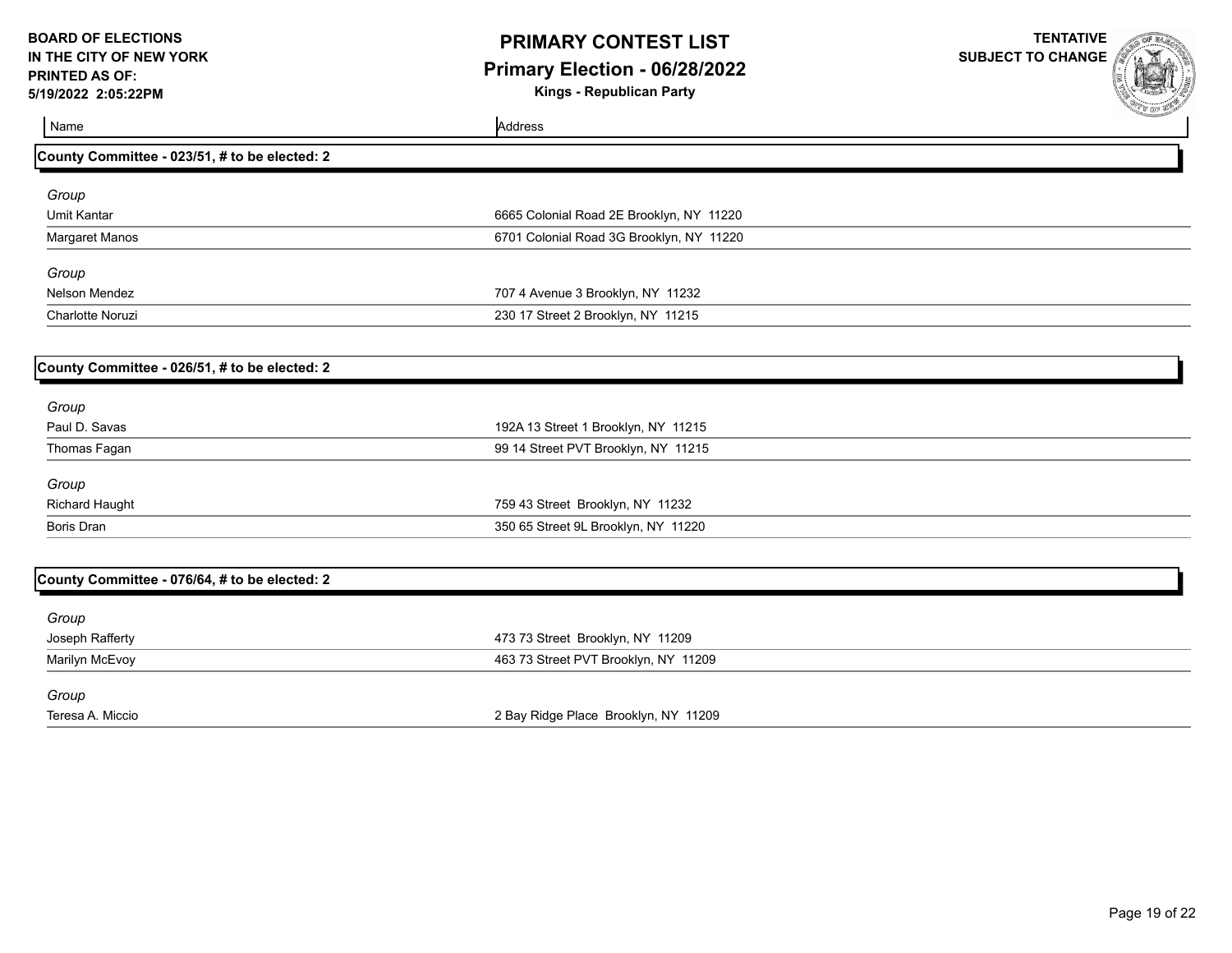# **PRIMARY CONTEST LIST Primary Election - 06/28/2022**

**Kings - Republican Party**

| Name                                          | Address                                     | <b>COLE BOOK</b> |
|-----------------------------------------------|---------------------------------------------|------------------|
| County Committee - 077/64, # to be elected: 2 |                                             |                  |
| Group                                         |                                             |                  |
| Sharon C. Gregg                               | 7104 Ridge Court Brooklyn, NY 11209         |                  |
| James Dario Jr.                               | 85 70 Street Brooklyn, NY 11209             |                  |
| Group                                         |                                             |                  |
| Aye Win                                       | 445 72 Street 1FL Brooklyn, NY 11209        |                  |
| David Khine                                   | 445 72 Street 1 FL Brooklyn, NY 11209       |                  |
| County Committee - 078/64, # to be elected: 2 |                                             |                  |
| Group                                         |                                             |                  |
| <b>Christopher Martin</b>                     | 640 Bay Ridge Avenue 2FL Brooklyn, NY 11220 |                  |
| Joseph Mullaney                               | 566 Ovington Avenue Brooklyn, NY 11209      |                  |
| Group                                         |                                             |                  |
| Regina M. Finn                                | 6812 6 Avenue PVT Brooklyn, NY 11220        |                  |
| Patricia A. Finn                              | 6812 6 Avenue Brooklyn, NY 11220            |                  |
|                                               |                                             |                  |
| County Committee - 079/64, # to be elected: 2 |                                             |                  |
| Group                                         |                                             |                  |
| <b>Bart Bennett</b>                           | 163 Bay Ridge Avenue Brooklyn, NY 11220     |                  |
| Group                                         |                                             |                  |
| Ali Khatari                                   | 570 73 Street Brooklyn, NY 11209            |                  |
| Nasser Abu-Saleh                              | 570 73 Street Brooklyn, NY 11209            |                  |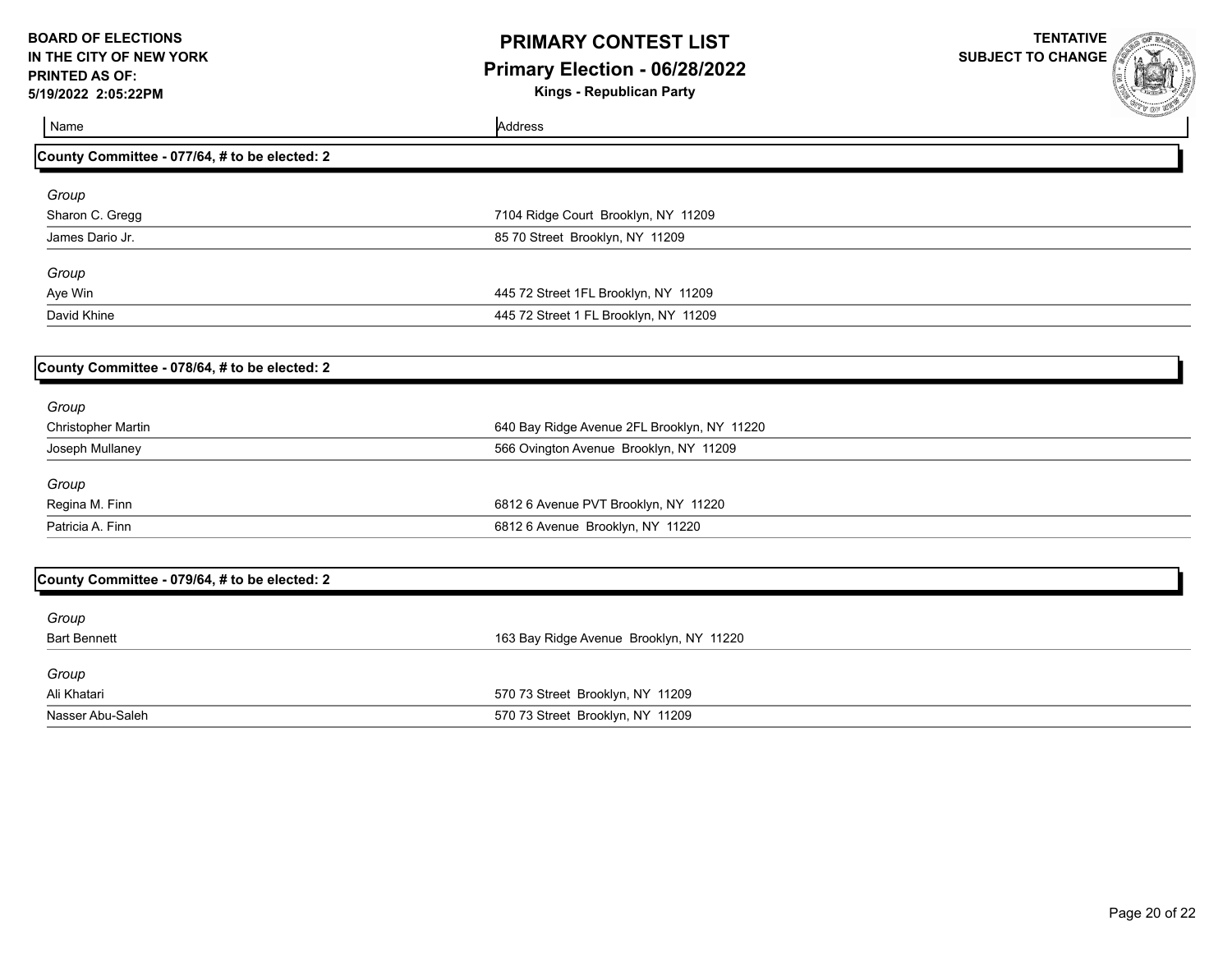# **PRIMARY CONTEST LIST Primary Election - 06/28/2022**

**Kings - Republican Party**

| Name                                          | Address                              | <b>SALE OF RUBAL</b> |
|-----------------------------------------------|--------------------------------------|----------------------|
| County Committee - 080/64, # to be elected: 2 |                                      |                      |
| Group                                         |                                      |                      |
| <b>Tracy Nicolas</b>                          | 130 72 Street 5E Brooklyn, NY 11209  |                      |
| Maureen Sherry-O'Brien                        | 262 71 Street 1FL Brooklyn, NY 11209 |                      |
| Group                                         |                                      |                      |
| Pietro A. Ramella Jr.                         | 355 73 Street Brooklyn, NY 11209     |                      |
| Eleanor Bumbera                               | 355 73 Street 2 Brooklyn, NY 11209   |                      |
| County Committee - 081/64, # to be elected: 3 |                                      |                      |
| Group                                         |                                      |                      |
| Gavin F. Thurlow                              | 261 71 Street Brooklyn, NY 11209     |                      |
| Gregory A. Shields                            | 6818 6 Avenue Brooklyn, NY 11220     |                      |
| Group                                         |                                      |                      |
| John O'Brien                                  | 262 71 Street Brooklyn, NY 11209     |                      |
| Ali Khatari                                   | 570 73 Street Brooklyn, NY 11209     |                      |
| County Committee - 082/64, # to be elected: 3 |                                      |                      |
| Group                                         |                                      |                      |
| Steve Sophocleous                             | 101 74 Street Brooklyn, NY 11209     |                      |
| Mireille Sophocleous                          | 101 74 Street Brooklyn, NY 11209     |                      |
| Krystal Khatari                               | 570 73 Street 1FL Brooklyn, NY 11209 |                      |
| Group                                         |                                      |                      |
| Paul S. Maguire                               | 131 74 Street 4D Brooklyn, NY 11209  |                      |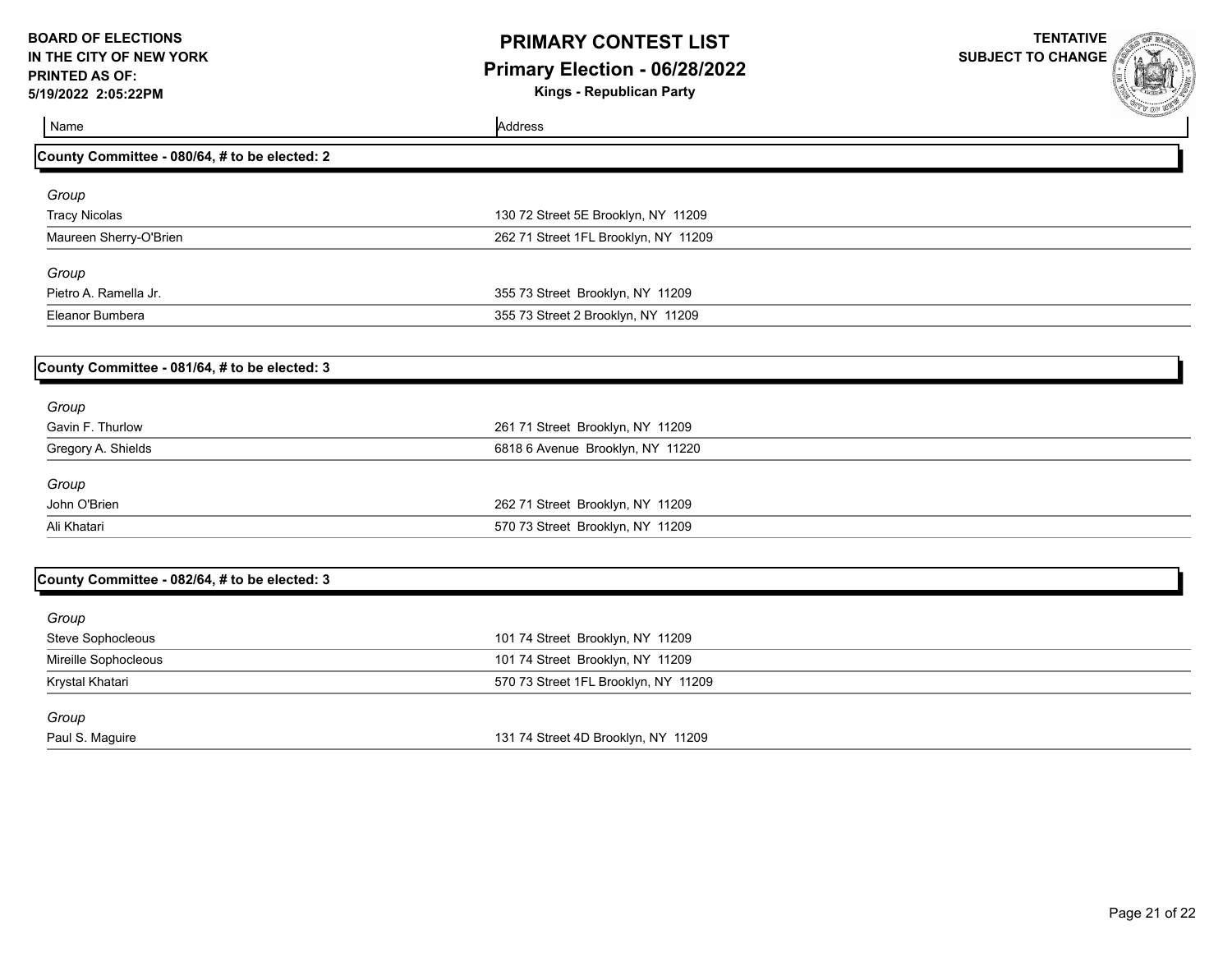# **PRIMARY CONTEST LIST Primary Election - 06/28/2022**

**Kings - Republican Party**

| Name                                          | Address                                     | <b>COLE BURNING</b> |
|-----------------------------------------------|---------------------------------------------|---------------------|
| County Committee - 083/64, # to be elected: 3 |                                             |                     |
| Group                                         |                                             |                     |
| John Pawson                                   | 255 72 Street Brooklyn, NY 11209            |                     |
| Veronica Pawson                               | 255 72 Street 1 Brooklyn, NY 11209          |                     |
| Group                                         |                                             |                     |
| <b>Bobby Geroulanos</b>                       | 187 80 Street Brooklyn, NY 11209            |                     |
| Danielle M. Eaton                             | 8019 Harbor View Terrace Brooklyn, NY 11209 |                     |
|                                               |                                             |                     |
| County Committee - 085/64, # to be elected: 3 |                                             |                     |
| Group                                         |                                             |                     |
| Mikulas Hlinka                                | 72 89 Street Brooklyn, NY 11209             |                     |
| Group                                         |                                             |                     |
| John Quaglione                                | 8904 Shore Court Brooklyn, NY 11209         |                     |
| Annmarie Sherry                               | 262 71 Street Brooklyn, NY 11209            |                     |
| Desiree Cordero                               | 527 73 Street Brooklyn, NY 11209            |                     |
|                                               |                                             |                     |
| County Committee - 086/64, # to be elected: 3 |                                             |                     |
| Group                                         |                                             |                     |
| Craig A. Eaton                                | 8019 Harbor View Terrace Brooklyn, NY 11209 |                     |
| Susan Eaton                                   | 8019 Harbor View Terrace Brooklyn, NY 11209 |                     |
| Group                                         |                                             |                     |
| Angela Sisto                                  | 6917 6 Avenue 1 Brooklyn, NY 11209          |                     |
| Jerry Fishman                                 | 8200 Narrows Avenue Brooklyn, NY 11209      |                     |
| Marianne Teta                                 | 7119 Shore Road 6A Brooklyn, NY 11209       |                     |
|                                               |                                             |                     |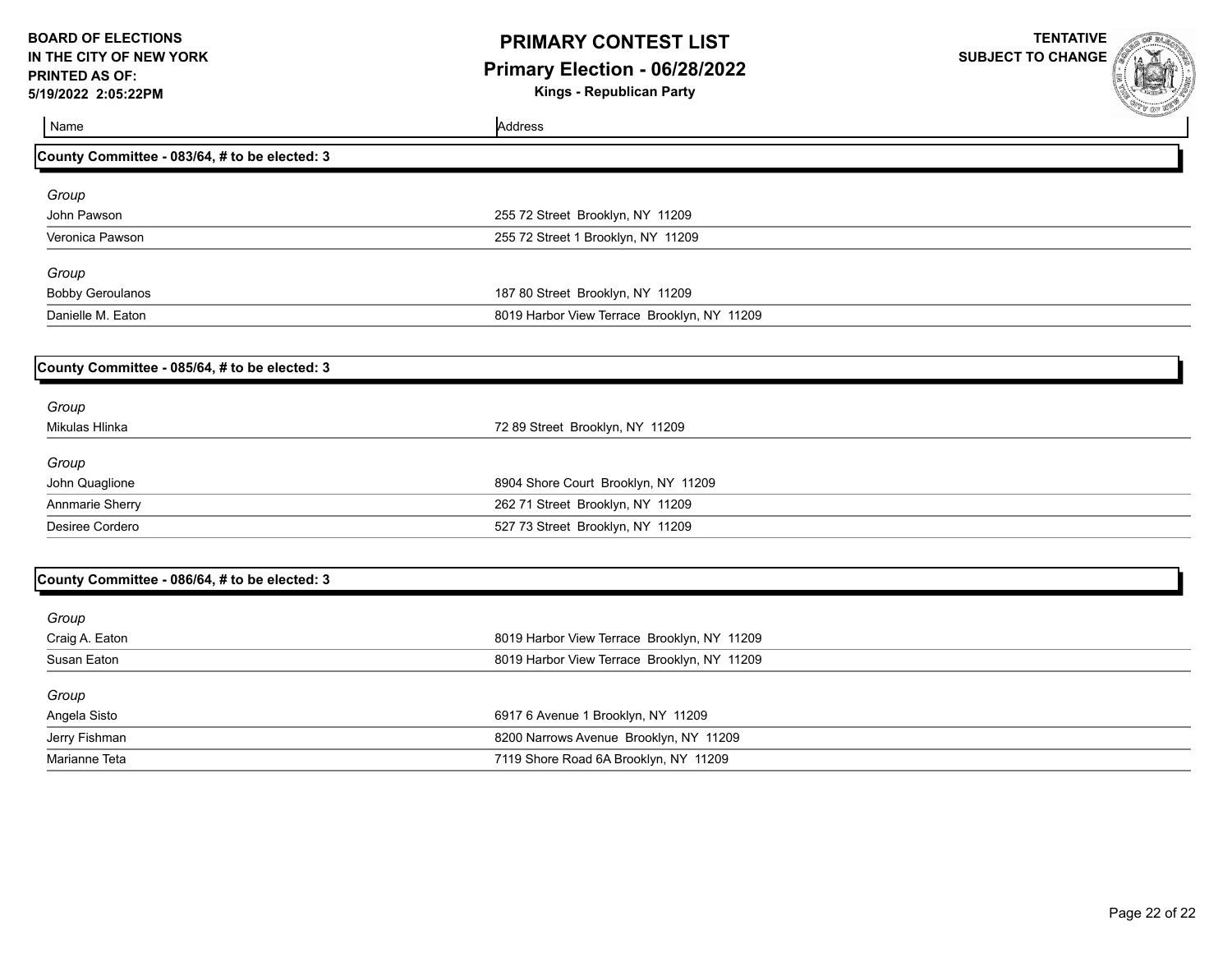



# **Democratic Party**

**Nominations for the following offices and positions:**

| Governor                          | Lieutenant Governor                           |
|-----------------------------------|-----------------------------------------------|
| Judge of the Civil Court - County | Member of the Assembly                        |
| <b>Female State Committee</b>     | Male State Committee                          |
| Female District Leader            | Male District Leader                          |
| Delegate to Judicial Convention   | Alternate Delegate to the Judicial Convention |
| <b>Female County Committee</b>    | Male County Committee                         |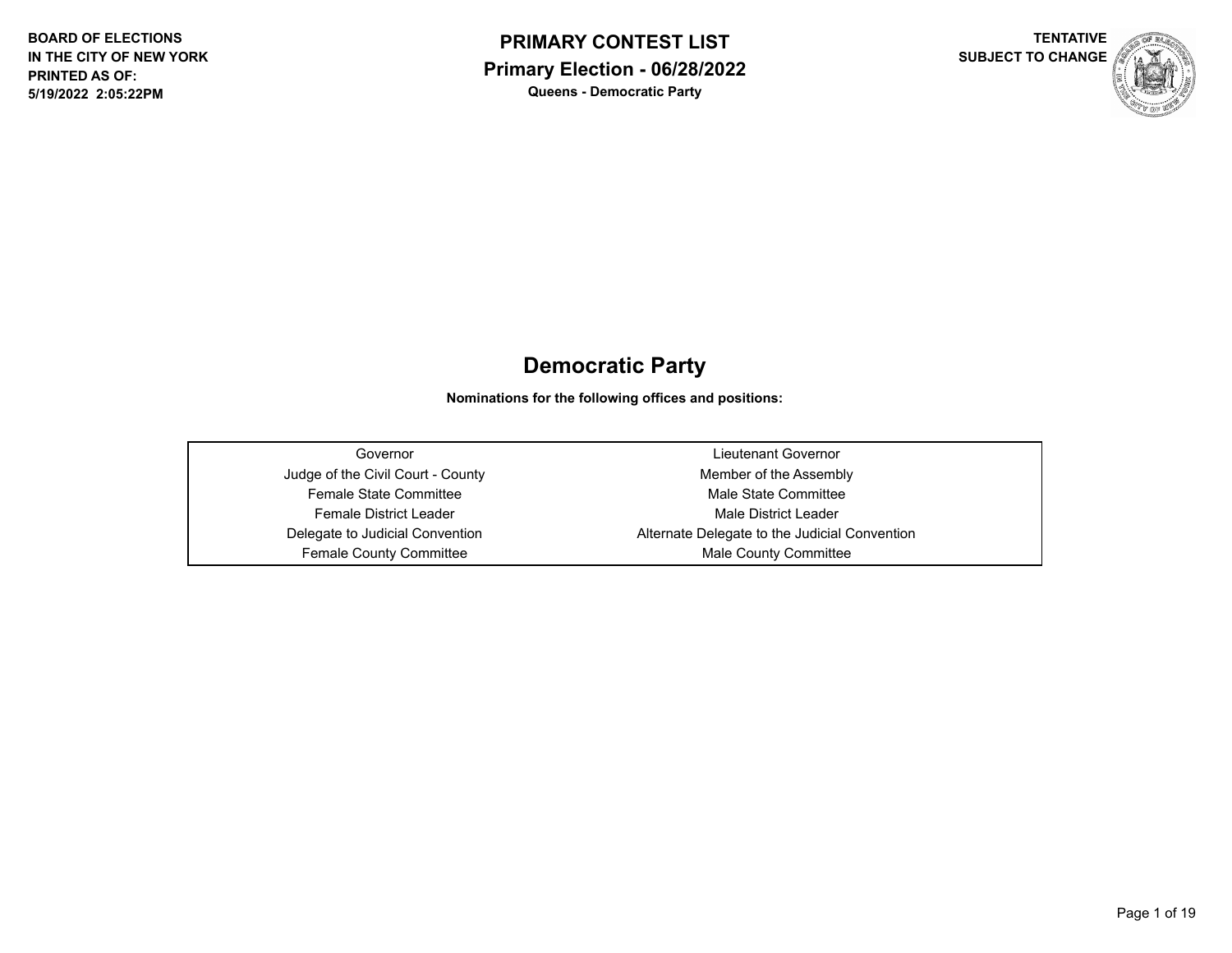### **PRIMARY CONTEST LIST Primary Election - 06/28/2022 Queens - Democratic Party**

|                                                                       |                                                       | <b>SAP &amp; OF ME</b> |
|-----------------------------------------------------------------------|-------------------------------------------------------|------------------------|
| Name                                                                  | Address                                               |                        |
| Governor - Citywide, # to be nominated: 1                             |                                                       |                        |
| Thomas R. Suozzi                                                      | 9 September Lane Glen Cove, NY 11542                  |                        |
| Kathy C. Hochul                                                       | 405 Gull Landing Buffalo, NY 14202                    |                        |
| Jumaane D. Williams                                                   | 221 Washington Road A Brooklyn, NY 11209              |                        |
| Lieutenant Governor - Citywide, # to be nominated: 1                  |                                                       |                        |
| Ana Maria Archila                                                     | 347A State Street A Brooklyn, NY 11217                |                        |
| Diana Reyna                                                           | 322 Central Avenue 2R Brooklyn, NY 11221              |                        |
| Antonio Delgado                                                       | 27 Will Tremper Drive Rhinebeck, NY 12572             |                        |
| Judge of the Civil Court - County - Queens, # to be nominated: 2      |                                                       |                        |
| Karen Lin                                                             | 32-39 213 Street Bayside, NY 11361                    |                        |
| <b>Devian Daniels</b>                                                 | 105-52 172 Street Jamaica, NY 11433                   |                        |
| Maria T. Gonzalez                                                     | 90-11 35 Avenue Jackson Heights, NY 11372             |                        |
| Thomas Medardo Oliva                                                  | 262 Ridge Road Little Neck, NY 11363                  |                        |
| Member of the Assembly - 24th Assembly District, # to be nominated: 1 |                                                       |                        |
| Albert Baldeo                                                         | 107-14 129 Street South Richmond Hill, NY 11419       |                        |
| Mizanur R. Choudhury                                                  | 241-48 86 Road Bellerose, NY 11426                    |                        |
| David I. Weprin                                                       | 86-82 Palermo Street Hollis, NY 11423                 |                        |
| Member of the Assembly - 28th Assembly District, # to be nominated: 1 |                                                       |                        |
| Ethan M. Felder                                                       | 118-17 Union Turnpike Forest Hills, NY 11375          |                        |
| Andrew D. Hevesi                                                      | 71-11 Yellowstone Boulevard 7P Forest Hills, NY 11375 |                        |
| Member of the Assembly - 29th Assembly District, # to be nominated: 1 |                                                       |                        |
| Alicia L. Hyndman                                                     | 131-11 230 Street Laurelton, NY 11413                 |                        |
| Everly D. Brown                                                       | 249-22 147 Avenue Rosedale, NY 11422                  |                        |
|                                                                       |                                                       |                        |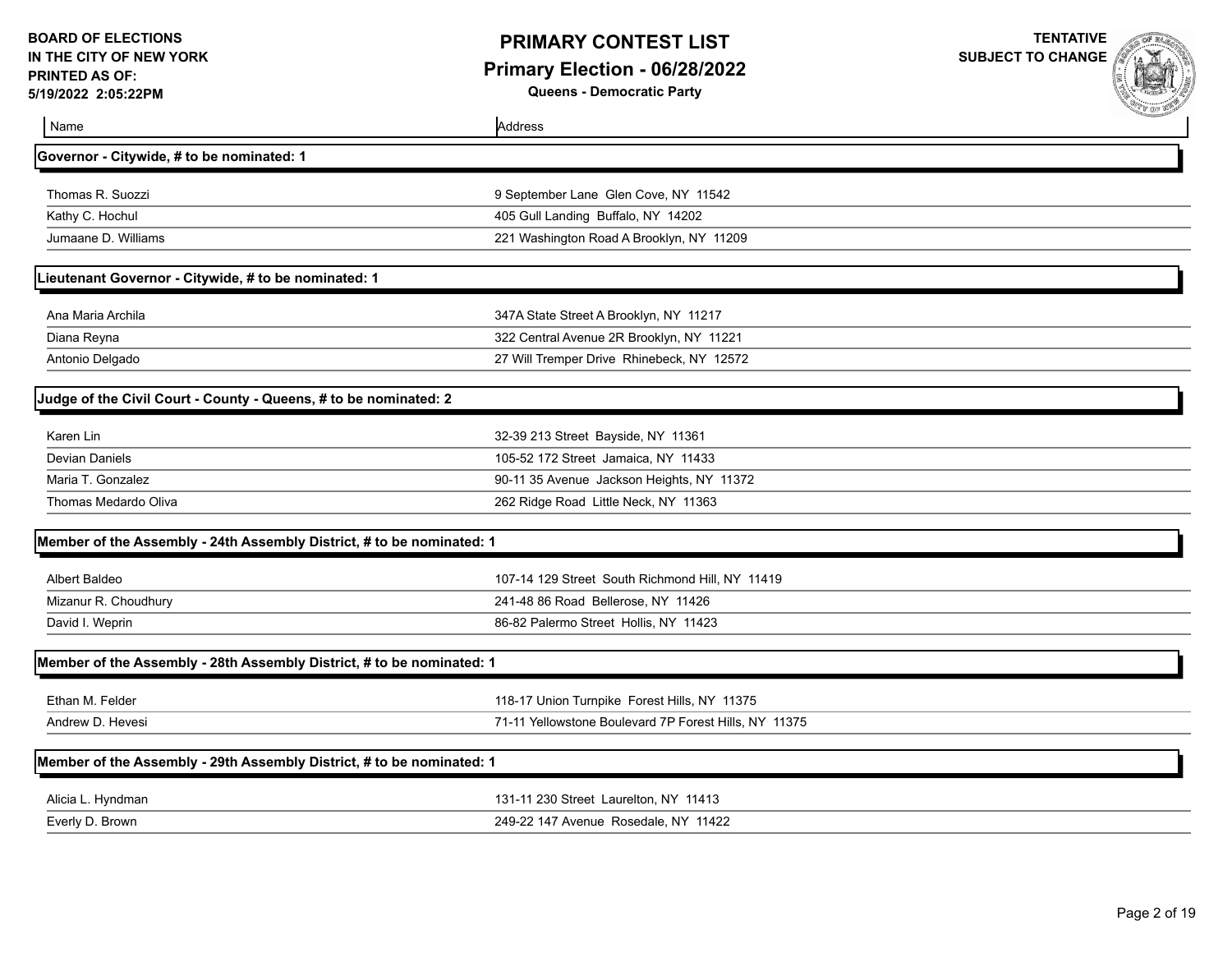**Queens - Democratic Party**

|                                                                       |                                                  | <b>CON BUS MAN</b> |
|-----------------------------------------------------------------------|--------------------------------------------------|--------------------|
| Name                                                                  | Address                                          |                    |
| Member of the Assembly - 30th Assembly District, # to be nominated: 1 |                                                  |                    |
| Steven B. Raga                                                        | 68-12 37 Road 601 Woodside, NY 11377             |                    |
| Ramon P. Cando                                                        | 87-30 Justice Avenue Elmhurst, NY 11373          |                    |
| Member of the Assembly - 32nd Assembly District, # to be nominated: 1 |                                                  |                    |
| Anthony D. Andrews Jr.                                                | 155-15 North Conduit Avenue 5S Jamaica, NY 11434 |                    |
| Vivian E. Cook                                                        | 126-44 144 Street Jamaica, NY 11436              |                    |
| Member of the Assembly - 33rd Assembly District, # to be nominated: 1 |                                                  |                    |
| Clyde Vanel                                                           | 115-50 228 Street Cambria Heights, NY 11411      |                    |
| Oster Bryan                                                           | 221-45 114 Road Cambria Heights, NY 11411        |                    |
| Member of the Assembly - 35th Assembly District, # to be nominated: 1 |                                                  |                    |
| Jeffrion L. Aubry                                                     | 98-12 31 Avenue 2FL East Elmhurst, NY 11369      |                    |
| <b>Hiram Monserrate</b>                                               | 22-10 99 Street East Elmhurst, NY 11369          |                    |
| Member of the Assembly - 37th Assembly District, # to be nominated: 1 |                                                  |                    |
| Juan Ardila                                                           | 53-08 72 Place Maspeth, NY 11378                 |                    |
| <b>Brent O'Leary</b>                                                  | 4-74 48 Avenue 11E Long Island City, NY 11109    |                    |
| Jim Magee                                                             | 43-10 48 Avenue 2A Woodside, NY 11377            |                    |
| Johanna Carmona                                                       | 41-41 41 Street 4G Sunnyside, NY 11104           |                    |
| Member of the Assembly - 40th Assembly District, # to be nominated: 1 |                                                  |                    |
| Ron Kim                                                               | 131-05 40 Road 18U Flushing, NY 11354            |                    |
| Kenneth Chiu                                                          | 59-26 155 Street 1B Flushing, NY 11355           |                    |
| Female State Committee - 24th Assembly District, # to be elected: 1   |                                                  |                    |
| Samia Butt                                                            | 150-28 Grand Central Parkway Jamaica, NY 11432   |                    |
| Jamilla A. Uddin                                                      | 161-17 85 Avenue Jamaica, NY 11432               |                    |
|                                                                       |                                                  |                    |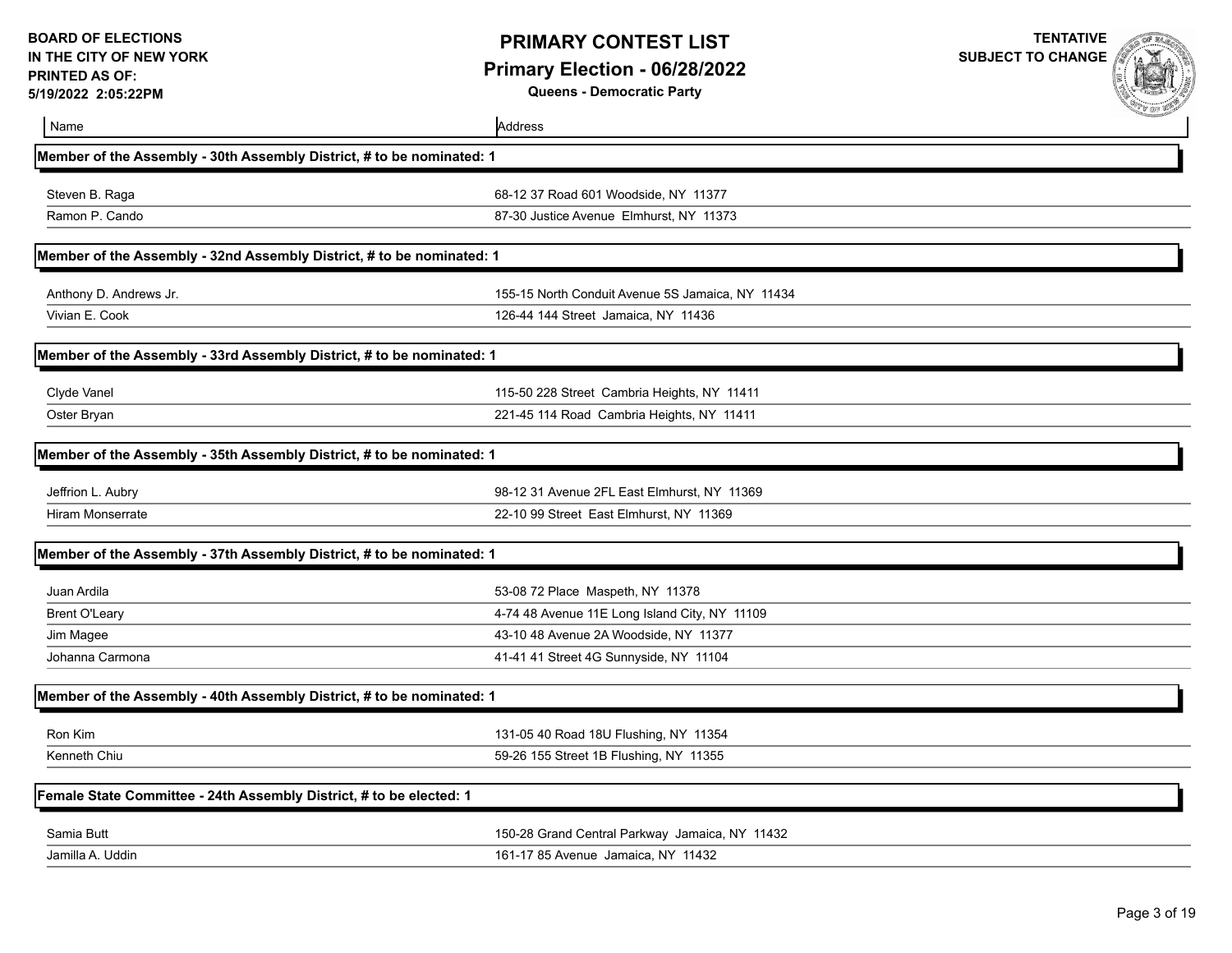**Queens - Democratic Party**



| Name                                                                | Address                                             |  |
|---------------------------------------------------------------------|-----------------------------------------------------|--|
| Female State Committee - 28th Assembly District, # to be elected: 1 |                                                     |  |
| Maria D. Kaufer                                                     | 111-50 75 Road 35A Forest Hills, NY 11375           |  |
| Ronnie Croce                                                        | 69-40 108 Street 3A Forest Hills, NY 11375          |  |
| Female State Committee - 34th Assembly District, # to be elected: 1 |                                                     |  |
| Stephanie Gonzalez                                                  | 94-19 40 Road Corona, NY 11368                      |  |
| Lucia V. Africano                                                   | 88-11 34 Avenue Jackson Heights, NY 11372           |  |
| Female State Committee - 35th Assembly District, # to be elected: 1 |                                                     |  |
| Zoila C. Alonzo                                                     | 101-11 37 Avenue Corona, NY 11368                   |  |
| Clara M. Salas                                                      | 86-35 Queens Boulevard 4D Elmhurst, NY 11373        |  |
| Female State Committee - 36th Assembly District, # to be elected: 1 |                                                     |  |
| Danielle N. Brecker                                                 | 41-18 Crescent Street 7E Long Island City, NY 11101 |  |
| Kimberly Mullarkey                                                  | 18-29 21 Road Astoria, NY 11105                     |  |
| Female State Committee - 39th Assembly District, # to be elected: 1 |                                                     |  |
| Yanna M. Henriquez                                                  | 102-45 Corona Avenue R2A Corona, NY 11368           |  |
| Tasmia Rahaman                                                      | 35-46 74 Street Jackson Heights, NY 11372           |  |
| Male State Committee - 24th Assembly District, # to be elected: 1   |                                                     |  |
| Kevin Andrew Nabie                                                  | 104-49 121 Street South Richmond Hill, NY 11419     |  |
| Mahtab Khan                                                         | 86-68 Midland Parkway 3 Jamaica, NY 11432           |  |
| Md Hasanuzzaman                                                     | 87-03 Kingston Place Jamaica, NY 11432              |  |
| Male State Committee - 28th Assembly District, # to be elected: 1   |                                                     |  |
| Edwin K. Wong                                                       | 108-37 71 Avenue 8B Forest Hills, NY 11375          |  |
| Raj Mohan Korpan                                                    | 63-84 Saunders Street 3F Rego Park, NY 11374        |  |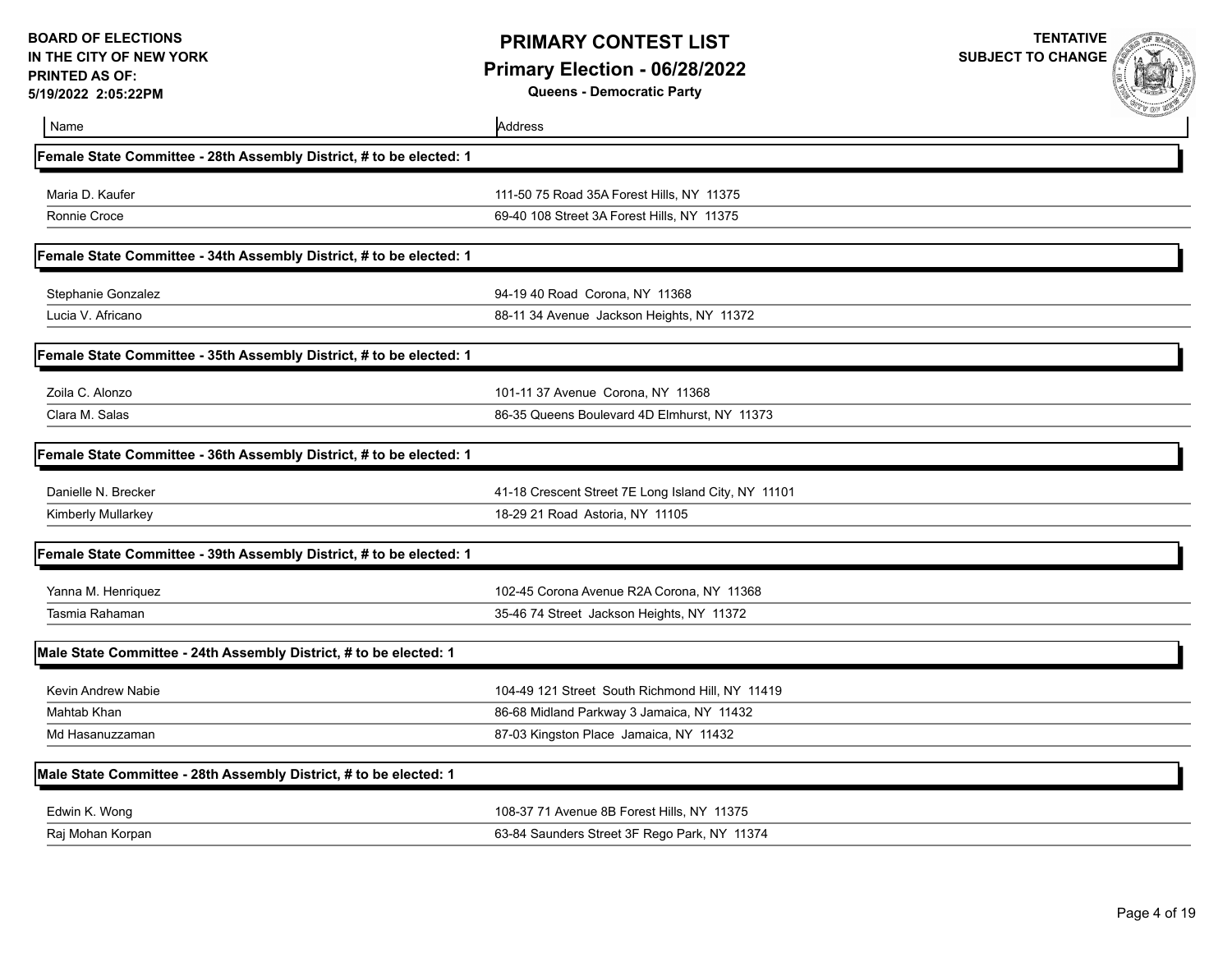**SUBJECT TO CHANGE**

**Queens - Democratic Party**



**TENTATIVE**

| Name                                                                                  | Address                                           |  |
|---------------------------------------------------------------------------------------|---------------------------------------------------|--|
| Male State Committee - 29th Assembly District, # to be elected: 1                     |                                                   |  |
| Aaron K. Ambrose                                                                      | 198-34 Carpenter Avenue Hollis, NY 11423          |  |
| Kazi Khaled Emran                                                                     | 105-53 171 Place Jamaica, NY 11433                |  |
| Male State Committee - 34th Assembly District, # to be elected: 1                     |                                                   |  |
| Manuel F. Perez                                                                       | 88-11 34 Avenue 5D Jackson Heights, NY 11372      |  |
| Daniel Quintero                                                                       | 35-47 97 Street Corona, NY 11368                  |  |
| John G. Scott                                                                         | 21-49 35 Street 2 Astoria, NY 11105               |  |
| Male State Committee - 35th Assembly District, # to be elected: 1                     |                                                   |  |
| David Aiken                                                                           | 25-15 Curtis Street East Elmhurst, NY 11369       |  |
| Derek A. Slaughter                                                                    | 31-12 107 Street East Elmhurst, NY 11369          |  |
| Male State Committee - 36th Assembly District, # to be elected: 1                     |                                                   |  |
| Michael D. Thompson                                                                   | 33-47 14 Street 3D Astoria, NY 11106              |  |
| <b>Brian Romero</b>                                                                   | 35-21 21 Street Astoria, NY 11106                 |  |
| Male State Committee - 37th Assembly District, # to be elected: 1                     |                                                   |  |
| Gerard J. Marsicano                                                                   | 61-05 Grove Street 2FL Ridgewood, NY 11385        |  |
| Vlad Pavlyuk                                                                          | 5-19 Borden Avenue Long Island City, NY 11101     |  |
| Nicholas C. Berkowitz                                                                 | 44-15 43 Avenue A6 Sunnyside, NY 11104            |  |
| Female District Leader - Democratic Leadership District 24 Part A, # to be elected: 1 |                                                   |  |
| Clemencia Figueroa                                                                    | 206-55 Whitehall Terrace Queens Village, NY 11427 |  |
| Martha Taylor                                                                         | 175-14 Mayfield Road Jamaica, NY 11432            |  |
| Female District Leader - Democratic Leadership District 24 Part B, # to be elected: 1 |                                                   |  |
| <b>Ravnit Kaur</b>                                                                    | 118-08 95 Avenue South Richmond Hill, NY 11419    |  |
| Mazeda A. Uddin                                                                       | 161-17 85 Avenue Jamaica, NY 11432                |  |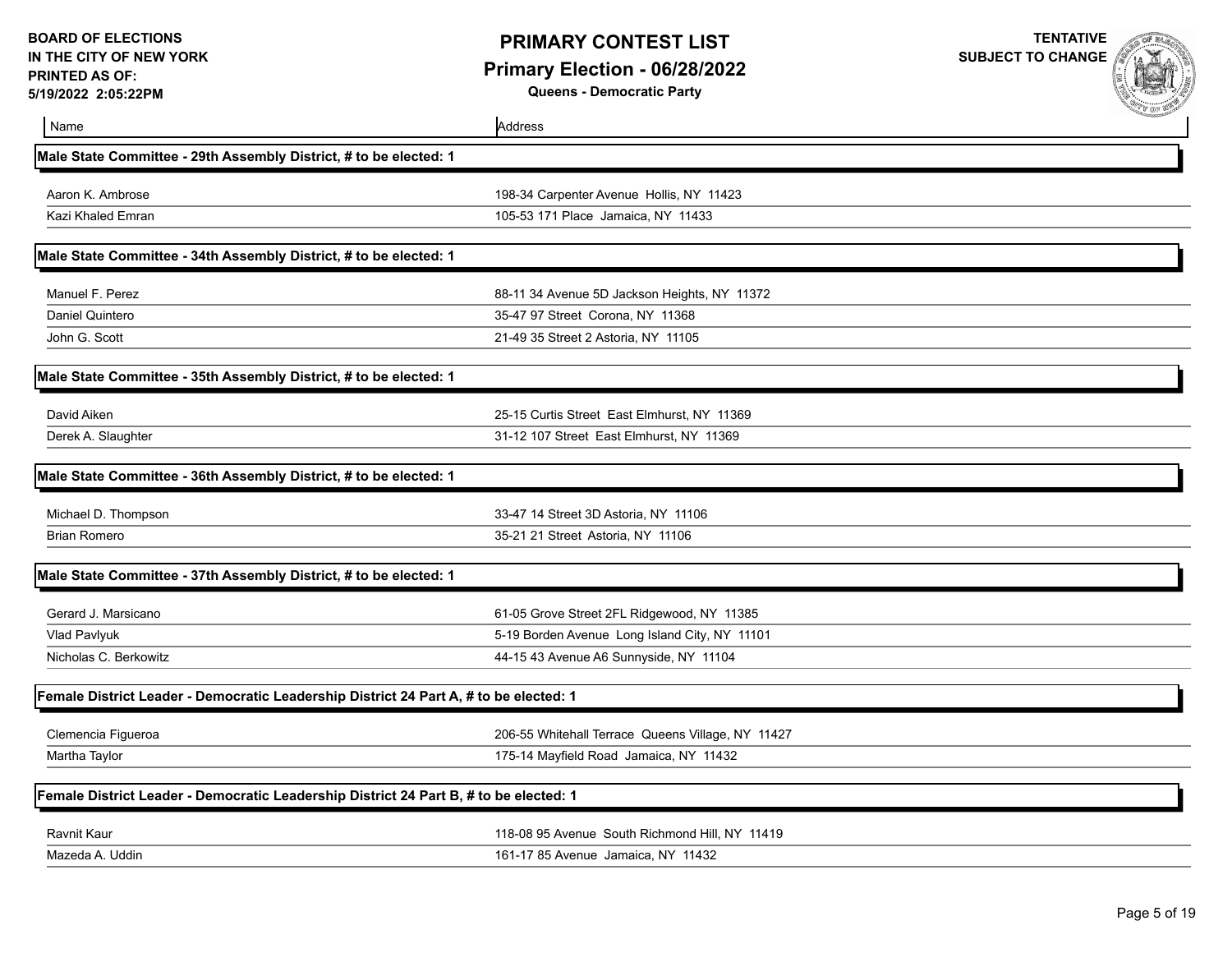### **PRIMARY CONTEST LIST Primary Election - 06/28/2022 Queens - Democratic Party**

**TENTATIVE**

**SUBJECT TO CHANGE** 

OF EL

| /19/2022 2:05:22PM                                                                    | Queens - Democratic Party                           |  |
|---------------------------------------------------------------------------------------|-----------------------------------------------------|--|
| Name                                                                                  | Address                                             |  |
| Female District Leader - Democratic Leadership District 29 Part B, # to be elected: 1 |                                                     |  |
| Marie M. Adam-Ovide                                                                   | 121-12 234 Street Rosedale, NY 11422                |  |
| Jacqueline G. Boyce                                                                   | 143-18 185 Street Springfield Gardens, NY 11413     |  |
| Female District Leader - Democratic Leadership District 30 Part B, # to be elected: 1 |                                                     |  |
| Melissa Sklarz                                                                        | 30-69 Hobart Street 4K Woodside, NY 11377           |  |
| Elsa G. Mercado                                                                       | 85-14 Broadway Elmhurst, NY 11372                   |  |
| Female District Leader - Democratic Leadership District 34 Part B, # to be elected: 1 |                                                     |  |
| Lilliana Melo                                                                         | 32-43 88 Street East Elmhurst, NY 11369             |  |
| Monica V. Valdes                                                                      | 77-17 31 Avenue East Elmhurst, NY 11370             |  |
| Veronica Piedra Leon                                                                  | 35-07 90 Street B9 Jackson Heights, NY 11372        |  |
| Female District Leader - Democratic Leadership District 35 Part A, # to be elected: 1 |                                                     |  |
| Larinda C. Hooks                                                                      | 24-60 Gillmore Street East Elmhurst, NY 11369       |  |
| Sonya Harvey                                                                          | 31-46 102 Street East Elmhurst, NY 11369            |  |
| Female District Leader - Democratic Leadership District 35 Part B, # to be elected: 1 |                                                     |  |
| <b>Michelle Dunston</b>                                                               | 98-15 Horace Harding Expressway 9D Corona, NY 11368 |  |
| Malikah K. Shabazz                                                                    | 98-17 Horace Harding Expressway Corona, NY 11368    |  |
| Male District Leader - Democratic Leadership District 24 Part A, # to be elected: 1   |                                                     |  |
| Shah Nawaz                                                                            | 196-15 Foothill Avenue Hollis, NY 11423             |  |
| David I. Weprin                                                                       | 86-82 Palermo Street Hollis, NY 11423               |  |
| Male District Leader - Democratic Leadership District 24 Part B, # to be elected: 1   |                                                     |  |
| Sukhjinder Singh Nijjar                                                               | 101-42 118 Street South Richmond Hill, NY 11419     |  |
| Albert Baldeo                                                                         | 107-14 129 Street South Richmond Hill, NY 11419     |  |
| John P. Albert                                                                        | 179-69 80 Road Jamaica, NY 11432                    |  |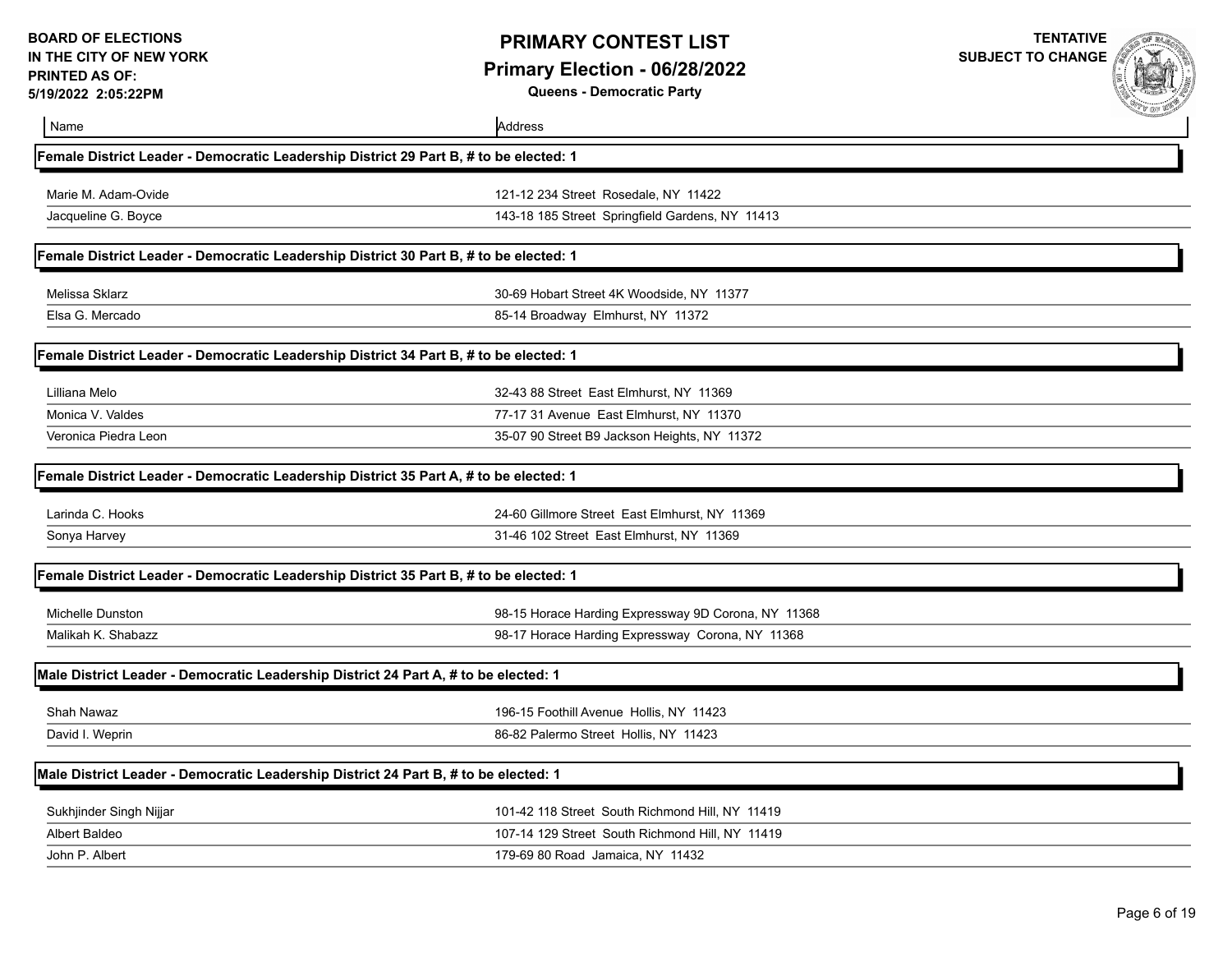**TENTATIVE SUBJECT TO CHANGE**

**Queens - Democratic Party**



| Name                                                                                | Address                                                      | A DIE ME |
|-------------------------------------------------------------------------------------|--------------------------------------------------------------|----------|
| Male District Leader - Democratic Leadership District 29 Part B, # to be elected: 1 |                                                              |          |
| <b>Ronald Britt</b>                                                                 | 121-24 235 Street Rosedale, NY 11422                         |          |
| Jamal H. Wilkerson                                                                  | 128-26 Francis Lewis Boulevard Springfield Gardens, NY 11413 |          |
| Male District Leader - Democratic Leadership District 30 Part B, # to be elected: 1 |                                                              |          |
| Ramon P. Cando                                                                      | 87-30 Justice Avenue Elmhurst, NY 11373                      |          |
| Steven B. Raga                                                                      | 68-12 37 Road 601 Woodside, NY 11377                         |          |
| Male District Leader - Democratic Leadership District 32 Part B, # to be elected: 1 |                                                              |          |
| <b>Clifton Stanley Diaz</b>                                                         | 172-20 133 Avenue 2D Jamaica, NY 11434                       |          |
| Anthony D. Andrews Jr.                                                              | 155-15 North Conduit Avenue 5S Jamaica, NY 11434             |          |
| Male District Leader - Democratic Leadership District 33 Part A, # to be elected: 1 |                                                              |          |
| <b>Robert Williams</b>                                                              | 109-16 223 Street Queens Village, NY 11429                   |          |
| I. Daneek Miller                                                                    | 120-20 Springfield Boulevard Cambria Heights, NY 11411       |          |
| Male District Leader - Democratic Leadership District 34 Part B, # to be elected: 1 |                                                              |          |
| Luis N. Gomez                                                                       | 96-10 37 Avenue Corona, NY 11368                             |          |
| Andres Y. Vargas                                                                    | 77-17 31 Avenue East Elmhurst, NY 11370                      |          |
| Oscar H. Escobar                                                                    | 133 Beach 120 Street 4F Rockaway Park, NY 11694              |          |
| Male District Leader - Democratic Leadership District 35 Part A, # to be elected: 1 |                                                              |          |
| <b>Hiram Monserrate</b>                                                             | 22-10 99 Street East Elmhurst, NY 11369                      |          |
| Ty Henry                                                                            | 25-06 Gillmore Street East Elmhurst, NY 11369                |          |
| Male District Leader - Democratic Leadership District 35 Part B, # to be elected: 1 |                                                              |          |
| Jose M. Morillo                                                                     | 98-32 57 Avenue 4M Corona, NY 11368                          |          |
| Justus Shabazz-Allah                                                                | 98-38 57 Avenue Corona, NY 11368                             |          |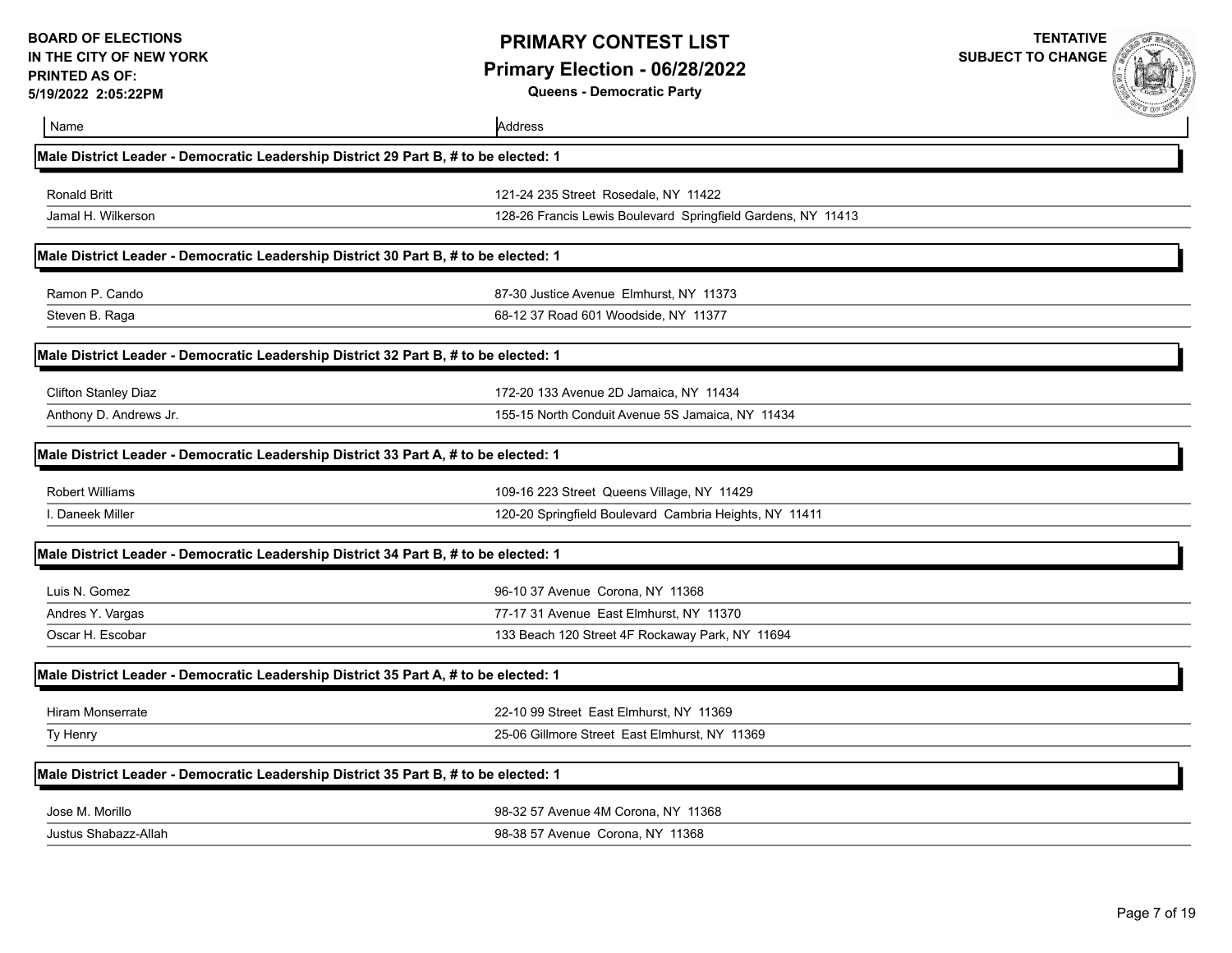### **PRIMARY CONTEST LIST Primary Election - 06/28/2022 Queens - Democratic Party**

**TENTATIVE**

**SUBJECT TO CHANGE**

#### Name Address

| Male District Leader - Democratic Leadership District 36 Part B, # to be elected: 1 |  |  |  |  |
|-------------------------------------------------------------------------------------|--|--|--|--|
|                                                                                     |  |  |  |  |

Zachariah J. Boyer 21-21 21 Road 2F Astoria, NY 11105 Andre T. Stith 2-04 Astoria Boulevard 1A Astoria, NY 11102

#### **Male District Leader - Democratic Leadership District 37 Part A, # to be elected: 1**

Nicholas C. Berkowitz 44-15 43 Avenue A6 Sunnyside, NY 11104 Manuel G. Gomez 50-05 43 Avenue 2J Woodside, NY 11377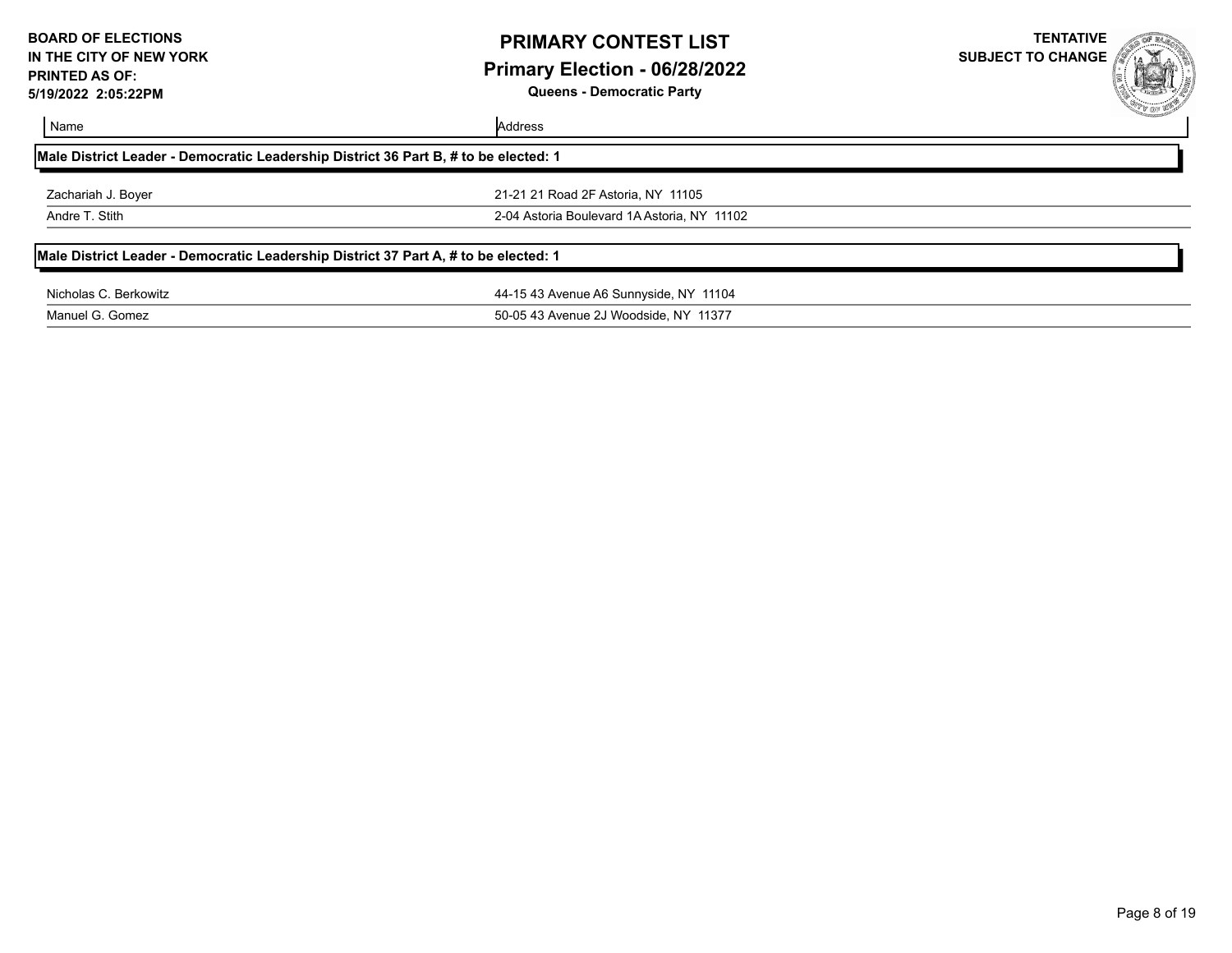# **PRIMARY CONTEST LIST Primary Election - 06/28/2022**

**Queens - Democratic Party**

**TENTATIVE SUBJECT TO CHANGE**

| Delegate to Judicial Convention - 24th Assembly District, # to be elected: 10 |                                                 |  |  |
|-------------------------------------------------------------------------------|-------------------------------------------------|--|--|
| Group                                                                         |                                                 |  |  |
| Mahtab Khan                                                                   | 86-68 Midland Parkway 3 Jamaica, NY 11432       |  |  |
| Group                                                                         |                                                 |  |  |
| Martha Taylor                                                                 | 175-14 Mayfield Road Jamaica, NY 11432          |  |  |
| John P. Albert                                                                | 179-69 80 Road Jamaica, NY 11432                |  |  |
| Ahnaf Alam                                                                    | 169-08 Grand Central Parkway Jamaica, NY 11432  |  |  |
| <b>Nusrat Alam</b>                                                            | 169-08 Grand Central Parkway Jamaice, NY 11432  |  |  |
| Mohammed F. Uddin                                                             | 87-35 168 Street 1 FL Jamaica, NY 11432         |  |  |
| Jamie Kazi                                                                    | 87-03 Kingston Place Jamaica, NY 11432          |  |  |
| Mark S. Weprin                                                                | 221-01 Hartland Avenue Queens Village, NY 11427 |  |  |
| Muhammad M. Rahman                                                            | 148-01 87 Avenue Jamaica, NY 11435              |  |  |
| Akshar A. Patel                                                               | 82-22 212 Street Hollis Hills, NY 11427         |  |  |
| Jonathan B. Taylor                                                            | 175-06 Devonshire Road 6G Jamaica, NY 11432     |  |  |
| Group                                                                         |                                                 |  |  |
| Steve Behar                                                                   | 217-12 67 Avenue Oakland Gardens, NY 11364      |  |  |
| <b>Fafart Michel</b>                                                          | 217-12 67 Avenue Oakland Gardens, NY 11364      |  |  |
| Anjam Siddiqui                                                                | 141-70 85 Road Jamaica, NY 11435                |  |  |
| Bebi Hussain                                                                  | 110-03 103 Avenue Richmond Hill, NY 11419       |  |  |
| <b>Amritpal Singh</b>                                                         | 104-25 106 Street Ozone Park, NY 11417          |  |  |
| Durud Miah                                                                    | 160-02 Normal Road Jamaica, NY 11432            |  |  |
| Saifur R. Khan                                                                | 146-11 Hillside Avenue Jamaica, NY 11435        |  |  |
| <b>Mohammed Akhter</b>                                                        | 88-24 Merrick Boulevard Jamaica, NY 11432       |  |  |
| Harmanpreet Singh                                                             | 114-56 142 Street Jamaica, NY 11436             |  |  |
| Rashedul Alam                                                                 | 161-16 84 Avenue Jamaica, NY 11432              |  |  |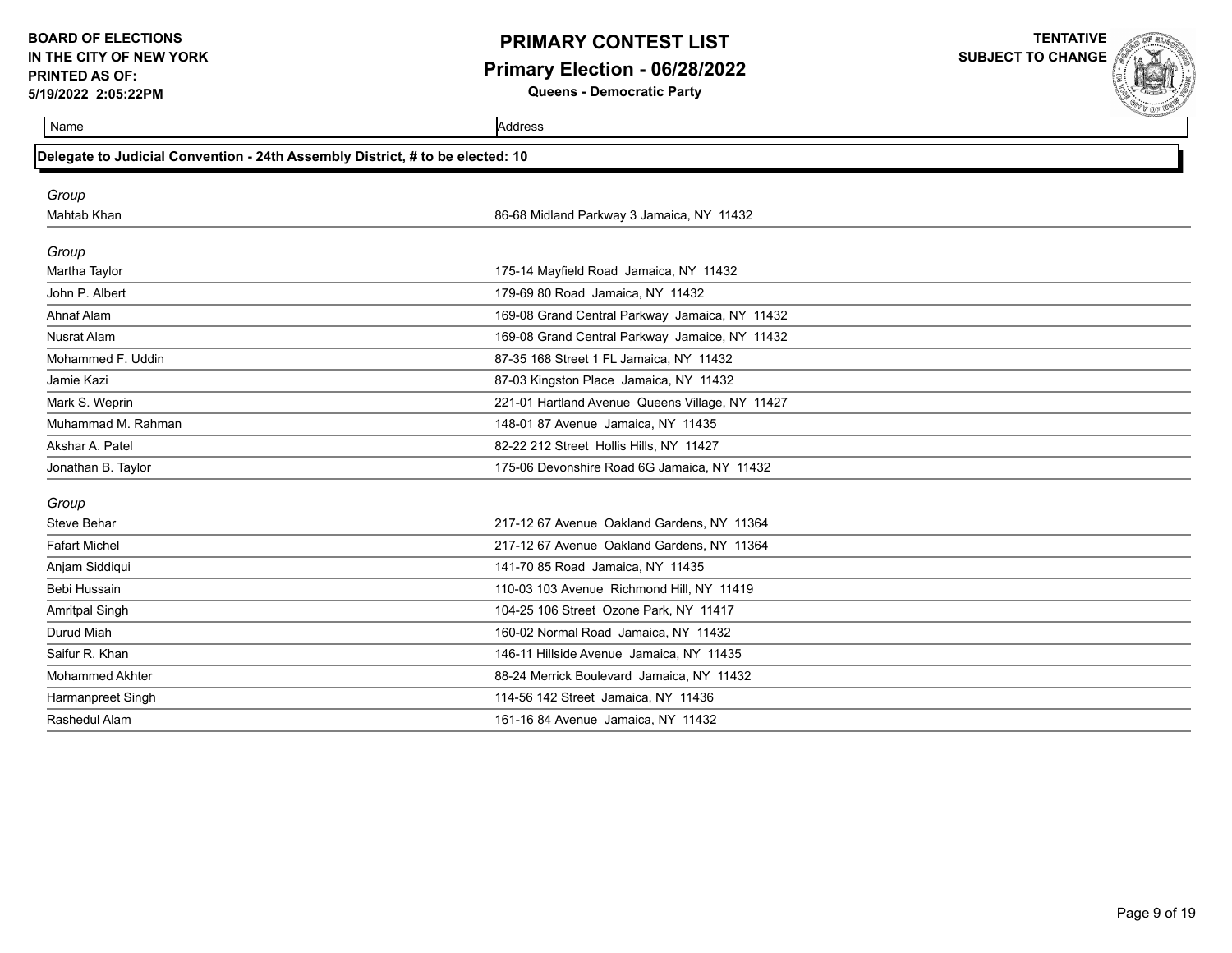### **PRIMARY CONTEST LIST Primary Election - 06/28/2022 Queens - Democratic Party**

**TENTATIVE**

**SUBJECT TO CHANGE**

Name Address

| Delegate to Judicial Convention - 25th Assembly District, # to be elected: 7 |                                                     |  |  |
|------------------------------------------------------------------------------|-----------------------------------------------------|--|--|
| Group                                                                        |                                                     |  |  |
| <b>Tamara Osherov</b>                                                        | 196-33 69 Avenue Fresh Meadows, NY 11365            |  |  |
| George E. Hadjiconstantinou                                                  | 46-40 Bell Boulevard Bayside, NY 11361              |  |  |
| Neeta Jain                                                                   | 150-25 61 Road Flushing, NY 11367                   |  |  |
| John Y. Park                                                                 | 47-07 157 Street Flushing, NY 11355                 |  |  |
| Bonnie H. Panzok-Davidson                                                    | 76-08 172 Street Fresh Meadows, NY 11366            |  |  |
| Ved V. Malhotra                                                              | 150-37 61 Road Flushing, NY 11367                   |  |  |
| Sharon Lee                                                                   | 152-18 Union Turnpike 8B Kew Garden Hills, NY 11367 |  |  |
| Group                                                                        |                                                     |  |  |
| Jose Villodas                                                                | 60-10 171 Street Fresh Meadows, NY 11365            |  |  |
| Jazmyn A. Villodas                                                           | 60-10 171 Street Fresh Meadows, NY 11365            |  |  |
| Anthony Miranda                                                              | 60-01 169 Street Fresh Meadows, NY 11365            |  |  |

| Group               |                                             |
|---------------------|---------------------------------------------|
| Kenneth Cohen       | 158-46 75 Avenue Fresh Meadows, NY 11366    |
| Group               |                                             |
| Simon Pelman        | 137-31 71 Avenue Flushing, NY 11367         |
| Daniel A. Rosenthal | 159-10 71 Avenue 4J Fresh Meadows, NY 11365 |
| Facia Class         | 152-36 Jewel Avenue 98A Flushing, NY 11367  |
| Paula F. Berger     | 135-23 78 Road Flushing, NY 11367           |
| Jeffrey M. Kohn     | 137-52 68 Drive B Flushing, NY 11367        |
| Adinah C. Pelman    | 137-31 71 Avenue Flushing, NY 11367         |
| Veronica T. Class   | 152-36 Jewel Avenue 98A Flushing, NY 11367  |
| Mary Maggio Fischer | 152-40 Melbourne Avenue Flushing, NY 11367  |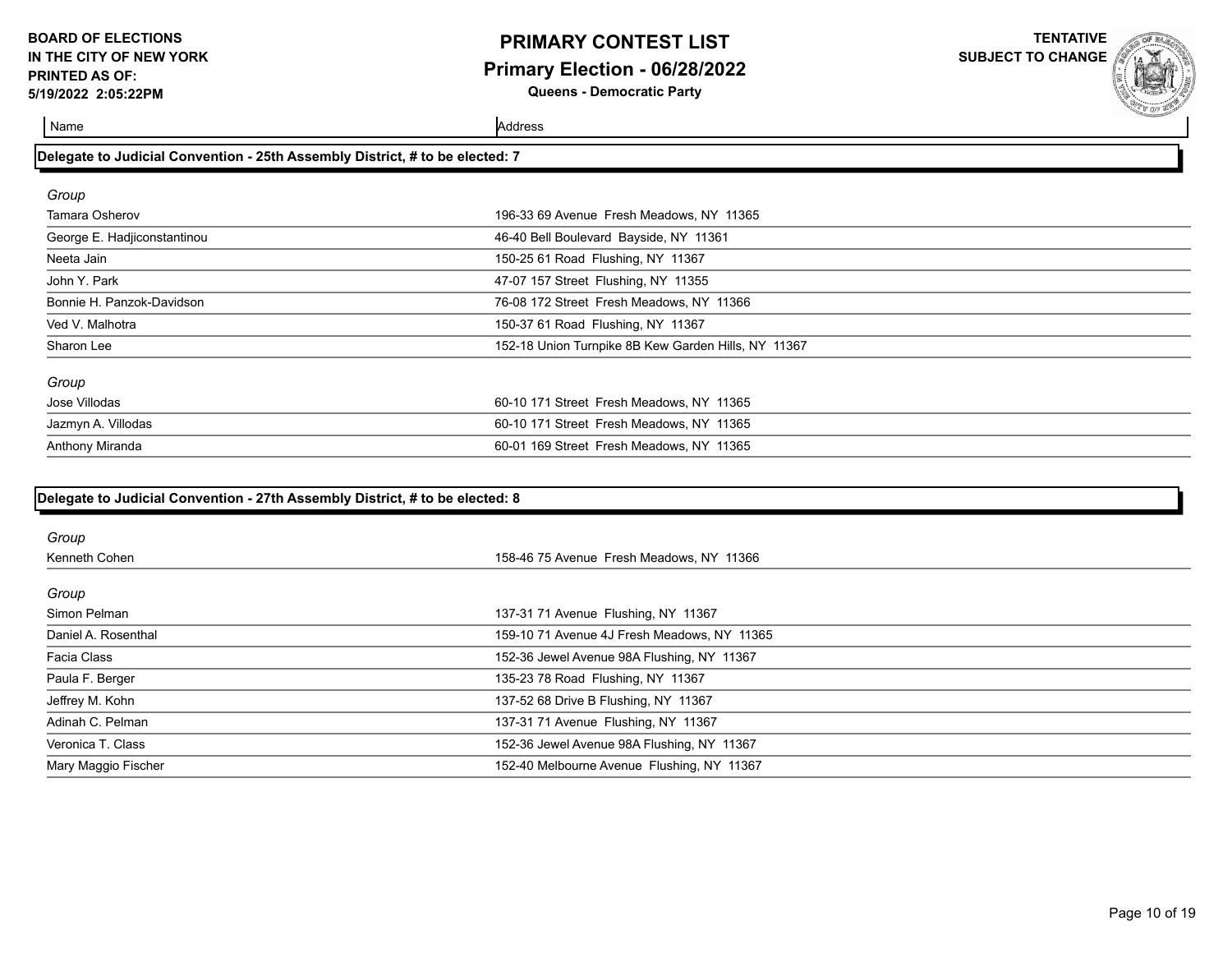### **PRIMARY CONTEST LIST Primary Election - 06/28/2022 Queens - Democratic Party**

**TENTATIVE**

**SUBJECT TO CHANGE**

| Delegate to Judicial Convention - 28th Assembly District, # to be elected: 10 |  |  |  |
|-------------------------------------------------------------------------------|--|--|--|
|-------------------------------------------------------------------------------|--|--|--|

| Group                  |                                                        |
|------------------------|--------------------------------------------------------|
| Karen Koslowitz        | 69-39 Yellowstone Boulevard 521 Forest Hills, NY 11375 |
| Matthew M. Mandell     | 240 Greenway North Forest Hills, NY 11375              |
| Mark E. Morrill        | 123-35 82 Road 7B Kew Gardens, NY 11415                |
| Sandra S. Mandell      | 240 Greenway North Forest Hills, NY 11375              |
| Elizabeth J. Newton    | 101-01 67 Drive 1G Forest Hills, NY 11375              |
| Mary Ellen G. Courtney | 108-24 71 Avenue 2F Forest Hills, NY 11375             |
| Catriona Schlosser     | 123-35 82 Road 7B Kew Gardens, NY 11415                |
| Sheryl Ann Fetik       | 86-10 Eliot Avenue Rego Park, NY 11374                 |
| Edwin K. Wong          | 108-37 71 Avenue 8B Forest Hills, NY 11375             |
| Steven F. Strauss      | 10 Holder Place 3D Forest Hills, NY 11375              |
| Group                  |                                                        |
| Heather E. Dimitriadis | 66-08 Austin Street 3C Rego Park, NY 11374             |
| Karen L. Bass          | 103-25 68 Avenue 2P Forest Hills, NY 11375             |
| Alison C. Abulafia     | 42 Ingram Street Forest Hills, NY 11375                |
| Peter W. Beadle        | 63-84 Saunders Street 6J Rego Park, NY 11374           |
| Ariel B. Feldman       | 103-25 68 Avenue 3R Forest Hills, NY 11375             |
| Raj Mohan Korpan       | 63-84 Saunders Street 3F Rego Park, NY 11374           |
| Howard Wong            | 111-21 66 Avenue Forest Hills, NY 11375                |
| George Anthony Korpan  | 63-84 Saunders Street 3F Rego Park, NY 11374           |
| Eric S. Arnum          | 105-20 66 Road 5D Forest Hills, NY 1375                |
| Jeremy A. Buchman      | 67-66 108 Street D36 Forest Hills, NY 11375            |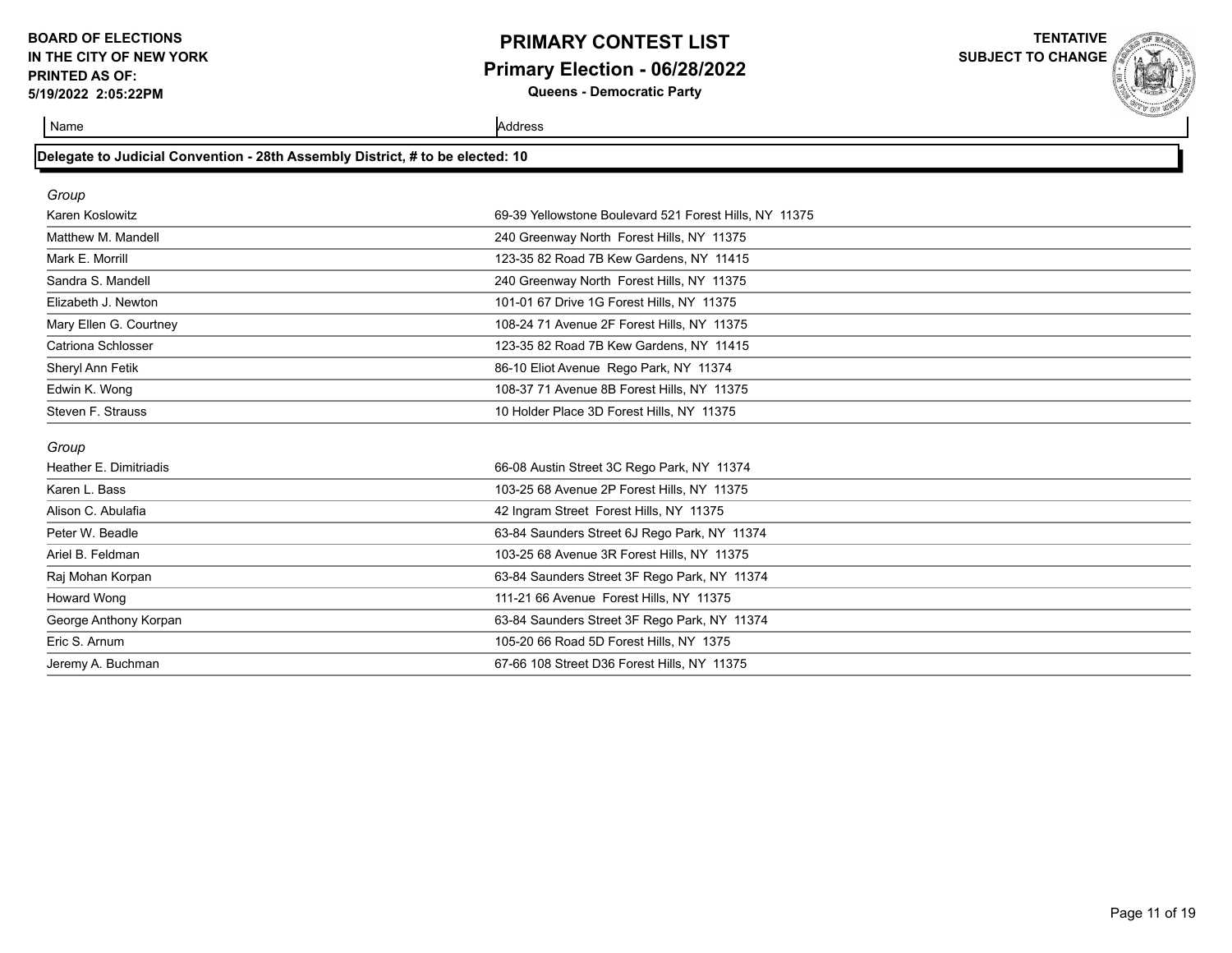### **PRIMARY CONTEST LIST Primary Election - 06/28/2022 Queens - Democratic Party**

**TENTATIVE**

**SUBJECT TO CHANGE**

**Name** Address **Address** 

| Delegate to Judicial Convention - 33rd Assembly District, # to be elected: 14 |                                                        |  |  |  |
|-------------------------------------------------------------------------------|--------------------------------------------------------|--|--|--|
| Group                                                                         |                                                        |  |  |  |
| Daniel Jarvis                                                                 | 112-35 202 Street St. Albans, NY 11412                 |  |  |  |
| Arnold McKinley                                                               | 194-32 112 Avenue Saint Albans, NY 11412               |  |  |  |
| <b>Warren Ross</b>                                                            | 104-10 210 Street Queens Village, NY 11429             |  |  |  |
| Jeffrey N. Small                                                              | 115-54 224 Street Cambria Heights, NY 11411            |  |  |  |
| Phil Hollant                                                                  | 120-38 230 Street Cambria Heights, NY 11411            |  |  |  |
| Safiya Whitehead                                                              | 113-12 202 Street Saint Albans, NY 11412               |  |  |  |
| Etta Brown                                                                    | 114-44 200 Street St. Albans, NY 11412                 |  |  |  |
| Kenneth Shelton                                                               | 113-12 202 Street St. Albans, NY 11412                 |  |  |  |
| Group                                                                         |                                                        |  |  |  |
| Gregory W. Meeks                                                              | 194-24 109 Road Saint Albans, NY 11412                 |  |  |  |
| I. Daneek Miller                                                              | 120-20 Springfield Boulevard Cambria Heights, NY 11411 |  |  |  |
| June B. Bunch                                                                 | 186-11 Henderson Avenue Hollis, NY 11423               |  |  |  |
| Roslin Spigner                                                                | 219-35 112 Road Queens Village, NY 11429               |  |  |  |
| Alma J. Cave                                                                  | 112-21 200 Street Saint Albans, NY 11412               |  |  |  |
| Clyde Vanel                                                                   | 115-50 228 Street Cambria Heights, NY 11411            |  |  |  |
| Leroy Manuel                                                                  | 216-22 115 Court Cambria Heights, NY 11411             |  |  |  |
| Darcel P. Chapman                                                             | 119-19 236 Street Cambria Heights, NY 11411            |  |  |  |
| Wanda R. Manley                                                               | 189-11 Tioga Drive Saint Albans, NY 11412              |  |  |  |
| Leroy G. Comrie Jr.                                                           | 110-06 196 Street Saint Albans, NY 11412               |  |  |  |
| George A. Smith                                                               | 115-57 194 Street St. Albans, NY 11412                 |  |  |  |
| Michael L. Lambert                                                            | 221-34 113 Avenue Queens Village, NY 11429             |  |  |  |
| Samuel Murray                                                                 | 202-15 120 Avenue Saint Albans, NY 11412               |  |  |  |
| Darryl Smith                                                                  | 219-36 113 Drive Queens Village, NY 11429              |  |  |  |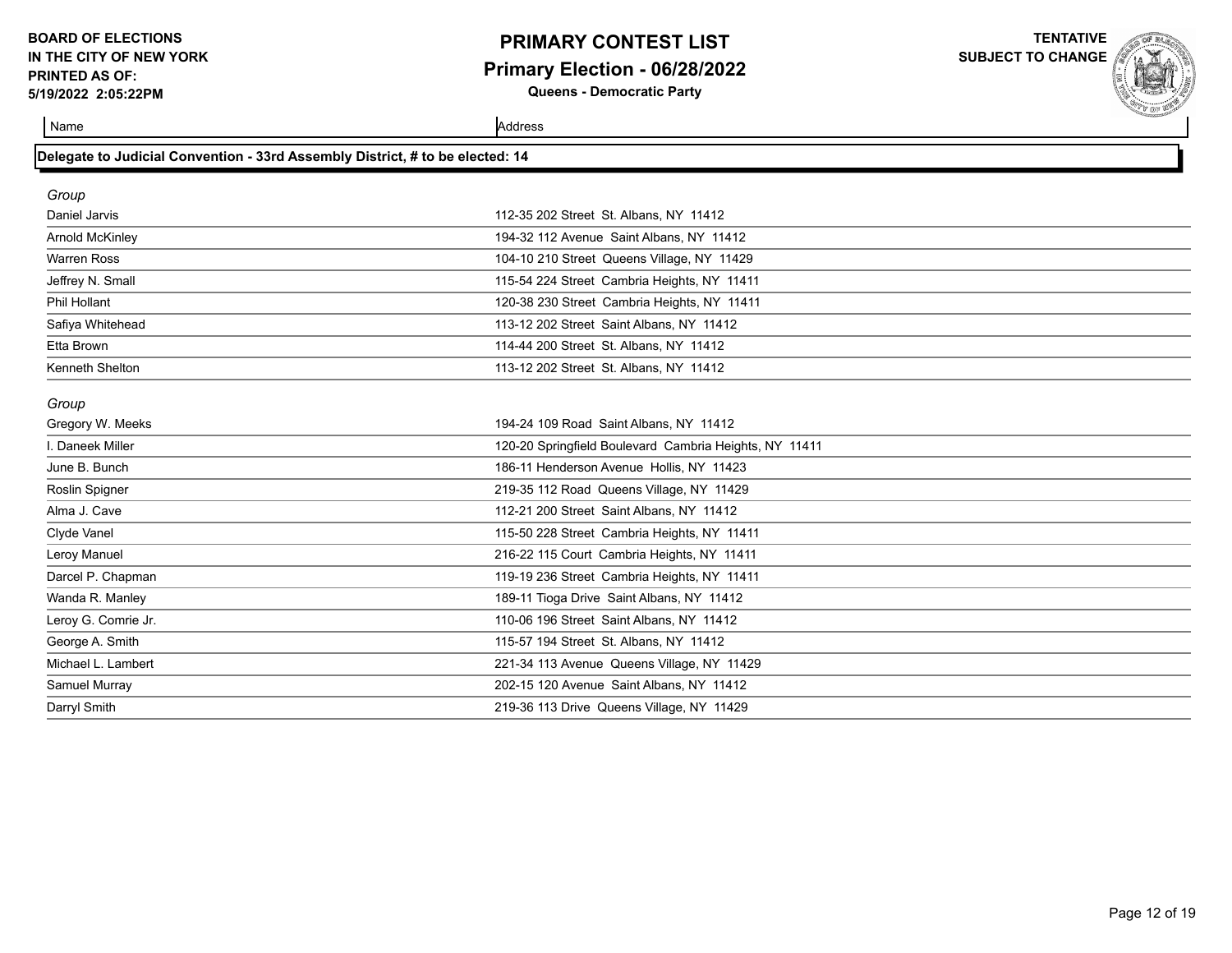### **PRIMARY CONTEST LIST Primary Election - 06/28/2022 Queens - Democratic Party**

**TENTATIVE**

**SUBJECT TO CHANGE**

| Delegate to Judicial Convention - 34th Assembly District, # to be elected: 10 |                                                 |  |  |
|-------------------------------------------------------------------------------|-------------------------------------------------|--|--|
| Group                                                                         |                                                 |  |  |
| Shawna M. Morlock                                                             | 22-38 37 Street 2 Astoria, NY 11105             |  |  |
| Stylianos Karolidis                                                           | 22-30 27 Street 2 Astoria, NY 11105             |  |  |
| John G. Scott                                                                 | 21-49 35 Street 2 Astoria, NY 11105             |  |  |
| Charles P. Handras                                                            | 41-09 21 Avenue Astoria, NY 11105               |  |  |
| Dawn Siff                                                                     | 35-44 87 Street Jackson Heights, NY 11372       |  |  |
| Oscar H. Escobar                                                              | 133 Beach 120 Street 4F Rockaway Park, NY 11694 |  |  |
| Andrew Sokolof                                                                | 35-42 73 Street B7 Jackson Heights, NY 11372    |  |  |
|                                                                               |                                                 |  |  |
| Group                                                                         |                                                 |  |  |
| Anthony J. Karimi                                                             | 30-15 92 Street East Elmhurst, NY 11369         |  |  |
| <b>Chanel Mone</b>                                                            | 33-33 82 Street Jackson Heights, NY 11372       |  |  |
| Group                                                                         |                                                 |  |  |
| Andres Y. Vargas                                                              | 77-17 31 Avenue East Elmhurst, NY 11370         |  |  |
| Monica V. Valdes                                                              | 77-17 31 Avenue East Elmhurst, NY 11370         |  |  |
| Manuel F. Perez                                                               | 88-11 34 Avenue 5D Jackson Heights, NY 11372    |  |  |
| Lucia V. Africano                                                             | 88-11 34 Avenue 5D Jackson Heights, NY 11372    |  |  |
| Edwin K. Woo                                                                  | 88-11 34 Avenue 5B Jackson Heights, NY 11372    |  |  |
| Ellen Raffaele                                                                | 73-12 35 Avenue D-55 Jackson Heights, NY 11372  |  |  |
| Michael G. DenDekker                                                          | 77-18 31 Avenue East Elmhurst, NY 11370         |  |  |
| Dennis J. Nobia                                                               | 77-14 31 Avenue East Elmhurst, NY 11370         |  |  |
| Matthew E. DiStefano                                                          | 37-19 90 Street Jackson Heights, NY 11372       |  |  |
| Gary P. Gilbert                                                               | 35-35 87 Street Jackson Heights, NY 11372       |  |  |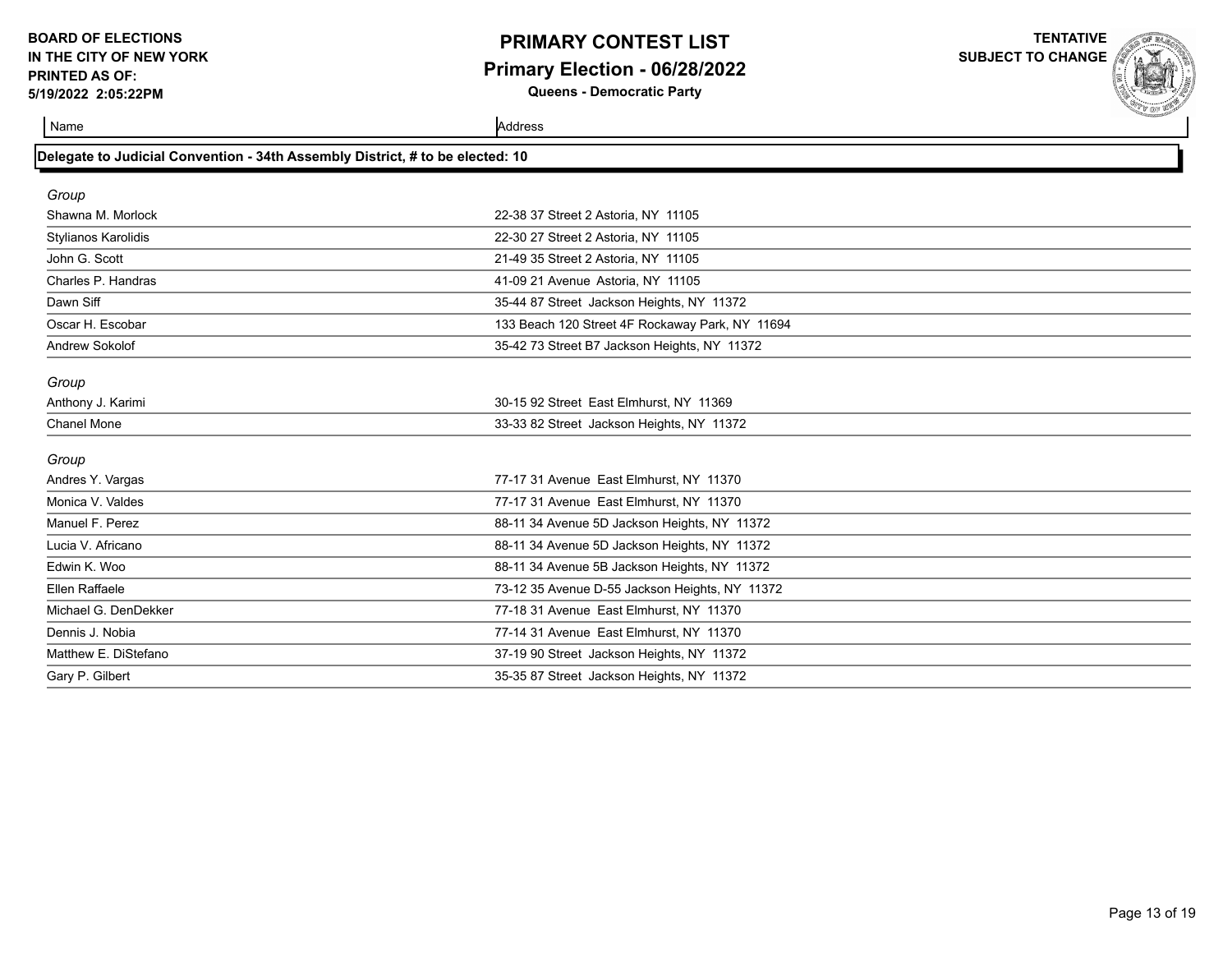### **PRIMARY CONTEST LIST Primary Election - 06/28/2022 Queens - Democratic Party**

**TENTATIVE**

**SUBJECT TO CHANGE**

| Delegate to Judicial Convention - 35th Assembly District, # to be elected: 8 |                                                     |  |
|------------------------------------------------------------------------------|-----------------------------------------------------|--|
| Group                                                                        |                                                     |  |
| Jeffrion L. Aubry                                                            | 98-12 31 Avenue 2FL East Elmhurst, NY 11369         |  |
| Ty Henry                                                                     | 25-06 Gillmore Street East Elmhurst, NY 11369       |  |
| Michelle Dunston                                                             | 98-15 Horace Harding Expressway 9D Corona, NY 11368 |  |
| Larinda C. Hooks                                                             | 24-60 Gillmore Street East Elmhurst, NY 11369       |  |
| Jose M. Morillo                                                              | 98-32 57 Avenue 4M Corona, NY 11368                 |  |
| Lilli M. Pioche                                                              | 31-46 Buell Street East Elmhurst, NY 11369          |  |
| Debra P. Hargrove                                                            | 96-02 57 Avenue 3N Corona, NY 11368                 |  |
| <b>Lurline Grant</b>                                                         | 98-45 57 Avenue 4H Corona, NY 11368                 |  |
| Group                                                                        |                                                     |  |
| Jose E. Giraldo                                                              | 24-19 88 Street East Elmhurst, NY 11369             |  |
| Evelyn Washington                                                            | 27-35 Gillmore Street East Elmhurst, NY 11369       |  |
| Keisha Woods                                                                 | 34-12 113 Street Corona, NY 11368                   |  |
| Sonya Harvey                                                                 | 31-46 102 Street East Elmhurst, NY 11369            |  |
| Darlene S. Morgan                                                            | 112-30 Northern Boulevard Corona, NY 11368          |  |
| David Aiken                                                                  | 25-15 Curtis Street East Elmhurst, NY 11369         |  |
| Frank Taylor                                                                 | 108-28 Ditmars Boulevard East Elmhurst, NY 11369    |  |
| Roberto Tolentino                                                            | 141-19 13 Avenue Whitestone, NY 11357               |  |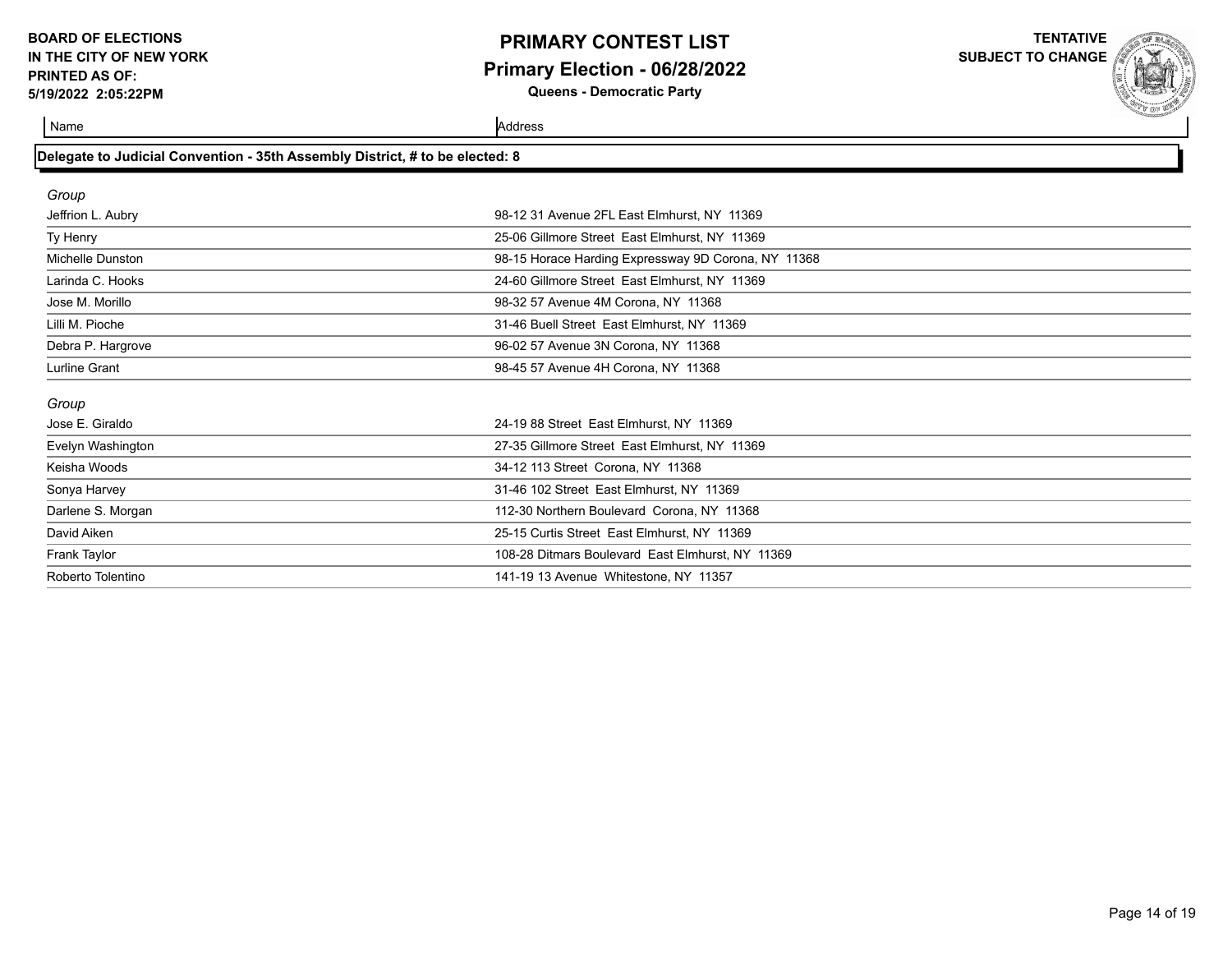### **PRIMARY CONTEST LIST Primary Election - 06/28/2022 Queens - Democratic Party**

**TENTATIVE**

**SUBJECT TO CHANGE**

| Delegate to Judicial Convention - 36th Assembly District, # to be elected: 12 |                                                     |  |  |
|-------------------------------------------------------------------------------|-----------------------------------------------------|--|--|
| Group                                                                         |                                                     |  |  |
| Antonio Alfonso Jr.                                                           | 30-21 34 Street 3 Astoria, NY 11103                 |  |  |
| Carolyn Scarano                                                               | 18-54 21 Road 1FL Astoria, NY 11105                 |  |  |
| Andre T. Stith                                                                | 2-04 Astoria Boulevard 1A Astoria, NY 11102         |  |  |
| Breeana C. Mulligan                                                           | 31-28 29 Street 5C Astoria, NY 11106                |  |  |
| Michael D. Thompson                                                           | 33-47 14 Street 3D Astoria, NY 11106                |  |  |
| Kimberly Mullarkey                                                            | 18-29 21 Road Astoria, NY 11105                     |  |  |
| Theodore Kasapis                                                              | 23-08 Ditmars Boulevard Astoria, NY 11105           |  |  |
| <b>Heather Ann Cortes</b>                                                     | 18-29 21 Road Astoria, NY 11105                     |  |  |
| Dirk McCall                                                                   | 32-14 34 Street 4D Astoria, NY 11106                |  |  |
| Lauren E. Lentine                                                             | 30-21 34 Street 3 Astoria, NY 11103                 |  |  |
| Michael Braun                                                                 | 18-47 26 Road 2 Astoria, NY 11102                   |  |  |
| Eartha L. Washington                                                          | 33-47 14 Street 3D Long Island City, NY 11106       |  |  |
| Group                                                                         |                                                     |  |  |
| Enrico Purita                                                                 | 3207 Astoria Boulevard Astoria, NY 11102            |  |  |
| Andrea Hall Stachniewicz                                                      | 25-50 Crescent Street 4C Astoria, NY 11102          |  |  |
| Charlie Biscotto                                                              | 32-73 43 Street Astoria, NY 11103                   |  |  |
| Danielle N. Brecker                                                           | 41-18 Crescent Street 7E Long Island City, NY 11101 |  |  |
| <b>Brian Romero</b>                                                           | 35-21 21 Street Astoria, NY 11106                   |  |  |
| Zachariah Boyer                                                               | 21-21 21 Road 2F Astoria, NY 11105                  |  |  |
| Skylar R. Moore                                                               | 22-17 19 Street 34 Astoria, NY 11105                |  |  |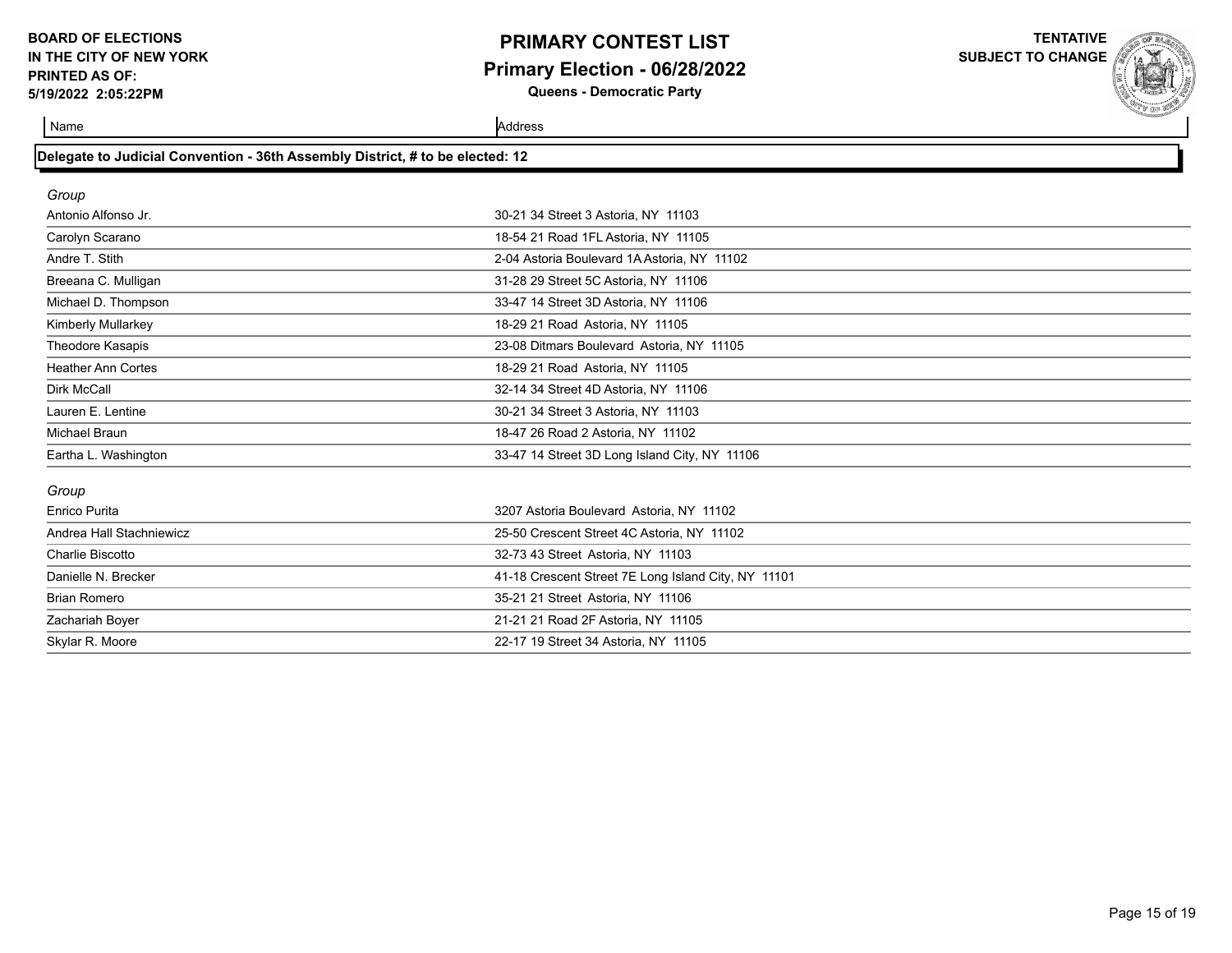### **PRIMARY CONTEST LIST Primary Election - 06/28/2022 Queens - Democratic Party**

**TENTATIVE**

**SUBJECT TO CHANGE**

**Name** Address **Address** 

| Delegate to Judicial Convention - 37th Assembly District, # to be elected: 11 |                                                |  |
|-------------------------------------------------------------------------------|------------------------------------------------|--|
| Group                                                                         |                                                |  |
| Andrea E. Ambro                                                               | 70-14 60 Lane 2 Ridgewood, NY 11385            |  |
| Brandon D. Zwagerman                                                          | 68-10 Forest Avenue 1A Ridgewood, NY 11385     |  |
| Siobhan E. Sterrett                                                           | 47-25 48 Street 5C Woodside, NY 11377          |  |
| Sally M. Frank                                                                | 1-55 Borden Avenue Long Island City, NY 11101  |  |
| Emilia Decaudin                                                               | 47-25 48 Street 5C Woodside, NY 11377          |  |
| Nicholas C. Berkowitz                                                         | 44-15 43 Avenue A6 Sunnyside, NY 11104         |  |
| Melissa A. Bieri                                                              | 11-14 46 Avenue 1E Long Island City, NY 11101  |  |
| Derek J. Evers                                                                | 59-23 68 Avenue 1R Ridgewood, NY 11385         |  |
| Sandra Robishaw                                                               | 39-45 49 Street Sunnyside, NY 11104            |  |
| Group                                                                         |                                                |  |
| Guillermo F. Salazar                                                          | 40-01 50 Avenue Sunnyside, NY 11104            |  |
| Anatole J. Ashraf                                                             | 47-28 40 Street FI 1 Sunnyside, NY 11104       |  |
| Group                                                                         |                                                |  |
| John P. Smyth                                                                 | 43-10 48 Street 44E Sunnyside, NY 11104        |  |
| Marcella M. Kocolatos                                                         | 62-41 Forest Avenue 3O Ridgewood, NY 11385     |  |
| <b>Charles Ober</b>                                                           | 60-56 69 Avenue 3 Ridgewood, NY 11385          |  |
| Paul A. Camilleri                                                             | 4-74 48 Avenue PH1B Long Island City, NY 11109 |  |
| Meghan E. Cirrito                                                             | 2-17 51 Avenue 1010 Long Island City, NY 11101 |  |
| Diane R. Ballek                                                               | 60-25 59 Road 2 Maspeth, NY 11378              |  |
| Melissa Orlando                                                               | 43-09 47 Avenue Sunnyside, NY 11104            |  |
| Ellen I. Young                                                                | 39-19 47 Street Sunnyside, NY 11104            |  |
| Edward C. Lettau                                                              | 1822 Woodbine Street 3R Ridgewood, NY 11385    |  |
| Robert P. Miraglia                                                            | 1-50 50 Avenue 802 Long Island City, NY 11101  |  |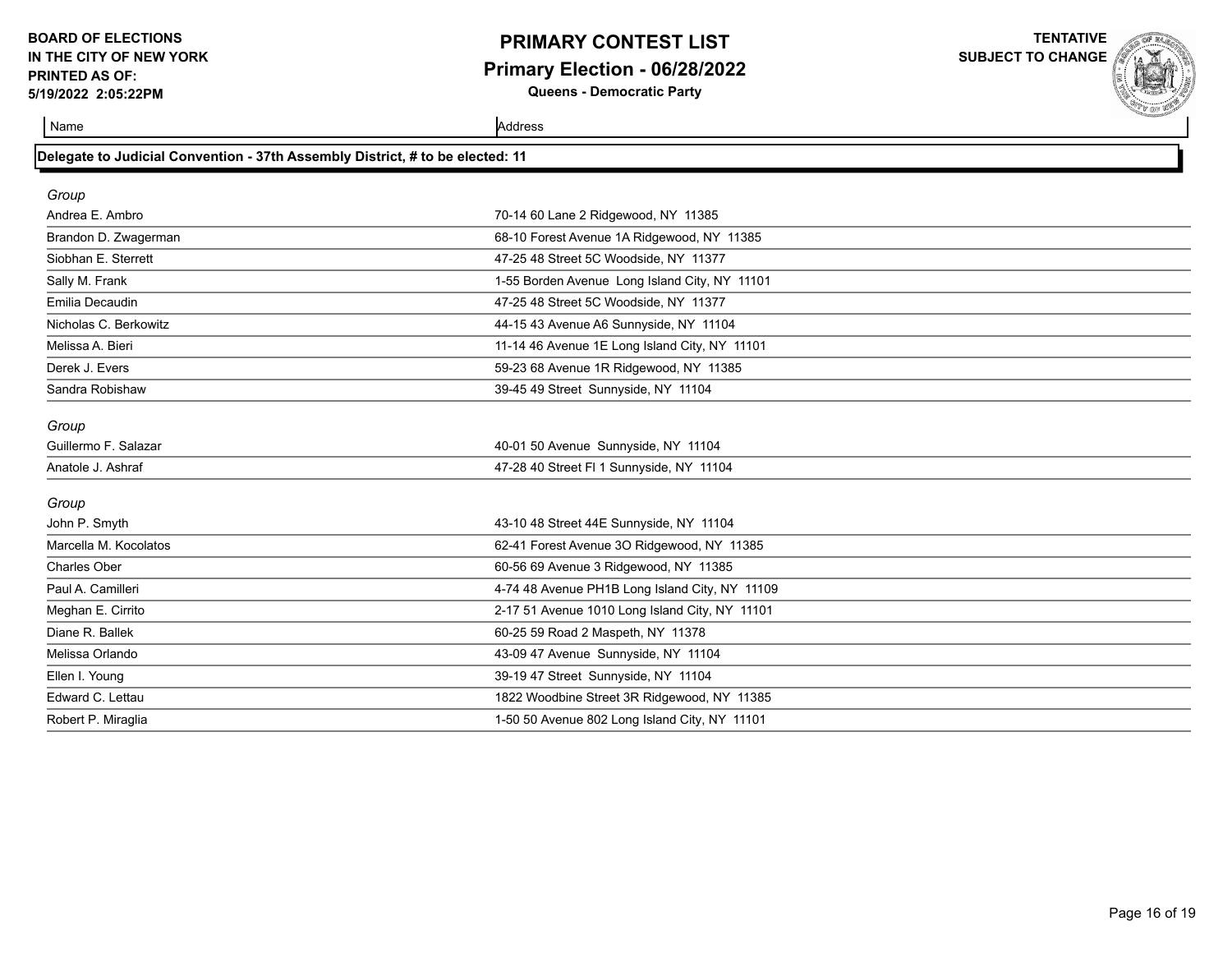**Delegate to Judicial Convention - 38th Assembly District, # to be elected: 8**

### **PRIMARY CONTEST LIST Primary Election - 06/28/2022 Queens - Democratic Party**

**TENTATIVE**

**SUBJECT TO CHANGE**

| Group                   |                                                        |  |
|-------------------------|--------------------------------------------------------|--|
| Frank A. Kotnik Jr.     | 70-20 67th Street 2 FL Glendale, NY 11385              |  |
| Jenifer Rajkumar        | 86-20 Park Lane South 5A Woodhaven, NY 11421           |  |
| Kenneth R. Rehberger    | 64-08 80 Avenue Glendale, NY 11385                     |  |
| Kamal U. Bhuiyan        | 104-29 90 Street Richmond Hill, NY 11418               |  |
| Mary Haeberle           | 71-46 72 Street Glendale, NY 11385                     |  |
| Sherry N. Algredo       | 95-30 111 Street 1 Floor South Richmond Hill, NY 11419 |  |
| Michael G. Miller       | 71-24 69 Place Glendale, NY 11385                      |  |
| Zubaidah A. Chowdhury   | 89-26 91 Street Woodhaven, NY 11421                    |  |
|                         |                                                        |  |
| Group                   |                                                        |  |
| <b>Tarandip Singh</b>   | 114-25 159 Street Jamaica, NY 11434                    |  |
| Stafani Haitram         | 162-06 112 Road Jamaica, NY 11433                      |  |
| Abdul Rahman            | 84-50 257 Street Floral Park, NY 11011                 |  |
| Suhag Mehta             | 220-15 92 Avenue Queens Village, NY 11428              |  |
| Jeremy Bucaria          | 79-04 153 Avenue Howard Beach, NY 11414                |  |
| Joseph V. LaFontant Jr. | 21621 135 Avenue Laurelton, NY 11413                   |  |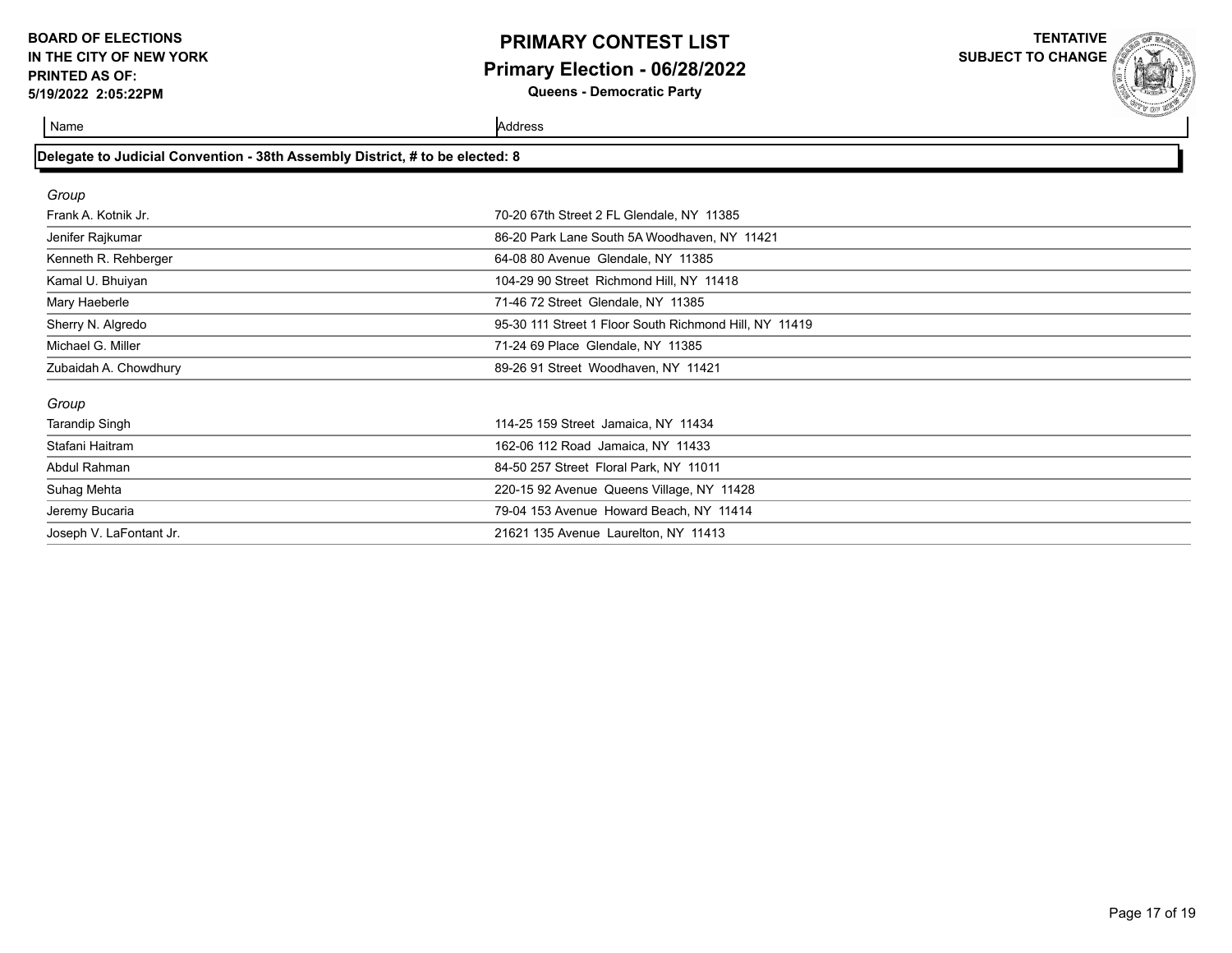### **PRIMARY CONTEST LIST Primary Election - 06/28/2022 Queens - Democratic Party**

**TENTATIVE**

**SUBJECT TO CHANGE**

Name Address and Address and Address and Address and Address and Address and Address and Address and Address and Address and Address and Address and Address and Address and Address and Address and Address and Address and A

### **Alternate Delegate to the Judicial Convention - 28th Assembly District, # to be elected: 10**

| Group                 |                                                |
|-----------------------|------------------------------------------------|
| Ronnie Croce          | 69-40 108 Street 3A Forest Hills, NY 11375     |
| Marsha Silverstein    | 102-20 67 Drive Forest Hills, NY 11375         |
| Myrna Jacobson        | 69-60 108 Street Forest Hills, NY 11375        |
| <b>Howard Pollack</b> | 110-11 Queens Boulevard Forest Hills, NY 11375 |
| Sheridan Chu          | 102-55 67 Drive 1H Forest Hills, NY 11375      |
| Martin I. Cohen       | 105-25 67 Road 1B Forest Hills, NY 11375       |
| Michael Cohen         | 105-25 67 Road 1B Forest Hills, NY 11375       |
| $C$ roun              |                                                |
|                       |                                                |

| ٠<br>۰, |
|---------|
|---------|

| Soumaly King           | 62 Greenway Terrace Forest Hills, NY 11375         |
|------------------------|----------------------------------------------------|
| Ximena M. Frankel      | 111-20 73 Avenue 8B Forest Hills, NY 11375         |
| Richard Nunez-Lawrence | 125-10 Queens Boulevard 2111 Kew Gardens, NY 11415 |
| Jordi Kaufer           | 111-50 75 Road 35A Forest Hills, NY 11375          |
| Mark J. Laster         | 65-15 Alderton Street 4C Rego Park, NY 11374       |

#### **Female County Committee - 030/28, # to be elected: 1**

*Group*

Soumaly King 62 Greenway Terrace Forest Hills, NY 11375

*Group*

Sandra Mandell 240 Greenway North Forest Hills, NY 11375

|  |  |  | Female County Committee - 032/28, # to be elected: 1 |
|--|--|--|------------------------------------------------------|
|--|--|--|------------------------------------------------------|

*Group*

Maria D. Kaufer 111-50 75 Road 35A Forest Hills, NY 11375

*Group*

Naomi Altman 111-15 75 Avenue Forest Hills, NY 11375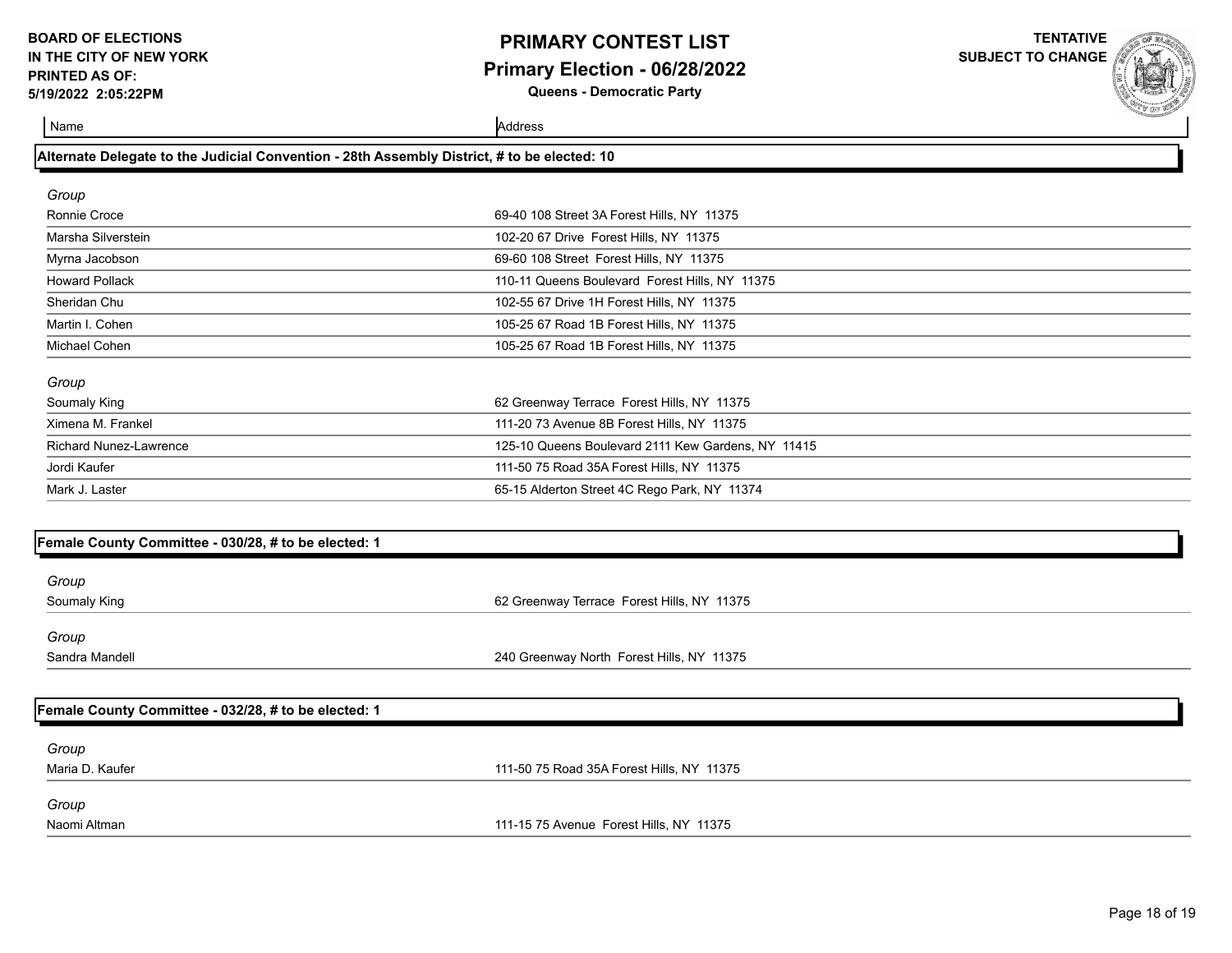## **PRIMARY CONTEST LIST Primary Election - 06/28/2022 Queens - Democratic Party**

**TENTATIVE SUBJECT TO CHANGE**

Name Address and Address and Address and Address and Address and Address and Address and Address and Address and Address and Address and Address and Address and Address and Address and Address and Address and Address and A **Female County Committee - 042/39, # to be elected: 1** *Group* Wendy Z. Caceres 54-13 Junction Boulevard Elmhurst, NY 11373 *Group* Sheryl Ann Fetik 8610 Eliot Avenue Rego Park, NY 11374 **Male County Committee - 031/28, # to be elected: 1** *Group* John J. Kaufer 111-50 75 Road 35A Forest Hills, NY 11375 *Group* Steve Strauss 10 Holder Place 3D Forest Hills, NY 11375 **Male County Committee - 032/28, # to be elected: 1** *Group* Jordi Kaufer 111-50 75 Road 35A Forest Hills, NY 11375 *Group* David Strauss 69-10 108 Street Forest Hills, NY 11375 **Male County Committee - 040/28, # to be elected: 1** *Group* Jeremy A. Buchman 67-66 108 Street D36 Forest Hills, NY 11375 *Group* Sheridan C. Chu 102-55 67 Drive 1H Forest Hills, NY 11375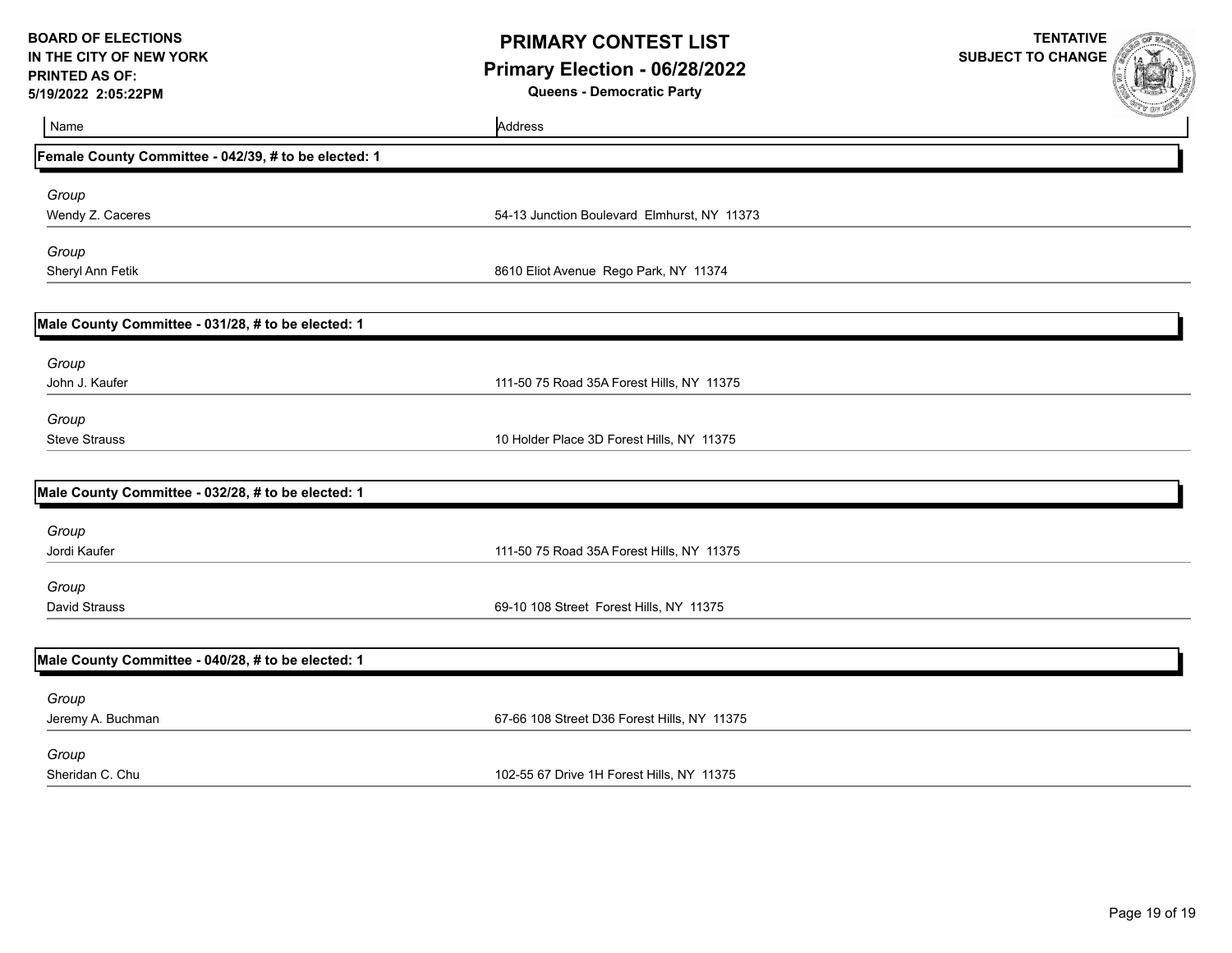



# **Republican Party**

**Nominations for the following offices and positions:**

Governor **County County Countillation** 

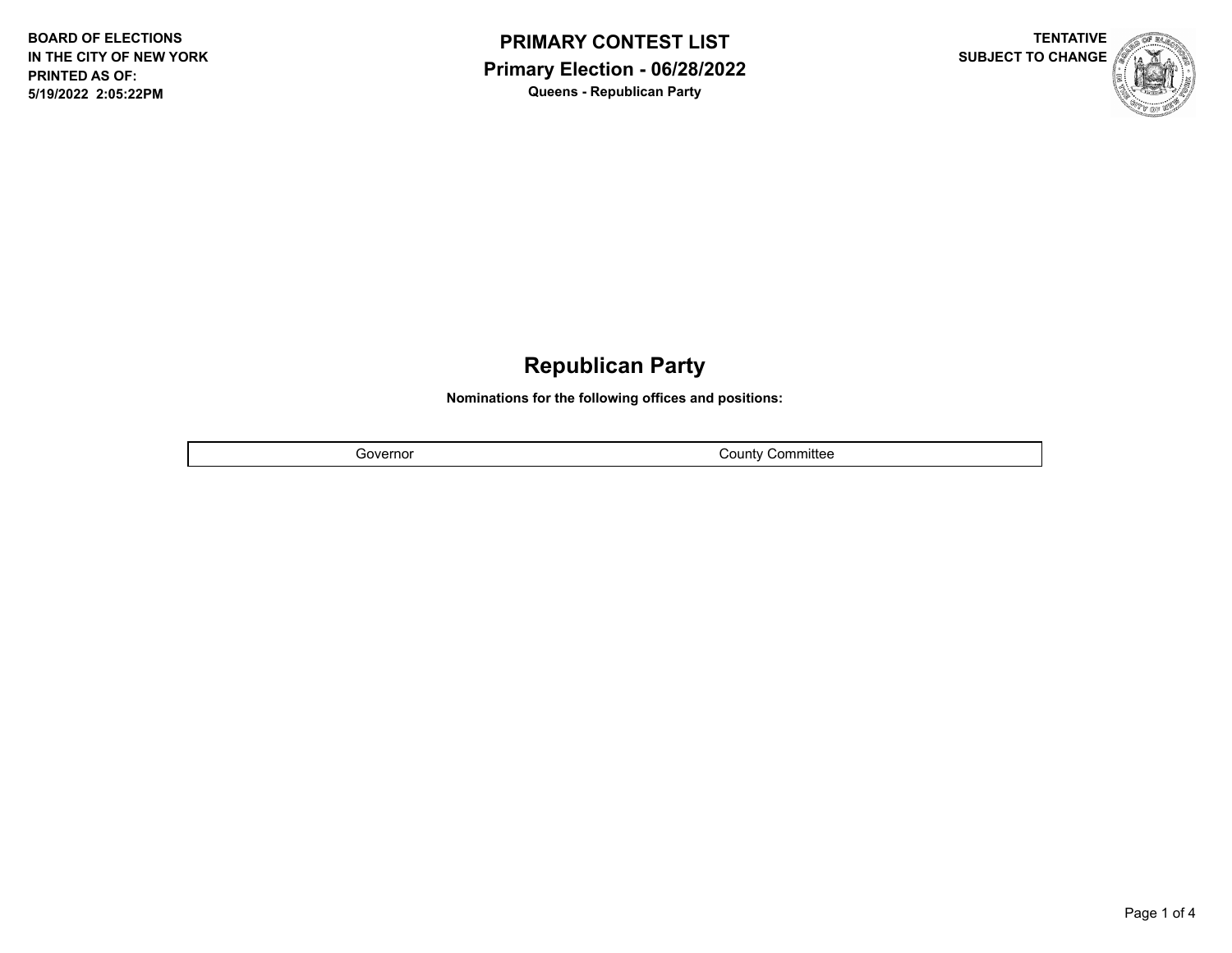Name Address and Address and Address and Address and Address and Address and Address and Address and Address and Address and Address and Address and Address and Address and Address and Address and Address and Address and A

## **PRIMARY CONTEST LIST Primary Election - 06/28/2022 Queens - Republican Party**

**TENTATIVE**

**SUBJECT TO CHANGE**

| Governor - Citywide, # to be nominated: 1     |                                                      |  |
|-----------------------------------------------|------------------------------------------------------|--|
| Rob Astorino                                  | 281 Pythian Avenue Hawthorne, NY 10532               |  |
| Andrew Giuliani                               | 400 Chambers Street 5K New York, NY 10288            |  |
| Harry Wilson                                  | 36 Garden Road Scarsdale, NY 10483                   |  |
| Lee Zeldin                                    | 58 St. George Drive W. Shirley, NY 11967             |  |
|                                               |                                                      |  |
| County Committee - 048/24, # to be elected: 2 |                                                      |  |
| Group                                         |                                                      |  |
| Nirmal C. Paul                                | 184-22 Henley Road Jamaica, NY 11432                 |  |
| Rina B. Bhuyain                               | 186-46 Henley Road 1FL Jamaica, NY 11432             |  |
| Group                                         |                                                      |  |
| Peter J. Spanopoulos                          | 187-27 Aberdeen Road Jamaica, NY 11432               |  |
| Steven B. Schwartzberg                        | 185-03 80 Road Jamaica, NY 11432                     |  |
|                                               |                                                      |  |
| County Committee - 058/24, # to be elected: 2 |                                                      |  |
| Group                                         |                                                      |  |
| Ira Chazan                                    | 86-15 214 Street Queens Village, NY 11427            |  |
| Anthony J. Zingale                            | 224-18 Stronghurst Avenue 1 Queens Village, NY 11427 |  |
| Group                                         |                                                      |  |
| Andre S. Sarouna                              | 139-79 85 Drive 5D Jamaica, NY 11435                 |  |
|                                               |                                                      |  |
| County Committee - 062/24, # to be elected: 2 |                                                      |  |
| Group                                         |                                                      |  |
| Elena Chin                                    | 75-36 Bell Boulevard 1G Oakland Gardens, NY 11364    |  |
| James F. Coppola                              | 75-36 Bell Boulevard 1G Oakland Gardens, NY 11364    |  |
| Group                                         |                                                      |  |

Biane Peralta 211-02 75 Avenue 2D Bayside, NY 11364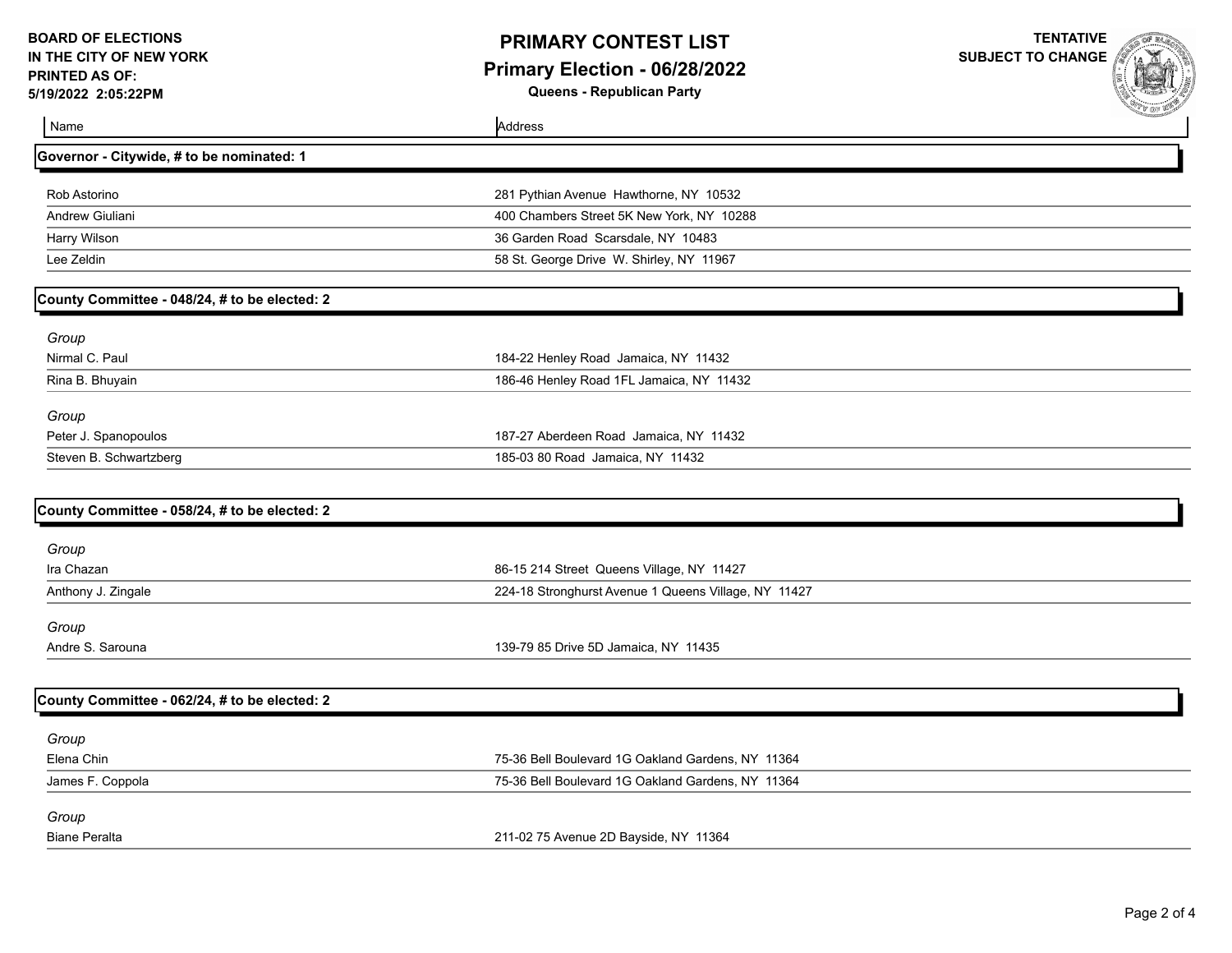# **PRIMARY CONTEST LIST Primary Election - 06/28/2022**

**SUBJECT TO CHANGE**

**TENTATIVE**

**Queens - Republican Party**

| ∣ Name                                        | Address                                  |  |
|-----------------------------------------------|------------------------------------------|--|
| County Committee - 017/25, # to be elected: 2 |                                          |  |
| Group                                         |                                          |  |
| Eileen F. Korby                               | 75-16 197 Street Fresh Meadows, NY 11366 |  |
| Sol Korby                                     | 75-16 197 Street Fresh Meadows, NY 11366 |  |
| Group                                         |                                          |  |
| Natasha Niemiec                               | 142-14 58 Road Flushing, NY 11355        |  |
| Maria A. Molesso                              | 148-17 60 Avenue Flushing, NY 11355      |  |
|                                               |                                          |  |

| County Committee - 001/26, # to be elected: 2 |                                      |  |
|-----------------------------------------------|--------------------------------------|--|
| Group                                         |                                      |  |
| Christopher L. Hanson                         | 74-10 255 Street Glen Oaks, NY 11004 |  |
| Group                                         |                                      |  |
| Felix W. Henckel                              | 81-54 243 Street Bellerose, NY 11426 |  |
| Caroline S. Vereline                          | 81-43 242 Street Bellerose, NY 11426 |  |
|                                               |                                      |  |

| County Committee - 012/26, # to be elected: 2 |                                      |  |
|-----------------------------------------------|--------------------------------------|--|
| Group                                         |                                      |  |
| Donald E. Keating                             | 73-59 260 Street Glen Oaks, NY 11004 |  |
| Philip S. Grillo                              | 74-03 260 Street Glen Oaks, NY 11004 |  |
| Group                                         |                                      |  |
| Richard P. Zaslow                             | 69-37 260 Place Glen Oaks, NY 11004  |  |
| Annie Zaslow                                  | 69-37 260 Place Glen Oaks, NY 11004  |  |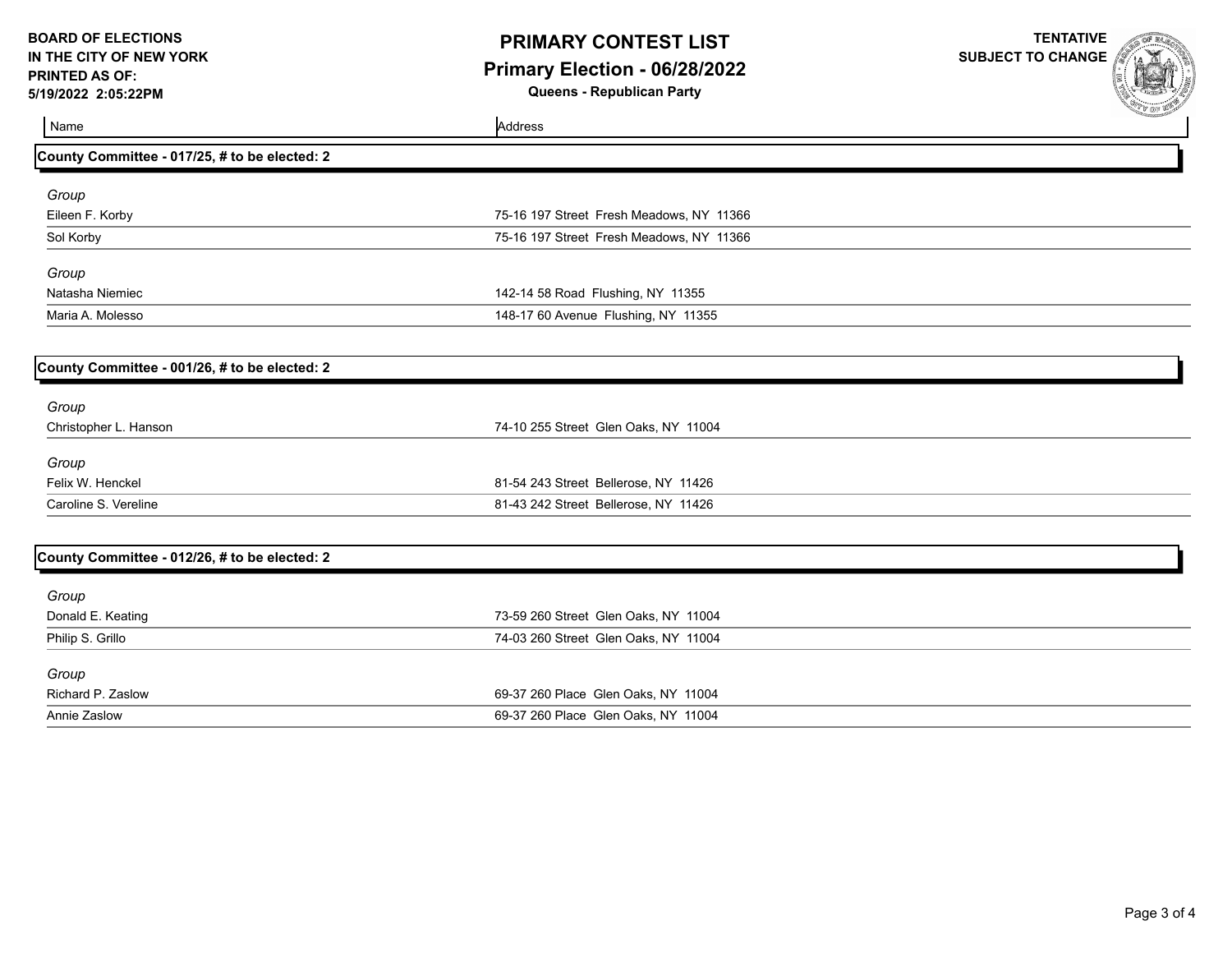### **PRIMARY CONTEST LIST Primary Election - 06/28/2022 Queens - Republican Party**

**TENTATIVE**

**SUBJECT TO CHANGE**

| <b>IJIZUZZ Z.UJ.ZZFIVI</b>                    | gacche - Republican i arty                         | <b>CALL OF MER</b> |
|-----------------------------------------------|----------------------------------------------------|--------------------|
| Name                                          | Address                                            |                    |
| County Committee - 014/26, # to be elected: 2 |                                                    |                    |
| Group                                         |                                                    |                    |
| Hemant M. Shah                                | 80-20 259 Street Glen Oaks, NY 11004               |                    |
| Group                                         |                                                    |                    |
| Anita Diana                                   | 79-60 262 Street Glen Oaks, NY 11004               |                    |
| <b>Thomas Diana</b>                           | 79-60 262 Street Glen Oaks, NY 11004               |                    |
| County Committee - 021/26, # to be elected: 2 |                                                    |                    |
| Group                                         |                                                    |                    |
| Thomas Nguy                                   | 116 Prospect Avenue Little Neck, NY 11363          |                    |
| Robert J. Bishop                              | 52-46 Concord Street Little Neck, NY 11362         |                    |
| Group                                         |                                                    |                    |
| Suzanne L. Chronowitz                         | 54-44 Little Neck Parkway 2E Little Neck, NY 11362 |                    |
| Alan Laufer                                   | 248-34 Deepdale Avenue Little Neck, NY 11362       |                    |
| County Committee - 054/26, # to be elected: 2 |                                                    |                    |
| Group                                         |                                                    |                    |
| Marjorie E. Schulberg-Ulmer                   | 36-37 193 Street 3 Flushing, NY 11358              |                    |
| Jeffrey M. Ulmer                              | 36-37 193 Street 3 Flushing, NY 11358              |                    |
| Group                                         |                                                    |                    |
| Ellen Laperna                                 | 42-17 Corporal Kennedy Street Bayside, NY 11361    |                    |
| Joseph J. Laperna                             | 42-17 Corporal Kennedy Street Bayside, NY 11361    |                    |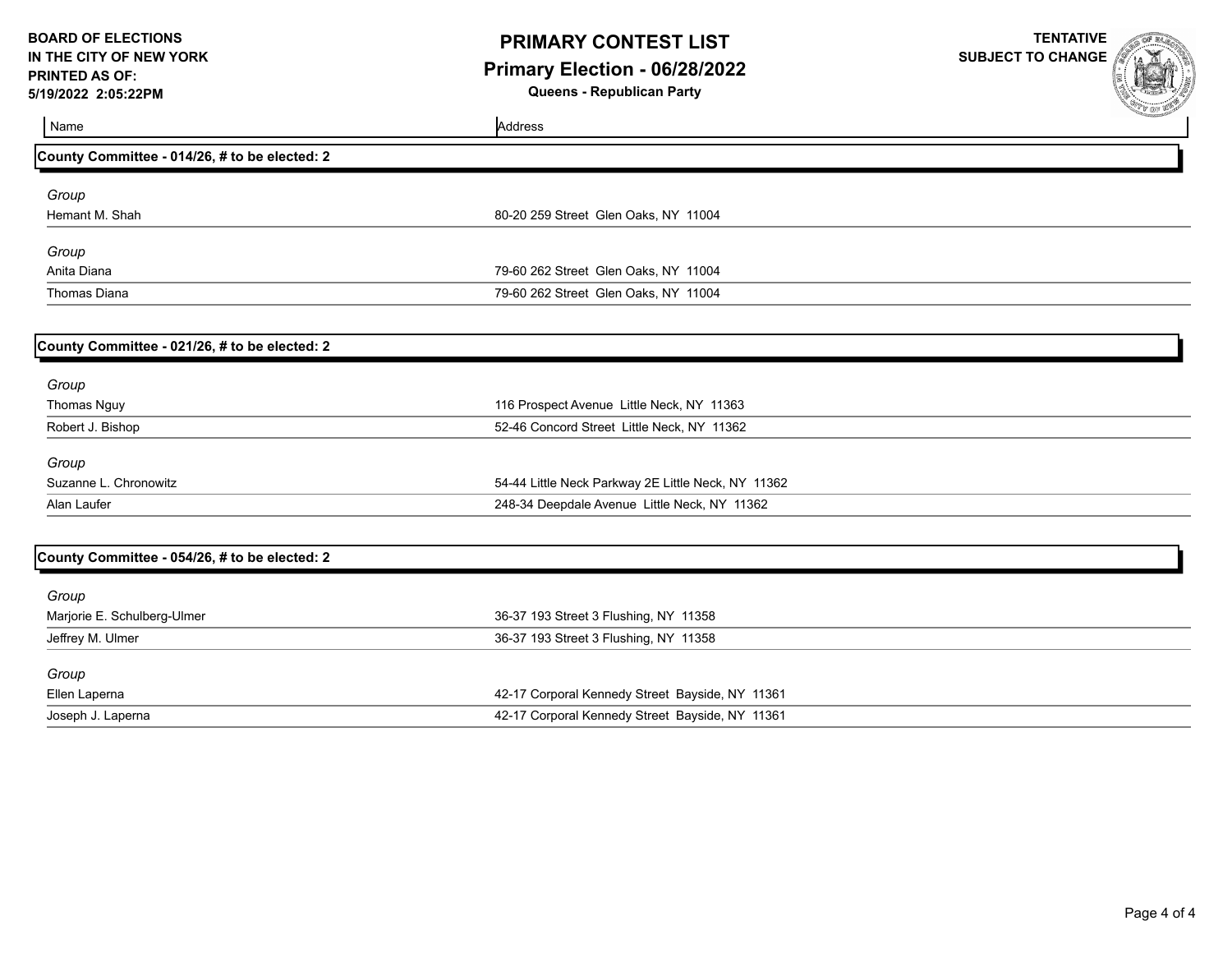



## **Democratic Party**

**Nominations for the following offices and positions:**

Governor **Contract Covernor** Covernor **Covernor** Member of the Assembly **Female State Committee**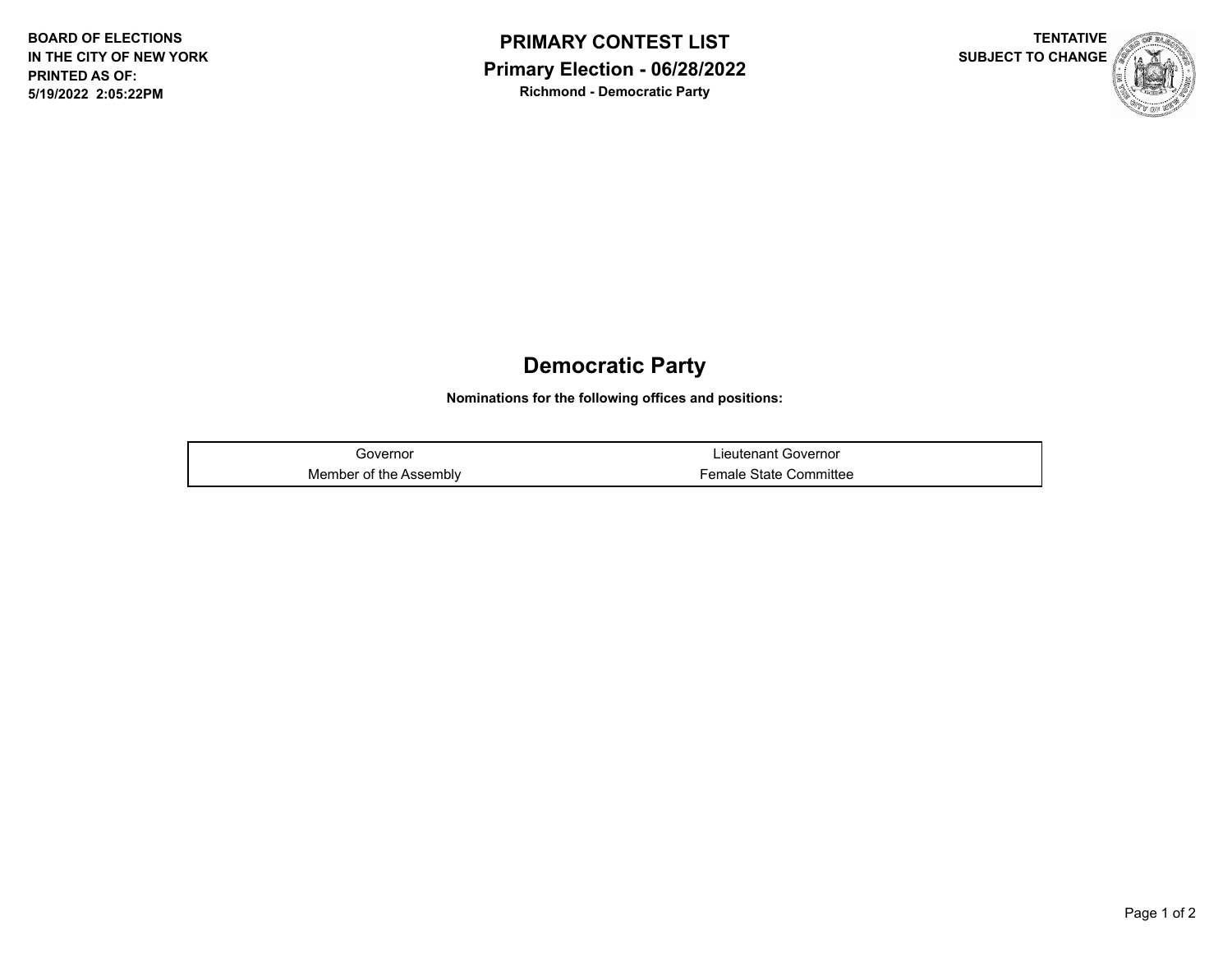## **PRIMARY CONTEST LIST Primary Election - 06/28/2022**

**Richmond - Democratic Party**

**TENTATIVE SUBJECT TO CHANGE**

| Name                                                                  | Address                                          | -42222224 |
|-----------------------------------------------------------------------|--------------------------------------------------|-----------|
| Governor - Citywide, # to be nominated: 1                             |                                                  |           |
| Thomas R. Suozzi                                                      | 9 September Lane Glen Cove, NY 11542             |           |
| Kathy C. Hochul                                                       | 405 Gull Landing Buffalo, NY 14202               |           |
| Jumaane D. Williams                                                   | 221 Washington Road A Brooklyn, NY 11209         |           |
| Lieutenant Governor - Citywide, # to be nominated: 1                  |                                                  |           |
| Ana Maria Archila                                                     | 347A State Street A Brooklyn, NY 11217           |           |
| Diana Reyna                                                           | 322 Central Avenue 2R Brooklyn, NY 11221         |           |
| Antonio Delgado                                                       | 27 Will Tremper Drive Rhinebeck, NY 12572        |           |
| Member of the Assembly - 61st Assembly District, # to be nominated: 1 |                                                  |           |
| Charles D. Fall                                                       | 173 Maple Parkway Staten Island, NY 10303        |           |
| Justine Cuccia                                                        | 200 Rector Place 6U New York, NY 10280           |           |
| Female State Committee - 61st Assembly District, # to be elected: 1   |                                                  |           |
| Iola A. Washington                                                    | 350 Vanderbilt Avenue 4J Staten Island, NY 10304 |           |
| Priscilla C. Marco                                                    | 192 Hillside Avenue Staten Island, NY 10304      |           |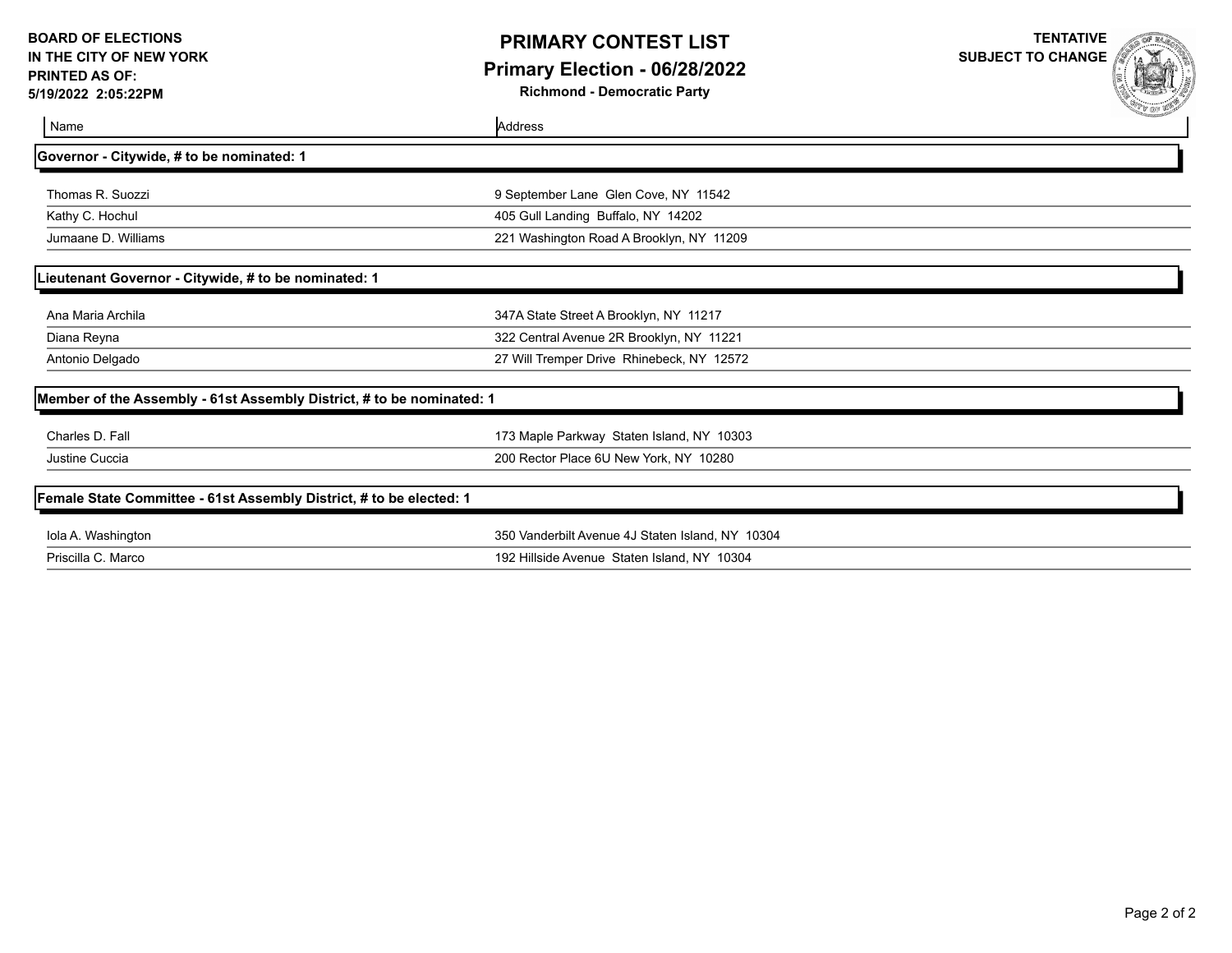



## **Republican Party**

**Nominations for the following offices and positions:**

Governor **Member of the Assembly**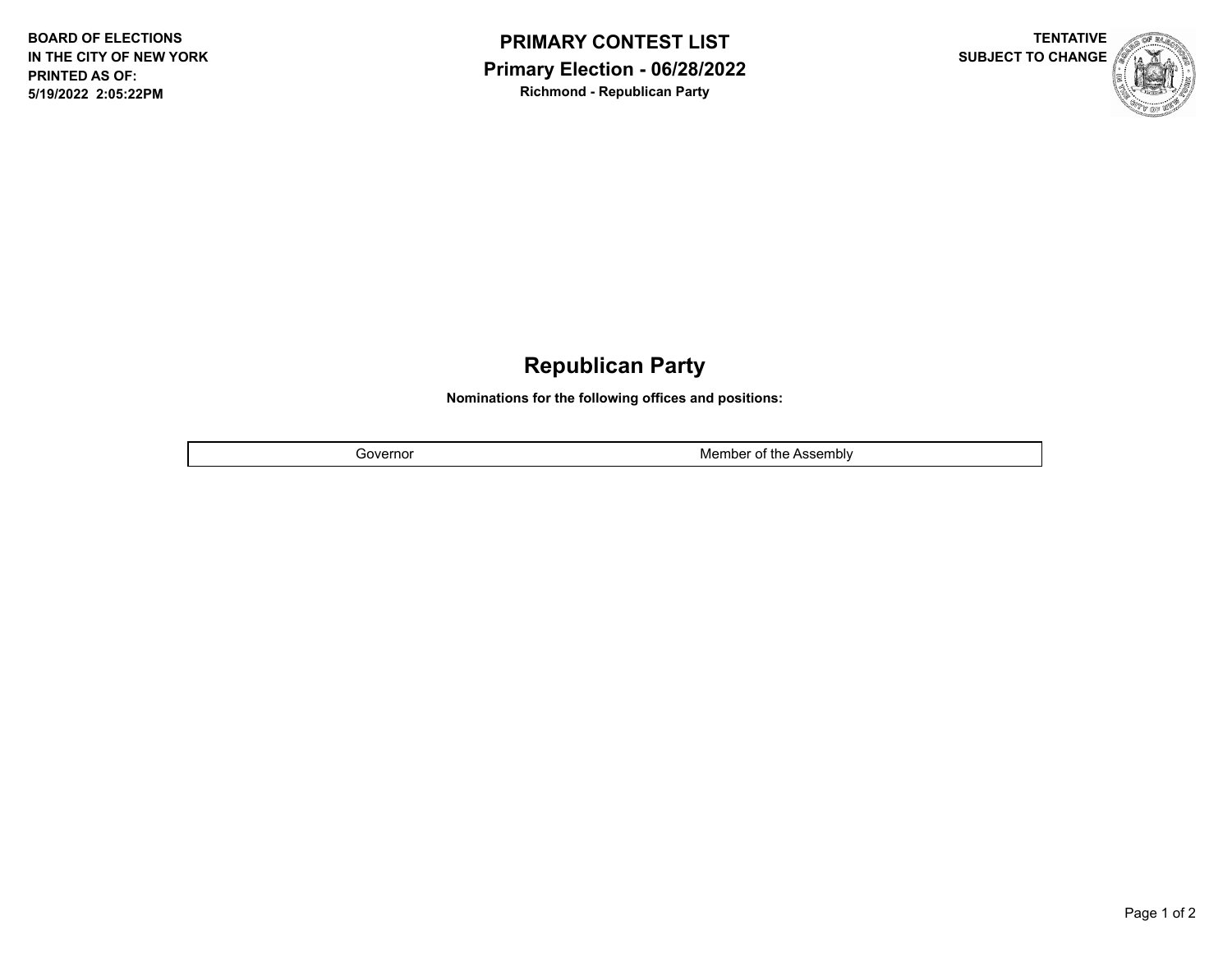## **PRIMARY CONTEST LIST Primary Election - 06/28/2022**

**Richmond - Republican Party**

**TENTATIVE SUBJECT TO CHANGE**



| Name | Address |
|------|---------|
|      |         |

| Governor - Citywide, # to be nominated: 1 |                                           |  |
|-------------------------------------------|-------------------------------------------|--|
| Rob Astorino                              | 281 Pythian Avenue Hawthorne, NY 10532    |  |
| Andrew Giuliani                           | 400 Chambers Street 5K New York, NY 10288 |  |
| Harry Wilson                              | 36 Garden Road Scarsdale, NY 10483        |  |
| Lee Zeldin                                | 58 St. George Drive W. Shirley, NY 11967  |  |
|                                           |                                           |  |

## **Member of the Assembly - 63rd Assembly District, # to be nominated: 1**

| Sam <sup>-</sup>       | 465 Manor Road Staten Island, NY 10314       |
|------------------------|----------------------------------------------|
| <sup>:</sup> Pirozzolo |                                              |
|                        |                                              |
| Paul Ciurcina   പ.     | 359 Sharon Avenue<br>Staten Island, NY 10301 |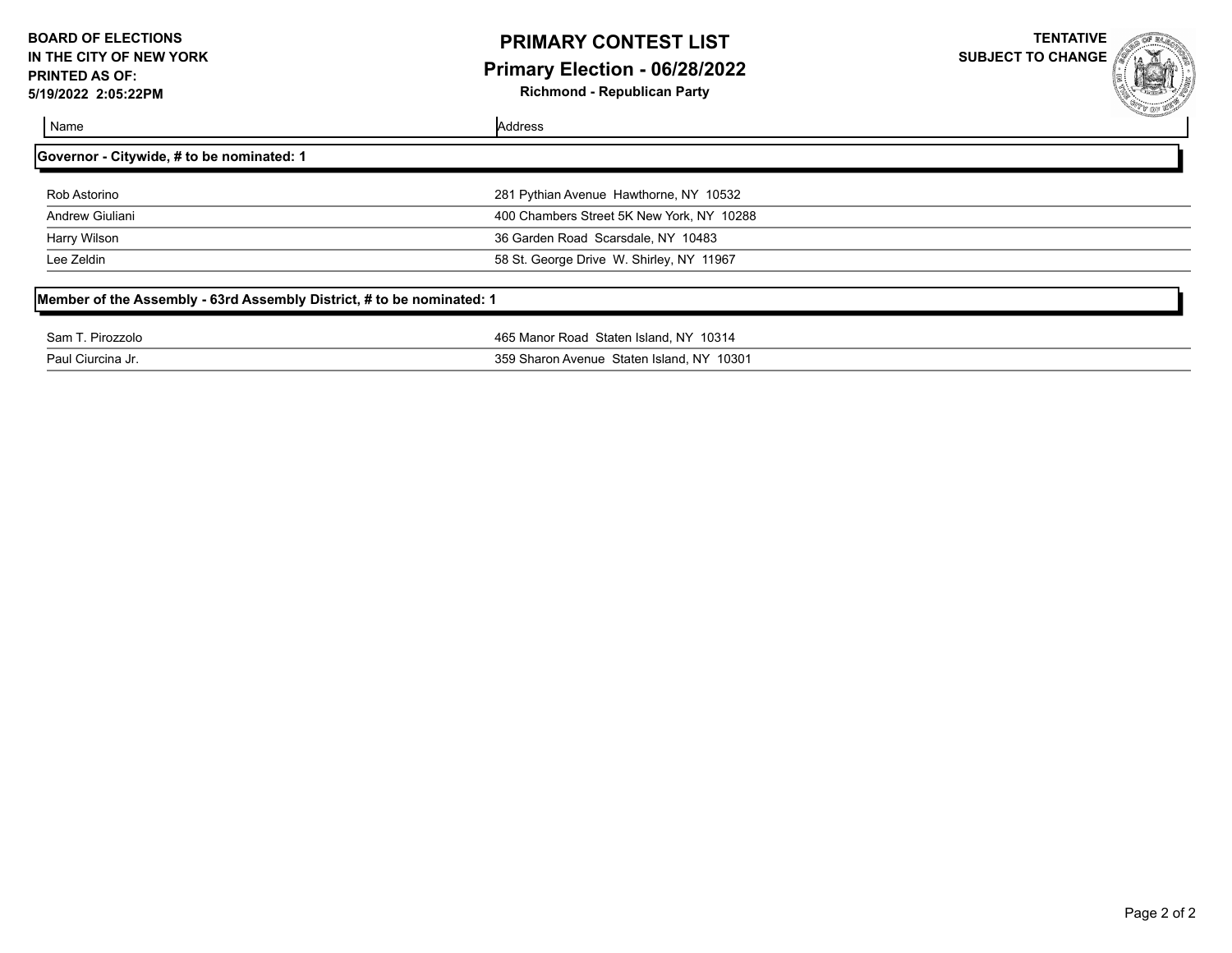



# **Conservative Party**

**Nominations for the following offices and positions:**

County Committee